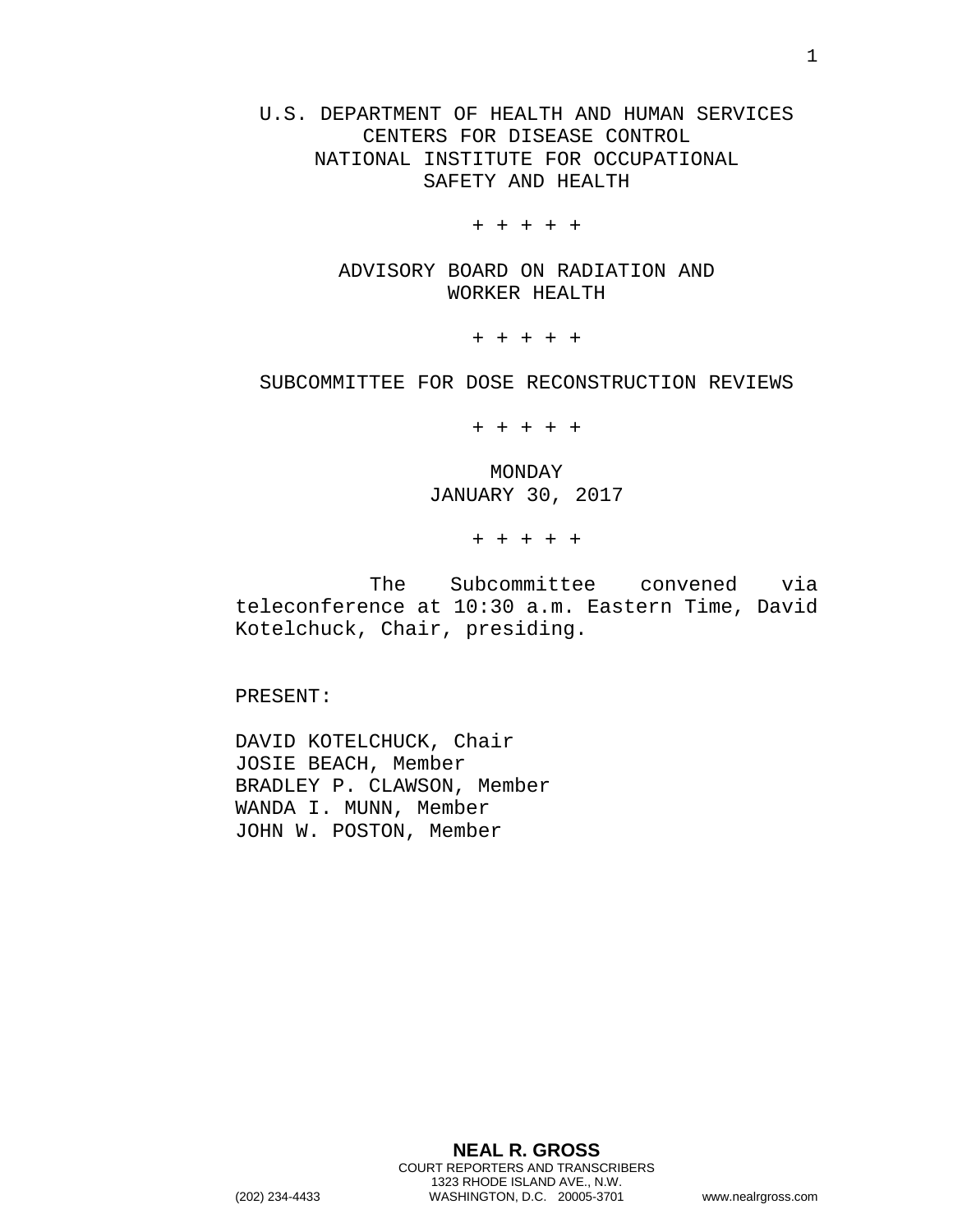ALSO PRESENT:

TED KATZ, Designated Federal Official NANCY ADAMS, NIOSH Contractor BOB BARTON, SC&A KATHY BEHLING, SC&A ELIZABETH BRACKETT, ORAU Team RON BUCHANAN, SC&A GRADY CALHOUN, DCAS DOUG FARVER, SC&A JOSH FESTER ROSE GOGLIOTTI, SC&A JENNY LIN, HHS JOHN MAURO, SC&A KEITH McCARTNEY, ORAU Team MUTTY SHARFI, ORAU Team SCOTT SIEBERT, ORAU Team MATTHEW SMITH, ORAU Team JOHN STIVER, SC&A ELYSE THOMAS, ORAU Team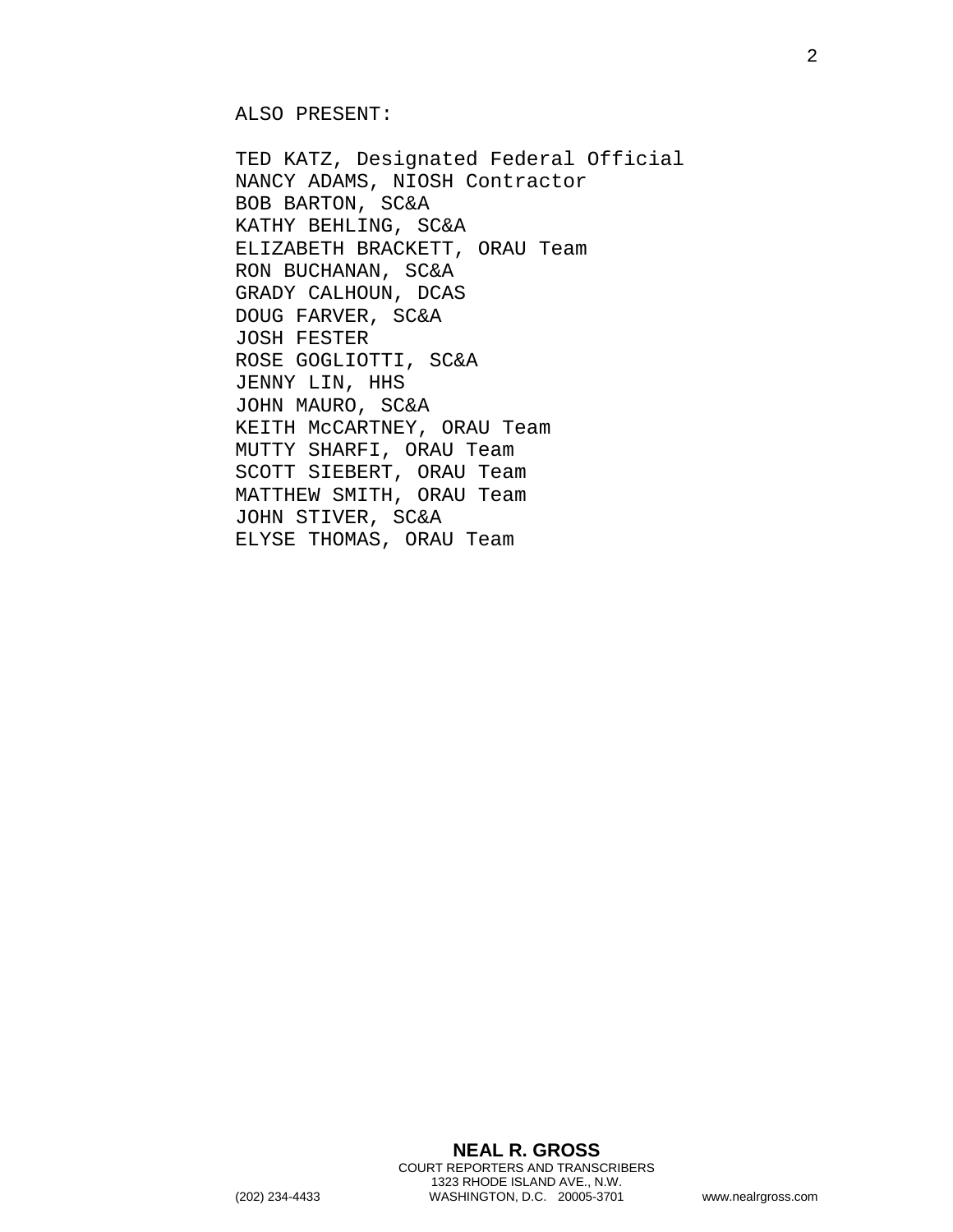## **Contents**

| Welcome and Roll Call 4                   |  |
|-------------------------------------------|--|
| Review of Outstanding Category 2 6        |  |
| Issues from Sets 14-18 DOE Sites Matrix 6 |  |
| Review Category 1 and 2 Issues from 143   |  |
| Sets 19 and 21 SRS and Hanford Matrix 143 |  |
|                                           |  |
|                                           |  |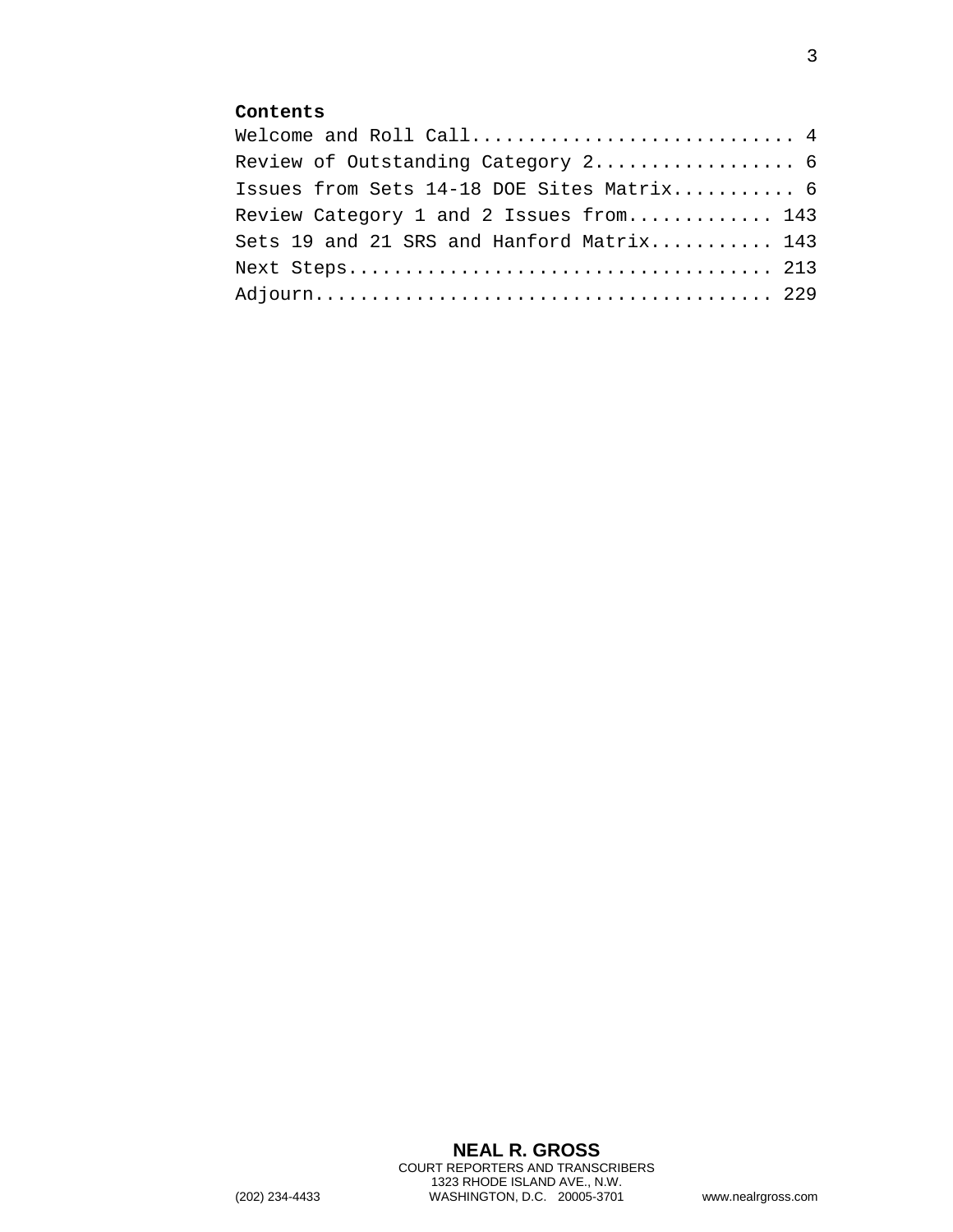<span id="page-3-0"></span>

| $\mathbf 1$    | $P-R-O-C-E-E-D-I-N-G-S$                             |
|----------------|-----------------------------------------------------|
| $\overline{2}$ | $10:33$ a.m.                                        |
| 3              | Welcome and Roll Call                               |
| 4              | MR. KATZ: This is the Advisory Board on             |
| 5              | Radiation and Worker Health. It is the Dose         |
| 6              | Reconstruction Review Subcommittee. And I didn't    |
| 7              | say the name correctly, but good enough.            |
| 8              | The agenda for today's meeting is on the            |
| 9              | NIOSH website under this program's part of the      |
| 10             | website, scheduled meetings, today's date.<br>You   |
| 11             | can see the agenda there. I don't believe there     |
| 12             | are any documents there for folks from the public   |
| 13             | to follow along but everybody who is associated     |
| 14             | with the Subcommittee should have the documents     |
| 15             | they need.                                          |
| 16             | (Roll call.)                                        |
| 17             | MR. KATZ: Okay. Now let me just ask                 |
| 18             | everyone, members of the public and others, when    |
| 19             | you are not speaking to the group, please mute your |
| 20             | phones, because I can already hear some background  |
| 21             | noise from folks' phones. If you don't have a mute  |
| 22             | button, press * and then 6 to mute your phone and   |

**NEAL R. GROSS** COURT REPORTERS AND TRANSCRIBERS 1323 RHODE ISLAND AVE., N.W.

(202) 234-4433 WASHINGTON, D.C. 20005-3701 www.nealrgross.com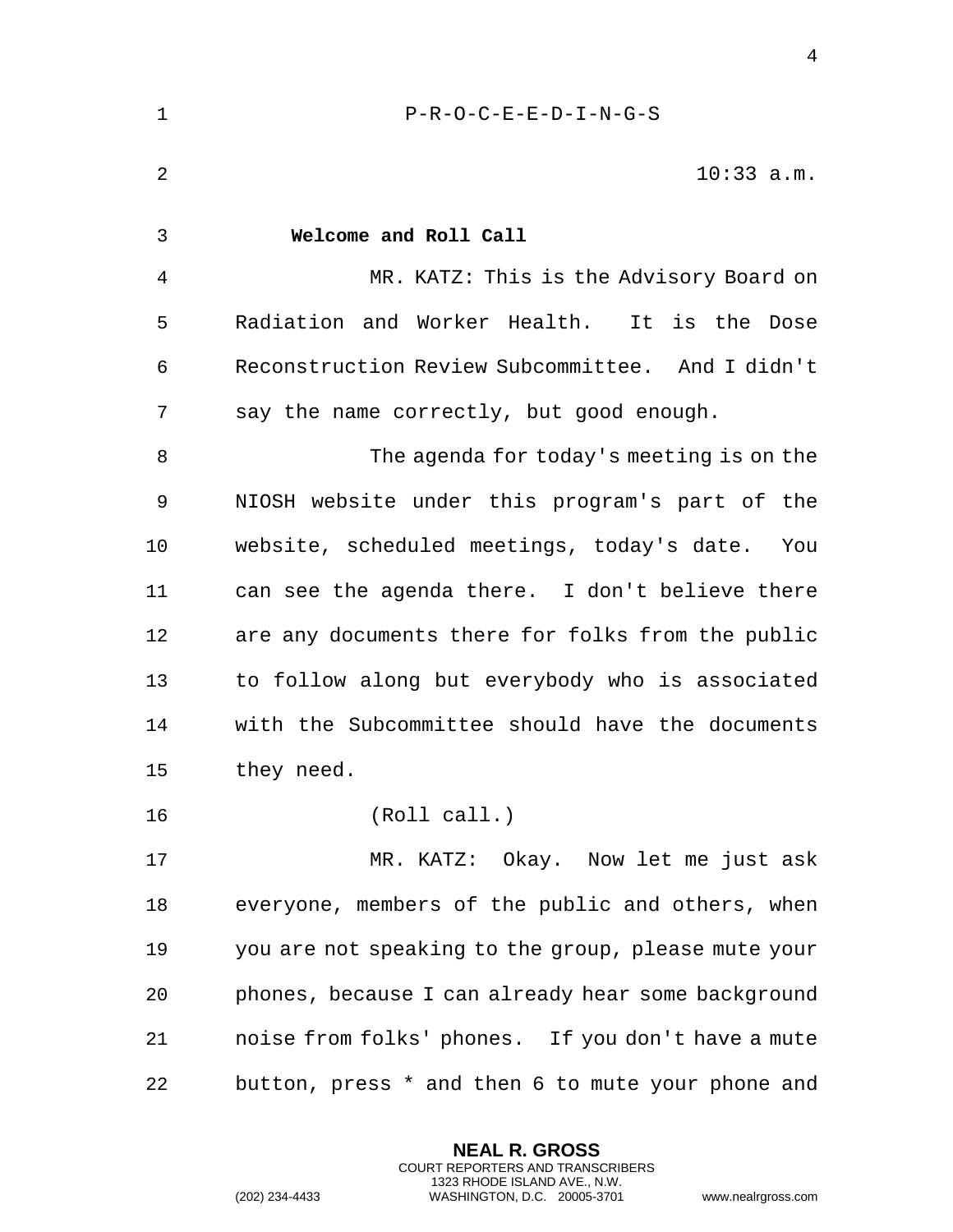you press \*6 again to unmute your phone. But please keep your phones on mute.

 Also, please do not ever put this call on hold. Hang up and dial back in. If you put it on hold, you will cause problems for everyone else on the call while you are on hold. So please don't do that.

 And I think with that, it's your meeting, Dave.

 CHAIR KOTELCHUCK: Okay, very good. Welcome, folks. First, let me just say that I, for a variety of personal reasons, I got the agenda out fairly late. And Ted had informed me that we really have a backlog on issues resolution. And so I did not add the blinds cases this time, and my own feeling, and I'll talk about it later, is that we should add them, some of them next time. But I, therefore, also did not send out a note to everybody on the proposed agenda, I know

21 that I will do that and try and do it in a more timely fashion next time.

the NIOSH and ORAU people. And I will make sure

**NEAL R. GROSS** COURT REPORTERS AND TRANSCRIBERS 1323 RHODE ISLAND AVE., N.W.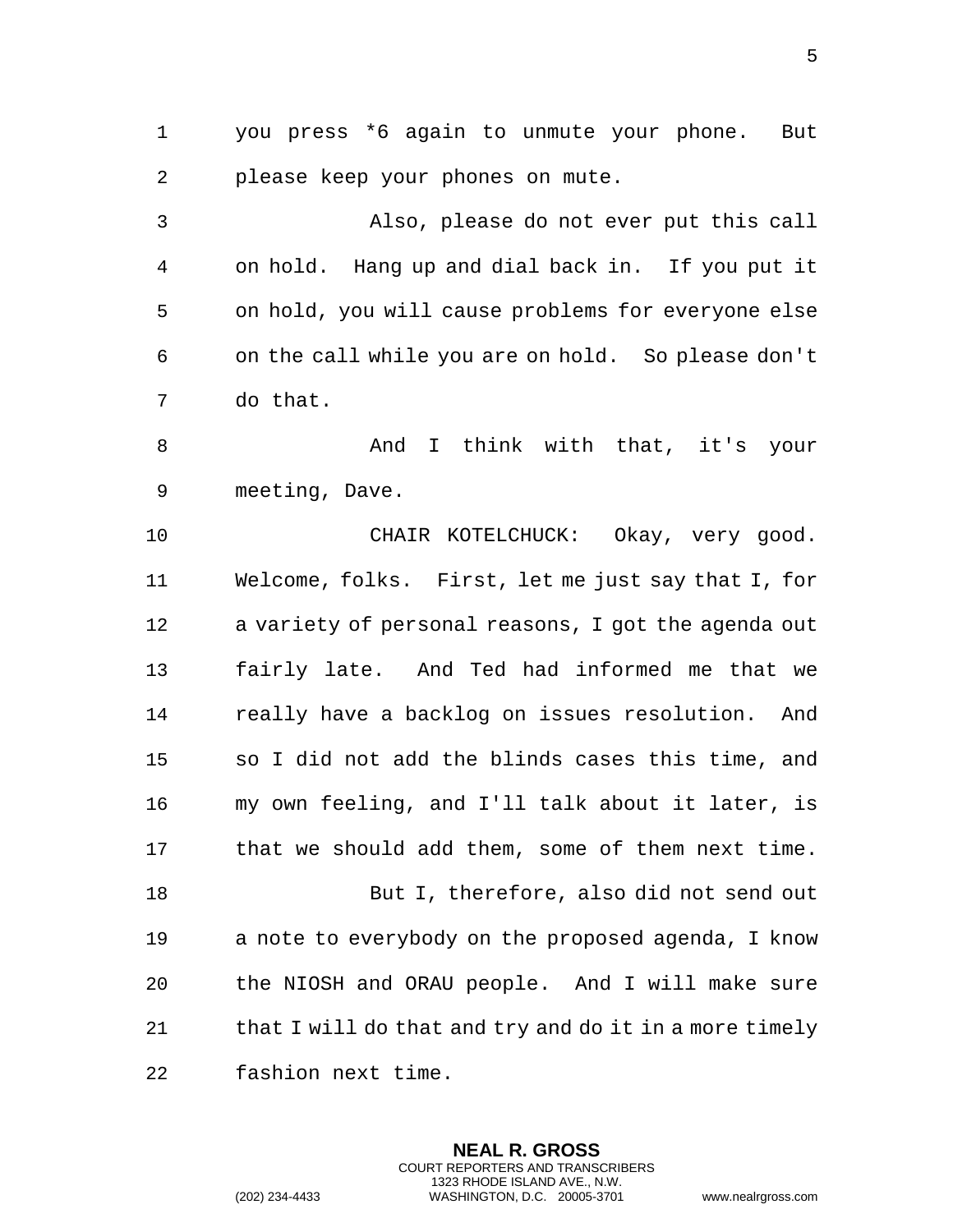<span id="page-5-1"></span><span id="page-5-0"></span>

| $\mathbf 1$ | Meanwhile, we can go now to the Category           |
|-------------|----------------------------------------------------|
| 2           | 2 issues that we have on the DOE sites. So, Rose,  |
| 3           | do you want to lead off?                           |
| 4           | Review of Outstanding Category 2                   |
| 5           | Issues from Sets 14-18 DOE Sites Matrix            |
| 6           | MS. GOGLIOTTI: Certainly. Let me                   |
| 7           | just get it pulled up there on the screen.         |
| 8           | The first issue we have remaining on               |
| 9           | this in the Type 2 findings $-$ -                  |
| 10          | CHAIR KOTELCHUCK: A little louder,                 |
| 11          | please.                                            |
| 12          | MS. GOGLIOTTI: Okay.                               |
| 13          | CHAIR KOTELCHUCK: Sorry.                           |
| 14          | MS. GOGLIOTTI: Set 418, Observation                |
| 15          | 1. And this is an Albuquerque Operations Office,   |
| 16          | LANL, NTS and SNL case. Oh, I'm sorry. This is     |
| 17          | not the first one, but we can do that one first.   |
| 18          | And on the observation states that we              |
| 19          | believe drawing a distinction between two entities |
| 20          | that are that are co-located for the purposes of   |
| 21          | distinguishing examination records for EEOICPA     |
| 22          | goes beyond the intended interpretation of offsite |

**NEAL R. GROSS** COURT REPORTERS AND TRANSCRIBERS 1323 RHODE ISLAND AVE., N.W.

(202) 234-4433 WASHINGTON, D.C. 20005-3701 www.nealrgross.com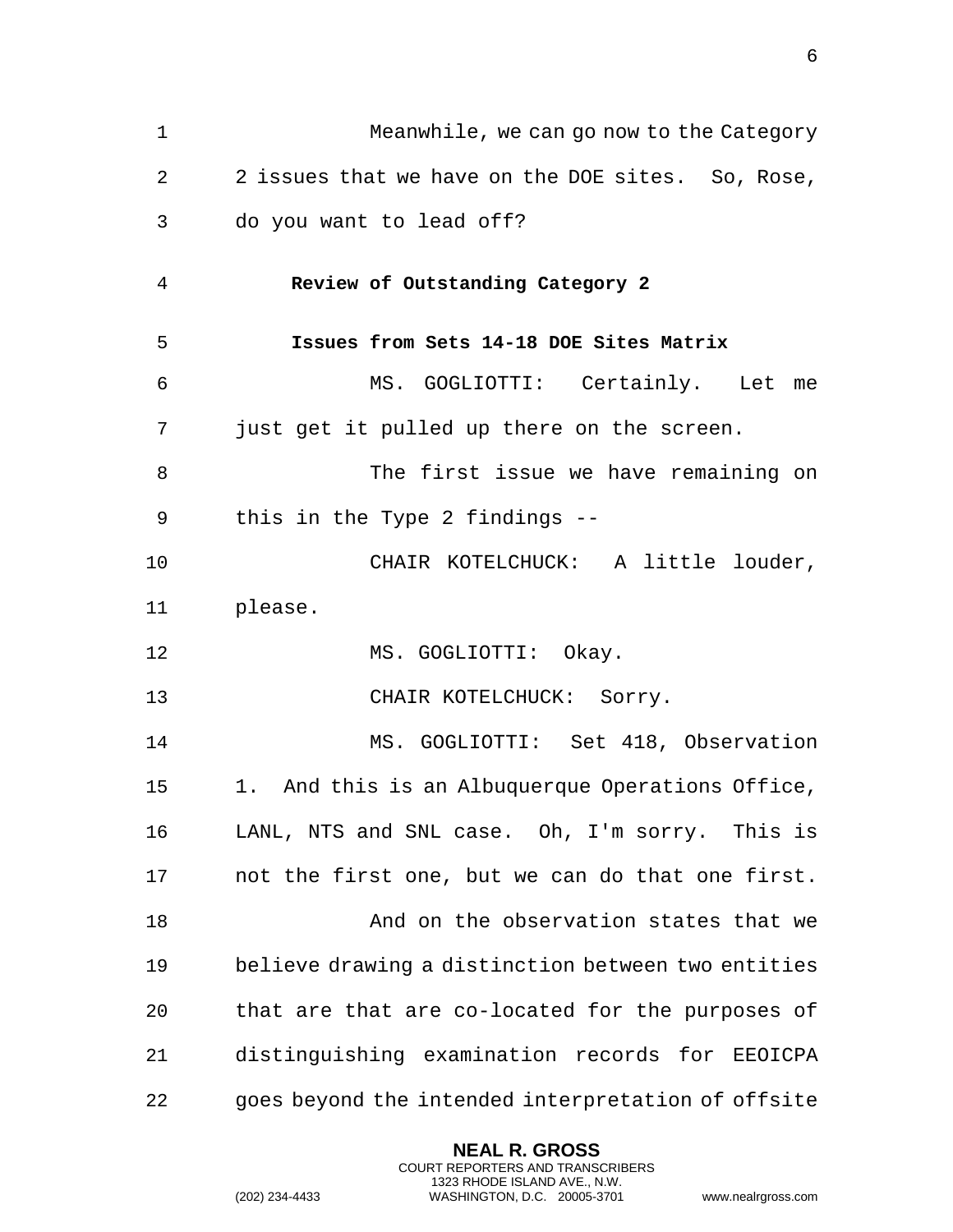examinations.

| $\overline{2}$ | What happened with this case was the EE              |
|----------------|------------------------------------------------------|
| 3              | worked at Sandia and had some examinations done at   |
| 4              | the Sandia Base and the USA hospital of Sandia Base. |
| 5              | Now, technically, those are Army facilities. At      |
| 6              | the time, Sandia was co-located with the Sandia      |
| 7              | Base, which has since been renamed Kirtland Air      |
| 8              | Force Base.                                          |
| $\mathsf 9$    | NIOSH came back and said that they don't             |
| 10             | believe that those X-rays should be counted,         |
| 11             | because they were done offsite. And they said that   |
| 12             | DOL has confirmed that Sandia Base Army Hospital     |
| 13             | and the Kirtland Air Force Base essentially were     |
| 14             | not part of covered facilities. However, we think    |
| 15             | the Board might need to reconsider this issue.       |
| 16             | CHAIR KOTELCHUCK: Well, it seems to me               |
| 17             | that if it was checked with DOL and there is a legal |
| 18             | opinion that it is not part of covered facilities,   |
| 19             | then I don't see what choice we have. That is a      |
| 20             | legal determination about what the law says, not     |
| 21             | whether the law makes sense or that we agree with    |
| 22             | it.                                                  |

**NEAL R. GROSS** COURT REPORTERS AND TRANSCRIBERS 1323 RHODE ISLAND AVE., N.W.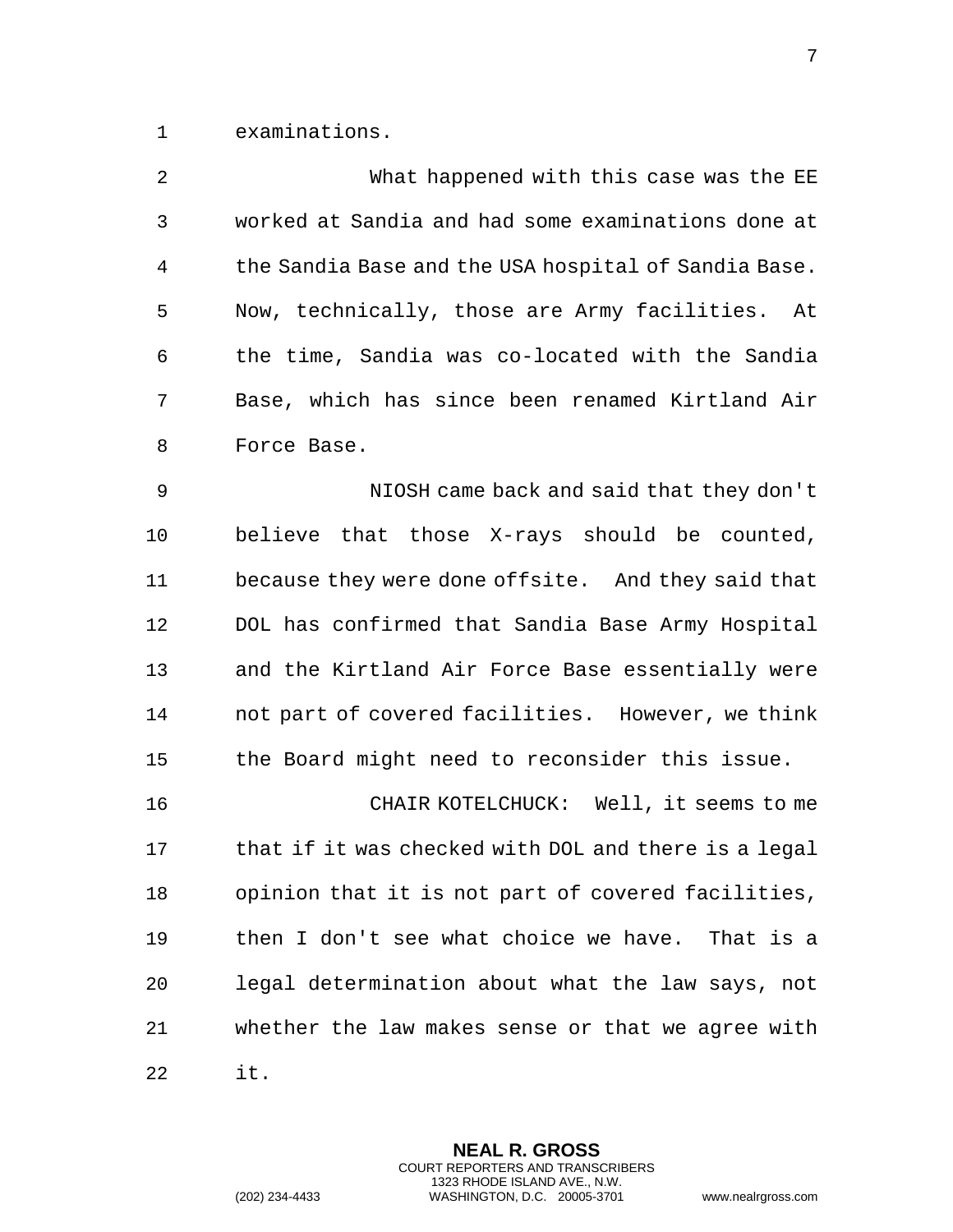|  |  | MEMBER CLAWSON: Well, let's talk |  |  |
|--|--|----------------------------------|--|--|
|  |  | about this for a second.         |  |  |

CHAIR KOTELCHUCK: Sure.

 MEMBER CLAWSON: These types of things, because this is a problem that we have gotten into at a lot of these sites where they are tied in with the military part of it. And in the very beginning of this, the only medical services that they had there were through the Army system. Now, if DOL says that's not their -- 11 then where were they getting medical services from? They had to be able to get them from somebody. So I don't see why it wouldn't be counted.

 MR. KATZ: Brad, it's not contesting that the medical services -- I mean, in none of these cases, even unrelated to these sites here, when they get their X-rays elsewhere, in none of these cases is it contesting the fact that they need them, that they are a good thing, or anything like that. The point is just the law only covers covered facilities and you cannot count radiation exposures incurred off of a facility at another

> **NEAL R. GROSS** COURT REPORTERS AND TRANSCRIBERS 1323 RHODE ISLAND AVE., N.W.

(202) 234-4433 WASHINGTON, D.C. 20005-3701 www.nealrgross.com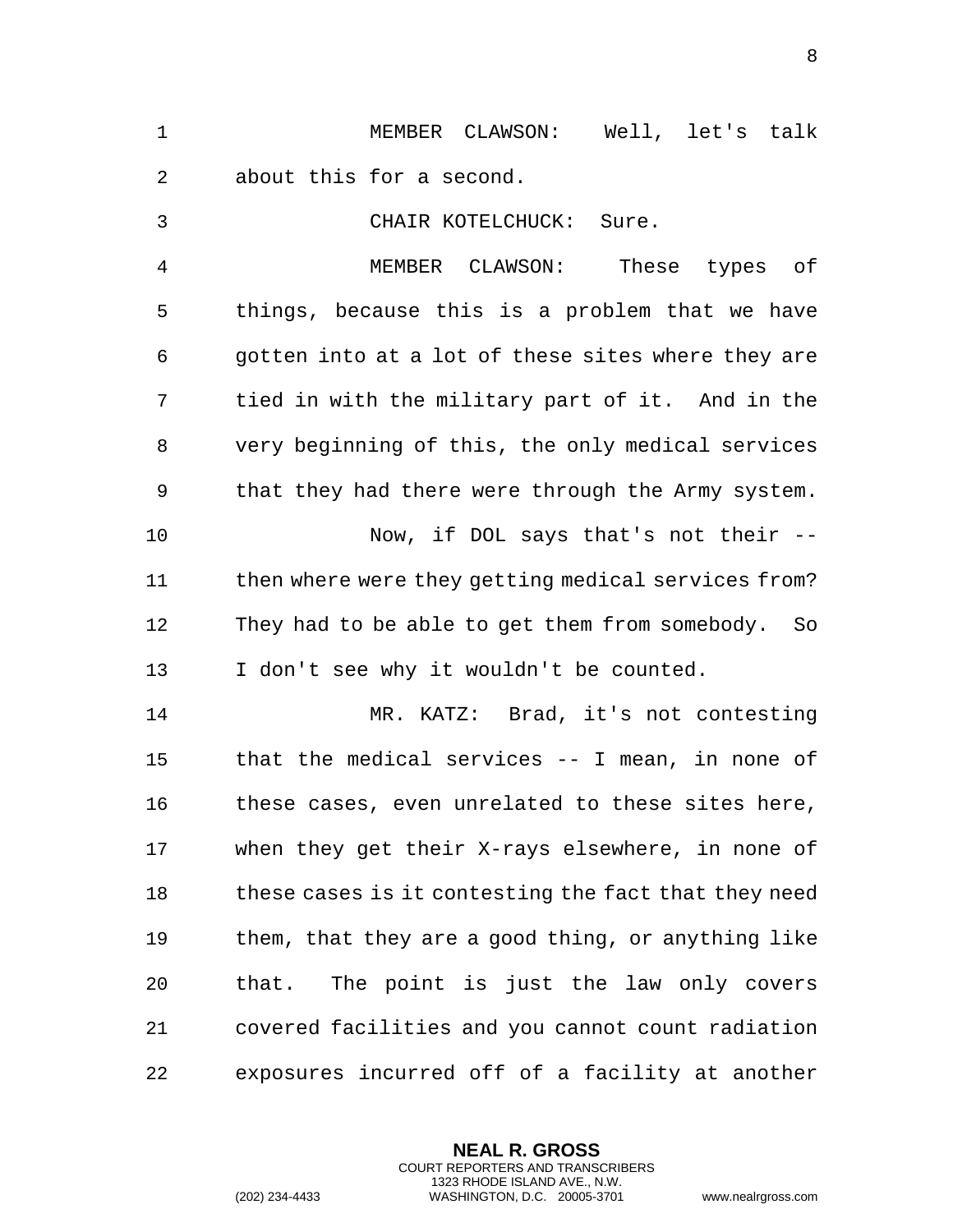location.

| $\overline{a}$ | MS. GOGLIOTTI: Well, and I think that                     |
|----------------|-----------------------------------------------------------|
| $\mathbf{3}$   | we drew this distinction here because Sandia and          |
| 4              | Kirtland are co-located. They are on the same             |
| 5              | site. You don't go -- you only go through security        |
| 6              | once when you enter the facility.                         |
| 7              | CHAIR KOTELCHUCK: Ted, let me ask you                     |
| 8              | this. Ted, it says the DOL has confirmed.<br>$\mathbb{I}$ |
| 9              | assume the DOL has confirmed after discussing it          |
| 10             | with their legal counsel, right, that this is a           |
| 11             | legal opinion, not a staff opinion of non-lawyers.        |
| 12             | MR. KATZ: Dave, I mean, and I don't                       |
| 13             | mean to be speaking for Grady or whoever made the         |
| 14             | contact, but we don't go to DOL's legal staff to          |
| 15             | get resolution about covered facilities. We just          |
| 16             | go to our normal program contacts at DOL and they         |
| 17             | are perfectly reliable. They know what's a                |
| 18             | covered facility and what's not.                          |
| 19             | When<br>there are issues related<br>to to                 |
| 20             | whether something should be a covered facility or         |
| 21             | not, we raise those and DOL raises those then with        |
| 22             | their legal staff and so on. I don't know whether         |

**NEAL R. GROSS** COURT REPORTERS AND TRANSCRIBERS 1323 RHODE ISLAND AVE., N.W.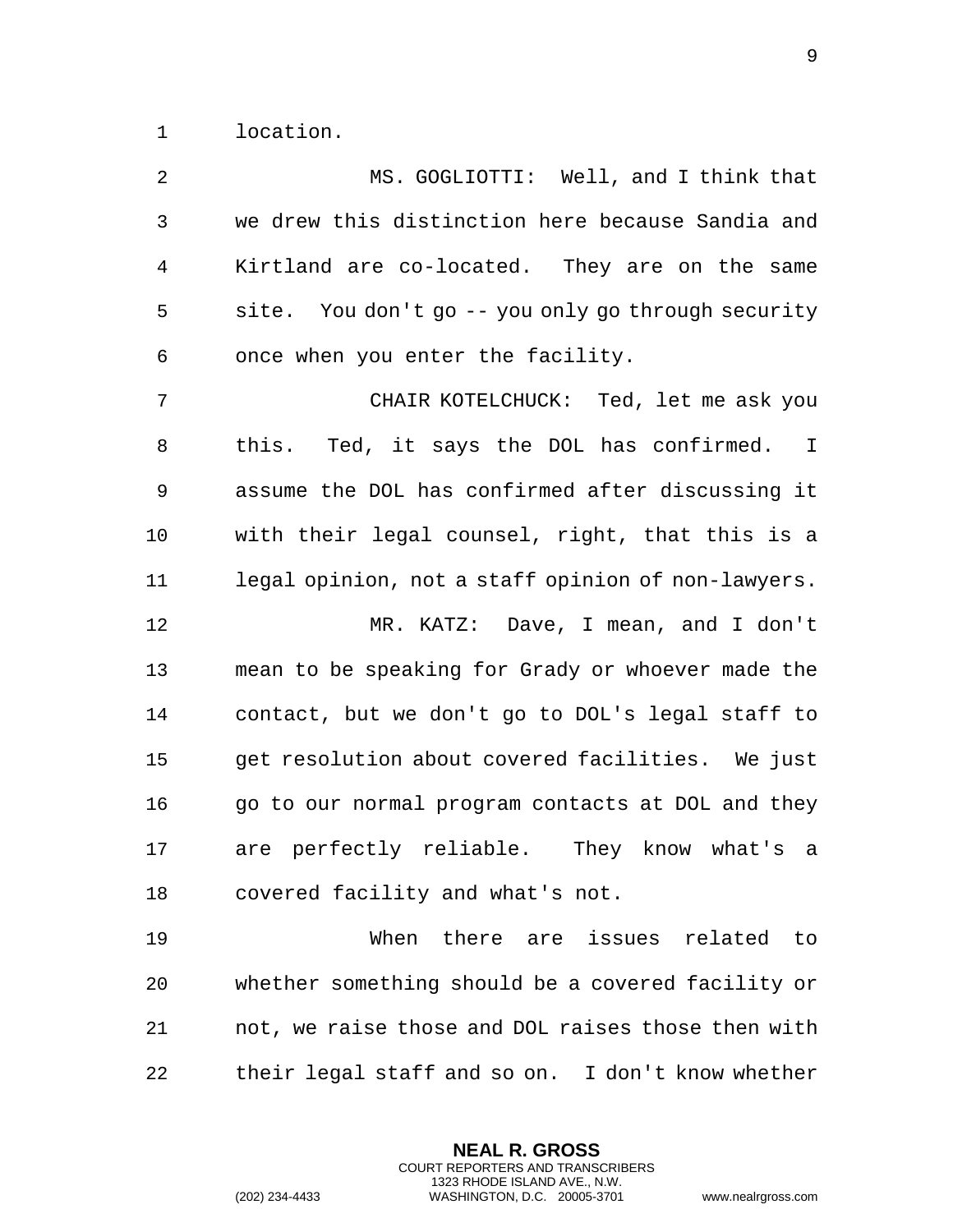there's a review here, but in any event, when DOL responds that this is not a covered facility, it makes no difference. It makes no difference whether the premises, there's a larger premises on which both facilities exist. The facility has to be a covered facility for us to count the radiation exposure.

 I mean, Grady, again, I have not been involved in this but I'm assuming that's what happened, because if it's not a covered facility, that is an easy thing to determine. And there is 12 really no taking it any further, other than raising issues where there's, you know, maybe an issue to be raised and we do that.

 MR. CALHOUN: That's correct, Ted. I mean, it's one of those times that we have kind of 17 got to go with what they tell us.

 CHAIR KOTELCHUCK: Well, then I think there's, honestly, I believe there's nothing more to consider. And I'd ask the other Members of the Subcommittee if they agree. Are there objections or comments from other Subcommittee Members,

> **NEAL R. GROSS** COURT REPORTERS AND TRANSCRIBERS 1323 RHODE ISLAND AVE., N.W.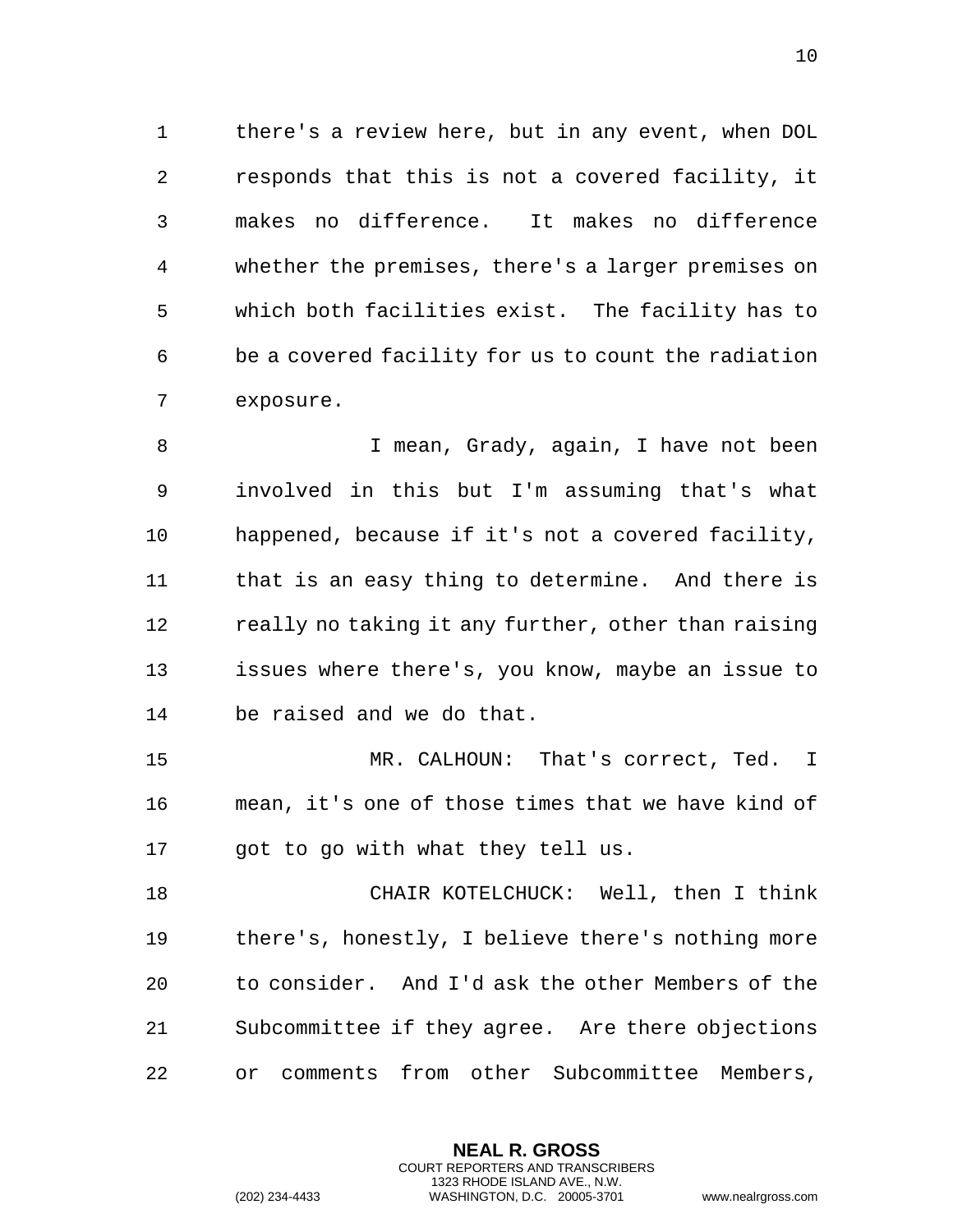besides Brad?

| $\overline{2}$ | MEMBER BEACH: The only thing I would                 |
|----------------|------------------------------------------------------|
| 3              | say is I agree with the conversation. However, if    |
| 4              | a covered facility is sending their people to an     |
| 5              | uncovered facility, that's another issue. But I      |
| 6              | don't think this --                                  |
| 7              | CHAIR KOTELCHUCK: Yeah, yeah. Okay,                  |
| 8              | then I think we should $--$ any others? I think we   |
| 9              | should go on to the next Category 2.                 |
| 10             | MS. GOGLIOTTI: Okay. The next one                    |
| 11             | here is 359.3. This one, the finding, we have        |
| 12             | actually talked about this at several meetings       |
| 13             | previously. The finding was there was no evidence    |
| 14             | of raffinate removal.                                |
| 15             | And the last meeting that we discussed               |
| 16             | this at was June 16th and NIOSH provided us a        |
| 17             | reference justifying using raffinate. And at the     |
| 18             | meeting we decided that if the reference was in fact |
| 19             | cited in dose reconstruction, then we would          |
| 20             | withdraw the finding. And SC&A has confirmed that    |
| 21             | it was cited in the reference. And so on that        |
| 22             | basis, we agree that the finding can be withdrawn.   |

**NEAL R. GROSS** COURT REPORTERS AND TRANSCRIBERS 1323 RHODE ISLAND AVE., N.W.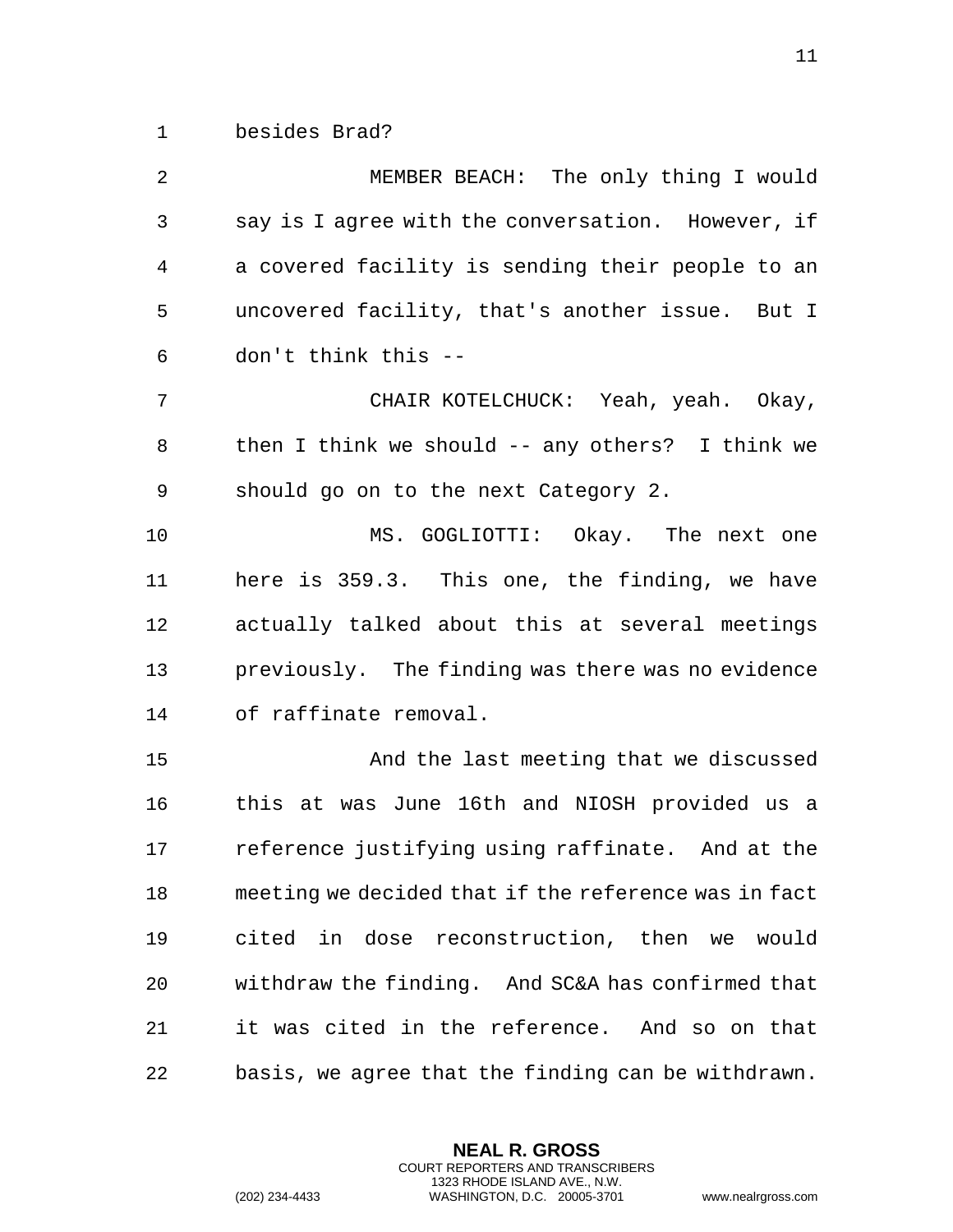CHAIR KOTELCHUCK: Okay, very good. Any comments from Subcommittee Members, any further comments? Otherwise, I think that that is settled. Right? That, essentially, has become a Category 1. MS. GOGLIOTTI: Yes. With these, I haven't gone back and reclassified. CHAIR KOTELCHUCK: Oh, no, and there's no need to. There's no need to. This is an administrative categorization that just allows us -- so, no, no, you don't need to. MS. GOGLIOTTI: When I initially classified them, if something has changed since then, it's still reflected in the original classification. CHAIR KOTELCHUCK: Sure, absolutely. Alright, let's go ahead. MS. GOGLIOTTI: Okay, the next one is 435, Observation 1. And this is a Brookhaven National Lab case. And for this case, the observation states that we tried to replicate the dose results for the 1985 technetium-99m

> **NEAL R. GROSS** COURT REPORTERS AND TRANSCRIBERS 1323 RHODE ISLAND AVE., N.W.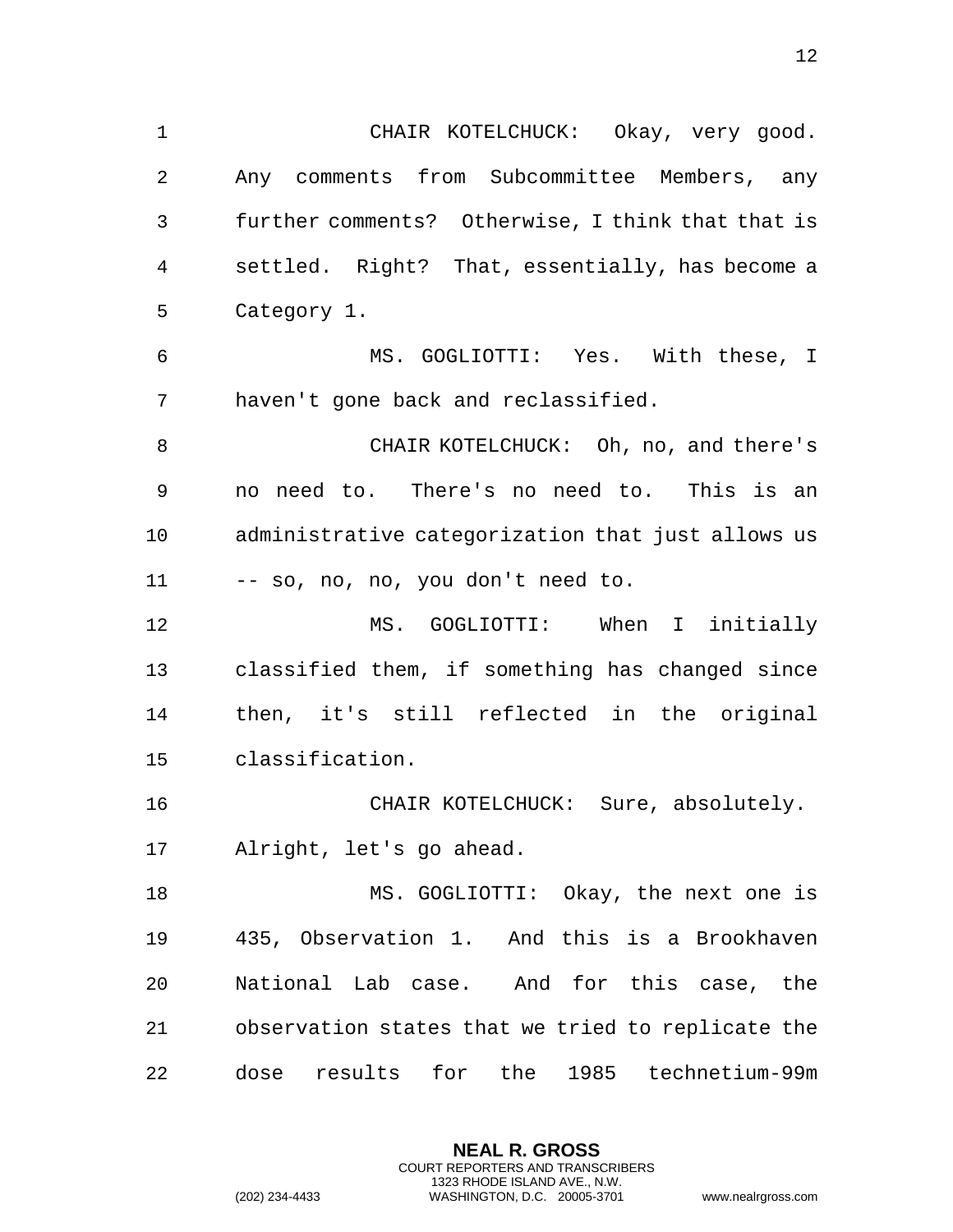inhalation. However, version 4.09 of IMBA does not have that radionuclide available and we could not, therefore, confirm the results. And we have still not been provided this software. And actually we requested it some time ago. I believe it was over a year ago now. MR. CALHOUN: I'll check on that. I had let that completely fall off my radar and that has been a long time ago. I'll find out what the status of that is. MS. GOGLIOTTI: Okay, that would be great. CHAIR KOTELCHUCK: Okay, so this will remain open. Okay. MS. GOGLIOTTI: Okay. And the next one is 436.2. And this is also a Brookhaven National Lab case. 18 CHAIR KOTELCHUCK: Right. MS. GOGLIOTTI: And the finding states that the assignment of shallow dose is not clear. There was no shallow dose reported in the dosimetry files. And here NIOSH only assigned a half a

> **NEAL R. GROSS** COURT REPORTERS AND TRANSCRIBERS 1323 RHODE ISLAND AVE., N.W.

(202) 234-4433 WASHINGTON, D.C. 20005-3701 www.nealrgross.com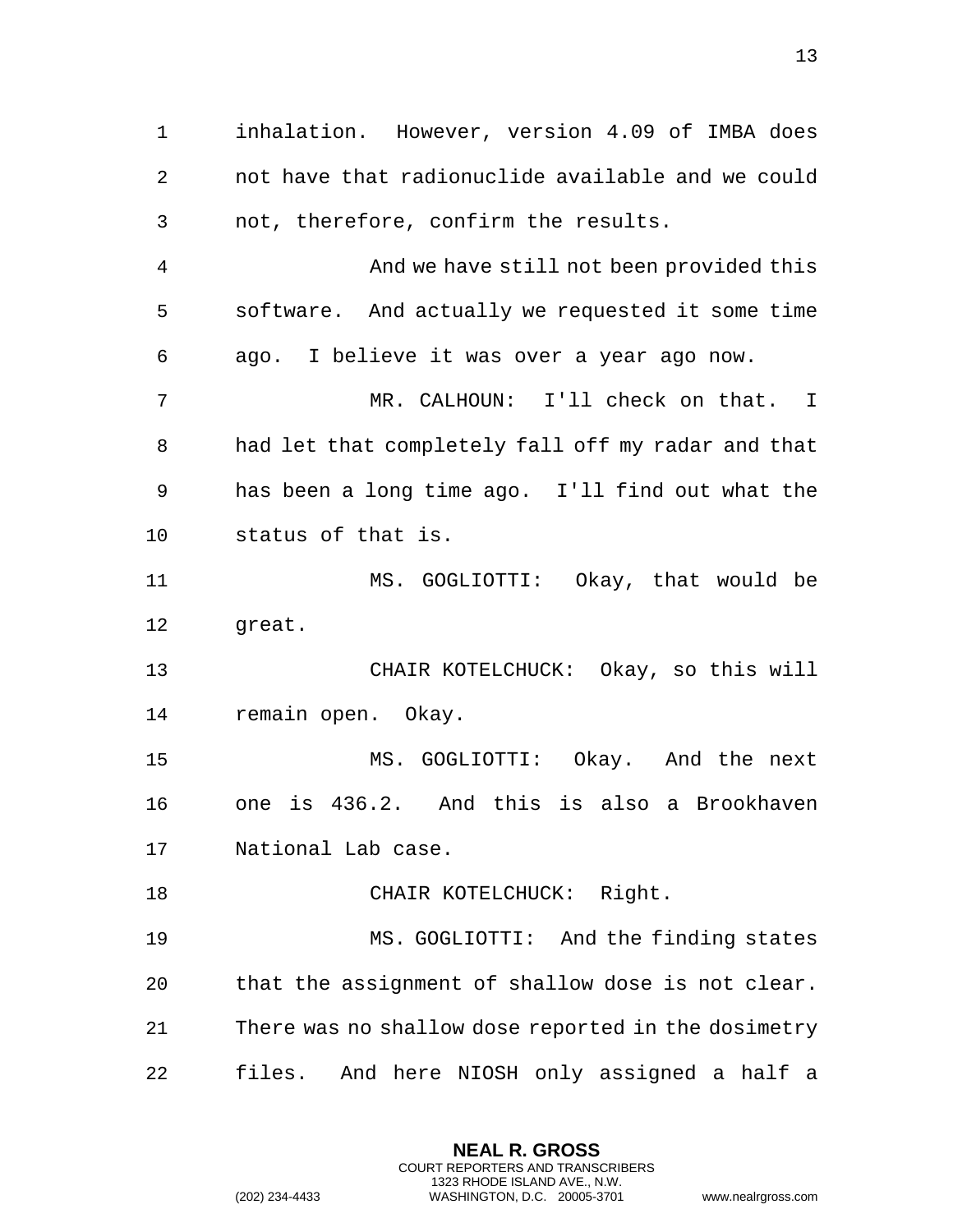period of shallow dose for the year 1968, and we really couldn't figure out what was going on.

 And NIOSH did respond. They say that the reporting practices at BNL show photon and neutron doses, and if there were shallow doses greater than the photon doses, those would be reported on the table. Shallow doses are reported only for quarters with positive values, and for this claim there were no shallow dose values shown in the table.

11 They interpret that to mean that there is no shallow dose readings greater than the photon doses. And, therefore, no reported shallow dose should be assigned, according to them.

 And to us, it appears that there is a certain degree of judgment there and it might be beneficial to discuss it.

 CHAIR KOTELCHUCK: A little louder, please.

 MS. GOGLIOTTI: To us, we believe that there's a certain degree of professional judgment involved that might not have been

> **NEAL R. GROSS** COURT REPORTERS AND TRANSCRIBERS 1323 RHODE ISLAND AVE., N.W.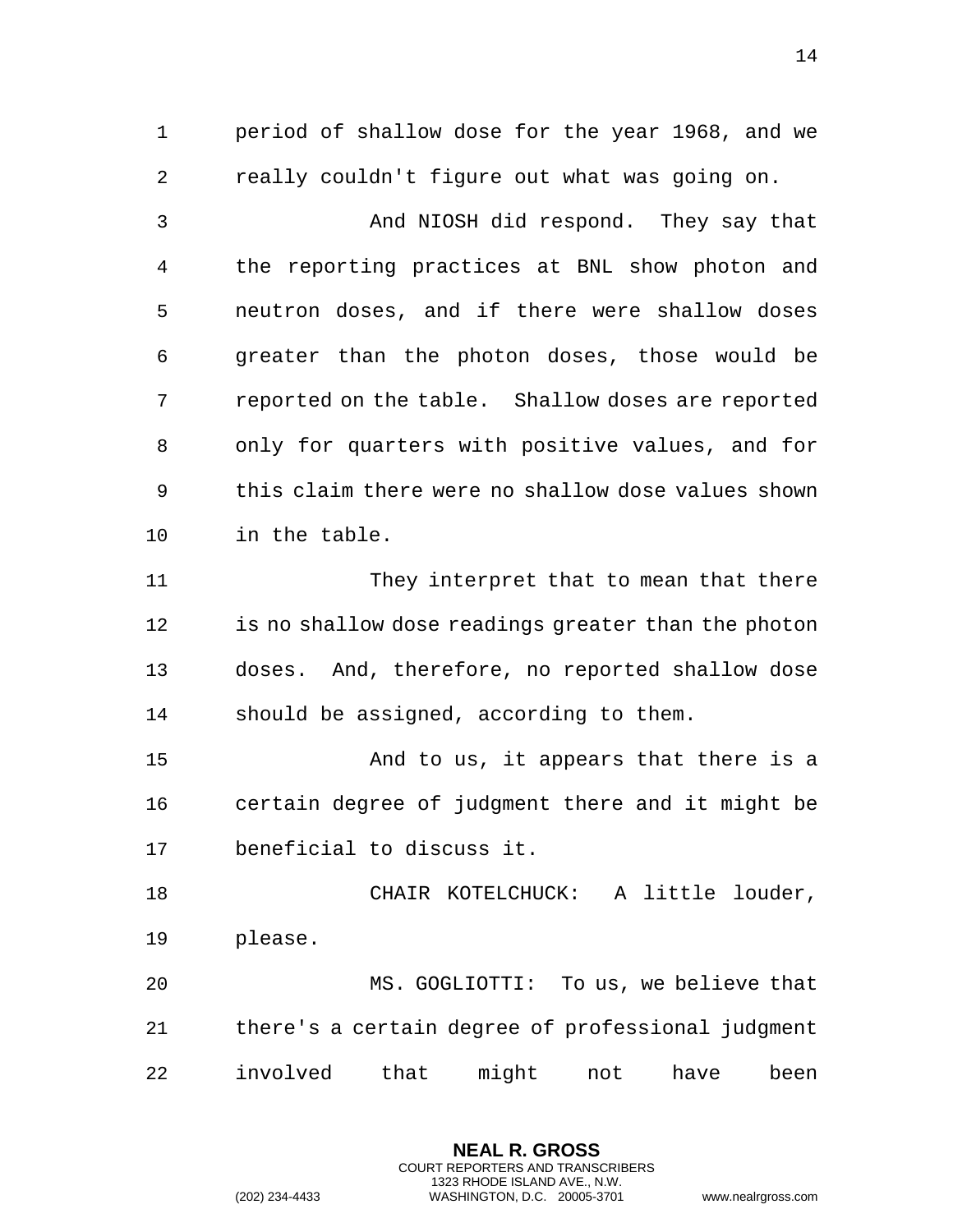claimant-favorable in this case and we recommend discussion.

 CHAIR KOTELCHUCK: Okay. MR. BARTON: Rose, this is Bob. I think this one was one of my cases from a while back. And I was just curious because, like you said, shallow dose has been assigned for, I think, one-half of one badging cycle and then nothing was assigned. And based on the response it sounds like at least a missed dose should be assigned or a shallow dose should be assigned equal to whatever the photon is. Because saying that failure to report it if the shallow dose is greater than the photon dose, that's fine, but I think in this particular case, except for that one-half of one badging cycle, no shallow dose was assigned at all. I mean, just based on the response from NIOSH, it sounds like what they are saying is, yes, there's no reported accrued shallow dose because they wouldn't put that in the record unless it was greater than the photon dose, not that there was no shallow dose that was exposed to the actual

> **NEAL R. GROSS** COURT REPORTERS AND TRANSCRIBERS 1323 RHODE ISLAND AVE., N.W. (202) 234-4433 WASHINGTON, D.C. 20005-3701 www.nealrgross.com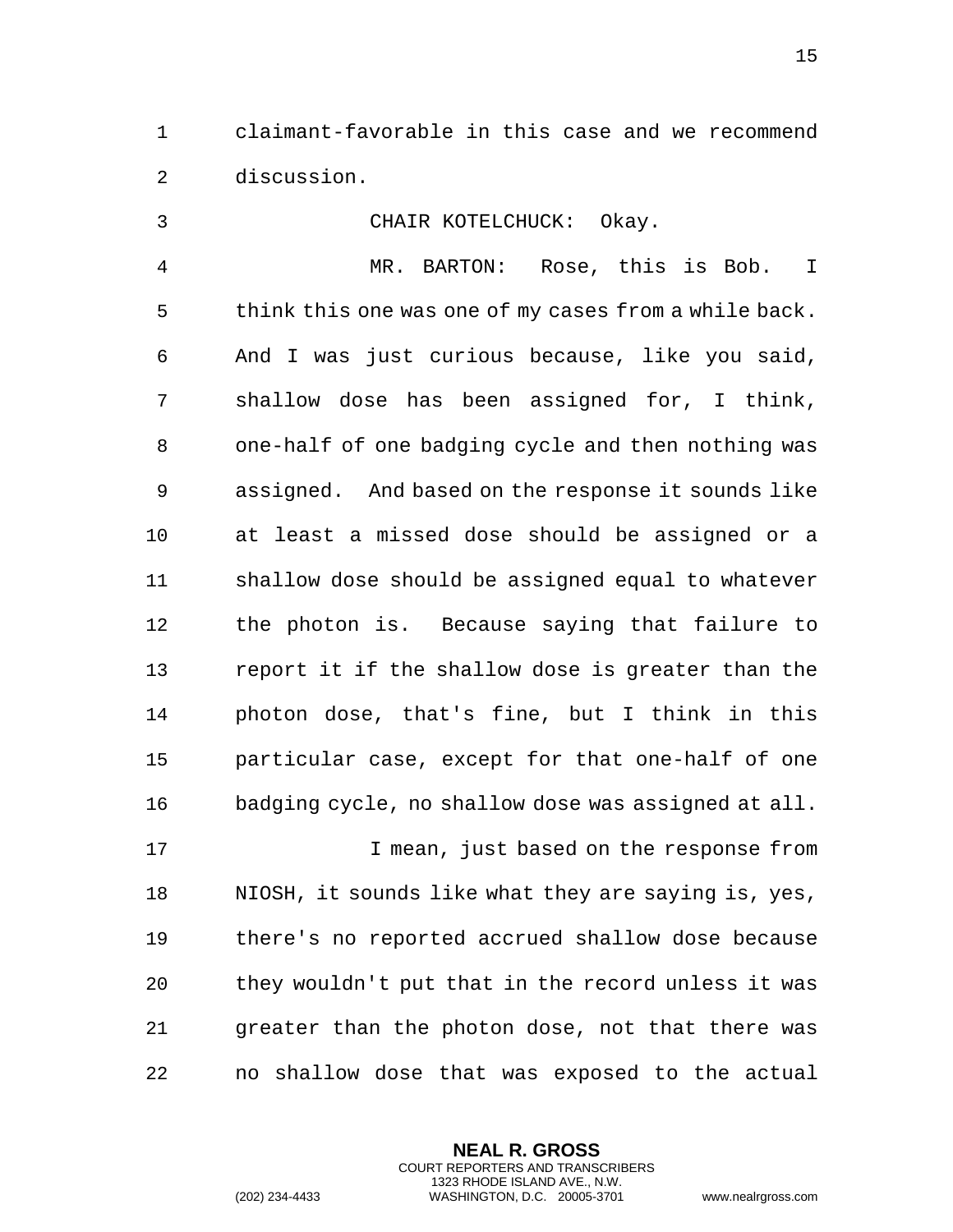worker. That's where we were confused.

2 And the fact that there was that one small badging period assigned, it really had us kind of scratching our heads. So I think originally we thought that maybe it was just an omission and that it should have been assigned and it didn't make it in there.

 And I'm not sure if NIOSH can kind of clarify their response, but it looks like for this case there should have been some shallow dose assigned, either equal to whatever the photon dose was or missed dose or something. Because as they say, the lack of the record there doesn't mean they weren't monitored. And if they were monitored, there should at the very least be a missed dose, I would think.

17 CHAIR KOTELCHUCK: Other comments, Subcommittee Members?

 MR. CALHOUN: Anything from Scott out there?

 MR. SIEBERT: Sorry, it's a site that I have an issue with. So I'm working with somebody

> **NEAL R. GROSS** COURT REPORTERS AND TRANSCRIBERS 1323 RHODE ISLAND AVE., N.W.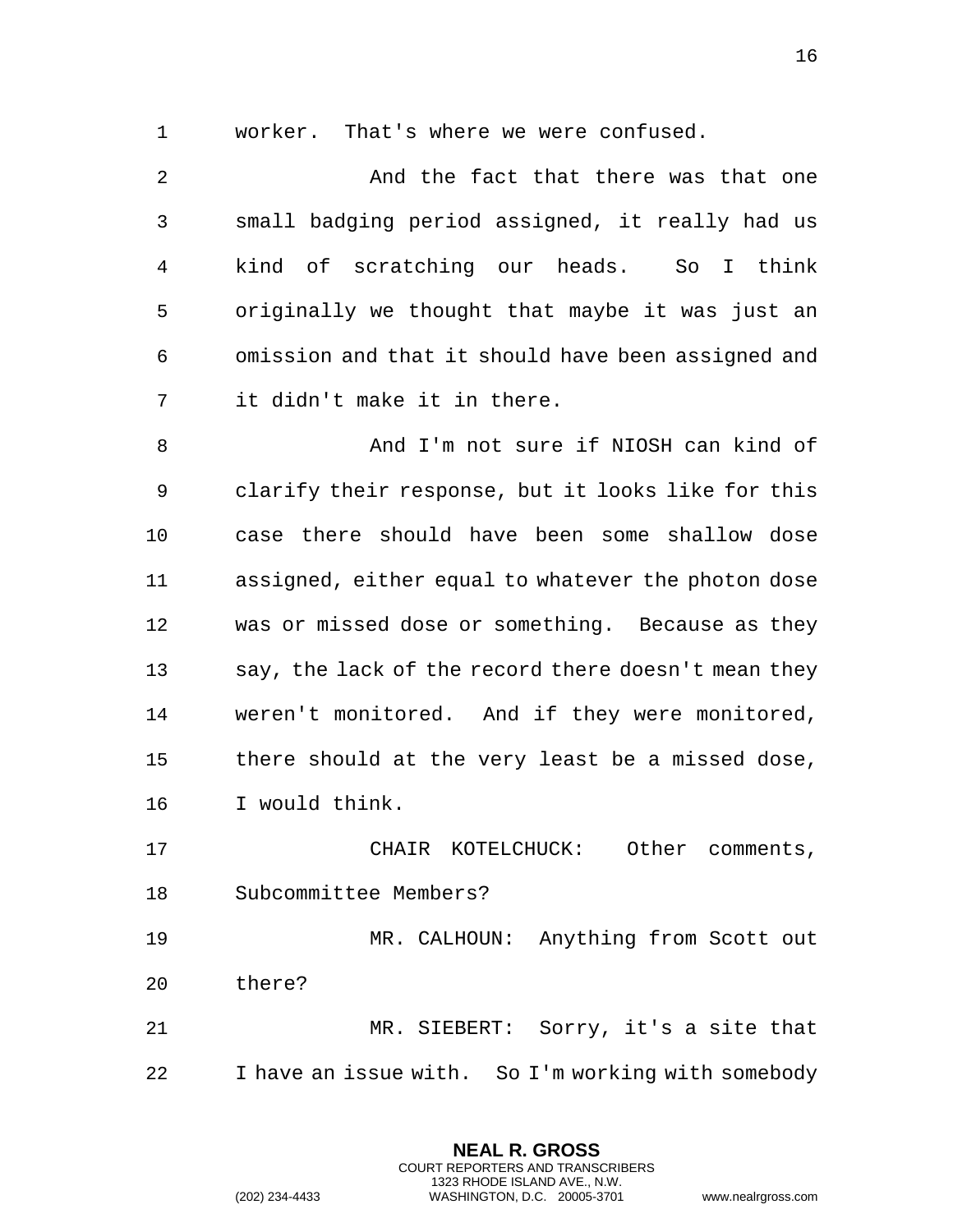to try to come up with this. Since we started this really early in the meeting, they are trying to find the files at the moment. I apologize. CHAIR KOTELCHUCK: Would it make sense to come back to this? Well, let's just wait a minute or two or would you suggest that we come back to this a little later in the discussion? MR. SIEBERT: Just a second, I'm trying to get an answer to that. CHAIR KOTELCHUCK: Sure. I interpret that to mean that they're actively looking right now. 13 MR. SIEBERT: Exactly. 14 MR. CALHOUN: During the interim, I went back and looked at that offsite X-ray, the actual reference. And that was posed to DOL in May of 2015 and they clarified that the X-ray facility was offsite. So, just a little extra piece of information there. CHAIR KOTELCHUCK: Okay, thank you. MR. SIEBERT: Yeah, can we either come

back to this a little bit later today -- we're

**NEAL R. GROSS** COURT REPORTERS AND TRANSCRIBERS 1323 RHODE ISLAND AVE., N.W.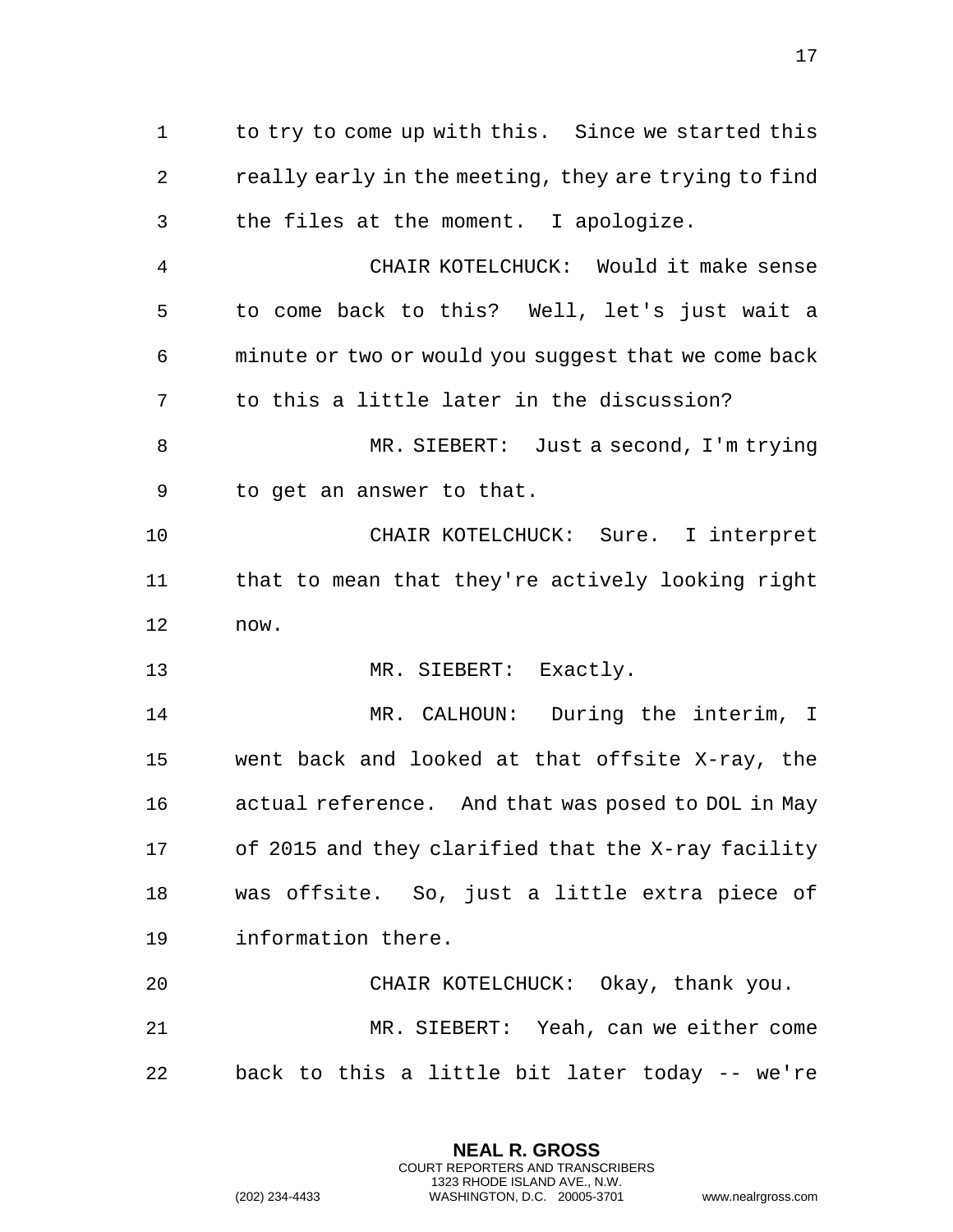trying to -- the site expert is not on at the moment. CHAIR KOTELCHUCK: That's fine. That's no problem. MR. SIEBERT: And I'll let you know as soon as we either get him on or if we have to wait until the next meeting. I apologize for that. CHAIR KOTELCHUCK: No, not at all. Not at all. That's fine. Okay, so 436.2, we'll try to come back to, and go on to the next Category 2 case. MS. GOGLIOTTI: Okay, the next one is 421.2. CHAIR KOTELCHUCK: Pardon? 14 MS. GOGLIOTTI: 421.2, a BWXT case. And we have also discussed this one previously. Here, the finding states that the EE reported the examination frequency was not considered. And initially NIOSH provided us with a response in a document. And when we reviewed that document, we found that it did not provide us enough evidence to deny the CATI's claim. And so based on that, NIOSH went back to the table and looked

> **NEAL R. GROSS** COURT REPORTERS AND TRANSCRIBERS 1323 RHODE ISLAND AVE., N.W.

(202) 234-4433 WASHINGTON, D.C. 20005-3701 www.nealrgross.com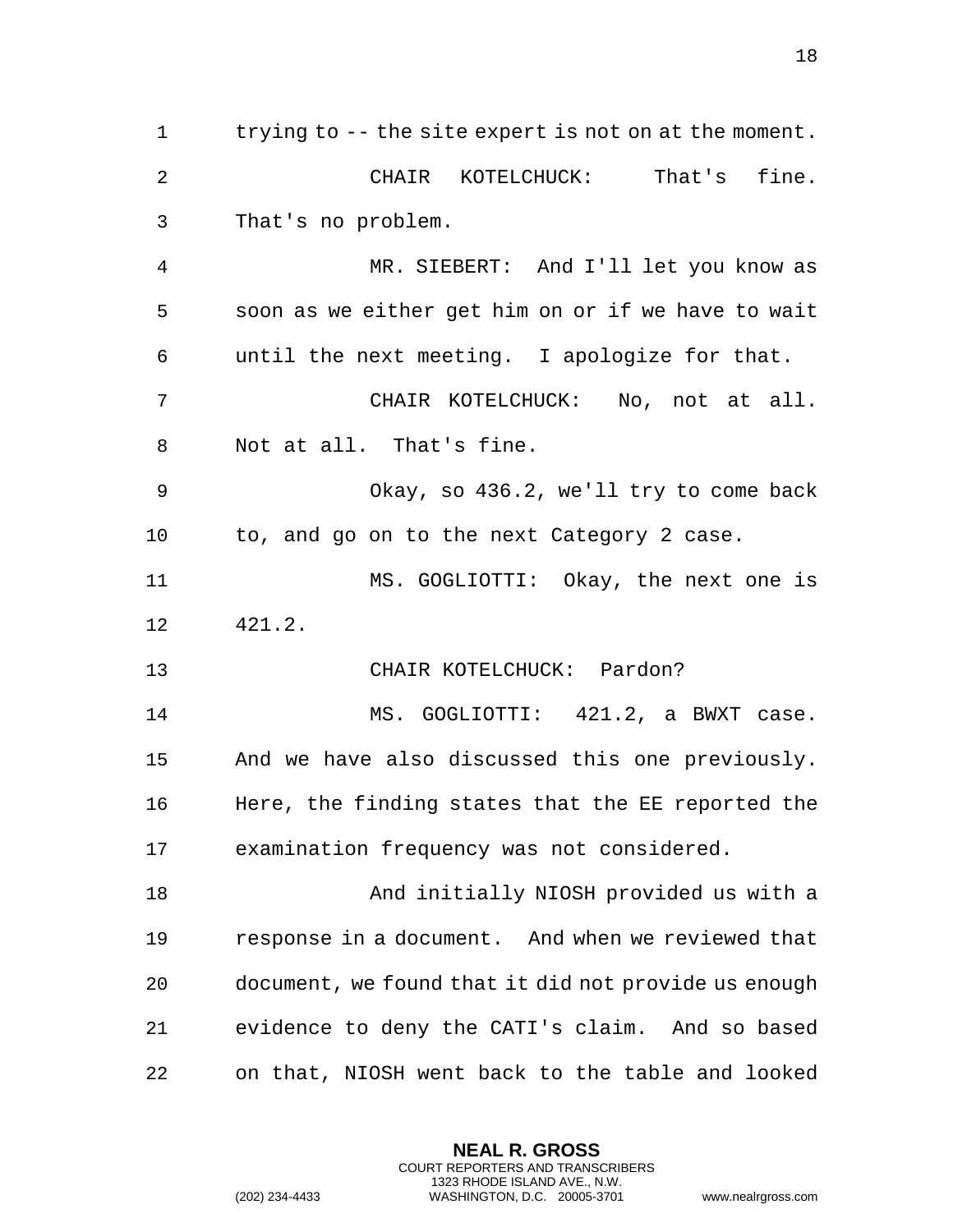back into this. And they did a study on past cases for BWXT and were unable to find any evidence that there was X-rays done onsite. So, based on that study, we agree that it was unlikely that X-rays were done onsite. And it can be closed, provided we get a commitment to update OTIB-79 to reflect that. CHAIR KOTELCHUCK: Okay. Another issue about onsite and offsite. That makes sense, then. 11 11 Is there anybody on the Subcommittee

 that wants to comment? Otherwise, we will just accept it as a Subcommittee.

 MS. GOGLIOTTI: If we could get a commitment, also, to include that in OTIB-79.

CHAIR KOTELCHUCK: Pardon?

 MR. SIEBERT: That is our plan. That is correct.

 MS. GOGLIOTTI: Okay, great. Thanks. CHAIR KOTELCHUCK: Alright, hearing no further comment, that's fine and approved. Let's go on.

> **NEAL R. GROSS** COURT REPORTERS AND TRANSCRIBERS 1323 RHODE ISLAND AVE., N.W.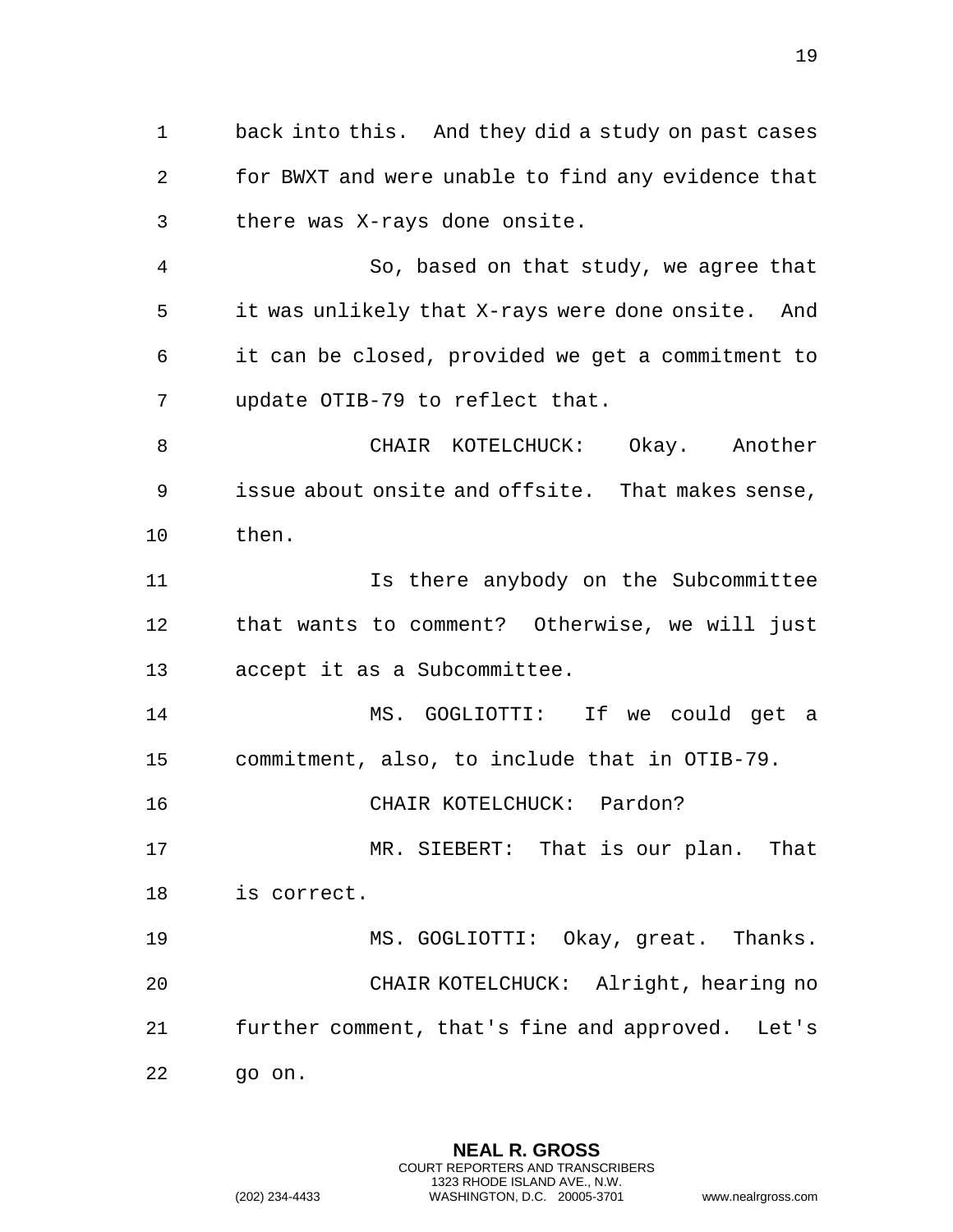MS. GOGLIOTTI: Okay, the next one is 421.3. And that states that there was thorium dose assessed during the operational years.

 And here, NIOSH responded saying that the DR was performed in accordance with the available information provided in the SEC Petition 169. According to the report, it was determined that unmonitored internal dose at NNSE during 1959 and 1968 through 1972 operational periods cannot be reconstructed. Therefore, no internal thorium exposure could be assigned during the operational period.

 And we do understand the limitations of the SEC. However, NIOSH's response does not address the constant amounts of residual thorium contamination that were seen to be present before and after the operational periods. And assigning dose in that manner implies that there was spontaneously no risk of exposure because the site was performing work for the AEC and the risk reappeared when work ceased. And that's not really a realistic dose assessment.

> **NEAL R. GROSS** COURT REPORTERS AND TRANSCRIBERS 1323 RHODE ISLAND AVE., N.W.

(202) 234-4433 WASHINGTON, D.C. 20005-3701 www.nealrgross.com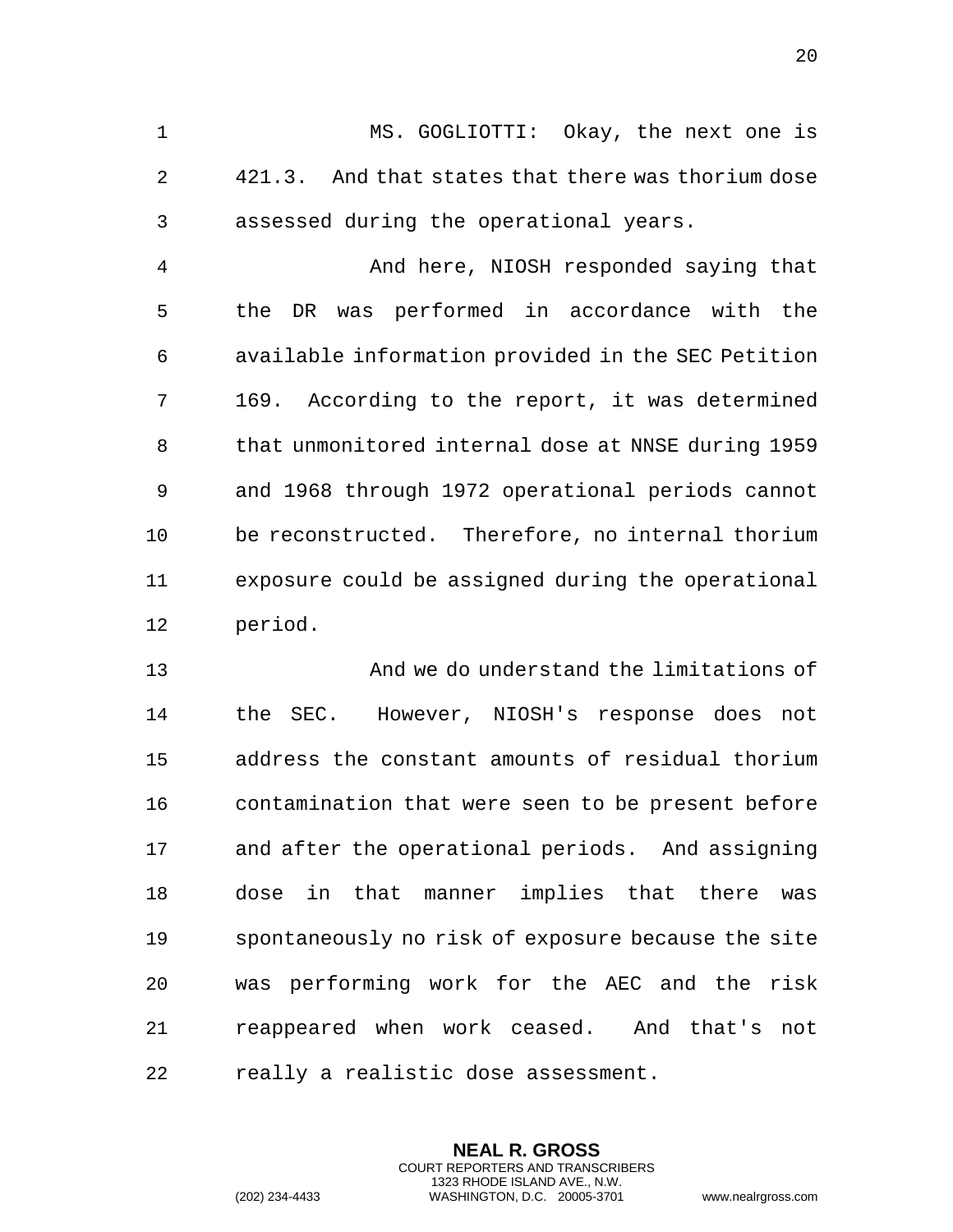CHAIR KOTELCHUCK: And what was the response? MS. GOGLIOTTI: NIOSH has not responded to that. MR. CALHOUN: This is Grady. If it was actually during the residual period -- or not the residual period -- during the SEC period that was established and we don't have dosimetry information for those individuals and the reason the SEC was established is because of internal dose, we can't assign it. MS. GOGLIOTTI: Even a minimal dose to show that there was some risk of exposure? MR. CALHOUN: No, that's the double-edged sword of an SEC. You can't do it. Because if we had come through and said, well, we think we can do this dose based on this minimal approach, that certainly would have been shot down. So, the determination of an SEC was because we couldn't do internal dose. Therefore, unless there's actually dose assigned to that individual, dosimetry, internal dosimetry, we

> **NEAL R. GROSS** COURT REPORTERS AND TRANSCRIBERS 1323 RHODE ISLAND AVE., N.W.

(202) 234-4433 WASHINGTON, D.C. 20005-3701 www.nealrgross.com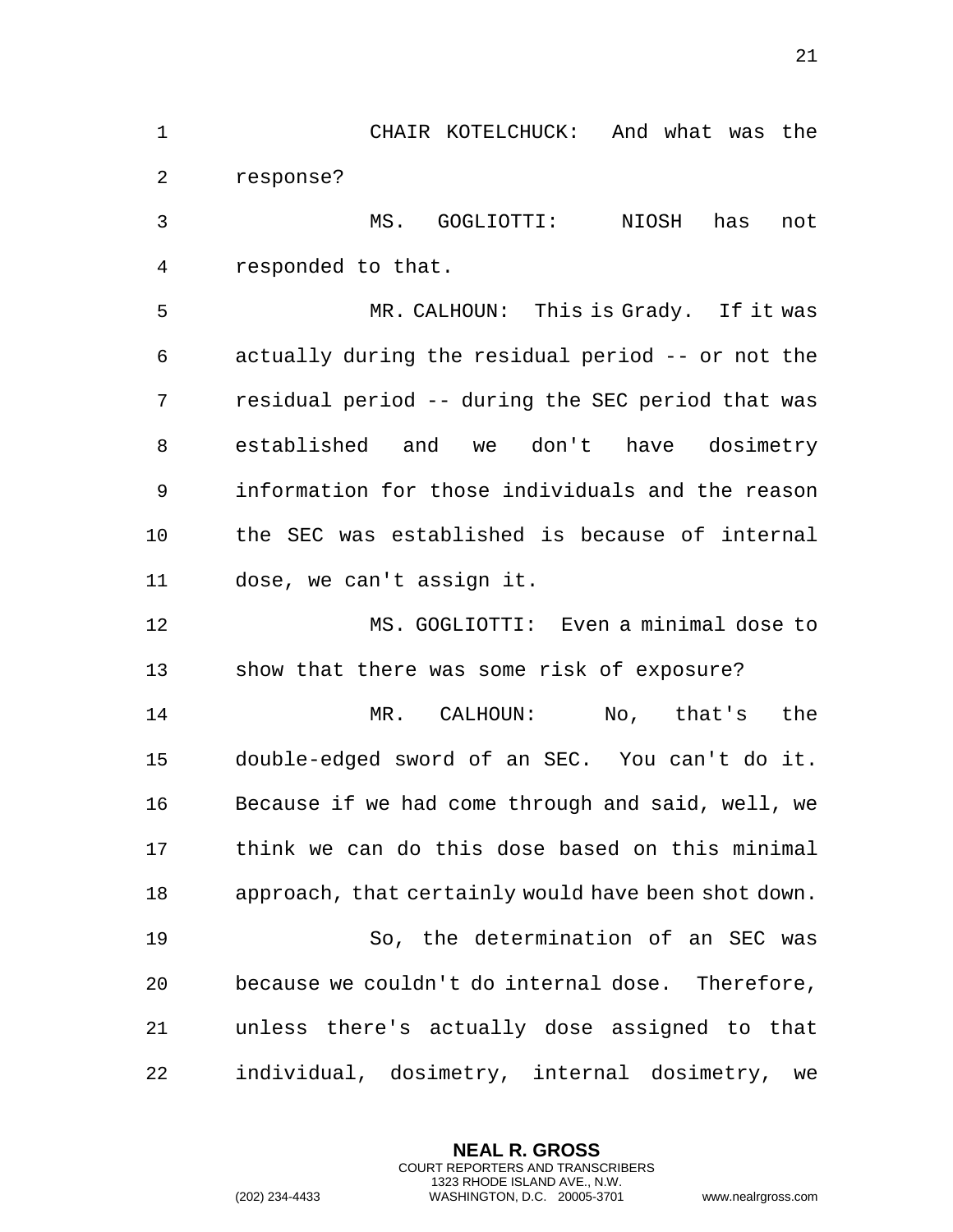don't do it. That's a very standard practice. CHAIR KOTELCHUCK: Yeah. Is this a partial dose reconstruction? MS. GOGLIOTTI: Well, if it was -- then it has to be a partial, correct. CHAIR KOTELCHUCK: Yeah. MS. GOGLIOTTI: John Mauro, are you on the line? DR. MAURO: Yes, I'm here. MS. GOGLIOTTI: This is one of your findings. Did you have anything else to add to that? 13 DR. MAURO: Yeah, the point being made, I recollect raising these issues. It may have been for lack of knowledge regarding the SEC covered period and the reasons for the SEC and what was covered and what wasn't. So, what I'm hearing, I guess I'd just like confirmation, that during this time period, yes, there was thorium. However, it was not feasible to reconstruct internal doses and that's the reason -- I just want to make sure I'm getting

> **NEAL R. GROSS** COURT REPORTERS AND TRANSCRIBERS 1323 RHODE ISLAND AVE., N.W.

(202) 234-4433 WASHINGTON, D.C. 20005-3701 www.nealrgross.com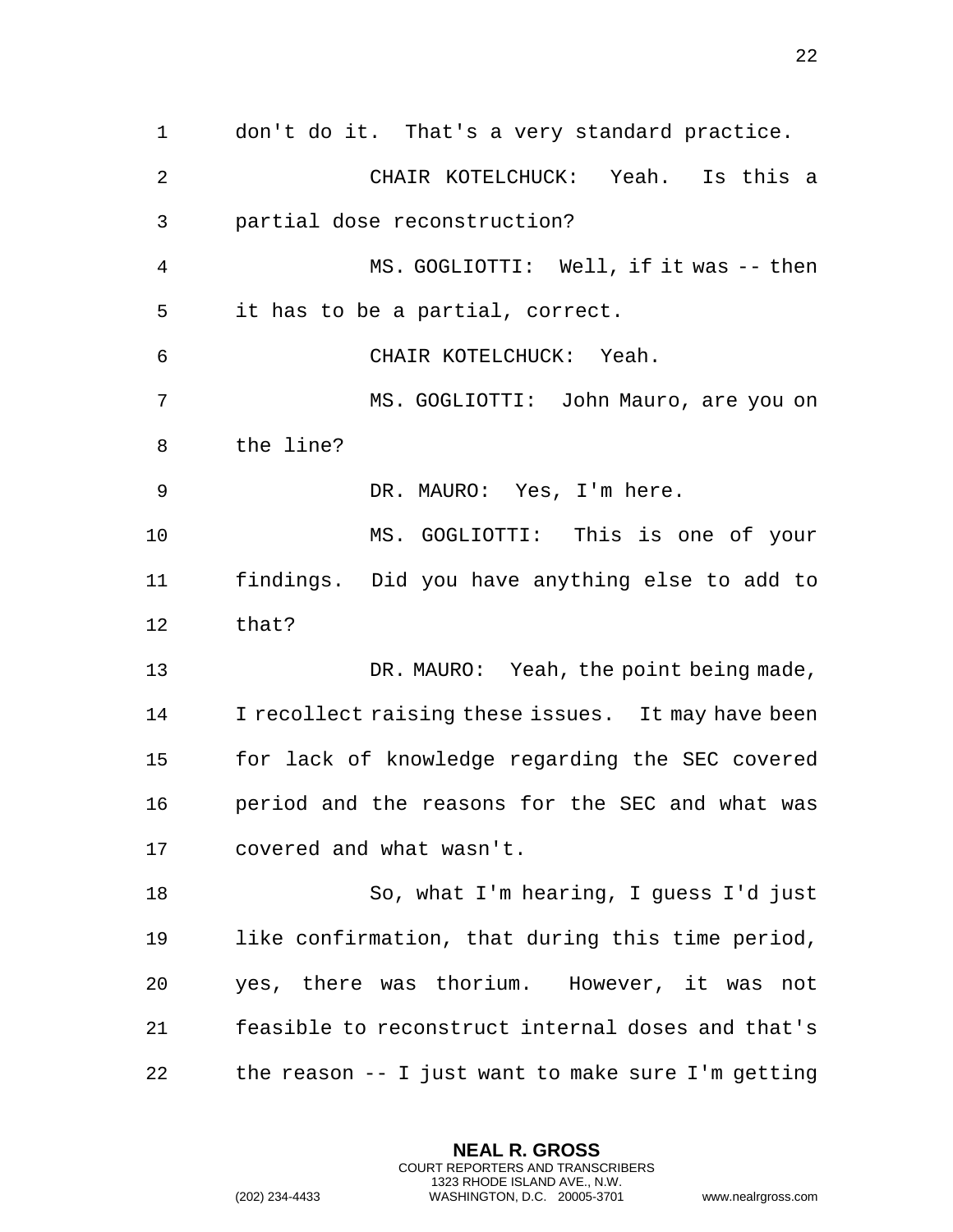it right -- and that's why an SEC was in fact granted at that time. If that in fact is the case, then I agree with Scott. CHAIR KOTELCHUCK: Yeah, it's regrettable that we can't, but that was the basis of the SEC. So it seems as if we have to go along with that. Other Members of the Subcommittee, comments or concerns? MEMBER CLAWSON: This is Brad. I don't have any concerns. That is the way we have to do it. It's like Grady said, it's a double-edged sword, but that's what it is. CHAIR KOTELCHUCK: Yeah. Okay, other comments? Then, that is what it is, I agree. And we then consider this closed. MR. SIEBERT: This is Scott. I had a question, then. Since there is nothing that was wrong with it, should this be changed to an observation?

> **NEAL R. GROSS** COURT REPORTERS AND TRANSCRIBERS 1323 RHODE ISLAND AVE., N.W.

(202) 234-4433 WASHINGTON, D.C. 20005-3701 www.nealrgross.com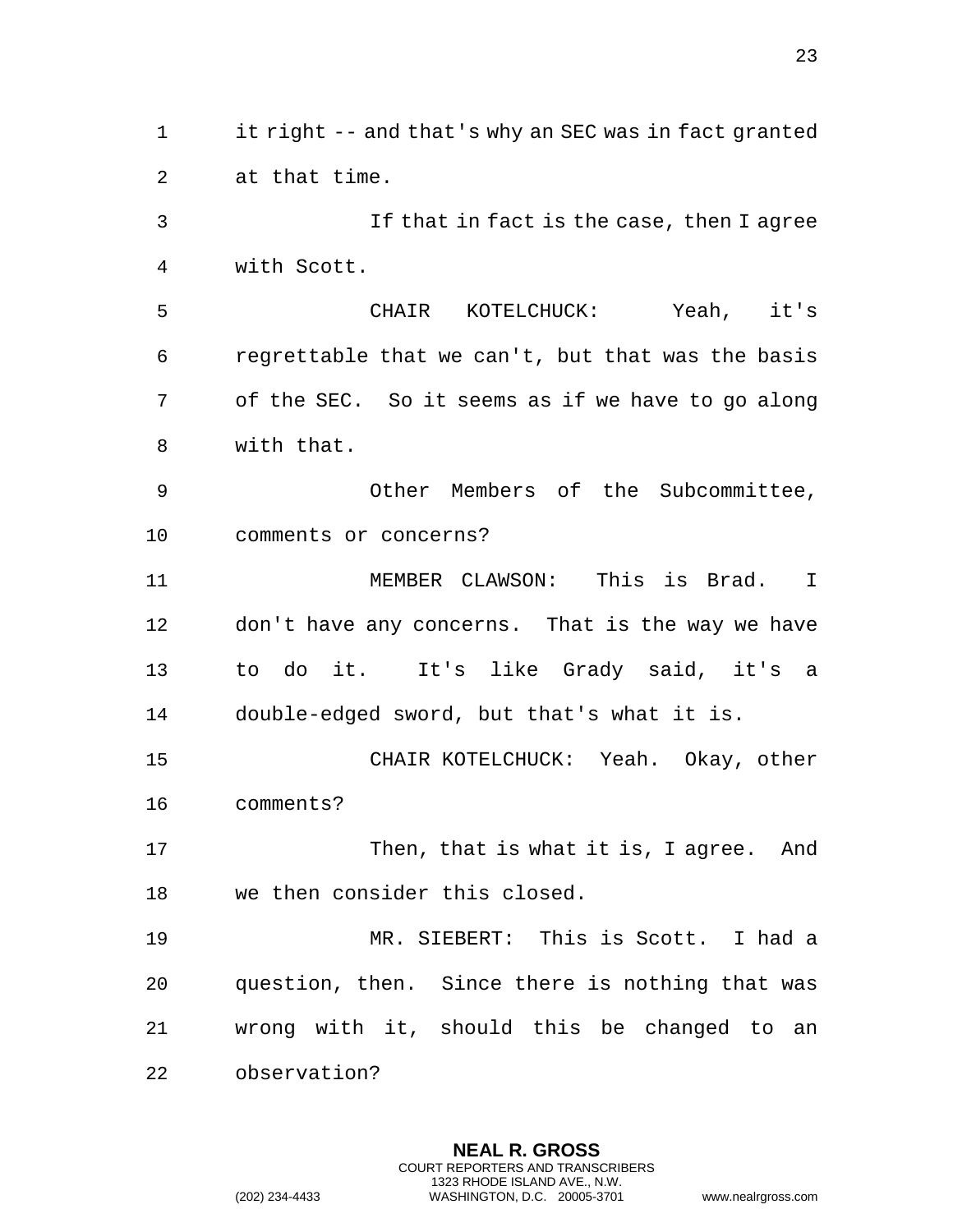MR. KATZ: Well, Scott, it's not an observation. It's just wrong. It's just opining it's wrong, but it's not an observation. MR. SIEBERT: I guess my that's my question. We did nothing wrong. MR. KATZ: No, no, I'm saying -- no, right. You did nothing wrong but it was a wrong finding. There's nothing wrong with the dose reconstruction. CHAIR KOTELCHUCK: That is why he is saying move to an observation. MR. KATZ: No, it's not an observation. It's a withdrawn finding like the other withdrawn findings. MR. SIEBERT: Oh, okay. I'm sorry. I guess I should have clarified one or the other. I apologize. MR. KATZ: Yeah, so the finding needs to be withdrawn. DR. MAURO: Just to answer my question, so, it is correct that these time periods are covered by an SEC. There is no language in here

> **NEAL R. GROSS** COURT REPORTERS AND TRANSCRIBERS 1323 RHODE ISLAND AVE., N.W.

(202) 234-4433 WASHINGTON, D.C. 20005-3701 www.nealrgross.com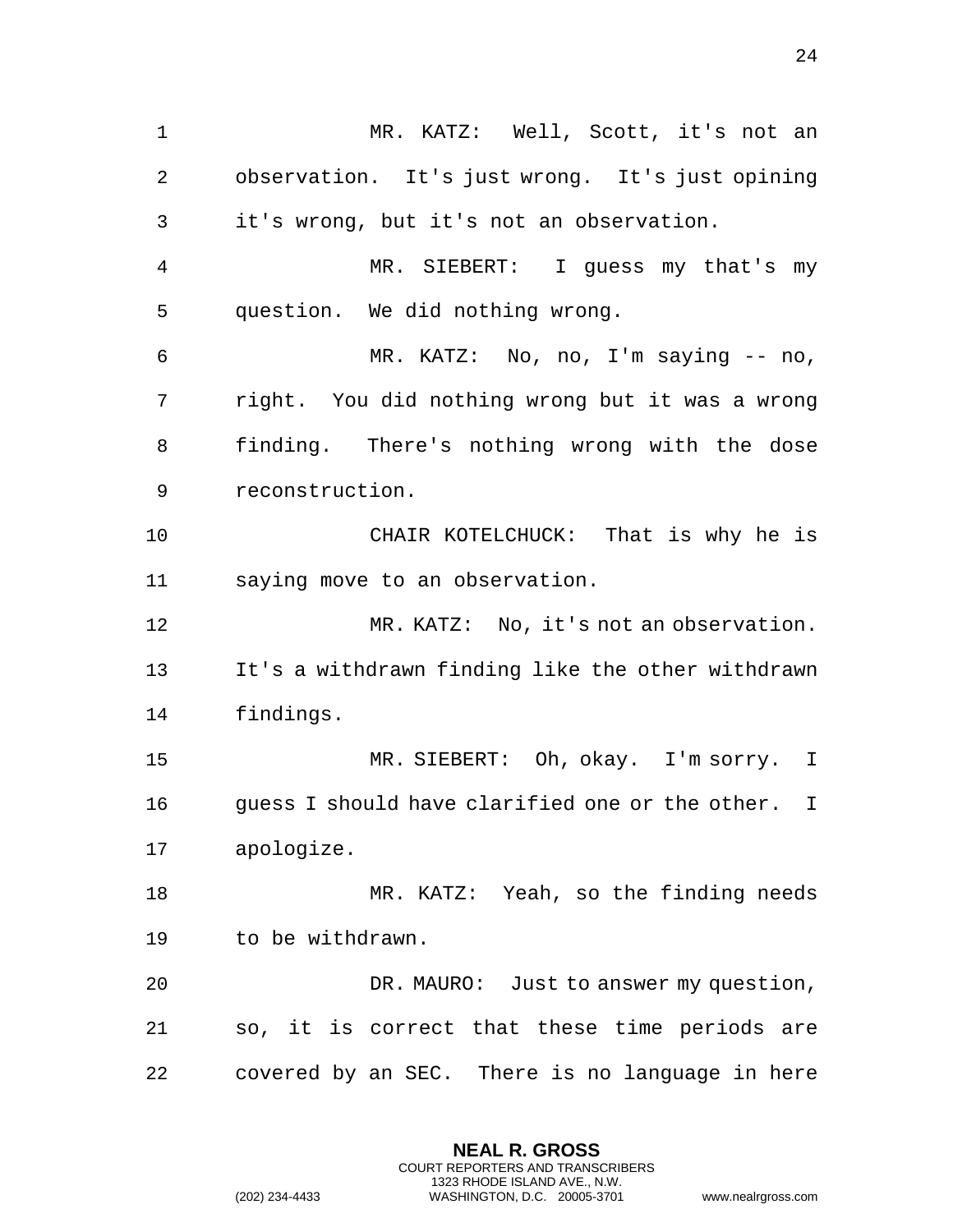-- let's see -- and the reason was inability to reconstruct internal doses to thorium and other internal emitters. Is that -- I just want that kind of confirmation.

 MR. SIEBERT: Yes, that is the reason that the SEC exists, and yes, it's for the whole operational time period.

 DR. MAURO: Okay. Alright, thank you. CHAIR KOTELCHUCK: Okay, so that's withdrawn. Alright, let's go on to the next.

11 MS. GOGLIOTTI: The next one is  $434.1$ , and this is a Westinghouse case. And here it states that there was an unsupported method used for determining photon dose during a residual period. And NIOSH does agree that there was insufficient data, and information was provided in the DR report to help us verify and audit the external photon exposure rates during the residual period.

 The assumptions and model parameters that NIOSH used for deriving annual ambient dose, though, remain unknown to us. So we would like

> **NEAL R. GROSS** COURT REPORTERS AND TRANSCRIBERS 1323 RHODE ISLAND AVE., N.W.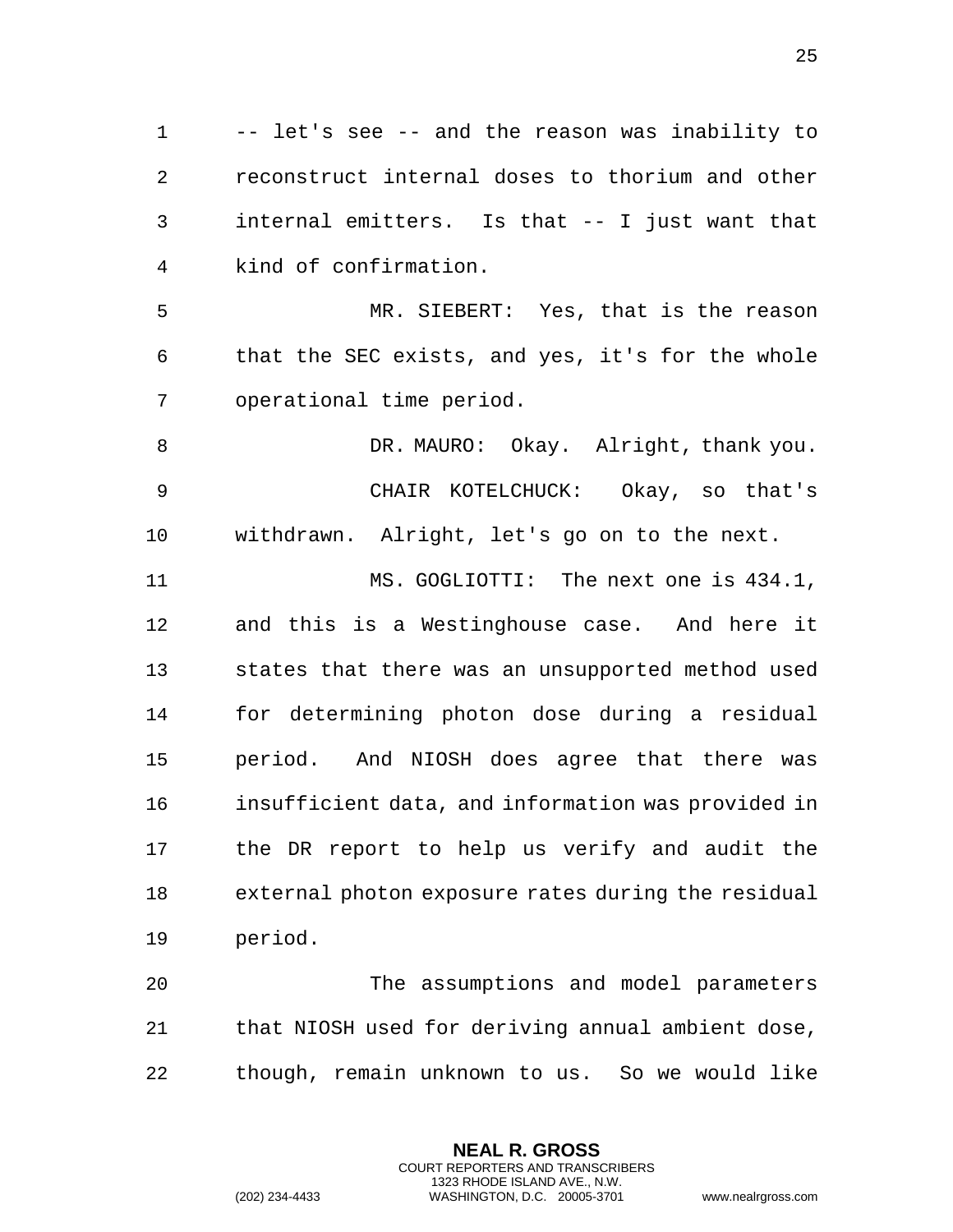additional information here.

 CHAIR KOTELCHUCK: The last thing, I missed the last thing you said. MS. GOGLIOTTI: So we would like some additional information. (Pause.) MR. SIEBERT: Just a second, I'm looking at that. I had seen the original one that said correspondingly SC&A recommends closure of this finding, so I didn't look any further at this point. So, just a second here. (Pause.) MEMBER CLAWSON: While Scott's doing 14 that, Wanda, I got right on to this Skype stuff and it is working great. I just thought I'd let you know that. But Rose, that disc that was sent to me ended up corrupted somehow. MS. GOGLIOTTI: Oh, no. MEMBER CLAWSON: It's what it is. Luckily, I could get my other computer today but the files didn't -- they came in corrupted.

> **NEAL R. GROSS** COURT REPORTERS AND TRANSCRIBERS 1323 RHODE ISLAND AVE., N.W.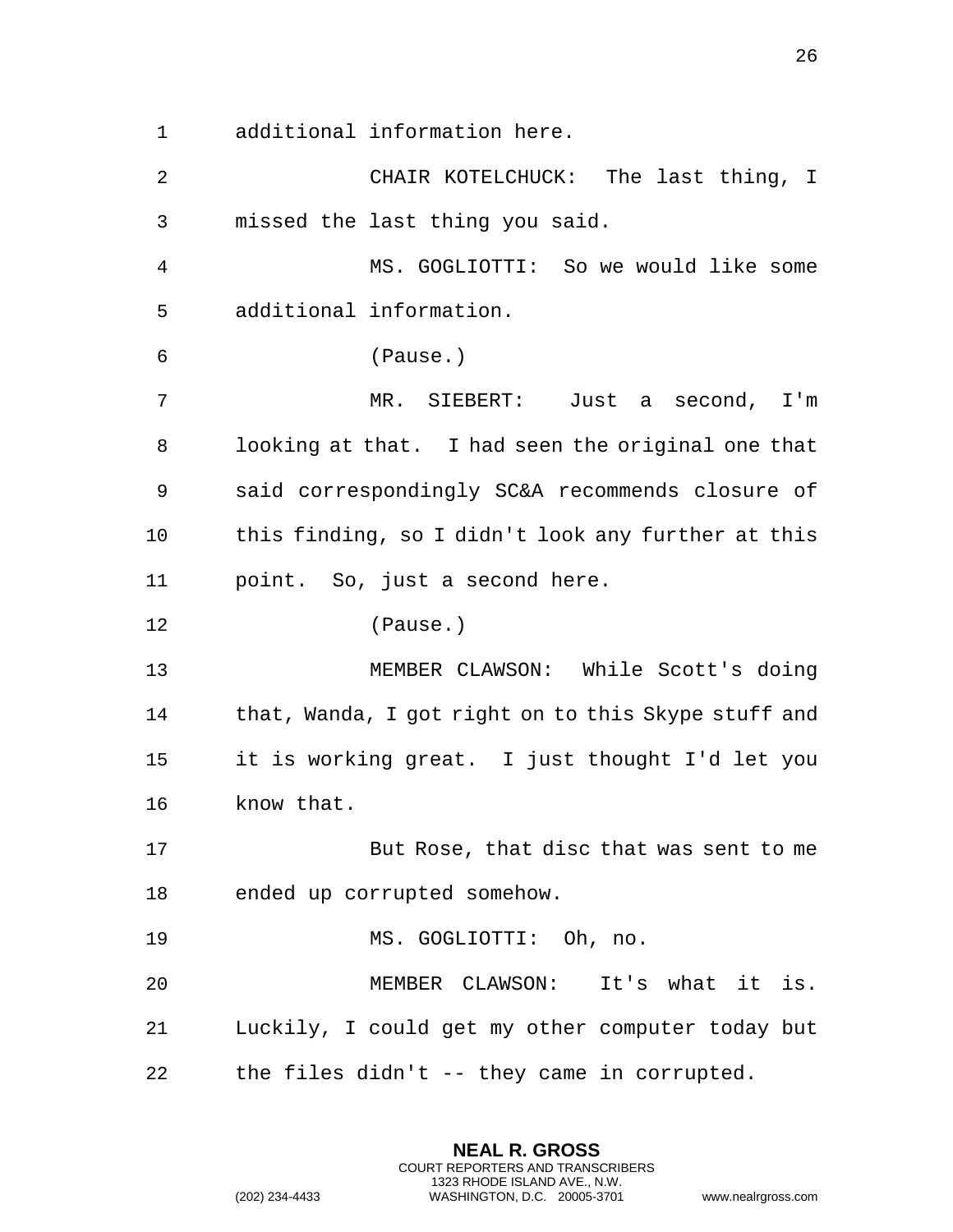MS. GOGLIOTTI: Oh, I apologize. I will let Judy know and we'll see if we can check those files in advance. I don't know what happened. MEMBER CLAWSON: Okay, I appreciate that. Thanks. CHAIR KOTELCHUCK: Also, the discussion here appears to be about an observation, not a finding: that insufficient data was provided for SC&A to verify. MS. GOGLIOTTI: Well, the method that they used was unsupported, which would make it a finding. CHAIR KOTELCHUCK: Ah. So where are we at, folks? SC&A and NIOSH? MS. GOGLIOTTI: It sounded like Scott was looking for additional information. MR. SIEBERT: Yeah, we're looking to find the background calculations and methodology for this. CHAIR KOTELCHUCK: Should we come back to this one, as well, later? Or would you like --

> **NEAL R. GROSS** COURT REPORTERS AND TRANSCRIBERS 1323 RHODE ISLAND AVE., N.W.

(202) 234-4433 WASHINGTON, D.C. 20005-3701 www.nealrgross.com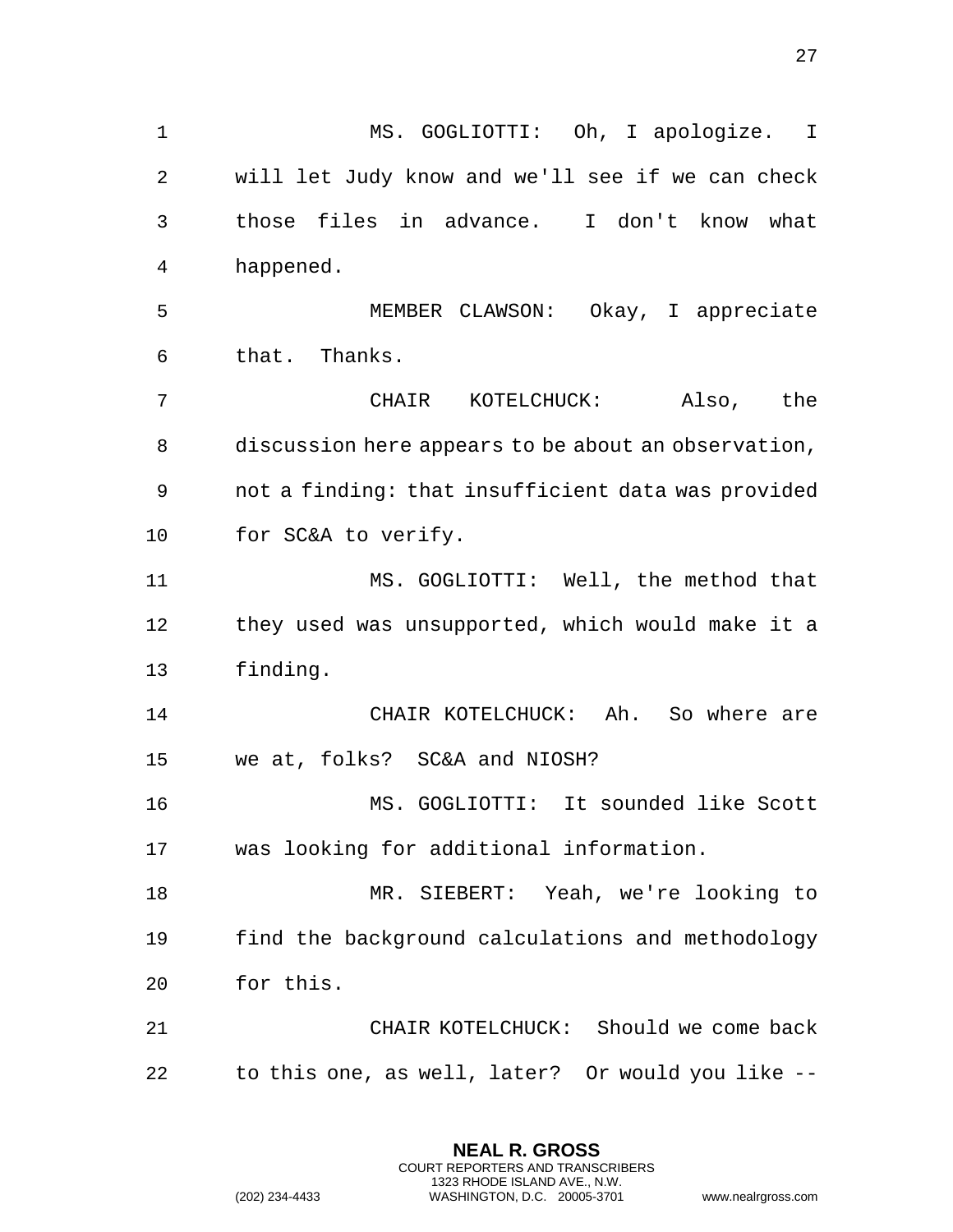do you think you might find it in a few moments? It's up to you.

 MR. SIEBERT: Yeah, let's do this. I believe we are going to have the documentation that she is looking for, but they are going to want to take a look at it anyway. So why don't we plan on we will send that over to the Subcommittee and then SC&A can look at it. And then you'll probably close it at the next meeting. CHAIR KOTELCHUCK: Okay, so this is open to next meeting. Okay. It's not a question of coming back to it. The 436.2 we are coming back to later today, hopefully. But this one we'll leave open to the next meeting. Alright, then let's go on. MS. GOGLIOTTI: The next finding is from the same case, Finding Number 2. The method for determining occupational external dose inconsistent with the information provided by the EE in the CATI report. And NIOSH believes that the monitoring

program at the facility was comprehensive. The

**NEAL R. GROSS** COURT REPORTERS AND TRANSCRIBERS 1323 RHODE ISLAND AVE., N.W.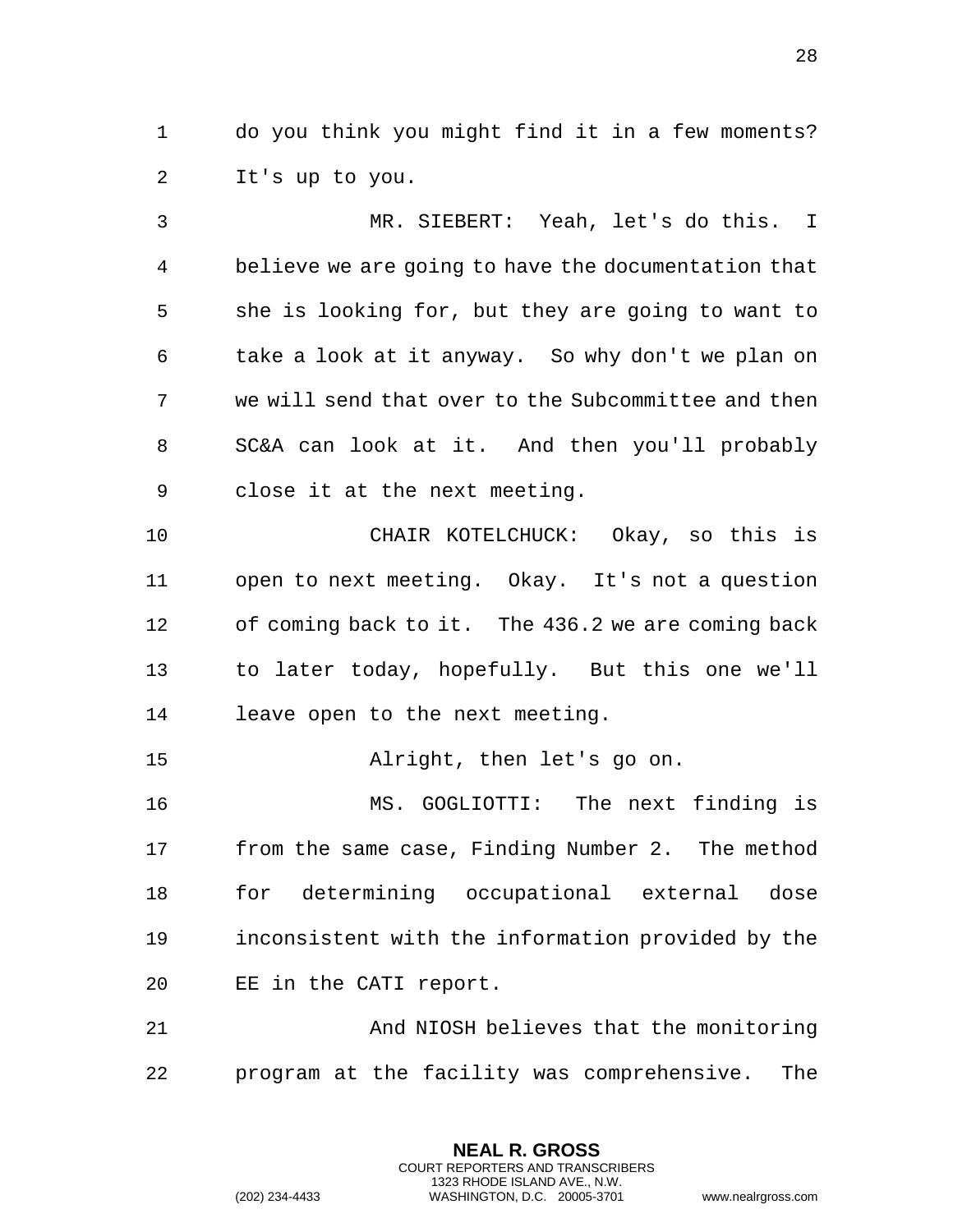fact that no dosimetry records exist for the operational period of '71 to '72, which is the covered period, is only an indication that during the covered period the employee likely did not work around radioactive materials, and, therefore, did not need to be monitored.

 NIOSH believes that the assignment of the ambient dose during the covered period is correct and consistent with other claims where the employee had no monitoring data at a facility that had comprehensive monitoring programs.

**And we disagree with that statement,**  based on the reasons explained in our DR review. Most significantly, the EE's firm recall, as documented in the CATI report, that he, along with coworkers, consistently wore dosimeters and conducted work with fuel rods in an area that required a special work permit.

 In the absence of dosimeter data, a claimant-favorable default approach would be to assign the WNSD coworker external doses. Relevant to this recommendation is the fact that the absence

> **NEAL R. GROSS** COURT REPORTERS AND TRANSCRIBERS 1323 RHODE ISLAND AVE., N.W.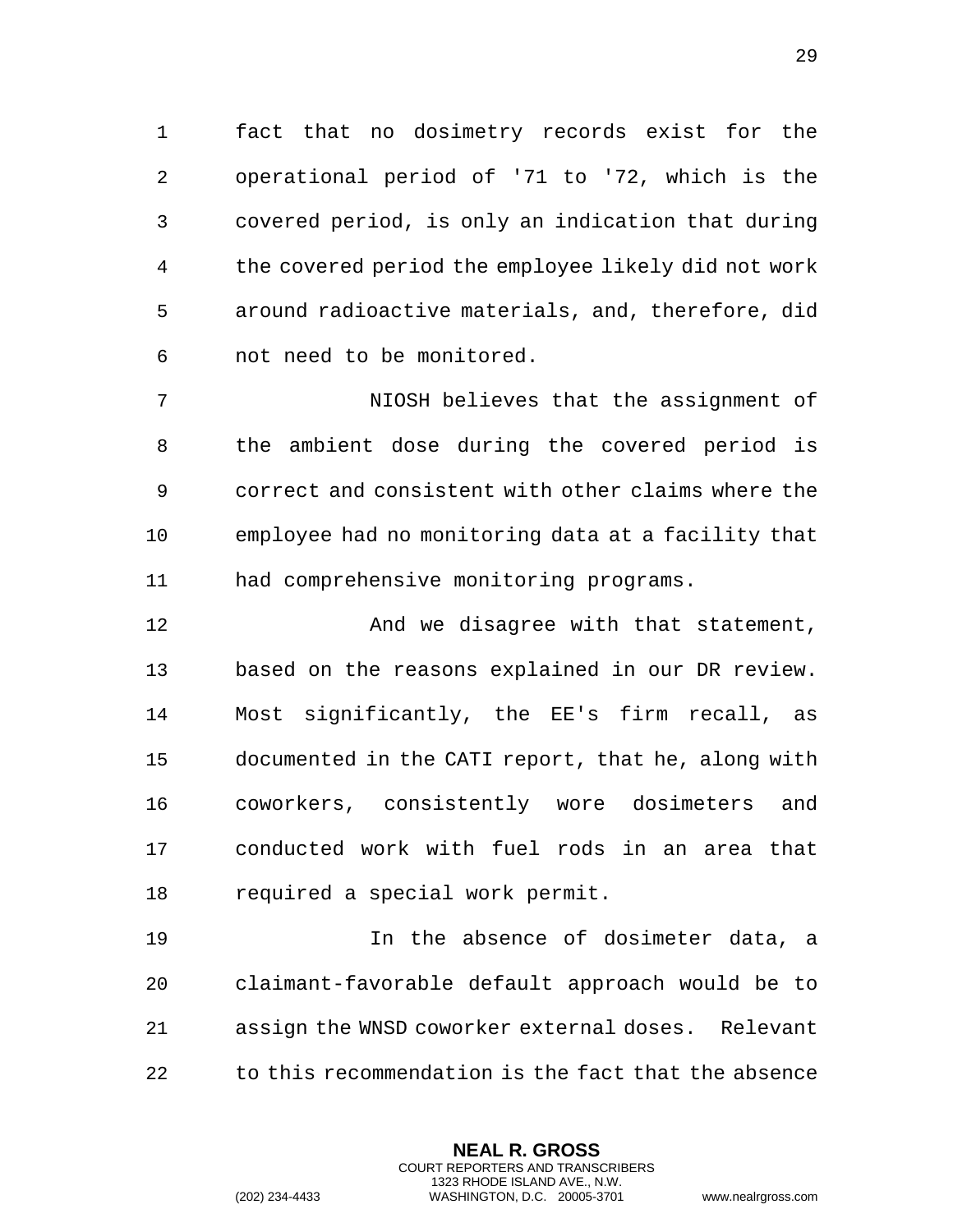of external dose in the DR is treated differently than the absence of internal dose for which the EE was assigned coworker dose. And this is really an inconsistency in the approach used between internal and external.

 CHAIR KOTELCHUCK: Yes. Comments? Not the dog, please. Do I hear any?

 MR. SIEBERT: I'm waiting for the person who can answer this to find -- we're having issues with --

 CHAIR KOTELCHUCK: Ah, yes, because it's the same case we were just talking about. Right.

MR. SIEBERT: Yeah, this is --

 CHAIR KOTELCHUCK: It does seem to be that SC&A's objections seem to me to be well-founded, but until you get the data --

 MR. SIEBERT: Just a second here. The person who is looking at it --

CHAIR KOTELCHUCK: Okay.

 MR. SIEBERT: -- I think is on the cusp of pulling it up. I apologize.

> **NEAL R. GROSS** COURT REPORTERS AND TRANSCRIBERS 1323 RHODE ISLAND AVE., N.W.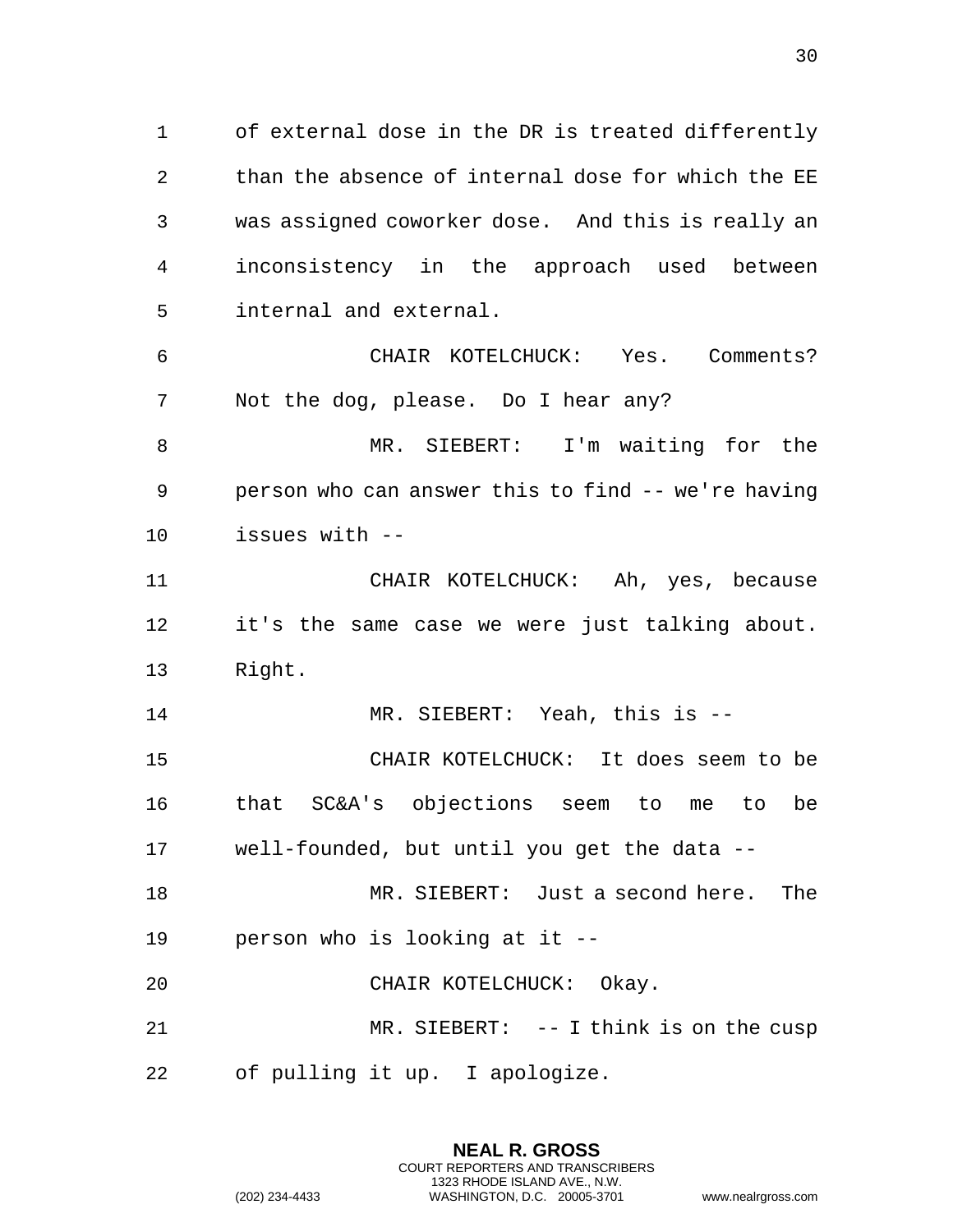| $\mathbf{1}$   | CHAIR KOTELCHUCK: Good.                             |
|----------------|-----------------------------------------------------|
| $\overline{2}$ | (Pause.)                                            |
| 3              | MS. GOGLIOTTI: And we actually have                 |
| 4              | two more findings on this case that are open.       |
| 5              | CHAIR KOTELCHUCK: Right, but these                  |
| 6              | are different in the different findings. So --      |
| 7              | MR. SIEBERT: Well, I can give you a                 |
| 8              | flavor of the answer of what's going on here.       |
| 9              | CHAIR KOTELCHUCK: Okay.                             |
| 10             | MR. SIEBERT: The individual, who's                  |
| 11             | working so hard, went back into the SRDB and looked |
| 12             | and searched for any listing in the EE and any      |
| 13             | exposure reports, the annual, the Landauer, all     |
| 14             | that kind of stuff. And there is absolutely no      |
| 15             | indication this person was ever monitored.          |
| 16             | And that said, we have not run across               |
| 17             | issues. There is just a lot of external monitoring  |
| 18             | for other employees. So, I understand that the      |
| 19             | individual is stating that they wore dosimeters,    |
| 20             | but there's absolutely no records of it. And we     |
| 21             | didn't seem to have an indication when we'd gone    |
| 22             | through the records for individuals that there are  |

**NEAL R. GROSS** COURT REPORTERS AND TRANSCRIBERS 1323 RHODE ISLAND AVE., N.W.

(202) 234-4433 WASHINGTON, D.C. 20005-3701 www.nealrgross.com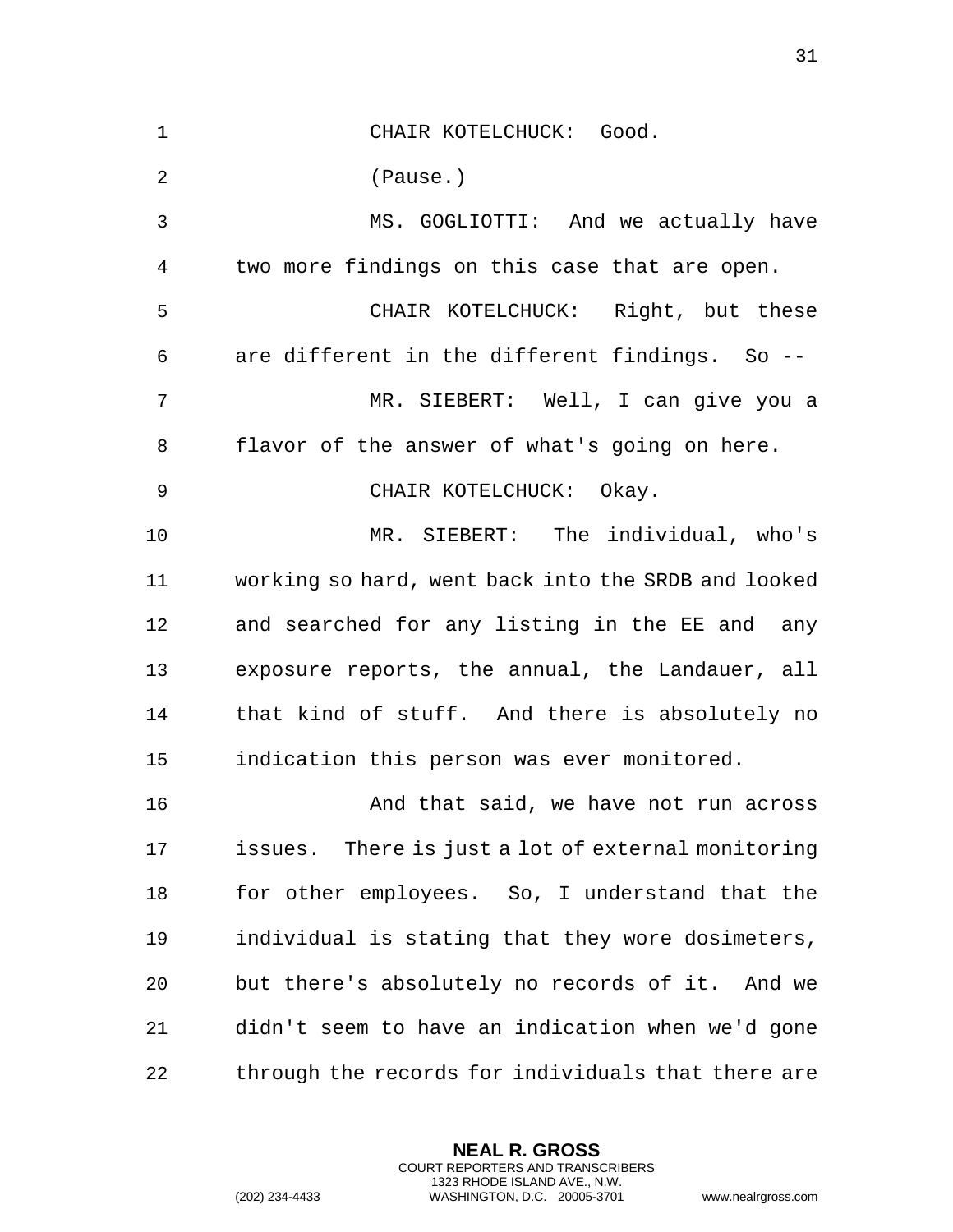records missing. So I really don't know where else to go with that.

 CHAIR KOTELCHUCK: Comments? MS. BEHLING: This is Kathy Behling. But the external dose was assigned, even though there was no external monitoring records available for this individual. Is that correct? MR. SIEBERT: I believe it is the other way around, internal was -- yes. That would be because -- and anybody on my side feel free to correct me if I state this incorrectly -- but we have information that says that there's a chance that we could be missing internal data, but we are very -- we are comfortable that we have external data for the individuals that were actually monitored at this site. So they wouldn't necessarily be treated equally if we are not sure of one and we are pretty sure of the other. CHAIR KOTELCHUCK: Can I ask whether

 the CATI report was given by the worker, by a person who filed the claim? Or was it by family?

> **NEAL R. GROSS** COURT REPORTERS AND TRANSCRIBERS 1323 RHODE ISLAND AVE., N.W.

(202) 234-4433 WASHINGTON, D.C. 20005-3701 www.nealrgross.com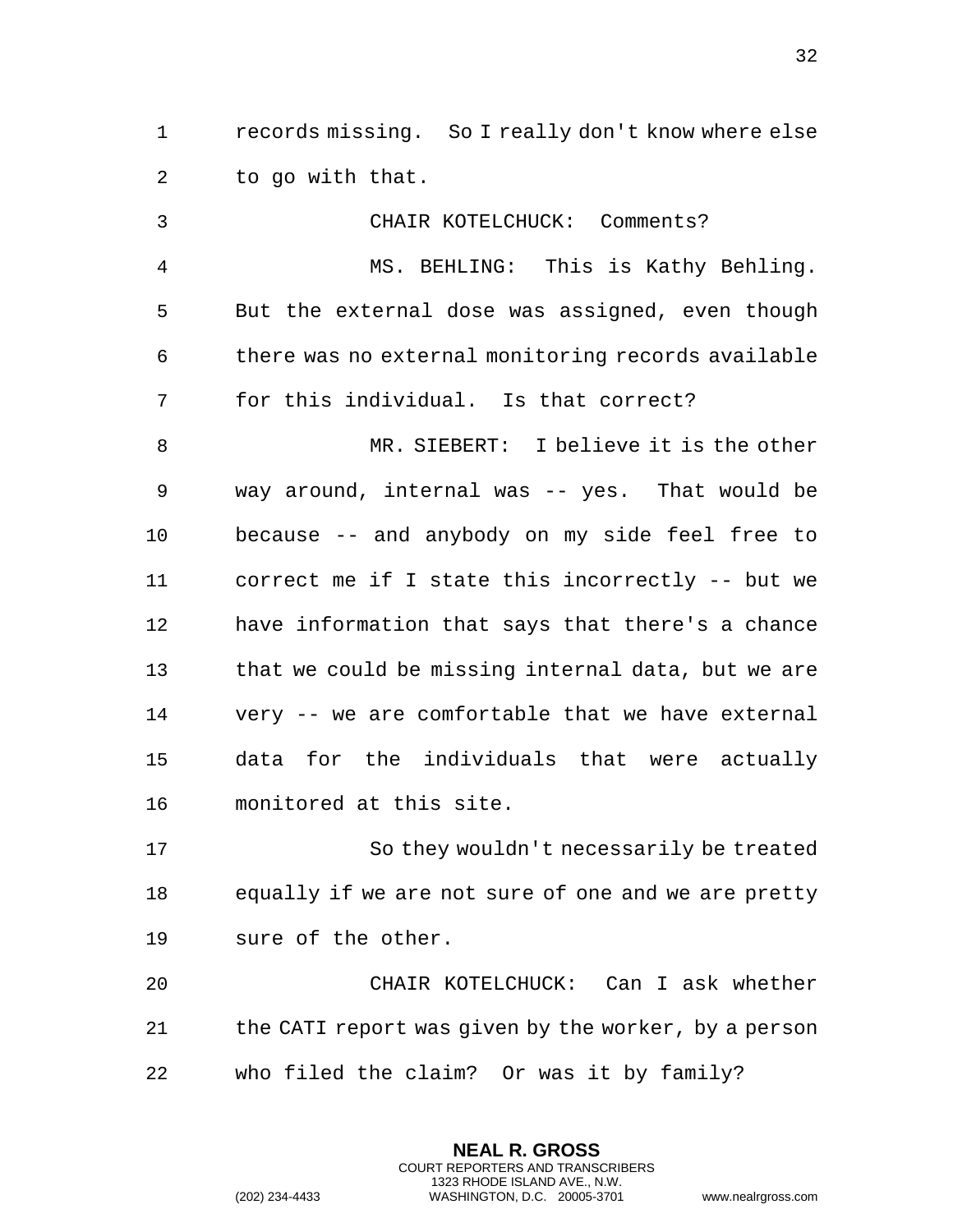MS. GOGLIOTTI: This was done by the EE. CHAIR KOTELCHUCK: Okay, which gives it, of course, greater weight. DR. MAURO: This is John. I just have a question in reading the Hans' response in front of me. Apparently, there was some internal dose assigned using a coworker model. MS. GOGLIOTTI: Yes. DR. MAURO: Let's just make sure we got it clear. So the rationale was, the nature of the person's job was such that it is likely he received some exposure. It was agreed that, yes, we should assign some internal dose using a coworker approach. However, there's also some evidence 16 that, given it was agreed he received some internal dose, my experience is usually you also assume he probably experienced some external dose. And since you do have lots of data from other workers, wouldn't it be normal procedure to assign some coworker external dose to this person? It seems to be a logical extension, certainly

> **NEAL R. GROSS** COURT REPORTERS AND TRANSCRIBERS 1323 RHODE ISLAND AVE., N.W.

(202) 234-4433 WASHINGTON, D.C. 20005-3701 www.nealrgross.com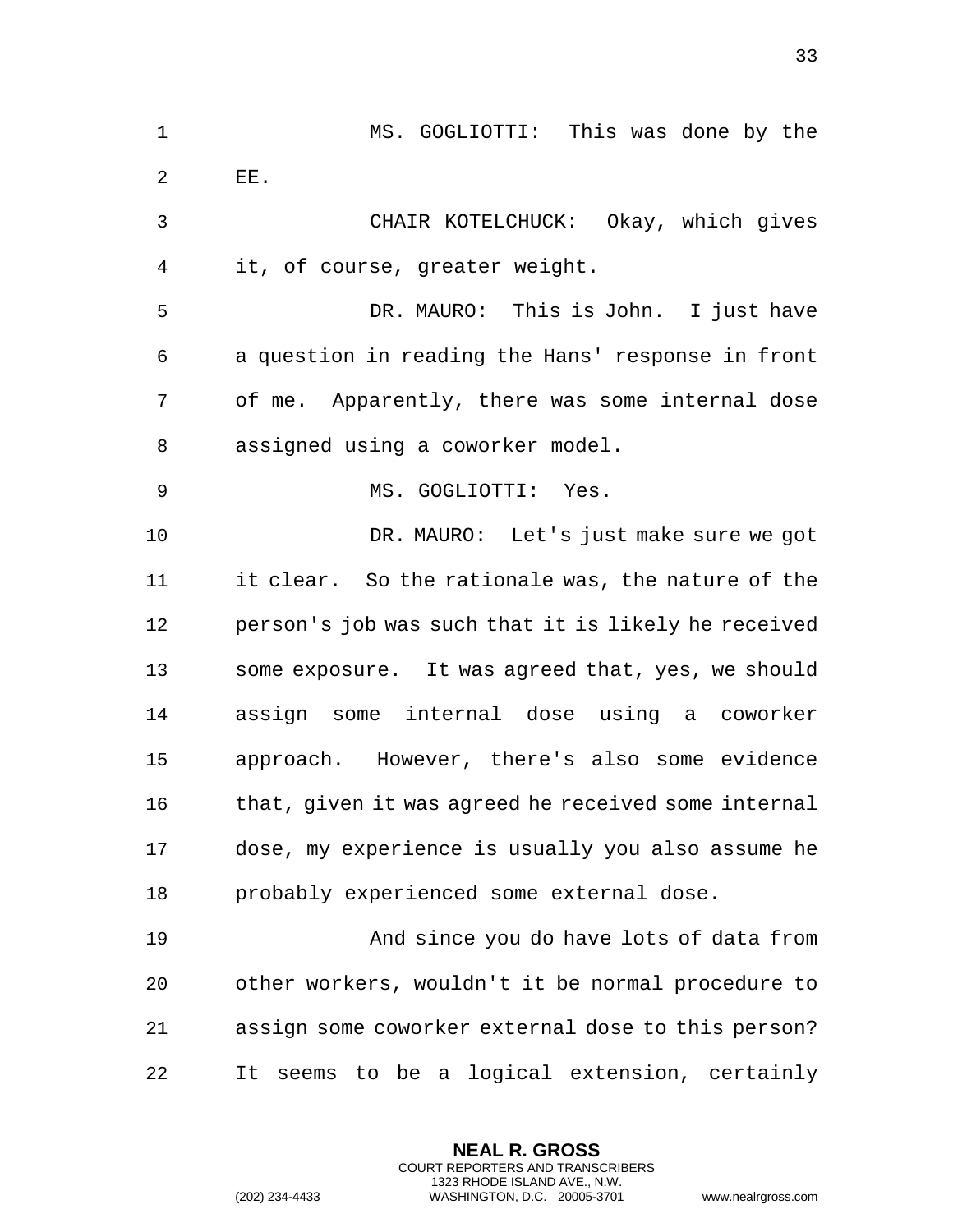something that we have done before.

 MR. SHARFI: This is Mutty Sharfi. There was no coworker assigned, it was -- it is my understanding that using that they had to use air monitoring data and you calculated an upper level air monitoring approach and then you used Battelle-6000 to get the other worker categories. All the internal is based off, unmonitored internal, is based off airborne data.

 DR. MAURO: Okay. And I think that is fine. So rather than coworker, you used air data. But I think the argument still holds.

 MR. SHARFI: Then, of course, monitoring external doses based on the contamination levels and calculated ambient dose based on those or contamination levels associated with that. So it's just shallow and contamination submersion dose rates that are applied from the contamination levels associated with those internal intakes.

 DR. MAURO: Oh, okay, this is good. So you're saying the approach that was taken here is

> **NEAL R. GROSS** COURT REPORTERS AND TRANSCRIBERS 1323 RHODE ISLAND AVE., N.W.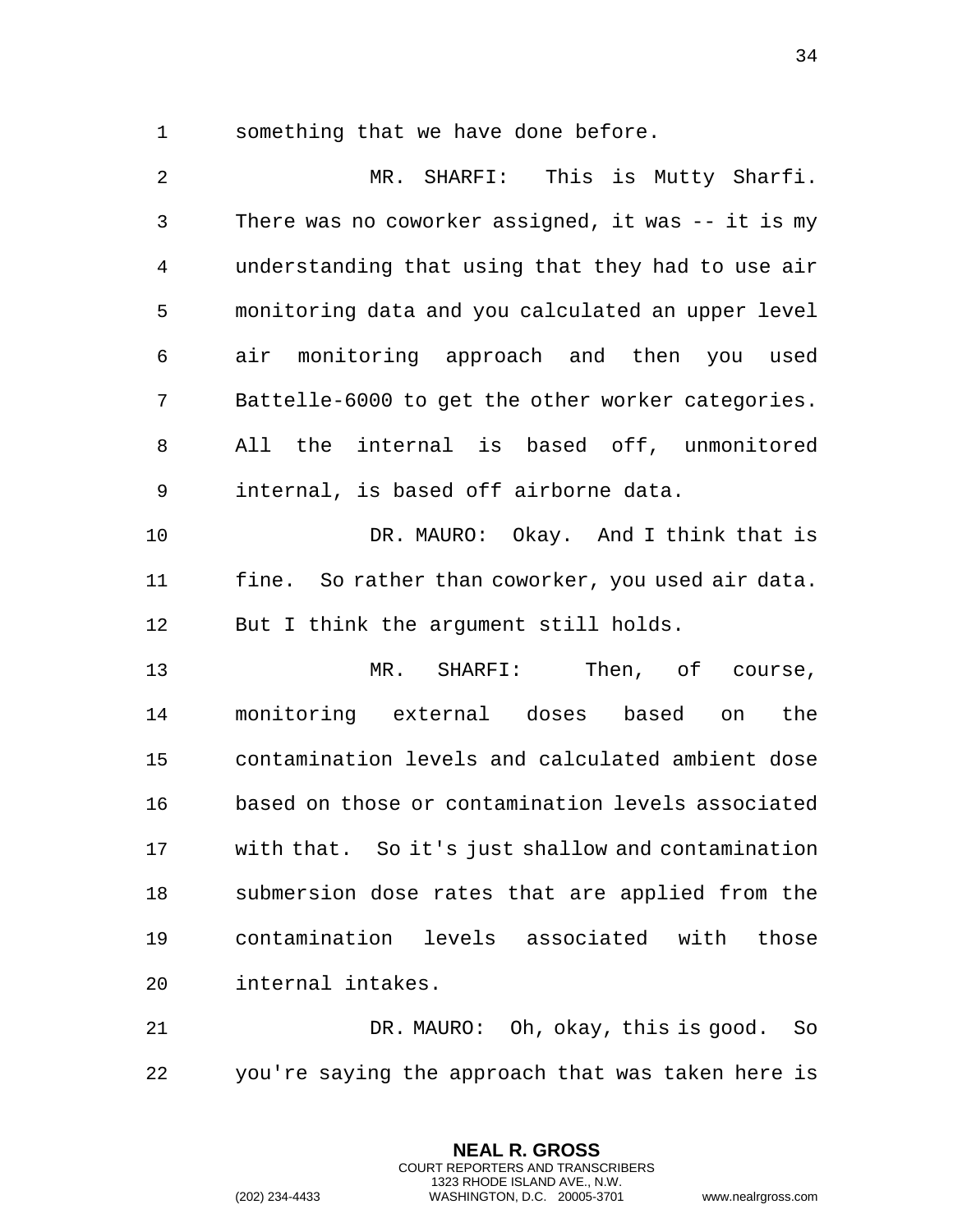that, rather than using measured external dose from other workers as a means to build a coworker model that could be assigned to this worker, you're saying the approach taken was simply to assign what I guess we would call ambient doses consistent with the airborne -- with the internal exposures that were assigned from airborne monitoring levels.

8 MR. SHARFI: Correct.

 DR. MAURO: I just want to make sure I understand what was done here. And the rationale being that, if that's the case, that it was more appropriate to do it, what I would call your ambient approach, as opposed to what I would call a coworker dose where you do --

 MR. SHARFI: Correct. Yes, post-'72 you're in a residual period. So they're still doing non-covered work post-'72, which is why we continue to add our own dosimetry, then it wouldn't be for covered work. The residual would only cover the contamination associated with the residual from the operational work.

DR. MAURO: Okay. Again, so you're

**NEAL R. GROSS** COURT REPORTERS AND TRANSCRIBERS 1323 RHODE ISLAND AVE., N.W.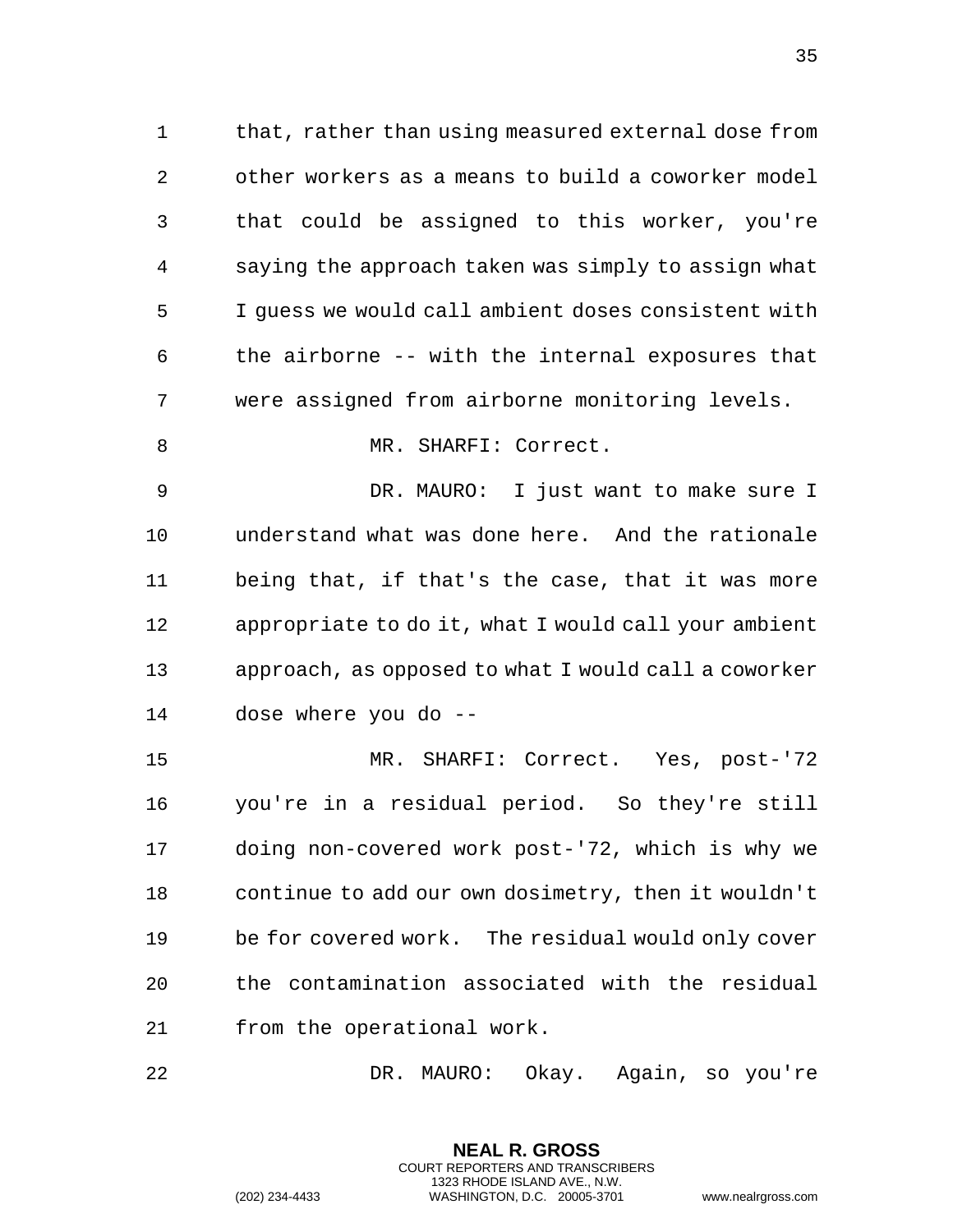saying that the worker here and the exposure that

 we're discussing, the external exposures, are external exposures that occurred during the residual period. MR. SHARFI: For some. MS. GOGLIOTTI: We're talking about during the operational period, the covered period. MR. SHARFI: Oh, we're talking about the '71-'72 period? MS. GOGLIOTTI: And I do want to also want to point out that the PoC in this case was very close to 50 percent. MEMBER BEACH: Well, it said he was working with fuel rods. That's during the operational period, correct? MS. GOGLIOTTI: Yes. MR. SHARFI: I'll have to look a bit more into the external -- CHAIR KOTELCHUCK: Speak just a little louder, please. MR. SHARFI: I'm going to have to pull up what we did for the '71-'72 period because the

> **NEAL R. GROSS** COURT REPORTERS AND TRANSCRIBERS 1323 RHODE ISLAND AVE., N.W.

(202) 234-4433 WASHINGTON, D.C. 20005-3701 www.nealrgross.com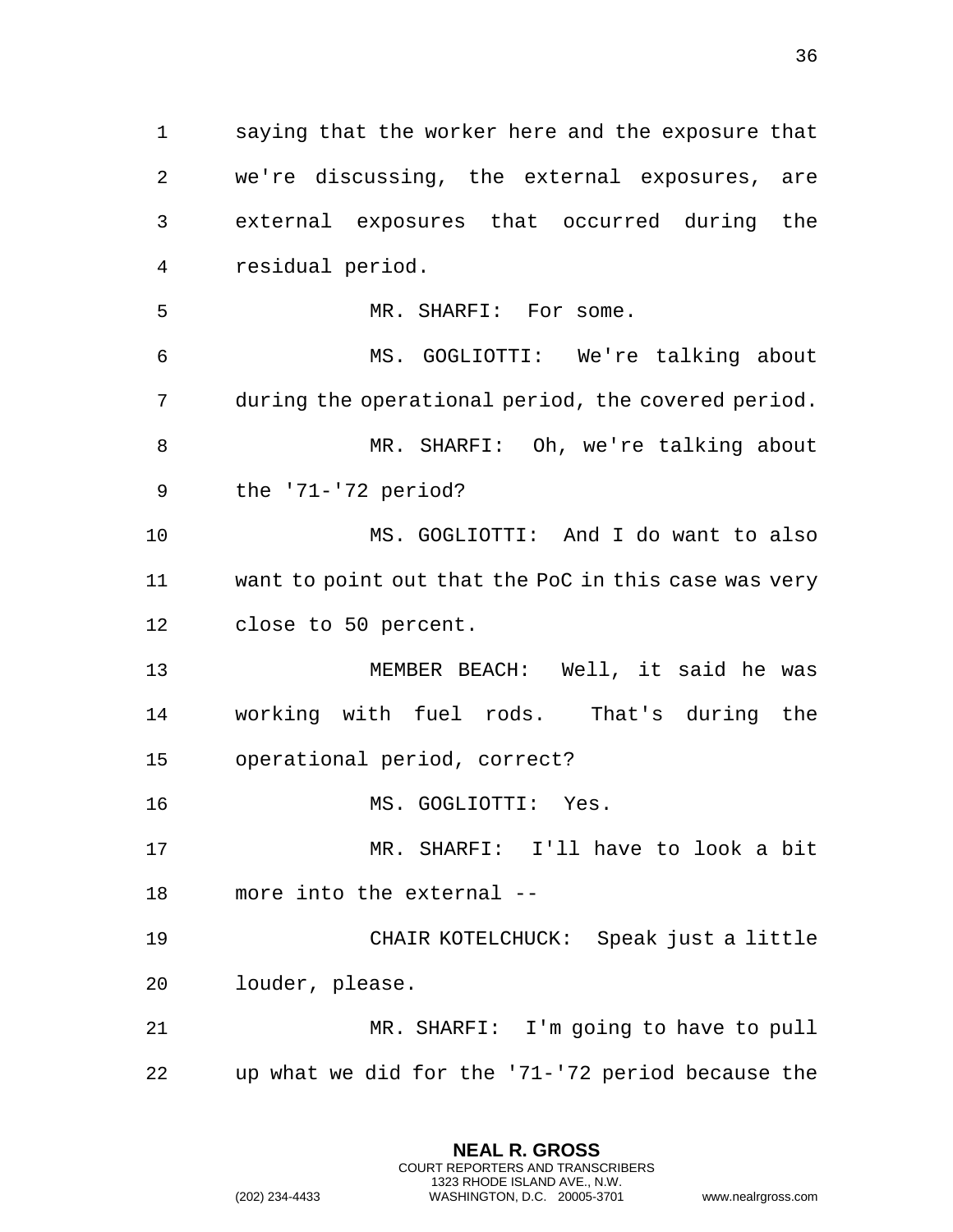contamination basis is only for the residual period. I will have to look and see if I can find the actual during the operational period. MS. GOGLIOTTI: Can I recommend that we move forward and come back to this, either at the next meeting or later? CHAIR KOTELCHUCK: Yes, I agree. I feel uncomfortable with this, as it stands, where we have a disagreement directly between an employee that as firm recall and the data that we have. So if you would look into it, let's leave it open. MR. SHARFI: I actually did find the basis of the covered period, where they calculated dose. The people who did not have badging what we found within dosimetry records, there were control badges that we used throughout the facility and those were all around 30 millirems. So, the detection limit was used to calculate an ambient dose based on 2500 hours in the area using control badges that were used throughout the site for

'71-'72.

CHAIR KOTELCHUCK: And how did the

**NEAL R. GROSS** COURT REPORTERS AND TRANSCRIBERS 1323 RHODE ISLAND AVE., N.W.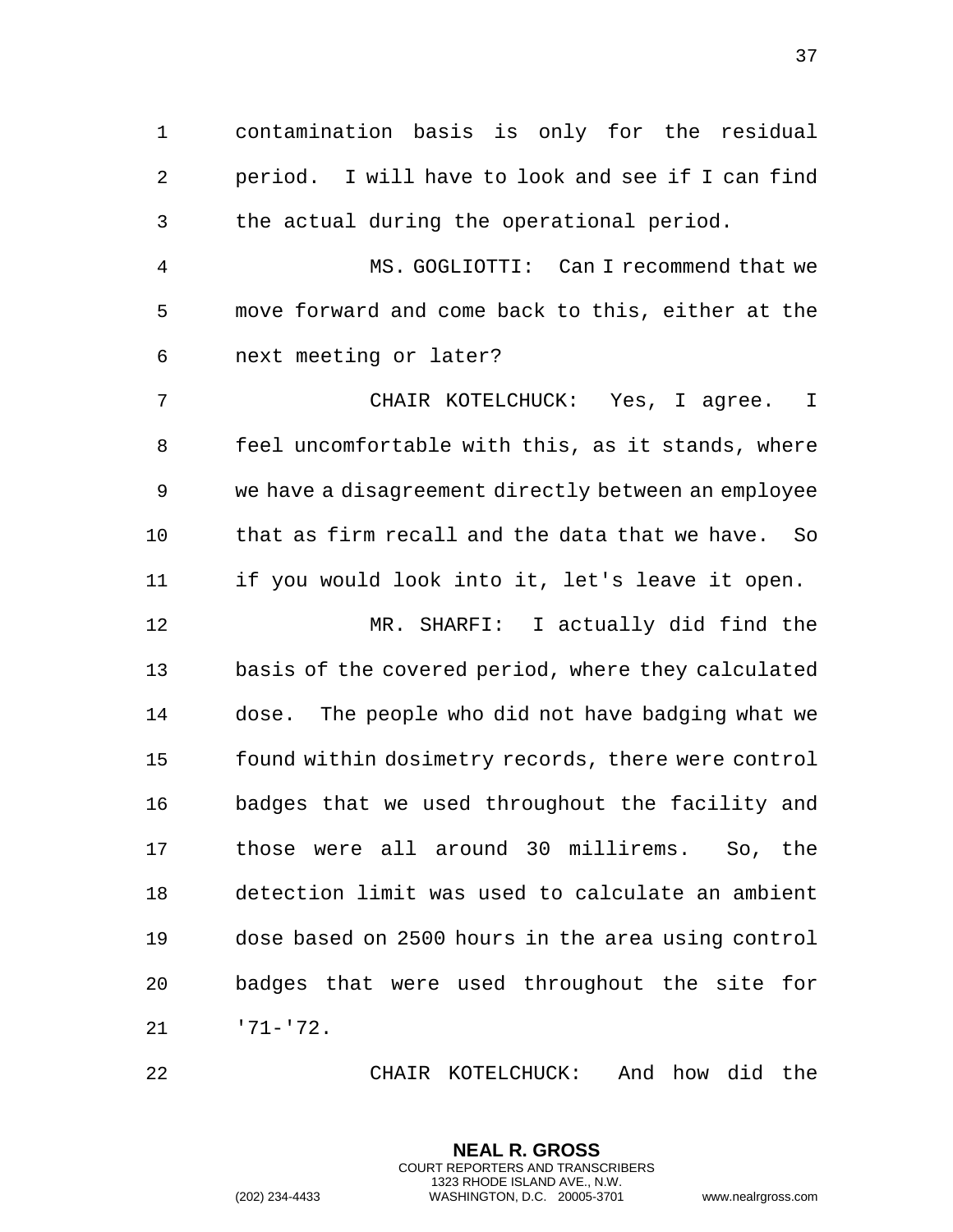control badges compare with the badges where there were badges?

 MR. SHARFI: We're looking at a dose of, I believe 137 millirem per year. Obviously, I mean, every individual worker will be different. So I don't have a comparison to use of coworkers. We don't really have an analysis of the badge data 8 that was run for monitored workers. CHAIR KOTELCHUCK: Well, as an

 industrial hygienist, it sounds to me as if with the control badges, it is the equivalent of comparing personal and area monitoring. And we know that those two are not well-linked and that the area monitoring is a less acceptable way of finding out what persons were exposed to.

 So, if you would, unless you feel like you are satisfied that you found what is necessary, I would be open to you folks discussing it more and coming back to the next meeting.

MR. SHARFI: Okay.

 CHAIR KOTELCHUCK: Do other Subcommittee Members feel is that okay?

> **NEAL R. GROSS** COURT REPORTERS AND TRANSCRIBERS 1323 RHODE ISLAND AVE., N.W.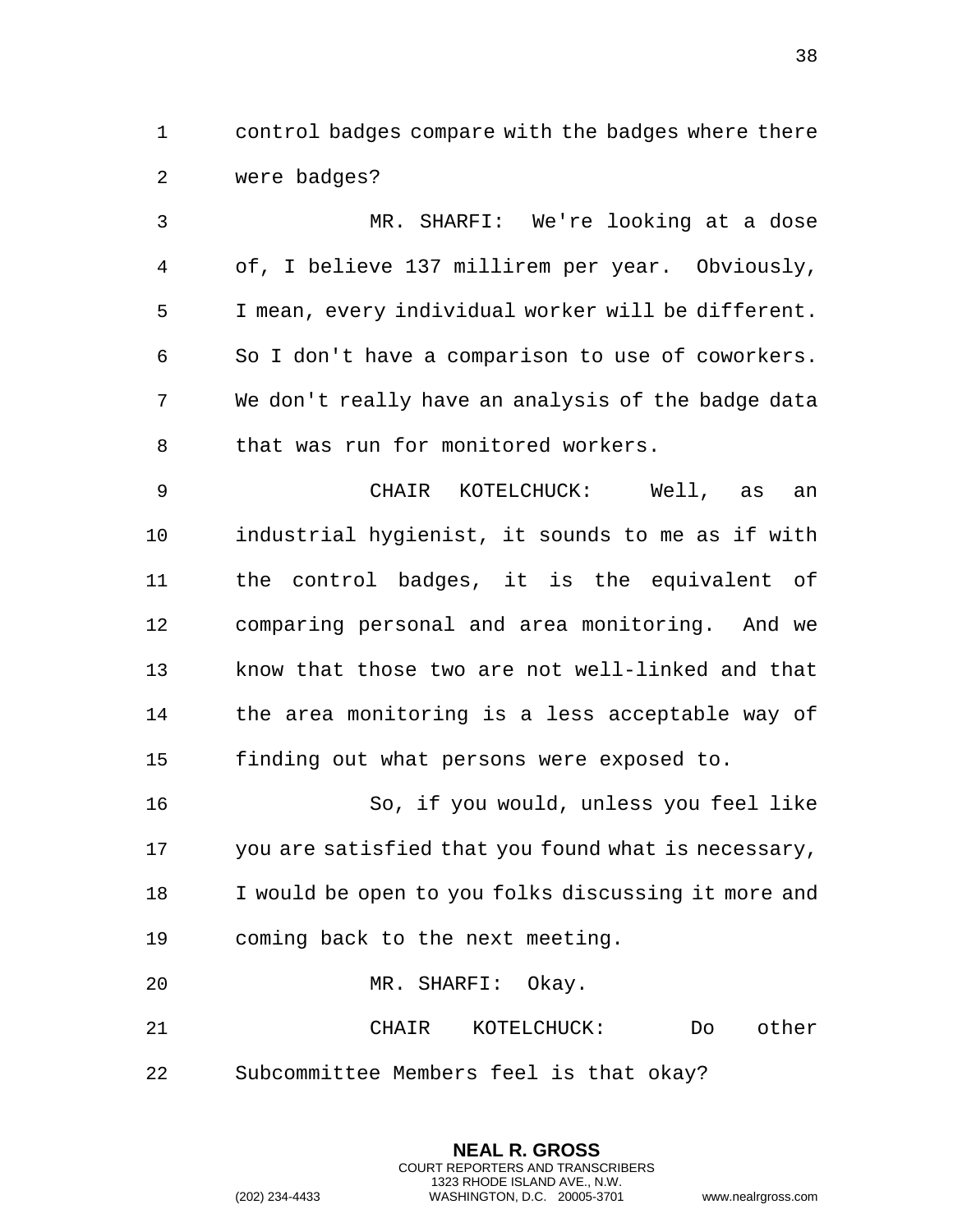| $\mathbf 1$     | MEMBER BEACH: I agree with that.                    |
|-----------------|-----------------------------------------------------|
| 2               | DR. MAURO: Yes, that is fine.                       |
| 3               | CHAIR KOTELCHUCK: Okay. So, let's do                |
| 4               | that.                                               |
| 5               | MS. GOGLIOTTI: Okay.                                |
| 6               | CHAIR KOTELCHUCK: Now .4?                           |
| 7               | MS. GOGLIOTTI: Yes, .4 is the next one              |
| 8               | of the same case, Westinghouse.                     |
| 9               | And the finding states that activity                |
| 10              | ratios used for plutonium in Table 4, which is      |
| 11              | actually cited in the DR report, require            |
| 12 <sub>1</sub> | clarification/revision.                             |
| 13              | MEMBER POSTON: Kathy, this is John                  |
| 14              | Poston. I'm having a real hard time hearing you.    |
| 15              | This<br>is<br>MS. GOGLIOTTI:<br>Rose,               |
| 16              | actually, but I do apologize.                       |
| 17              | MEMBER POSTON: Oh, Rose, sorry.                     |
| 18              | CHAIR KOTELCHUCK: I think, Rose,                    |
| 19              | what's happening is you probably start off $-$ if   |
| 20              | I may suggest, you start off with your public voice |
| 21              | and then, as you talk, you go back into your more   |
| 22              | natural voice and so you kind of fade out. At least |

**NEAL R. GROSS** COURT REPORTERS AND TRANSCRIBERS 1323 RHODE ISLAND AVE., N.W.

(202) 234-4433 WASHINGTON, D.C. 20005-3701 www.nealrgross.com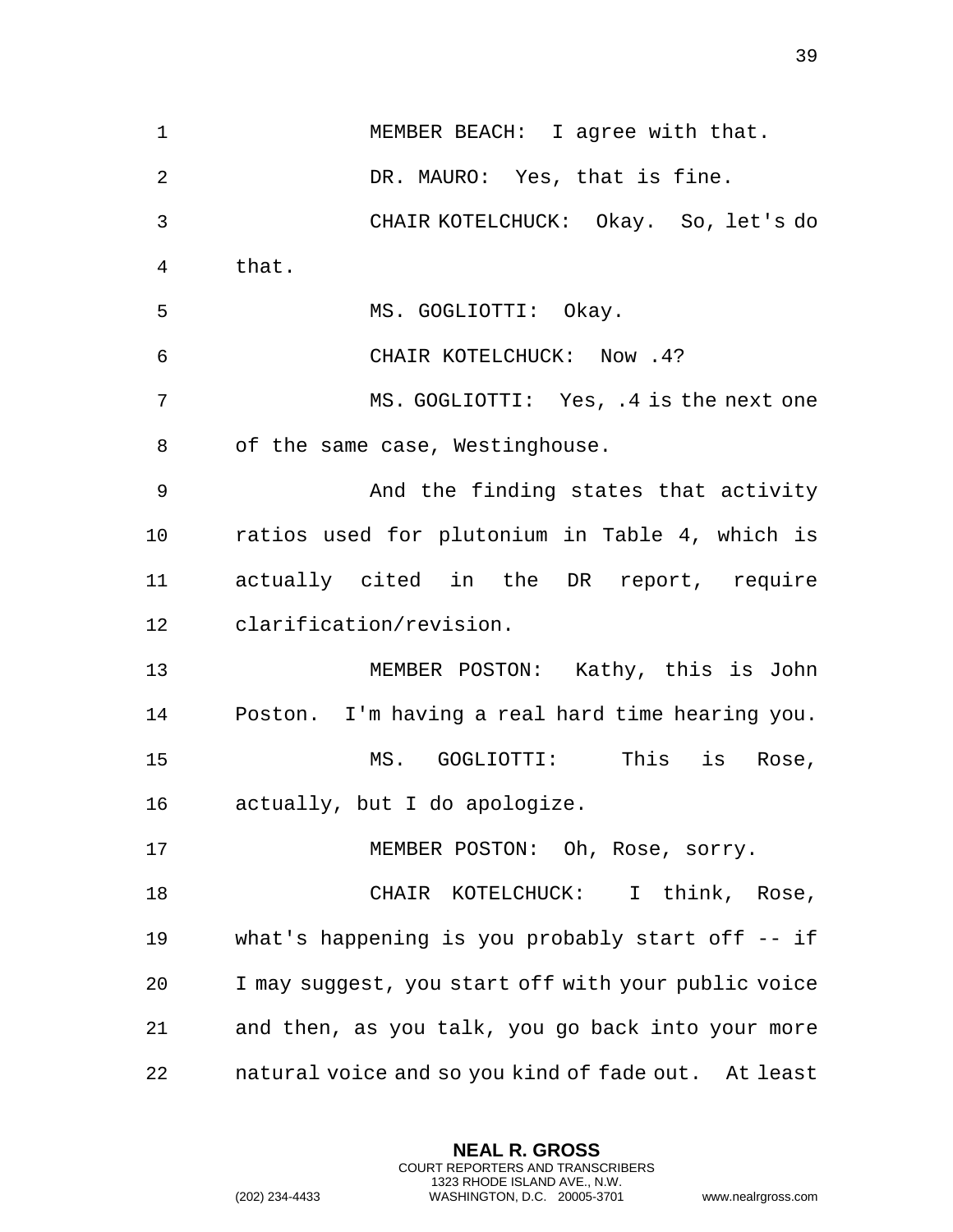I find, at the end of some of the discussions, the first sentences, to me, are fine. I hear them fine.

 MS. GOGLIOTTI: I apologize. I will try to do better.

 CHAIR KOTELCHUCK: Alright. There's no need for an apology but I'm only pointing it out in hopes that it may help you.

Okay, you go ahead.

 MS. GOGLIOTTI: Okay. NIOSH did respond and they gave several reasons why they disagreed with our findings. But we do still find that Table 4 is ambiguous and incomplete and we do suggest a few changes, suggest such as deleting the word "alpha" on behalf of Pu-241 in row 4 of the 16 table; acknowledging that the activity ratio shown in row 3 represents combined activities of Pu-239 and Pu-240. And if NIOSH were to make those changes, we would recommend closing the finding. MR. SIEBERT: Okay, this is Scott. The removal of the alpha actually would not make sense because what that is showing is -- it's got

> **NEAL R. GROSS** COURT REPORTERS AND TRANSCRIBERS 1323 RHODE ISLAND AVE., N.W.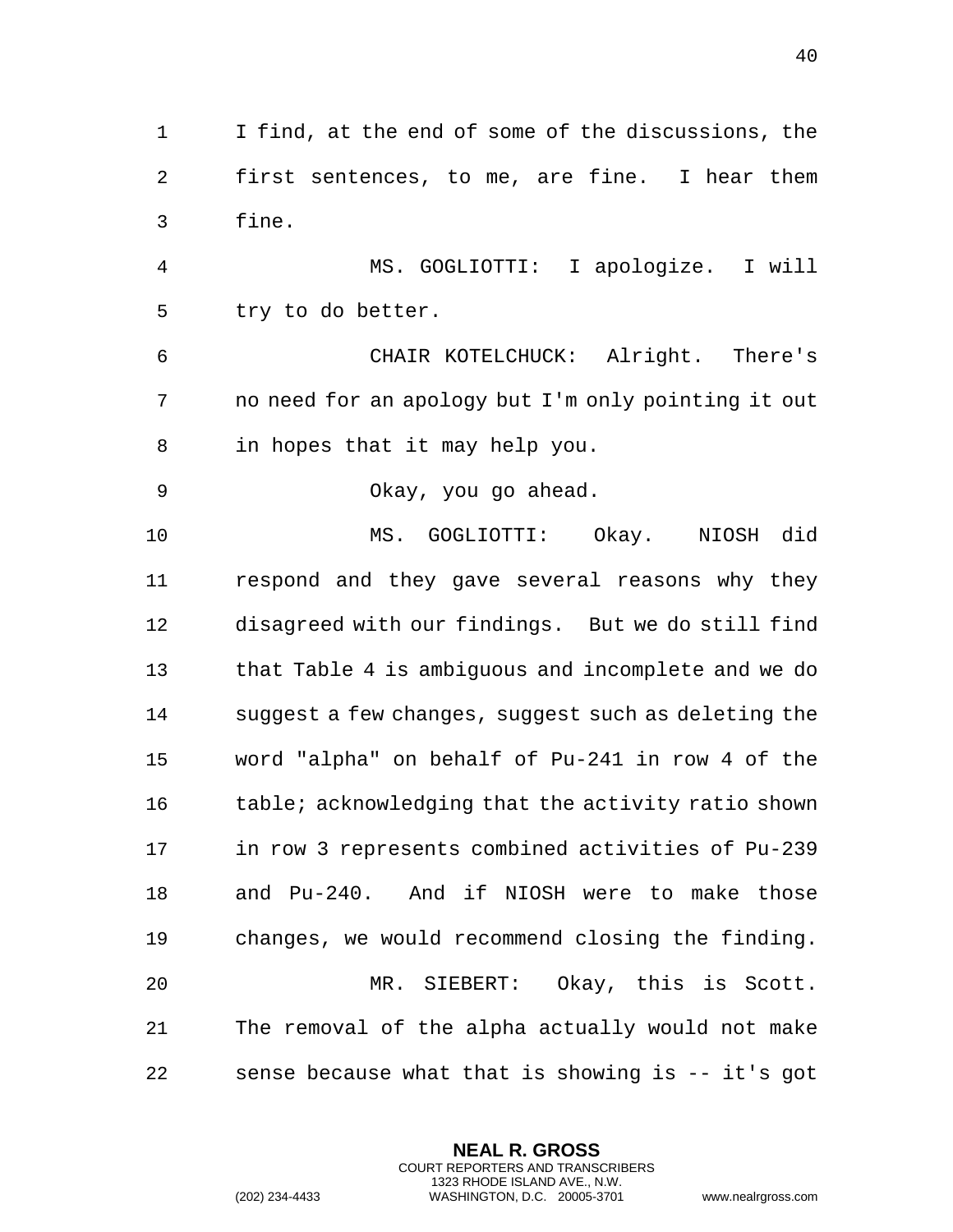the colon, it's showing the ratio to the total alpha. It is not stating that plutonium-241 is an alpha-emitter. It is only showing the ratio of the 241 activity to the total alpha activity, which is consistent with how we do that pretty much anytime we've given those ratios.

 Now, looking at the other portion of it real quick, which is the 239/240 issue. Yeah, that is what I thought. We have updated the template since that timeframe and we actually made it 239/240 to respond to this portion of the finding. CHAIR KOTELCHUCK: And that's probably a minor change.

 MR. SIEBERT: That's already been changed. Yeah, it's just a minor change in the table, for clarification, to show that 240 is also considered in that ratio of the 239 and 240 to the total alpha.

 CHAIR KOTELCHUCK: Yeah. So, SC&A, I mean, does that -- you said you believe the activity ratios are in error and Scott is saying they are not.

> **NEAL R. GROSS** COURT REPORTERS AND TRANSCRIBERS 1323 RHODE ISLAND AVE., N.W.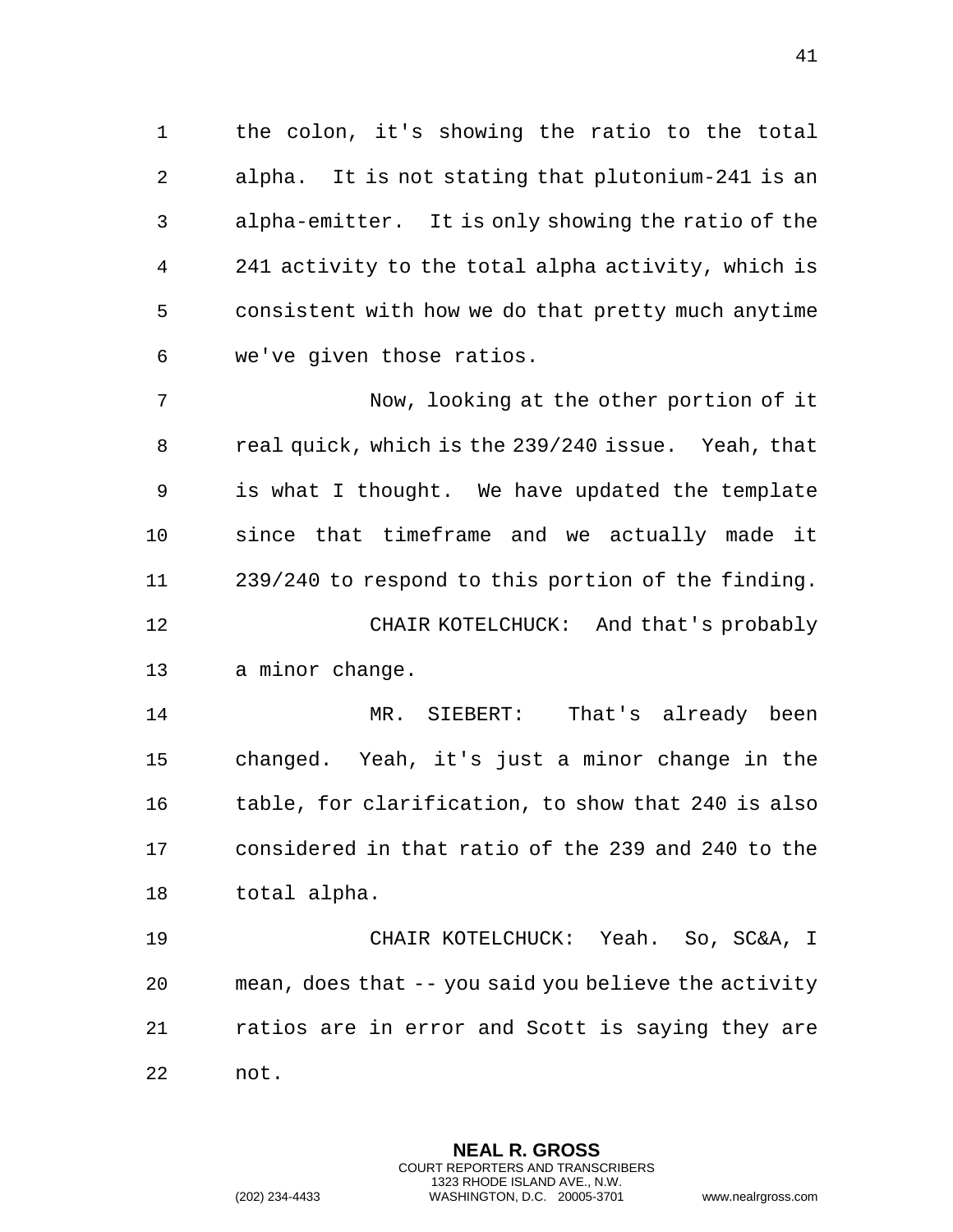MS. GOGLIOTTI: I would have to look back at the table. I don't have the complete -- CHAIR KOTELCHUCK: Okay. Well, that's fair enough. So we'll keep that open to the next meeting. Okay. MEMBER CLAWSON: Hey, Dave, I have got one question. You know the one that we just stepped by where they were using ambient for their external doses and stuff? CHAIR KOTELCHUCK: Mm-hm. MEMBER CLAWSON: We're going to come back to that at the next meeting. I would just like to know if they have been using this standard in -- if this is an isolated case or if this is a common practice that they've used on this site. **And I** just throw that out, Scott, because I just want to get a flavor for if this was an isolated instance or if this is something has been going on for quite a while. Just a thought, if you would, please. CHAIR KOTELCHUCK: I'm not quite sure

of the case. Which case are we talking about?

**NEAL R. GROSS** COURT REPORTERS AND TRANSCRIBERS 1323 RHODE ISLAND AVE., N.W.

(202) 234-4433 WASHINGTON, D.C. 20005-3701 www.nealrgross.com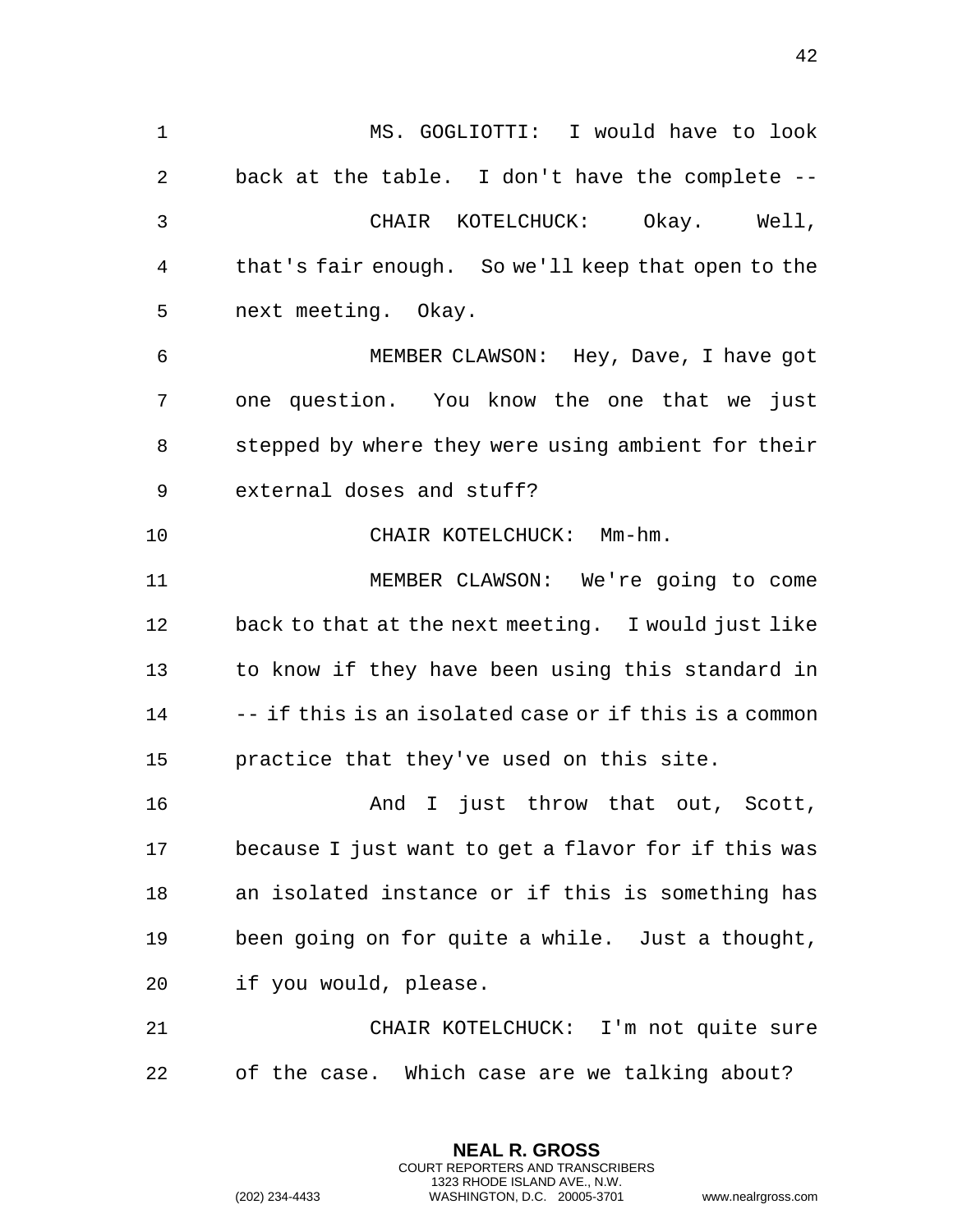| $\mathbf{1}$ | MEMBER CLAWSON: The one just before                  |
|--------------|------------------------------------------------------|
| 2            | this.                                                |
| 3            | CHAIR KOTELCHUCK: The 434.2?                         |
| 4            | MR. KATZ: Yeah, it's the Westinghouse                |
| 5            | case, Dave.                                          |
| 6            | CHAIR KOTELCHUCK: Okay.                              |
| 7            | MEMBER CLAWSON: The Westinghouse                     |
| 8            | case. And I just wanted to know if this is a common  |
| 9            | practice in how they did it with these. It didn't    |
| 10           | have beta and stuff, but I'd just like to kind of    |
| 11           | catch that before we come back to it and see if this |
| 12           | is just isolated or if this is more of a common      |
| 13           | practice in the dose reconstructions.                |
| 14           | CHAIR KOTELCHUCK: Okay. Scott,                       |
| 15           | could you folks take a look at that before we come   |
| 16           | back to it at the next meeting?                      |
| 17           | MR. SIEBERT: Just give me -- I'm                     |
| 18           | scribbling frivolously -- not frivolously, but       |
| 19           | furiously. That is .2, and I just want to make sure  |
| 20           | we don't miss that.                                  |
| 21           | CHAIR KOTELCHUCK: Sure.                              |
| 22           | MR. SIEBERT: I've got that.                          |

**NEAL R. GROSS** COURT REPORTERS AND TRANSCRIBERS 1323 RHODE ISLAND AVE., N.W.

(202) 234-4433 WASHINGTON, D.C. 20005-3701 www.nealrgross.com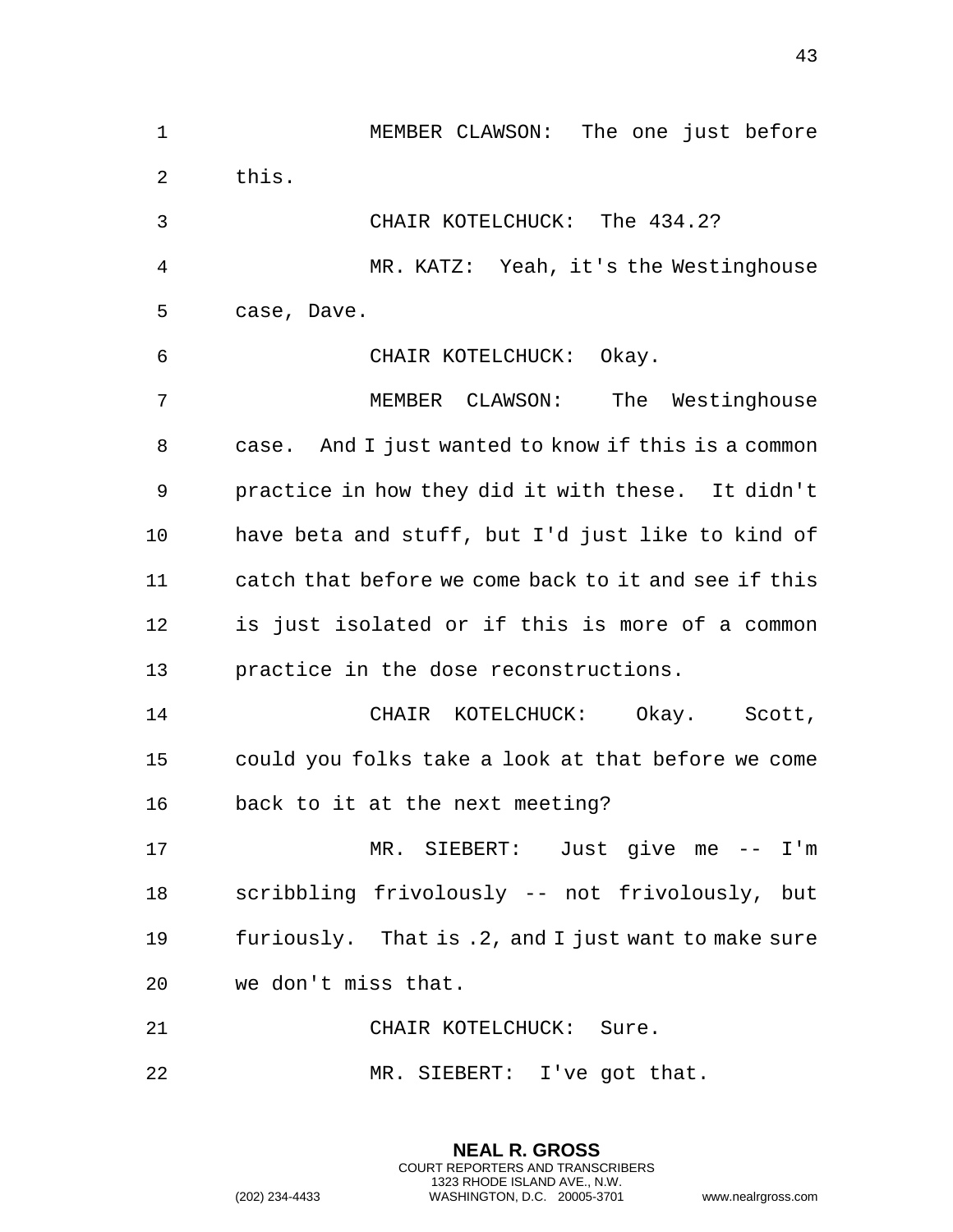CHAIR KOTELCHUCK: Good. Okay, excellent. Thank you, Brad. So where we do go after .4, the Westinghouse facility .4? MS. GOGLIOTTI: .5 is next. CHAIR KOTELCHUCK: Okay. MR. SIEBERT: I'm sorry, I'm still writing. What number did we move to? I apologize. CHAIR KOTELCHUCK: We're moving to 434.5. MR. SIEBERT: That should have been obvious. Sorry about that. MS. GOGLIOTTI: That's alright. Okay, the next finding states that the Westinghouse dose methodology guidance document contains questionable data for determining PoC. And NIOSH responded saying that the methodology document is intended as an interim device for DCAS to approve the general methodology. The actual calculation methods that are applicable to the individual claim are then transferred into

> **NEAL R. GROSS** COURT REPORTERS AND TRANSCRIBERS 1323 RHODE ISLAND AVE., N.W.

(202) 234-4433 WASHINGTON, D.C. 20005-3701 www.nealrgross.com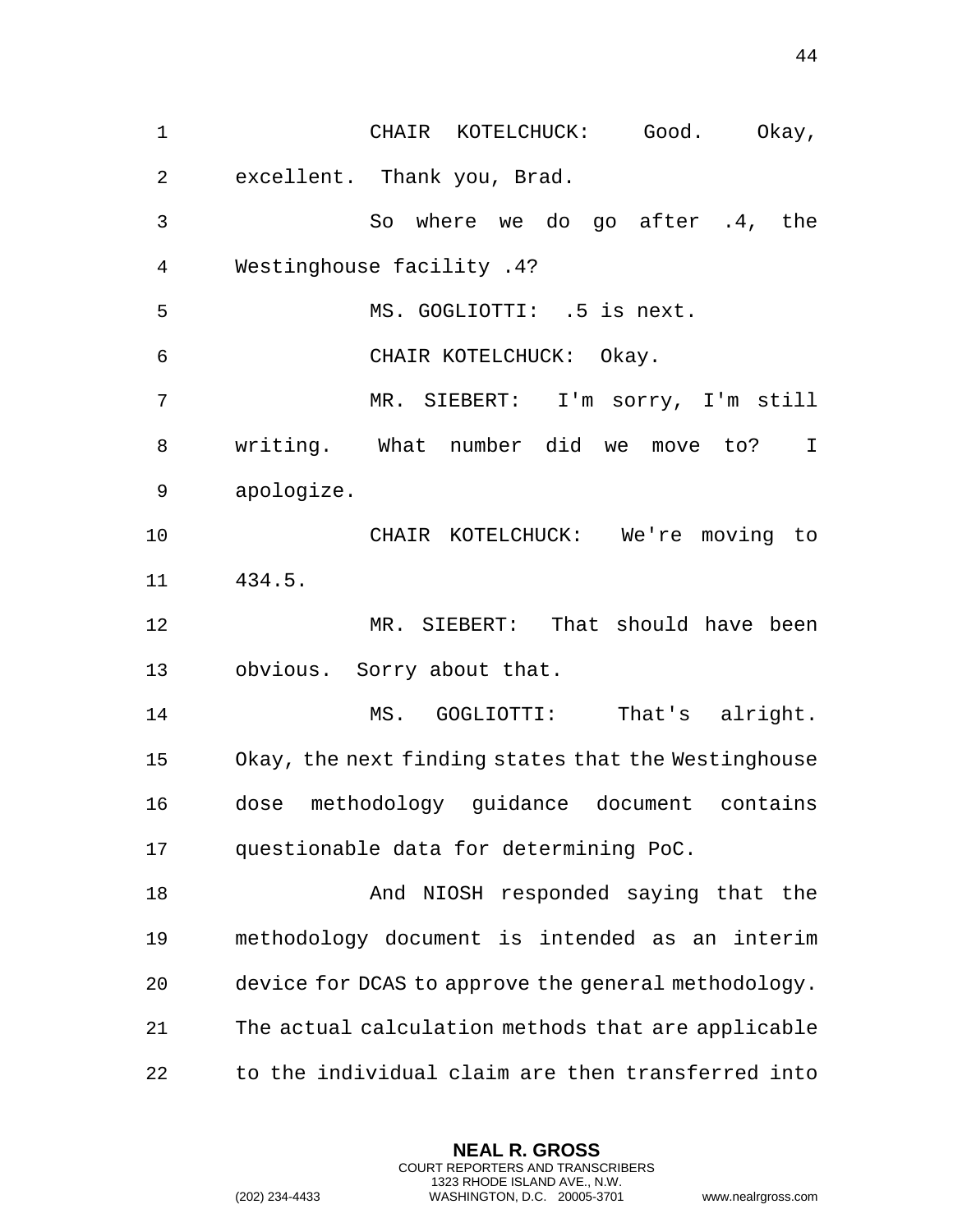the actual dose reconstruction report or supporting files. The methodology is not intended to be an attachment to the dose reconstruction or even as additional guidance for the dose reconstruction. Rather, it is only an efficiency document to maintain consistency for reproducing similar calculations and text between claims.

 And here we responded that, with the modest changes to the template that we suggested earlier, we would suggest closing it.

 CHAIR KOTELCHUCK: Right. Would it properly be closed as an observation?

 MS. GOGLIOTTI: We could accept that. CHAIR KOTELCHUCK: I think it should. It seems to me it is an observation. Okay, good. MS. GOGLIOTTI: Okay, and the next one is 369, Observation 1. And this is a W.R. Grace case. And the observation states that SC&A found that NIOSH used a chest thickness of 24 centimeters and a filtration rate of 2.5 millimeters of aluminum for a resulting attenuation factor of 50.95. However, in another case that we reviewed

> **NEAL R. GROSS** COURT REPORTERS AND TRANSCRIBERS 1323 RHODE ISLAND AVE., N.W.

(202) 234-4433 WASHINGTON, D.C. 20005-3701 www.nealrgross.com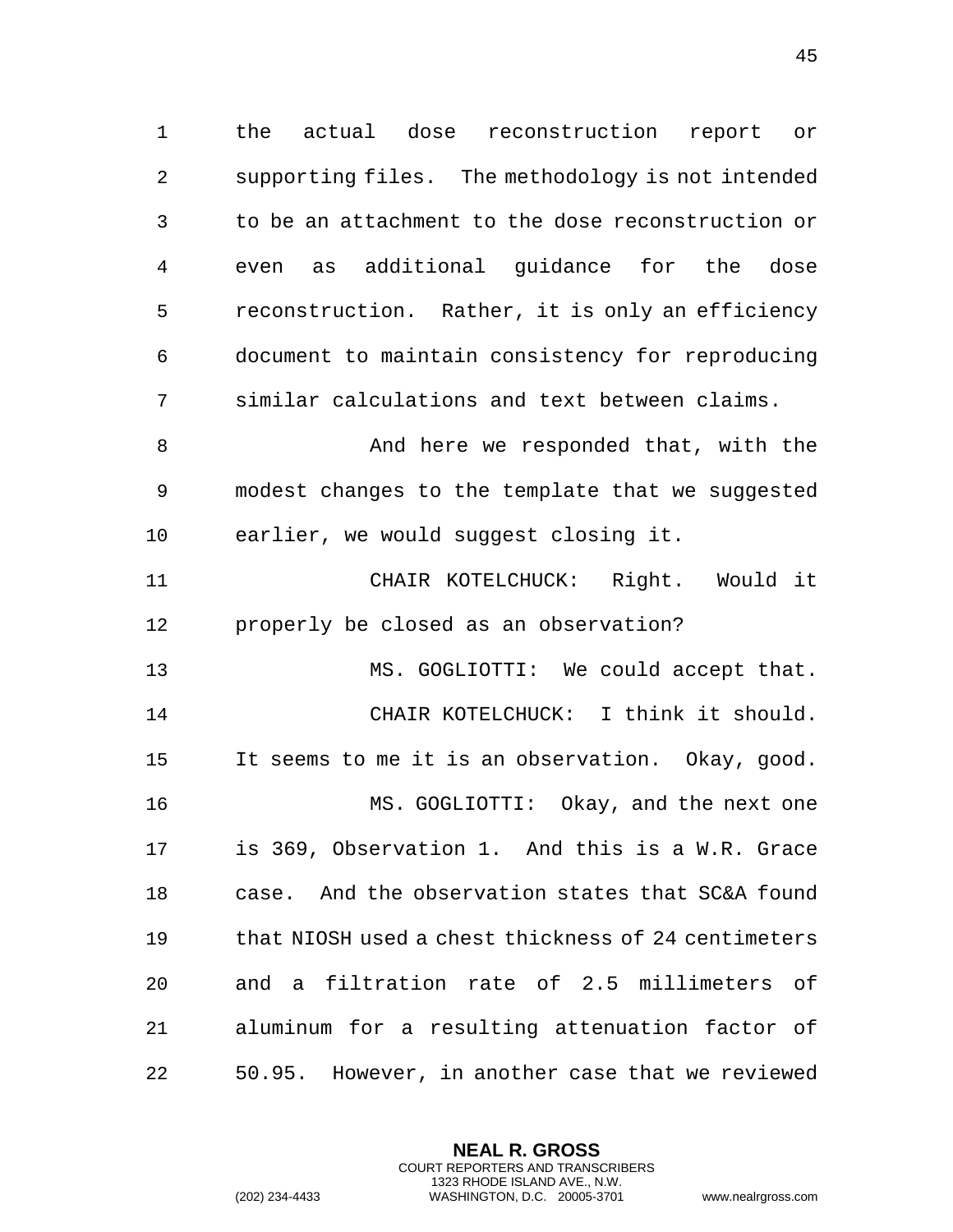in 2009, they used a chest thickness of 23 centimeters and a filtration of 0.4 millimeters of aluminum, resulting in an attenuation factor of 28.8. And both cases utilize the same PROC-61.

 And if you were to apply a different attenuation factor, it would decrease the dose by approximately 60 percent. And NIOSH responded saying that the claim was done with OTIB-6 Rev. 3, and the other claim that we previously reviewed was done with Rev. 0 of the K-25 TBD.

 Based on site-specific information, 12 the correct half value layer and CTWs were used for each of these claims, because the difference in kVp or different total filtration is used on one machine versus another.

 And here, we feel that there is a degree of judgment that was used for determining the most appropriate assumptions in the case. And we believe that the more claimant-favorable assumption could be justified. And we recommend additional discussion.

CHAIR KOTELCHUCK: I missed the last

**NEAL R. GROSS** COURT REPORTERS AND TRANSCRIBERS 1323 RHODE ISLAND AVE., N.W.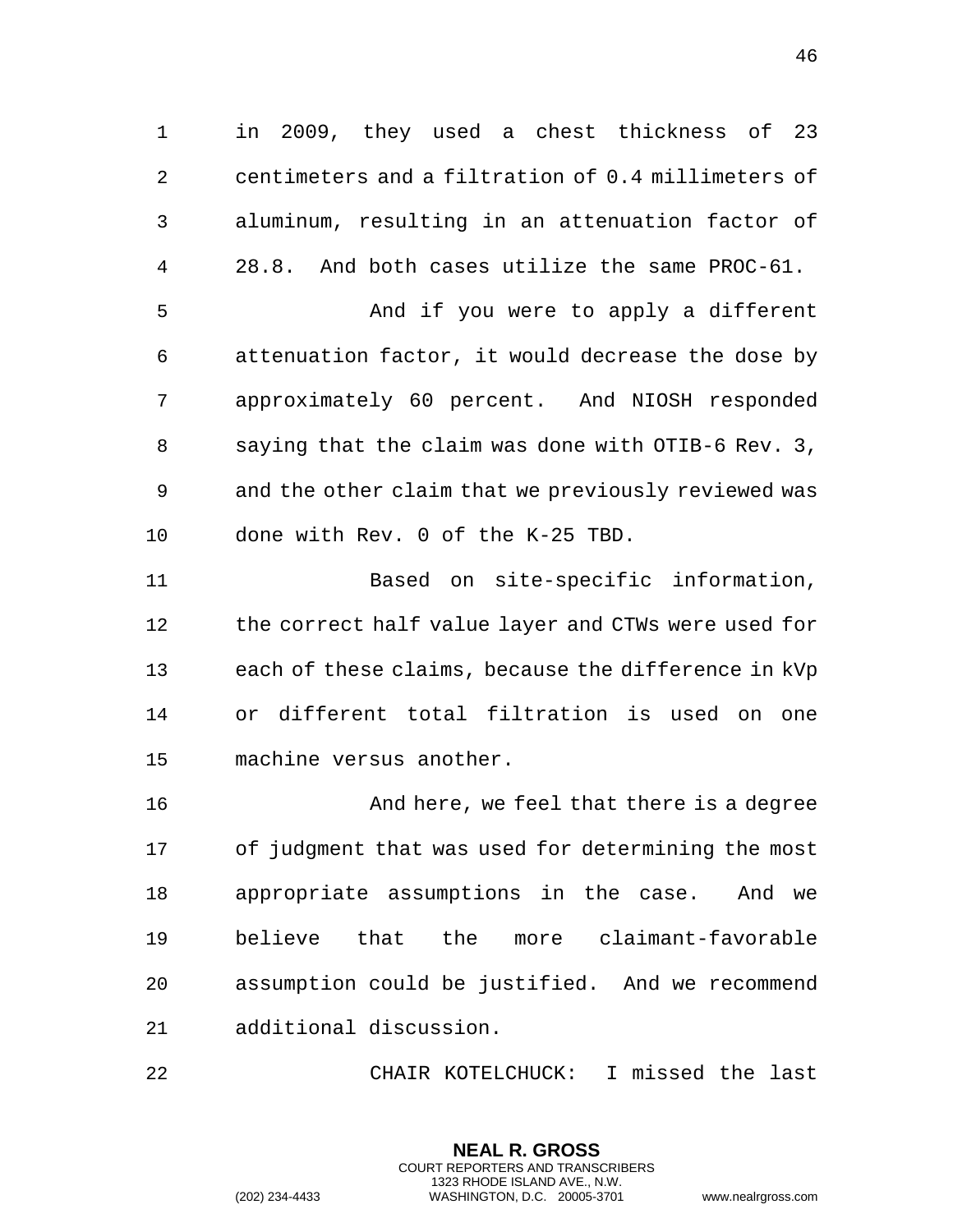sentences.

 MS. GOGLIOTTI: And we recommend additional discussion.

 CHAIR KOTELCHUCK: Additional? MS. GOGLIOTTI: Discussion. CHAIR KOTELCHUCK: Yeah. Comments? MS. THOMAS: Yeah, this is Elyse Thomas with the ORAU Team. And I'm not sure where you think the judgment part comes in. They are two different cases from two different sites: W.R. Grace and then K-25/Y-12.

**And for one site, the W.R. Grace, we**  don't have any site-specific technique information for the X-ray machine, so we used, the dose reconstructor used the default doses in OTIB-6, which are based on values in the medical literature, et cetera.

 For K-25, we did have specific X-ray machine settings or technique factor information. And so the half value layer between the two machines is different based on the different technique factors. I'm not sure where you think there was

> **NEAL R. GROSS** COURT REPORTERS AND TRANSCRIBERS 1323 RHODE ISLAND AVE., N.W.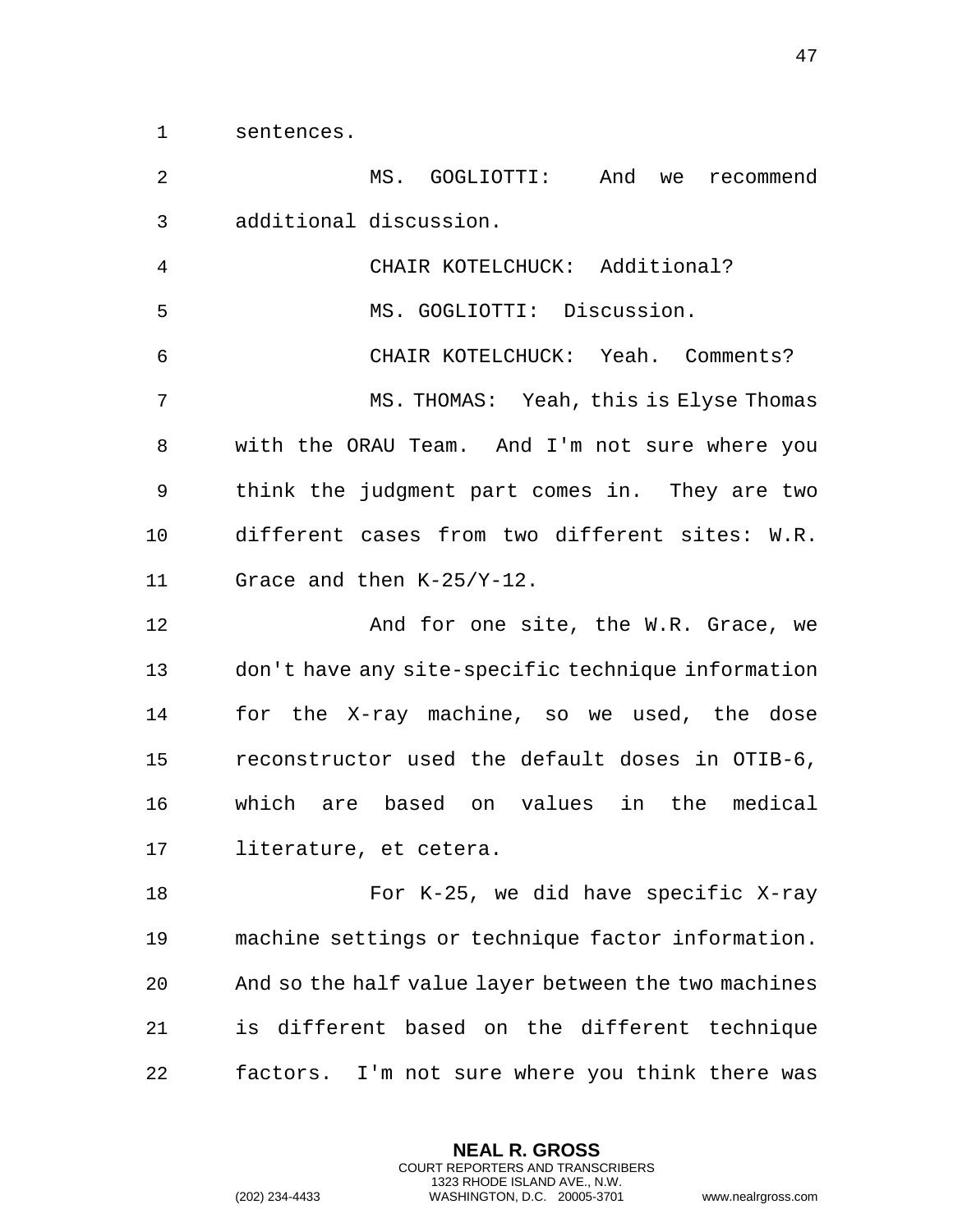judgment involved.

 MS. GOGLIOTTI: John, are you still on the line?

 DR. MAURO: Are you asking for me? I'm not familiar --

 MS. GOGLIOTTI: Yes, this is one of your findings I would ask you to look into.

 DR. MAURO: Yes, I do not recall this at all, this particular issue, I'm sorry to say. So, I cannot -- I am not in a position to respond. CHAIR KOTELCHUCK: Is that something you might look at later and we could come back to it or should we just leave it open for the next? DR. MAURO: Yes, let's leave it open for the next one because I am trying to stay tracked with the meeting. And I would have to break away and I would rather not do that.

 CHAIR KOTELCHUCK: Okay, that's fine. DR. MAURO: And let me write that number down again that we are on.

 CHAIR KOTELCHUCK: 369 Observation 1. DR. MAURO: Okay.

> **NEAL R. GROSS** COURT REPORTERS AND TRANSCRIBERS 1323 RHODE ISLAND AVE., N.W.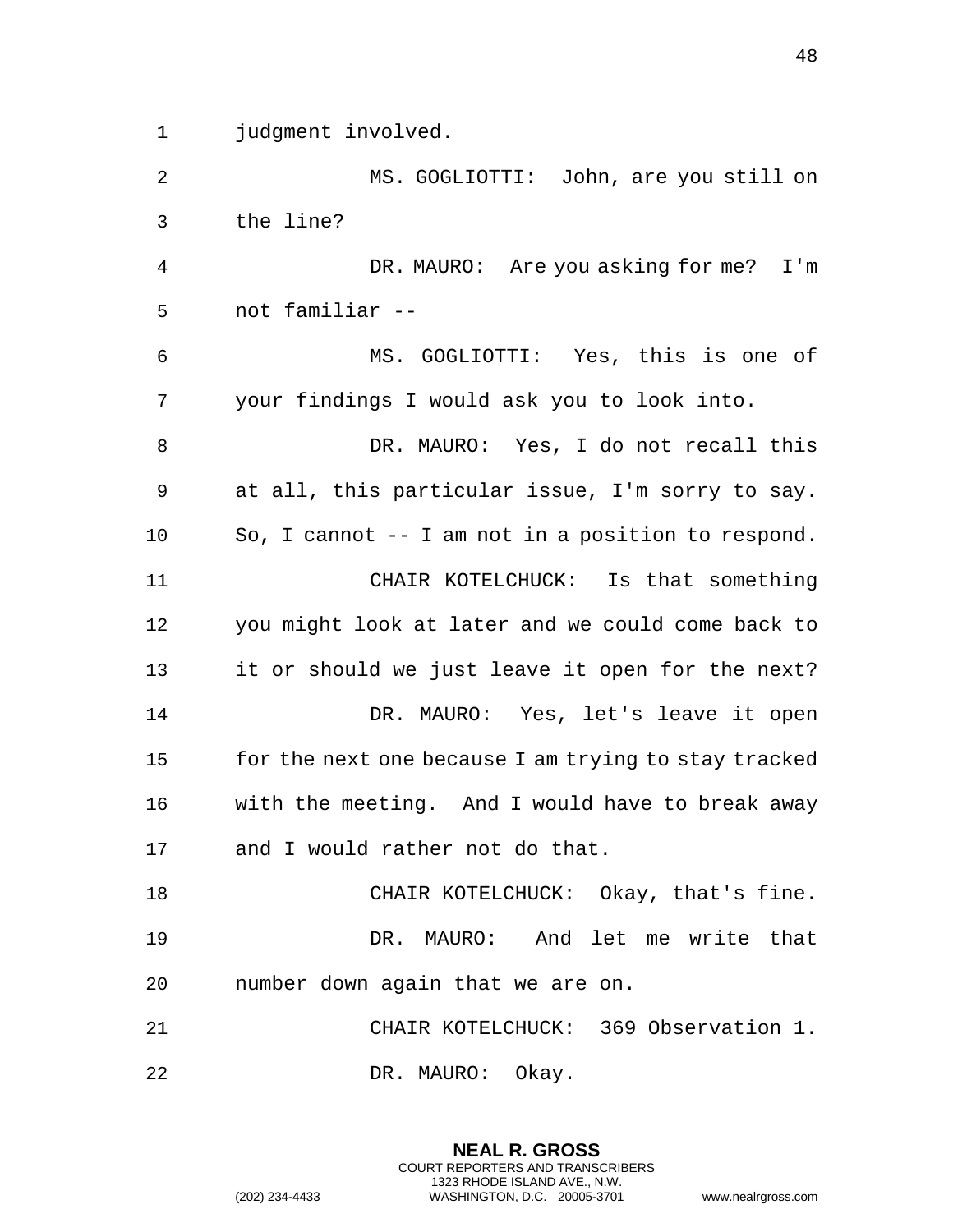MS. GOGLIOTTI: Okay and then there is one more finding here, 369.3, the same case with the W.R. Grace. The finding states that NIOSH did not consider plutonium intakes for '69 through '70. And NIOSH responded saying that based on the guidance in the TBD for W.R. Grace, Section 3.2.1, no attempts should be made to estimate Pu dose for unmonitored workers during the operational years. The first chest count for americium was in 1987 and there were no Pu urinalysis results for the dosimetry records. Therefore, no Pu dose was assigned.

 And we responded saying that inspections of our DR review and SRDB report indicate that coworker models should be used when the Pu exposures are possible and there is no Pu data available for the given work indicate that Pu exposures were likely from '67 through '73 and it appears that NIOSH did not give the worker the benefit of the doubt in this case.

 There appear to be Pu exposures during these operational years and, therefore, we

> **NEAL R. GROSS** COURT REPORTERS AND TRANSCRIBERS 1323 RHODE ISLAND AVE., N.W.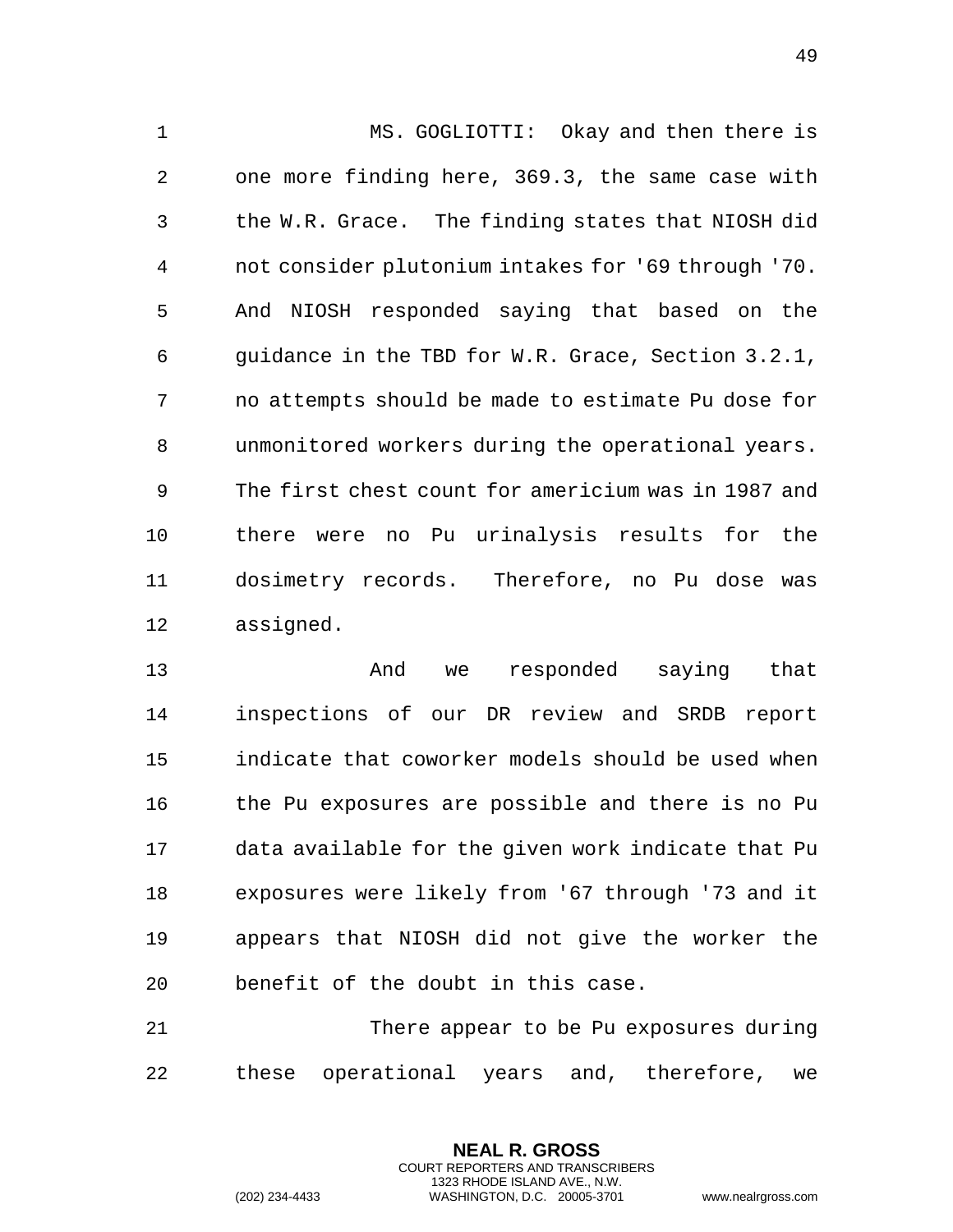recommend additional discussions.

 MR. SIEBERT: Yes, this is Scott. The discussion at this point is the TBD is prescriptive as to what could be done at the time the claim was done. We are presently looking into whether it is going to be appropriate to do a plutonium coworker for W.R. Grace, whether there is enough information and things like that at the moment. However, I am not aware that we have come to a decision on that yet.

 CHAIR KOTELCHUCK: Okay. Alright, now just to be clear, is it within the Subcommittee's purview to suggest that SC&A is right and that the prescription should be overruled? I think it is, if we so choose. I'm not saying we will.

 But then you would have to go over all the other W.R. Grace cases, right?

 MR. SIEBERT: Well, if it is determined that we can and we have enough data to create a plutonium coworker study, then that would update the Technical Basis Document and PER would be

> **NEAL R. GROSS** COURT REPORTERS AND TRANSCRIBERS 1323 RHODE ISLAND AVE., N.W.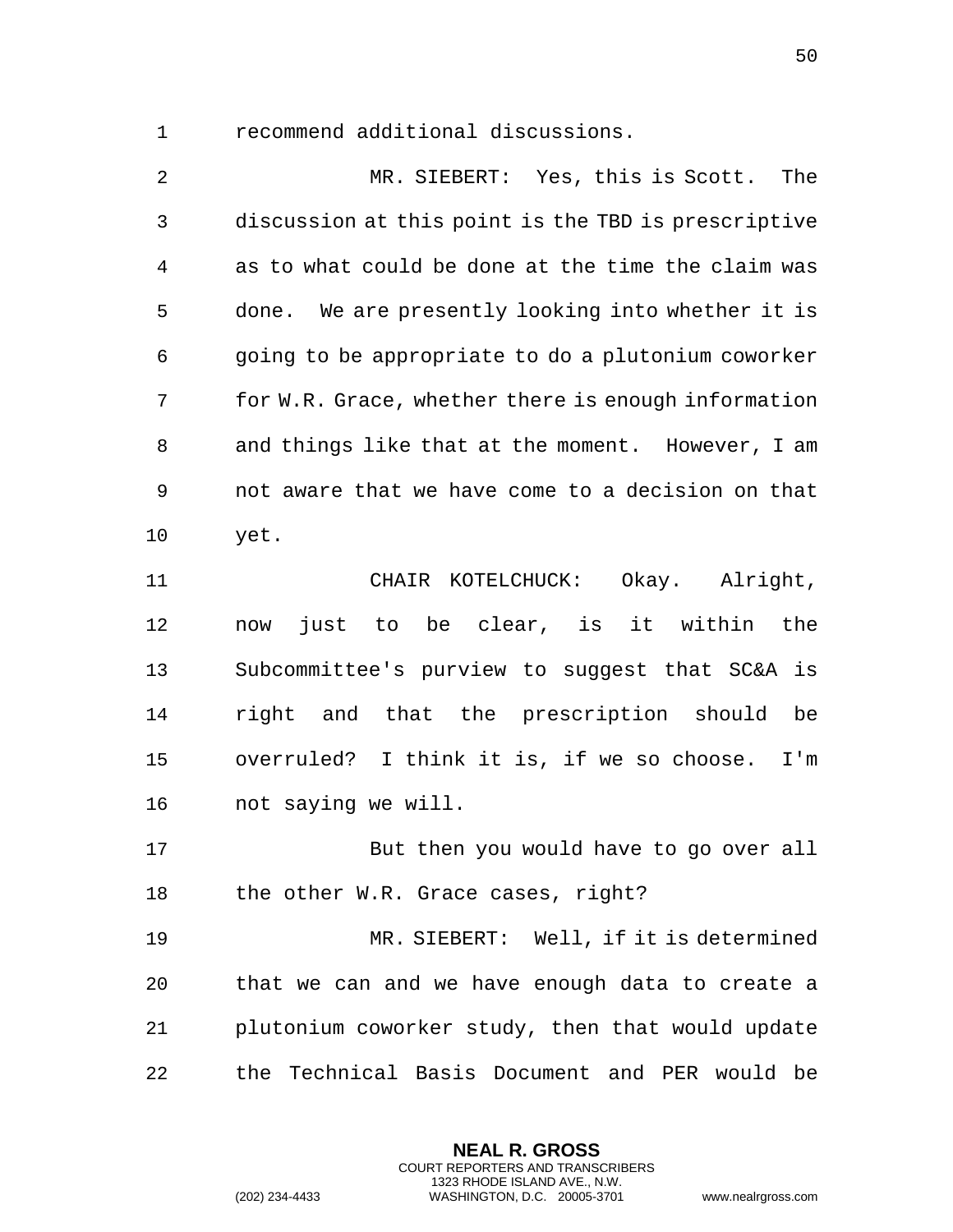applicable at that point as well.

 CHAIR KOTELCHUCK: Got it. DR. MAURO: This is John. I have got a question now regarding the site. Is there an SEC here for W.R. Grace? I'm trying to find maybe a quick answer to this. See the situation is this. If it is not an SEC and you are trying to build a coworker model but you can't and there is no SEC, doesn't that mean you have an SEC issue? MS. GOGLIOTTI: Well, John I think that they are still looking into cases where there was a coworker model. DR. MAURO: I just wanted to know whether there was an SEC for this time period or not. MR. SIEBERT: There is an SEC through the end of 1970. DR. MAURO: Oh. MR. SIEBERT: Which is we did not assign any plutonium during '69 to '70, based on that reasoning, that there is no information. We

> **NEAL R. GROSS** COURT REPORTERS AND TRANSCRIBERS 1323 RHODE ISLAND AVE., N.W.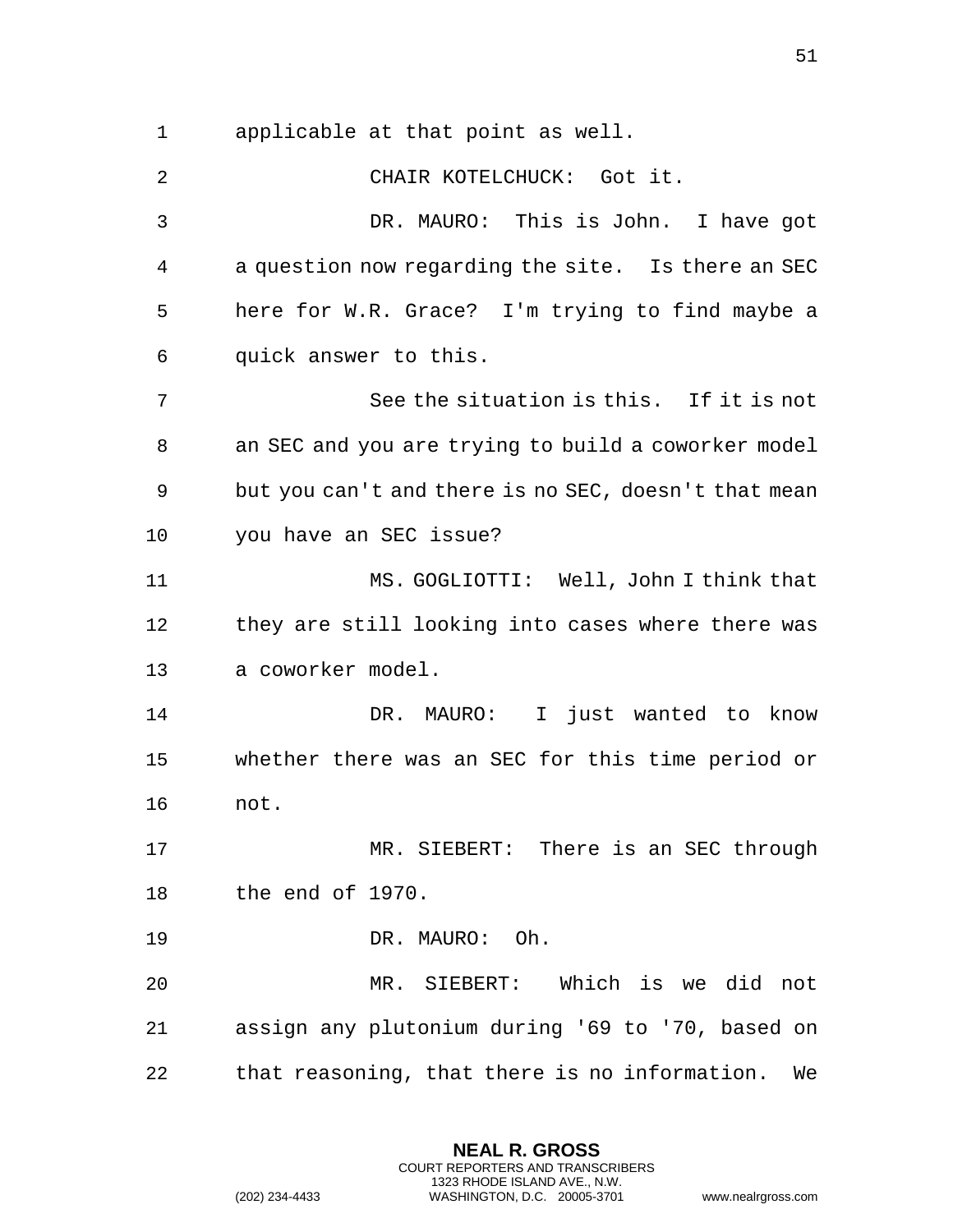don't have a coworker during the SEC time period so the direction was to not assign any coworker at the time.

 DR. MAURO: Yes, I am trying to help close this. Because if there was an SEC for the time period of interest here and there is no reason why you could construct a coworker model, if that is the reason for the SEC. So I'm sort of on your side here, trying to find a reason why.

 CHAIR KOTELCHUCK: Right. It sounds like what we were talking about earlier.

 DR. MAURO: Exactly. And by the way of clarification, that might be the answer. I'm not saying it is. But you know having a worker where you need to build a coworker model you claim that maybe you can, or by definition that may just be an SEC. From what I have just heard is that you do have an SEC. So if that is the case, it may be that NIOSH is correct.

 CHAIR KOTELCHUCK: Right. That makes sense.

> **NEAL R. GROSS** COURT REPORTERS AND TRANSCRIBERS 1323 RHODE ISLAND AVE., N.W.

DR. MAURO: It is probably worth just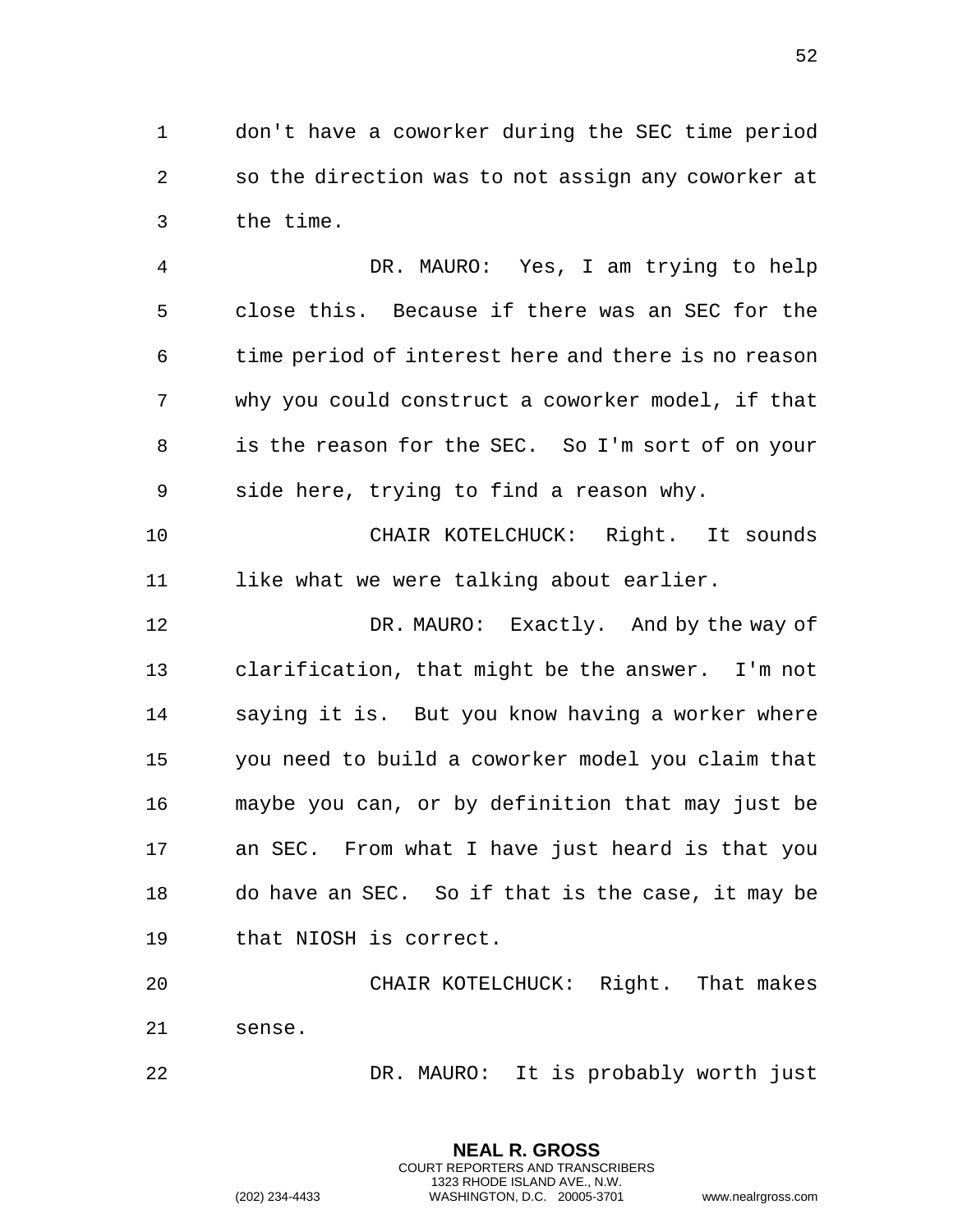confirming all that before we walk away.

 MR. CALHOUN: And I just looked and I think Scott might have said this -- this is Grady -- but there is an SEC established from '58 through the end of 1970. MR. SIEBERT: That is the full operational period as well. MS. BEHLING: However -- this is Kathy -- I believe that SEC indicates that you are able to reconstruct components of the internal dose, including uranium or plutonium isotopes. MR. SIEBERT: That would be as long as there is monitoring by the individual. If the individual does not have bioassay, then during the SEC time period, there is no coworker to assign. It is only if they have bioassay during the SEC time frame, which this individual does not. MR. BARTON: This is Bob Barton. What was the exact reason for the SEC? You know a lot of times it is for something like you can't reconstruct thorium.

MS. BEHLING: Exactly.

**NEAL R. GROSS** COURT REPORTERS AND TRANSCRIBERS 1323 RHODE ISLAND AVE., N.W.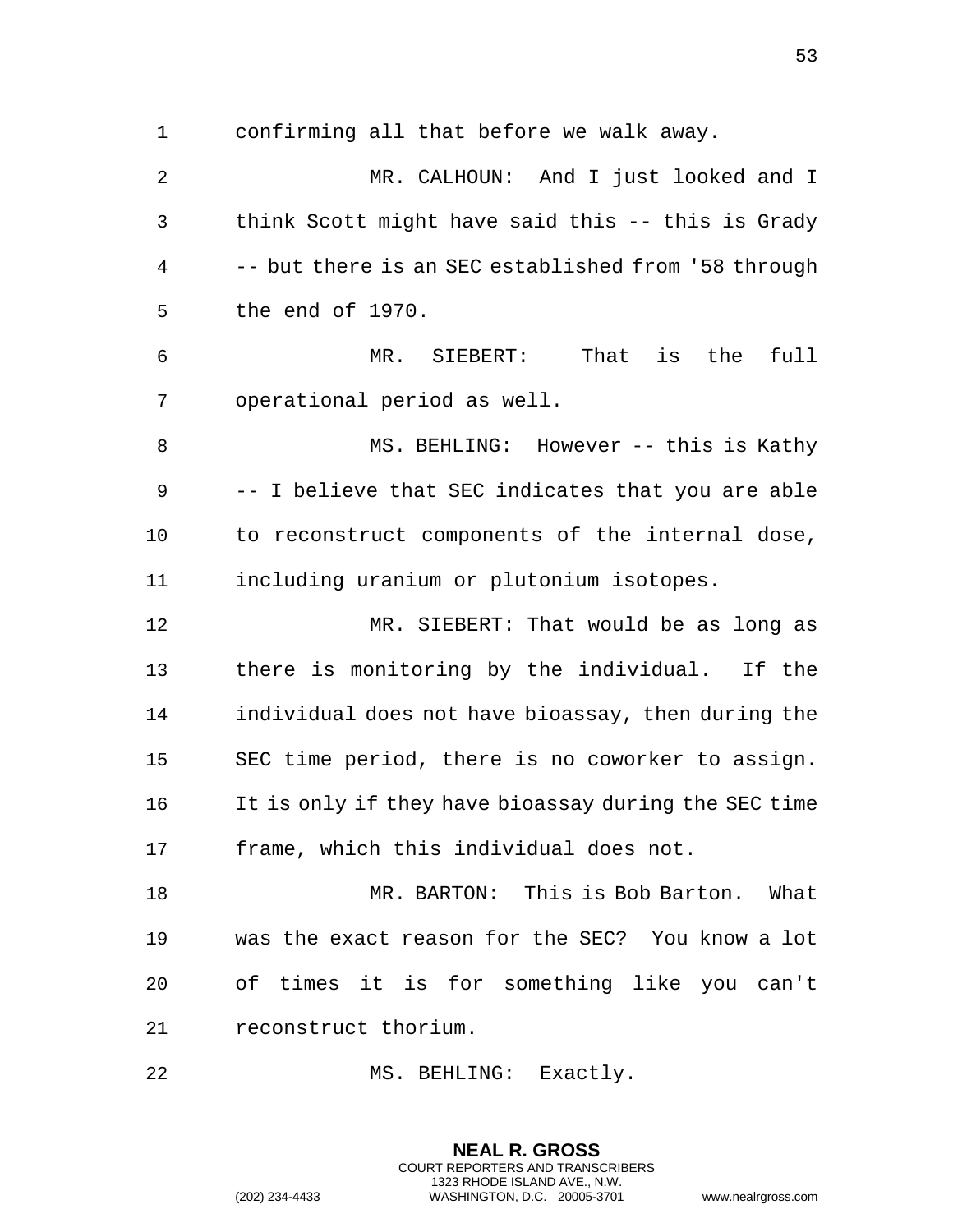MR. CALHOUN: Exactly. That is the question.

 MS. BEHLING: And why would NIOSH be looking into developing a coworker model? I don't know. I am questioning this issue. MR. SIEBERT: The SEC is based on the thorium. And Grady, feel free to correct me if I am wrong, but historically we have not committed resources to creating coworker studies during SEC timeframes, as long as individuals do not have monitoring. We have looked into -- that is not to say we can't, if it is determined there is enough data to do so and it has been the priority that NIOSH sets for us to do so but that has historically been the case. And Grady, did that sound fair?

 MR. CALHOUN: Yes, that's exactly right. If there is -- I can't think of a single case except the statutory SECs where we have used a coworker model during operational period or during the SEC period I will say.

MR. BARTON: I have to disagree with

**NEAL R. GROSS** COURT REPORTERS AND TRANSCRIBERS 1323 RHODE ISLAND AVE., N.W.

(202) 234-4433 WASHINGTON, D.C. 20005-3701 www.nealrgross.com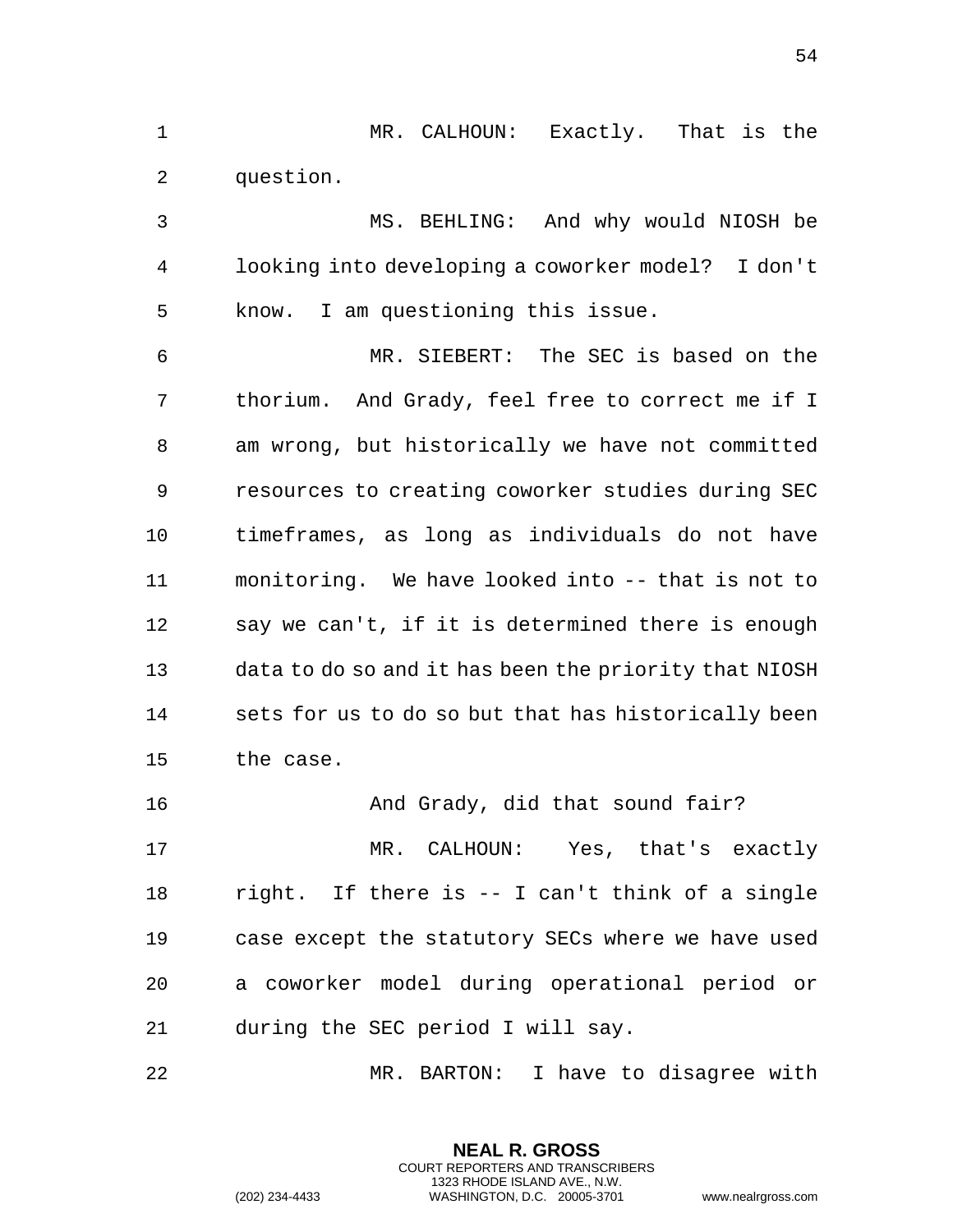that. This is Bob again.

 I mean Fernald, the SEC was based on thorium and there is a very extensive uranium coworker model. So, I don't think the two are mutually exclusive. CHAIR KOTELCHUCK: Right. MR. CALHOUN: The only thing we can do is go back and look at that and see if there is something about this specific case and there was or was not a likelihood for plutonium exposure. CHAIR KOTELCHUCK: That sounds like it should be done. What you are saying I understand. For efficiency you wouldn't have bothered looking for a coworker, unless, as you have in this case, I assume, a partial dose reconstruction. And then you should look at it. So do we agree that we should leave it open and that you folks, Grady, you folks will look and ORAU look at the coworker -- a possibility of a coworker dose? MR. CALHOUN: Yes, well I think we just

> **NEAL R. GROSS** COURT REPORTERS AND TRANSCRIBERS 1323 RHODE ISLAND AVE., N.W.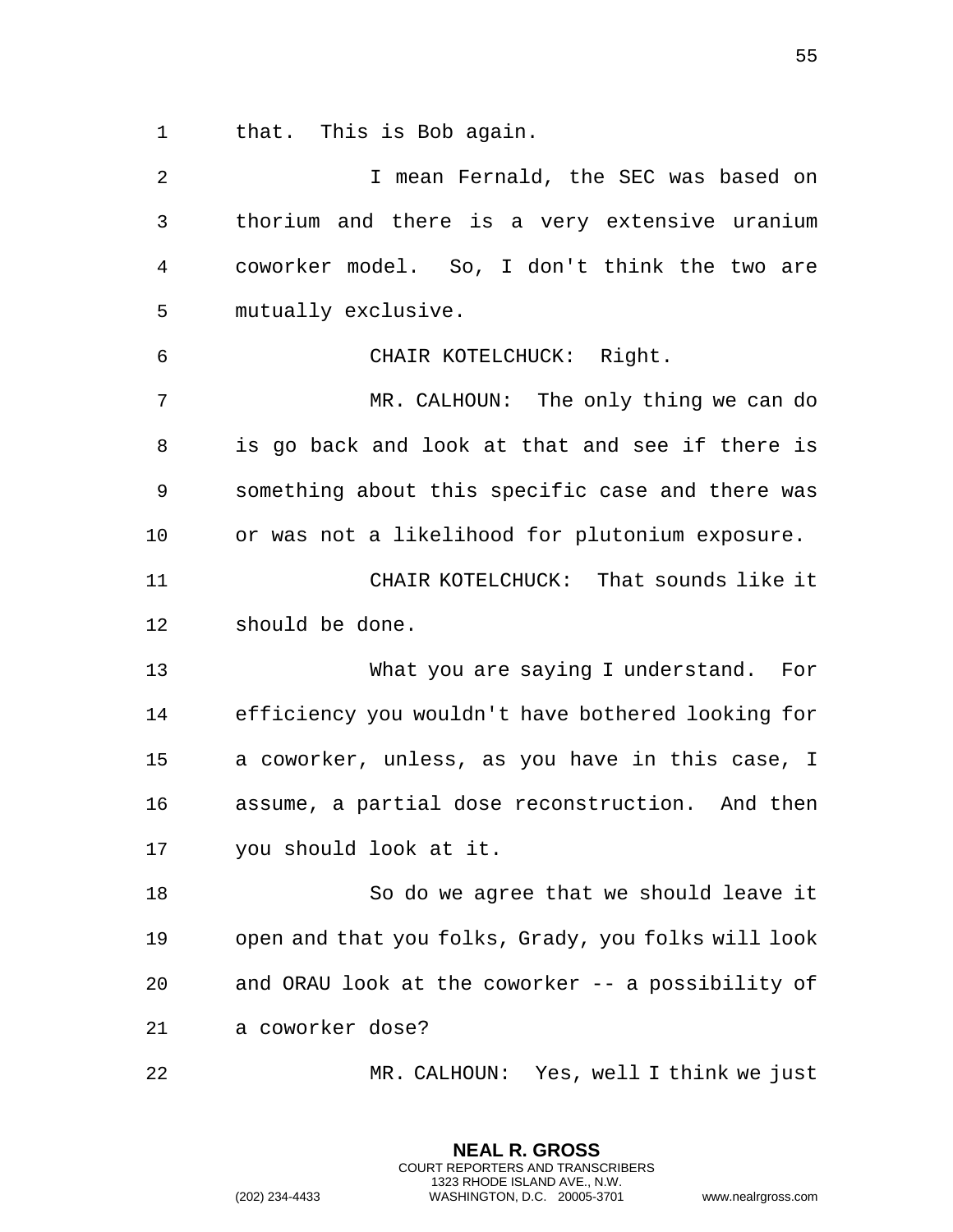need to look at this case specifically and see where we go from here.

 CHAIR KOTELCHUCK: That sounds good. So we will leave it open to the next meeting, right? MS. GOGLIOTTI: Okay. CHAIR KOTELCHUCK: Okay, good. MS. GOGLIOTTI: Now that ends this particular matrix and we will move into the AWE cases for 14 through the 18th set. 10 CHAIR KOTELCHUCK: Okay. MS. GOGLIOTTI: Would you like to do 12 the type 1 or the type 2 cases -- or findings first? CHAIR KOTELCHUCK: We did type 1 first and I think folks preferred first. So let's do Category 1. Let me ask other Subcommittee Members 16 if they would like to weigh in on this, on possibly  $17 - -$  MEMBER CLAWSON: That's fine. However we approach it, it is fine. MS. GOGLIOTTI: I believe that we will have time to go through both of them. So, it doesn't --

> **NEAL R. GROSS** COURT REPORTERS AND TRANSCRIBERS 1323 RHODE ISLAND AVE., N.W.

(202) 234-4433 WASHINGTON, D.C. 20005-3701 www.nealrgross.com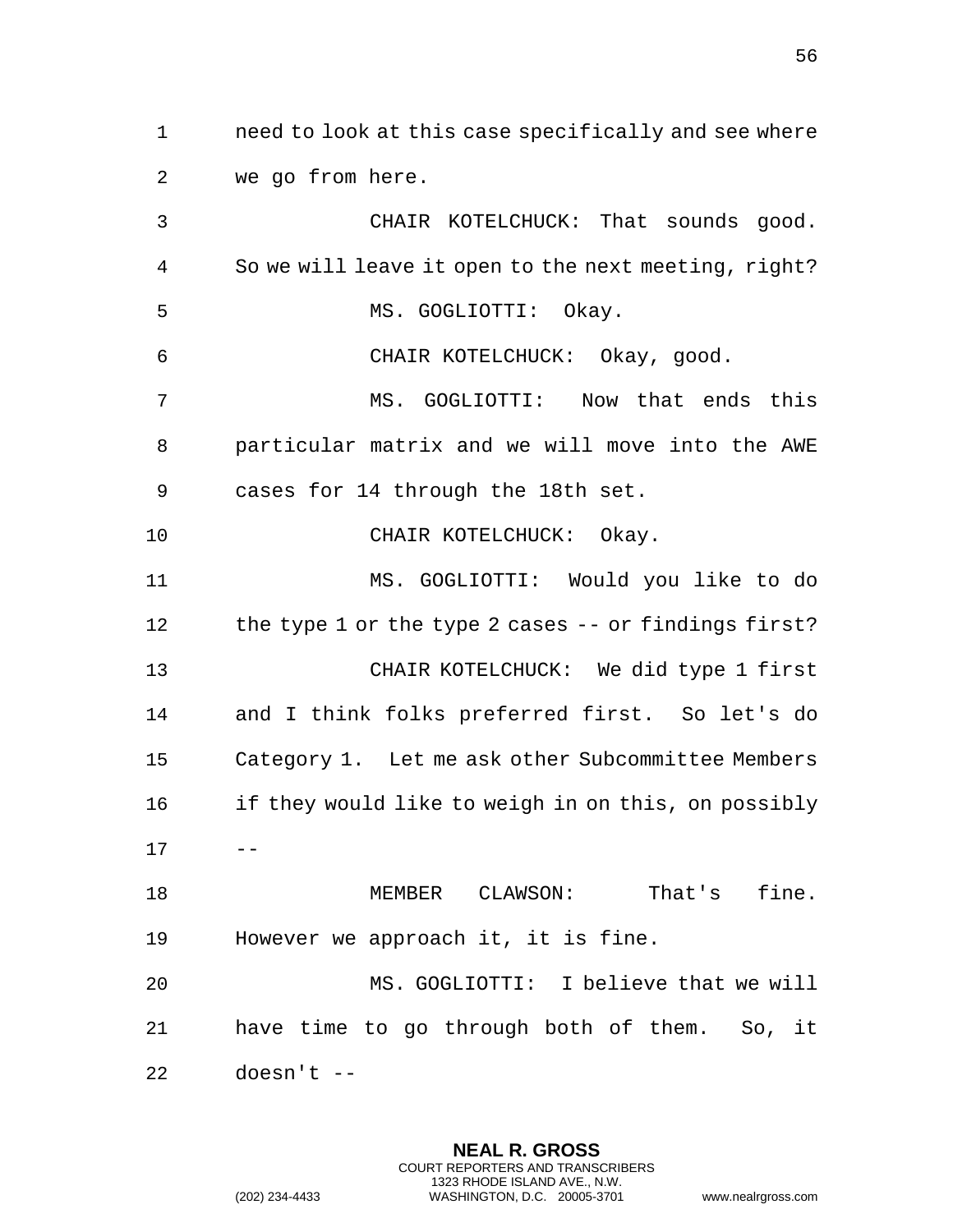CHAIR KOTELCHUCK: Okay, let's do one first, then. MS. GOGLIOTTI: Okay. Let me just get this set up on my computer. MR. SIEBERT: Just to be clear, which set are we working to now? I'm still writing on what we were planning on doing for the last one. I apologize. MR. KATZ: It is AWE cases 14 through 18, type 1. MR. SIEBERT: Got you. Thank you. CHAIR KOTELCHUCK: Let me ask this just as a matter of curiosity. Why is this in this matrix format and not in the BRS? I mean sometimes we use BRS. MS. GOGLIOTTI: As a reminder, when we do the type 1 findings, instead of going through 18 the full BRS, we only -- these are cases or issues that we believe are already resolved. And so we only go through a summary of the resolution. CHAIR KOTELCHUCK: Very good. So what this is, is you have taken the BRS and put this into

> **NEAL R. GROSS** COURT REPORTERS AND TRANSCRIBERS 1323 RHODE ISLAND AVE., N.W.

(202) 234-4433 WASHINGTON, D.C. 20005-3701 www.nealrgross.com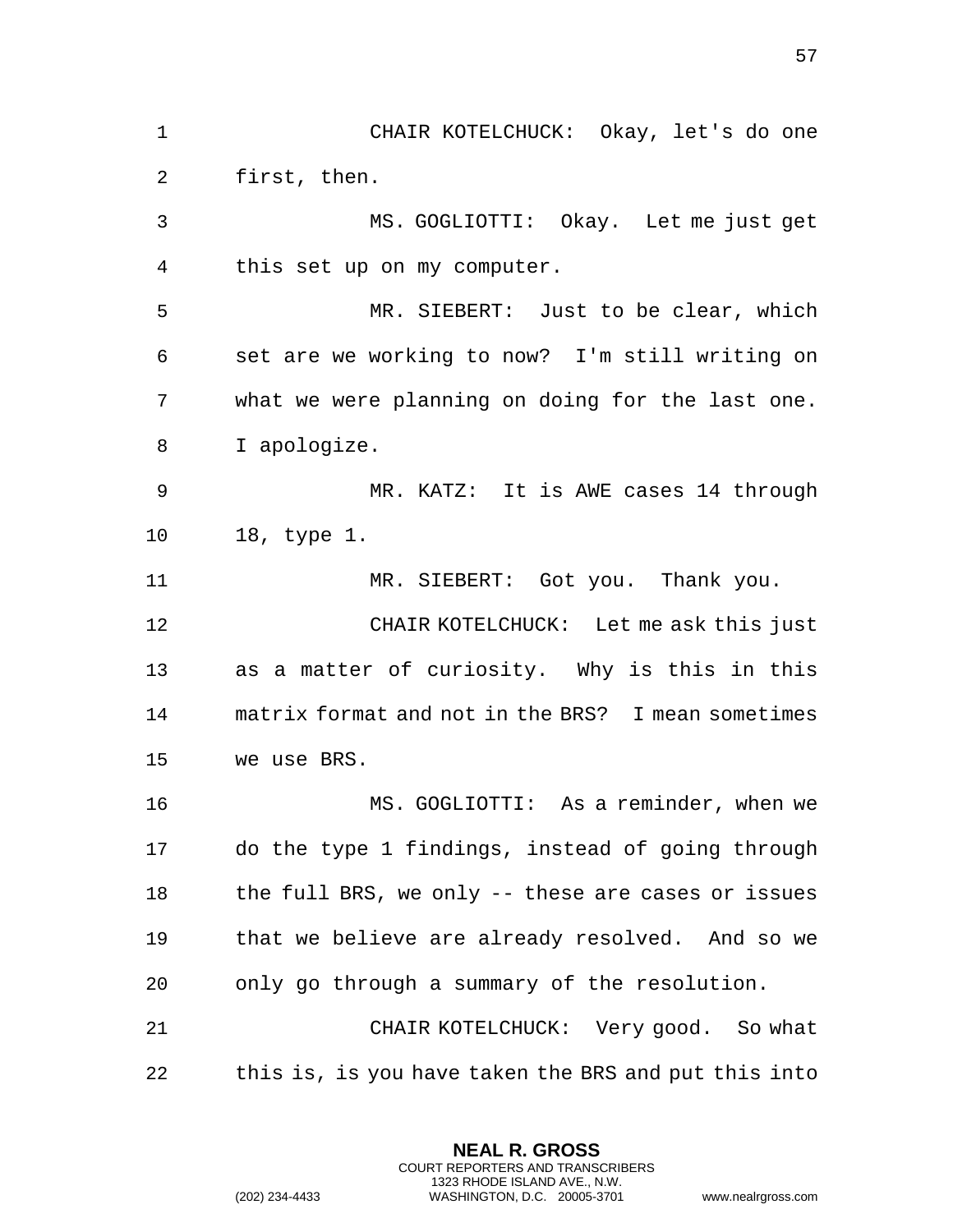a matrix so that we can go over it quickly. MS. GOGLIOTTI: Correct. CHAIR KOTELCHUCK: Good. MS. GOGLIOTTI: And this is exactly what is in the BRS for that. CHAIR KOTELCHUCK: Very good. Okay, fine. Thank you. And that is an effective -- 8 MS. GOGLIOTTI: All the responses are copied and pasted when it fits. When I need to summarize it more, I do that. CHAIR KOTELCHUCK: Very good. Okay, great. Let's go to Bliss & Laughlin 335.1 or is that -- MS. GOGLIOTTI: Yes, that is the first one here. And the finding states that NIOSH did not obtain the CATI information for the Bliss & Laughlin employment period. And NIOSH basically said that it wasn't necessary to receive it because this case was compensated. We believe that the EE was not aware that this was a covered facility when the CATI was

> **NEAL R. GROSS** COURT REPORTERS AND TRANSCRIBERS 1323 RHODE ISLAND AVE., N.W.

(202) 234-4433 WASHINGTON, D.C. 20005-3701 www.nealrgross.com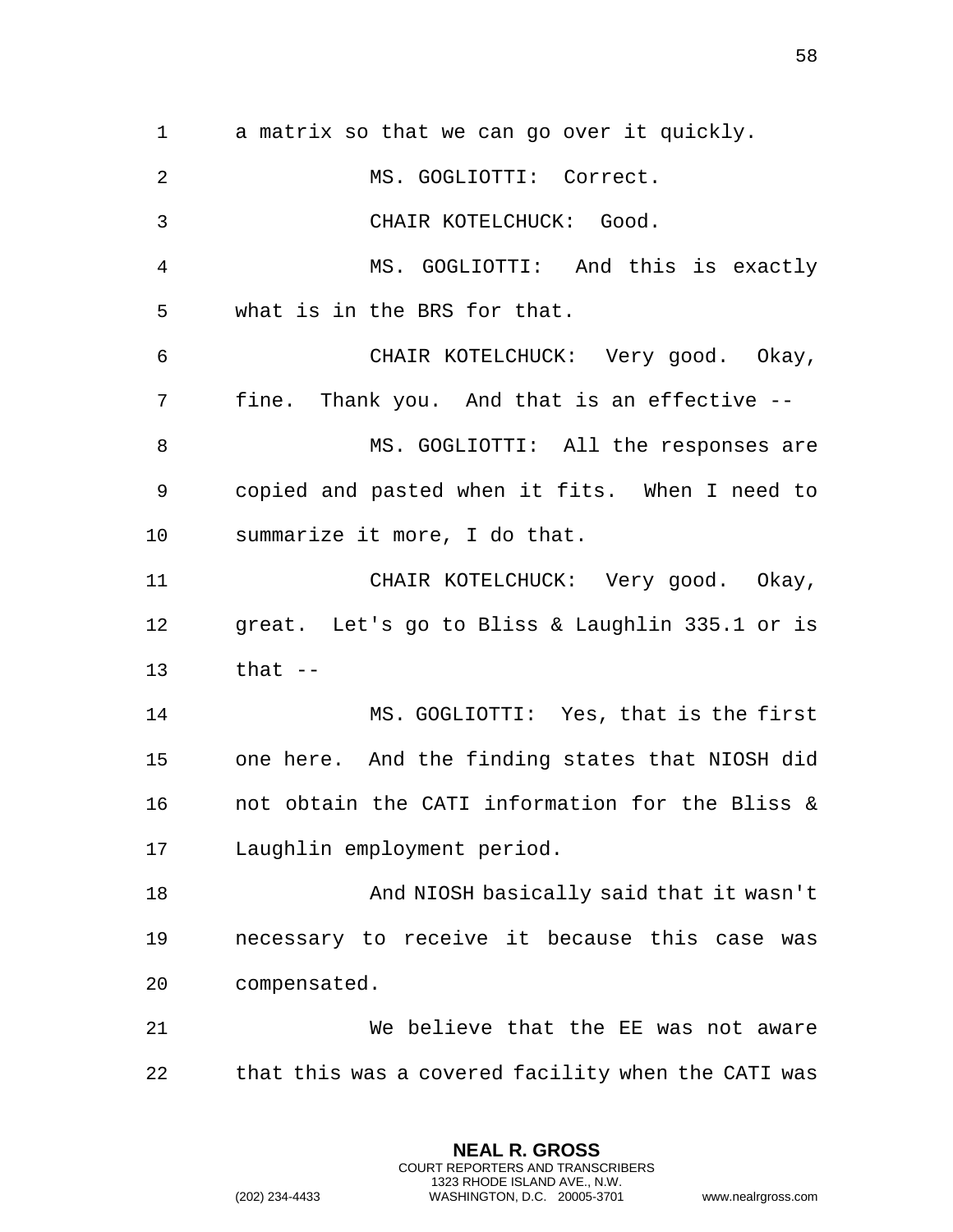performed in 2003. In 2004, the EE submitted an amended work history that included this employment period. NIOSH never went back to them and confirmed or tried to get additional information in the CATI. It is simply factual and we believe that it would be reasonable to go back to them when an additional facility was added to their covered employment.

 It does not impact compensation. The case was already compensated and so we recommend closing that finding.

 CHAIR KOTELCHUCK: Okay. Comments? Okay, next.

 MS. GOGLIOTTI: Okay, the next one is 336, Observation 1 for General Steel and Dow Chemical from the Madison site. And this observation states that the 1967 dose from 30 to 50 keV photons was assigned for the entire year, even though the employee left GSI in 1967 earlier than that and that dose was assigned for 30 to 50 keV and was correctly calculated for that year. 22 And NIOSH did agree the full year is an

> **NEAL R. GROSS** COURT REPORTERS AND TRANSCRIBERS 1323 RHODE ISLAND AVE., N.W.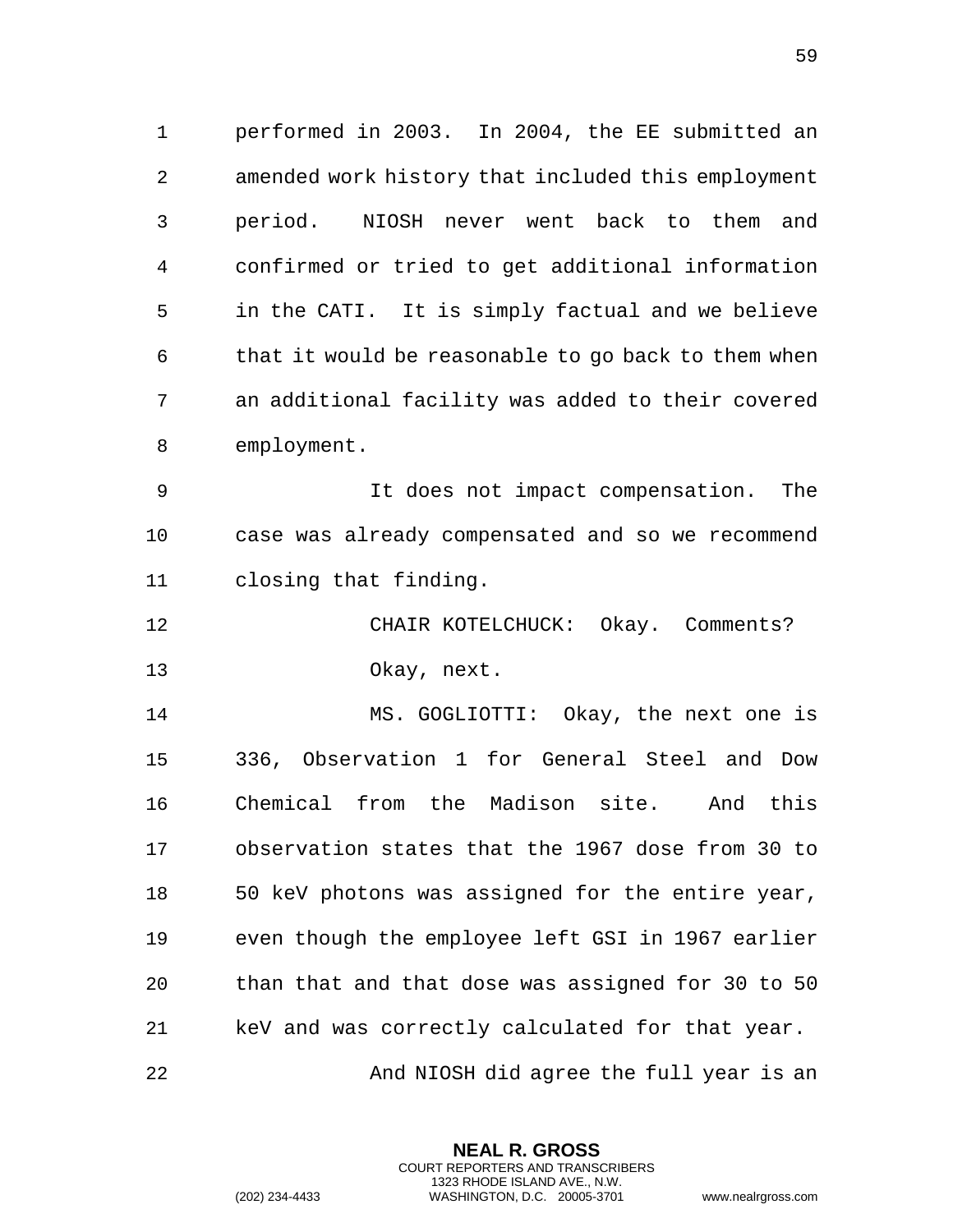overestimate for efficiency. However, the prorated dose was actually done and simply not copied and pasted correctly. And as such, the dose was slightly overestimated but the claim was below 50 percent so it didn't impact compensation. That is why we recommend closure.

 CHAIR KOTELCHUCK: Okay, good. Alright, comments from anyone?

Let's go on.

10 MS. GOGLIOTTI: Okay, same case, Observation 2 is from OTIB-6, page 29 and we quoted it here. It says for further consideration it might be appropriate to assume that errors are all positive and only plus 30 percent should be assumed, since the objective here appears to be a maximizing case in order to justify denial. And we thought that the higher estimation should have been used.

 And actually, OTIB-6 has since been revised and what was done in this dose reconstruction is consistent with what the revised approach recommends. So we do recommend closing

> **NEAL R. GROSS** COURT REPORTERS AND TRANSCRIBERS 1323 RHODE ISLAND AVE., N.W.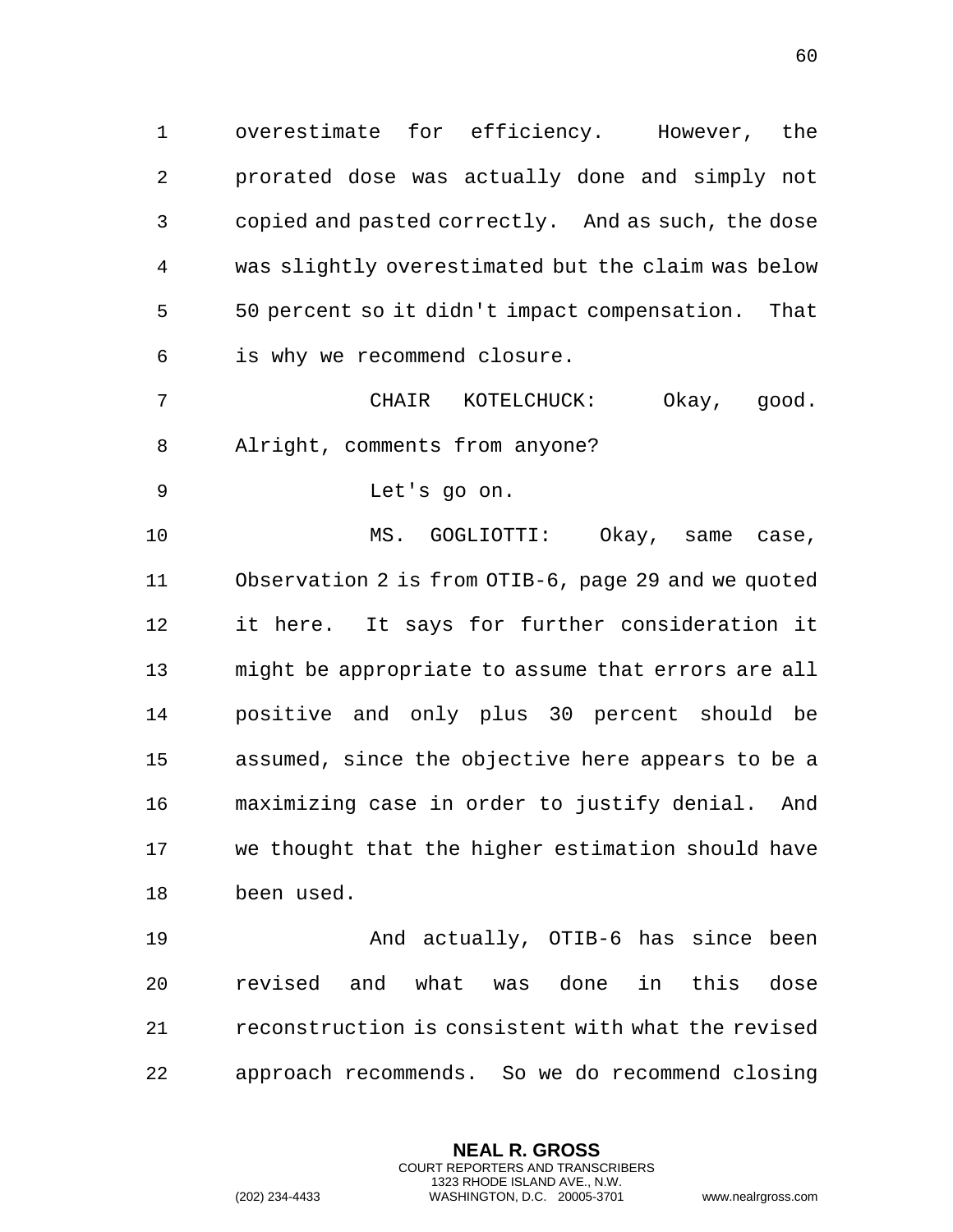|                        | CHAIR KOTEI |
|------------------------|-------------|
| an observation, right? |             |

this case.

MS. GOGLIOTTI: Correct.

 CHAIR KOTELCHUCK: Okay, sounds good. Comments, anybody?

KOTELCHUCK: Alright. This is

MEMBER CLAWSON: None here, Dave.

8 CHAIR KOTELCHUCK: Okay. Alright, let's go ahead.

 MS. GOGLIOTTI: Okay, the next one is for Tab 360, Finding 1. And this is a BONUS Reactor Plant and the Puerto Rico Nuclear Center case.

 And the finding states that the method used to assign dose is inconsistent with other facilities. And NIOSH's response explained that a 1 rem per year dose is a missed dose. And given that the annual summary level data is in fact the reported exposure for reel workers, at least for a few years, where summary level records are available, it is inappropriate to define the actual recorded exposure as a missed dose. However, SC&A does accept the assumption, given that the data is

> **NEAL R. GROSS** COURT REPORTERS AND TRANSCRIBERS 1323 RHODE ISLAND AVE., N.W.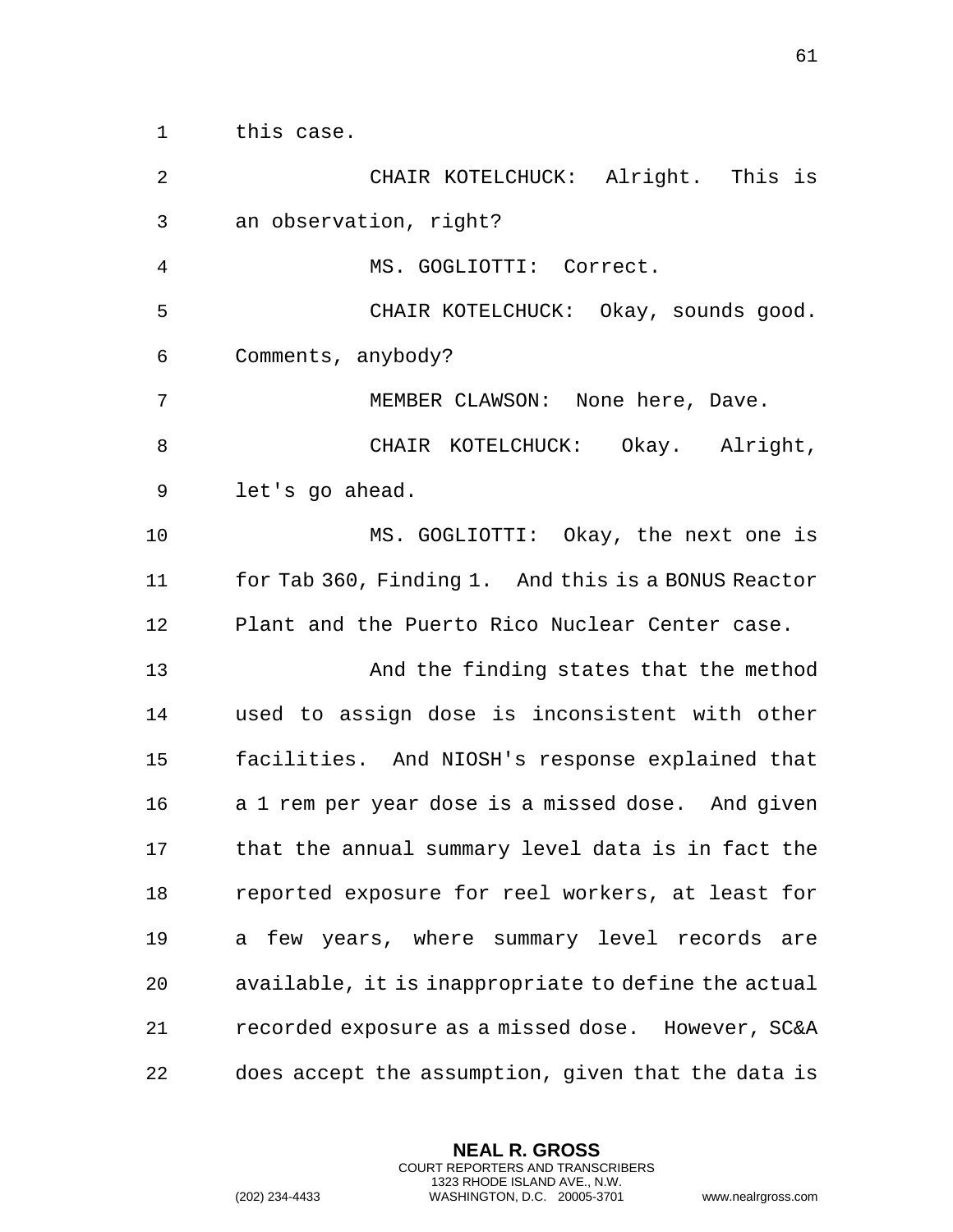available. Even if it is possible to assign missed dose and added the missed dose, it is unlikely that the worker experienced more than 1 rem per year. And so on that basis, we recommend closure. CHAIR KOTELCHUCK: Okay. Sorry. I'm just having a little trouble with my computer. Everybody, any comments? 8 MEMBER CLAWSON: No.

 CHAIR KOTELCHUCK: Okay, then let's go on.

 MS. GOGLIOTTI: Okay. The next one here is a C.H. Schnoor. I'm not sure if I am pronouncing that correctly. I apologize. And that is Tab 361, Observation 1. And it states that it appears that the external doses of metal have been overestimated, perhaps by a factor of 1.32, due to the use of an inappropriate dose correction factor. And NIOSH did acknowledge that an overestimate may have occurred resulting in selecting a larger than credible factor. But it did not impact compensation. The case was already compensated but it didn't have an overall impact

> **NEAL R. GROSS** COURT REPORTERS AND TRANSCRIBERS 1323 RHODE ISLAND AVE., N.W.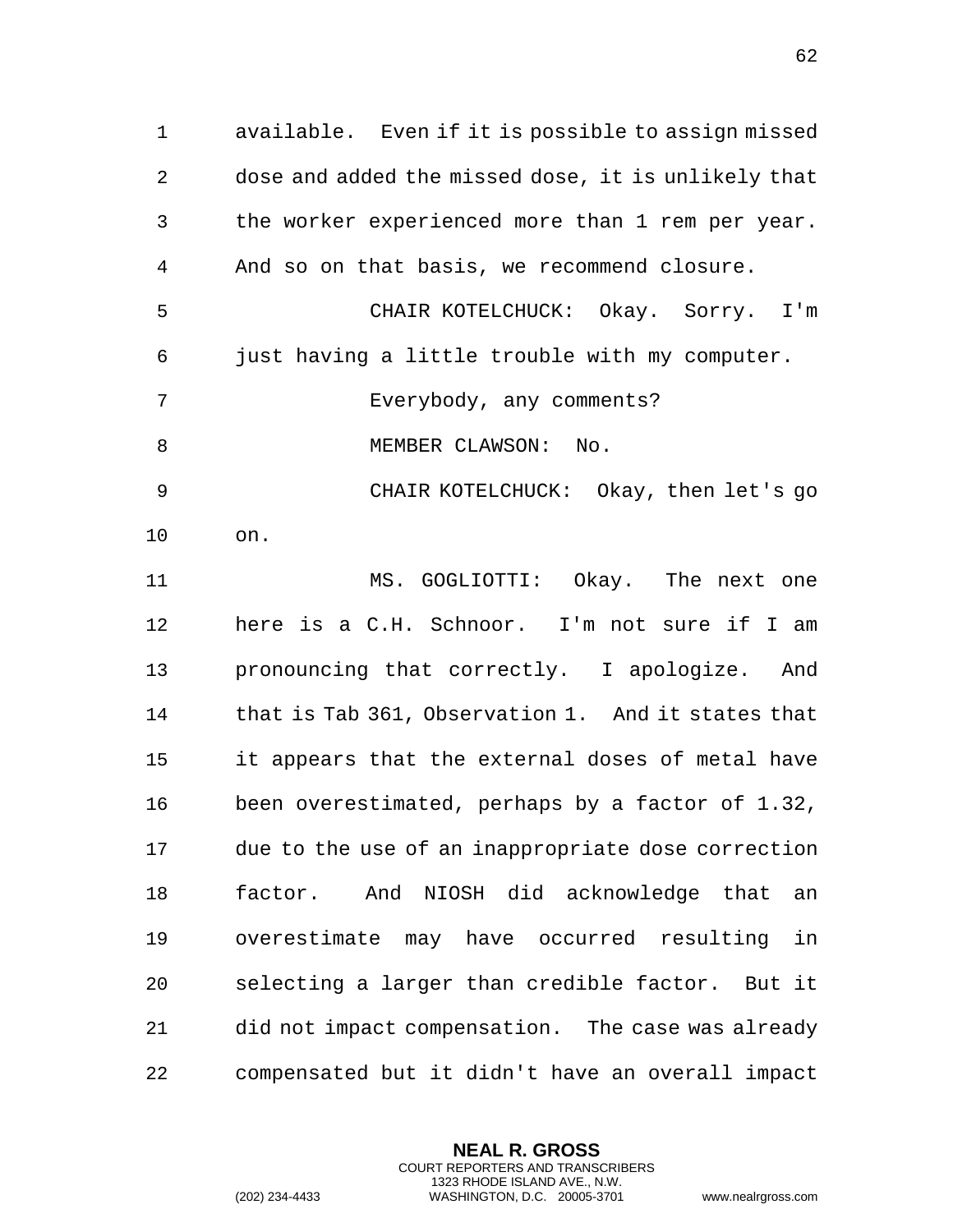on compensation.

| 2            | Okay.<br>CHAIR KOTELCHUCK:                          |
|--------------|-----------------------------------------------------|
| $\mathbf{3}$ | The next one<br>MS. GOGLIOTTI:<br>is a              |
| 4            | Combustion Engineering case, Tab 362, Observation   |
| 5            | And it states that TBD-6001 was withdrawn<br>1.     |
| 6            | subsequent to the performance of this DR. The TBD   |
| 7            | was found to be inadequate for reasons including    |
| 8            | insufficiencies and a generic approach of           |
| 9            | reconstructing internal doses.                      |
| 10           | Since this worker was compensated,                  |
| 11           | obviously they can't be penalized because NIOSH     |
| 12           | used TBD-6001, however, estimated strategy might    |
| 13           | be not fair to workers that had doses reconstructed |
| 14           | after the protocol was withdrawn.                   |
| 15           | And this was merely an observation.<br>We           |
| 16           | understand that NIOSH does the best that they can   |
| 17           | and when they find errors like this, we expect them |
| 18           | to do exactly that. So, it was just an observation  |
| 19           | that we were pointing out.                          |
| 20           | CHAIR KOTELCHUCK: Yes, it certainly                 |
| 21           | is. I am sure among -- if there are cases among     |
| 22           | colleagues of that person, similar cases, they      |

**NEAL R. GROSS** COURT REPORTERS AND TRANSCRIBERS 1323 RHODE ISLAND AVE., N.W.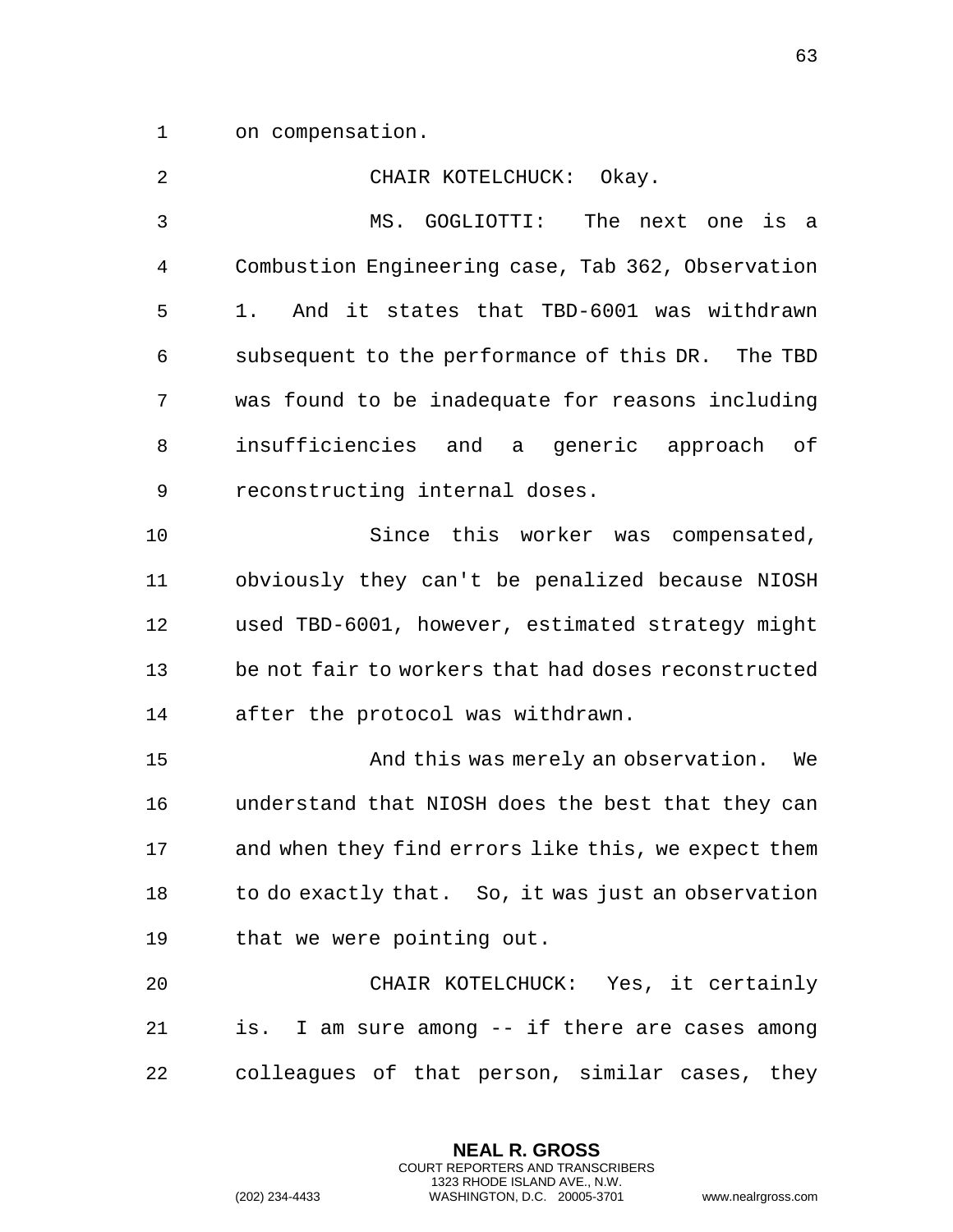would wonder why one person was compensated and another was not. But all we can do is, I assume, the counselors and the people called would just say that there was an error but that a decision was made that was proper at the time.

 And we certainly can't compensate another one in error if we now know that there was an error.

 MR. KATZ: So this is Ted. I just have a question as to why this is an observation and not a finding.

 I know it doesn't change it. It would change the compensation decision in reality. So we wouldn't change it. Obviously, we don't go in the other direction but why is this not a finding? MS. GOGLIOTTI: I believe just because they used the information that was available at the time and we don't normally penalize NIOSH for using -- CHAIR KOTELCHUCK: That is correct. MS. GOGLIOTTI: We can certainly make

it a finding if --

**NEAL R. GROSS** COURT REPORTERS AND TRANSCRIBERS 1323 RHODE ISLAND AVE., N.W. (202) 234-4433 WASHINGTON, D.C. 20005-3701 www.nealrgross.com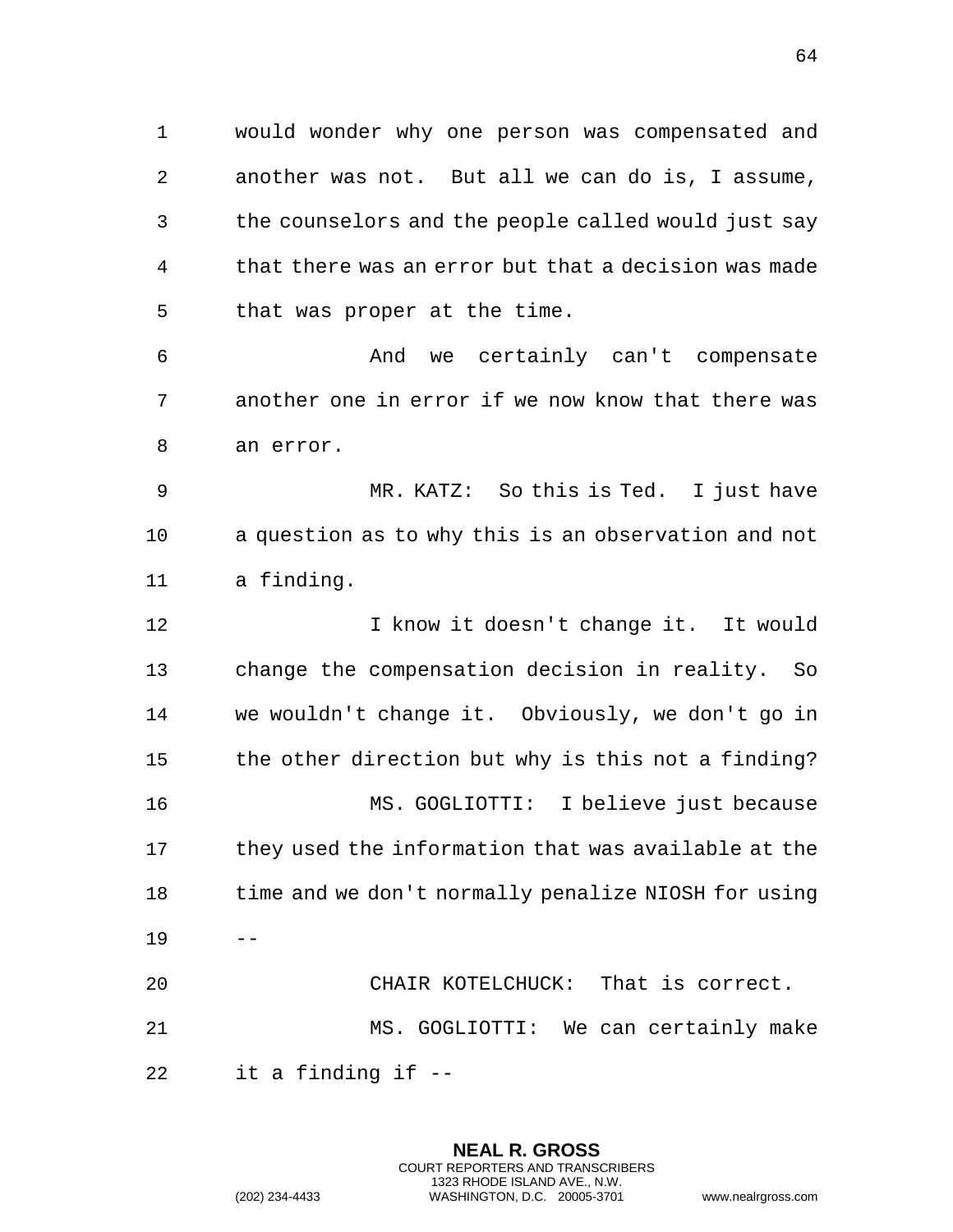CHAIR KOTELCHUCK: No. MR. KATZ: I mean if the information -- if at the time it was done, it was done correctly, I don't mean by our methods but that our methods were correct based on the information that was available at the time, that is fine. That is an observation. 8 But if we were in error, even at the time we just didn't realize it and we corrected our methods after, then that would be a finding. I don't know which of the cases is this one but -- CHAIR KOTELCHUCK: I'm not quite sure of the latter, your latter remark. MR. KATZ: What I am saying is -- CHAIR KOTELCHUCK: I mean if we update the TBD -- MR. KATZ: No, but we update the TBD for many reasons. If the TBD was incorrect by our fault and not just because we learned new things but by our fault, then it is a finding. 22 1f the TBD was incorrect simply because

> **NEAL R. GROSS** COURT REPORTERS AND TRANSCRIBERS 1323 RHODE ISLAND AVE., N.W.

(202) 234-4433 WASHINGTON, D.C. 20005-3701 www.nealrgross.com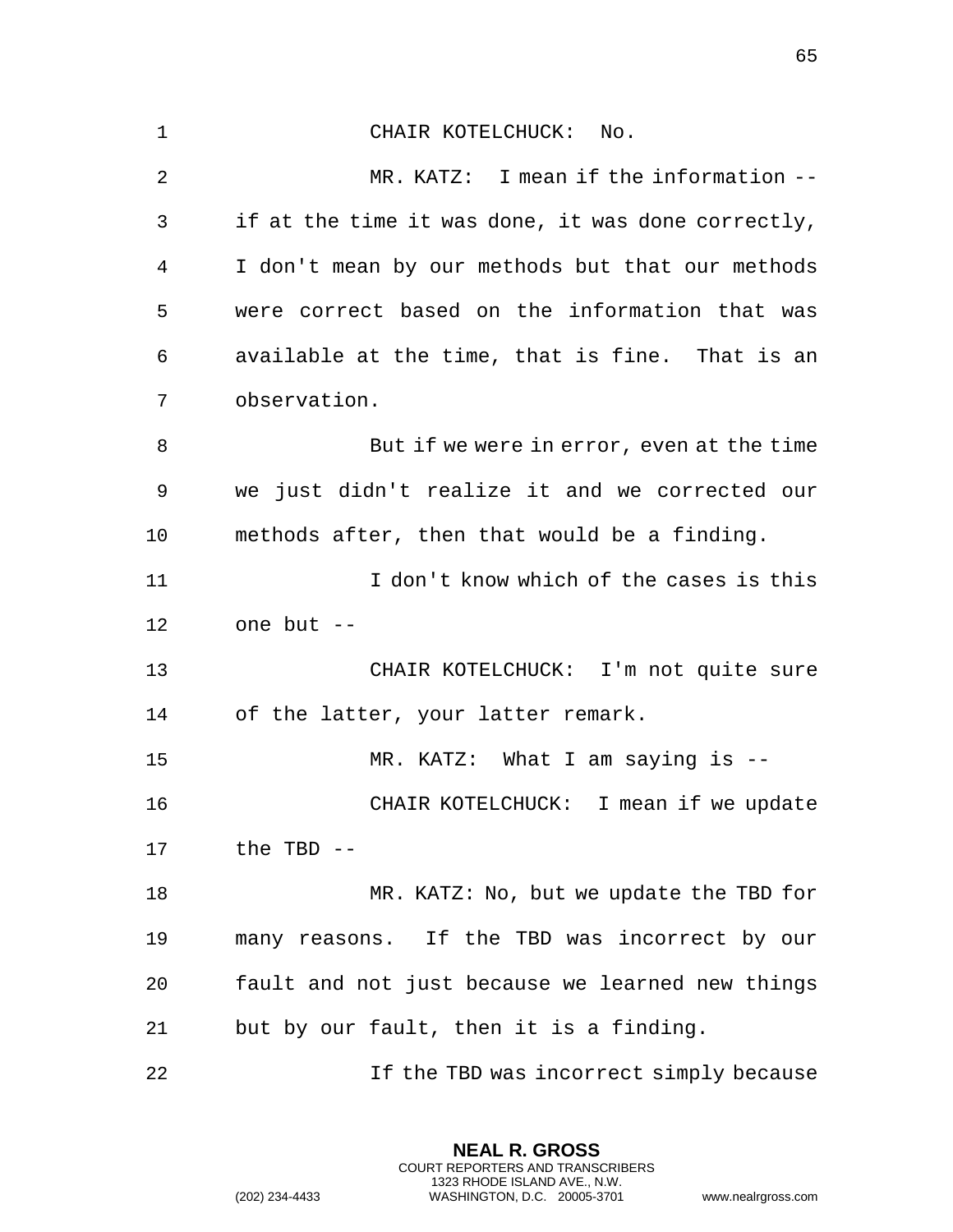new data was gained, nobody knew anything before, that would be then an observation. Right? DR. MAURO: I might be able to help a little bit. This deals with TBD-6001? MS. GOGLIOTTI: Yes. DR. MAURO: Yes, TBD-6001 goes way back and there were lots and lots of problems with it when we reviewed it. It wasn't that it was correct. It was incorrect. There were errors with it. And when we finally did get to the point where we did discuss it, it took some time, as per usual, it was determined that yes, you are right, this is a problem. And it was withdrawn, which left a situation where cases that were -- doses were reconstructed using that TBD were sort of orphan cases.

 And so I am not sure how you would like to deal with this but I just want to let you know that TBD-6001 was one of those procedures, generic procedures that applied for a number of sites that when we did get to it, it was found to be problematic and had to be withdrawn. It wasn't replaced.

> **NEAL R. GROSS** COURT REPORTERS AND TRANSCRIBERS 1323 RHODE ISLAND AVE., N.W.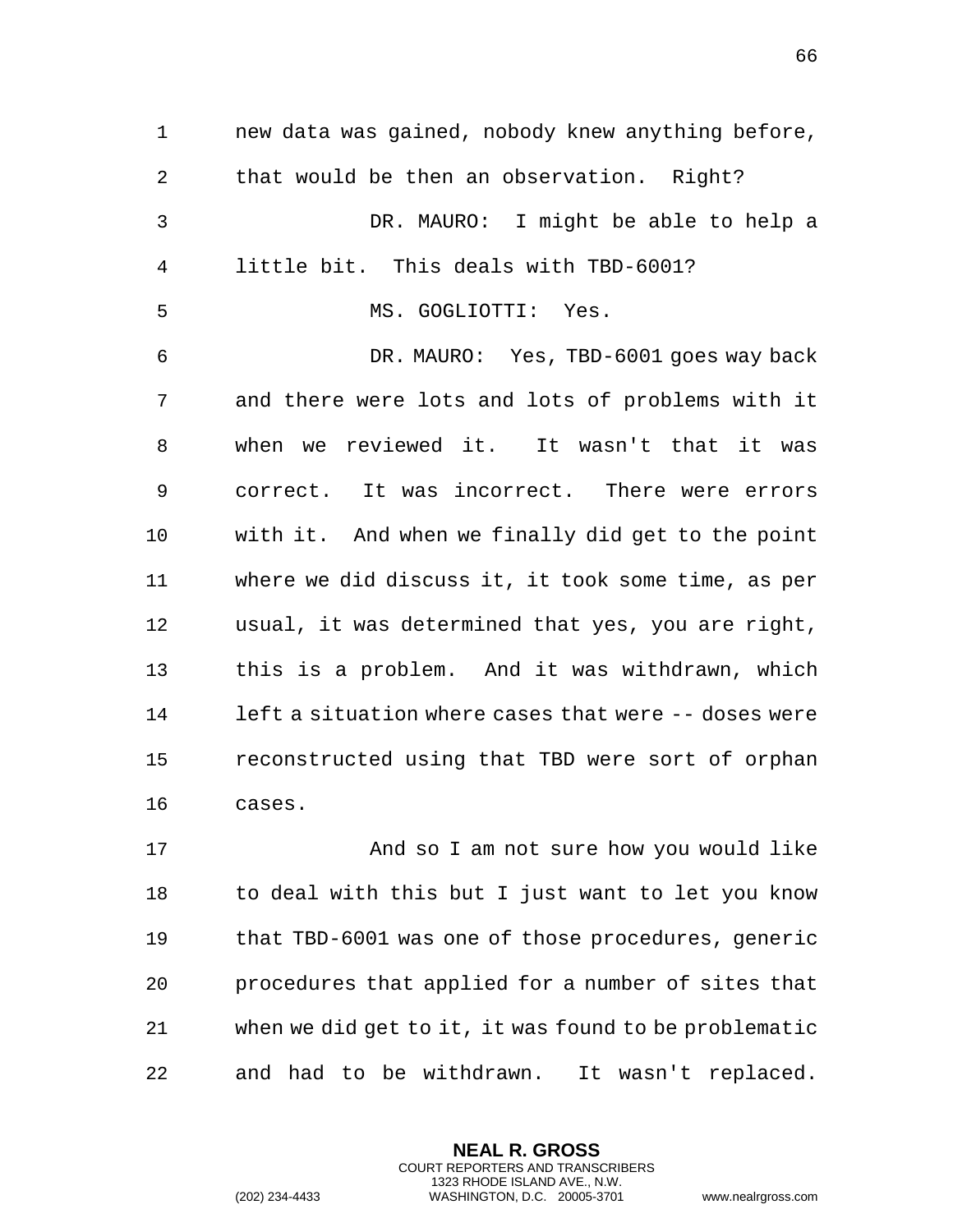That is an important point.

 MR. KATZ: It was replaced by site-specific.

 DR. MAURO: Exactly. It was replaced later by site-specific. And here we have a case that sort of got caught up. It was done at a time when TBD-6001 was in play and only later did we determine that it was problematic. And here we have a person that was compensated and, you know  $10 - -$ 

 MR. KATZ: Right. So I understand. And I was actually there for the long haul for all of that. But so that is why I asked the question, I guess. Because it seems to me we withdrew the methodology because the methodology wasn't right at the time for a number of the sites. I mean we didn't even sort out all the details. But there were a number of problems with it.

 And that is why I raised the question because that seems more like a finding. It seems like it was more a problem with our methodology. CHAIR KOTELCHUCK: That sounds like it

> **NEAL R. GROSS** COURT REPORTERS AND TRANSCRIBERS 1323 RHODE ISLAND AVE., N.W.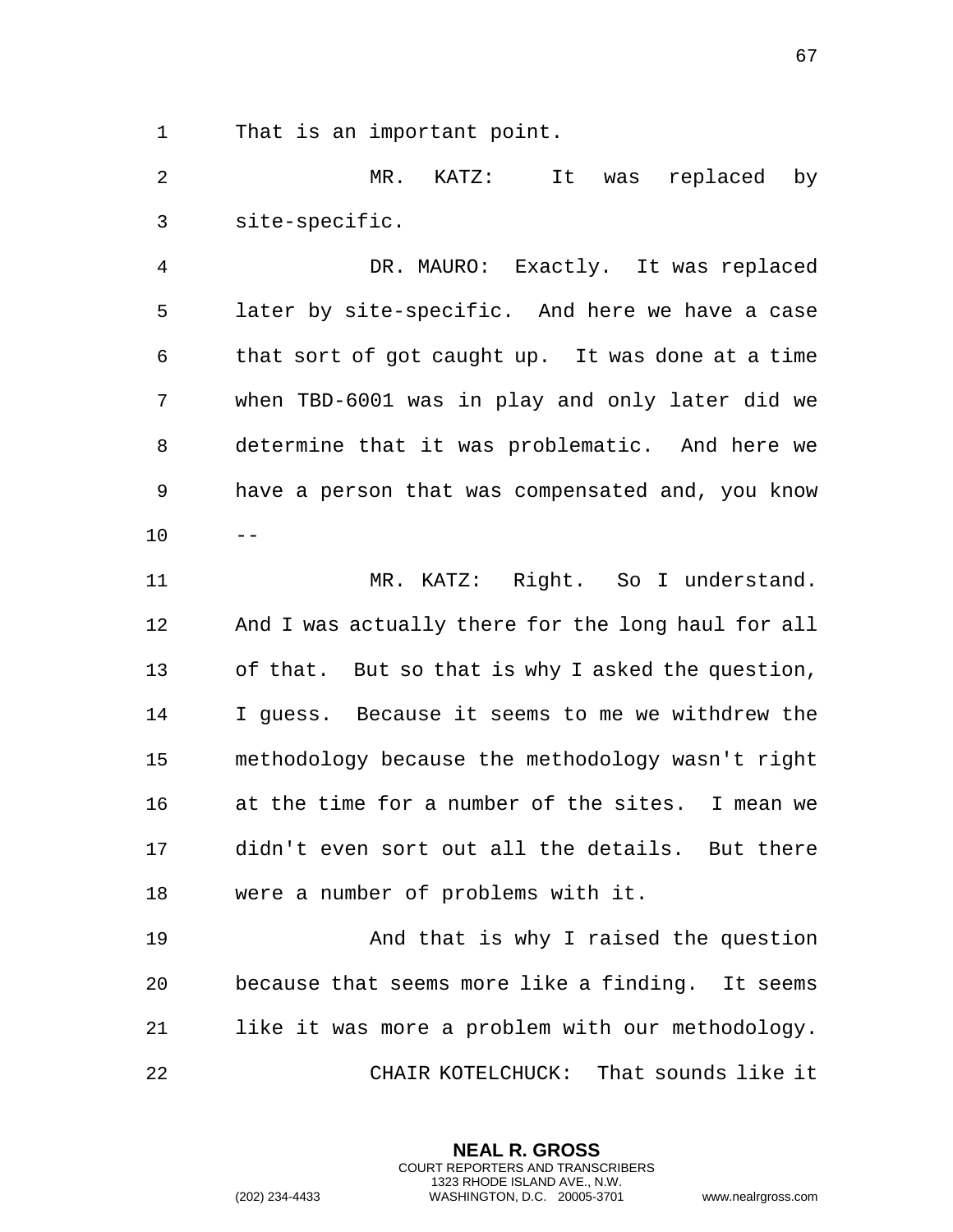is consistent with what you said, Ted, that there were errors in it. And therefore, this would be a finding.

 What do other people on the Subcommittee think? MEMBER CLAWSON: Well, you know I understand both sides but I am sitting here trying to think. We knew a problem, we found a problem back then but we have corrected it since. Well, I don't know. It is immaterial to me which way we go.

 CHAIR KOTELCHUCK: Then let's go ahead with the finding.

14 MS. GOGLIOTTI: Okay.

CHAIR KOTELCHUCK: Any objection?

MEMBER BEACH: None here, Dave.

CHAIR KOTELCHUCK: Fine, let's go

ahead.

 MS. GOGLIOTTI: Okay, the next one here is an Electro Met case and it is Tab 363, Finding 21 1. And the finding stated that Appendix C data was used by NIOSH and may not be adequate for the PoC

> **NEAL R. GROSS** COURT REPORTERS AND TRANSCRIBERS 1323 RHODE ISLAND AVE., N.W.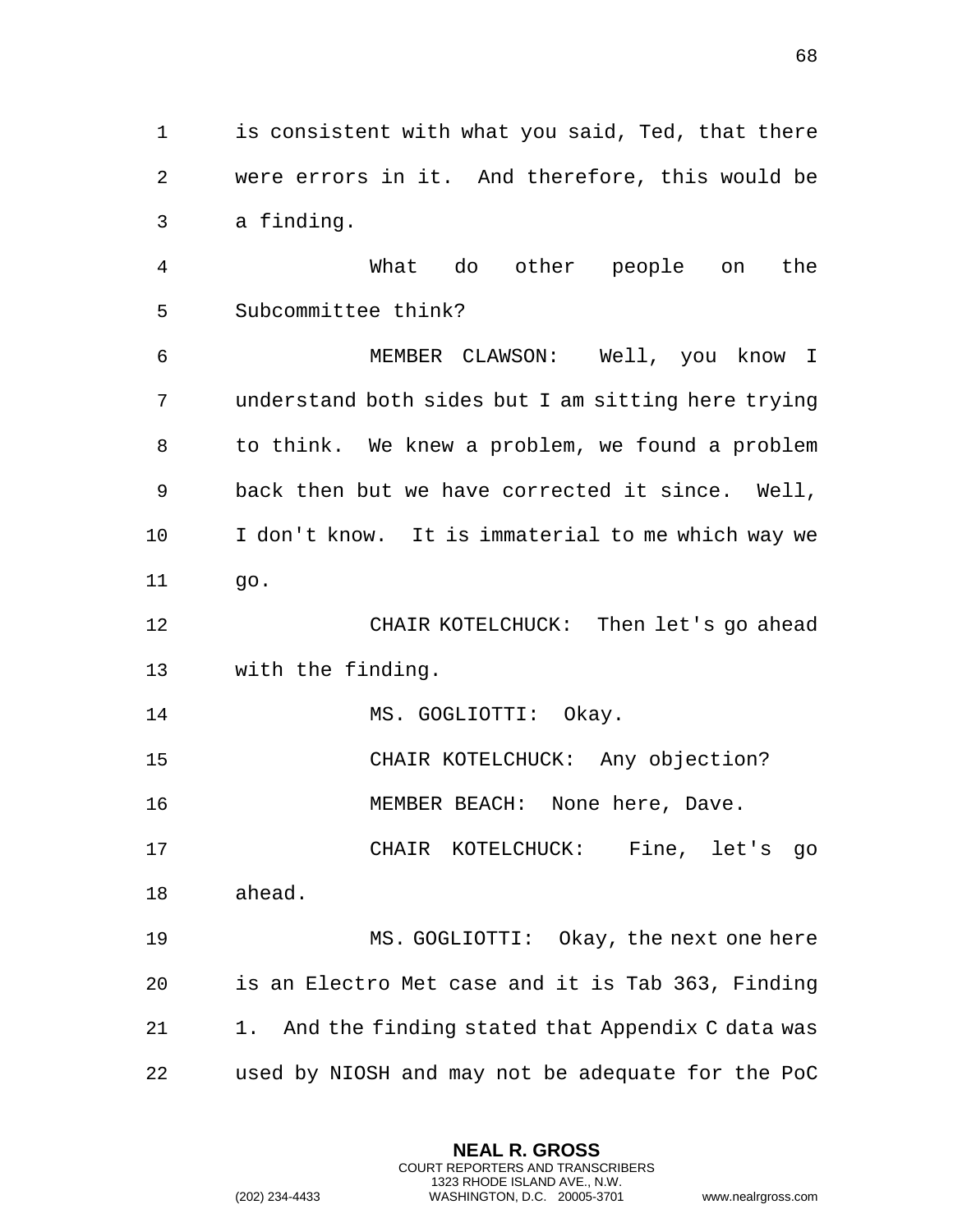determination. And NIOSH came back and said that they were aware of the error that we presented and this case would be covered under the PER-68.

CHAIR KOTELCHUCK: Good.

 MS. GOGLIOTTI: So on that basis, we recommend closure.

 CHAIR KOTELCHUCK: That is clear enough. Okay, go ahead.

 MS. GOGLIOTTI: The next one is a Heald Machine Co., Tab 366, Finding 2. And here the finding states that the reviewer had difficulty reproducing the dose associated with external exposure to metal. And NIOSH acknowledged that there was an inconsistency in assumptions used for the DR, which stated in the DR report, which resulted in a lower calculated dose.

 As was stated in the finding, the dose reconstruction review was done without using the site-specific TBD. When a comparison was done between the model used and the TBD guidance, the model used was actually claimant-favorable. So based on that, we recommended closure.

> **NEAL R. GROSS** COURT REPORTERS AND TRANSCRIBERS 1323 RHODE ISLAND AVE., N.W.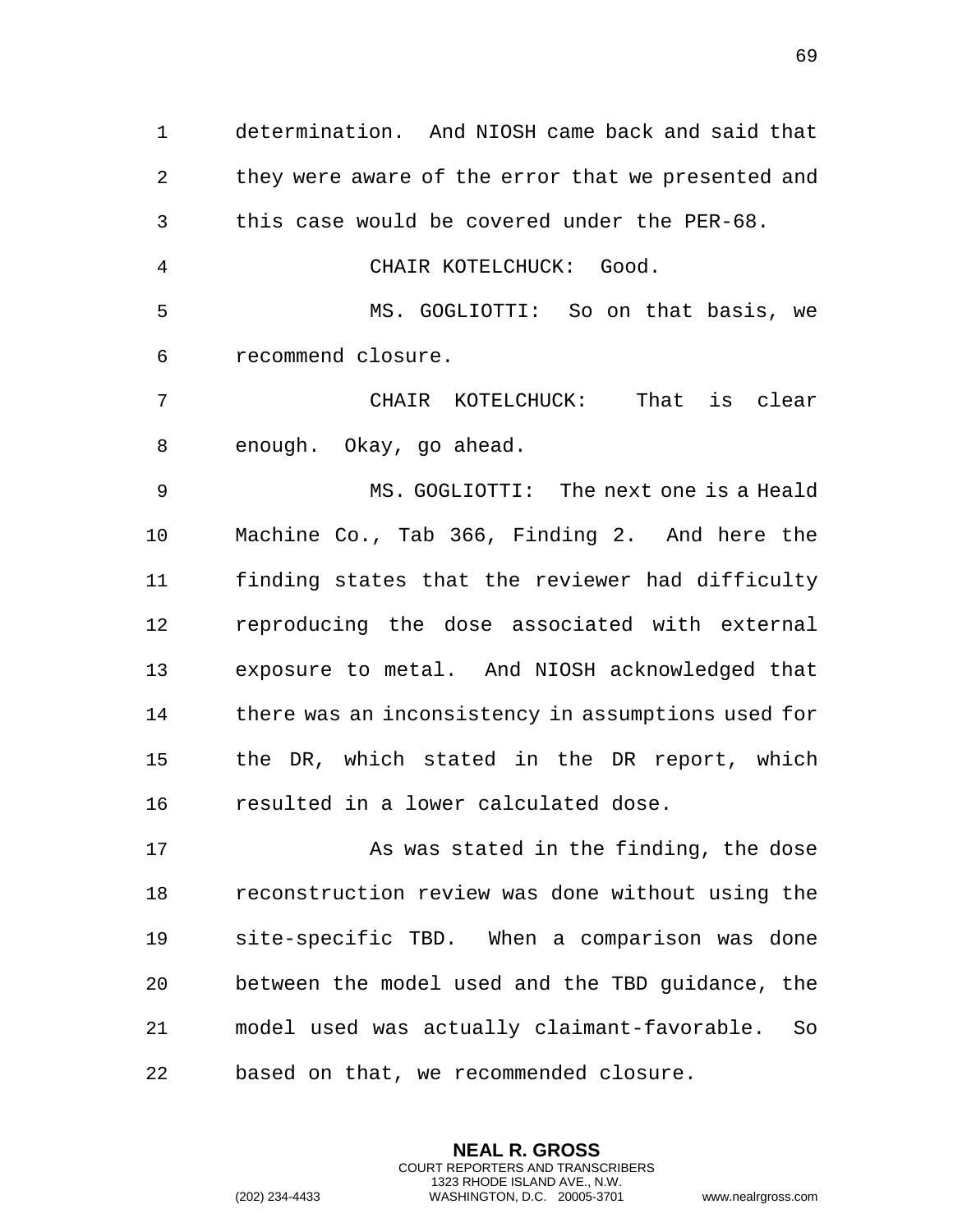| $\mathbf 1$ | CHAIR KOTELCHUCK: Good.                             |
|-------------|-----------------------------------------------------|
| 2           | MS. GOGLIOTTI: Okay.                                |
| 3           | CHAIR KOTELCHUCK: Okay. By the way,                 |
| 4           | let's think. It is getting near lunchtime here and  |
| 5           | breakfast time on the coast, or coffee break time.  |
| 6           | How many do we have further?                        |
| 7           | MS. GOGLIOTTI: I believe we have five               |
| 8           | or six more type 1 findings.                        |
| 9           | CHAIR KOTELCHUCK: That sounds good.                 |
| 10          | MS. GOGLIOTTI: We could do those and                |
| 11          | then we will break.                                 |
| 12          | CHAIR KOTELCHUCK: Yes, that sounds                  |
| 13          | good. So we will probably go until around 12:15     |
| 14          | p.m. East Coast Time. Is that okay with folks on    |
| 15          | the line?                                           |
| 16          | That works for me, Dave.<br>MEMBER BEACH:           |
| 17          | MEMBER CLAWSON: That's fine with me,                |
| 18          | Dave.                                               |
| 19          | CHAIR KOTELCHUCK: Okay, good. Let's                 |
| 20          | do it. Let's finish this up, then.                  |
| 21          | MS. GOGLIOTTI: Okay, the next one is                |
| 22          | a Dow Chemical and that is a Madison Site. Tab 408, |

**NEAL R. GROSS** COURT REPORTERS AND TRANSCRIBERS 1323 RHODE ISLAND AVE., N.W.

(202) 234-4433 WASHINGTON, D.C. 20005-3701 www.nealrgross.com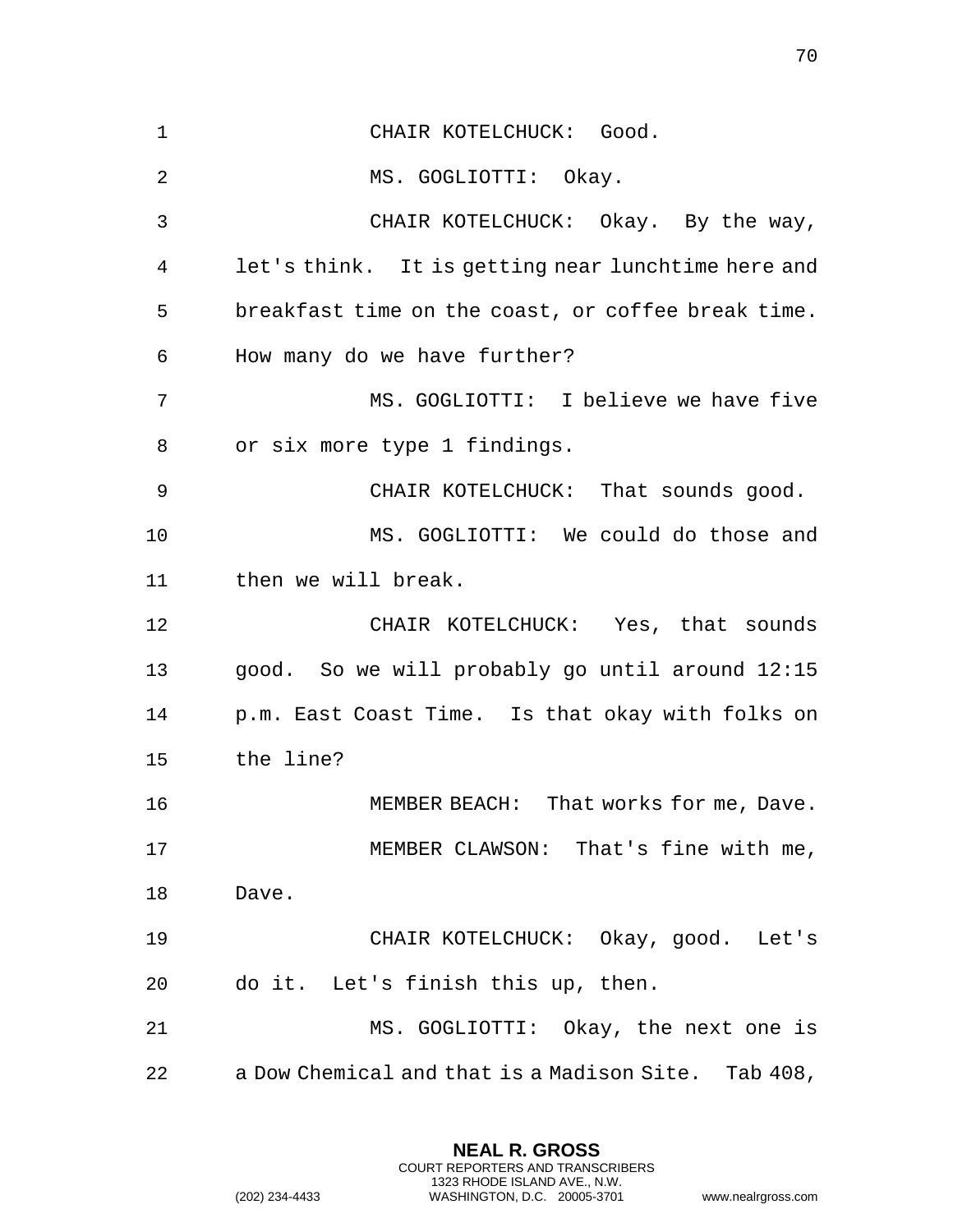Observation 1. And the observation states that we note the IREP entries in number 62 and 34 of the Appendices are listed as acute when the proper designation should have been chronic.

 And NIOSH does agree that those should have been entered as chronic exposures. However, the effect of the dose and dose rate effectiveness factor are identical for the doses entered and so there is no impact.

 And based on that, we recommend closure.

 CHAIR KOTELCHUCK: Okay, agreement? Unless there are comments, let's go on.

14 MS. GOGLIOTTI: Okay. The same case, Finding 1 states that NIOSH incorrectly determined the electron dose during the thorium residual period for '61 through '80. And we note that the residual exposures incorrectly begin in '57 instead of '61.

 And here, NIOSH explained that it wasn't an entry -- the entry was made correctly but it was not reported correctly in the dose

> **NEAL R. GROSS** COURT REPORTERS AND TRANSCRIBERS 1323 RHODE ISLAND AVE., N.W.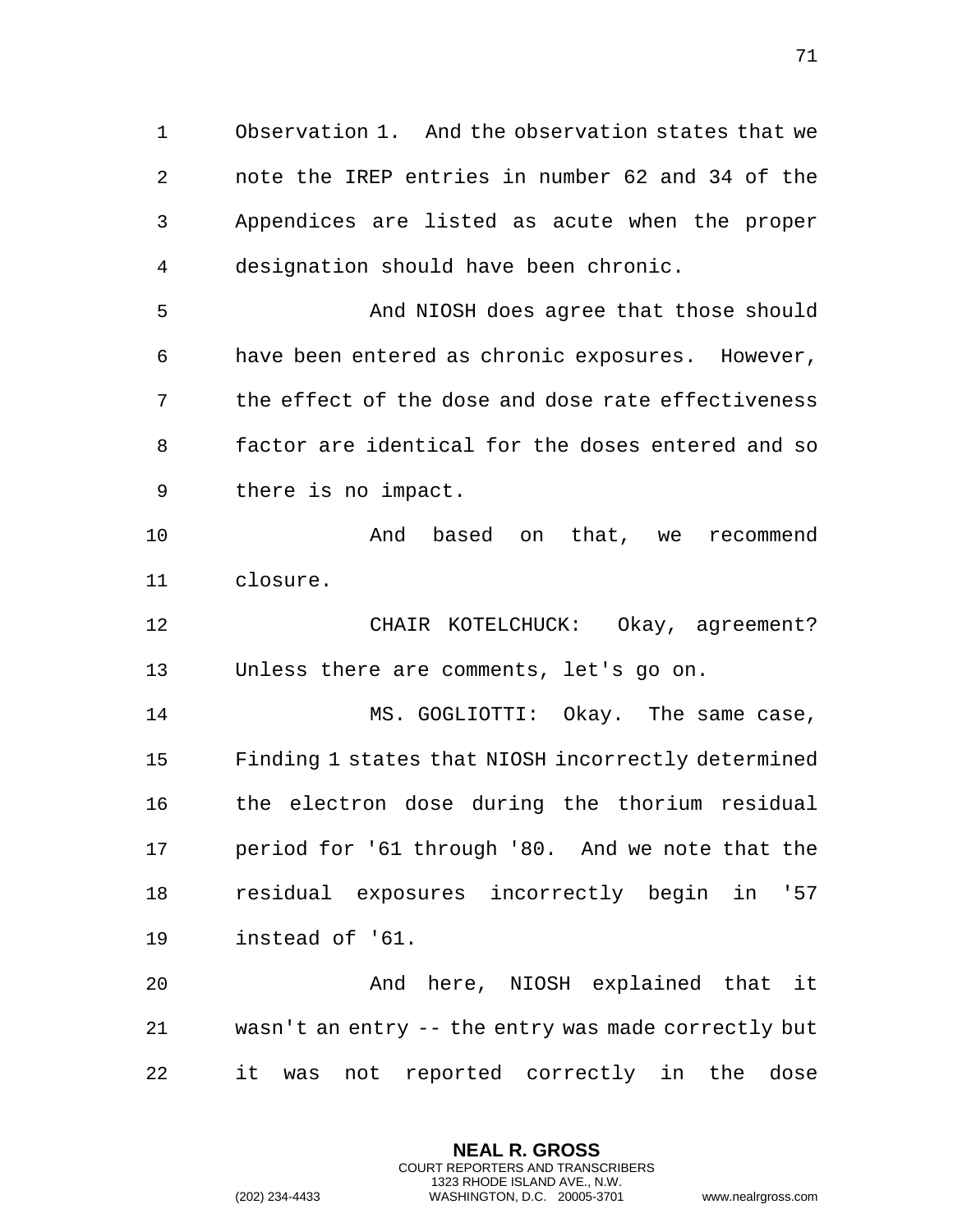reconstruction report and we do accept NIOSH's explanation that the doses were correct. The only error that was made was the date in which the doses were assigned. And it is a QA error and has a negligible impact on the PoC of this case.

 CHAIR KOTELCHUCK: Okay, that sounds reasonable, QA error. Unless I hear further comments, let's go on.

 MS. GOGLIOTTI: Okay, the next is the same case, Finding 2. And we were unable to determine how NIOSH calculated the thorium doses. And NIOSH directed us to some hidden intakes that we were unaware of in some of the worksheets.

**And when we opened up that data and**  viewed it, we were able to verify the intakes that were used. So, we recommend closure.

 CHAIR KOTELCHUCK: There is agreement, but isn't this an observation?

 MS. GOGLIOTTI: Yes, we did -- that is an observation.

 CHAIR KOTELCHUCK: Okay, that will be an observation and closed.

> **NEAL R. GROSS** COURT REPORTERS AND TRANSCRIBERS 1323 RHODE ISLAND AVE., N.W.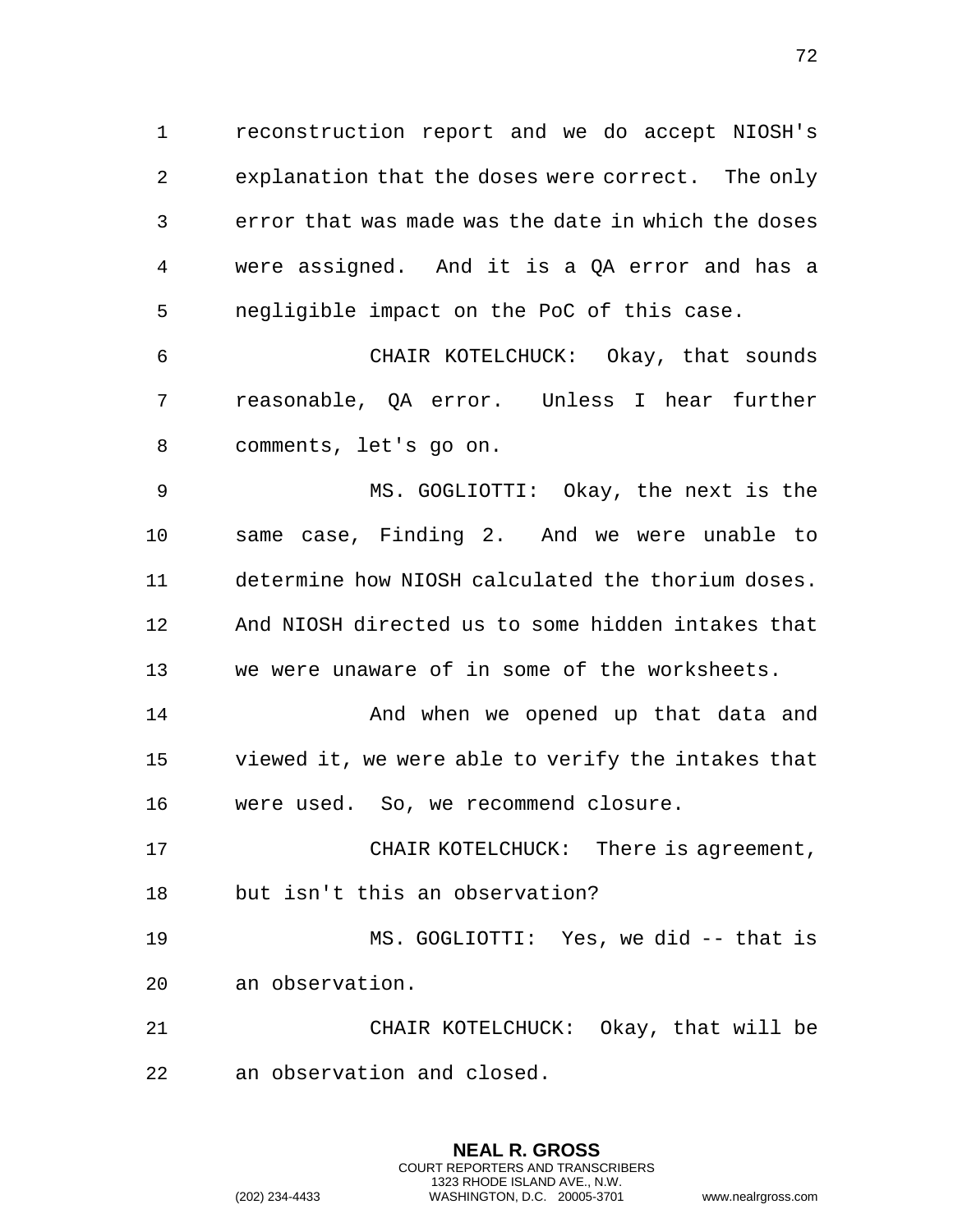MS. GOGLIOTTI: Okay. The next one is a Bethlehem Steel case, Tab 409, Observation 1. And it states that subsequent to the preparation of this DR, at about the same time the DR was performed by SC&A, the Dose Reconstruction and Procedures Review Subcommittees discussed whether it was appropriate to consider chronic direct deposition of fine particles of uranium oxide on the skin and closing for early AWE facilities, such as Bethlehem Steel.

 We believe that there is a general agreement among the parties that such exposure should be explicitly considered under the appropriate circumstances. We acknowledge that the DR includes exposures associated with residual contamination of work clothing. However, SC&A believes that the consideration should be also be given to exposures associated with chronic direct deposition of fine particles of uranium oxide on the face, adding the skin exposure to this worker. And as is stated in the finding, this concern has been raised previously. It was

> **NEAL R. GROSS** COURT REPORTERS AND TRANSCRIBERS 1323 RHODE ISLAND AVE., N.W.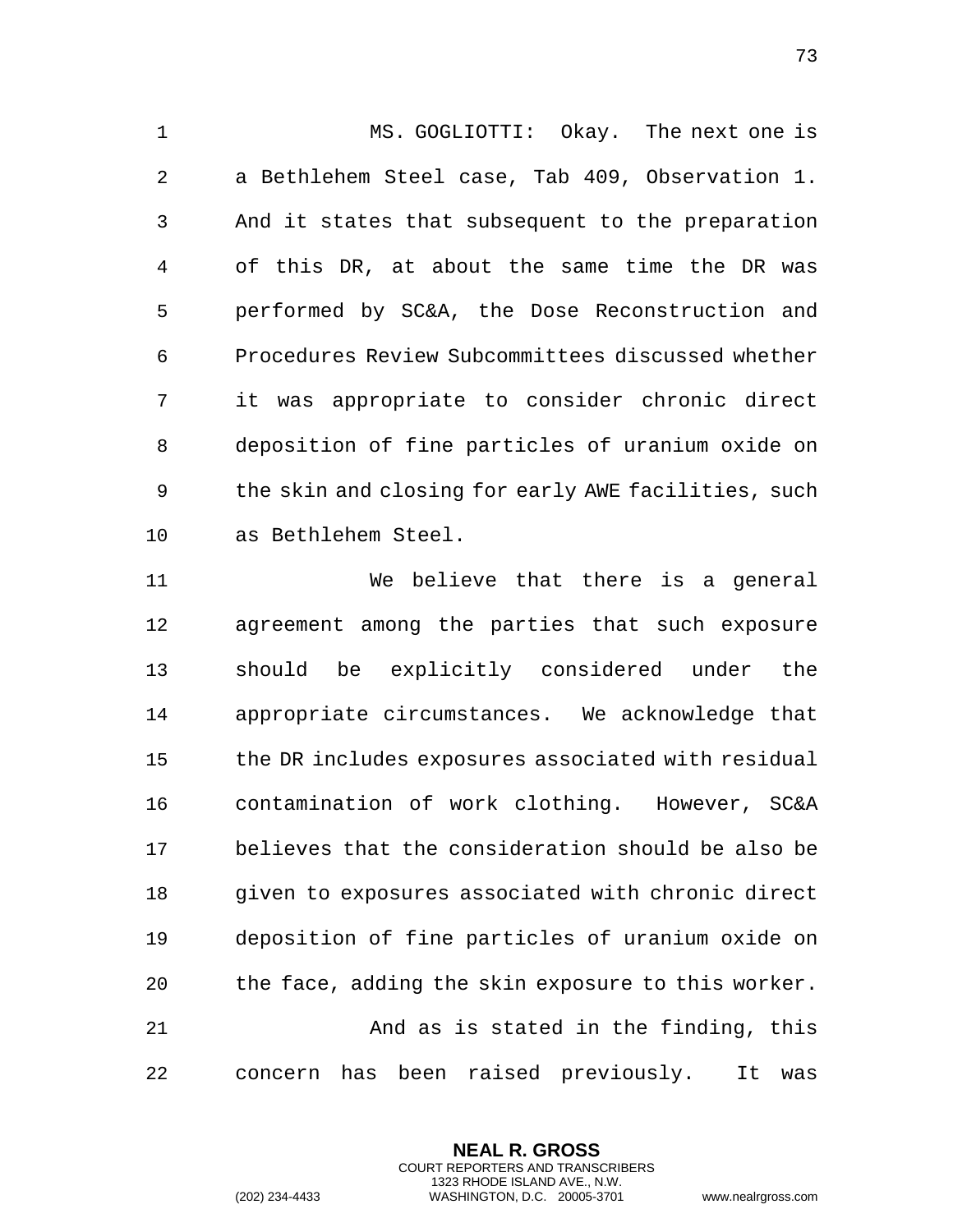eventually made an overarching issue and added to the BRS. There is a history of this already on the BRS under Procedures Subcommittee Overarching Issue 9. And that issue was eventually closed. CHAIR KOTELCHUCK: So ultimately, there was skin exposure to the face that was considered to the skin. MS. GOGLIOTTI: I believe that is correct. 10 CHAIR KOTELCHUCK: Okay, is that true, NIOSH, ORAU? MR. CALHOUN: I will have to look the actual claim up here. CHAIR KOTELCHUCK: Well, you folks have gone over it and have agreed, right? MS. GOGLIOTTI: We have agreed. I would have to go back and review the history. CHAIR KOTELCHUCK: No, I will tell you, you folks have gone over it and agreed. MS. GOGLIOTTI: And the issue has since been closed. CHAIR KOTELCHUCK: Then we should -- I

> **NEAL R. GROSS** COURT REPORTERS AND TRANSCRIBERS 1323 RHODE ISLAND AVE., N.W.

(202) 234-4433 WASHINGTON, D.C. 20005-3701 www.nealrgross.com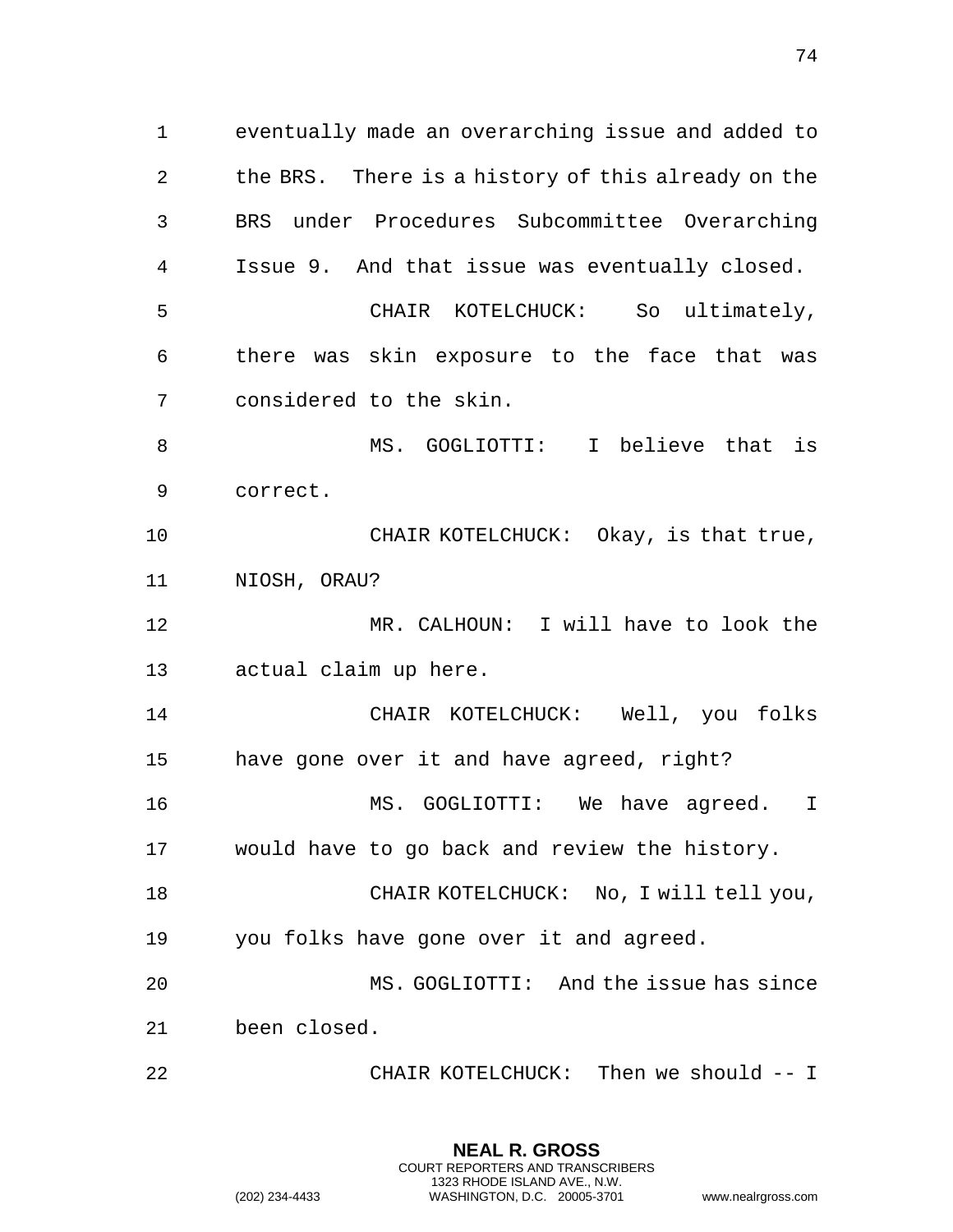am open to closing it.

| 2  | Any other comment, folks?                            |
|----|------------------------------------------------------|
| 3  | DR. MAURO: This is John. Just to                     |
| 4  | point out, this sounds like a classic OTIB-17 issue  |
| 5  | that was at play for quite some time on how to deal  |
| 6  | with direct deposition on skin and when all of those |
| 7  | issue were resolved -- this may very well have been  |
| 8  | resolved because it fell within the purview of       |
| 9  | OTIB-17 and that is, I guess, the underpinning why   |
| 10 | it is appropriate to be closed.                      |
| 11 | MR. CALHOUN: Okay. It is also a                      |
| 12 | compensated case, FYI.                               |
| 13 | CHAIR KOTELCHUCK: Okay. Alright.                     |
| 14 | MS. GOGLIOTTI: No, it has since been                 |
| 15 | compensated. When we reviewed it, it was not         |
| 16 | compensated.                                         |
| 17 | MR. CALHOUN:<br>Correct.                             |
| 18 | MS. GOGLIOTTI: Okay.                                 |
| 19 | CHAIR KOTELCHUCK: I missed something                 |
| 20 | in there. Scott, you say it was compensated?         |
| 21 | MR. CALHOUN: That was Grady. And it                  |
| 22 | wasn't when they reviewed it but it has been since.  |

**NEAL R. GROSS** COURT REPORTERS AND TRANSCRIBERS 1323 RHODE ISLAND AVE., N.W.

(202) 234-4433 WASHINGTON, D.C. 20005-3701 www.nealrgross.com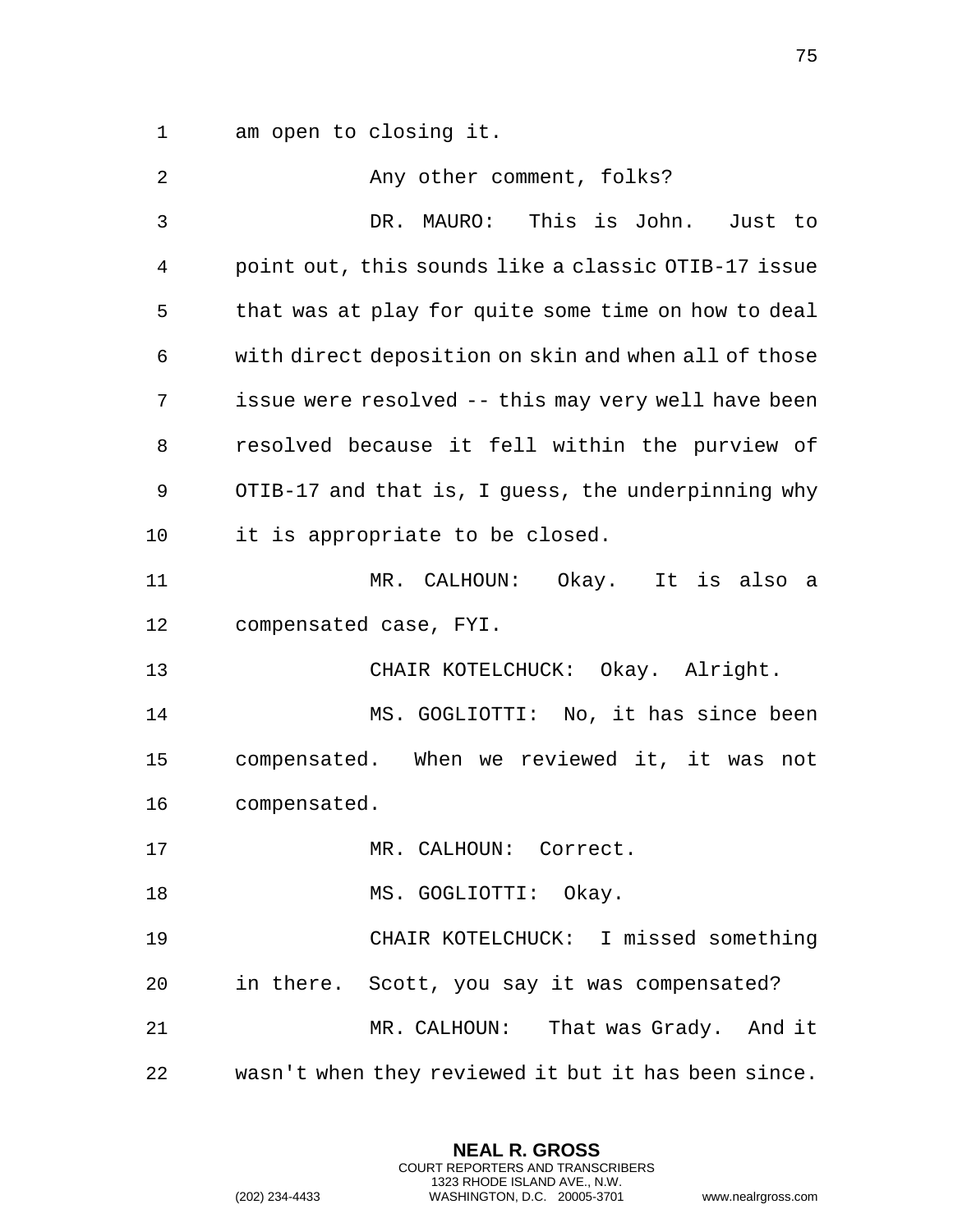CHAIR KOTELCHUCK: Got it. Okay. Alright, let's go on to 430.1. MS. GOGLIOTTI: Okay, this is an Electro Mat case and the finding states that there was a failure to consider occupational medical dose from PFGs. 7 And NIOSH responded that since PFG was an X-ray technique suitable for screening large groups of people, they don't believe that it would have been appropriate to assume for smaller sites such as Electro Met. These people would have been sent to a local clinic or hospital. CHAIR KOTELCHUCK: A little louder, please. MS. GOGLIOTTI: People at this site would have been sent to a local clinic or hospital and we confirmed NIOSH's statements were correct and found no evidence in NOCTS that PFGs were performed on-site at Electro Met. So, we recommend reducing this finding to an observation.

> **NEAL R. GROSS** COURT REPORTERS AND TRANSCRIBERS 1323 RHODE ISLAND AVE., N.W.

(202) 234-4433 WASHINGTON, D.C. 20005-3701 www.nealrgross.com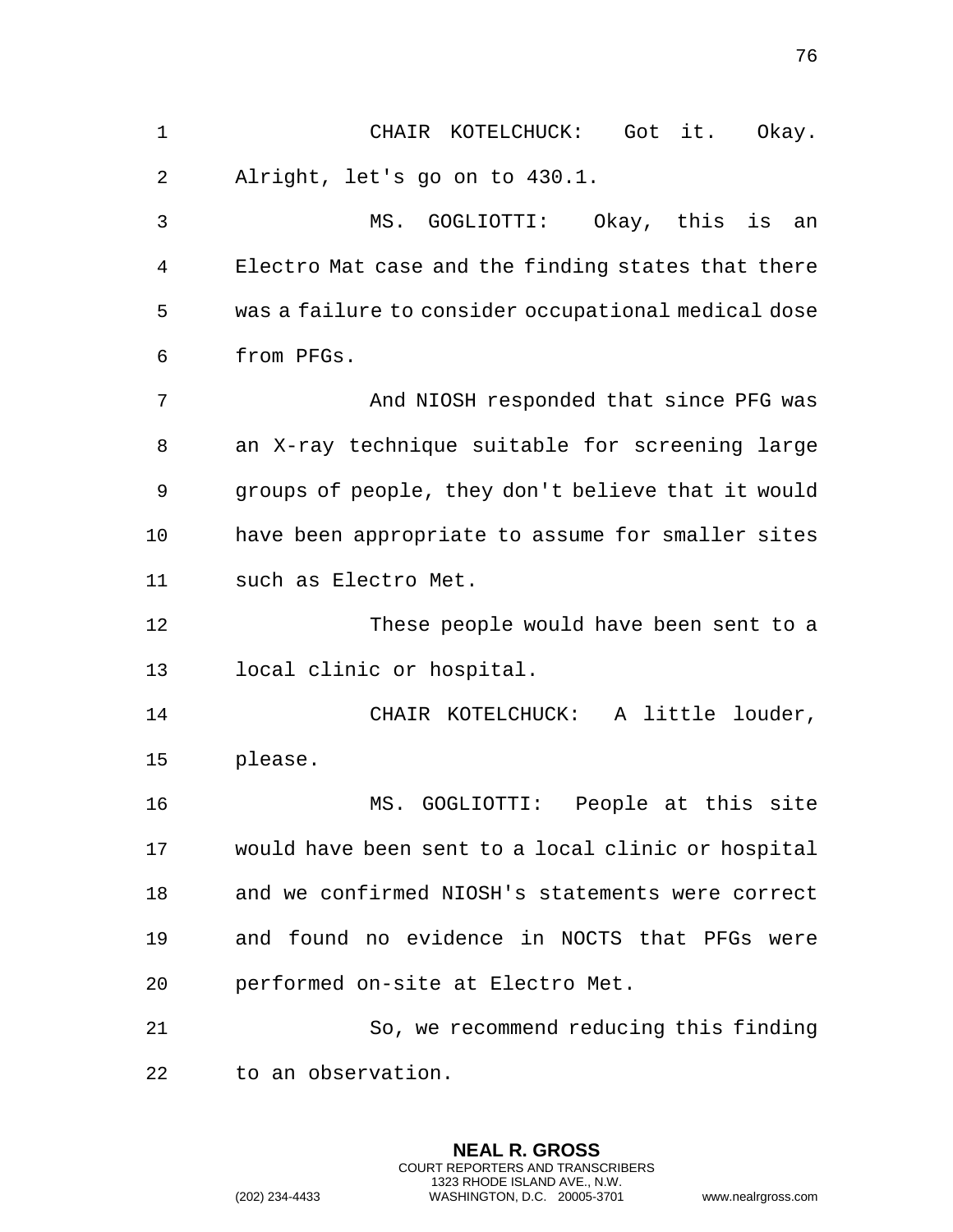CHAIR KOTELCHUCK: Okay. Comments? MR. KATZ: Yes, this is Ted. It is a withdrawn finding. It shouldn't be an observation. This is standard business about where we include these doses from that technology and where we don't. And it has been in place for a decade or more now. So it is just that I think it is a withdrawn finding. It is not an observation. CHAIR KOTELCHUCK: Okay. Alright, any further comments from anyone? 12 MEMBER CLAWSON: None here. CHAIR KOTELCHUCK: Okay, withdrawn. Let's go on to Joslyn. MS. GOGLIOTTI: I apologize, there might be a few more than five. I miscounted. CHAIR KOTELCHUCK: Okay. Well, that's alright. We will go to 12:15 and we will cut it off if we are not finished. MS. GOGLIOTTI: Okay. This is the Joslyn Manufacturing case, 431 Observation 1. 22 The DR report should state which

> **NEAL R. GROSS** COURT REPORTERS AND TRANSCRIBERS 1323 RHODE ISLAND AVE., N.W.

(202) 234-4433 WASHINGTON, D.C. 20005-3701 www.nealrgross.com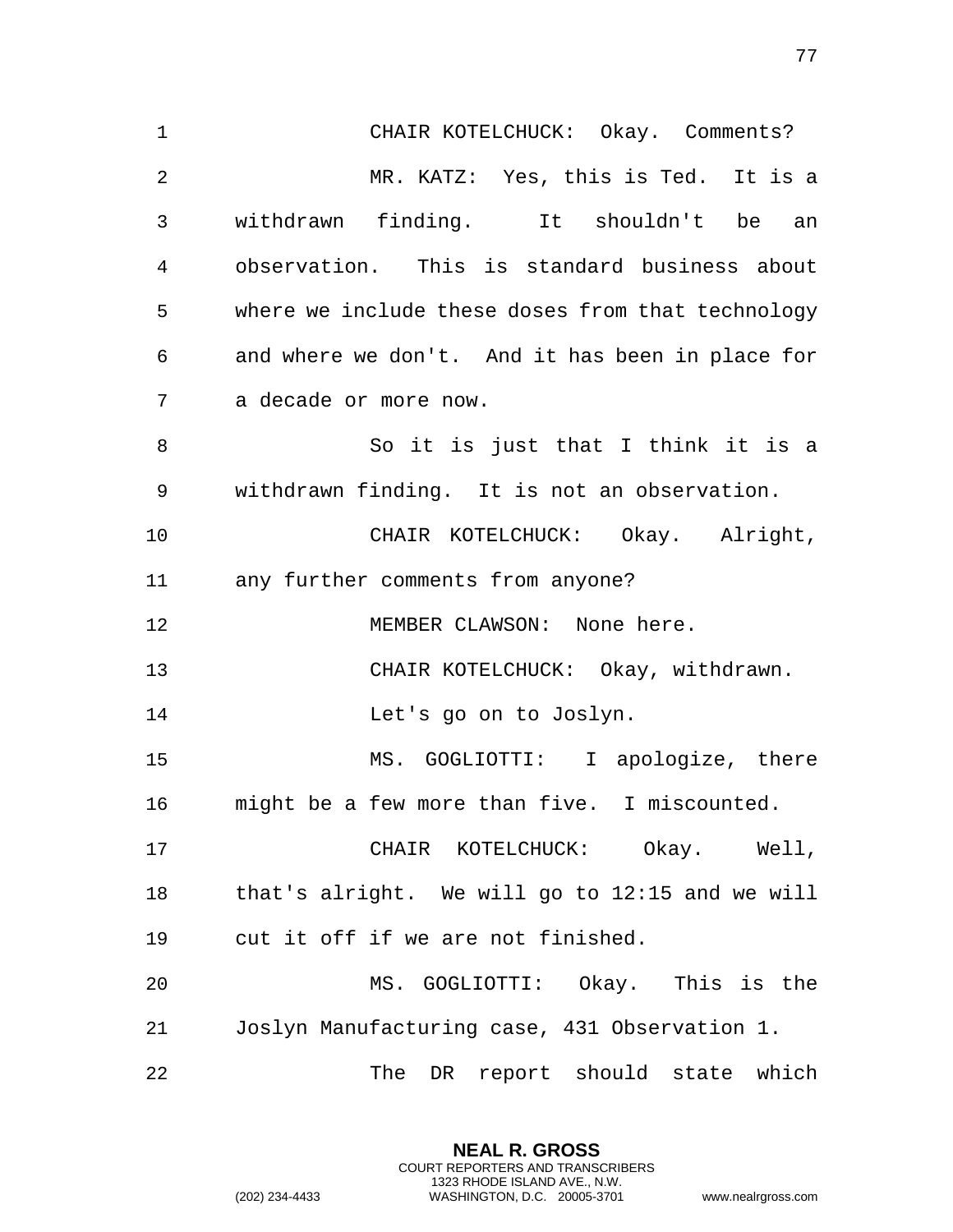nonmetabolic organ was used for surrogate for the prostate. The DR report indicates the highest nonmetabolic organ was used, which is specified surrogate organ in OTIB-5.

 NIOSH felt that enough information was put in the supporting files to identify the organ used and they said that past experience has indicated describing the exact surrogate organ, instead of the highest nonmetabolic organ causes a great deal of confusion, since the surrogate organ can change with different isotopes and many DR reports estimate internal dose from the various isotopes.

14 And we accept NIOSH's explanation and recommend closure.

CHAIR KOTELCHUCK: Okay. Comments?

17 MEMBER CLAWSON: None here, Dave.

CHAIR KOTELCHUCK: Okay, go on.

 MS. GOGLIOTTI: Okay, the same case, Finding 1. The finding states that NIOSH should reconstruct external exposures during the residual period using the default values recommended in

> **NEAL R. GROSS** COURT REPORTERS AND TRANSCRIBERS 1323 RHODE ISLAND AVE., N.W.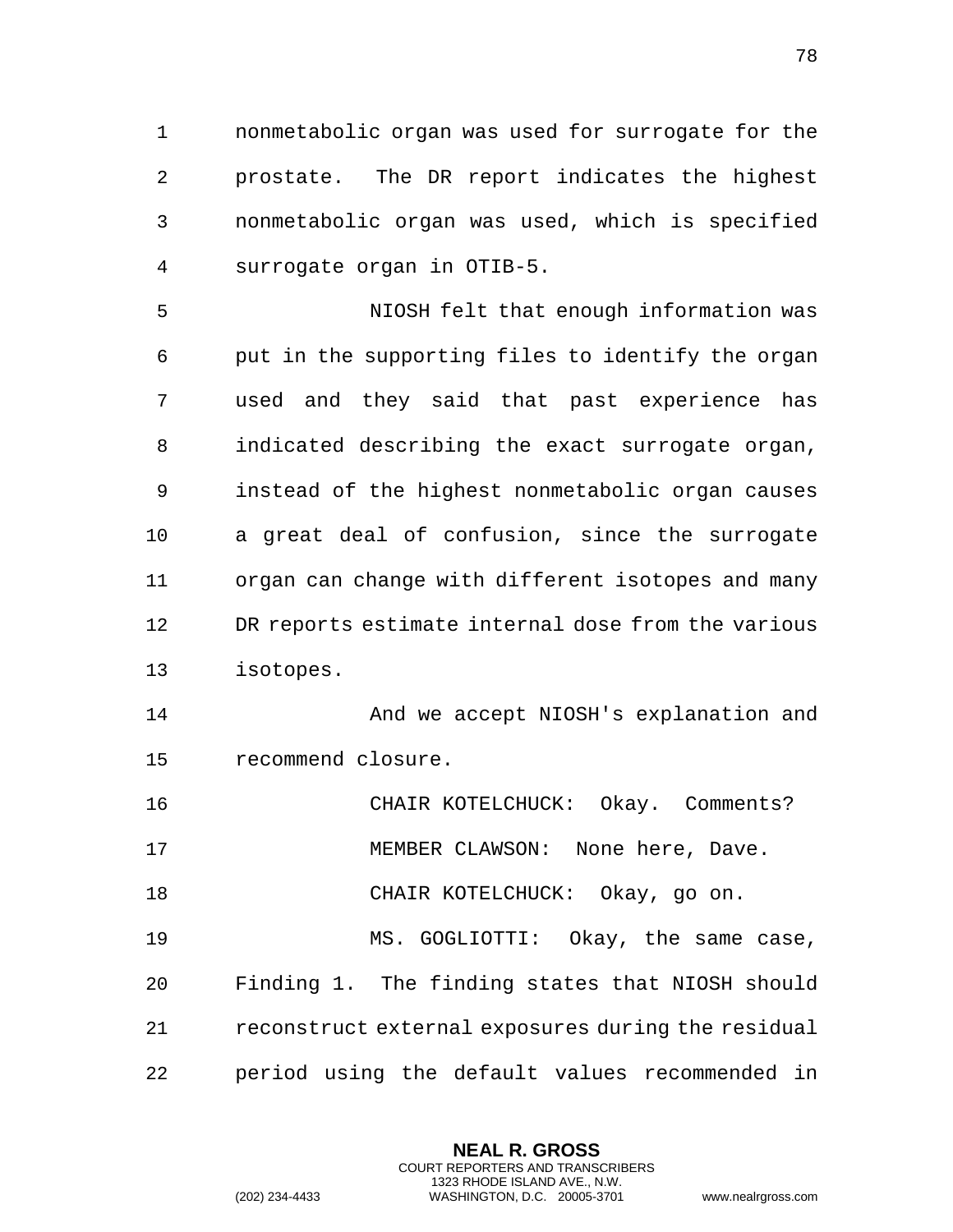Table 6.4 of TBD-6000.

| $\overline{a}$ | And at the time the DR was completed,               |
|----------------|-----------------------------------------------------|
| 3              | the information indicated uranium rolling was the   |
| 4              | primary constant at the site and machining was      |
| 5              | secondary. Assuming the EE worked 100 percent of    |
| 6              | the time rolling uranium was favorable to assuming  |
| 7              | any less of a fraction of the time machining.       |
| 8              | Since that time, a detailed accounting              |
| 9              | of rolling and machining has been assembled and the |
| 10             | residual contamination between uranium work and     |
| 11             | days accounted for. The overall dose estimate is    |
| 12             | documented in Appendix for Joslyn.                  |
| 13             | This<br>been subsequently<br>case has               |
| 14             | DOL and reworked, using<br>returned<br>the<br>to    |
| 15             | site-specific Appendix.                             |
| 16             | Because the original dose estimate                  |
| 17             | assumed uranium work was 100 percent of the time    |
| 18             | and the intermittent nature of the uranium work     |
| 19             | accounted for in the Appendix, the dose was,        |
| 20             | ultimately, reduced.                                |
| 21             | CHAIR KOTELCHUCK: Alright, sounds                   |
| 22             | good, unless -- again, unless there is a comment,   |

**NEAL R. GROSS** COURT REPORTERS AND TRANSCRIBERS 1323 RHODE ISLAND AVE., N.W.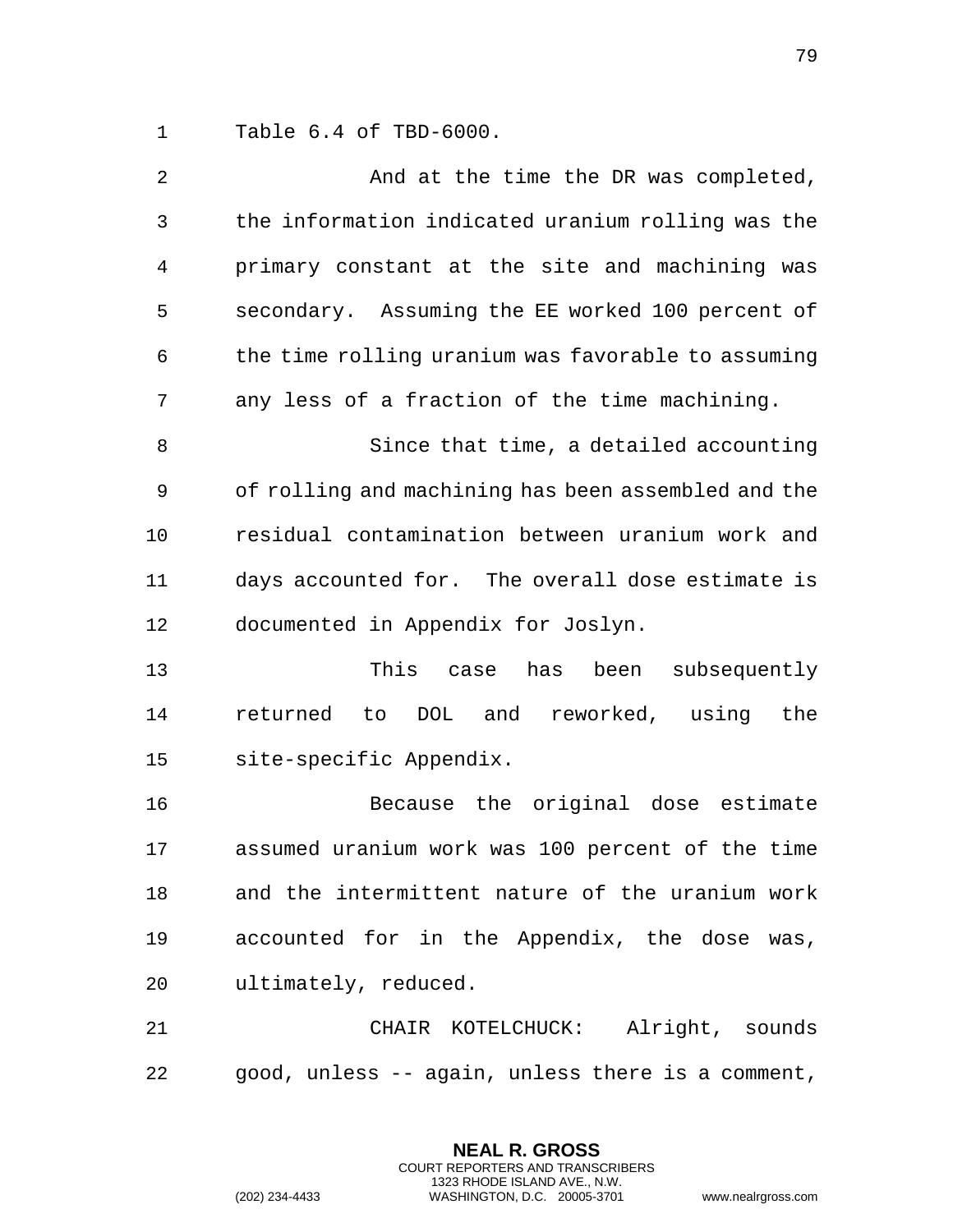let's go on.

| $\overline{2}$ | MS. GOGLIOTTI: Same case, Finding 2                 |
|----------------|-----------------------------------------------------|
| 3              | states that the external DR should have assumed     |
| 4              | that the EE was a grinder/machinist as opposed to   |
| 5              | a rolling operator.                                 |
| 6              | The resolution was that the Appendix                |
| 7              | for Joslyn accounts for machining days and rolling  |
| 8              | days separately and uses a more claimant-favorable  |
| 9              | one on days when both occurred.                     |
| 10             | Again, since the time of review,<br>a a             |
| 11             | site-specific Appendix has been issued and the case |
| 12             | was reworked.                                       |
| 13             | CHAIR KOTELCHUCK: Okay.                             |
| 14             | MS. GOGLIOTTI: The same case, Finding               |
| 15             | 3.<br>It says the DR report should address uranium  |
| 16             | intakes during the post-AWE period. And the same    |
| 17             | response, again. Since the time of our review, a    |
| 18             | site-specific Appendix was issued.                  |
| 19             | CHAIR KOTELCHUCK: Okay. And I see                   |
| 20             | that four and five are going to be similar.         |
| 21             | MS. GOGLIOTTI: Yes, I will read the                 |
| 22             | findings for you.                                   |

**NEAL R. GROSS** COURT REPORTERS AND TRANSCRIBERS 1323 RHODE ISLAND AVE., N.W.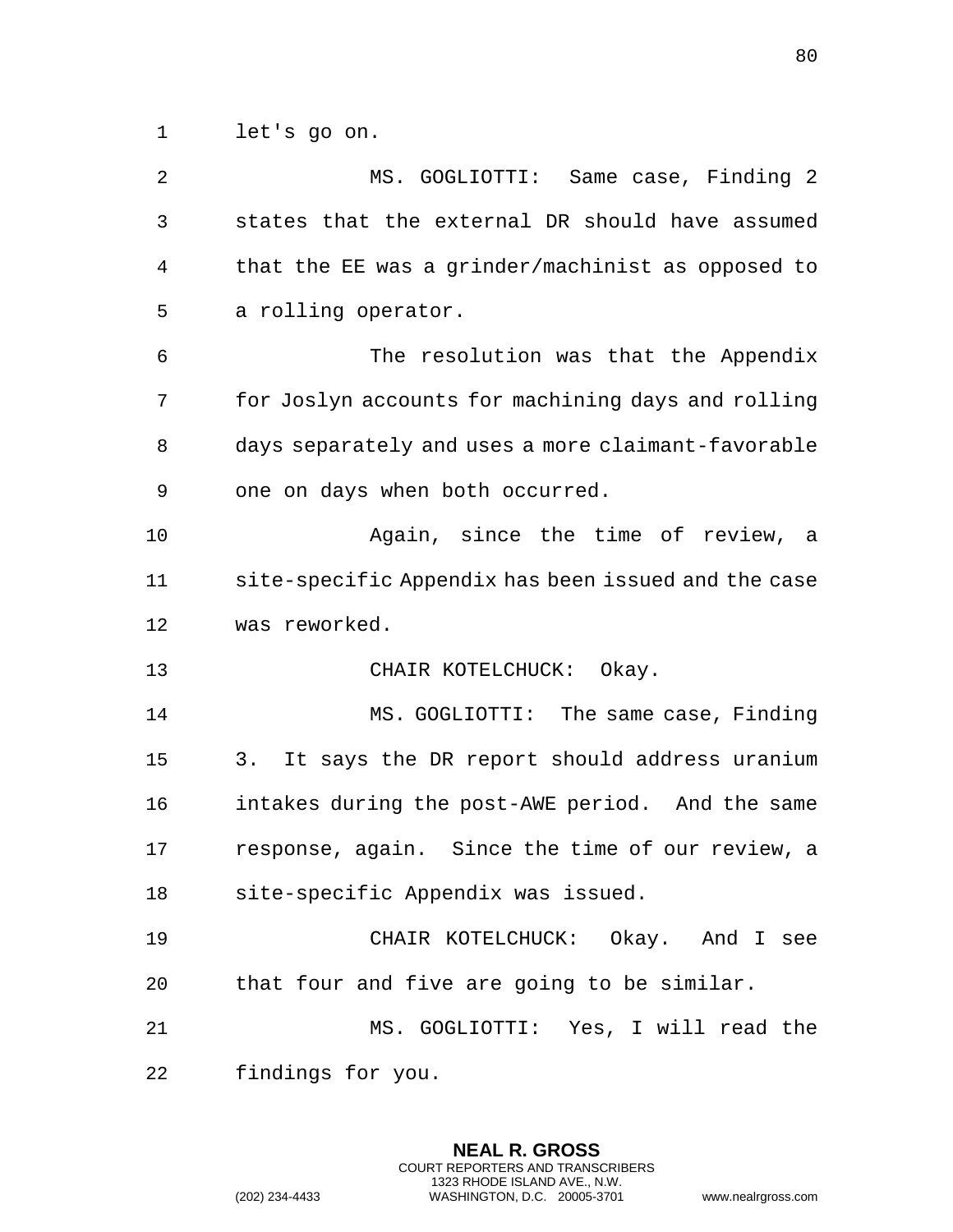| $\mathbf 1$    | CHAIR KOTELCHUCK:<br>Do.                             |
|----------------|------------------------------------------------------|
| $\overline{2}$ | MS. GOGLIOTTI: The internal DR should                |
| 3              | assumed that the worker<br>have<br>was<br>а          |
| 4              | grinder/machinist as opposed to a rolling            |
| 5              | operator. And 5 is information provided in the       |
| 6              | CATI is inconsistent with the data used for dose --  |
| 7              | CHAIR KOTELCHUCK: Okay.                              |
| 8              | MS. GOGLIOTTI: Let me get to the next                |
| 9              | one here, which is the uranium mill in Monticello    |
| 10             | case, Tab 432, Observation 1. And the observation    |
| 11             | states that the dose to the brain from a radon       |
| 12             | progeny was likely overestimated. SC&A noticed       |
| 13             | that the DR assigned a dose associated with the      |
| 14             | exposure to radon, as opposed to using WLM per year. |
| 15             | Since IREP requires input expressed in units per     |
| 16             | year, it is not clear why there is dose assigned     |
| 17             | to this EE.                                          |
| 18             | Further investigation into the matter                |
| 19             | revealed that NIOSH published Report 2, which is     |
| 20             | titled Dose Reconstruction Exposure Matrix for       |
| 21             | Radiation Exposure Compensation Act Section 5        |

Claims. And a review of that report revealed that

**NEAL R. GROSS** COURT REPORTERS AND TRANSCRIBERS 1323 RHODE ISLAND AVE., N.W.

(202) 234-4433 WASHINGTON, D.C. 20005-3701 www.nealrgross.com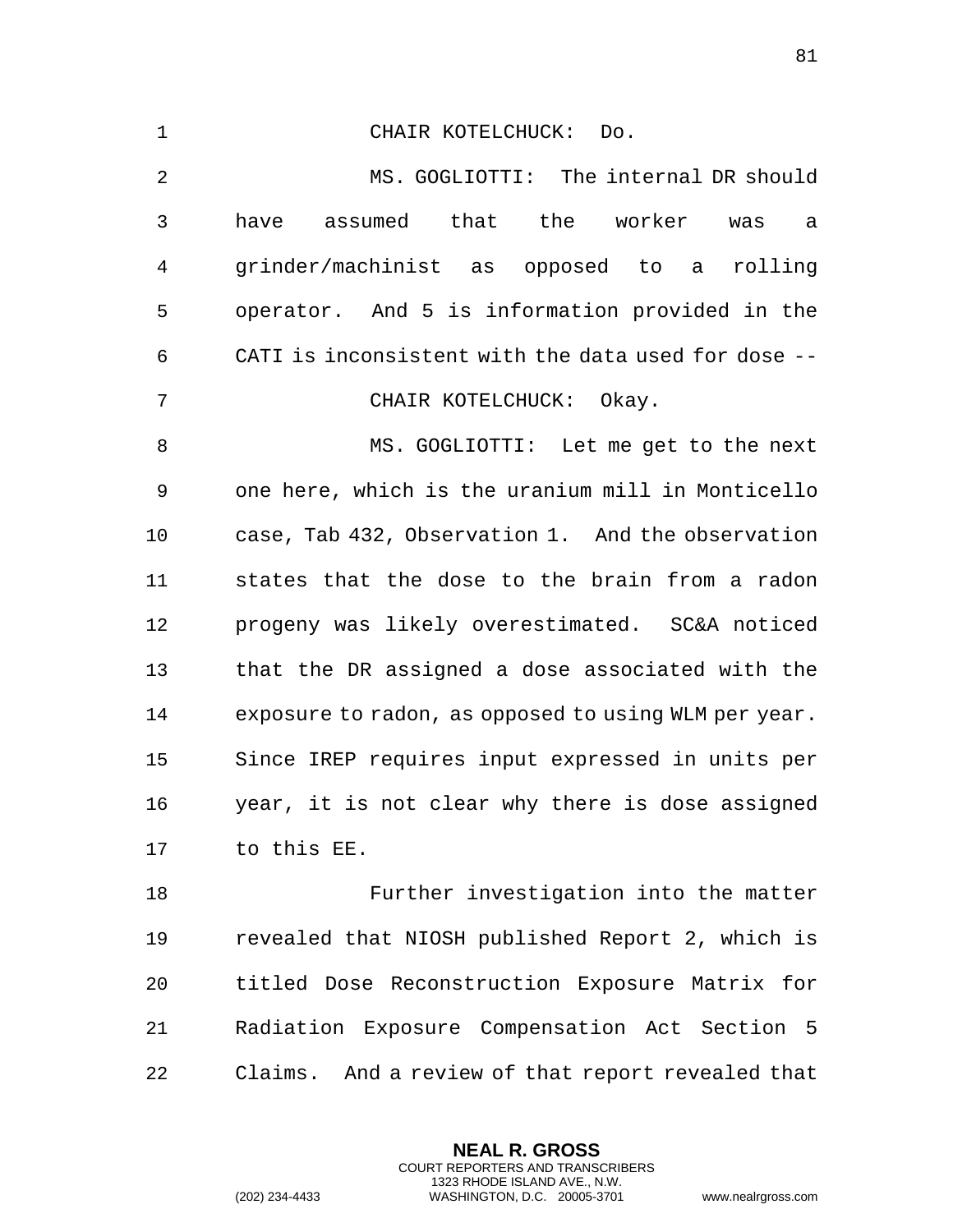the Mill A and the HASL-40 is the Monticello Mill and that Table 4-5 of Report 2 provides dose correction factors for exposure to radon progeny.

 We found that the other tissue category has a dose correction factor of 8.2. Hence, we were able to determine the basis for the dose used in the DR for exposure of the EE to radon and its progeny. However, SC&A was unable to independently match NIOSH's dose correction value for the brain and duodenum.

 And the resolution was that IREP contains a risk model for lung cancer based on the working level months per year. There was no risk model for other organs that exists in IREP. Thus, the exposure must be calculated in dose and entered into IREP normally.

 CHAIR KOTELCHUCK: Alright. That is an observation. Good.

19 MS. GOGLIOTTI: Yes.

 CHAIR KOTELCHUCK: Again, comments? Otherwise, let's go on to Observation 2.

MS. GOGLIOTTI: Okay, the CATI would

**NEAL R. GROSS** COURT REPORTERS AND TRANSCRIBERS 1323 RHODE ISLAND AVE., N.W. (202) 234-4433 WASHINGTON, D.C. 20005-3701 www.nealrgross.com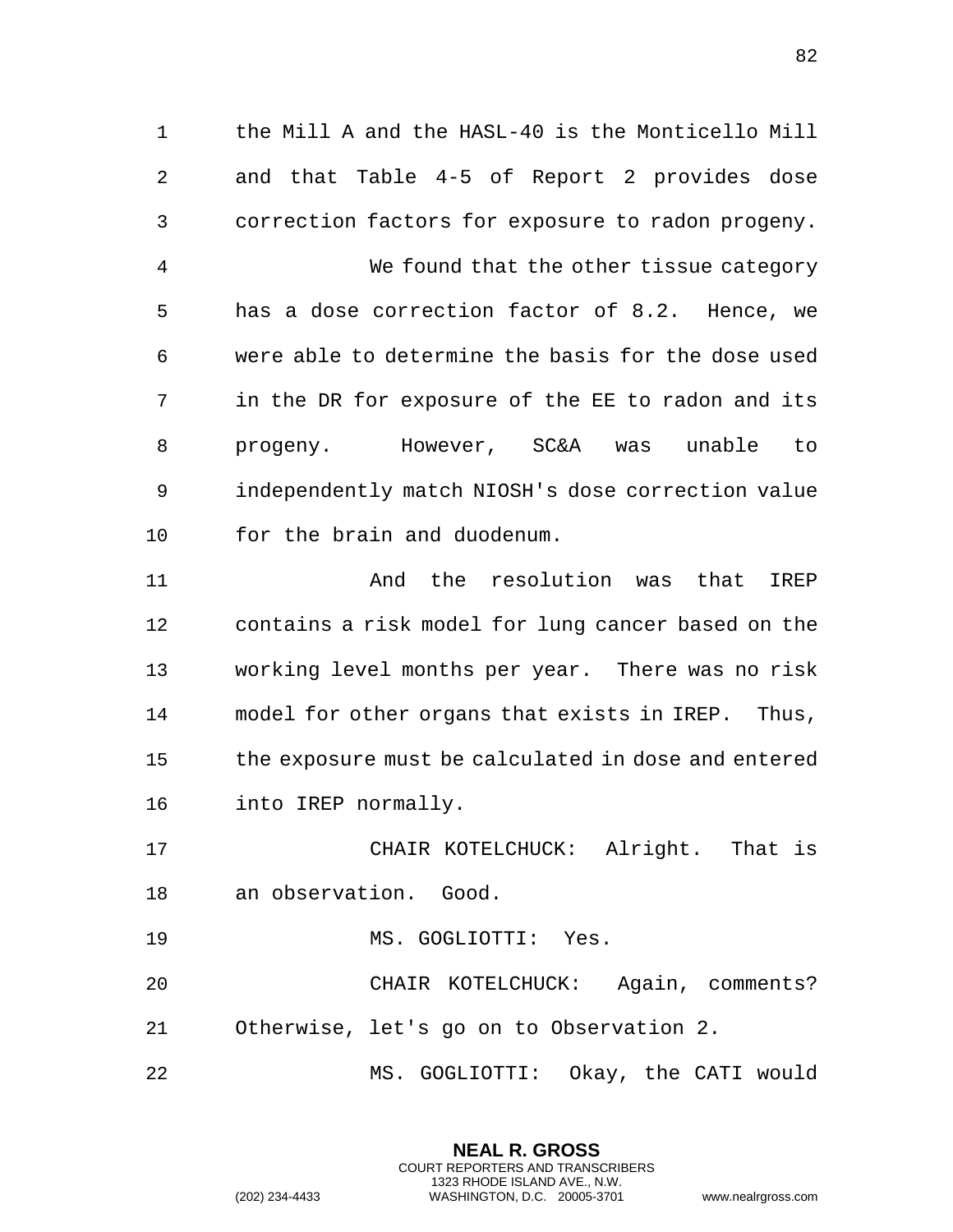have benefitted from a follow-up question in response to the interviewee's claim that cobalt and technetium were present on-site.

 And NIOSH responded that since fission and activation products could not be present in uranium ore, NIOSH assumed that there were isotopes referred as small sub-sources commonly used to source check the measurements.

 This case was compensated. So we recommend closure.

11 CHAIR KOTELCHUCK: Okay.

 MS. GOGLIOTTI: Okay, the same case, Finding 2. Doses to the brain from medical X-ray examinations appear to be overestimated. And NIOSH did agree the DR used a remainder dose as described in OTIB-5 but that was not intended for the use of medical X-rays. The medical dose should have been based on eye/brain dose, as we described in our findings. However, the difference in dose is small and would not affect the outcome of this case. So, we recommend closure.

CHAIR KOTELCHUCK: Alright. Any

**NEAL R. GROSS** COURT REPORTERS AND TRANSCRIBERS 1323 RHODE ISLAND AVE., N.W.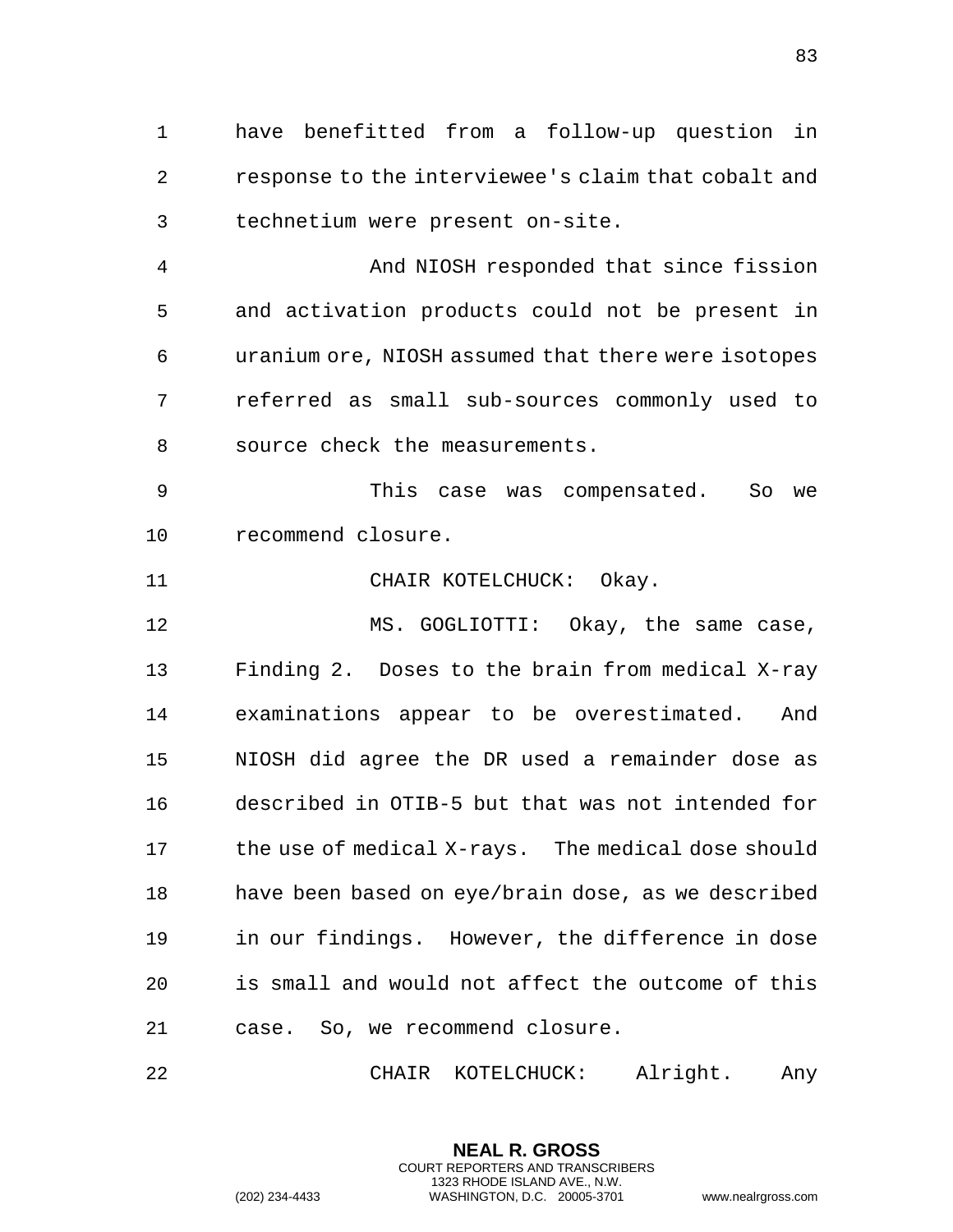comments? Then, let's go on.

 MS. GOGLIOTTI: Okay and this is a Ventron Corporation case, Tab 433 Finding 1. And the finding states that SC&A questions whether AWE activities continued after 1948. Based on NIOSH's response, it appears that the AWE period was expanded in November 2012, several months after the DR was completed in May 2012. The AWE period was expanded to begin January 30, 1950. However, the EE did not begin work until 1951. Therefore, the case is not impacted by the change. So, SC&A does question if a PER was necessary to accommodate the extended AWE period. CHAIR KOTELCHUCK: I don't understand the relationship between the question, did AWE activity continue after '41. And of course, it continued -- MS. GOGLIOTTI: So the AWE period was expanded after this case done. However, the case would not be included in the expanded period, based on the dates that he began employment.

> **NEAL R. GROSS** COURT REPORTERS AND TRANSCRIBERS 1323 RHODE ISLAND AVE., N.W.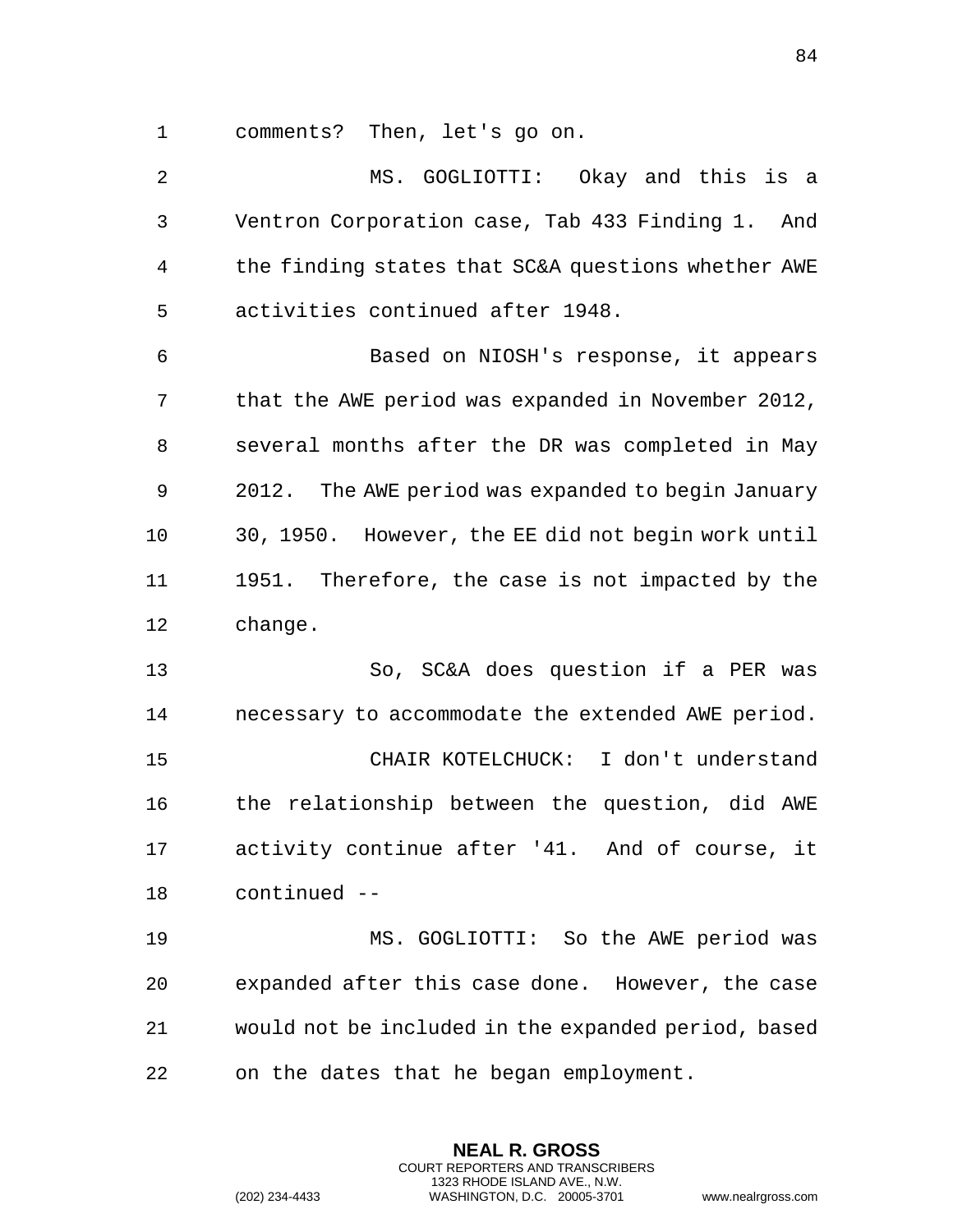However, we do question whether a PER was necessary to accommodate the change in the AWE period.

 MR. CALHOUN: This is Grady. I don't know if one is in the works yet or not for this but I would say that if we got covered employment into this new period, yes. But I will have to check on that.

 CHAIR KOTELCHUCK: The person began work in '51. Would there not be residual? Is there any residual exposure after the operational period?

 MR. CALHOUN: I don't know that off the top of my head. I will have to look.

 CHAIR KOTELCHUCK: Okay. I mean let's exclude the question was a PER necessary. That is an administrative question. I'm just wanting to make sure the case was properly -- the dose was properly reconstructed.

 Do you want to leave this -- Grady, you want to leave this open until later or are you looking --

> **NEAL R. GROSS** COURT REPORTERS AND TRANSCRIBERS 1323 RHODE ISLAND AVE., N.W.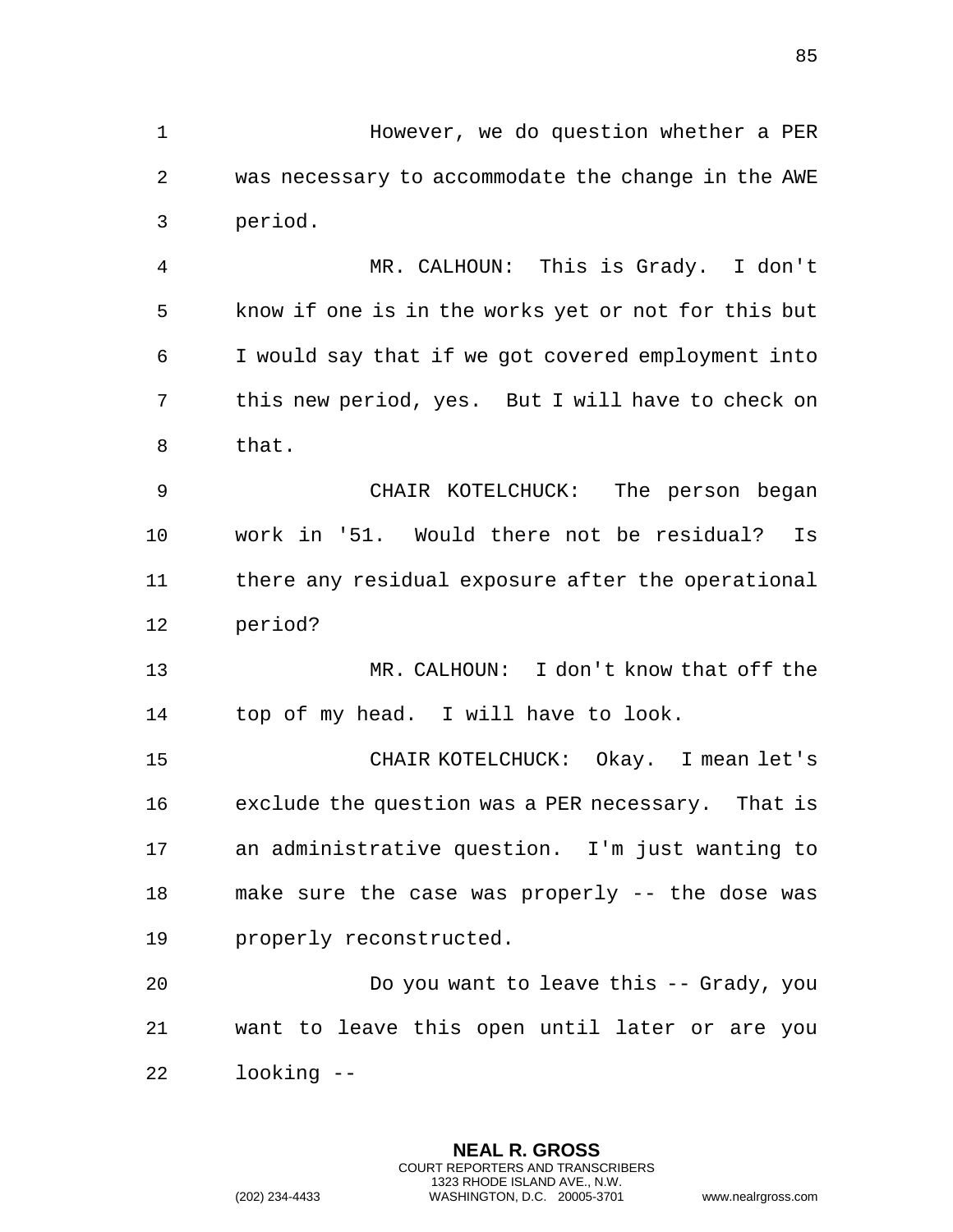MR. CALHOUN: It depends on whether or not you guys want an answer for that issue. CHAIR KOTELCHUCK: Alright. Well, I have the question. On the other hand, again, you folks did talk, looked at the materials and talked it over. I guess it just seems to me difficult. Did it continue after '48? Yes. MR. CALHOUN: Yes, there is a residual period associated with that, as best as I can see here. 11 CHAIR KOTELCHUCK: Yes. 12 DR. MAURO: This is John. Maybe I can help because I am listening and trying to follow the argument. The extension of the time period that it was an AWE, that extended to earlier years. In other words, it wasn't -- am I correct that the extension was that the beginning of the AWE was earlier than originally believed or did I miss that? MS. GOGLIOTTI: This extended the period later, I believe.

> **NEAL R. GROSS** COURT REPORTERS AND TRANSCRIBERS 1323 RHODE ISLAND AVE., N.W.

(202) 234-4433 WASHINGTON, D.C. 20005-3701 www.nealrgross.com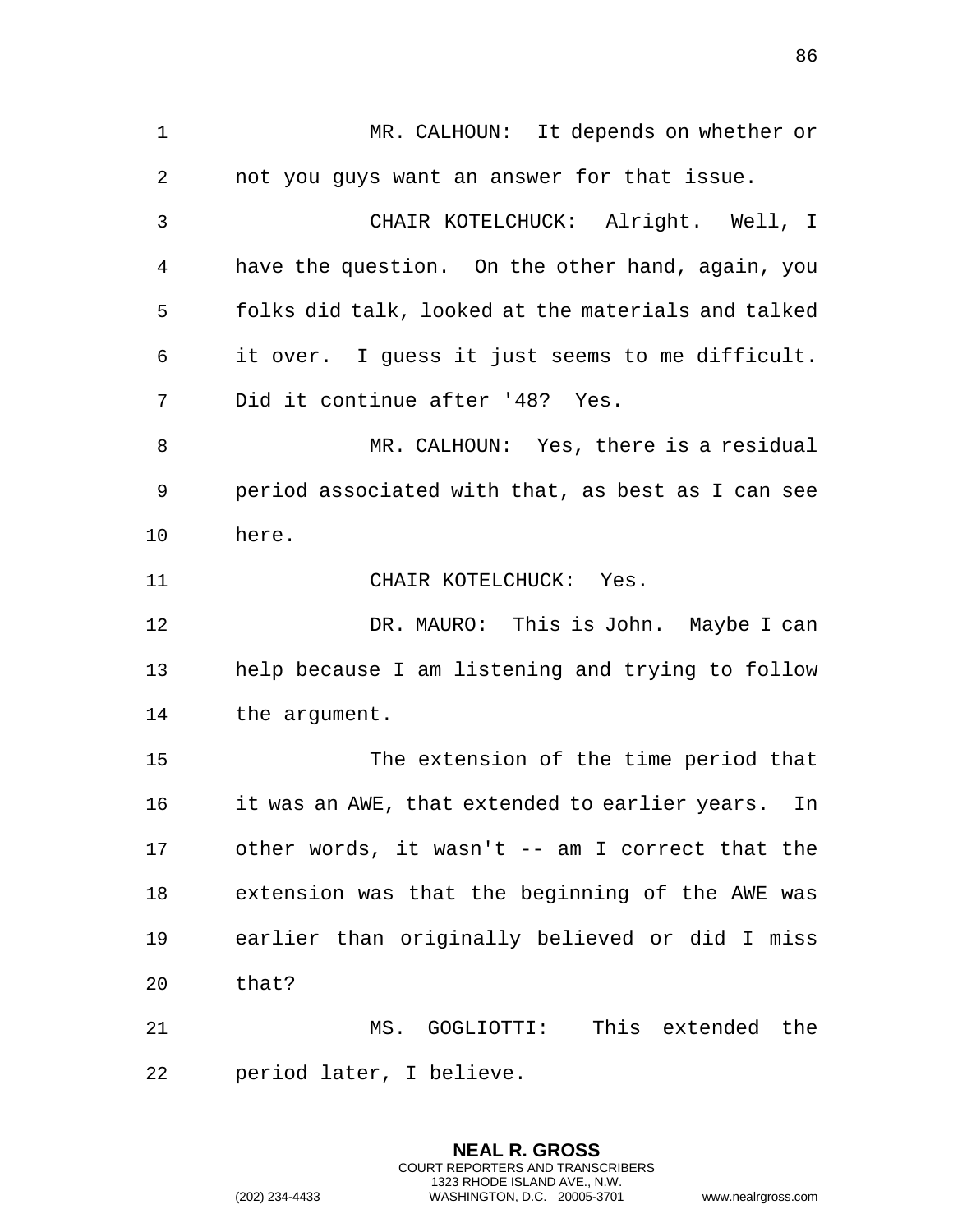1 DR. MAURO: Oh, at the back end? CHAIR KOTELCHUCK: At the back end, yes. DR. MAURO: Oh, at the back end. Okay, so therefore, I guess -- but you are saying that even though they extended the period at the back end, in theory it should -- now if the worker was there, it should affect him. CHAIR KOTELCHUCK: Yes, and that is what Grady is saying. I would be satisfied if a Subcommittee Member, Grady, if you approve it, subject to your checking back and just making sure that was done. Just double check it. Would that be okay? MR. CALHOUN: I'm checking to see if there was a -- is a PERs underway or what am I checking? CHAIR KOTELCHUCK: Checking whether there was a residual period of exposure. MS. GOGLIOTTI: The EE started work after this period, no matter what. So they already would have been covered under the residual period.

> **NEAL R. GROSS** COURT REPORTERS AND TRANSCRIBERS 1323 RHODE ISLAND AVE., N.W.

(202) 234-4433 WASHINGTON, D.C. 20005-3701 www.nealrgross.com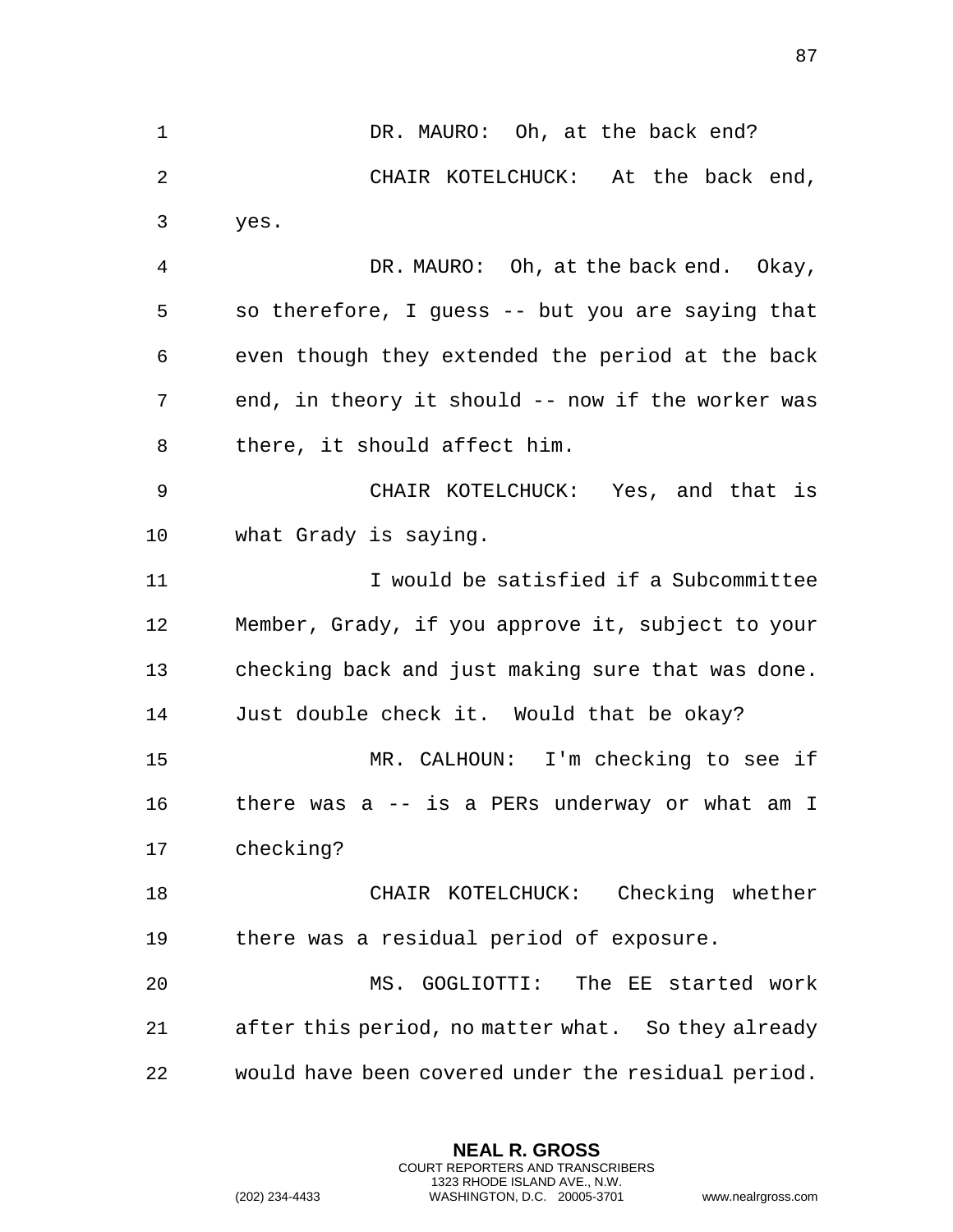We were just curious if the AWE covered period should have been extended several more years. And it did end up getting extended but not enough to cover this employee. CHAIR KOTELCHUCK: Got it. Okay, well then the issue really is resolved. And I understand the point of your question. So, I am happy to close it. Any other comments by other Members? Okay. Now, that is good. So it is now almost 12:15. So let's 12 take a break and come back at 1:15. 13 MR. KATZ: Sounds good. CHAIR KOTELCHUCK: Okay, folks, have a good lunch or breakfast. (Whereupon, the above-entitled matter went off the record at 12:15 p.m. and resumed at 1:18 p.m.) MR. SIEBERT: Dr. Kotelchuck, this is Scott Siebert. CHAIR KOTELCHUCK: Yes. MR. SIEBERT: I didn't know if you

> **NEAL R. GROSS** COURT REPORTERS AND TRANSCRIBERS 1323 RHODE ISLAND AVE., N.W.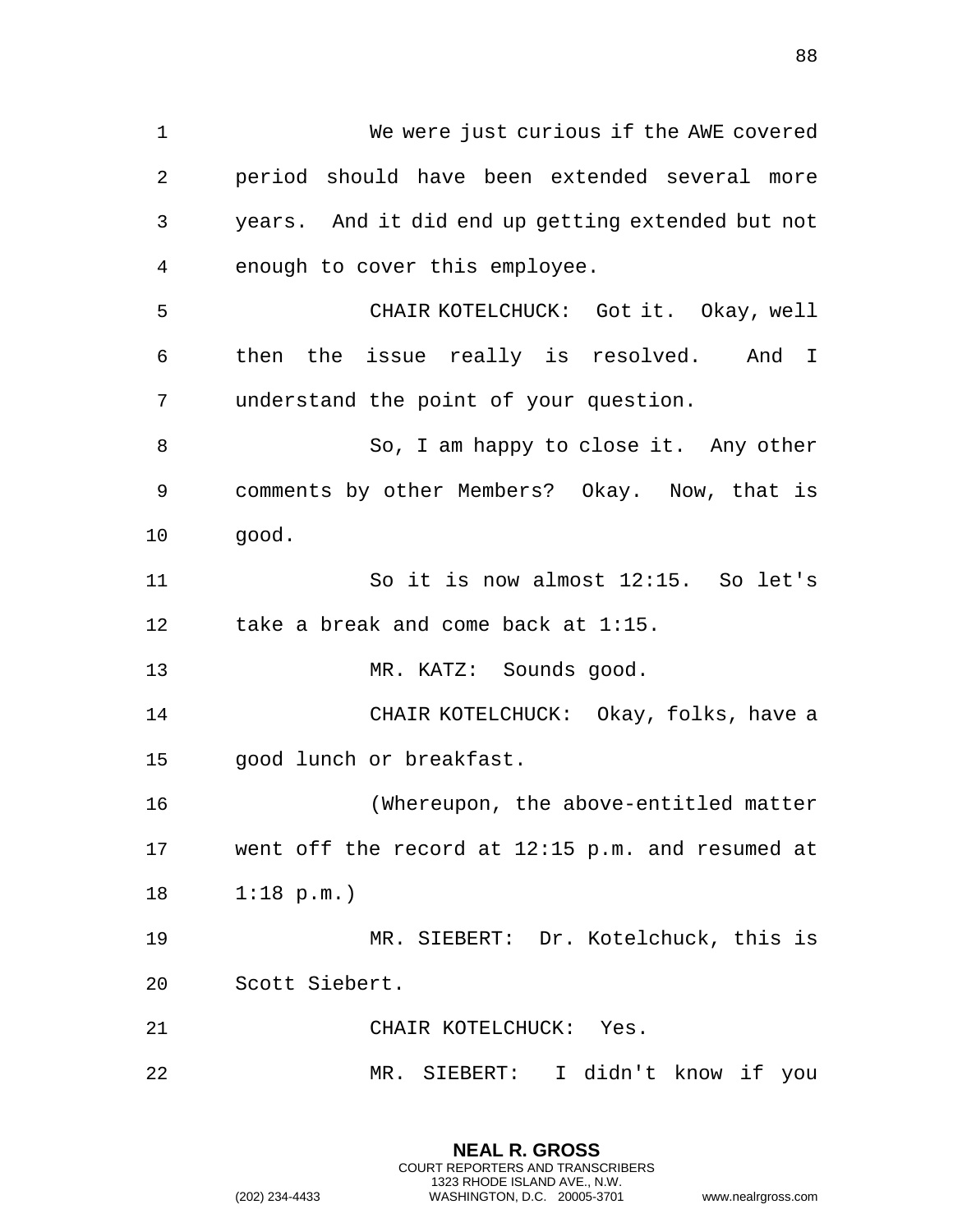wanted to but I believe I have the people on the line that if we want to go back to the 14 through 18 DOE sets that 436, the BNL external shallow question, we can probably discuss that at this point, if that is acceptable or whatever you want to do. CHAIR KOTELCHUCK: I think that would work. Is that a problem, Rose? Can you do that 436.2? Yes, we might as well do that first if we

have the people here.

Can you do that Rose?

MS. GOGLIOTTI: I'm working on it.

13 CHAIR KOTELCHUCK: Good.

MS. GOGLIOTTI: And that is in the DCAS

cases?

CHAIR KOTELCHUCK: Uh-huh.

MR. KATZ: That is a BNL case.

18 MS. GOGLIOTTI: Okay.

 CHAIR KOTELCHUCK: There we go. Alright, Scott, go ahead.

 MR. SIEBERT: Okay and I think we have broken it into two separate questions. Is Dennis

> **NEAL R. GROSS** COURT REPORTERS AND TRANSCRIBERS 1323 RHODE ISLAND AVE., N.W.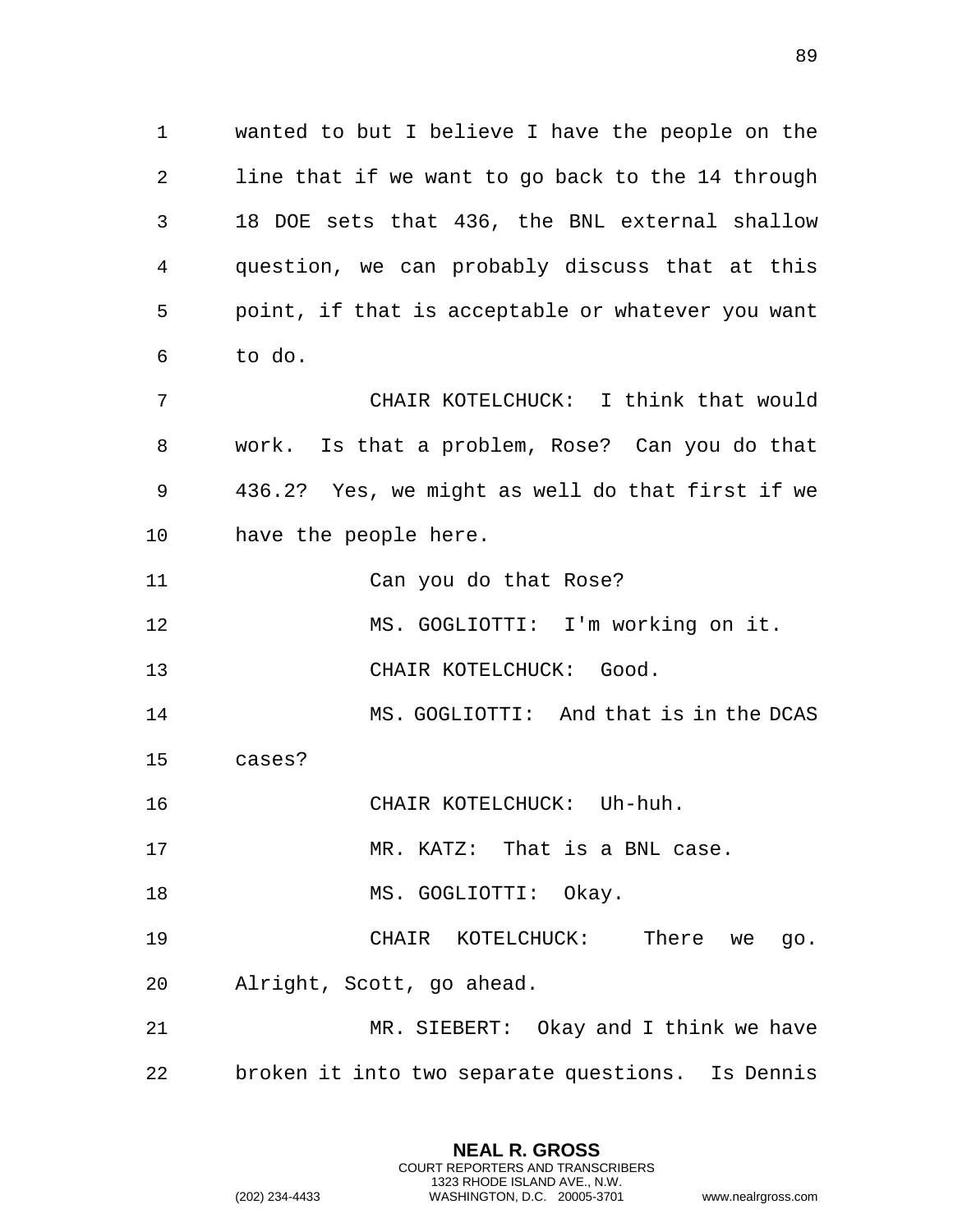or Steve on to handle the first one? Steve. MR. MARSCHKE: I was waiting for Dennis to answer but this is Steve. I'm here. MR. SIEBERT: Okay, can you handle the first one, then? MR. MARSCHKE: Yes, and the question was -- let me look back here. I guess the question was why was there no electron dose assigned. Is that the question? MR. SIEBERT: During the time frame where we didn't assign it. I believe that is the question, yes. 13 CHAIR KOTELCHUCK: Yes. MR. SIEBERT: And just so everybody knows, then the second question would be why was

 MR. MARSCHKE: Okay, for the first part, why electron dose wasn't assigned is because in the time period of this claim, if you look in the Site Profile for Brookhaven, under Section 6.9, Table 6-6, during this time they had a reporting method of the skin dose was equal to the open window

16 there electron assigned during one of the years.

**NEAL R. GROSS** COURT REPORTERS AND TRANSCRIBERS 1323 RHODE ISLAND AVE., N.W.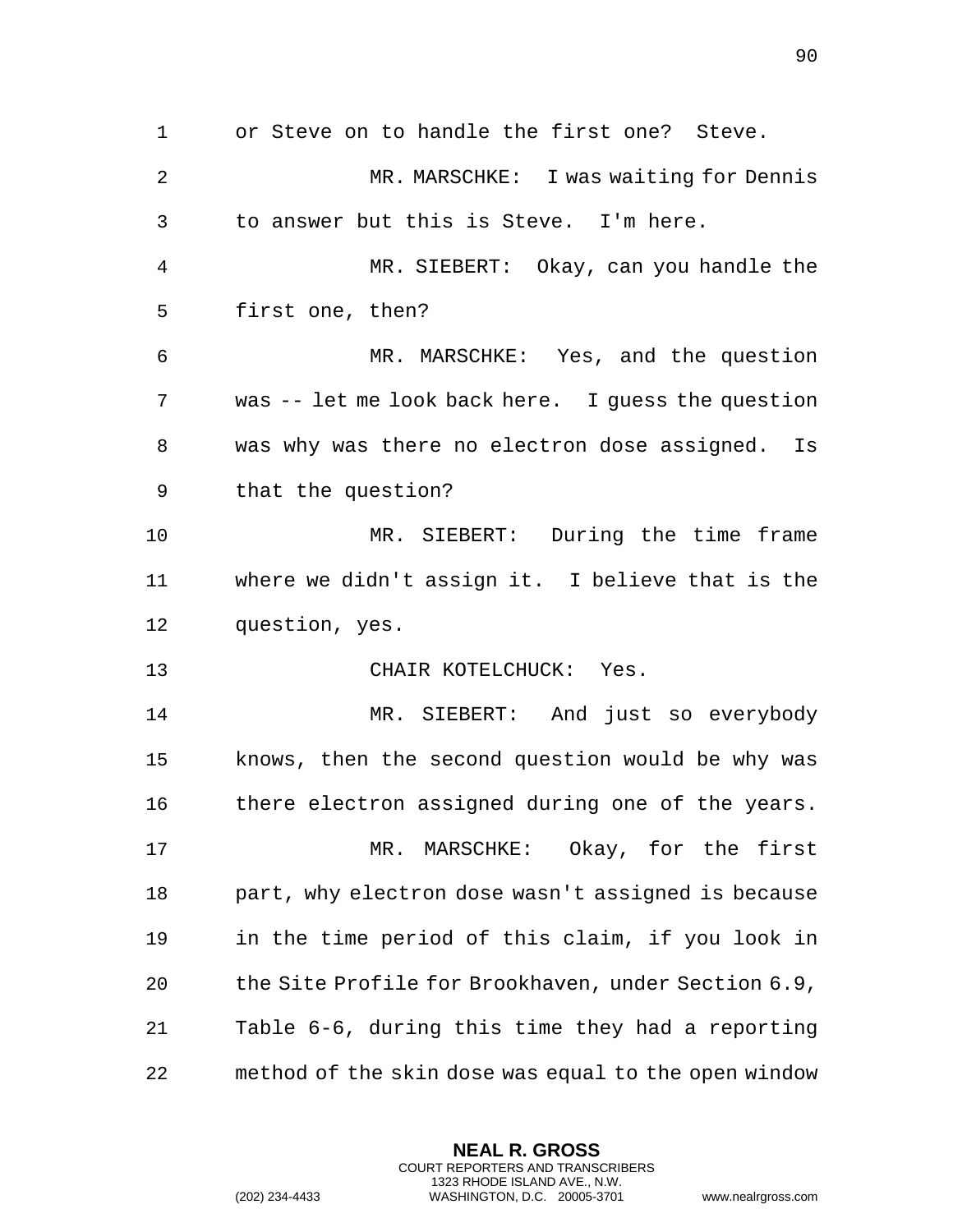plus the deep dose or photon dose. If there was no beta doses or electron doses reported to the side of the table in the dosimetry record, then that meant there were no electron doses to assign.

 So, that was the reason we didn't assign any electron dose because if you look in the dosimetry record on page 6 of 9 under the DOE response, there is no beta doses reported. So we would assume that there was only photon dose and neutron dose.

11 MEMBER MUNN: Good answer.

 MR. BARTON: This is Bob Barton. We sort of discussed this before. What about missed shallow dose?

 MR. MARSCHKE: Yes, that is going to be answered in the second half of this question. Is Keith on here?

18 MR. McCARTNEY: Yes, I am.

 MR. SIEBERT: I will let Keith handle that one, Bob.

 MR. McCARTNEY: So if my understanding of the question is correct --

> **NEAL R. GROSS** COURT REPORTERS AND TRANSCRIBERS 1323 RHODE ISLAND AVE., N.W.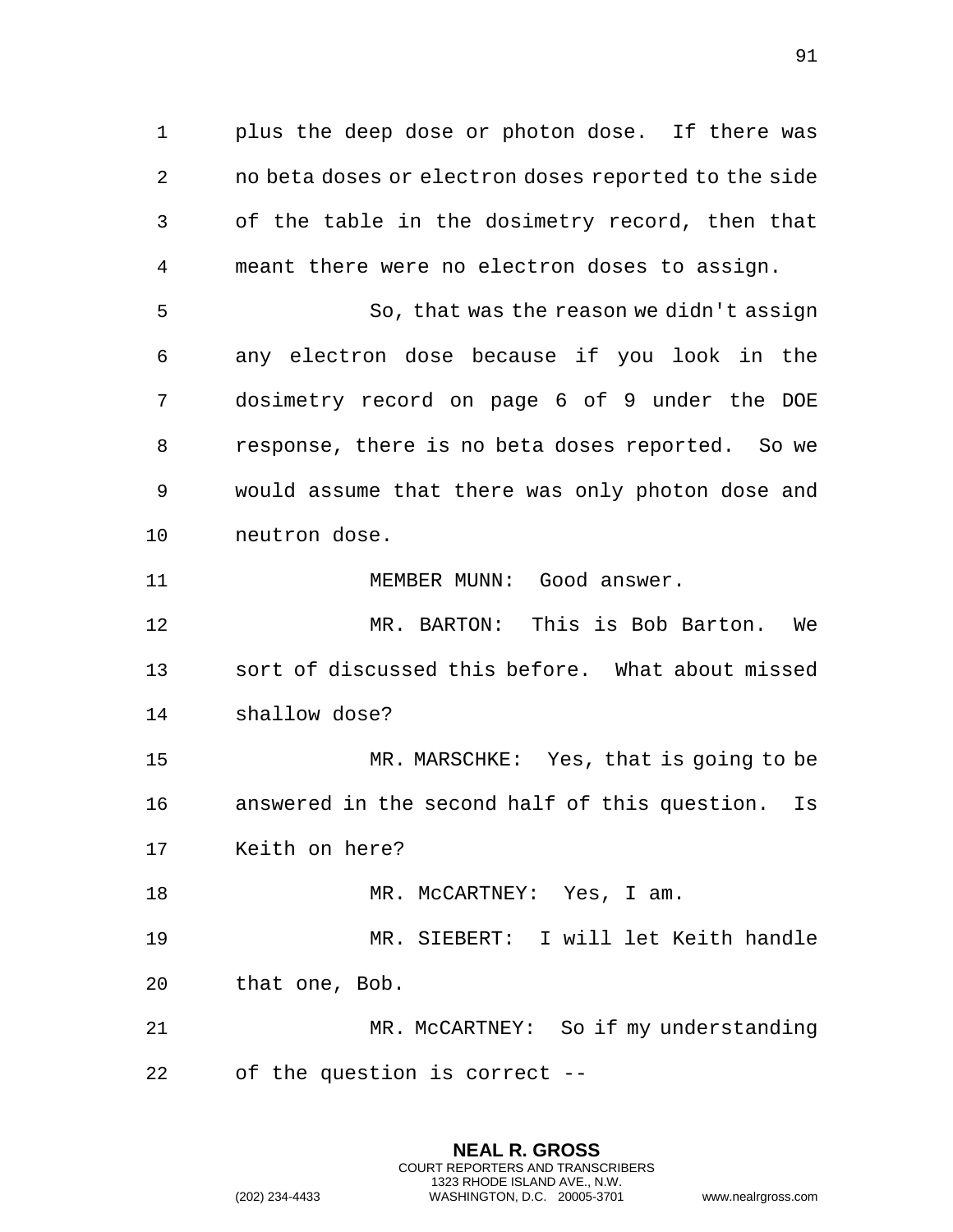MR. SIEBERT: Keith, I'm sorry. Can you state who you are for the reporter, please? MR. McCARTNEY: Yes, this is Keith McCartney from the ORAU Team. And I am the manager of the tools. CHAIR KOTELCHUCK: Okay. MR. McCARTNEY: And if I understand the question correctly, the question is why do we have shallow missed skin dose assigned in 1968. Is that correct? MS. GOGLIOTTI: For half a period. MR. BARTON: Yes, for one-half of a badging cycle. MR. McCARTNEY: Yes, and I understand that seems a little odd. And this is based on the Procedure 6 methodology, where we assigned missed dose based on reporting that is rolled up. In this case, we have multiple badge readings but quarterly reporting. So, we used Procedure 6 to estimate the number of missed dose for photons and shallow dose. And what happened in 1968, fourth quarter, what the tool dose is it estimates the

> **NEAL R. GROSS** COURT REPORTERS AND TRANSCRIBERS 1323 RHODE ISLAND AVE., N.W.

(202) 234-4433 WASHINGTON, D.C. 20005-3701 www.nealrgross.com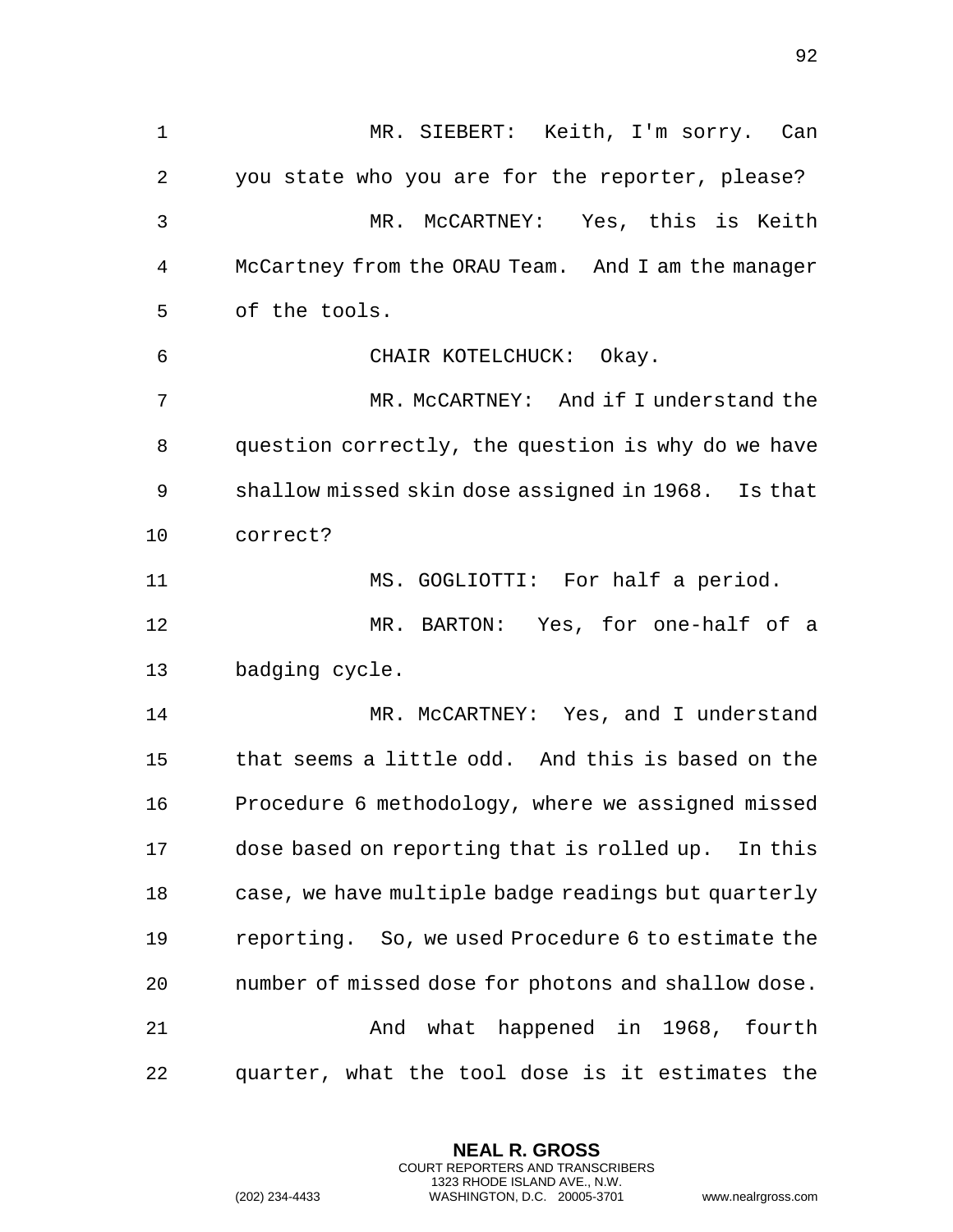number of missed badges for deep dose and the number of missed doses for shallow dose and then compares those.

 If there are more badges assigned for shallow under a given calculation, then it will assign missed shallow instead of deep. So as an example, if we found out that there was three potential missed badges under shallow, two potential missed badges under deep, we would subtract those and assign one potential missed under the shallow dose. And this is a claimant-favorable approach.

 And the reason we did half a badge is because under Procedure 6, we look at the number of potential missed badges in two ways. We look at the doses compared to LOD over two and compared to site limits. And we do that analysis for both cases and then we take an average of those results. So in this particular case, we found out there was no difference between LOD but there was a one-badge difference between site limits. And you add zero and one together, I assume you get half.

> **NEAL R. GROSS** COURT REPORTERS AND TRANSCRIBERS 1323 RHODE ISLAND AVE., N.W.

(202) 234-4433 WASHINGTON, D.C. 20005-3701 www.nealrgross.com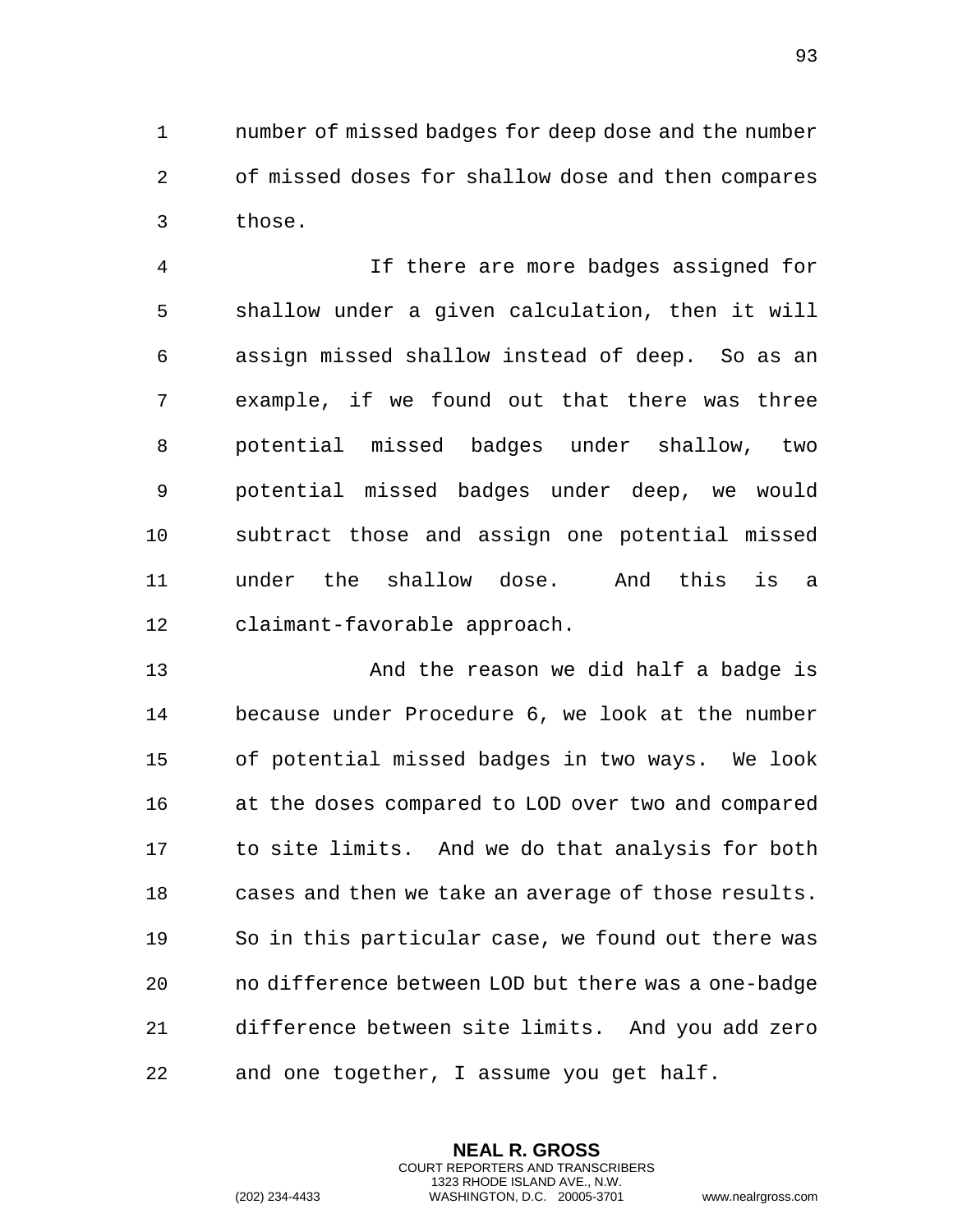| $\mathbf 1$    | I know that is a little skewed, maybe,              |
|----------------|-----------------------------------------------------|
| $\overline{2}$ | but that is what is happening within the tool.      |
| 3              | CHAIR KOTELCHUCK: Okay, comments                    |
| 4              | anybody? Concerns?                                  |
| 5              | This is Bob. I am a<br>MR. BARTON:                  |
| 6              | little confused by the explanation. I think I       |
| 7              | would really like to see, I guess, that in writing  |
| 8              | because I am having trouble following the rationale |
| 9              | there for not assigning a missed shallow dose.      |
| 10             | But I can understand saying that there              |
| 11             | is no recorded shallow dose based on the procedures |
| 12             | of the site but I'm confused by why you wouldn't    |
| 13             | have a missed dose for shallow assigned to each     |
| 14             | badging cycle. If I saw it in writing, it would     |
| 15             | be a little easier to follow maybe.                 |
| 16             | MR. McCARTNEY: Yes, I mean we can                   |
| 17             | certainly do that and give you an example from the  |
| 18             | spreadsheet of how the calculation flows.           |
| 19             | CHAIR KOTELCHUCK: How about the other               |
| 20             | Committee Members? Are Subcommittee Members --      |
| 21             | MEMBER CLAWSON:<br>This is Brad.<br>I               |
| 22             | would like to see something in writing. I'm going   |

**NEAL R. GROSS** COURT REPORTERS AND TRANSCRIBERS 1323 RHODE ISLAND AVE., N.W.

(202) 234-4433 WASHINGTON, D.C. 20005-3701 www.nealrgross.com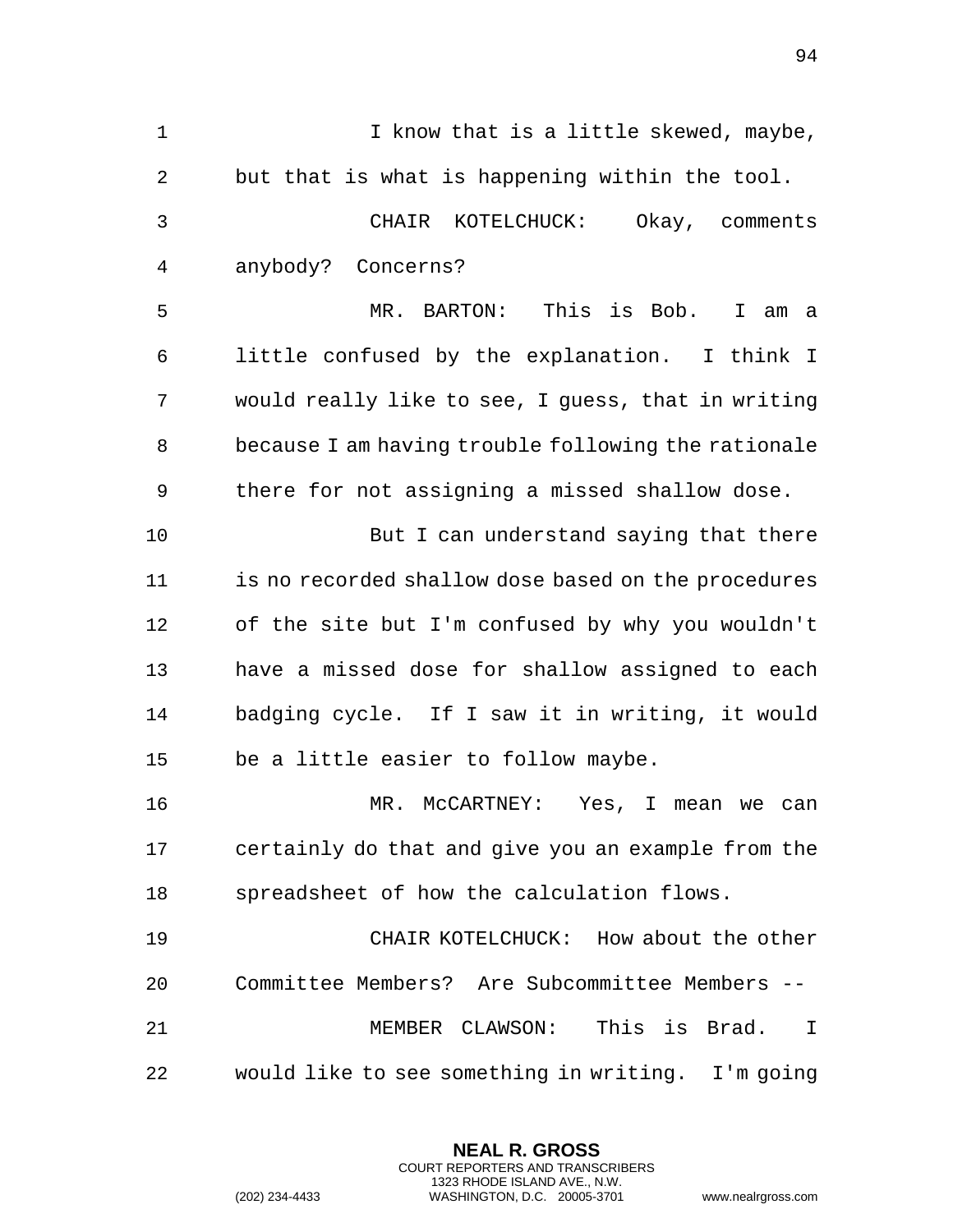to be honest. I had a hard time understanding why it was what it was.

 CHAIR KOTELCHUCK: Okay. MEMBER MUNN: This is Wanda. I'm not particularly with happy with that but if people want to see more detail and think about it a little longer, there is urgency for us to close this now. 8 CHAIR KOTELCHUCK: Right. MEMBER BEACH: I'm in agreement with Brad. I would like to see it in writing also. CHAIR KOTELCHUCK: Alright, very good. So, let's task that to be done for the next meeting. And then go back to -- MS. GOGLIOTTI: I guess if they could send that also to the Board Members that are interested in seeing that, that would be -- MR. KATZ: Well, it will go to the whole Subcommittee. MS. GOGLIOTTI: Because sometimes it gets entered in the BRS. MR. SIEBERT: It will be placed in the BRS.

> **NEAL R. GROSS** COURT REPORTERS AND TRANSCRIBERS 1323 RHODE ISLAND AVE., N.W.

(202) 234-4433 WASHINGTON, D.C. 20005-3701 www.nealrgross.com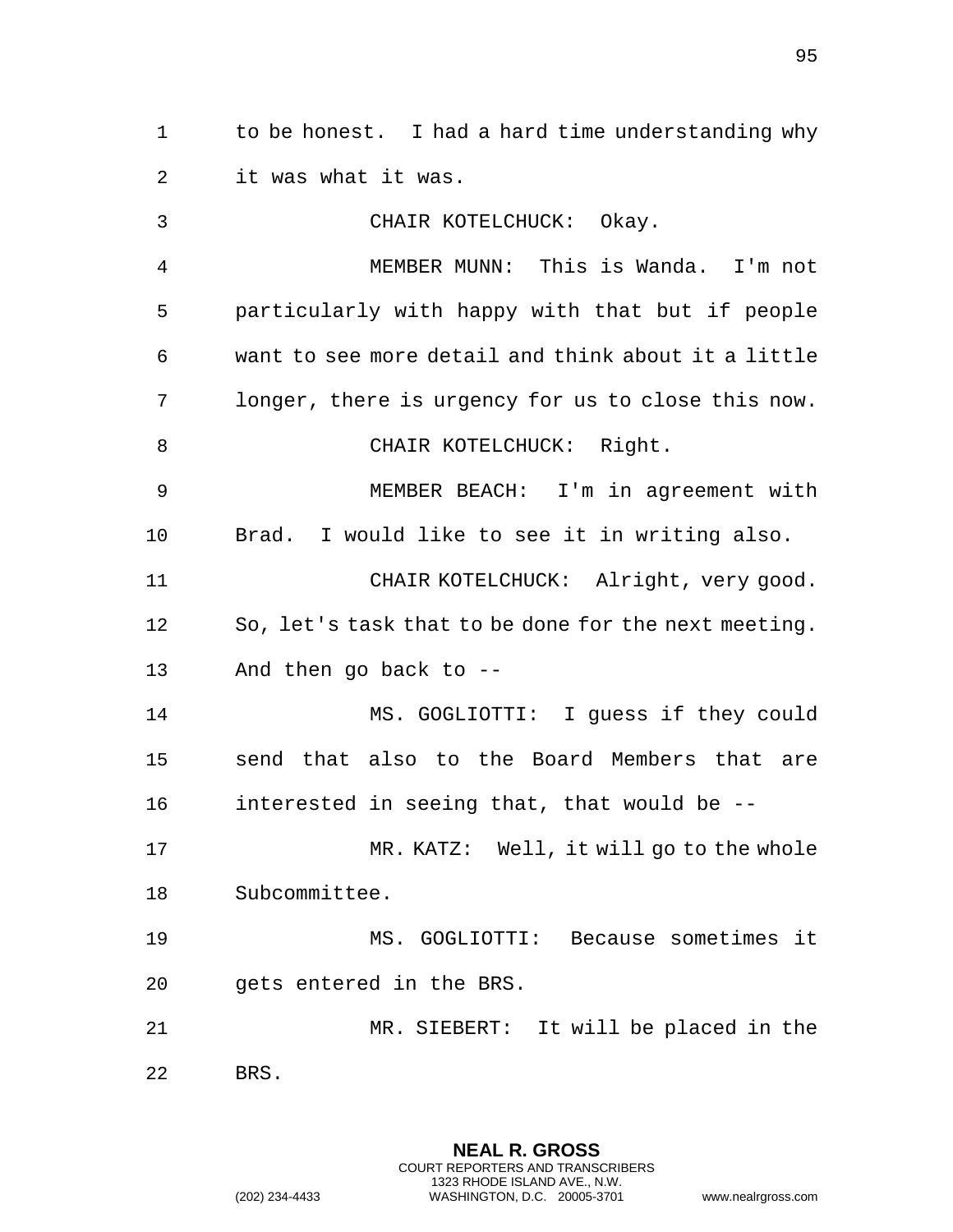MR. KATZ: Yes, but anyway, send me an email when you have the response and I will circulate it as an email to all -- because a number of the Board Member don't go to the BRS. CHAIR KOTELCHUCK: Right. That would be appreciated. 7 MR. KATZ: Thanks. CHAIR KOTELCHUCK: Okay, then we go back to the Bethlehem Steel. 10 MS. GOGLIOTTI: Okay. CHAIR KOTELCHUCK: Thank you, Scott, and thank you folks for weighing in. 13 MR. SIEBERT: Thank you. MS. GOGLIOTTI: Okay, the first one, finding, we are chasing down all the Bethlehem Steel cases. And we do have two observations and I believe nine findings associated with it. And in response to almost all of them, NIOSH had a standardized response, saying that the Bethlehem Steel TBD was heavily and repeatedly reviewed by external stakeholders, NIOSH, and the Work Group established specifically for this site. On

> **NEAL R. GROSS** COURT REPORTERS AND TRANSCRIBERS 1323 RHODE ISLAND AVE., N.W.

(202) 234-4433 WASHINGTON, D.C. 20005-3701 www.nealrgross.com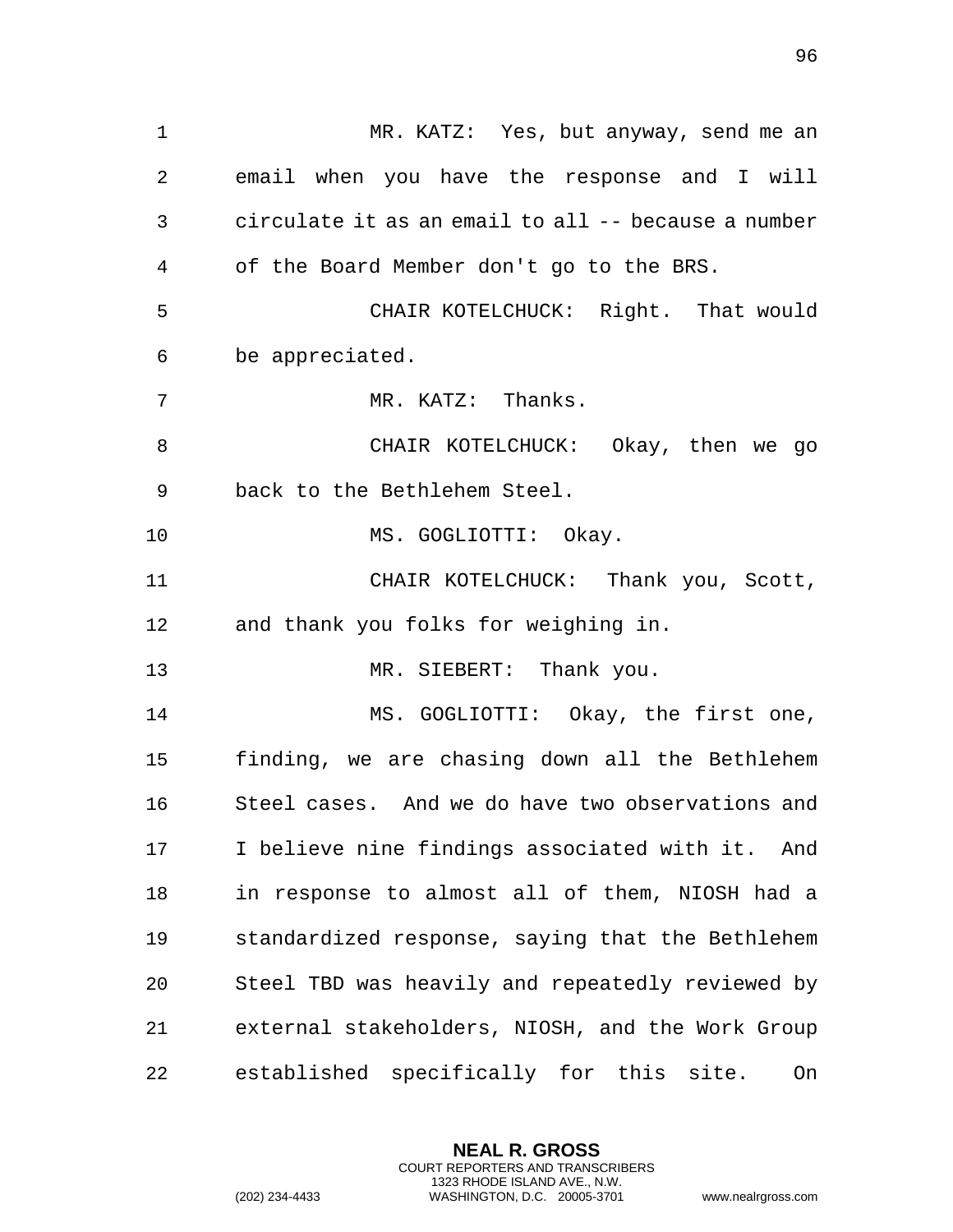October -- sorry on January 8th of 2006, the Board voted during a teleconference to accept the Work Group's recommendations to close the findings. And NIOSH considered all comments regarding the TBD closed.

 And we are not satisfied with that response. In our opinion, historical issue resolution does not preclude new issue resolution, especially since the TBD has been revised and has not reviewed the recent version of the TBD.

 So I would recommend that we hold off on all of the 409 findings and observations until we get a response to --

 MR. CALHOUN: This is Grady. I would say the best case scenario is this goes to -- I hate 16 to say it, Wanda -- but to the Procedures Group. I mean these are not issues of whether or not we implemented what was in the procedure. This is they don't like the procedure. So that is a TBD issue.

 MR. KATZ: Well, I'm trying to remember if we had a Bethlehem Steel Work Group or not. I

> **NEAL R. GROSS** COURT REPORTERS AND TRANSCRIBERS 1323 RHODE ISLAND AVE., N.W.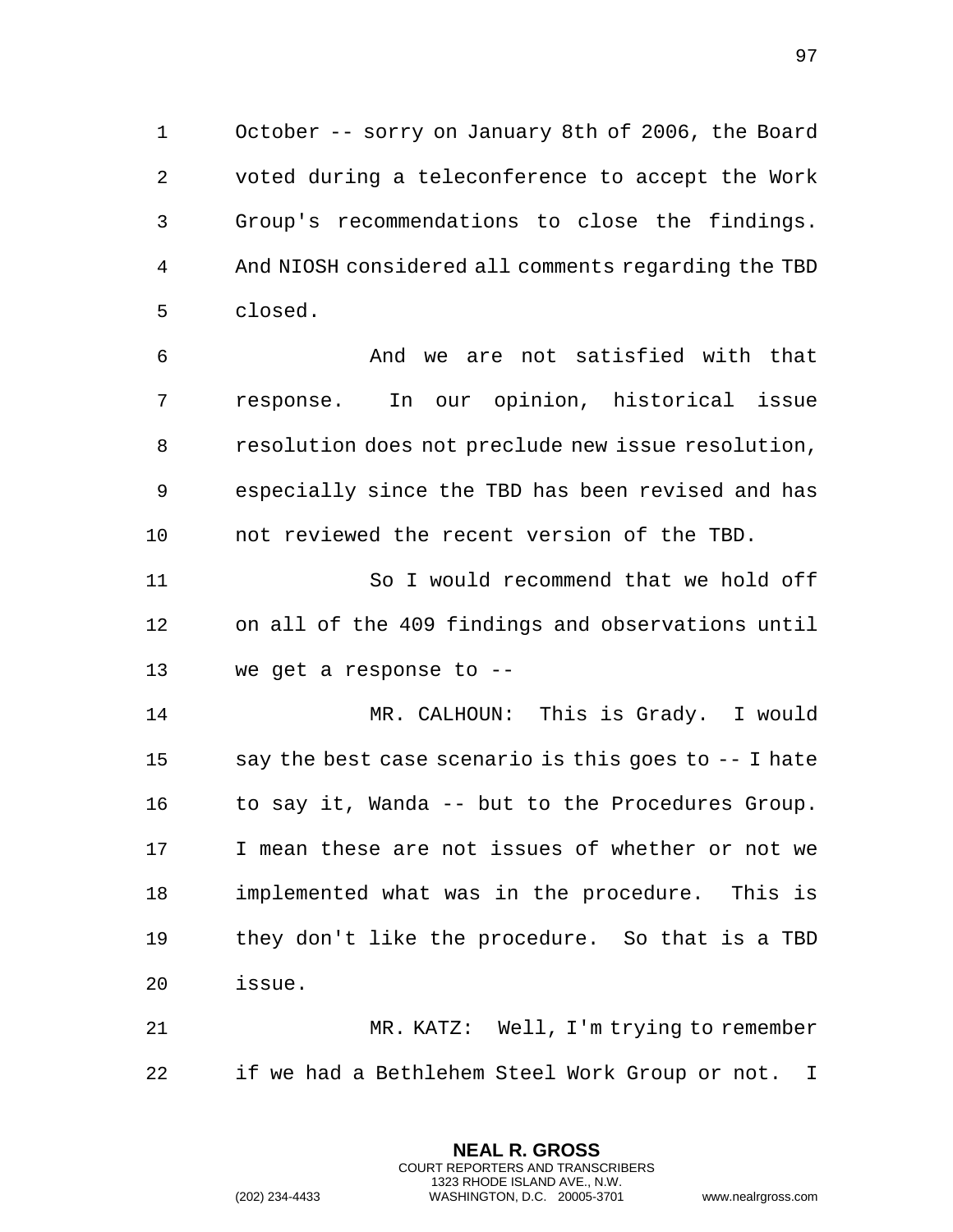to that. MS. GOGLIOTTI: According to NIOSH's response, there was one. MR. KATZ: Okay. Yes, it has been a long time since we have done Bethlehem Steel. DR. MAURO: It was the first one. MR. KATZ: Yes, ancient, as a matter of fact. 10 DR. MAURO: It was the very first one and there was a group and there was quite a bit of discussion regarding it as an SEC. And you know a lot has occurred. But the last version, I guess, of the Site Profile was not reviewed -- MR. KATZ: Well, now here is what I 16 think is necessary. It depends on the facts here. There was a time when the Board voted and approved the Site Profile for this, as the SEC actually in this case weirdly came up after that. So I think the question is whether the

don't recall. Because if we did, then it would go

 revisions to the Site Profile extended beyond the SEC actions in changing the way other things that

> **NEAL R. GROSS** COURT REPORTERS AND TRANSCRIBERS 1323 RHODE ISLAND AVE., N.W.

(202) 234-4433 WASHINGTON, D.C. 20005-3701 www.nealrgross.com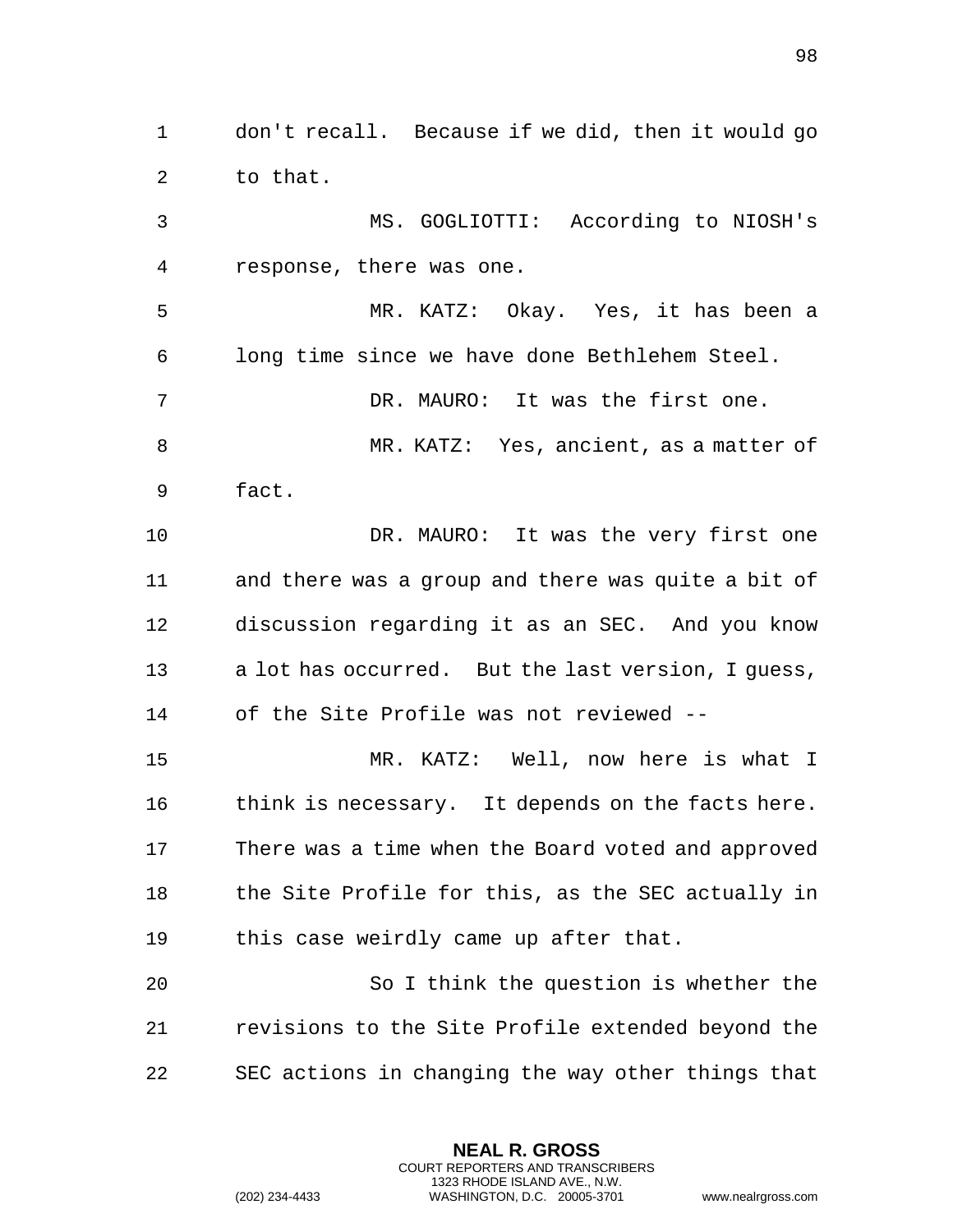were done that were hence then never reviewed by SC&A.

 The Site Profile was updated simply to, in effect, effectuate the SEC actions. Otherwise, the Site Profile was approved by the Board and is not up for review. But if it included changes unrelated to the SEC action that, in effect, make it a different Site Profile now than it was when the Board approved it, not for reasons of the SEC, then the question is does the Board want SC&A to re-review the Site Profile. And that would be 12 taken up by the Board and if assigned, then it would go to that Work Group to consider SC&A's review of the new Site Profile. So I need some information, I guess,

 from NIOSH, and I'm not saying you have that information at your fingertips, but as to whether the Site Profile was revised beyond sort of implementing what had to be implemented to take into account the SEC that was added.

 MEMBER BEACH: Well, it sounds like there was a new revision and it was not reviewed

> **NEAL R. GROSS** COURT REPORTERS AND TRANSCRIBERS 1323 RHODE ISLAND AVE., N.W.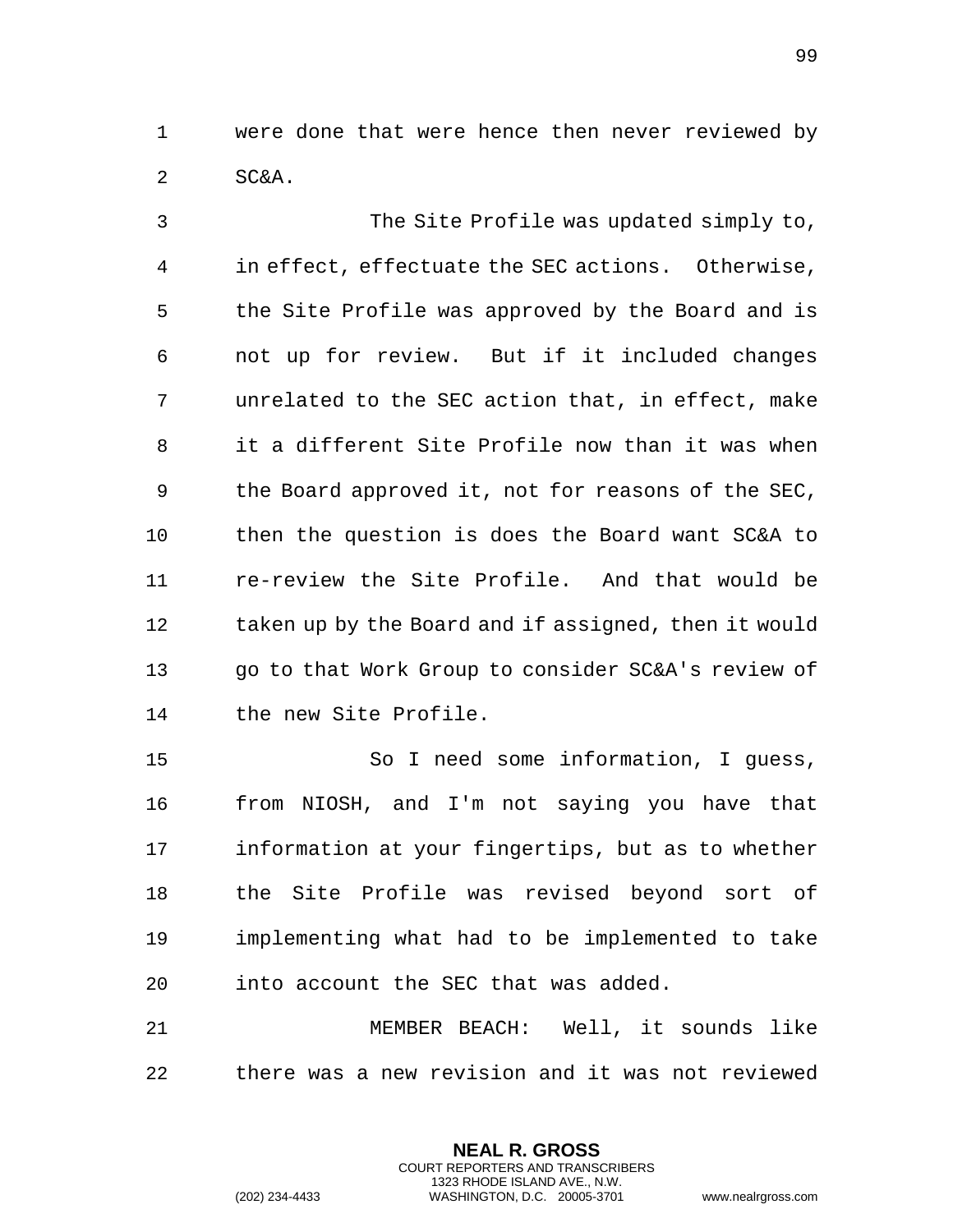by SC&A and --

| 2  | MR. KATZ: Well, but Josie, I                         |
|----|------------------------------------------------------|
| 3  | understand it wasn't reviewed. The question is       |
| 4  | why the updates were made. If they were made to      |
| 5  | implement the SEC, it doesn't really matter because  |
| 6  | that was also a Board action. But if it was other    |
| 7  | methodological changes that the Board<br>never       |
| 8  | considered, then I totally agree. Then it need to    |
| 9  | be considered for the Board for tasking and the Work |
| 10 | Group will then take it up after SC&A has reviewed   |
| 11 | the new Site Profile.                                |
| 12 | MR. CALHOUN: Okay, here is what the                  |
| 13 | record of revision says.                             |
| 14 | MR. KATZ: Okay.                                      |
| 15 | MR. CALHOUN: Revision initiated to                   |
| 16 | incorporate SEC designation information.             |
| 17 | Additional changes include deletion of unnecessary   |
| 18 | information throughout, document affected by SEC,    |
| 19 | added information regarding recycled uranium at      |
| 20 | Bethlehem Steel Corp. and additional rolling data,   |
| 21 | that Table 1 corrected minor typographical errors    |
| 22 | and included NIOSH internal comments.                |

**NEAL R. GROSS** COURT REPORTERS AND TRANSCRIBERS 1323 RHODE ISLAND AVE., N.W.

(202) 234-4433 WASHINGTON, D.C. 20005-3701 www.nealrgross.com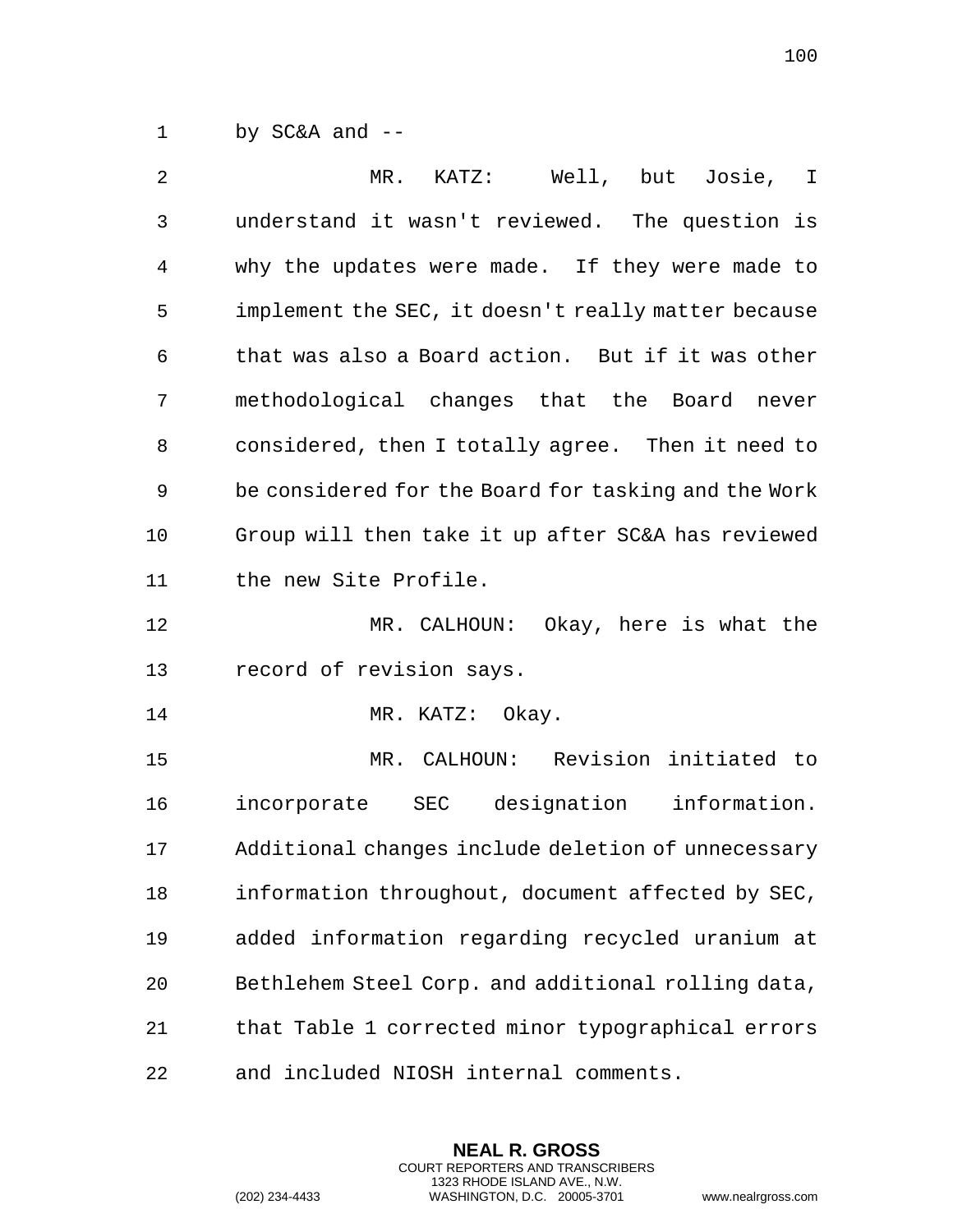| $\mathbf 1$ | MR. KATZ: So from what you just said                |
|-------------|-----------------------------------------------------|
| 2           | Grady, it sounds like the only thing that might be  |
| 3           | new is the RU information.                          |
| 4           | MR. CALHOUN: Right.                                 |
| 5           | MR. KATZ: And if that is the case, and              |
| 6           | then I don't know what SC&A's findings are, but     |
| 7           | those, the RU we can go to the Board and say do you |
| 8           | want SC&A to review the handling of RU, which is    |
| 9           | new to the Bethlehem Steel.                         |
| 10          | CHAIR KOTELCHUCK: RU?                               |
| 11          | MR. KATZ: Meaning recycled uranium.                 |
| 12          | CHAIR KOTELCHUCK: Recycled uranium,                 |
| 13          | okay.                                               |
| 14          | MR. KATZ: But everything else is in                 |
| 15          | accordance with the SEC and that is not really an   |
| 16          | issue.                                              |
| 17          | And then everything else in that that               |
| 18          | hasn't been changed was approved by the Board and   |
| 19          | is really beyond SC&A's scope.                      |
| 20          | So anyway, I think, Dave, then the thing            |
| 21          | to do is to take this to the Board and say do you   |
| 22          | want SC&A to review the new RU section of Beth      |

**NEAL R. GROSS** COURT REPORTERS AND TRANSCRIBERS 1323 RHODE ISLAND AVE., N.W.

(202) 234-4433 WASHINGTON, D.C. 20005-3701 www.nealrgross.com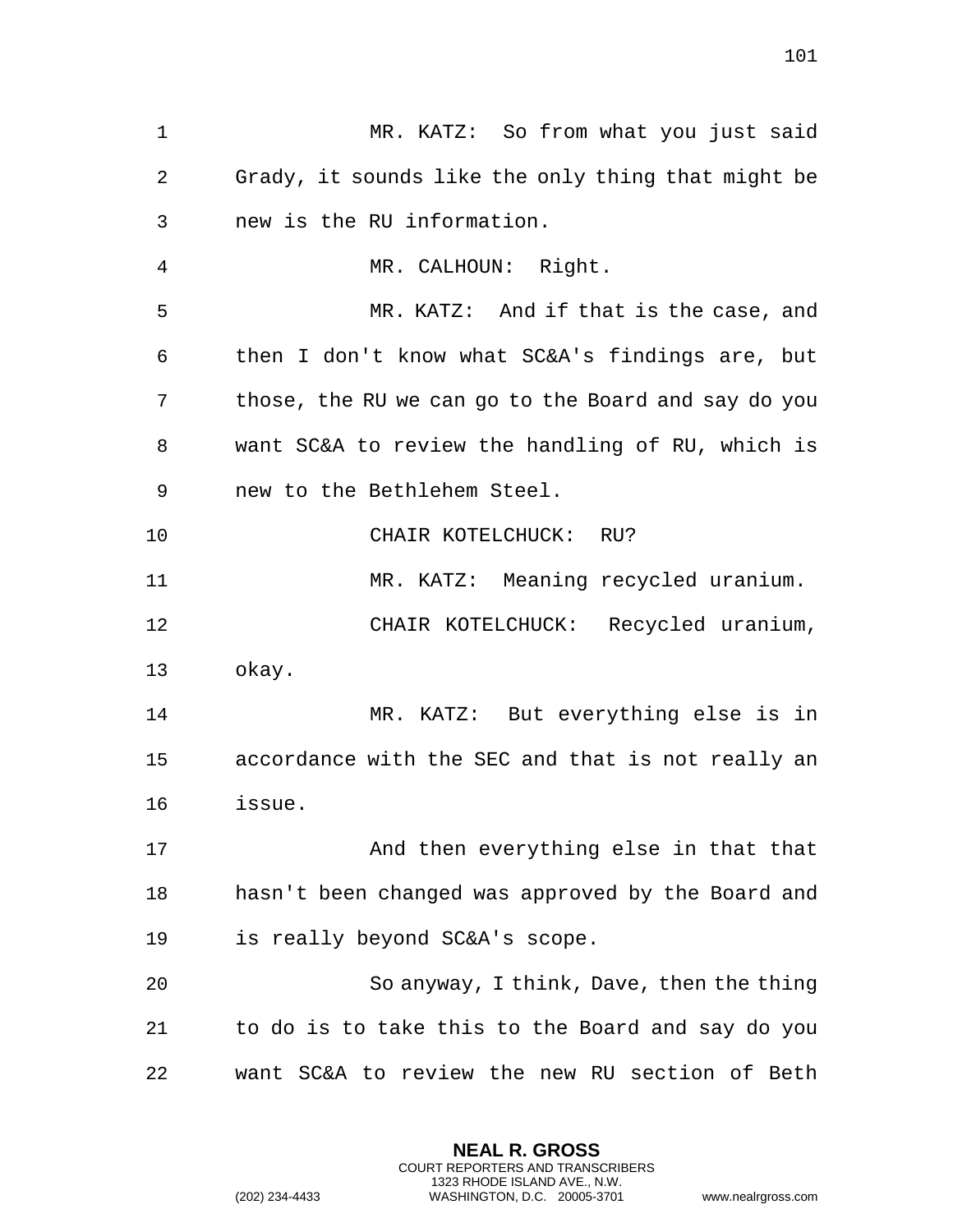Steel.

 CHAIR KOTELCHUCK: Yes, I am troubled by this. If these are all observations are we, if you will, fishing for problems versus do we perceive problems that need to be looked at? MR. KATZ: Let me ask, the observations or whatever, are they on RU, on recycled uranium? 8 MS. GOGLIOTTI: These two observations are not but there are nine findings on there. MR. KATZ: And the findings are actually more -- CHAIR KOTELCHUCK: Yes, the findings we -- let's go to them. DR. MAURO: Yes, this is John. I was there. And if we could go through the findings, I might be able to say oh, yes, I remember we dealt with that or we didn't. MS. GOGLIOTTI: But John, these are all your findings. DR. MAURO: Well, there you go. Could you just -- I'm not linked into your system. I am just following from the email you sent me, Rose.

> **NEAL R. GROSS** COURT REPORTERS AND TRANSCRIBERS 1323 RHODE ISLAND AVE., N.W.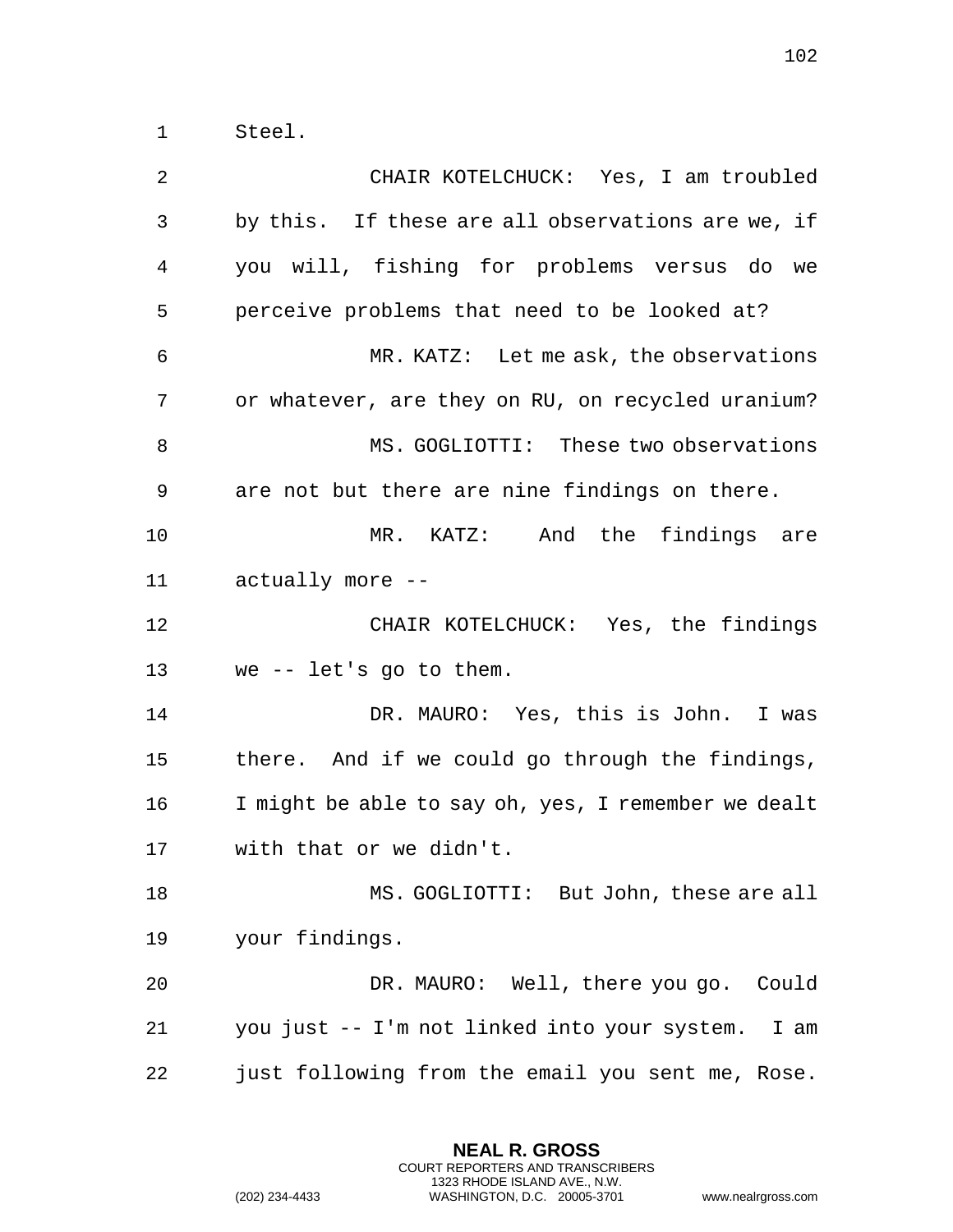Could you just go quickly through them, give me a quick summary of them? And I will help out to the extent I can.

 And the other person that was there was Jim. I don't know if Jim is in the room -- on the phone, I mean. But the two of us I think go back that far on Bethlehem Steel.

8 CHAIR KOTELCHUCK: That sounds good. MS. GOGLIOTTI: Okay, I can certainly read off the observations.

11 CHAIR KOTELCHUCK: Good.

 MS. GOGLIOTTI: Observation 1 says updated guidance on chronic direct deposition of fine particles since the completion of the DR may significantly impact this case.

 DR. MAURO: Direct depositions issues have been fully resolved subsequent to this under OTIB-17. So, in principle, this issue has been closed in other venues.

 Keep in mind that that issue is one that applies across the Board and OTIB-17 deals with it. So, in principle, that issue should be resolved.

> **NEAL R. GROSS** COURT REPORTERS AND TRANSCRIBERS 1323 RHODE ISLAND AVE., N.W.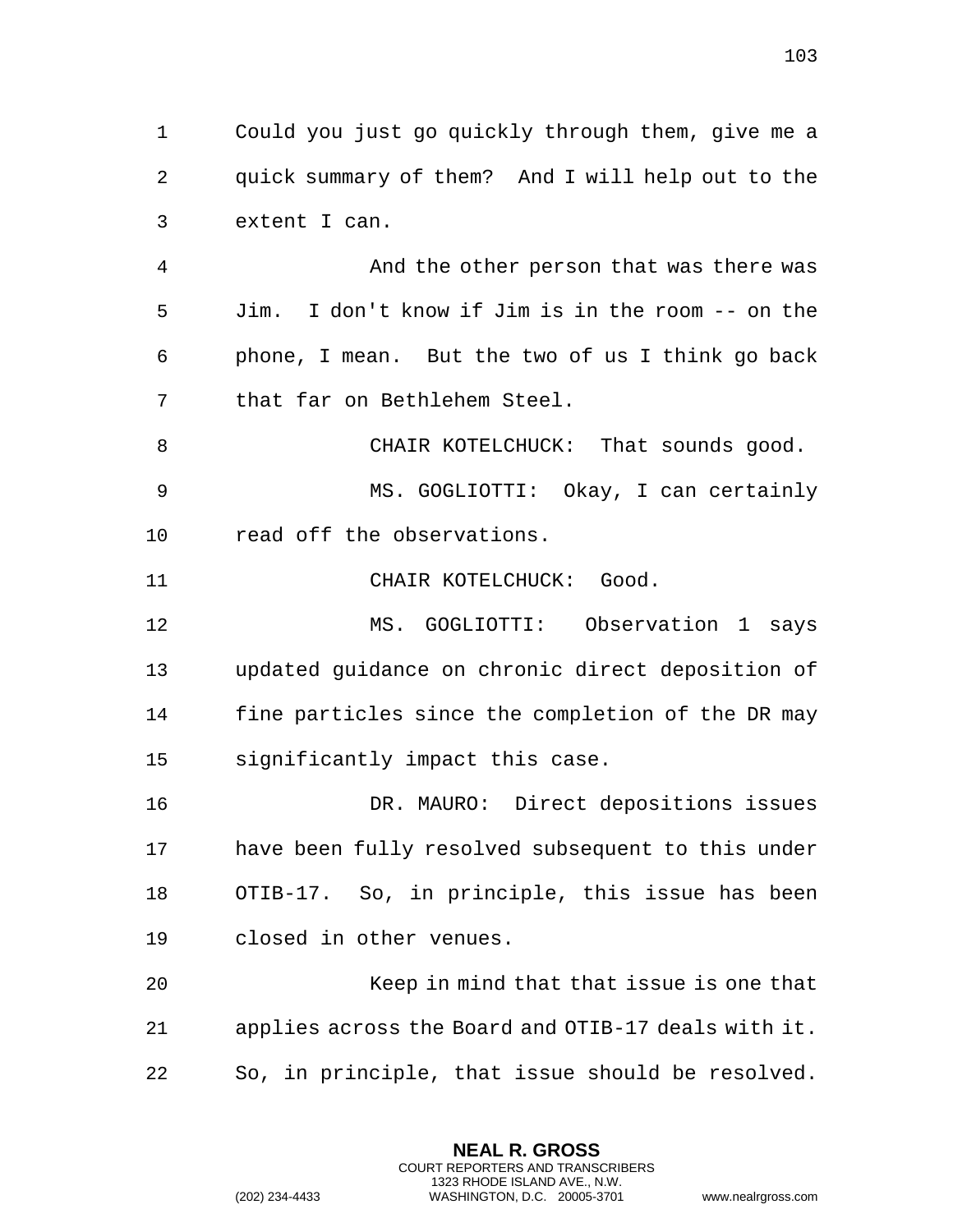If in fact the TBD -- here is the question: Does the current version of the TBD cross-reference OTIB-17?

 MS. GOGLIOTTI: I would assume not, since it was revised before that time period.

 DR. MAURO: And that would be the only thing else that came out of that. It would probably be a good idea to put that in the next time if and when it is revised. It is important that -- we run into this a lot where something has come up and then subsequently it is dealt with on some other venue, whether it is a Site Profile or a procedure. We have seen that with Mound on so many occasions and this would be a perfect example. And the only comment we ever have is,

16 to the extent that the Work Group and the Board feels it is necessary, is that that guidance simply point the reader in that direction.

 MEMBER BEACH: John, this is Josie. Observation 1, SC&A recommends closure on this one. MS. GOGLIOTTI: Yes, I believe that is the only one.

> **NEAL R. GROSS** COURT REPORTERS AND TRANSCRIBERS 1323 RHODE ISLAND AVE., N.W.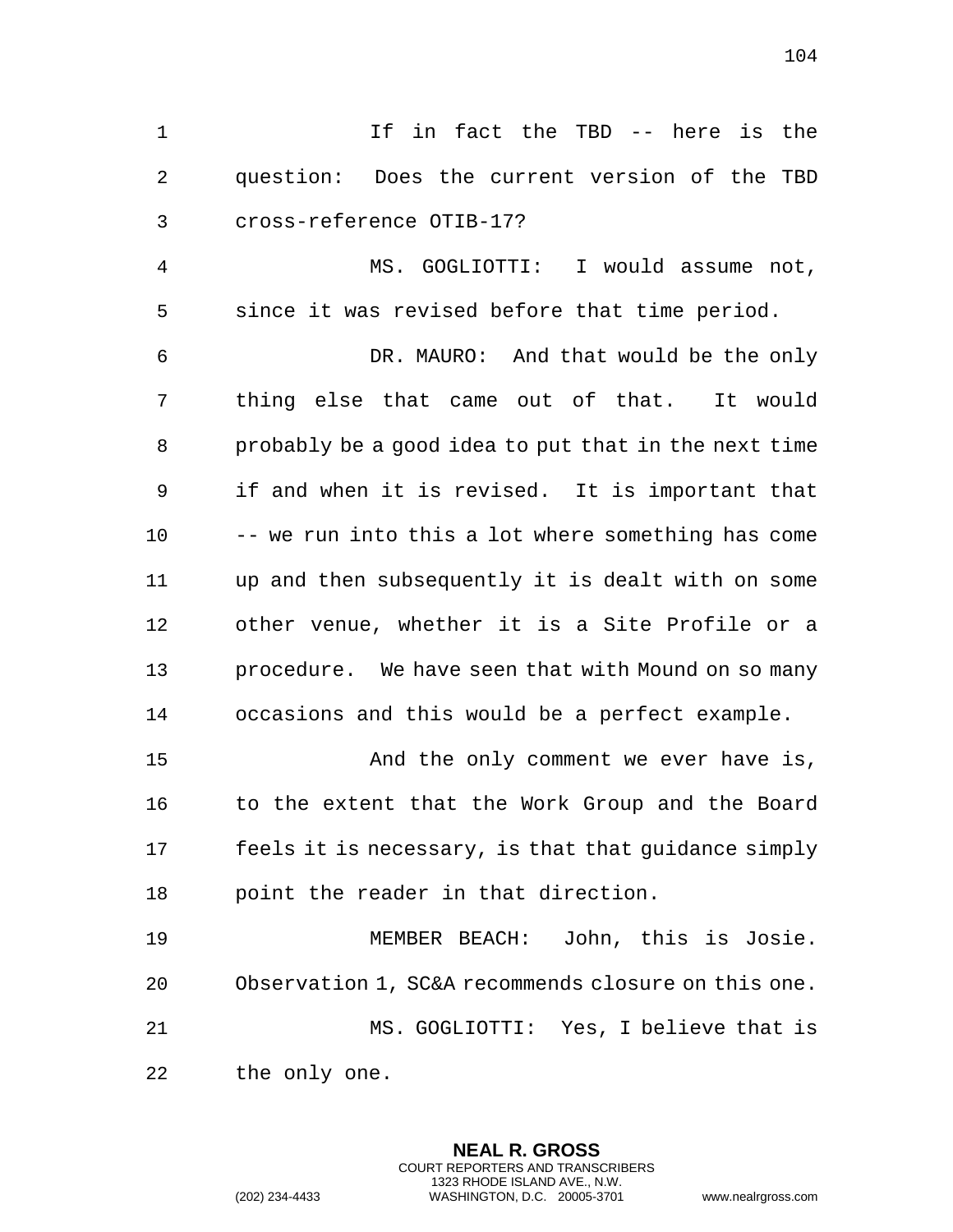1 MEMBER BEACH: Okay. MS. GOGLIOTTI: But I was under the assumption that it would be easier if we closed out all of 409 together when we had this conference but it doesn't sound like that is -- DR. MAURO: Yes, that could be -- certainly, I can say that I know that the issues on direct deposition have been resolved in another venue. 10 CHAIR KOTELCHUCK: Okay. 11 MS. GOGLIOTTI: Okay. 12 MEMBER MUNN: Yes, they have. MS. GOGLIOTTI: And then Observation 2 states that transparency in the Site Profile would be enhanced if the results of air sampling were included in an Appendix. DR. MAURO: All air sampling issues were resolved and they were the key, the subsequent heart of the SEC and the data that was there. So, all this is is an editorial comment and has no technical substance, other than having a complete and understandable document that would

> **NEAL R. GROSS** COURT REPORTERS AND TRANSCRIBERS 1323 RHODE ISLAND AVE., N.W.

(202) 234-4433 WASHINGTON, D.C. 20005-3701 www.nealrgross.com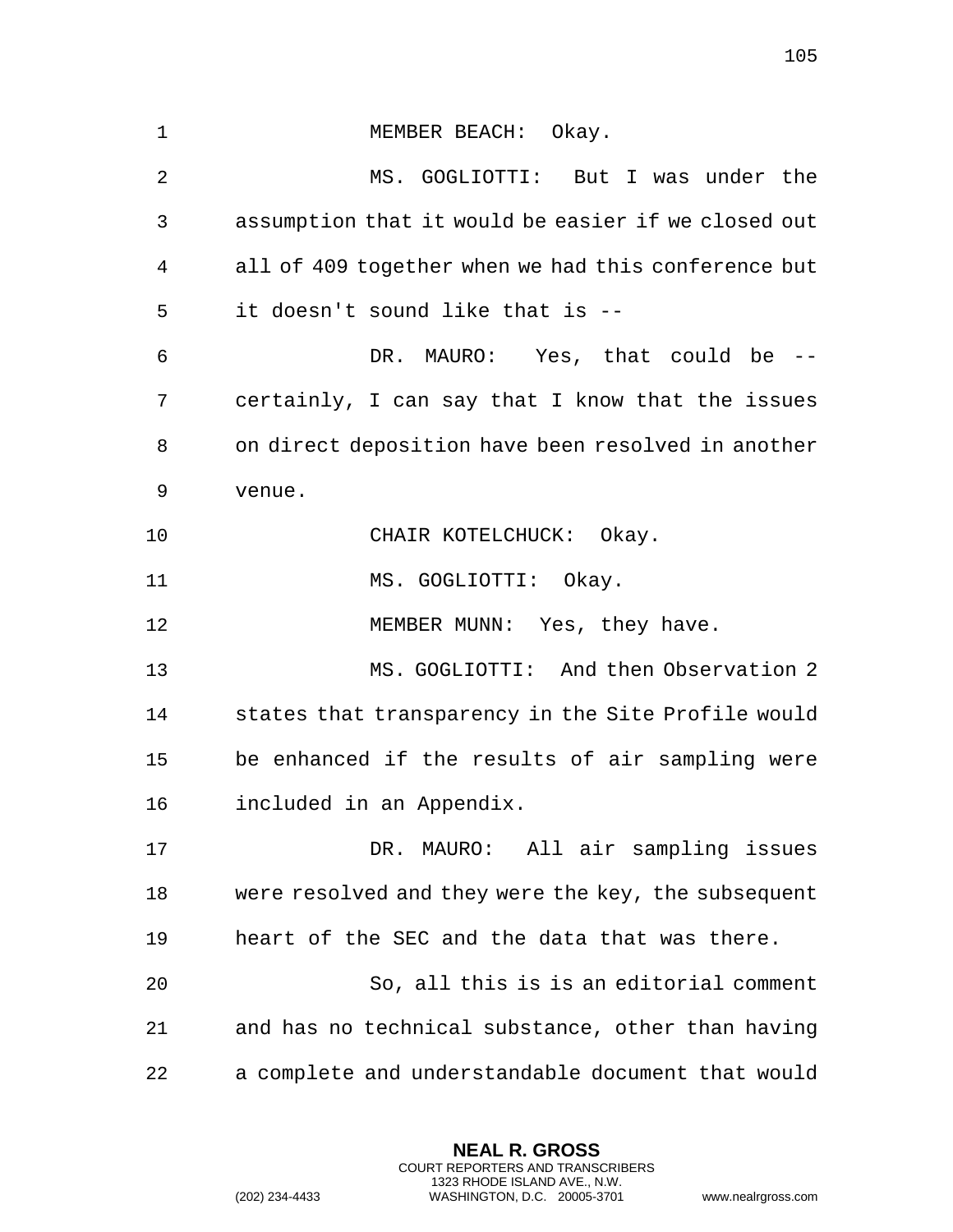stand alone. But all the data that stands behind a decision regarding the SEC, et cetera. But you know what was made available was reviewed. This may just be an editorial comment where the Site Profile might benefit by including that data. MS. GOGLIOTTI: And it was an

 observation. So, that would be the intent, generally.

9 CHAIR KOTELCHUCK: Okay.

10 MS. GOGLIOTTI: Finding --

11 CHAIR KOTELCHUCK: Finding 1.

 MS. GOGLIOTTI: Finding 1, the photon dose rate to the skin one foot from the source was understated by a factor of about 1.9 if a claimant-favorable large source is used as a reference.

 DR. MAURO: That might be important. I do not believe that -- I do not recall that issue ever being resolved and I know that that issue has come up on many, many occasions on how the doses are derived.

I would recommend that that sounds like

**NEAL R. GROSS** COURT REPORTERS AND TRANSCRIBERS 1323 RHODE ISLAND AVE., N.W.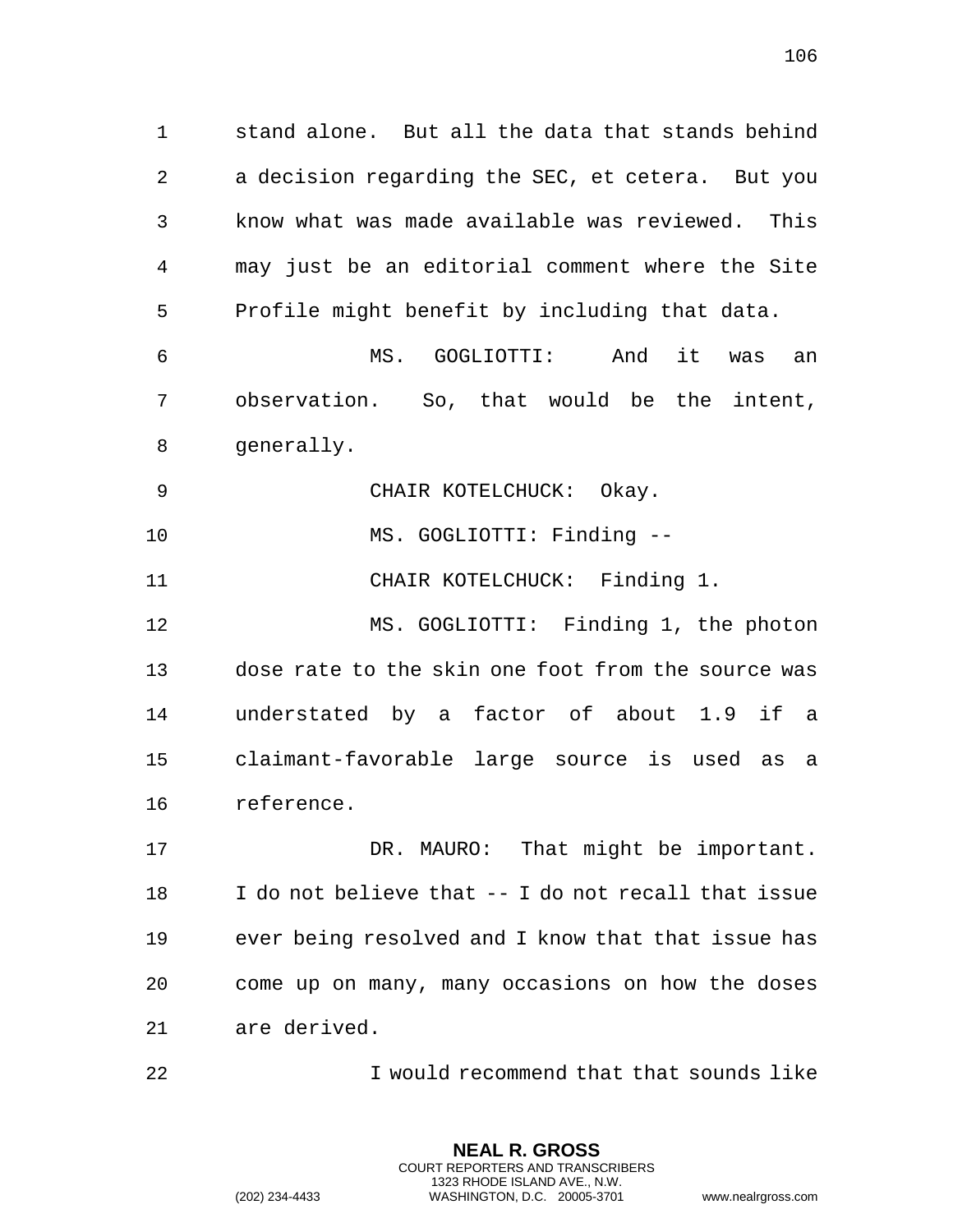something that does need to be looked at, specifically on how it is dealt with in the latest version of -- in other words, if you want to keep it really focused, I can't say sitting here that that issue has, in fact, been adequately addressed. It was not, at the time, unless I forgot. I mean I was so intimately involved with it that I do not believe it was resolved. But it would probably be a good idea to take a look at what is in the Site Profile right now in this current version with respect to this issue.

**And I could say within 15 minutes, we**  would be able to look at it and see what was done because this issue has come up in so many different venues and it will get quickly determined whether or not the way in which the dealt with external dose from a solid source is dealt with.

18 MS. GOGLIOTTI: Actually, this one Grady did respond to. It was one of the few that were responded to.

21 CHAIR KOTELCHUCK: Okay.

MS. GOGLIOTTI: And if you would like,

**NEAL R. GROSS** COURT REPORTERS AND TRANSCRIBERS 1323 RHODE ISLAND AVE., N.W.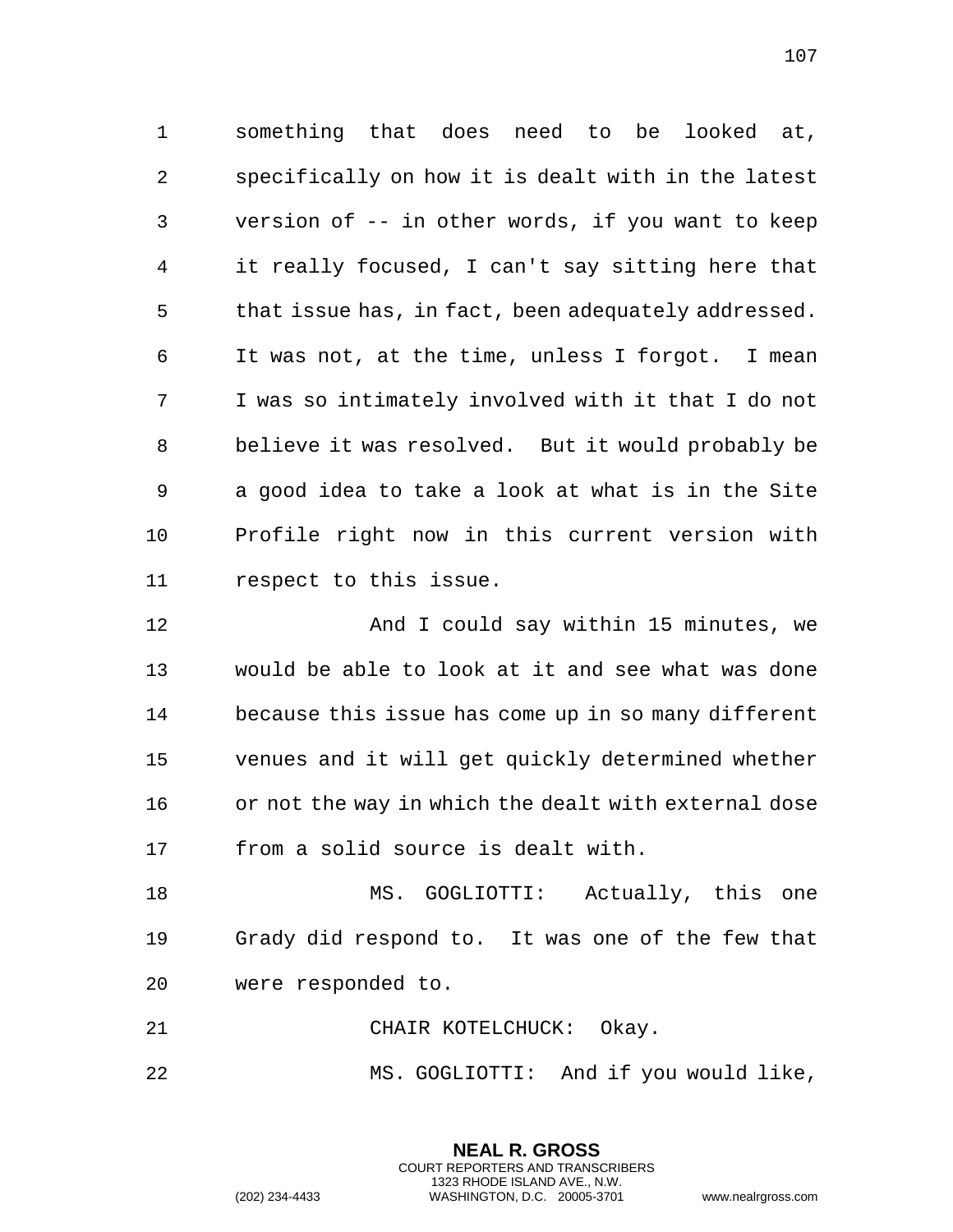1 I can read that.

| 2  | CHAIR KOTELCHUCK: Please.                           |
|----|-----------------------------------------------------|
| 3  | MS. GOGLIOTTI: There was no change in               |
| 4  | the photon dose rates assigned to workers from Rev. |
| 5  | 0 to Rev. 1. That said, SC&A's rationale for the    |
| 6  | TBD understanding, the photon dose relied on MCNP   |
| 7  | calculation that used a large new slab with         |
| 8  | dimensions of 300 centimeters by 100 centimeters    |
| 9  | by 10.16 centimeters, which is --                   |
| 10 | CHAIR KOTELCHUCK: Something got cut                 |
| 11 | off.                                                |
| 12 | MS. GOGLIOTTI: I'm sorry?                           |
| 13 | CHAIR KOTELCHUCK: I can't hear you.                 |
| 14 | MR. KATZ: You can't hear Rose? We can               |
| 15 | hear you.                                           |
| 16 | CHAIR KOTELCHUCK: Now, okay, fine.                  |
| 17 | Go ahead, I'm back.                                 |
| 18 | MS. GOGLIOTTI: Okay, which equates to               |
| 19 | an object that is 118 by 79 by 4.                   |
| 20 | Given the BSC received billets<br>and               |
| 21 | rolled them into rods, I don't see this scenario    |
| 22 | as applicable. In Appendix C of their review, SC&A  |

**NEAL R. GROSS** COURT REPORTERS AND TRANSCRIBERS 1323 RHODE ISLAND AVE., N.W.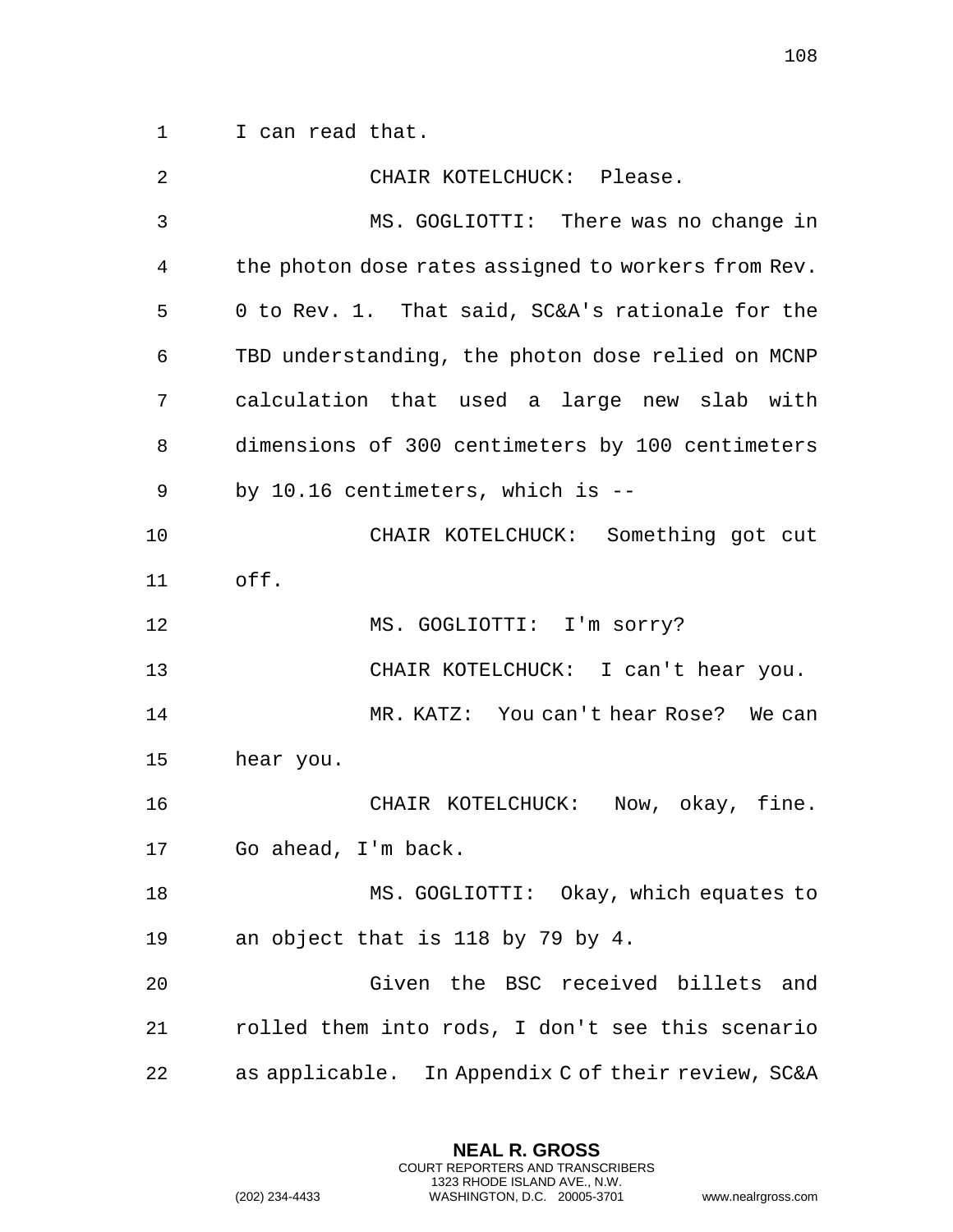also milled billets and rods. Both of these shapes had total dose rates less than 2 millirem per hour values used in the TBD.

 DR. MAURO: Well, I mean the only thing I could say is that at the time, when we were looking at these issues, the area of disagreement, which was agreed to be a Site Profile issue, was the deal with the exposure to the rods and if they were single individual rods or were they arrayed and stacked in a way that substantively changed the geometry, whereby it is not just a single rod you are being exposed to but there were locations where there could be multiple rods stacked, stored, where the geometry changes. And that was an issue that has come up.

 Whether the degree to which that now -- it sounds like we have an answer here and it may very well solve the issue but I just can't say off the top of my head whether that calculation addressed the issue that was at play at the time. CHAIR KOTELCHUCK: Is this something that -- I would like to do whatever we can without

> **NEAL R. GROSS** COURT REPORTERS AND TRANSCRIBERS 1323 RHODE ISLAND AVE., N.W.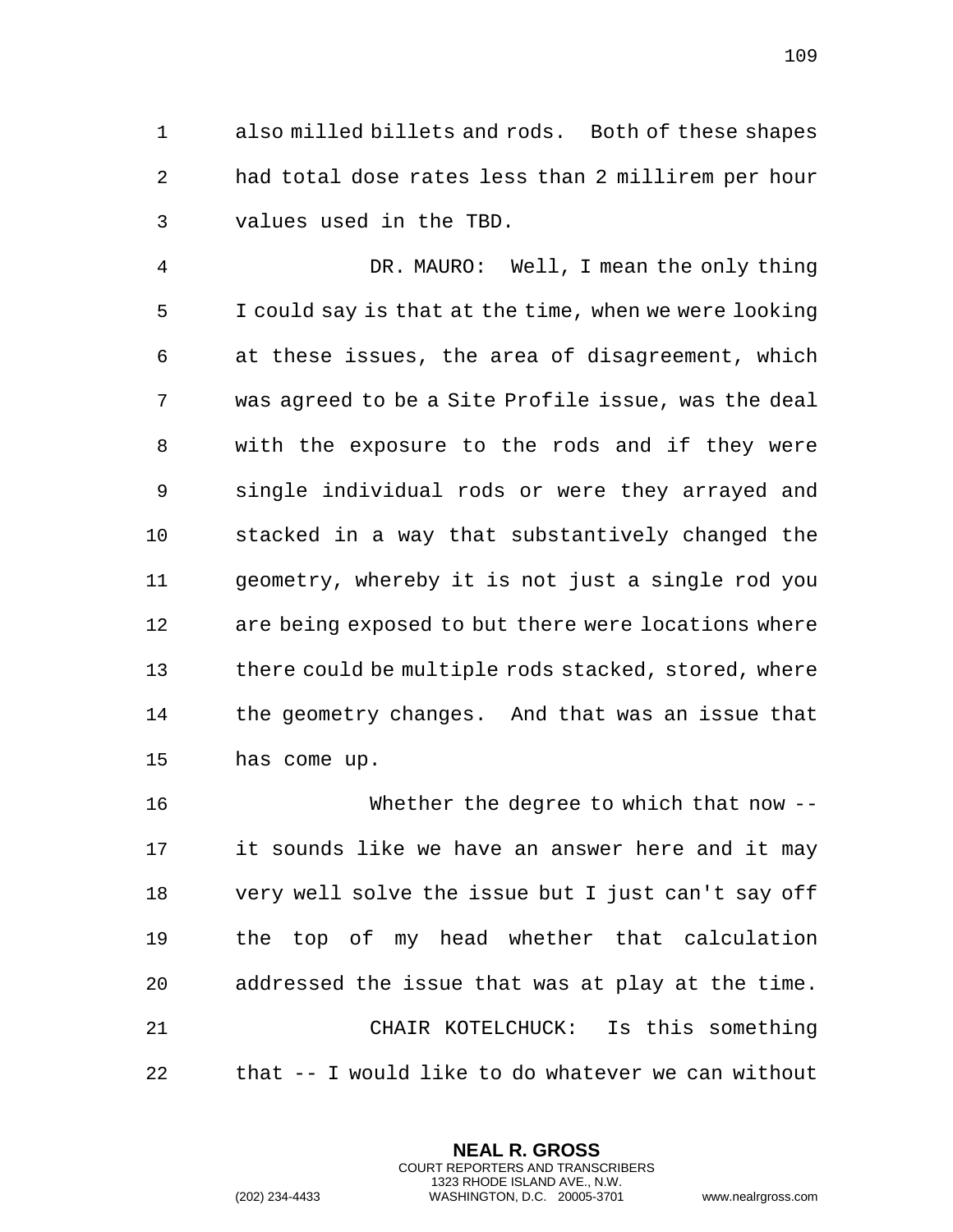going to the Board to decide whether we should go to the Board. Can we leave this open so folks can take a look at it?

 MEMBER BEACH: And don't forget, that is Doug Farver just responded to Grady on January 17th. So there is more information that Doug Farver put in on Grady's comments.

8 CHAIR KOTELCHUCK: Right.

 MR. CALHOUN: Yes, we will formulate a response to that.

11 MS. GOGLIOTTI: Okay.

 CHAIR KOTELCHUCK: That sounds good. So we will leave it open and go on.

 MS. GOGLIOTTI: Okay, Finding 2 says the photon dose rate is understated by about 15 percent in 1952.

 DR. MAURO: That sounds like a difference between the calculation performed by Bob Anigstein using MCNP and by NIOSH calculations. 20 I can't speak to whether or not that --you know to the technical merits of that.

MS. GOGLIOTTI: So tentatively, let's

**NEAL R. GROSS** COURT REPORTERS AND TRANSCRIBERS 1323 RHODE ISLAND AVE., N.W.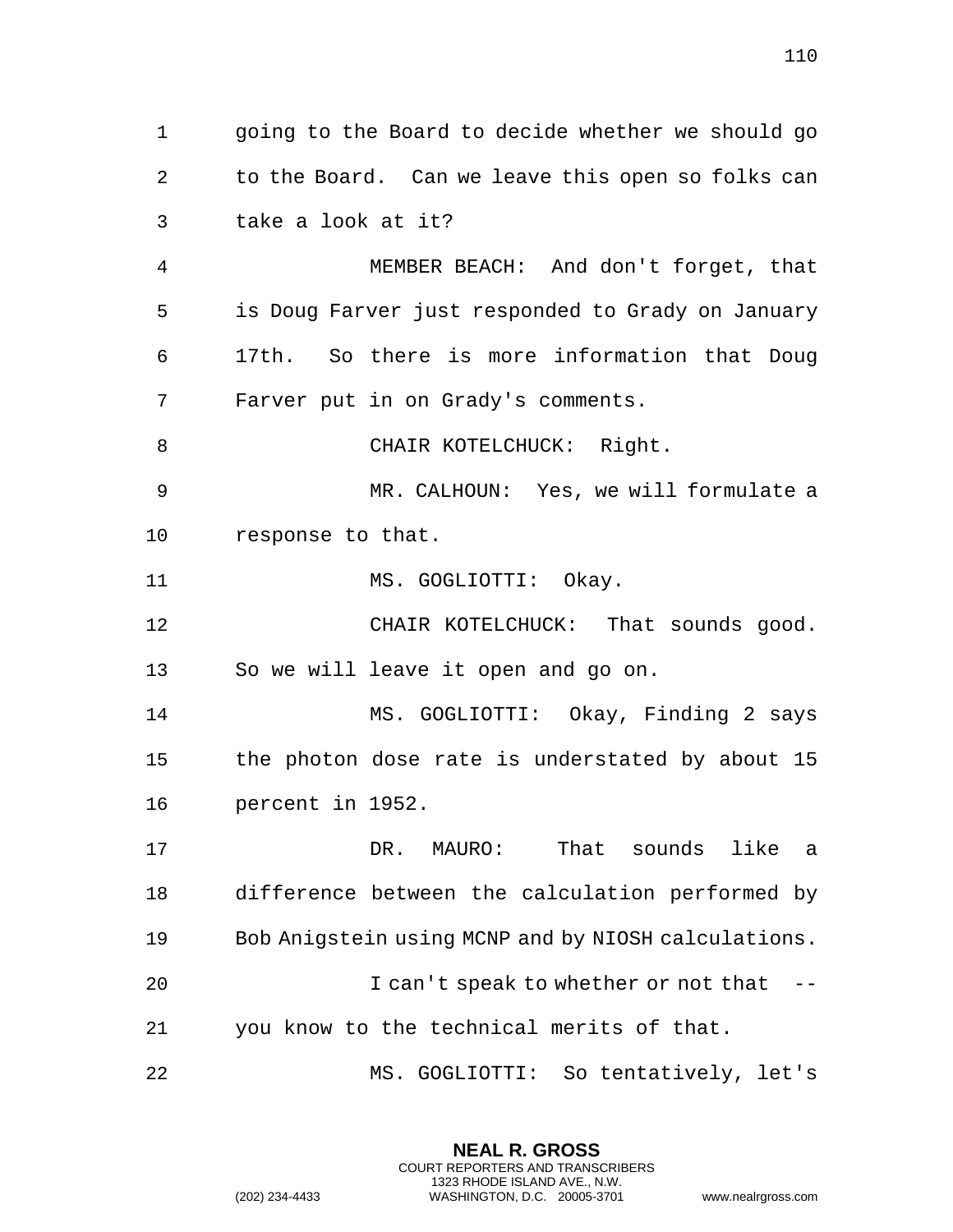leave that open, then.

 CHAIR KOTELCHUCK: Okay. MS. GOGLIOTTI: Finding 3, NIOSH had verified that U.S. Army 1989 is the correct source for a dose of 90 millirad per hour and provide a reference for the cited electron dose of 150 millirad per hour. DR. MAURO: And we have no response to that. That may very well resolve the issue but I can't speak to that. MS. GOGLIOTTI: You want me to just keep going down the list? CHAIR KOTELCHUCK: I think -- DR. MAURO: This is John. I'm sorry to interrupt. I'm just trying to help to really move 16 these things expeditiously. It sounds like there are a handful of responses that are provided here 18 that go toward very specific issues. And rather than -- this may be a good, I guess compromise in how to deal with this in an effective and efficient way is identify those issues, findings and observations where there is a response here that

> **NEAL R. GROSS** COURT REPORTERS AND TRANSCRIBERS 1323 RHODE ISLAND AVE., N.W.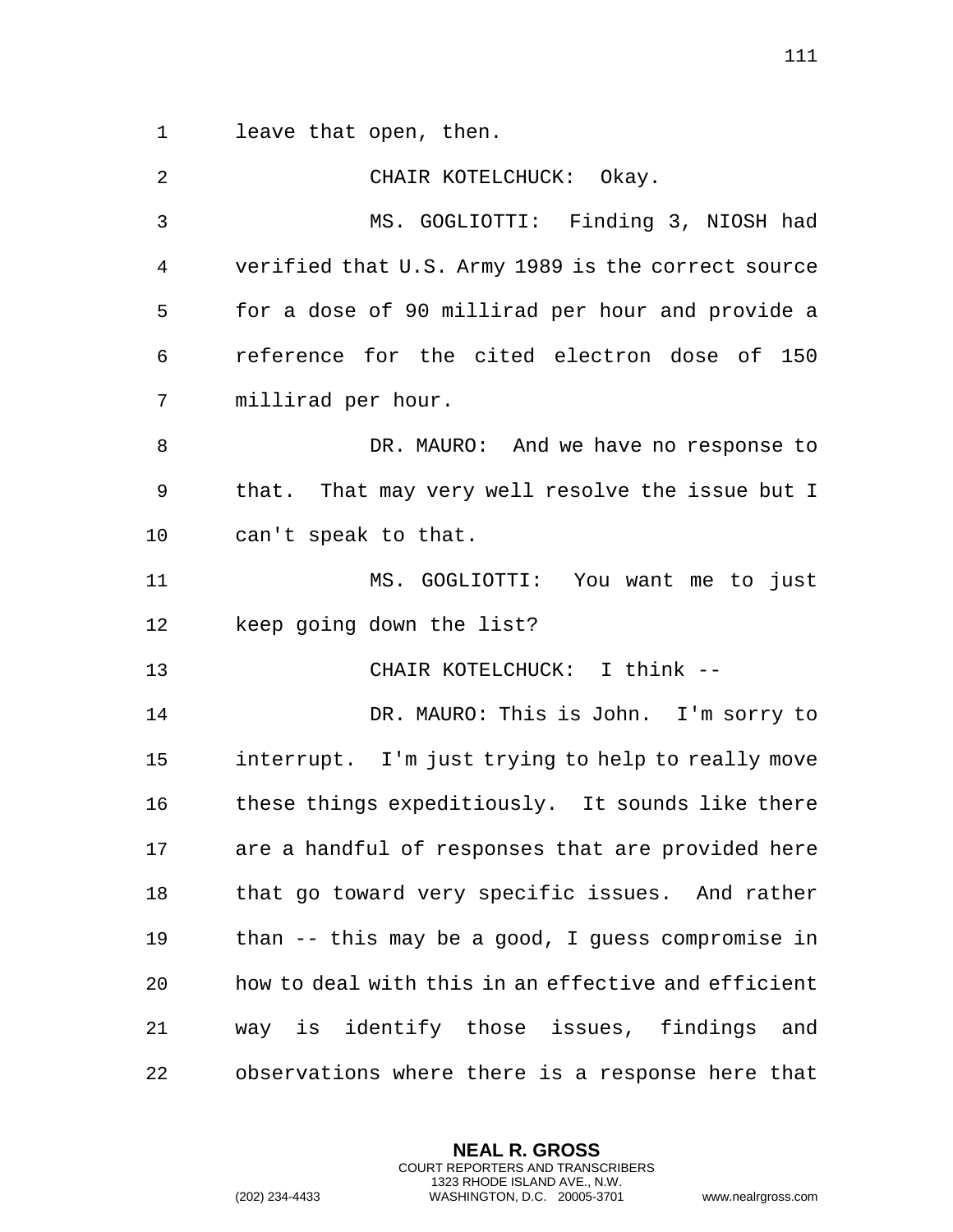is something that reflects the latest version of the Site Profile and it becomes a focused review just to confirm that yes, in fact, that response does two things.

 One, we agree technically that it does address the issue and that, in fact, the Site Profile does in fact contain that information, as opposed to raising the concern over having to do a Site Profile review, which would be large.

10 CHAIR KOTELCHUCK: Right.

 DR. MAURO: So if we could just zero in and focus in on those issues, and you have already mentioned two, I guess I would feel a little better about saying something intelligent about it either myself or get my hands, get a hold of Bob Anigstein and say let's take a look at this. One, do we agree? And two, is it in the current version of the Site Profile and, therefore, can be closed? CHAIR KOTELCHUCK: Okay, that would be okay. You could be looking at it anyway. 21 So, shall we keep it open?

MR. CALHOUN: This is Grady. I mean

**NEAL R. GROSS** COURT REPORTERS AND TRANSCRIBERS 1323 RHODE ISLAND AVE., N.W.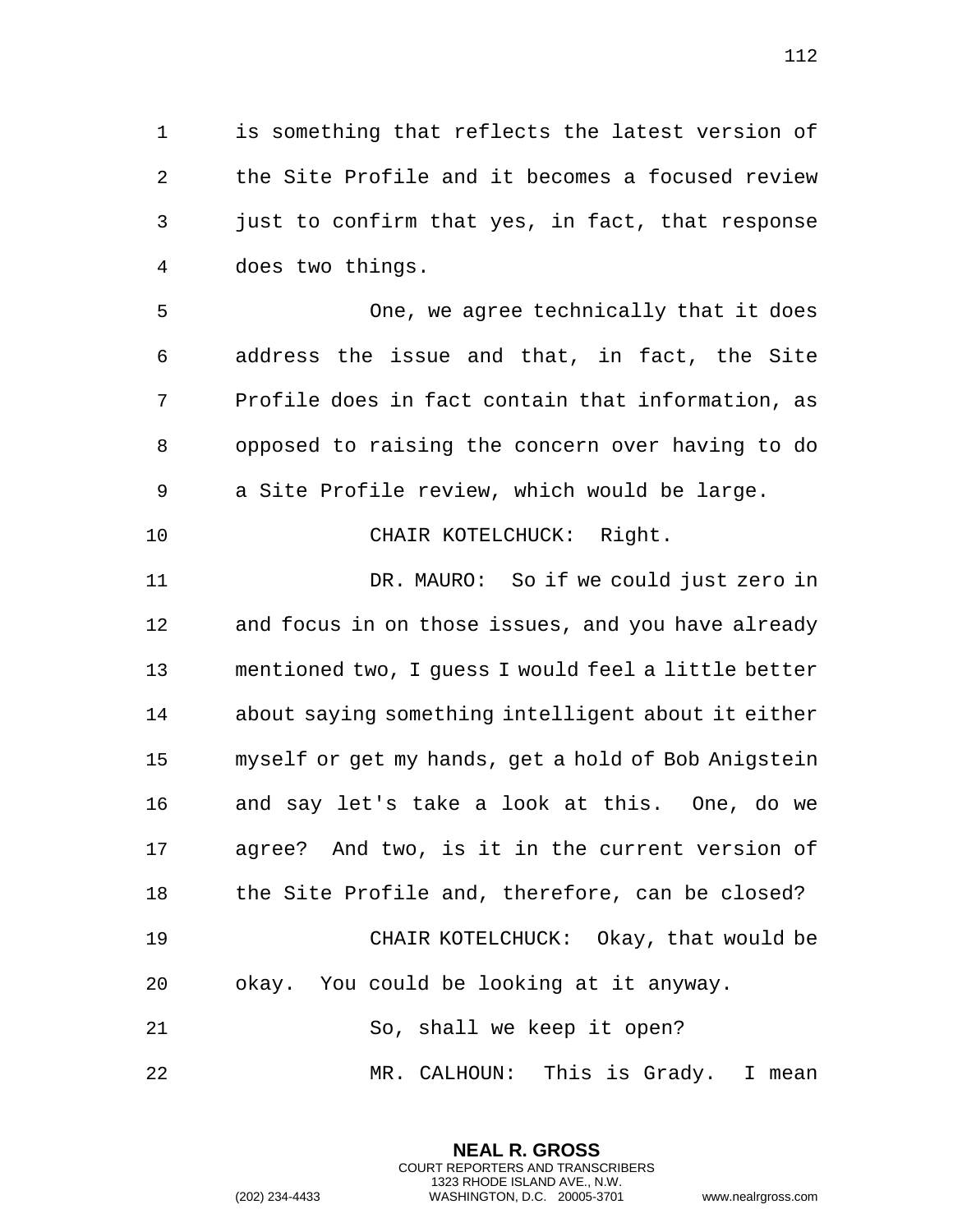that's okay. Do Doug's comments appear anywhere other than the BRS or do those come over as a memo or something like that? MS. GOGLIOTTI: They are only in the BRS. MR. CALHOUN: Okay. CHAIR KOTELCHUCK: Alright. MS. GOGLIOTTI: Let me see if there are any more responses in here. I think that might have been the only one. MEMBER BEACH: Yes, I am looking at them, Rose. That is the only one that I can see. 13 MS. GOGLIOTTI: Okay. CHAIR KOTELCHUCK: Oh, okay. MS. GOGLIOTTI: So, tentatively, let's leave all of these open, except for Observation 1, which we discussed. 18 CHAIR KOTELCHUCK: Right. 19 MS. GOGLIOTTI: Okay. CHAIR KOTELCHUCK: Okay. MS. GOGLIOTTI: And should we make that a NIOSH action item to look into them?

> **NEAL R. GROSS** COURT REPORTERS AND TRANSCRIBERS 1323 RHODE ISLAND AVE., N.W.

(202) 234-4433 WASHINGTON, D.C. 20005-3701 www.nealrgross.com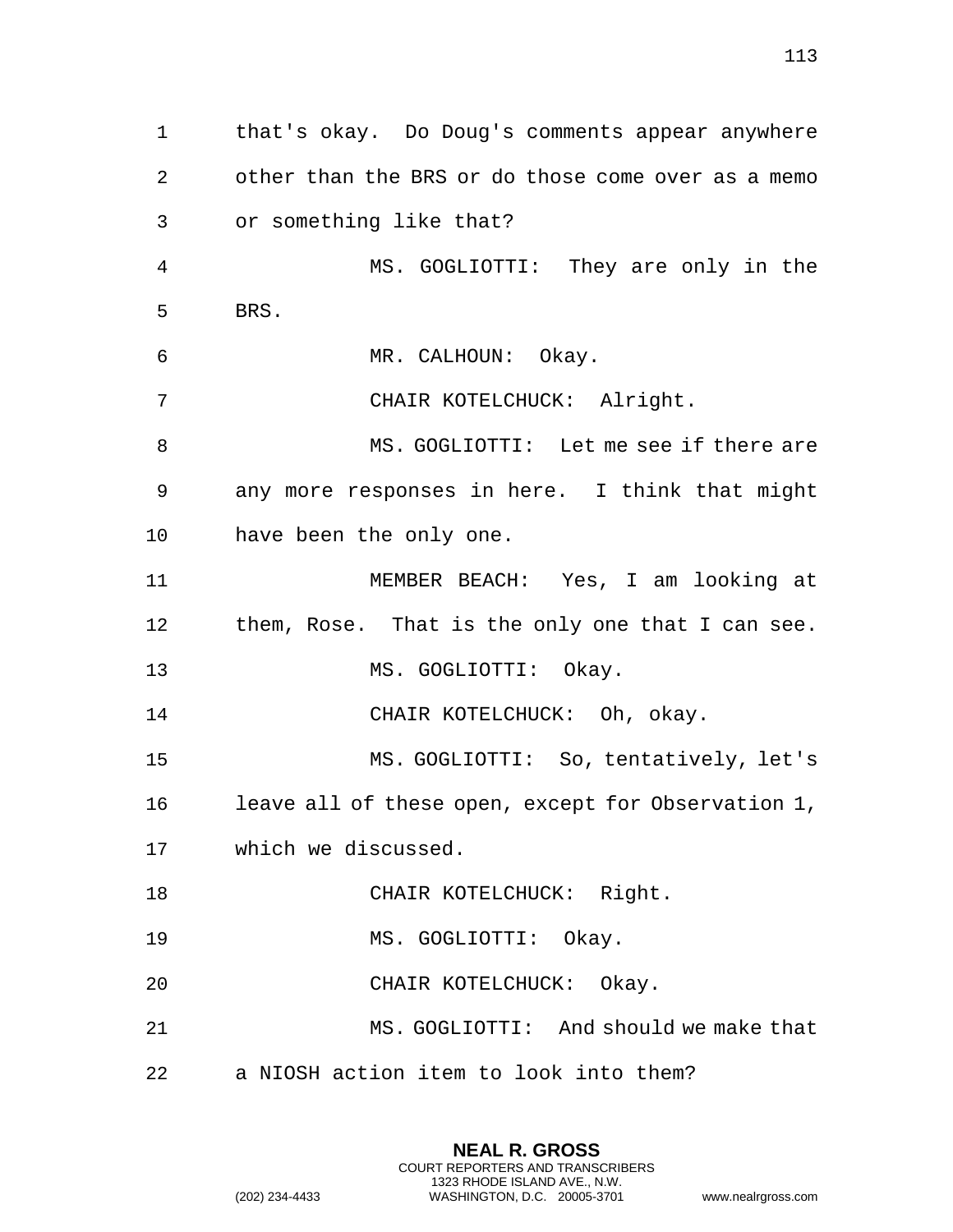CHAIR KOTELCHUCK: Yes, I would say that there is a fairly high bar for this Subcommittee to go back to the Board to reopen but we will have to consider that if, in fact, you find out that there was information that was not examined. So with that, let's go to the next one. 8 MS. GOGLIOTTI: Okay. So we will skip all of the remaining 409. 10 CHAIR KOTELCHUCK: Okay. MS. GOGLIOTTI: And I think the next one is 360.2. CHAIR KOTELCHUCK: Now we are doing Category 2, right? MS. GOGLIOTTI: Correct. 16 CHAIR KOTELCHUCK: Okay. MS. GOGLIOTTI: Okay and this is the BONUS Reactor Plant and Puerto Rico Nuclear Center case. And it reads the failure to discuss neutron exposure potential. For some reason this is a little bit strange here in the BRS. MEMBER BEACH: Rose, could you do Bliss

> **NEAL R. GROSS** COURT REPORTERS AND TRANSCRIBERS 1323 RHODE ISLAND AVE., N.W.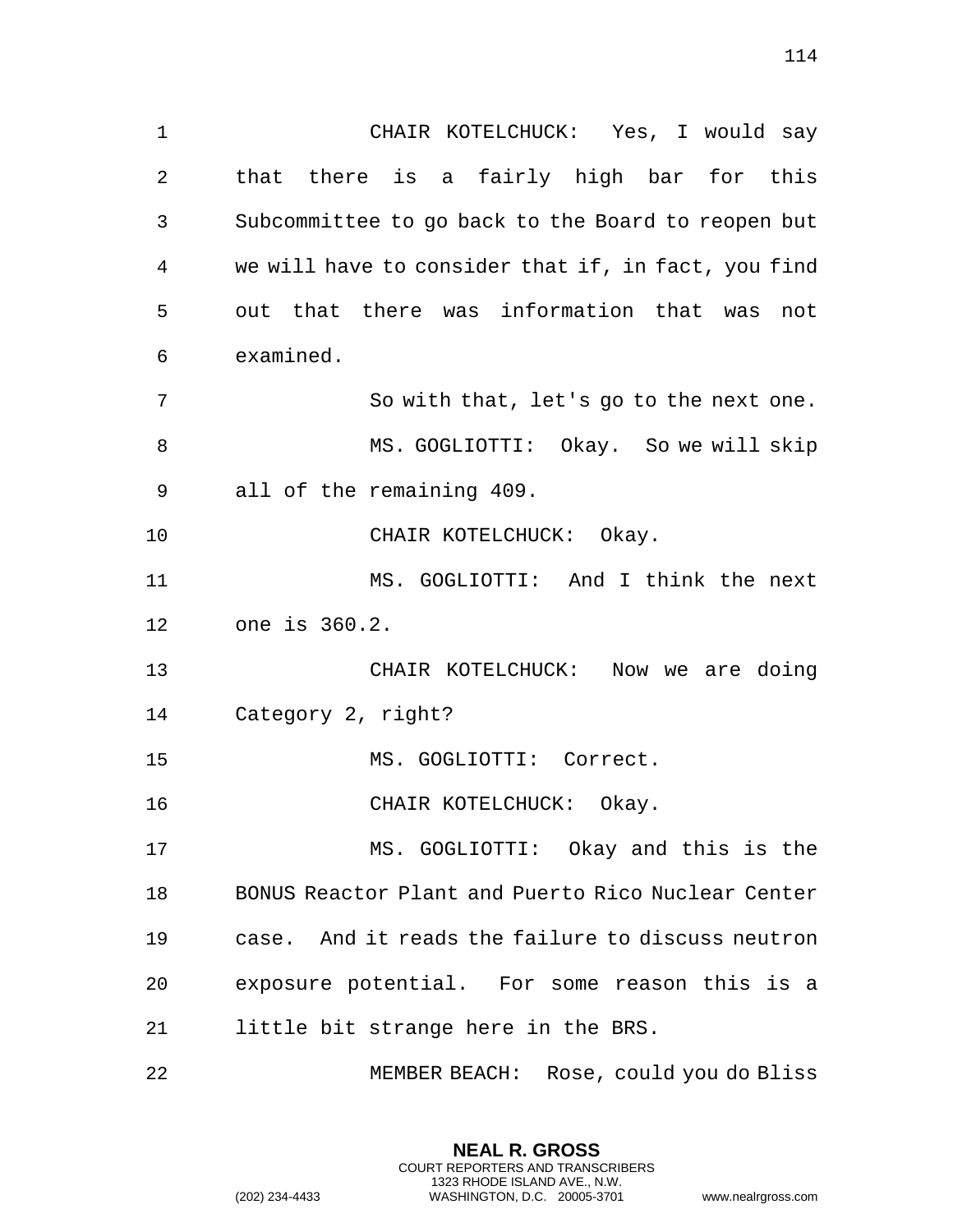& Laughlin, that 335.1?

 MS. GOGLIOTTI: I'm sorry. What was that?

 MEMBER BEACH: I was just wondering if you were skipping Bliss & Laughlin, the 335.1, which is just ahead of the BONUS Reactor.

 MS. GOGLIOTTI: I believe we discussed that one previously as part of a Type 1 category. CHAIR KOTELCHUCK: Uh, 335.1, yes, we

did close it earlier.

 MEMBER BEACH: Okay, it's listed as open, though.

 MS. GOGLIOTTI: Only because I haven't gone back in and changed them all.

MEMBER BEACH: Okay, sorry.

 CHAIR KOTELCHUCK: That's okay. 306.2.

 MS. GOGLIOTTI: 360.2. Okay and with this particular case, the summary records were reported on a form called The Summary of Whole Body Radiation Exposure to External Penetrating Radiation Accumulated During the Year. And it was

> **NEAL R. GROSS** COURT REPORTERS AND TRANSCRIBERS 1323 RHODE ISLAND AVE., N.W.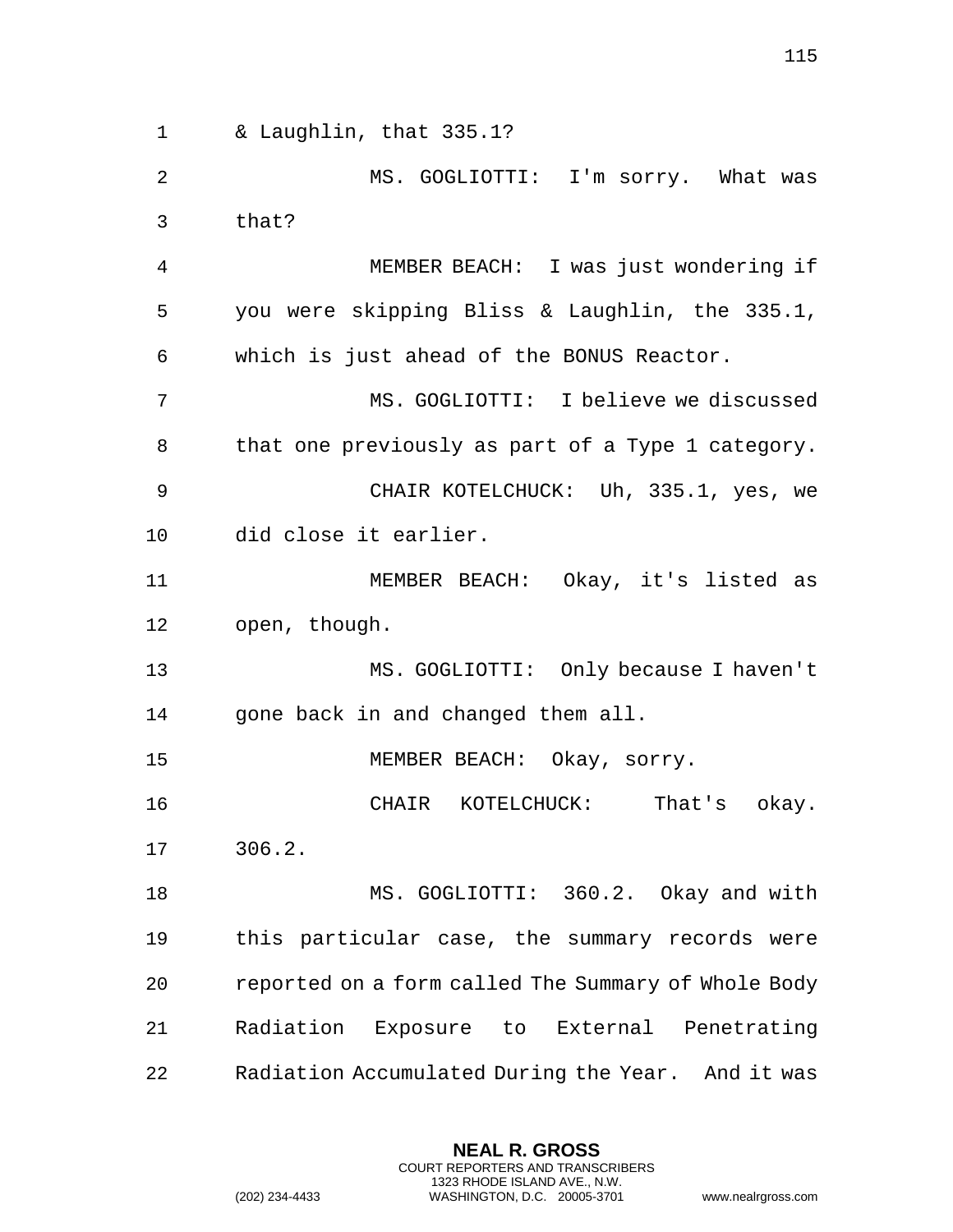not apparent to us that those exposures included neutron exposures.

 NIOSH came back and said that it was their understanding that no other penetrating radiation was reported on this one, including neutron dose.

 And if that is the case, we would just ask NIOSH for a reference or a citation that would justify that.

 CHAIR KOTELCHUCK: Right. That would -- as it stands, it seems to me that this was an observation that you are asking them for --

 MS. GOGLIOTTI: Well, the dose reconstruction report did not discuss neutron exposure potential.

 CHAIR KOTELCHUCK: It did not discuss what?

 MS. GOGLIOTTI: Neutron exposure potential.

 CHAIR KOTELCHUCK: Okay and the issue is whether it is incorporated?

MS. GOGLIOTTI: NIOSH believes that it

**NEAL R. GROSS** COURT REPORTERS AND TRANSCRIBERS 1323 RHODE ISLAND AVE., N.W.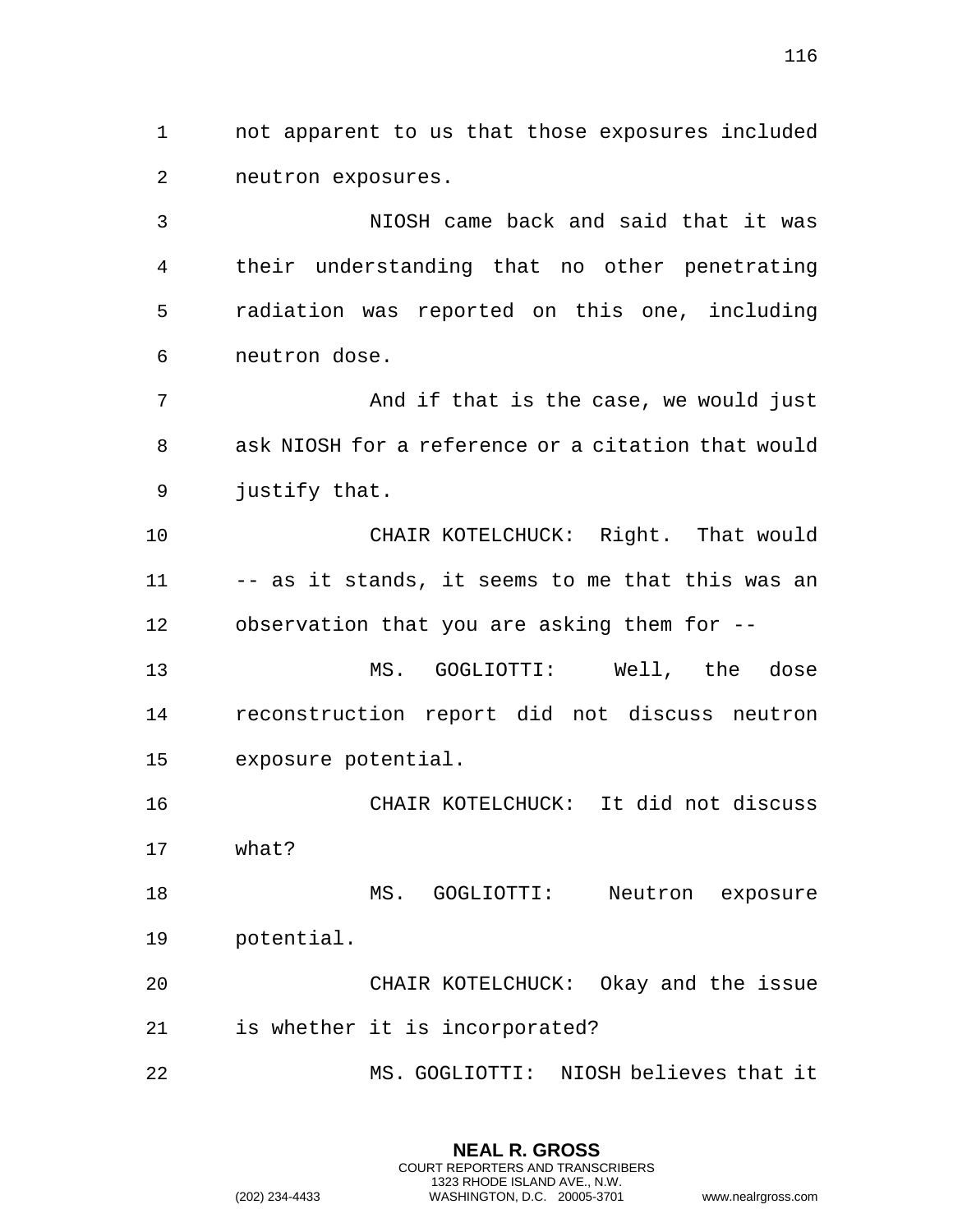should have been incorporated in measured penetrating radiation that was reported on the form, although we don't have a reference that justifies that.

 So if they can provide us with a reference, we would advising to close it out.

 CHAIR KOTELCHUCK: Okay. And that is fine. And I see. So that would really, essentially, have to be left open until you get that information.

11 MS. GOGLIOTTI: Correct.

 DR. MAURO: This is John again. Sorry to interrupt but it was not uncommon for the records, those old handwritten records, to be just like you described, the whole body dose were expressed in terms of the sum of neutron and photon.

17 CHAIR KOTELCHUCK: Right.

18 DR. MAURO: The only question I raise is that very often the way in which you refer to a neutron, when the neutron doses are reported there are very often lots of adjustment factors that are -- when NIOSH does a neutron dose

> **NEAL R. GROSS** COURT REPORTERS AND TRANSCRIBERS 1323 RHODE ISLAND AVE., N.W.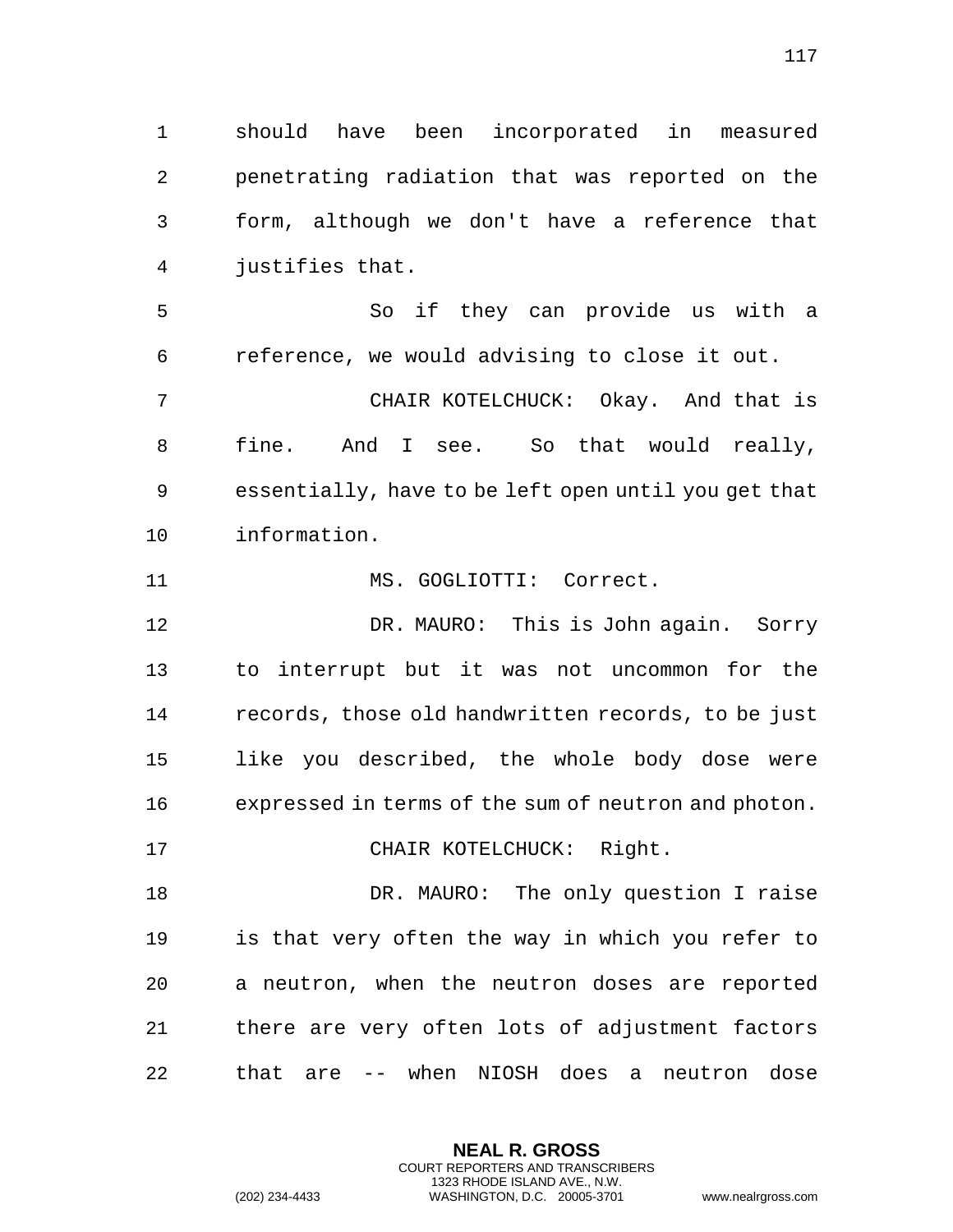reconstruction where there is a track etch or some type of a way in which the neutron dose is determined, very often there are associated adjustment factors, the implications being if this is, in fact, combined with reported dose at that time from the old records, is there a need to separate the two and then apply appropriate adjustment factors to the neutron dose?

 I hate to bring up something that nuanced but if we were just to accept that and say here is the total dose, it would not be, in my mind, compatible, necessarily with the way in which we deal with neutron doses in more recent dose reconstructions.

15 Did you follow that?

 CHAIR KOTELCHUCK: Yes. I'm trying to think. Do other Subcommittee Members have thoughts on that? I'm trying to think of what is an appropriate response.

 MEMBER MUNN: I'd have to break my vow of silence.

> **NEAL R. GROSS** COURT REPORTERS AND TRANSCRIBERS 1323 RHODE ISLAND AVE., N.W.

22 CHAIR KOTELCHUCK: Okay.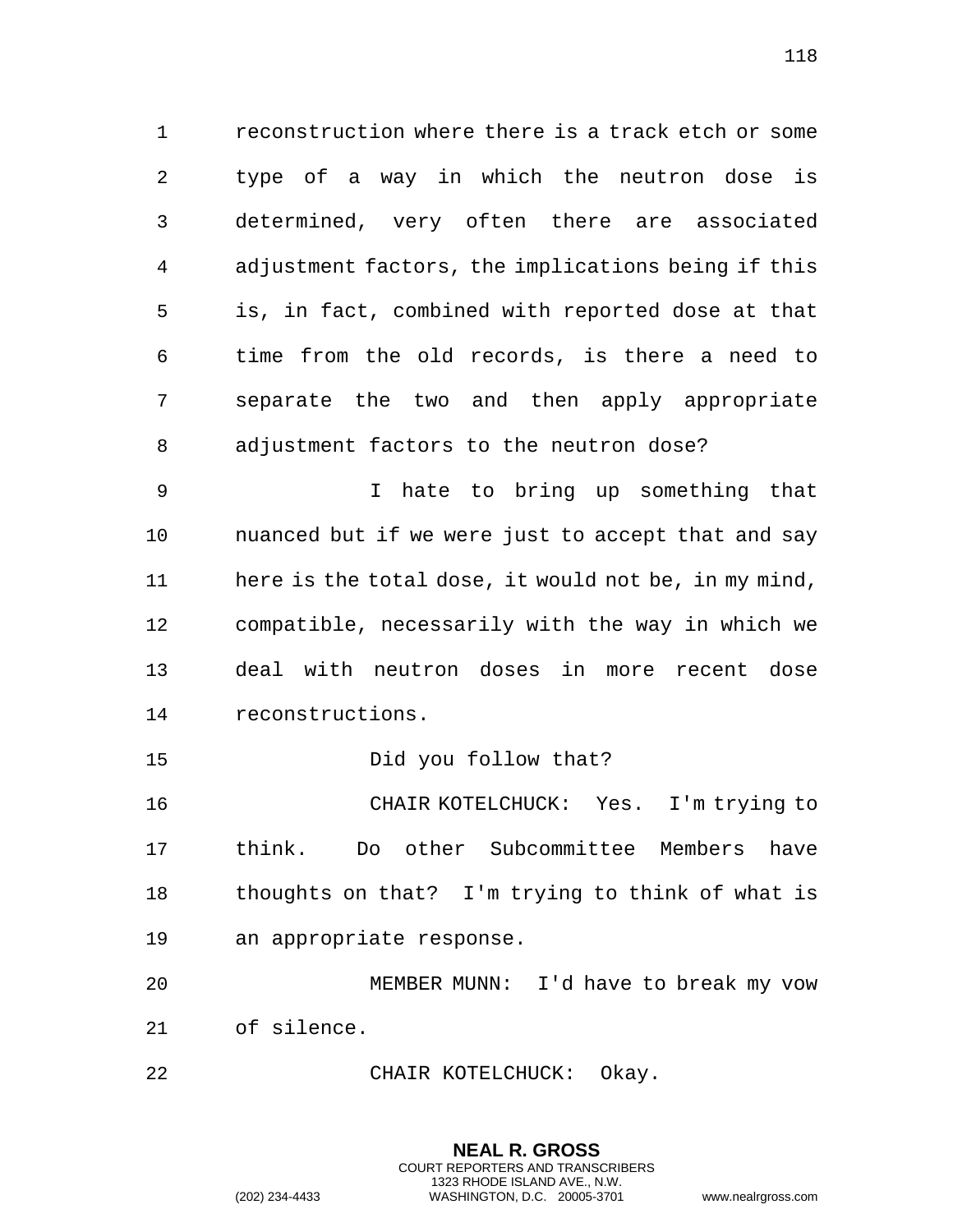| $\mathbf 1$ | MEMBER MUNN: Sorry.                                 |
|-------------|-----------------------------------------------------|
| 2           | CHAIR KOTELCHUCK:<br>Go right ahead,                |
| 3           | Wanda.                                              |
| 4           | MUNN: No, that is quite<br>MEMBER                   |
| 5           | alright. I am wondering if we might not be just     |
| 6           | creating more problems for ourselves than is really |
| 7           | evidenced by the facts. I don't see --              |
| 8           | MS. GOGLIOTTI: Well, I think the case               |
| 9           | here is -- we were questioning whether or not there |
| 10          | should have been neutron exposures. NIOSH seems     |
| 11          | to be arguing that if there were neutron exposures, |
| 12          | it would have been included on this form and that   |
| 13          | is why it was omitted from the dose reconstruction. |
| 14          | MR. CALHOUN: So we just need to come                |
| 15          | up with something that makes you feel comfortable   |
| 16          |                                                     |
| 17          | MS. GOGLIOTTI: They should have been                |
| 18          | included on that form if they were --               |
| 19          | MR. CALHOUN: Okay, good enough. I                   |
| 20          | have got it written down.                           |
| 21          | CHAIR KOTELCHUCK: Okay.                             |
| 22          | MEMBER MUNN: Yes, if it needs to be                 |

**NEAL R. GROSS** COURT REPORTERS AND TRANSCRIBERS 1323 RHODE ISLAND AVE., N.W.

(202) 234-4433 WASHINGTON, D.C. 20005-3701 www.nealrgross.com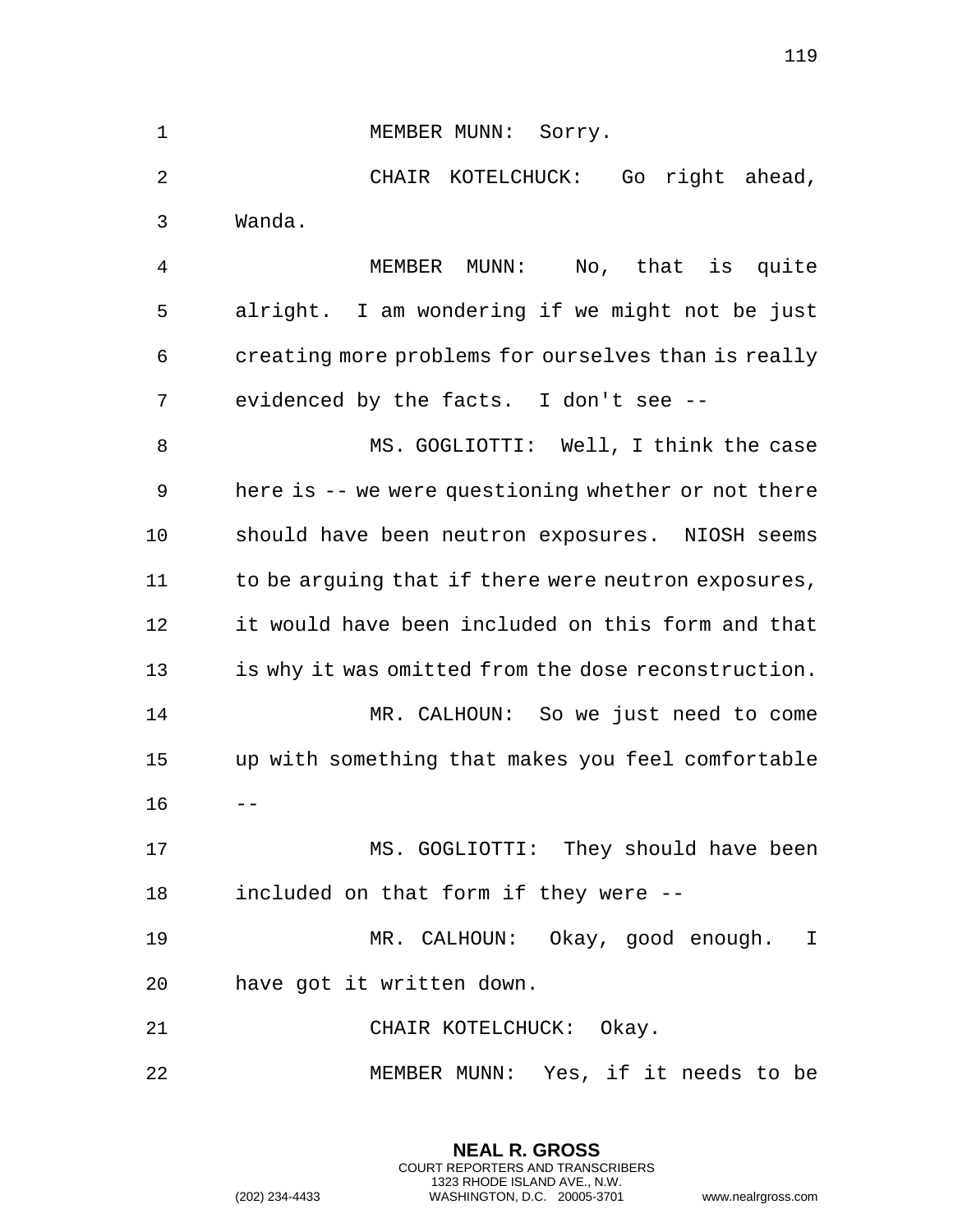asked, ask it. One cannot imagine that anyone working with a reactor system of any kind, regardless of what size, shape, or category, would not consider neutron exposure as a potential. That just seems so unlikely. CHAIR KOTELCHUCK: Right. MEMBER MUNN: I can't imagine such a thing but I suppose in some cartoon it could happen. The Simpsons do it all the time. CHAIR KOTELCHUCK: Okay, so we are going to leave it open until people can -- Grady you can satisfy us with information. 13 Let's go on to the next one. MS. GOGLIOTTI: Okay, same case. The finding states that there was insufficient evidence to support the opined internal dose. And NIOSH responded by saying that the BONUS Reactor was a boiling water reactor, while the PRNC included a one megawatt MPR reactor. Both types of reactors, along with other types, existed at INL, therefore, INL appeared to be a reasonable surrogate.

> **NEAL R. GROSS** COURT REPORTERS AND TRANSCRIBERS 1323 RHODE ISLAND AVE., N.W.

(202) 234-4433 WASHINGTON, D.C. 20005-3701 www.nealrgross.com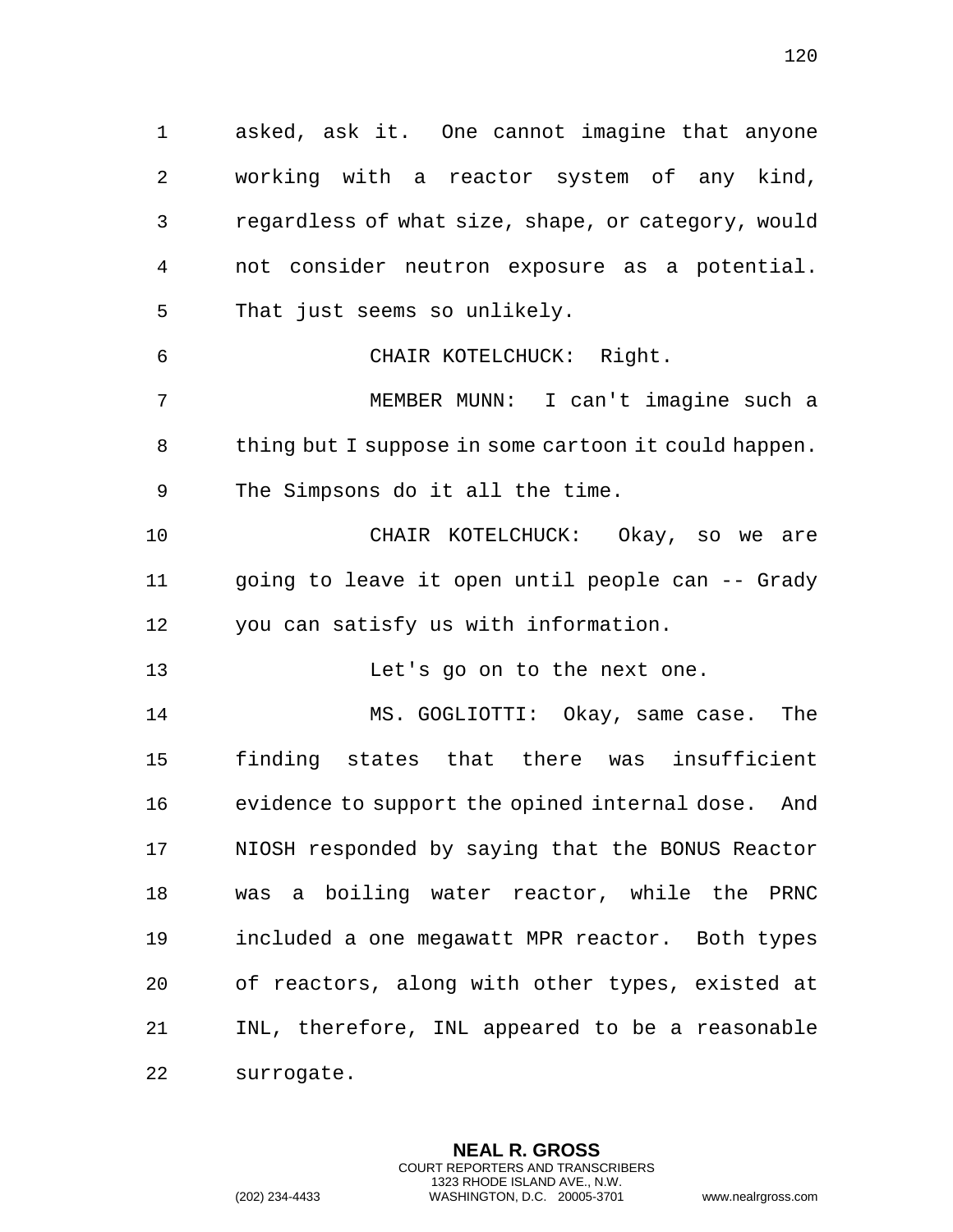And our responses states that NIOSH explained that the BONUS Reactor was a boiling water reactor while the PRNC was blah, blah, blah. We just talked about that. On that basis, NIOSH believes that the internal environmental doses at INL can serve as a reasonable surrogate. This may be appropriate for environmental doses but it is questionable because such an assumption does not appear to satisfy the Board's biased surrogate data criteria. However, of one immediate concern is that the internal doses at INL facilities employ OTIB-54 gross beta/gamma urine analysis data for dose reconstruction. If the workers at PRNC reactors had gross beta/gamma urine analysis data, consideration should be given to using OTIB-54, if 16 not some other approach to reconstructing internal exposures, if needed, which draws upon either appropriate surrogate data for OTIB-33/18 or NIOSH's procedure for building a worker model. DR. MAURO: Yes, that one is mine, by

 the way. I could help out if you have any questions.

> **NEAL R. GROSS** COURT REPORTERS AND TRANSCRIBERS 1323 RHODE ISLAND AVE., N.W.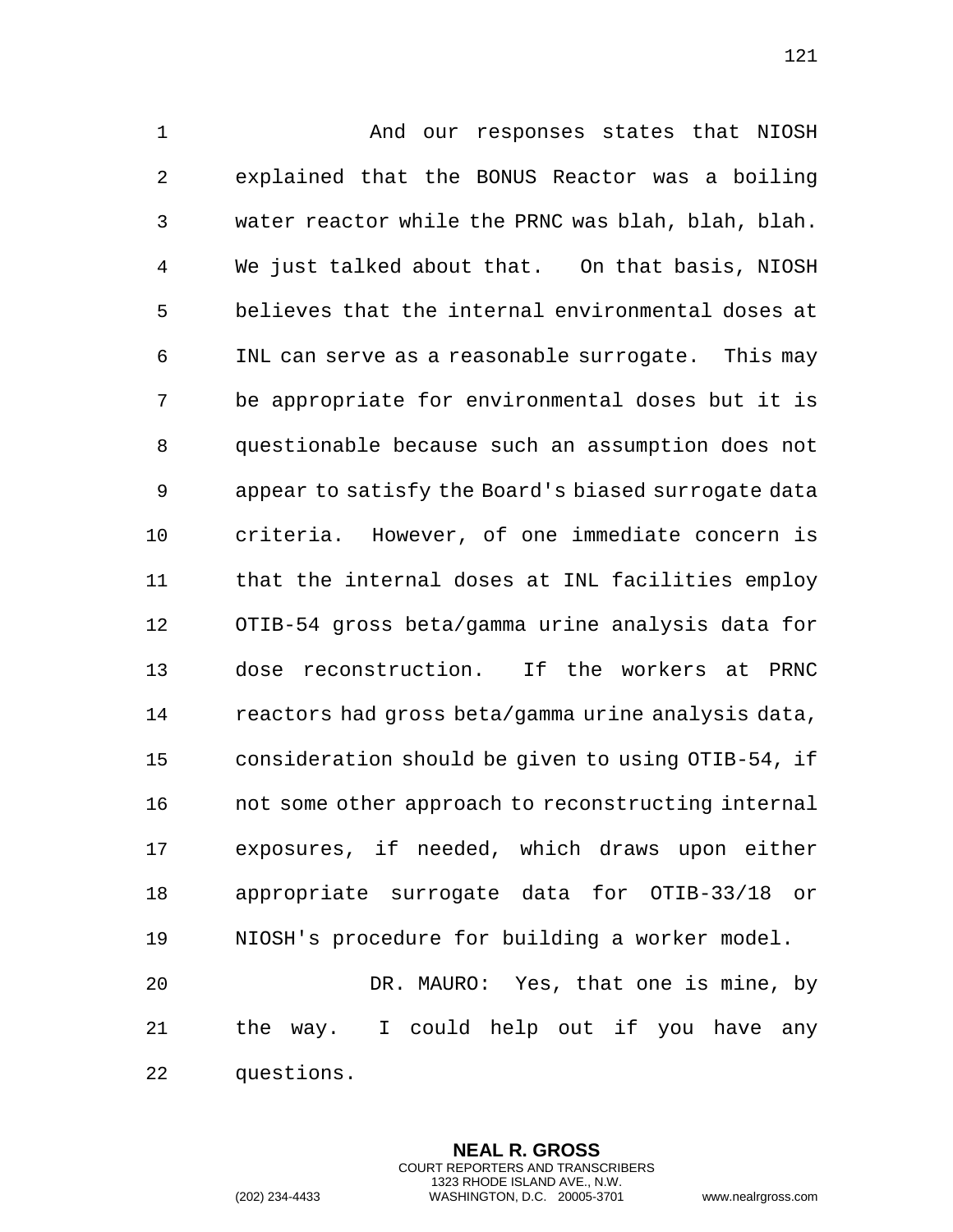| 1              | CHAIR<br>KOTELCHUCK:<br>Was<br>there<br>-a            |
|----------------|-------------------------------------------------------|
| $\overline{2}$ | response? Their response was just above, right?       |
| 3              | MS. GOGLIOTTI: Yes.                                   |
| 4              | MEMBER BEACH: So that one begs for a                  |
| 5              | response, I think, answering those SC&A comments.     |
| 6              | CHAIR KOTELCHUCK: I missed what the                   |
| 7              | last person said.                                     |
| 8              | MEMBER BEACH: This is Josie. I think                  |
| 9              | that NIOSH needs to comment on the last paragraph     |
| 10             | that SC&A put out there.                              |
| 11             | DR. MAURO: See, this is a circumstance                |
| 12             | where so much has occurred of importance that it      |
| 13             | leaves this particular dose reconstruction,           |
| 14             | unfortunately, in an uncomfortable place because      |
| 15             | it didn't have the benefit of having all of that      |
| 16             | surrogate data experience, et cetera, available at    |
| 17             | the time. And it leaves you in the uncomfortable      |
| 18             | position to say well, could that be important.<br>Not |
| 19             | that we are saying it is but it is just the nature    |
| 20             | of the beast that we are going to run into            |
| 21             | situations where old dose reconstructions, well I     |
| 22             | guess relatively old are now subject to questions     |

**NEAL R. GROSS** COURT REPORTERS AND TRANSCRIBERS 1323 RHODE ISLAND AVE., N.W.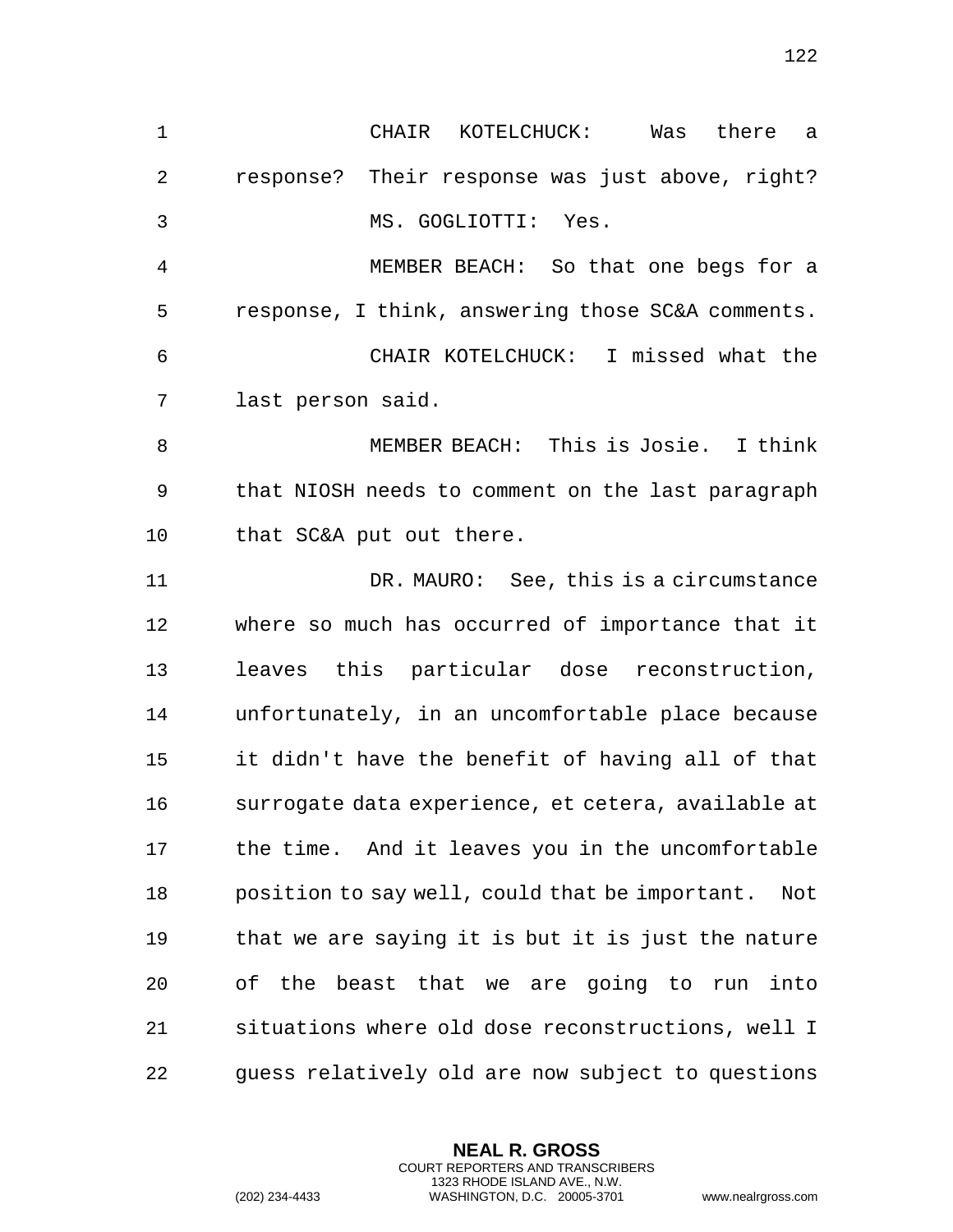that emerge because so much has occurred subsequent to that time.

 CHAIR KOTELCHUCK: Yes. MR. CALHOUN: I'll just need to come up with another answer for that one. CHAIR KOTELCHUCK: Okay. MEMBER MUNN: And a closed parenthesis. CHAIR KOTELCHUCK: Yes. Alright, let's go on. MS. GOGLIOTTI: Okay and actually this one, I believe, relates to that as well. It states failure to address monitoring described in the CATI report in Finding 4 for the same case. And NIOSH agrees that the DR report should have addressed these issues more completely. However, the estimate itself fits based on the summary data of monitored workers as described in Finding 360.1 and that doesn't depend on the worker being unmonitored. So we still have concerns regarding how internal exposures are to be reconstructed for the

> **NEAL R. GROSS** COURT REPORTERS AND TRANSCRIBERS 1323 RHODE ISLAND AVE., N.W.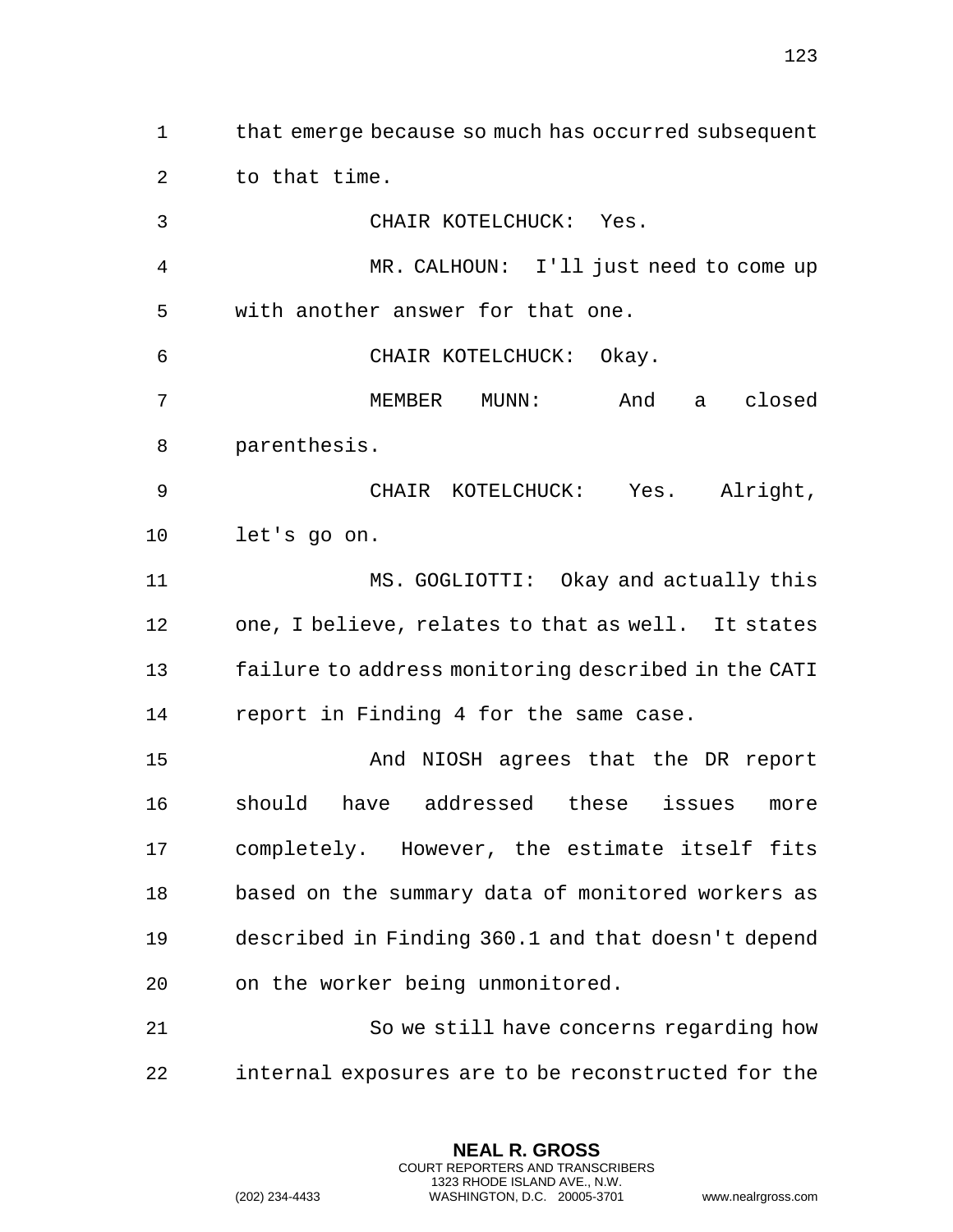reasons described in the last finding.

 CHAIR KOTELCHUCK: Regarding how internal exposure are to be reconstructed.

 DR. MAURO: This is John again. It goes to the fact that one of the important developments that have occurred relatively recently is OTIB-54 on internal dose, especially where the approach now being used which has been found to be satisfactory is this gross beta/gamma and then converting that to intake. This may be a case that we are on right now that was done prior to that protocol.

 So I think I am trying to just get context. So the question becomes was the protocol used at that time compatible, consistent, and appropriate, if not claimant favorable, when compared to the newer protocols that are being used now.

 CHAIR KOTELCHUCK: Right. Well, I'm not sure how to proceed.

 MR. CALHOUN: I just have to respond to all of these.

**NEAL R. GROSS**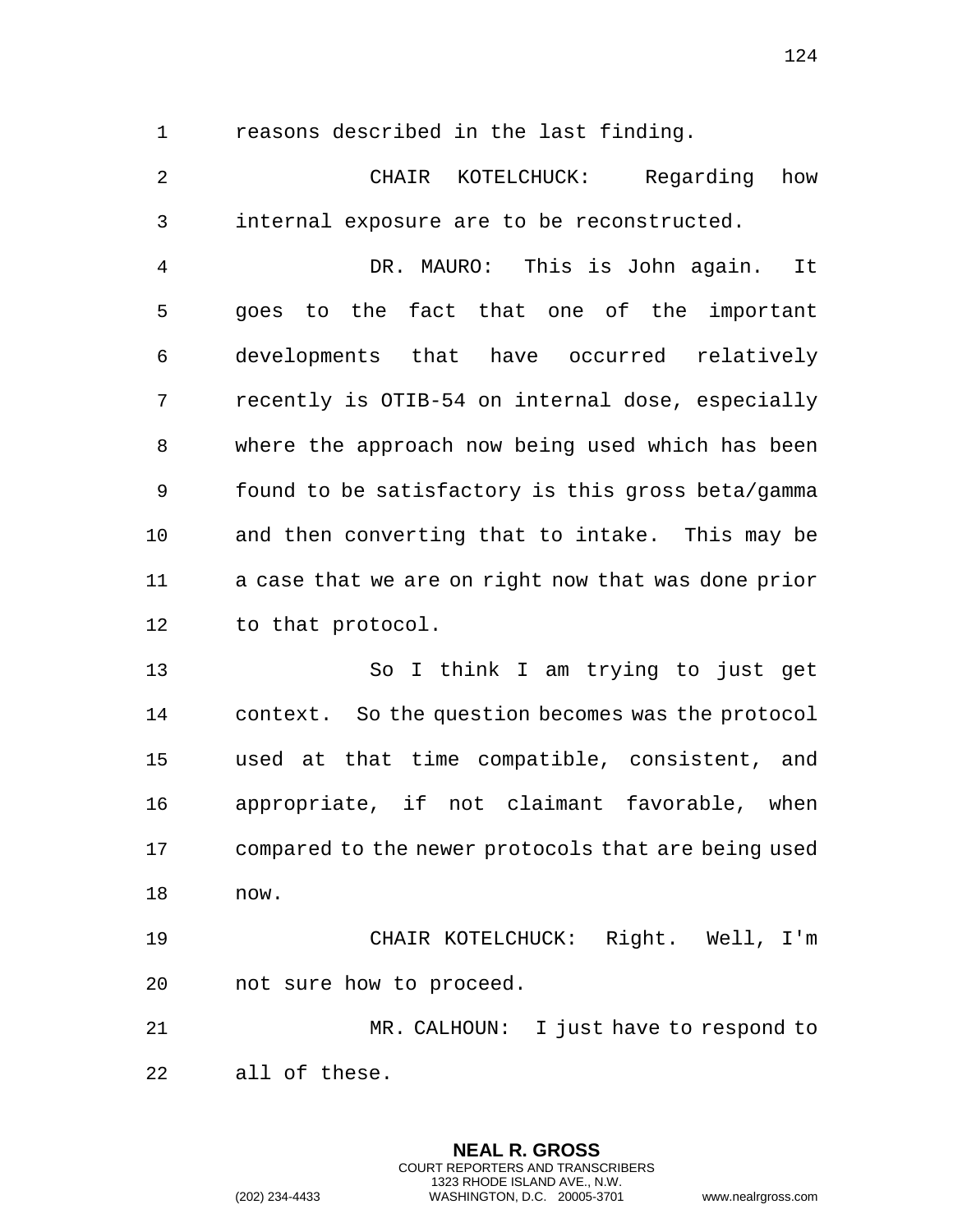MEMBER BEACH: That's what I was going to suggest. MEMBER MUNN: Yes, it looks like it. CHAIR KOTELCHUCK: It just keeps going on and on. It is the same, similar kinds of issues. How many findings -- I don't have it in front of me. How many findings do we -- MS. GOGLIOTTI: There is one more additional findings on this one. CHAIR KOTELCHUCK: Just five? Five is the last one? MS. GOGLIOTTI: And it is identical to Finding 4 actually. It is just on a different aspect. CHAIR KOTELCHUCK: Then we will leave it all open, right? 17 MS. GOGLIOTTI: Okay. CHAIR KOTELCHUCK: And let's try and get this resolved at the next meeting. MS. GOGLIOTTI: Okay and the next one is 366.1. We actually consider this fairly significant. It is a Heald Machine Co. case. And

> **NEAL R. GROSS** COURT REPORTERS AND TRANSCRIBERS 1323 RHODE ISLAND AVE., N.W.

(202) 234-4433 WASHINGTON, D.C. 20005-3701 www.nealrgross.com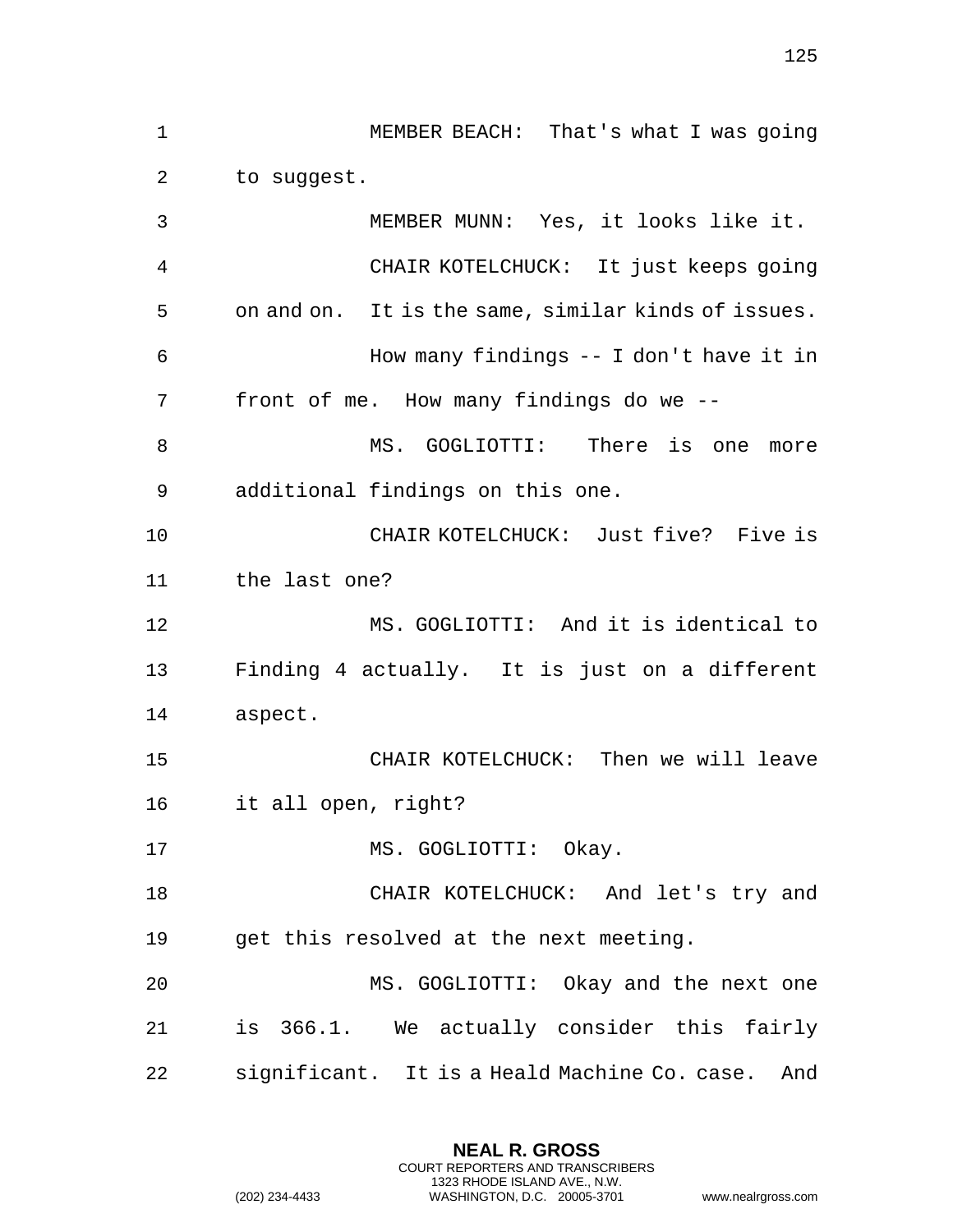this dose reconstruction was done without using the approved Site Profile. The DR was completed in July of 2010 and the Site Profile for this site was approved in July of 2007. And the dose reconstruction does not reference the Site Profile and doesn't provide any explanation on why it wasn't used. NIOSH did respond, saying the claim was completed with TBD-6000 rather than the site-specific Appendix. They did discover this oversight after the claim was submitted to DOL and they found that the method that they used was actually claimant-favorable but, despite the error actually not affecting the case, we think it is a very serious oversight. And the question is are there any other cases this occurred with. 16 CHAIR KOTELCHUCK: Okay.

DR. MAURO: Rose, this is H-E-A-L-D,

Heald?

19 CHAIR KOTELCHUCK: Yes.

 DR. MAURO: Yes, and so the issue being that the methods used in the Heald dose reconstruction at the time resulted in doses that

> **NEAL R. GROSS** COURT REPORTERS AND TRANSCRIBERS 1323 RHODE ISLAND AVE., N.W.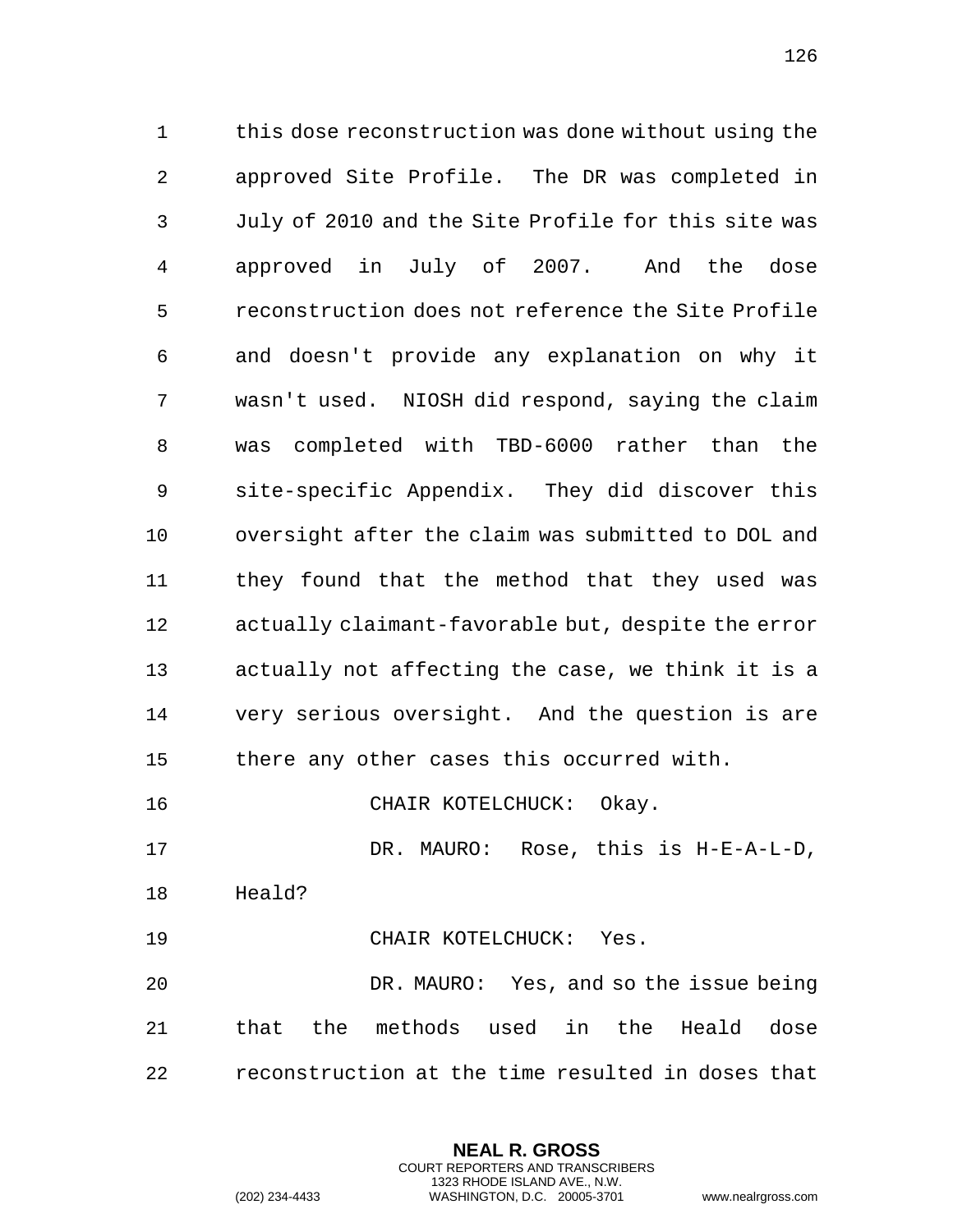were higher than if you were to -- I just want to make sure I understand -- than if you were to use the latest version of TBD-6000 -- or no. Maybe I am misunderstanding. I'm sorry I am asking questions because I want it to make sense to me. So you are saying that there was a dose reconstruction -- a Site Profile for Heald but it wasn't followed. MS. GOGLIOTTI: Correct, they didn't use it or reference it in any way. 11 DR. MAURO: I see but it turned out that what was done was conservative as compared to what would have been done if they followed the Site Profile for Heald. MR. CALHOUN: Yes, but that is still not okay. DR. MAURO: Yes, I just want to make sure I understand the problem. MR. CALHOUN: I'm going to go back. There is only 17 claims. I'm going to go back and check. 22 DR. MAURO: Okay.

> **NEAL R. GROSS** COURT REPORTERS AND TRANSCRIBERS 1323 RHODE ISLAND AVE., N.W. (202) 234-4433 WASHINGTON, D.C. 20005-3701 www.nealrgross.com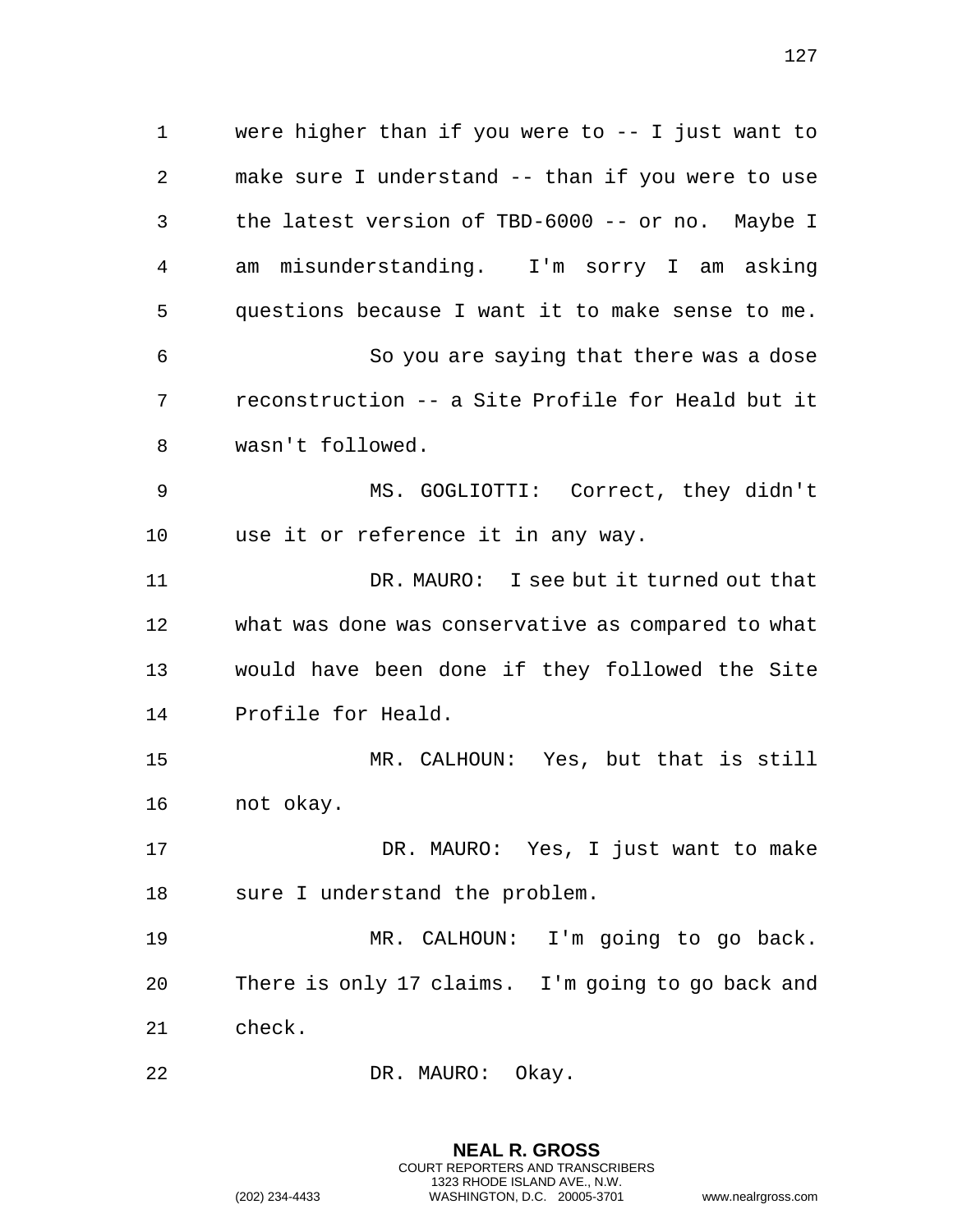| $\mathbf{1}$   | CHAIR KOTELCHUCK: Good.                             |
|----------------|-----------------------------------------------------|
| $\overline{2}$ | MS. GOGLIOTTI: Well, is there a method              |
| 3              | in place that would ensure that for these smaller   |
| 4              | sites that the dose reconstructor is actually using |
| 5              | these procedures?                                   |
| 6              | MR. CALHOUN: I don't know what would                |
| 7              | be in place, other than they should know it but we  |
| 8              | are going to check.                                 |
| 9              | MS. GOGLIOTTI: Okay.                                |
| 10             | CHAIR KOTELCHUCK: Good.                             |
| 11             | MR. KATZ: Well, I mean there is peer                |
| 12             | review and all that that occurs. It is not just     |
| 13             | a dose reconstructor.                               |
| 14             | DR. MAURO: That's correct.                          |
| 15             | CHAIR KOTELCHUCK: Sure.                             |
| 16             | MR. KATZ: It is a QA problem and Grady              |
| 17             | said he would follow up to see if it occurred       |
| 18             | elsewhere.                                          |
| 19             | MS. GOGLIOTTI: According to Scott's                 |
| 20             | response here, the same did occur for other cases   |
| 21             | at the site.                                        |
| 22             | CHAIR KOTELCHUCK: At this site, at                  |

**NEAL R. GROSS** COURT REPORTERS AND TRANSCRIBERS 1323 RHODE ISLAND AVE., N.W.

(202) 234-4433 WASHINGTON, D.C. 20005-3701 www.nealrgross.com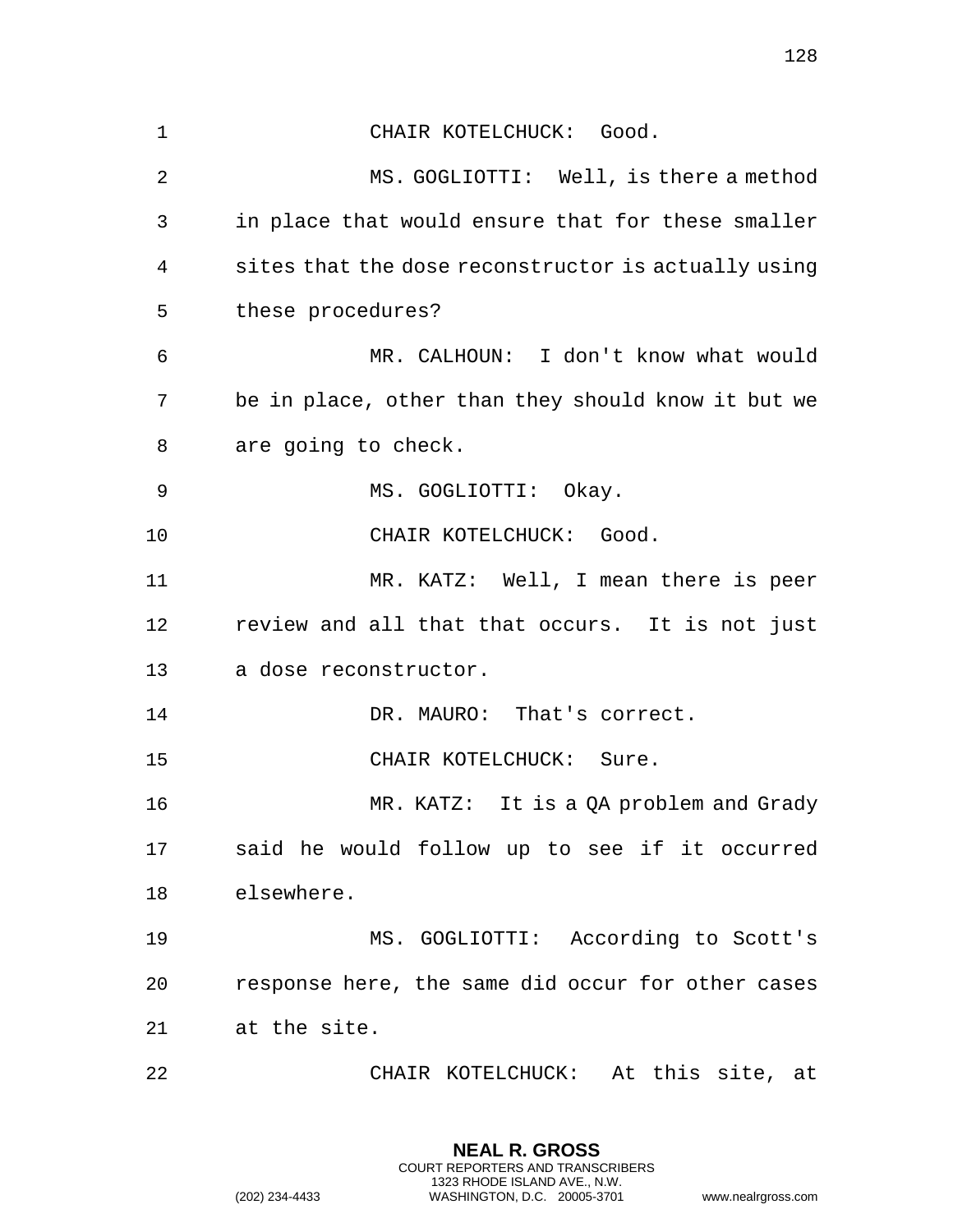Heald Machine.

| 2              | MR. KATZ: Right.                                    |
|----------------|-----------------------------------------------------|
| 3              | CHAIR KOTELCHUCK: Yes.                              |
| $\overline{4}$ | MR. KATZ: So it sounds like you can                 |
| 5              | close it and then Grady can let us know. I just     |
| 6              | I mean those folks will take whatever measures are  |
| 7              | needed with respect to the QA problem.              |
| 8              | CHAIR KOTELCHUCK: Right. Let's have                 |
| 9              | them report back. That's fine. And if they do,      |
| 10             | that's fine.                                        |
| 11             | MR. KATZ: I mean they are agreeing                  |
| 12             | that it is an error. So you can close it, actually. |
| 13             | MEMBER BEACH: Well, it didn't sound                 |
| 14             | like they were agreeing. He was going to look at    |
| 15             | it and find out.                                    |
| 16             | CHAIR KOTELCHUCK: That's right.                     |
| 17             | MR. KATZ: I thought they said very                  |
| 18             | clearly that --                                     |
| 19             | MR. CALHOUN: We should have done the                |
| 20             | DR to the Heald requirements. There is no doubt     |
| 21             | about that. I'm just going to go back and see if    |
| 22             | we need to do anything on any other ones.           |

**NEAL R. GROSS** COURT REPORTERS AND TRANSCRIBERS 1323 RHODE ISLAND AVE., N.W.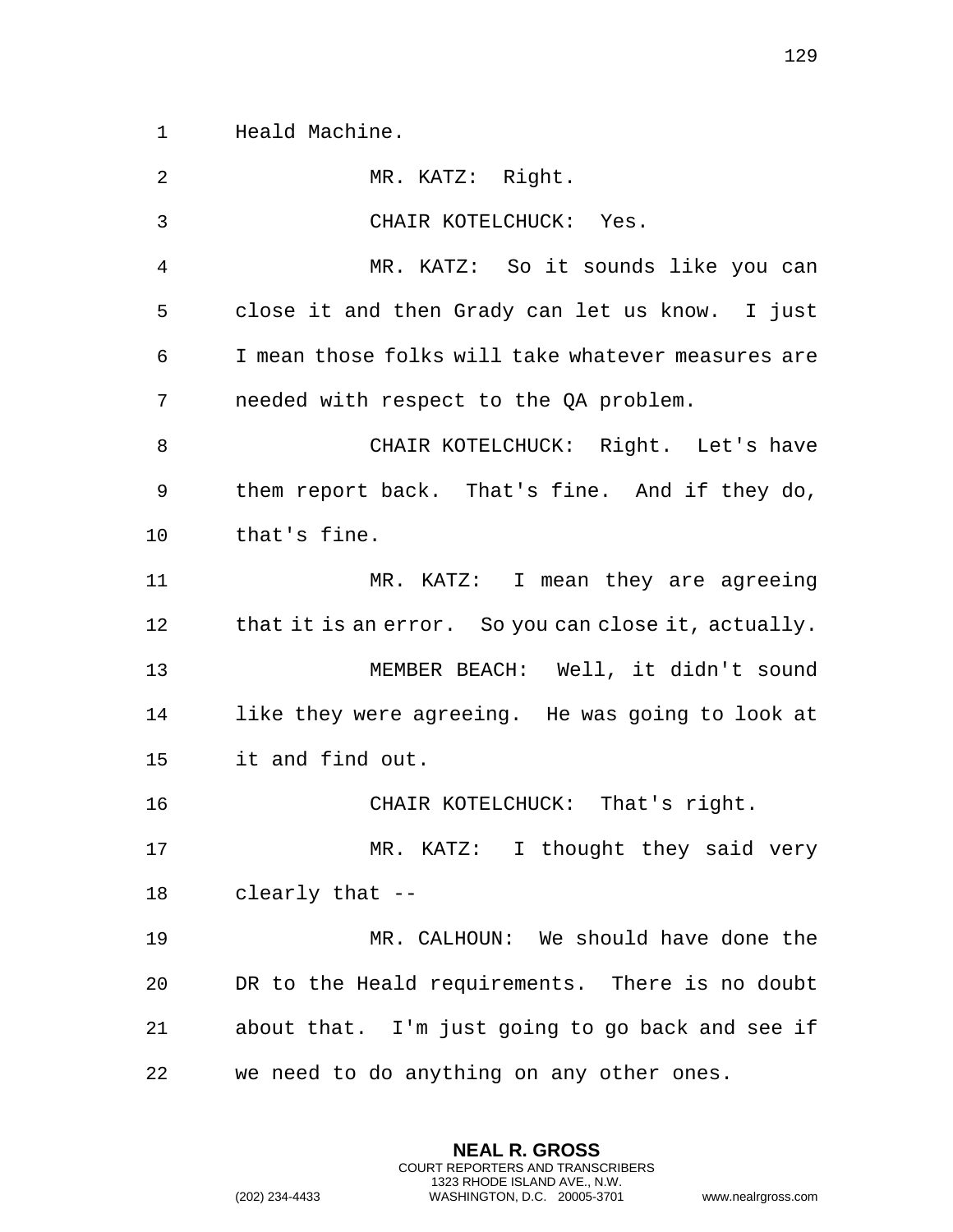| $\mathbf{1}$   | MR. KATZ: Right.                                     |
|----------------|------------------------------------------------------|
| $\overline{2}$ | CHAIR KOTELCHUCK: Right. Oh, okay.                   |
| 3              | I see what you are saying. You are just simply       |
| 4              | saying that all we have to do is affirm that that    |
| 5              | was a problem, that it was a mistake, and the        |
| 6              | resolution will follow.                              |
| 7              | MR. KATZ: Yes, I mean they will                      |
| 8              | follow-up on whether it was done for other cases     |
| 9              | but we can close it.                                 |
| 10             | CHAIR KOTELCHUCK: Yes, I understand.                 |
| 11             | I think that makes sense.                            |
| 12             | Subcommittee Members, we are closing                 |
| 13             | it?                                                  |
|                |                                                      |
| 14             | MS. GOGLIOTTI: Something that it is                  |
| 15             | really important is preventing it from happening     |
| 16             | again.                                               |
| 17             | CHAIR KOTELCHUCK: Right. Well, they                  |
| 18             | are going to check for the other. If it is           |
| 19             | consistent when there was an error, they will look   |
| 20             | at the other ones from that firm and then, obviously |
| 21             |                                                      |

**NEAL R. GROSS** COURT REPORTERS AND TRANSCRIBERS 1323 RHODE ISLAND AVE., N.W.

(202) 234-4433 WASHINGTON, D.C. 20005-3701 www.nealrgross.com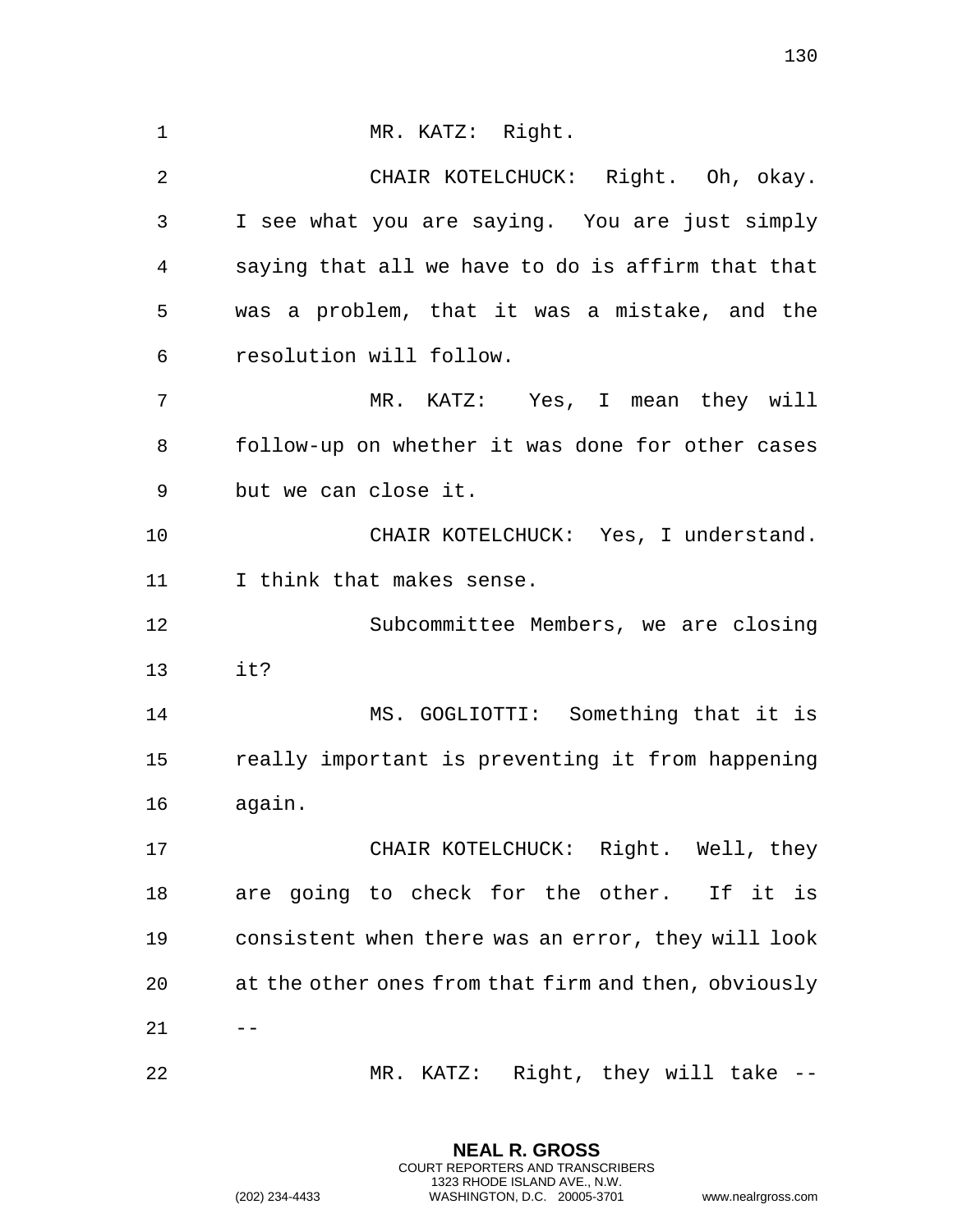this is Ted. I mean they will take whatever action is needed. I mean it may be that no other action is needed. If all these were done and end up being claimant-favorable, then no case was adversely impacted. It is a problem; they will fix it but they don't have to issue a PER or whatever because they are all claimant favorable. But I mean who knows what the case is. Grady can let us know what he finds out but we don't have to hold this up. That's all. CHAIR KOTELCHUCK: Okay, so we will

 close it. Again, any final comments from Board people -- from Subcommittee people. Excuse me.

 MEMBER BEACH: This is just showing that our process works. So good job, SC&A. And I agree with closing it.

 CHAIR KOTELCHUCK: Okay. Alright, let's go on to the next one.

 MS. GOGLIOTTI: Okay, the next one is 432.1. And the finding states that the DR report appeared to have employed an overestimating approach for deriving the external dose to the

> **NEAL R. GROSS** COURT REPORTERS AND TRANSCRIBERS 1323 RHODE ISLAND AVE., N.W.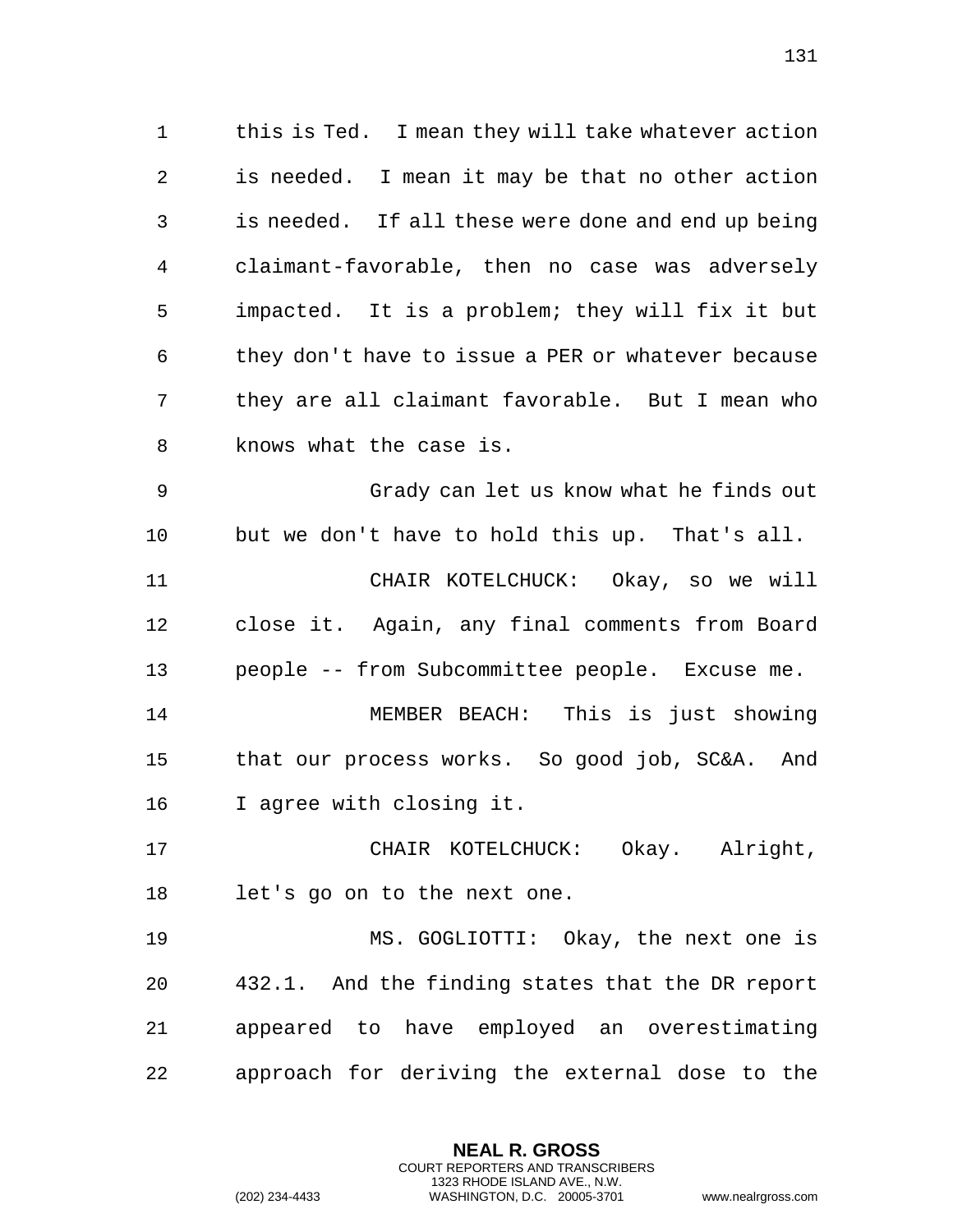brain, which is inappropriate when the worker was compensated.

 And NIOSH responded saying that the comment appears to be based on using a dose conversion factor for a surrogate organ to the brain dose calculation. OTIB-5 designates that external organ as thyroid/remainder, despite the use of a remainder for estimates other than maximizing. Remainder was used in the dose estimate.

11 And John Mauro, are you on?

 DR. MAURO: Yes, sure, yes, that was a concern that I raised. Bear with me. What we did was a -- okay, so as a surrogate organ to determine the dose to the brain, the dose was performed to some other organ. We went through just an exercise to say okay, let's take one of the remainder or residual organs. I'm not sure that it is the right term. And we picked the liver. Said well, we will do dose to the liver.

 And what happens then is the dose to the liver you get a higher dose than if you were

> **NEAL R. GROSS** COURT REPORTERS AND TRANSCRIBERS 1323 RHODE ISLAND AVE., N.W.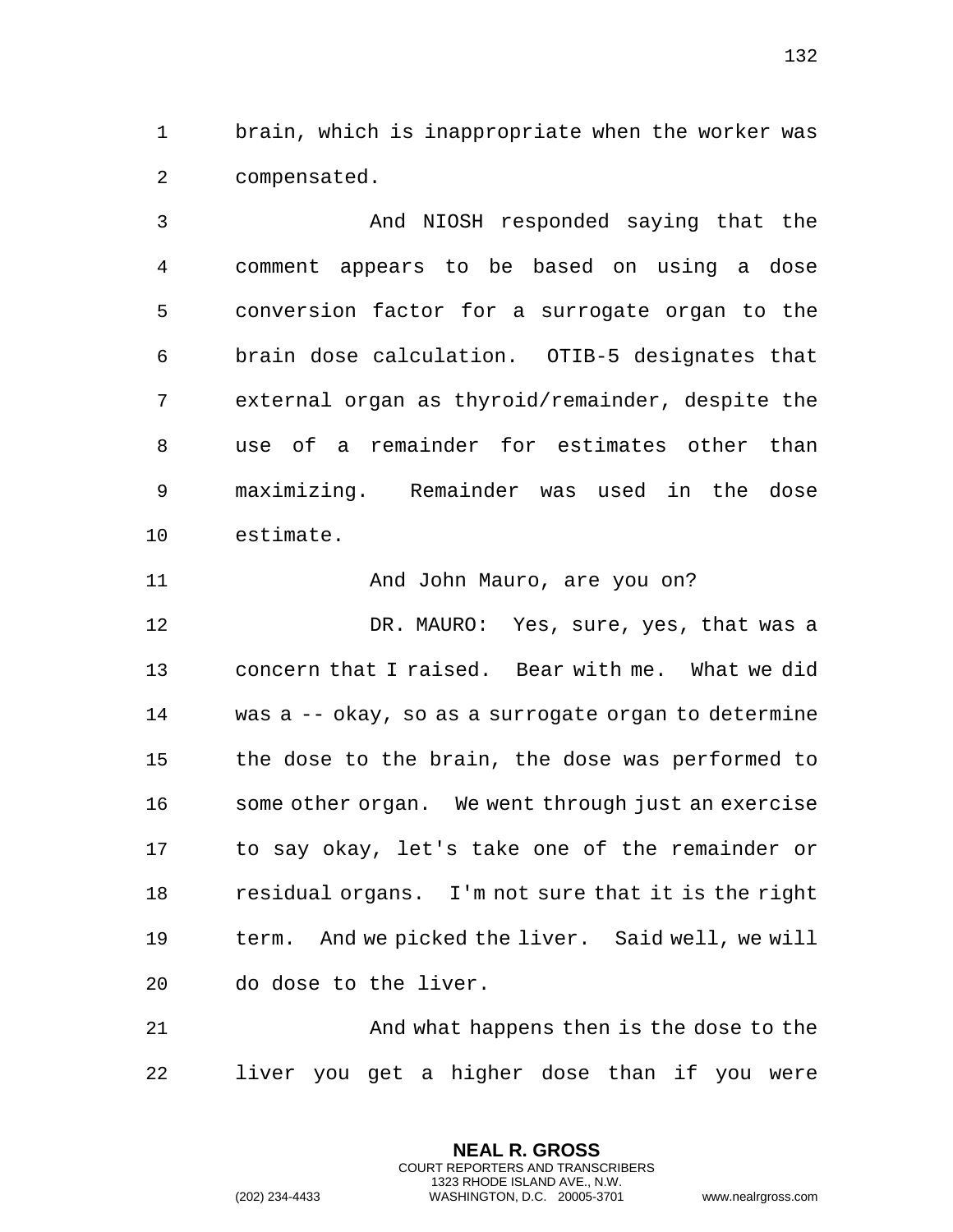actually to do the dose to the brain because of the shielding afforded by the skull. So you would say oh, we overestimated; well, that is claimant-favorable.

 But in this case, the worker was compensated and we found it unusual or incompatible with some of the philosophy where you use what appeared to us to be quite a claimant-favorable assumption, a factor of 1.5 and compensated the person. That seems to be incompatible with the fundamental philosophy. And that was our concern, notwithstanding the fact that you followed procedure. Don't get me wrong. I think you have a procedure that says to do this.

 But in this case, when it comes to the brain and it comes to compensation, that procedure -- may really be an issue relating to the procedure 18 that they should follow. There are certain cases when maybe you don't want to follow that procedure. CHAIR KOTELCHUCK: So the procedure was overestimating.

DR. MAURO: As applied to this case.

**NEAL R. GROSS** COURT REPORTERS AND TRANSCRIBERS 1323 RHODE ISLAND AVE., N.W.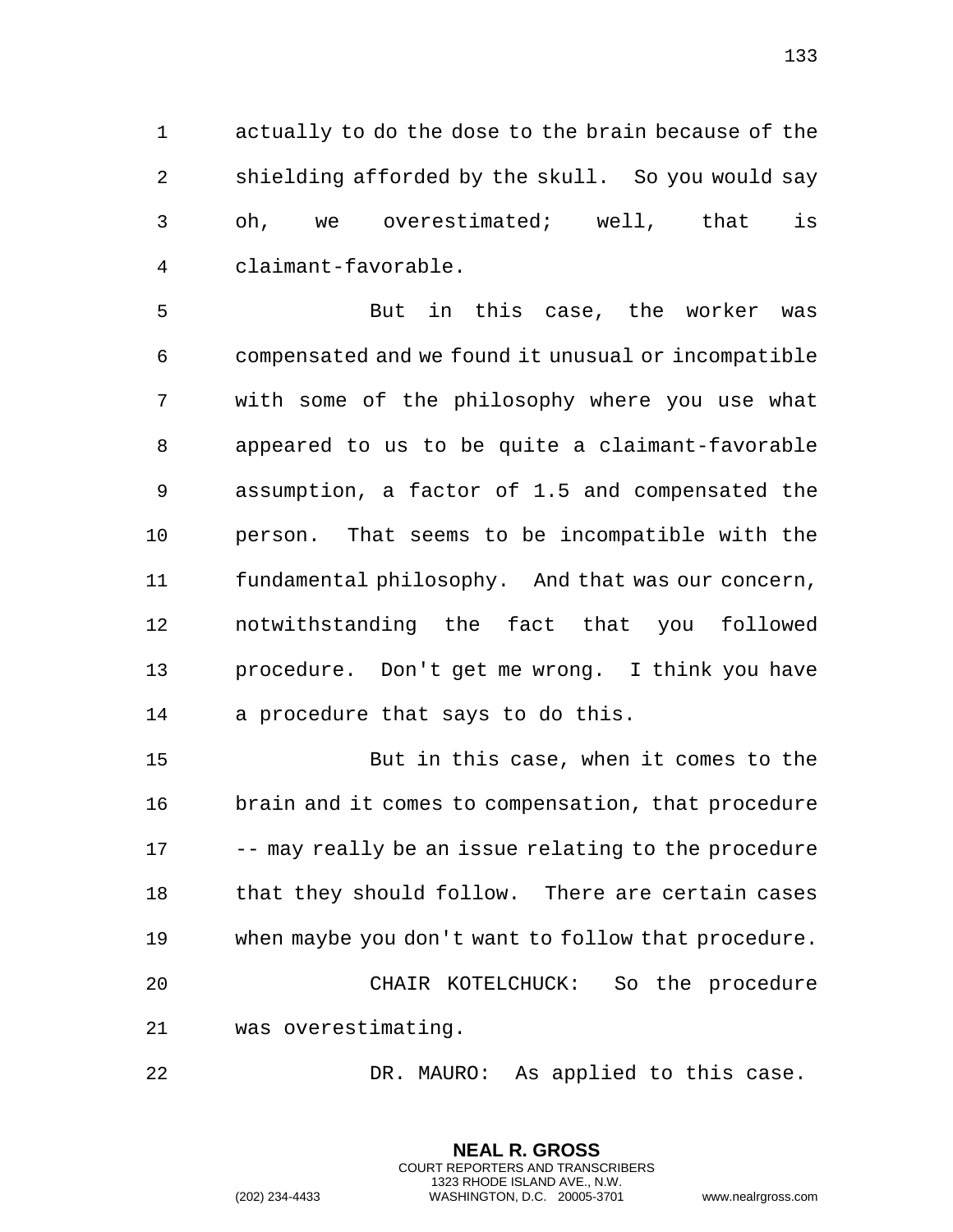CHAIR KOTELCHUCK: Yes. MEMBER MUNN: It is a little difficult for us to make any kind of judgment without going through the procedure blow by blow, it seems to me. DR. MAURO: You can see, Wanda, during the Procedures meeting, and we probably addressed this issue, we would walk away, oh, that's fine. You see? 9 MEMBER MUNN: Yes. DR. MAURO: And then all of a sudden you find a real world circumstance that we hadn't anticipated where it is not okay to be that conservative and this seems to be one of those because he was compensated. MEMBER MUNN: Yes, the individual dose compensation is an entirely different thing than 17 the overall procedure here. No question you can't second guess individual circumstances. MR. KATZ: Has NIOSH responded to this? Is there a less conservative approach that they didn't use that they should have used?

> **NEAL R. GROSS** COURT REPORTERS AND TRANSCRIBERS 1323 RHODE ISLAND AVE., N.W.

(202) 234-4433 WASHINGTON, D.C. 20005-3701 www.nealrgross.com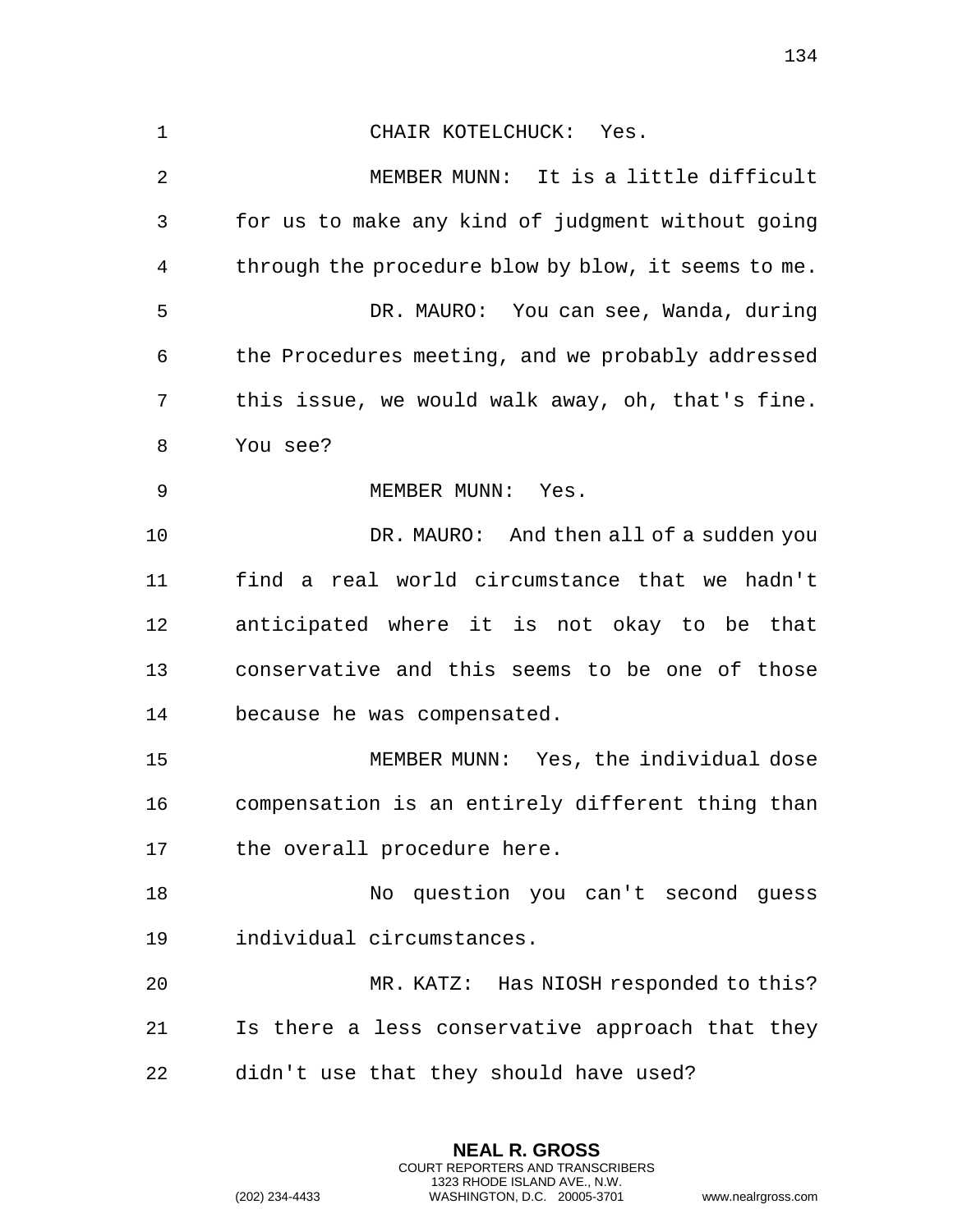MEMBER MUNN: Well, a more realistic approach. MR. KATZ: Well, that is what I am just asking. I didn't hear whether NIOSH had actually responded. MS. GOGLIOTTI: We do not have our formalized response in the BRS for this one. MR. KATZ: Oh, okay. So why don't wait and hear what NIOSH has to say? MEMBER MUNN: It would be wise. CHAIR KOTELCHUCK: Okay. So, Scott, I'm not sure. What we are saying is Scott's response is inadequate? MS. GOGLIOTTI: Well, Scott came back and said we followed our procedure. CHAIR KOTELCHUCK: Right. And they did. MEMBER MUNN: And the truth of the matter is, even if it turns some compensable to noncompensable, we wouldn't do anything about that. CHAIR KOTELCHUCK: Correct. Oh,

**NEAL R. GROSS** COURT REPORTERS AND TRANSCRIBERS 1323 RHODE ISLAND AVE., N.W.

(202) 234-4433 WASHINGTON, D.C. 20005-3701 www.nealrgross.com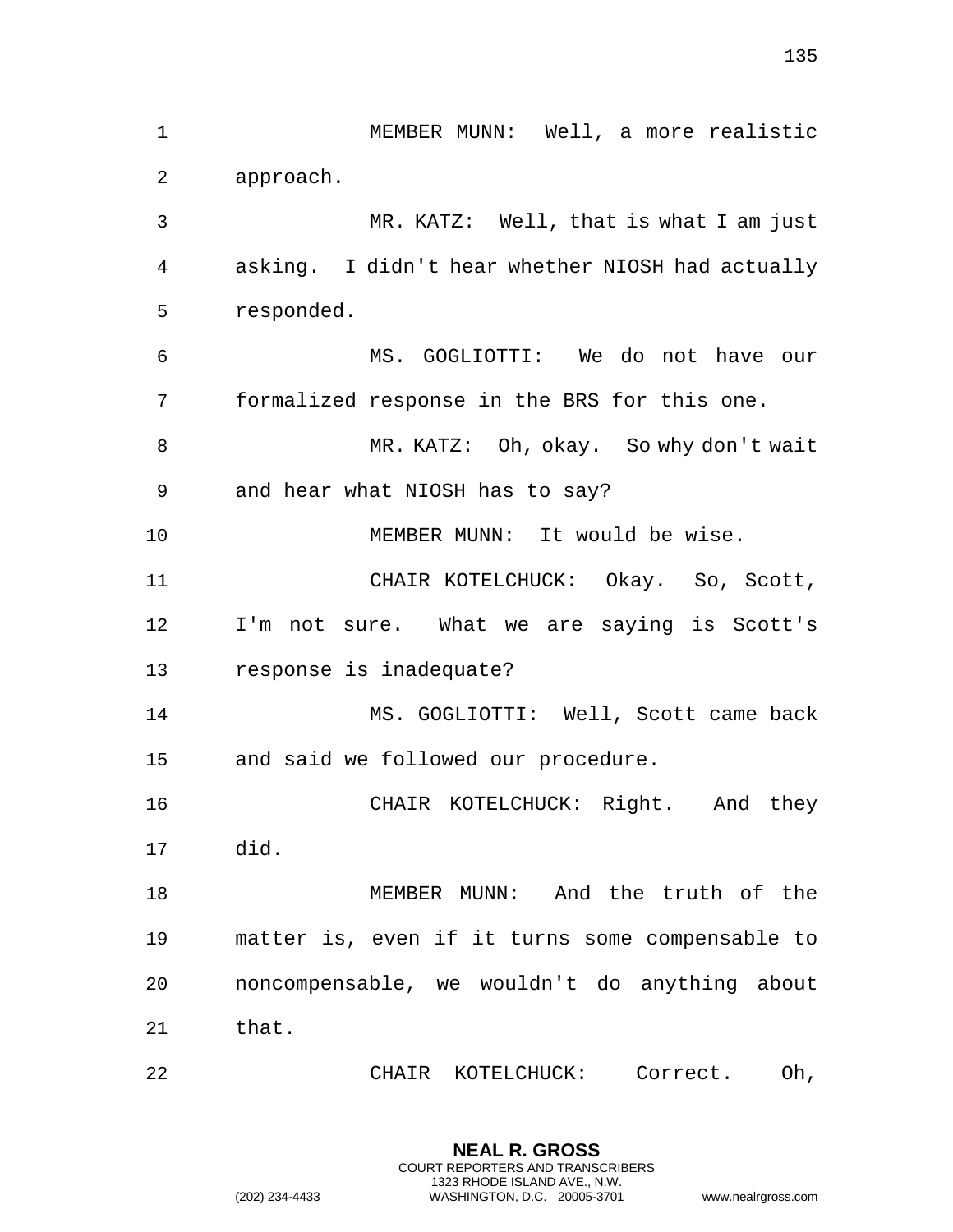absolutely correct.

| 2  | MEMBER MUNN: So since there is no                  |
|----|----------------------------------------------------|
| 3  | action to be taken, as long as we incorporate that |
| 4  | statement and rationale into our closing           |
| 5  | statement, it seems to me that we can close the    |
| 6  | issue without any further exercise of everybody's  |
| 7  | time and effort. But we have called attention to   |
| 8  | the fact that there is a philosophical difficulty  |
| 9  | here.                                              |
| 10 | CHAIR KOTELCHUCK: Right.                           |
| 11 | MR. KATZ: This is Ted. I'm sorry but               |
| 12 | Wanda, if the procedure -- if there is a problem   |
| 13 | with the procedure we can't close it because that  |
| 14 | is what these DR cases are supposed to address, in |
| 15 | part. I mean we need to know that there is a       |
| 16 | resolution to the problem, the procedure, if there |
| 17 | is, in fact, a problem with the procedure.         |
| 18 | It seems like we need more response from           |
| 19 | NIOSH first, whether they agree that the procedure |
| 20 | is wrong for cases like this. They may not agree,  |
| 21 | in which case that has to be resolved but I don't  |
| 22 | think you can close this one now.<br>It doesn't    |

**NEAL R. GROSS** COURT REPORTERS AND TRANSCRIBERS 1323 RHODE ISLAND AVE., N.W.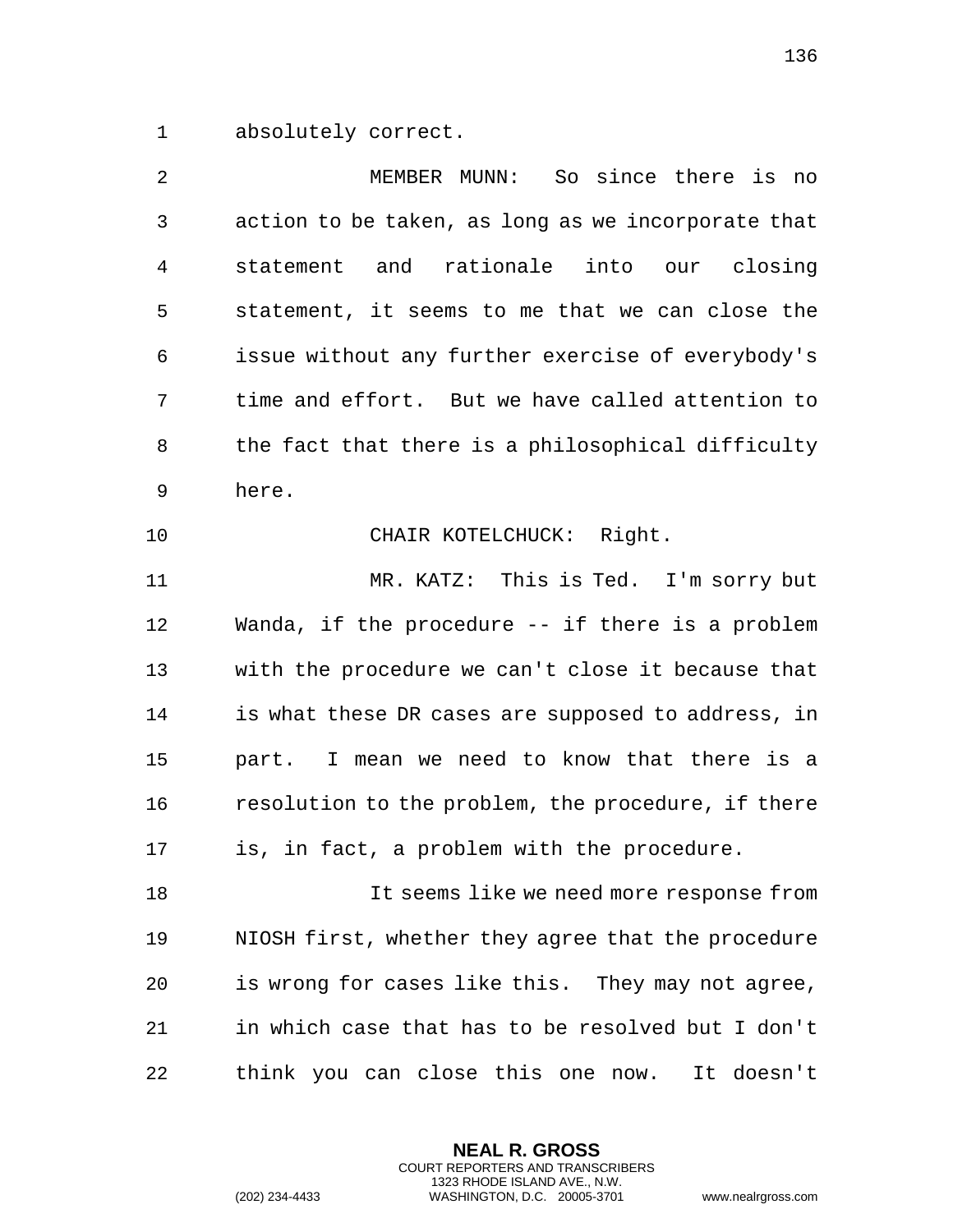matter that this case was compensated or whatever. CHAIR KOTELCHUCK: Correct. MS. GOGLIOTTI: How about I proposed that we will get our formalized response entered in the BRS and NIOSH can respond to that? MR. KATZ: Yes. CHAIR KOTELCHUCK: Good. 8 MS. GOGLIOTTI: Great. 9 CHAIR KOTELCHUCK: Okay. MS. GOGLIOTTI: Okay, the next finding is 432.3. And the finding states that a comparison of an earlier version of the CADW tool and the current version resulted in a difference in internal dose. And NIOSH asked us to supply our files so they could investigate and we did provide those files in December and we haven't heard back yet. So I would recommend leaving that one open. CHAIR KOTELCHUCK: Right. So we have to keep that open. MS. GOGLIOTTI: Yes.

> **NEAL R. GROSS** COURT REPORTERS AND TRANSCRIBERS 1323 RHODE ISLAND AVE., N.W. (202) 234-4433 WASHINGTON, D.C. 20005-3701 www.nealrgross.com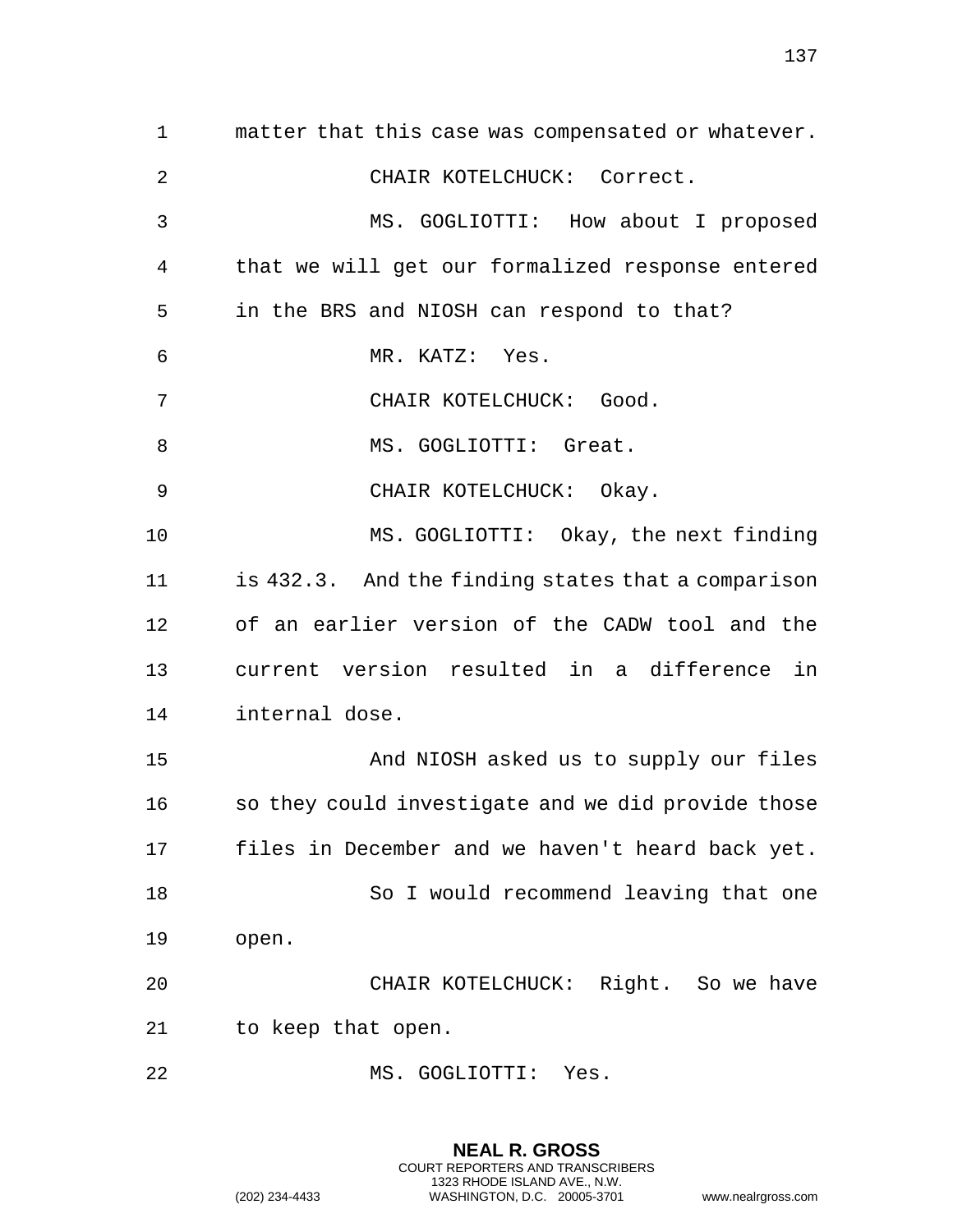CHAIR KOTELCHUCK: We have lots of opens today. MS. GOGLIOTTI: But we have also talked about a lot of type 2 findings. So, that is somewhat to be expected. CHAIR KOTELCHUCK: Yes. 7 MR. KATZ: Definitely. 8 CHAIR KOTELCHUCK: That's true. MS. GOGLIOTTI: Okay, 432.4, the next one. And our finding states that SC&A was unable to match those correction factor values for exposure to radon. And we asked to NIOSH to better explain the basis for the approach used to derive dose to the brain and duodenum for the EE due to exposure to radon. And NIOSH agrees but doesn't feel lengthy technical deliberation would be appropriate to include in the TIB. And they intend to document the derivation in the technical information -- CHAIR KOTELCHUCK: If you could, speak

> **NEAL R. GROSS** COURT REPORTERS AND TRANSCRIBERS 1323 RHODE ISLAND AVE., N.W.

just a little louder.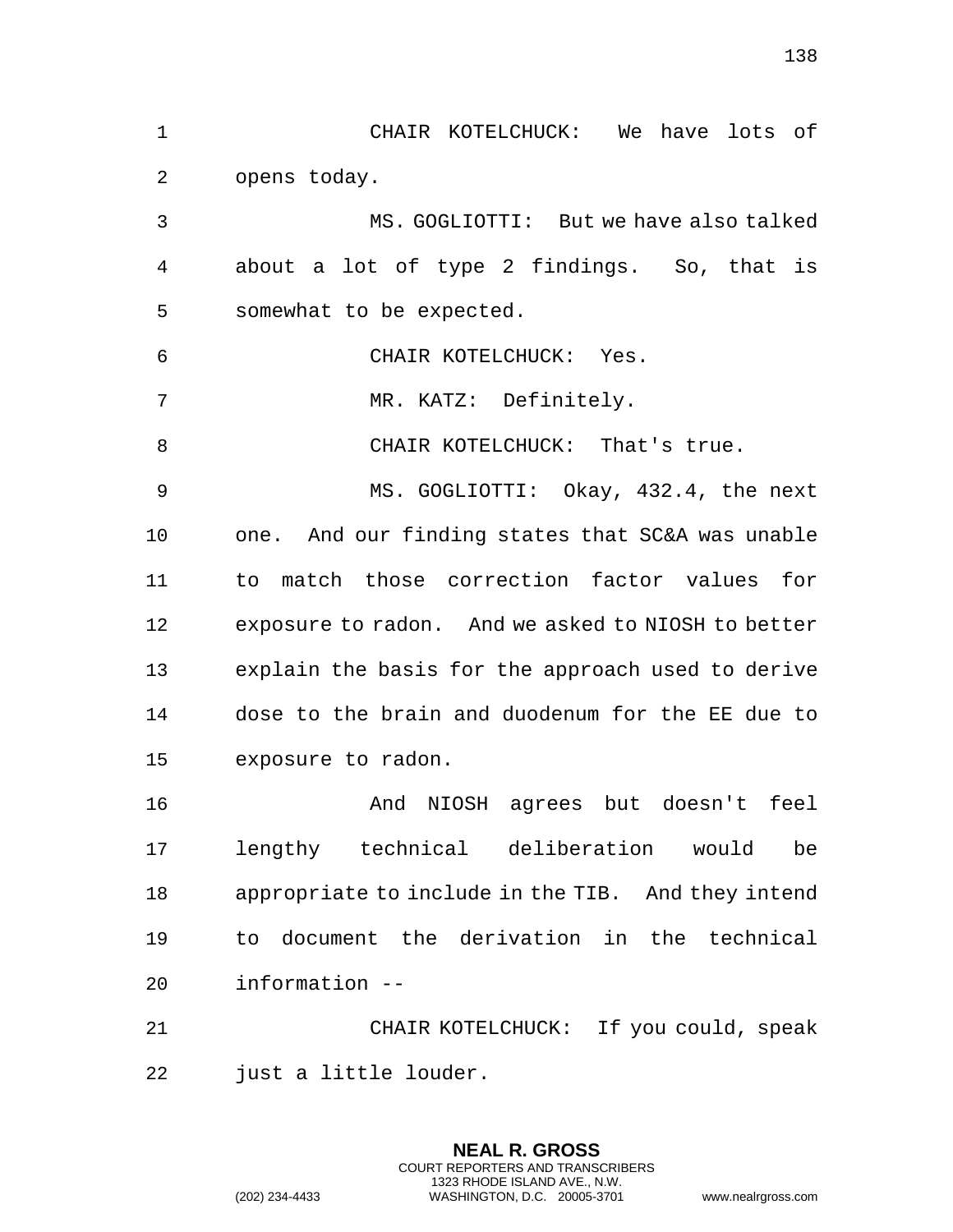MS. GOGLIOTTI: Sorry. NIOSH is going to document the derivation in the TIB and the TIB will either be a stand-alone or added to DCAS 11. And to date, TIB-11 has not been revised but we suggest leaving the finding in progress until that is issued and we can review that document. CHAIR KOTELCHUCK: Okay. So, requesting this be in progress. That seems reasonable. Any comments by Subcommittee Members? MEMBER BEACH: I agree that seems appropriate. 13 CHAIR KOTELCHUCK: Okay. 14 MS. GOGLIOTTI: Okay. CHAIR KOTELCHUCK: Alright. MS. GOGLIOTTI: The next one is 433.2. And this is a Ventron Corporation case. CHAIR KOTELCHUCK: Yes. MS. GOGLIOTTI: And the finding states that SC&A questions whether NIOSH used the appropriate procedure/method for reconstructing internal dose on half of the case.

> **NEAL R. GROSS** COURT REPORTERS AND TRANSCRIBERS 1323 RHODE ISLAND AVE., N.W.

(202) 234-4433 WASHINGTON, D.C. 20005-3701 www.nealrgross.com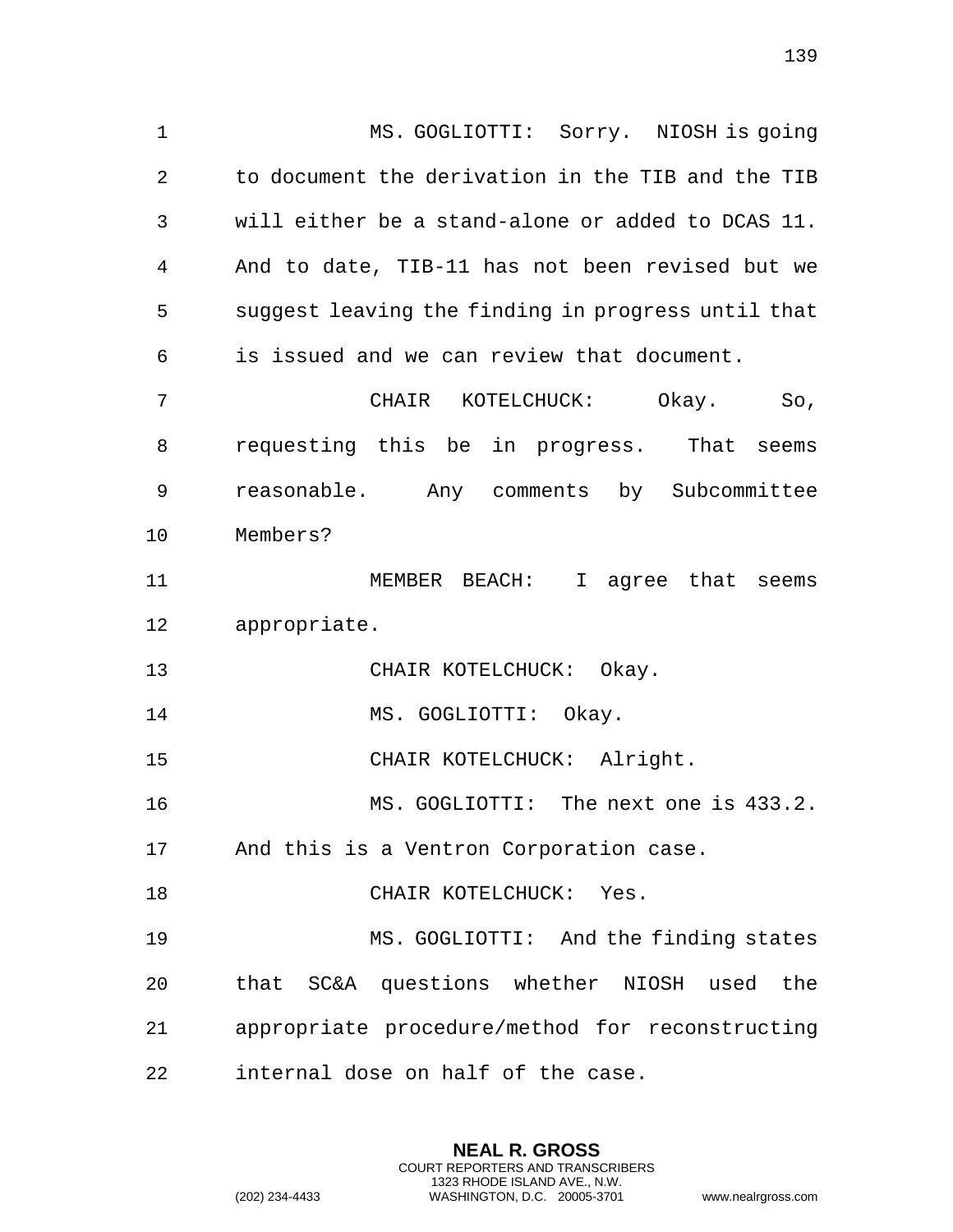And NIOSH responded saying SC&A points out that the conclusion is likely correct but the basis for the conclusion is not. NIOSH agrees that the basis should have been comparing TBD-6000 values to Ventron's samples shown in Table 6-1 of the SEC Evaluation Report. That table shows airborne bubbles near or below the 10 MAC level for most tasks. Those that are higher, tend to be short duration tasks. Samples were taken in '43 and '44.

 CHAIR KOTELCHUCK: And your response? MS. GOGLIOTTI: Saying since Ventron was a uranium metal processing facility, it is questionable whether NIOSH's approach to reconstructing the internal doses for this worker is compliant with the Board's surrogate data criteria and we recommend additional discussion. CHAIR KOTELCHUCK: Okay. So --

 DR. MAURO: I'm sorry to interrupt. I'm trying to help out. In this case, TBD-6000 was used as the way to reconstruct internal doses for a facility that was doing uranium processing and

> **NEAL R. GROSS** COURT REPORTERS AND TRANSCRIBERS 1323 RHODE ISLAND AVE., N.W.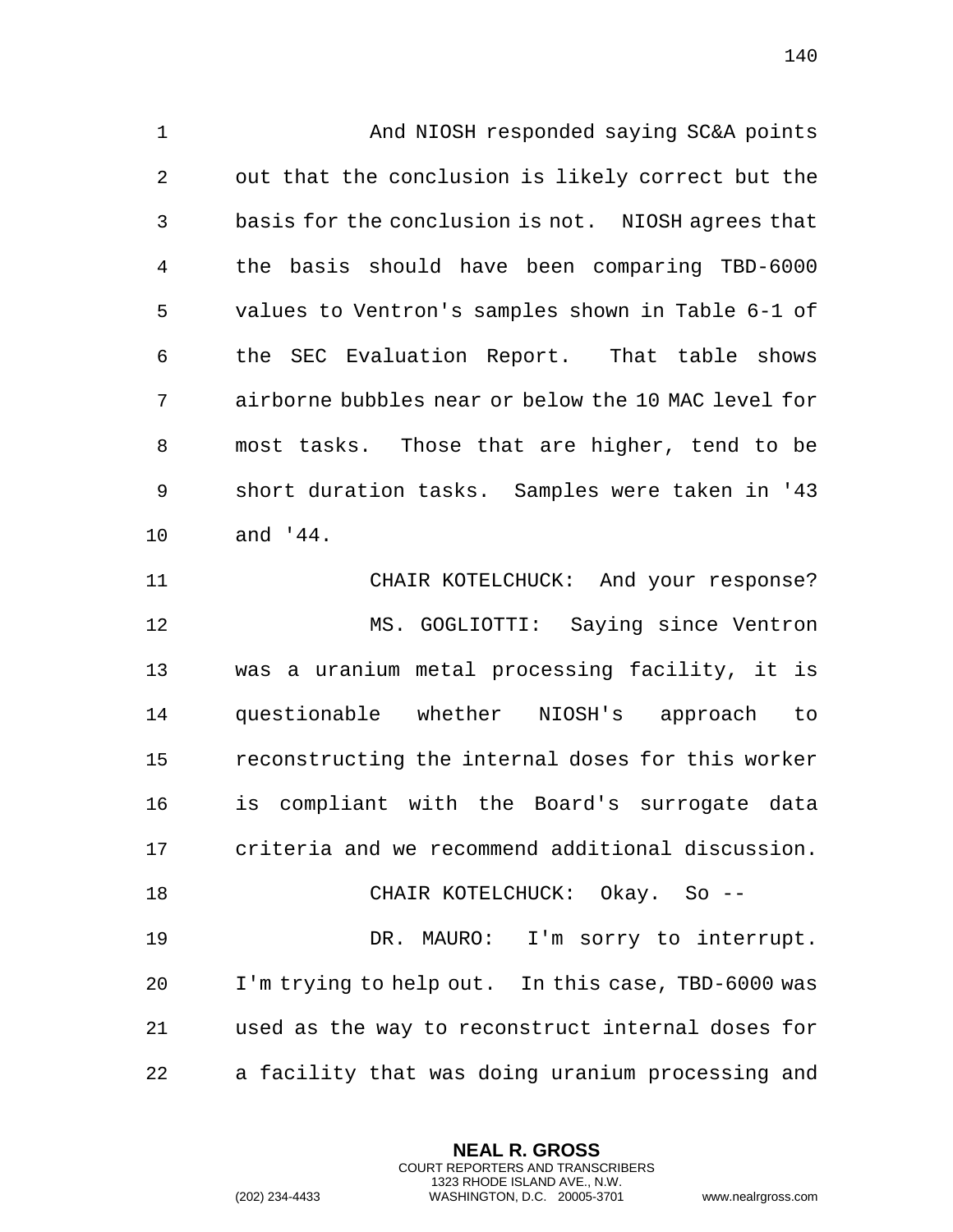not metal working?

 MS. GOGLIOTTI: Ventron was a uranium metal processing facility.

 DR. MAURO: Okay, so let me help out a little bit here.

 TBD-6000, if that was what used as the way to come up with the doses, is meant for metal handling facilities, where you are not doing any processing.

10 Processing is a lot different for many, many reasons. And to use some default values in TBD-6000, whether it is external or internal, raises questions of whether or not you really can apply TBD-6000 to a uranium processing facility. Now normally, when you used TBD-6000 16 for a uranium metal handling facility, that is not considered a surrogate data issue. I want to bring this up because it is important to perspective. TBD-6000 has been widely accepted as a surrogate facility, surrogate process for just about any metal handling facility but it has never been really evaluated and accepted as a generic

> **NEAL R. GROSS** COURT REPORTERS AND TRANSCRIBERS 1323 RHODE ISLAND AVE., N.W.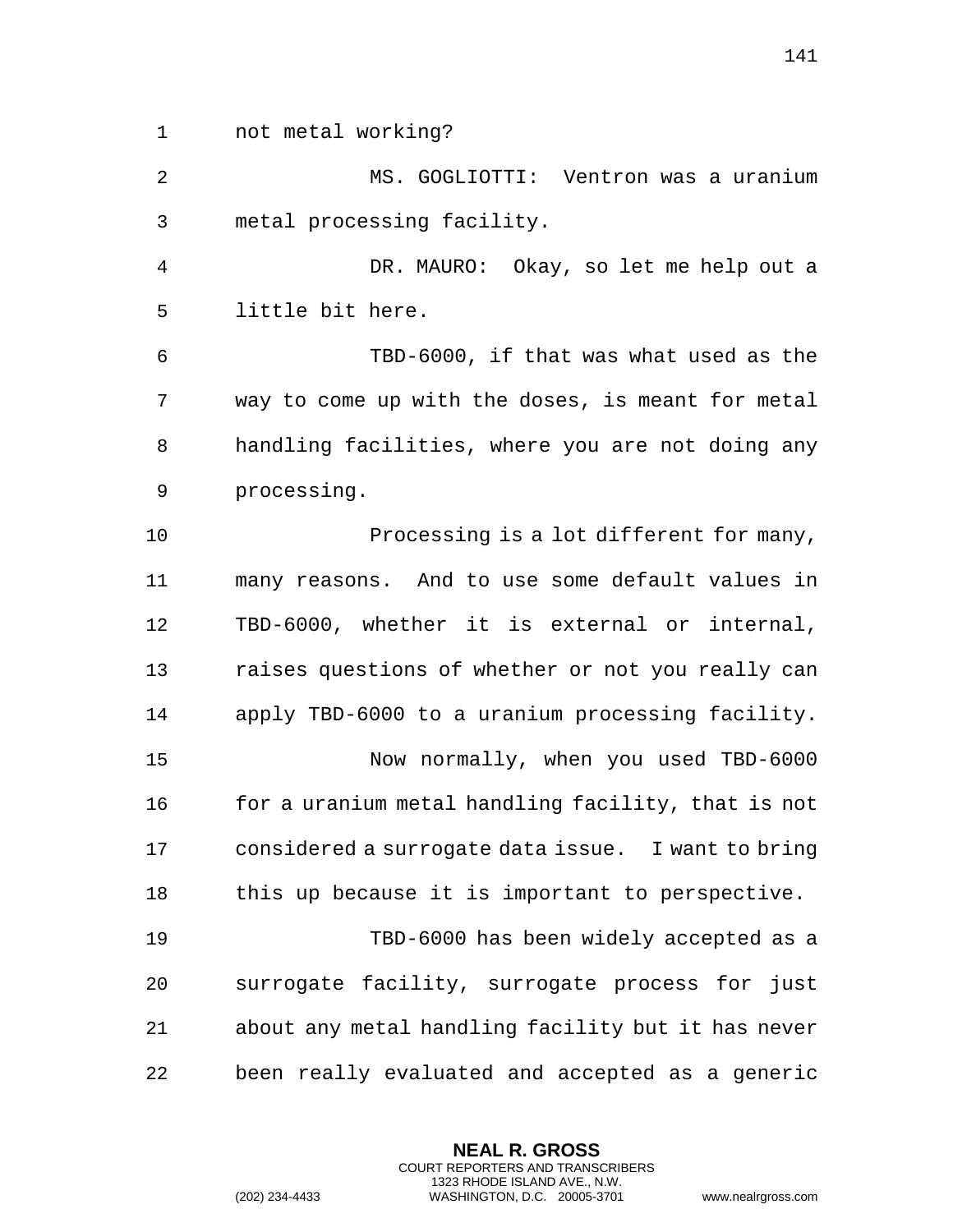surrogate approach for processing facilities. So this is an unusual circumstance where TBD-6000 would be used for a processing facility. And it might be fine but you do have to go through the five-step surrogate data review process to determine if in fact that can be done, if that helps clarify the issue. CHAIR KOTELCHUCK: Does that help clarify folks in NIOSH? MR. CALHOUN: It does. I have just got to go back and look at it. DR. MAURO: The five steps, it is probably a good idea to have it next to you, the five criteria for surrogate data and just test it. CHAIR KOTELCHUCK: It sounds like that should be done. You will agree to do that, Grady, right? 18 MR. CALHOUN: Yes. CHAIR KOTELCHUCK: Okay. I think that finishes that matrix, does it not? MS. GOGLIOTTI: There is one more. CHAIR KOTELCHUCK: Oh, yes, .3.

> **NEAL R. GROSS** COURT REPORTERS AND TRANSCRIBERS 1323 RHODE ISLAND AVE., N.W.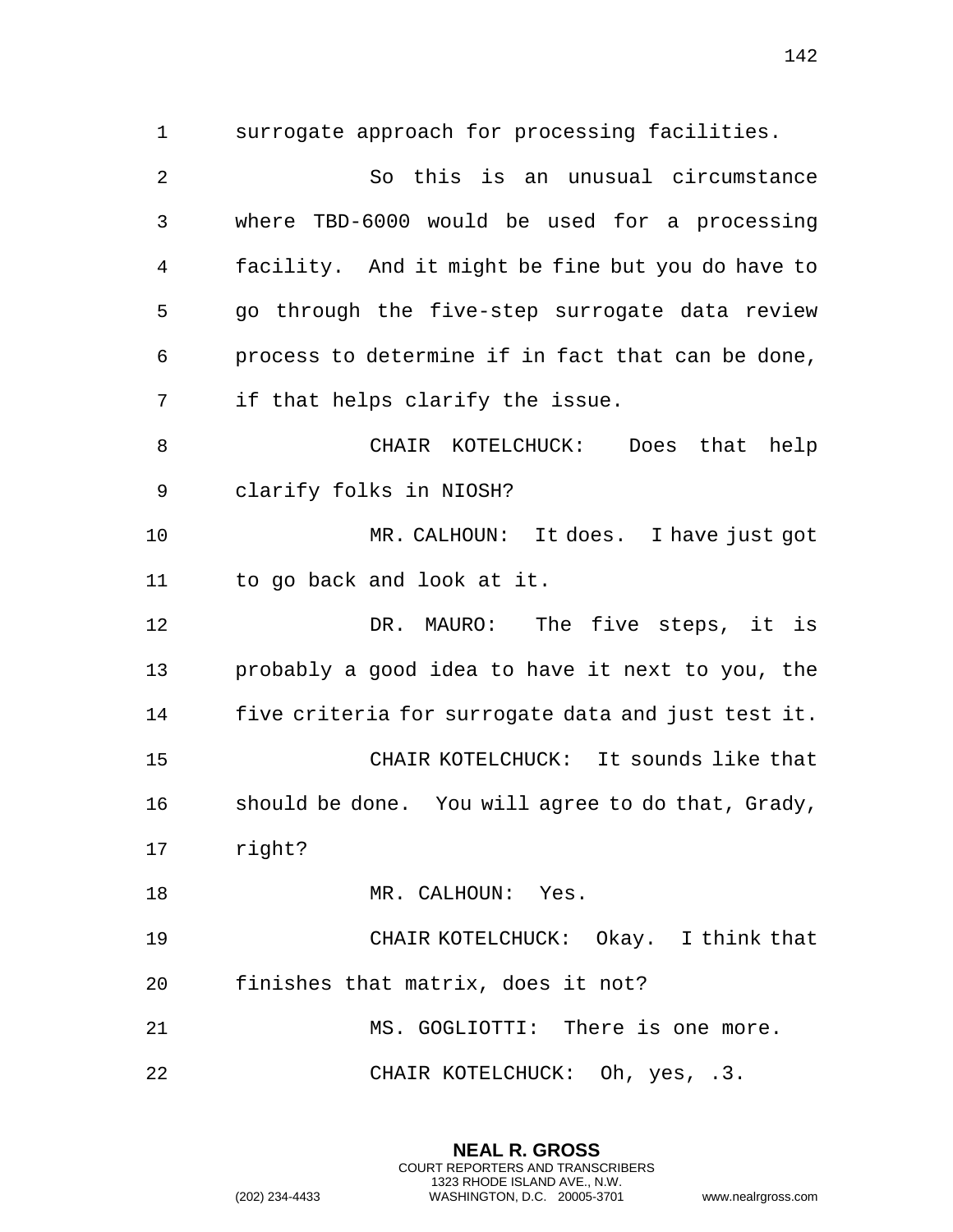MS. GOGLIOTTI: And actually, the response was to see the previous response. So it might make sense -- CHAIR KOTELCHUCK: Yes, right. Okay, it will remain open. MS. GOGLIOTTI: Okay. **Review Category 1 and 2 Issues from Sets 19 and 21 SRS and Hanford Matrix** CHAIR KOTELCHUCK: Are we now talking about sets 19 and 21? 11 MS. GOGLIOTTI: That is correct. We are moving on. CHAIR KOTELCHUCK: That's where we should go. Okay, let's do so. And I am -- since John, you have to leave at 2:45, I will -- let's keep going until that time and then we may want to take a break afterwards. 18 MS. GOGLIOTTI: Okay, with this one will be like type 1 first again. CHAIR KOTELCHUCK: Pardon? Category 1 first, yes. MS. GOGLIOTTI: Category 1 first.

> **NEAL R. GROSS** COURT REPORTERS AND TRANSCRIBERS 1323 RHODE ISLAND AVE., N.W.

(202) 234-4433 WASHINGTON, D.C. 20005-3701 www.nealrgross.com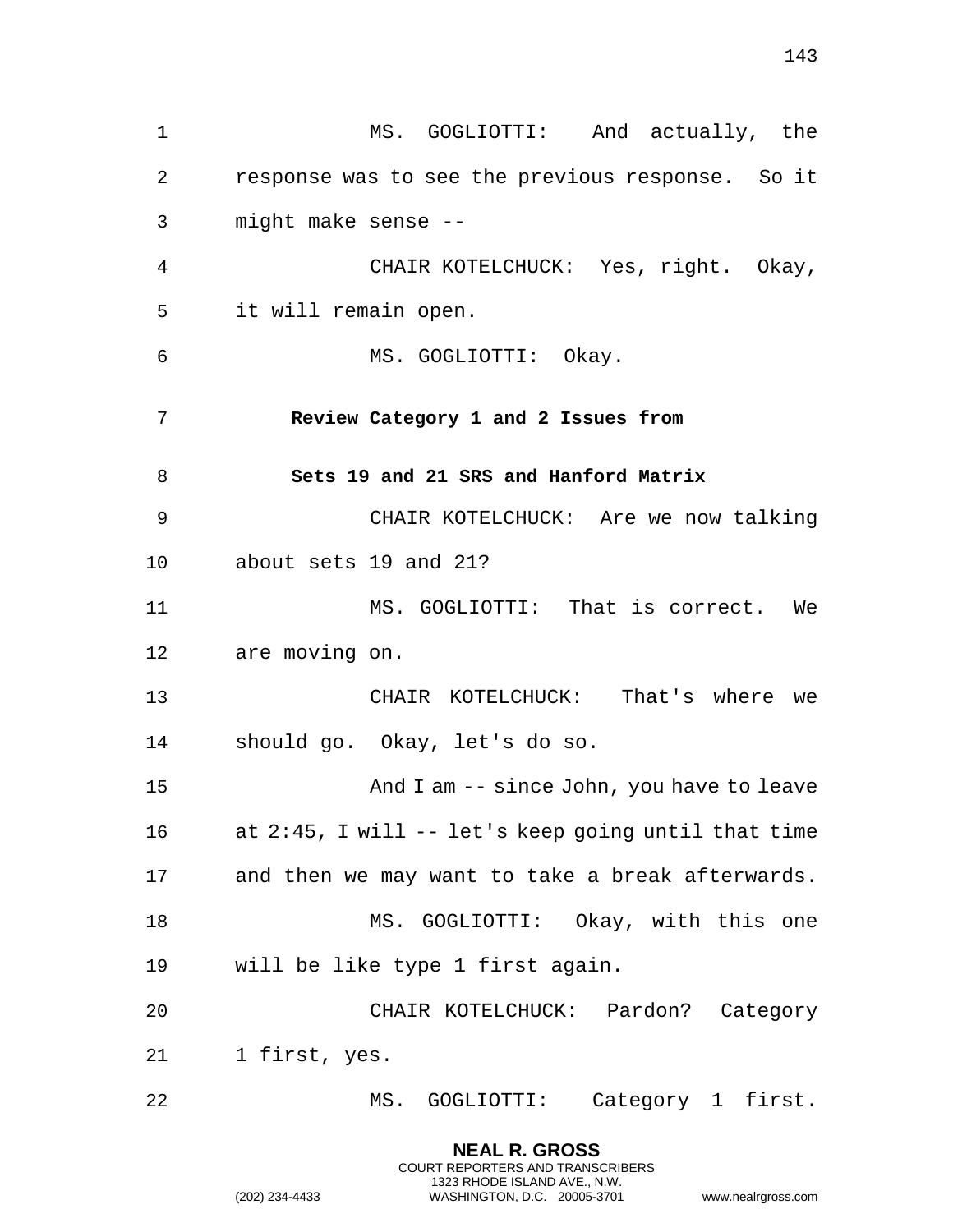Okay, let's just pull that up here.

| $\overline{2}$ | The first one is a Hanford case.                       |
|----------------|--------------------------------------------------------|
| $\mathbf{3}$   | CHAIR KOTELCHUCK: Pardon?                              |
| 4              | MS. GOGLIOTTI: Hanford. And this is                    |
| 5              | Tab 447, Observation 1. And there are actually         |
| 6              | several of these. So it might just make sense to       |
| 7              | close them all out at once.                            |
| 8              | CHAIR KOTELCHUCK: Okay.                                |
| 9              | MS. GOGLIOTTI: This was our first                      |
| 10             | exposure to the Weibull distribution that was used.    |
| 11             | know that the Board has talked about it<br>$\mathbf I$ |
| 12             | extensively and we have seen some documentation on     |
| 13             | that but at the time, it had not fully been resolved   |
| 14             | and it was very important to Dr. Melius that we left   |
| 15             | all of these as observations. So there are several     |
| 16             | that will appear throughout the case set.              |
| 17             | new documentation<br>We<br>have<br>seen                |
| 18             | regarding Weibull distribution and so we felt that     |
| 19             | this could be closed with no problem.                  |
| 20             | CHAIR KOTELCHUCK: Okay, good.<br>So                    |
| 21             | this was -- I'm not even sure why this was<br>an       |
| 22             | observation. It was --                                 |

**NEAL R. GROSS** COURT REPORTERS AND TRANSCRIBERS 1323 RHODE ISLAND AVE., N.W.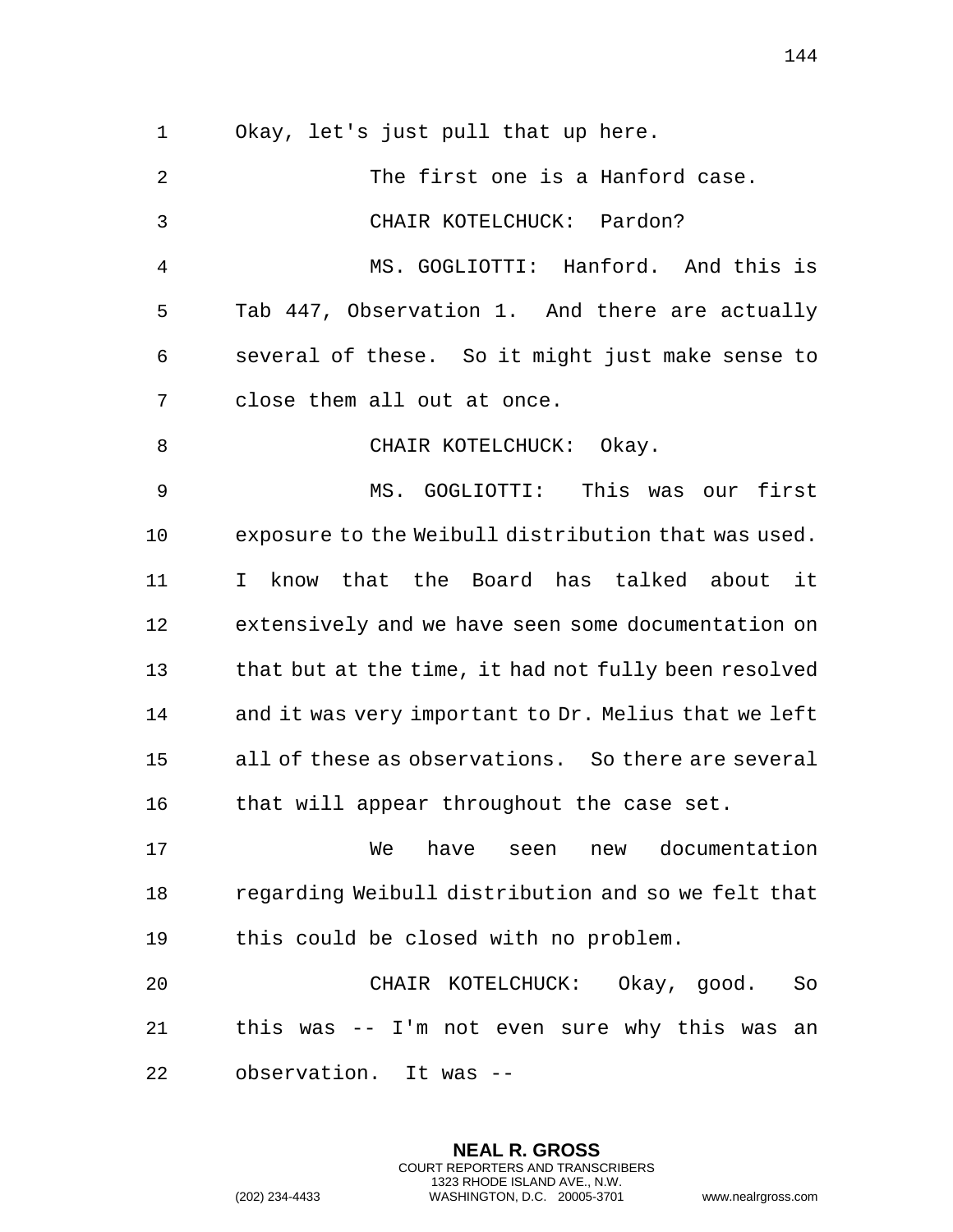MS. GOGLIOTTI: Previously, we had not seen any use of the Weibull distribution. CHAIR KOTELCHUCK: Okay. MS. GOGLIOTTI: It was a new distribution that was incorporated into IREP. CHAIR KOTELCHUCK: Got it. MS. GOGLIOTTI: I want to say it was done in 2014. CHAIR KOTELCHUCK: Okay, that's fine. And now -- MS. GOGLIOTTI: It was simply something we had never seen before and it was important to get it documented on the record that we were seeing these and it hadn't been seen by the Board. CHAIR KOTELCHUCK: Yes, okay. Any comments from Board Members -- I mean from Subcommittee Members? This is an observation. MEMBER CLAWSON: These are just observations, right? I have not been able to -- I haven't even heard of some of this. Being on this Work Group, I was just kind of curious about it.

> **NEAL R. GROSS** COURT REPORTERS AND TRANSCRIBERS 1323 RHODE ISLAND AVE., N.W.

(202) 234-4433 WASHINGTON, D.C. 20005-3701 www.nealrgross.com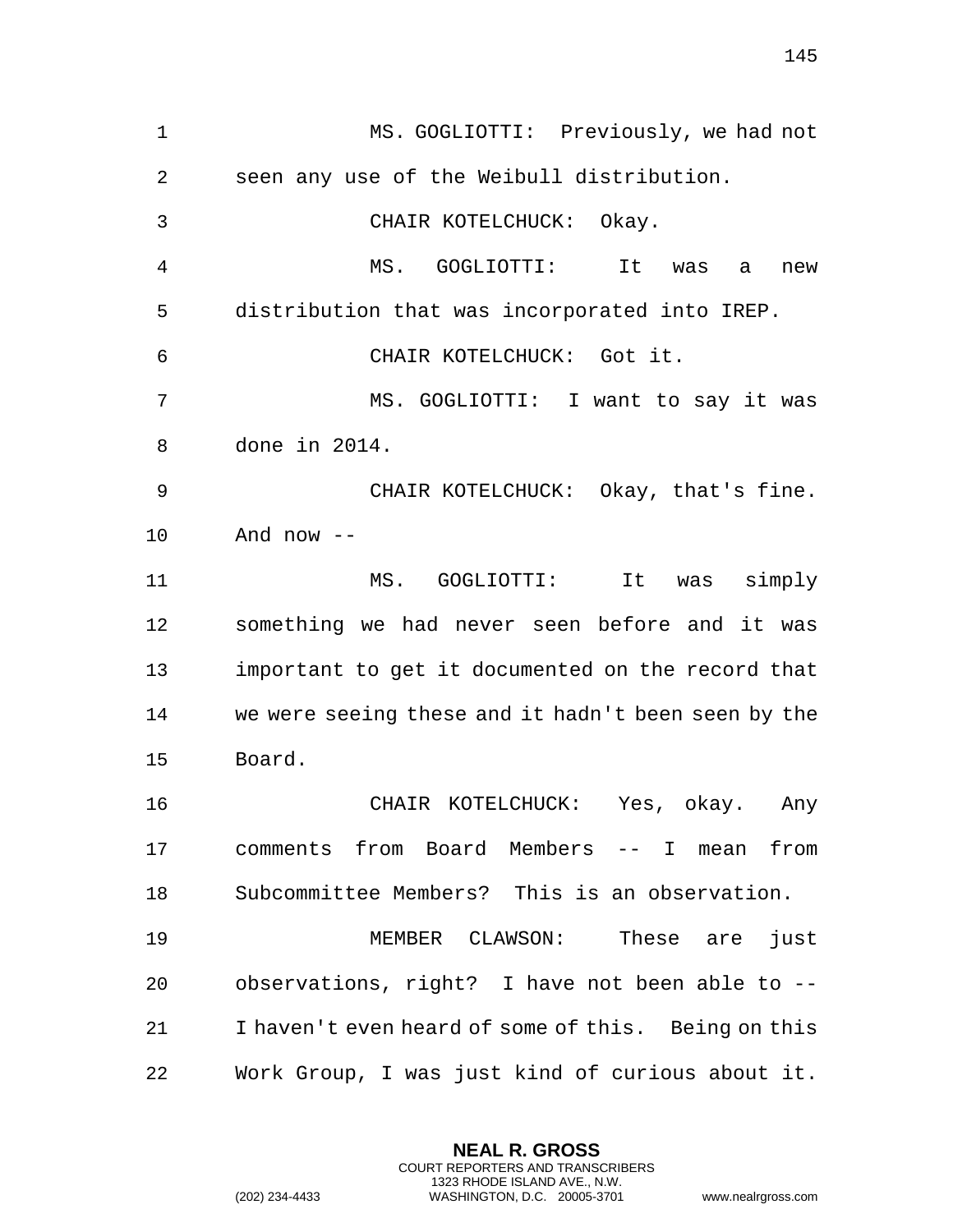So what are we wanting -- we are doing these as observations. Has SC&A been able to get into this information?

 MS. GOGLIOTTI: Yes, we actually have had several discussions. I'm not sure if it happened in this Committee or it happened in the Procedures Subcommittee but it has been discussed with the Board on the line and NIOSH presented their basis for using this. And it is not that we had any problem that they were using this distribution or questions with distribution but we had simply never seen it before.

 MR. KATZ: Right. Yes, so this is put to bed as an issue.

 CHAIR KOTELCHUCK: So there is really nothing for us to say. That was a decision that was made a while ago for using it in IREP.

 MR. KATZ: Right and these observations are just artifact of having predated all that Board discussion

CHAIR KOTELCHUCK: Exactly.

MR. KATZ: But in general, it can just

**NEAL R. GROSS** COURT REPORTERS AND TRANSCRIBERS 1323 RHODE ISLAND AVE., N.W.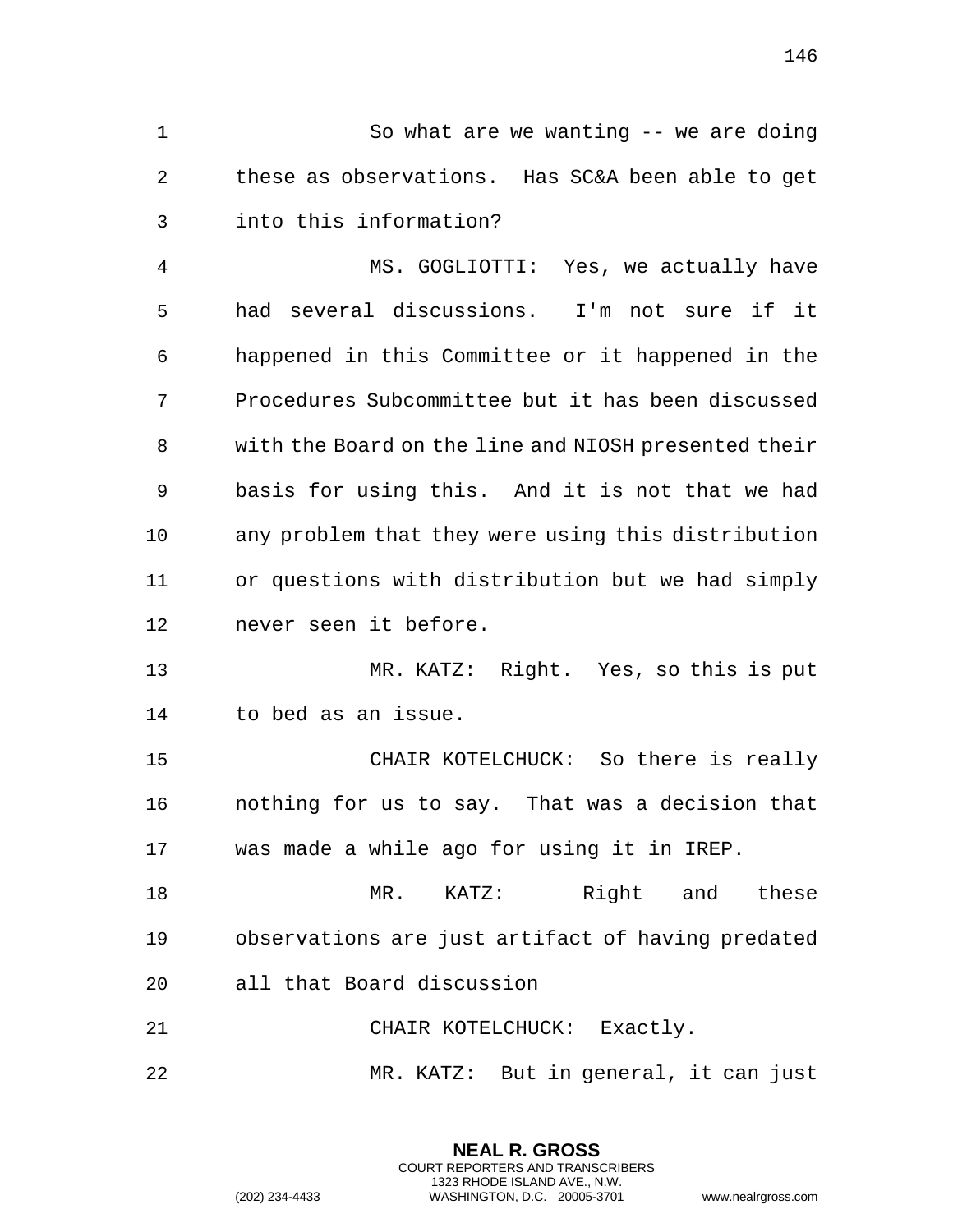same. MS. GOGLIOTTI: It is. CHAIR KOTELCHUCK: So close it. MS. GOGLIOTTI: Yes. CHAIR KOTELCHUCK: 479 is the same issue and I think the same results. MS. GOGLIOTTI: Okay. CHAIR KOTELCHUCK: Close it. MS. GOGLIOTTI: 479 Observation 2 would be the next one. It is also a Hanford case. The finding text stated that the 1970 cesium-137 results of 0.94 nanocuries is below the mean body burden of cesium from the fallout of 2.7 nanocuries from Table 220 -- Table 5-24, I'm sorry -- of TBD-6-5. And here we have some confusion on how Hanford used the term decision level, which seems to be different than other sites that have used

CHAIR KOTELCHUCK: I mean 479 is the

used the decision level to mean roughly half of the

decision level in the past. Hanford apparently

**NEAL R. GROSS** COURT REPORTERS AND TRANSCRIBERS 1323 RHODE ISLAND AVE., N.W.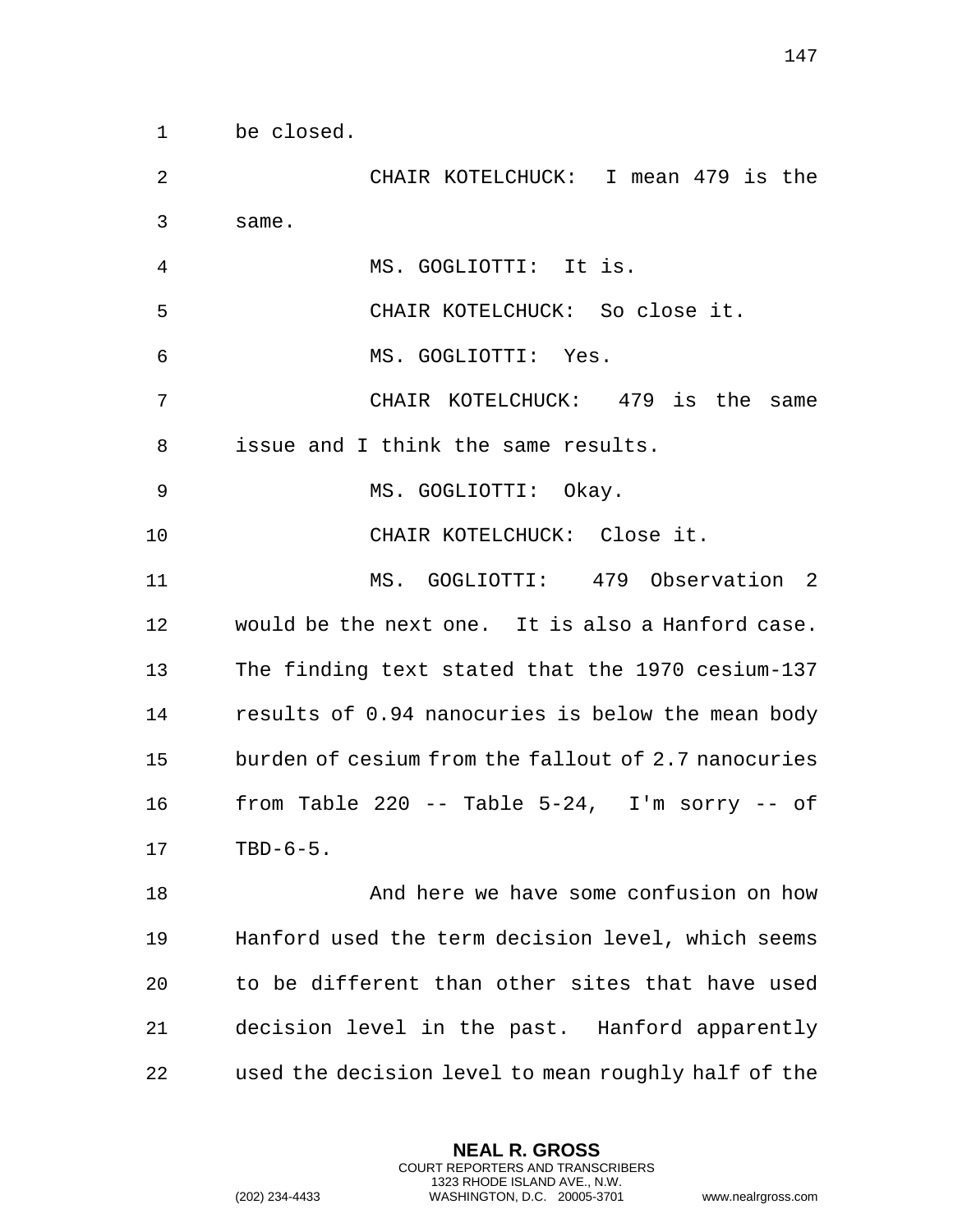MDA values. And based on that, we recommend closing as well this observation.

 CHAIR KOTELCHUCK: I don't understand the resolution. The decision level, it was appropriate to use, even though it was half the MDA? MS. GOGLIOTTI: We were not understanding that they were using the term decision level to mean half the MDA.

 CHAIR KOTELCHUCK: Ah, okay. And when you realized that, then what they did was appropriate.

12 MS. GOGLIOTTI: Correct.

 CHAIR KOTELCHUCK: Okay, any comments from anyone else on the Subcommittee? Then I think we should close it.

 MS. GOGLIOTTI: Okay. Okay, 479 Finding 1, NIOSH used the incorrect dates to calculate PUREX doses. And the resolution states that it appears that coworker intake is to be applied only through 1992. However, this is not obvious in the TBD. It was Table 531, page 36 for plutonium for the period of September 1, 1946 to

> **NEAL R. GROSS** COURT REPORTERS AND TRANSCRIBERS 1323 RHODE ISLAND AVE., N.W.

(202) 234-4433 WASHINGTON, D.C. 20005-3701 www.nealrgross.com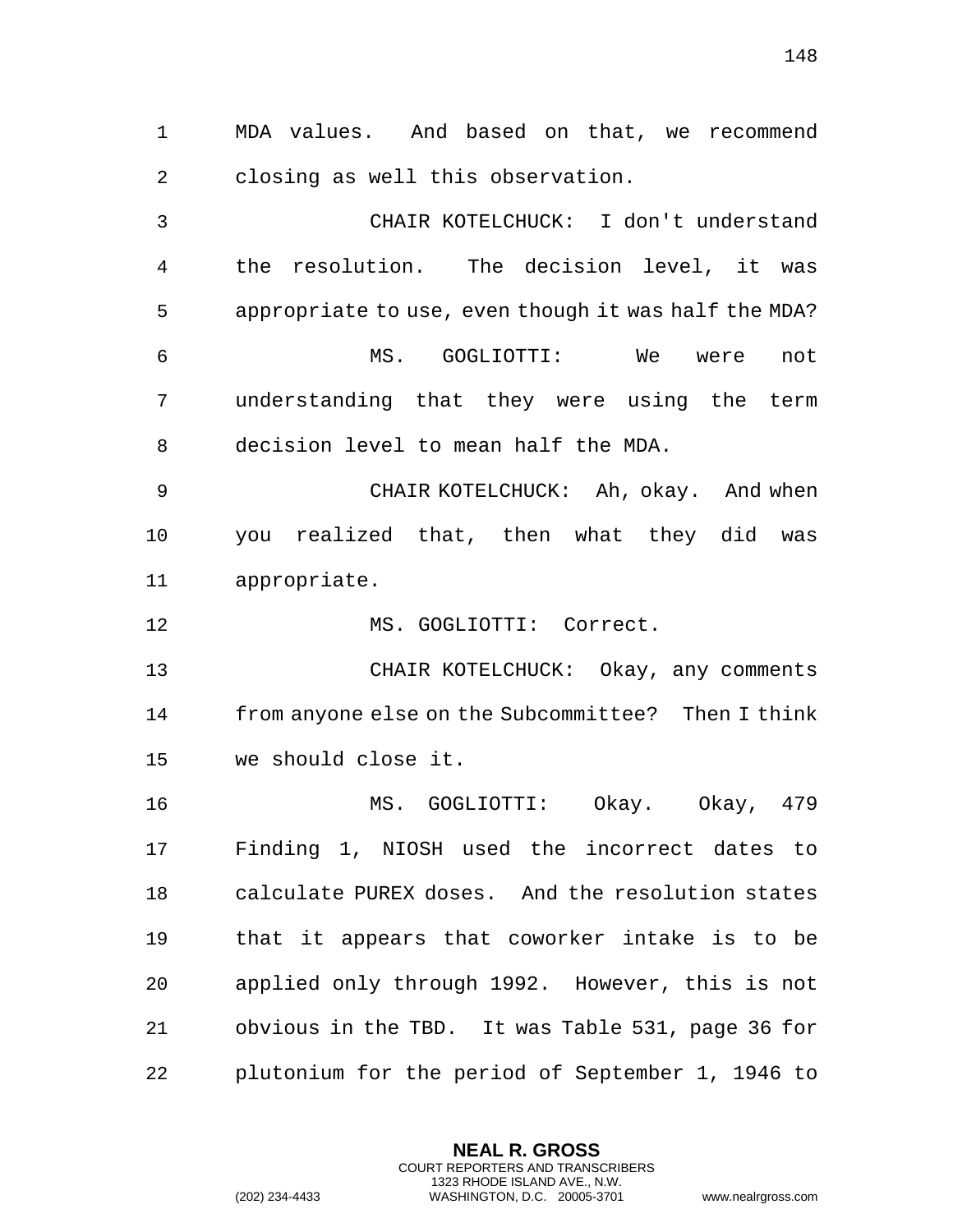present. We do have some question, though, of was there a potential for Pu exposure at the PUREX facility after 1992 or was it removed at the end of 1992. MR. SIEBERT: And we will have to get back to you with specific responses that were just entered in BRS. 8 MS. GOGLIOTTI: Okay. CHAIR KOTELCHUCK: Alright.

 MS. GOGLIOTTI: And actually, we have 11 the same for Finding 3. And I believe that one has to do with -- oh, it seems like it is identical. We would have to look into that further.

 CHAIR KOTELCHUCK: Can I ask Grady? I mean these were just posted, do you have responses 16 to any of them or have you not had a chance to look at them?

 MR. CALHOUN: I do not. I think Scott might be able to speak to some of them but I'm not sure.

 MR. SIEBERT: We may be able to some but this is still relatively recently so, we will

> **NEAL R. GROSS** COURT REPORTERS AND TRANSCRIBERS 1323 RHODE ISLAND AVE., N.W.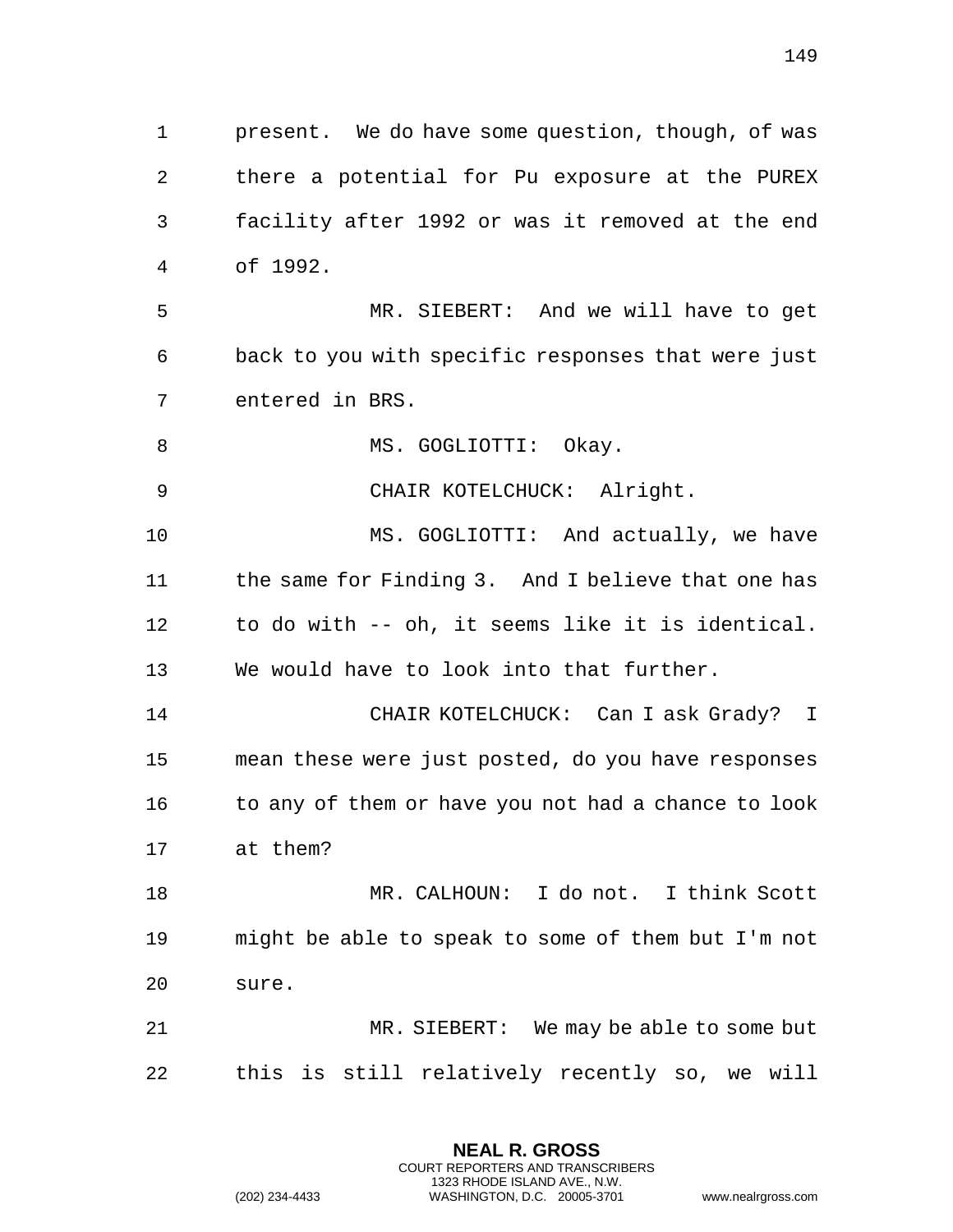answer what we can.

 CHAIR KOTELCHUCK: Okay, that will be fine. Alright. Then we will move along quickly, if you haven't had a chance to go over it, we will just quickly -- MS. GOGLIOTTI: Yes, all of these responses are very new. NIOSH gave us responses during the middle of December and so we have had only had a month to respond and then for them to 10 get back. 11 CHAIR KOTELCHUCK: Yes. MS. GOGLIOTTI: So everything is still relatively new in the history of this set. Okay, I would recommend leaving these two open. The next one is a Hanford case, Tab 480, Observation 1. MR. SIEBERT: Can I go back a second? When you say leave these two open, I'm sorry, which ones are you talking about? 21 MS. GOGLIOTTI: 479.2 and 3. MR. SIEBERT: Two and three. Okay,

> **NEAL R. GROSS** COURT REPORTERS AND TRANSCRIBERS 1323 RHODE ISLAND AVE., N.W.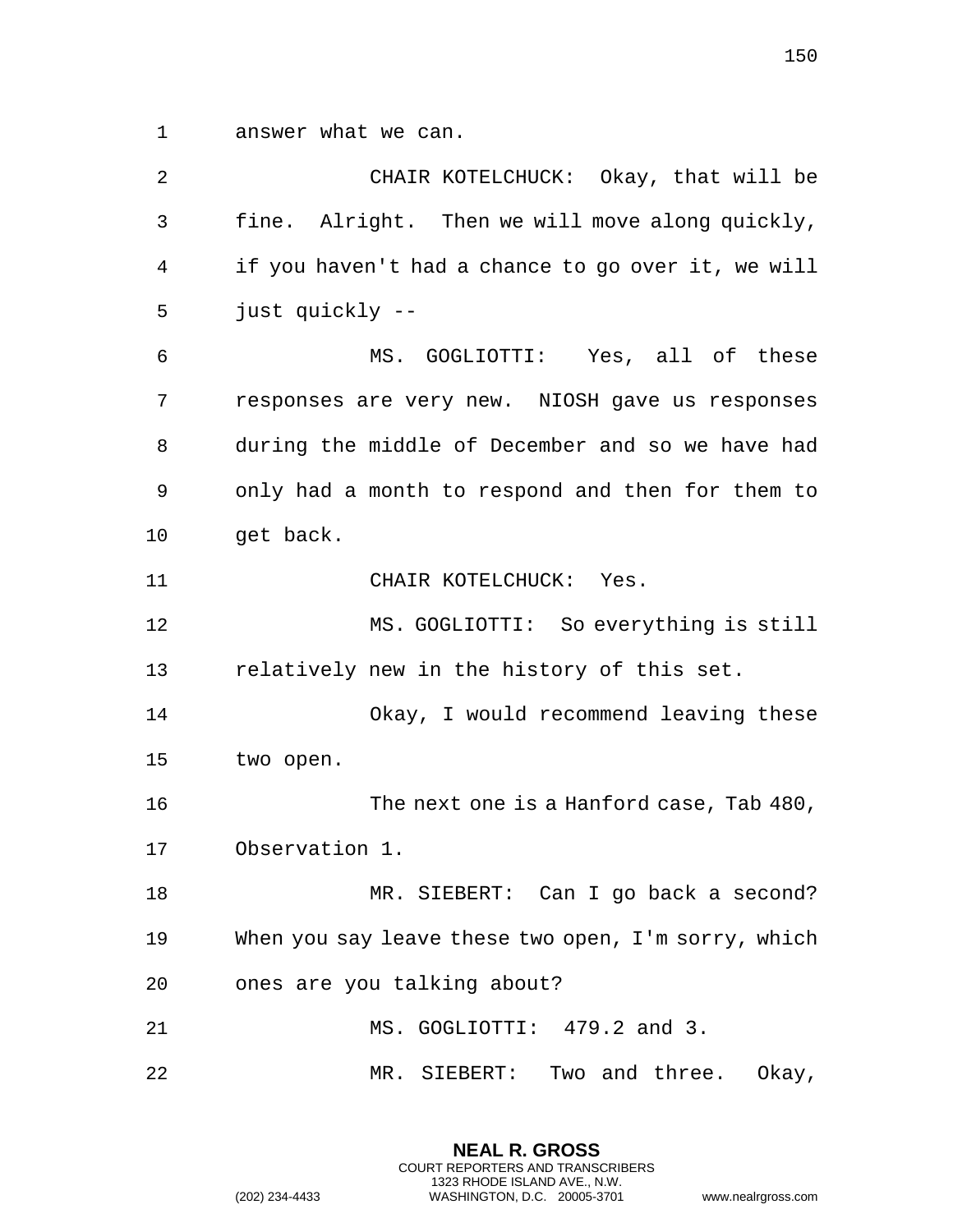thank you.

 DR. BUCHANAN: This is Ron Buchanan. I think in fact 479.3 should read uranium. Isn't that right, Rose? MS. GOGLIOTTI: I think so. Something was wrong about that. DR. BUCHANAN: Alright. The other one, 479.2 was plutonium. But the same question then in 479.3 was for uranium. CHAIR KOTELCHUCK: Thank you, yes. MS. GOGLIOTTI: Thank you, Ron, for pointing that out. Okay and 480 again is Hanford. And this is an identical the Weibull. We just point that out. CHAIR KOTELCHUCK: That's right. I thought it was Weibull. MS. GOGLIOTTI: It is Weibull. I'm sorry. I always say it wrong. CHAIR KOTELCHUCK: It was misspelled. I was listening carefully. The way we pronounce in English I-E and E-I sometimes varies not

> **NEAL R. GROSS** COURT REPORTERS AND TRANSCRIBERS 1323 RHODE ISLAND AVE., N.W.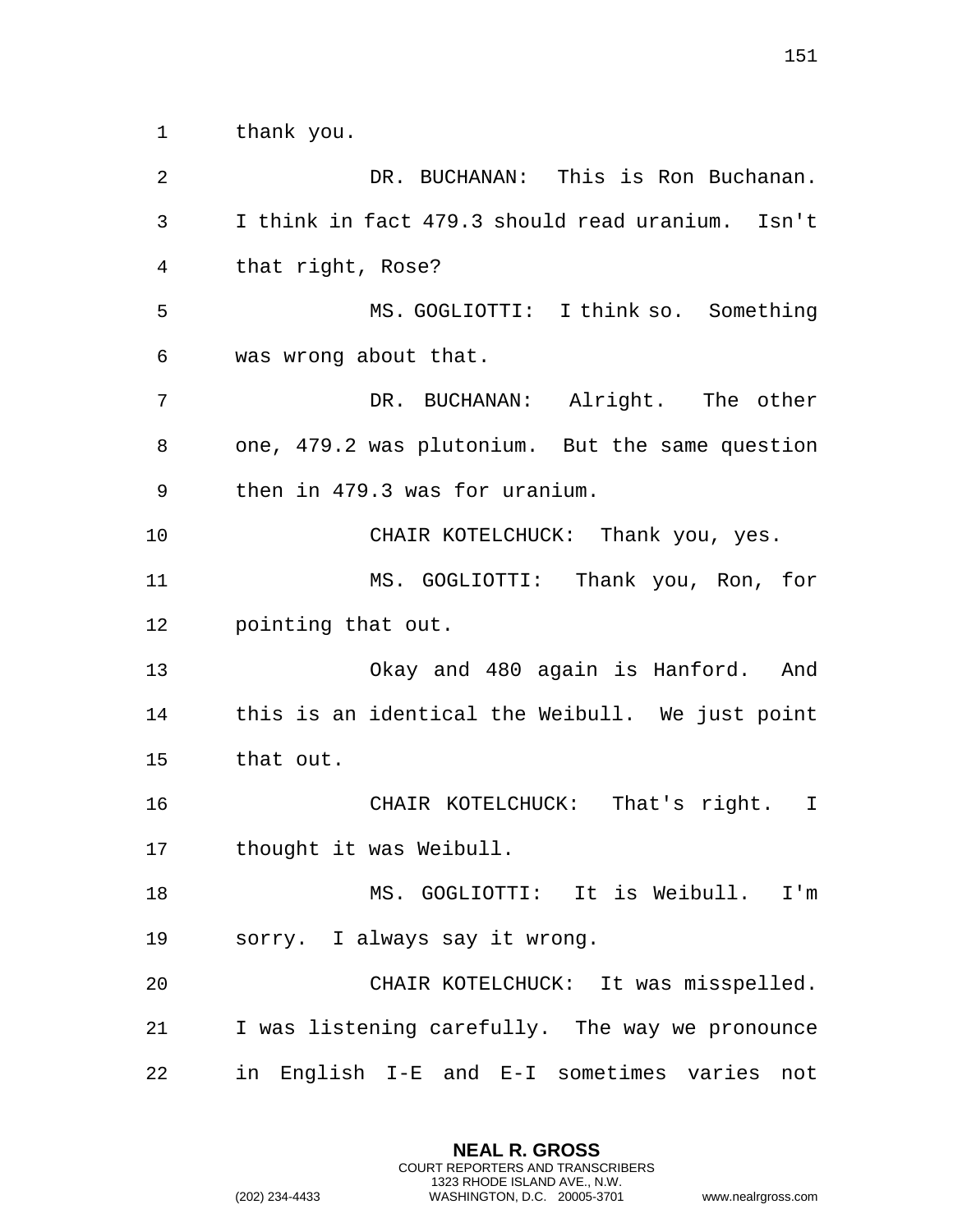literally.

 It is just the usual Weibull. MS. GOGLIOTTI: Okay. MR. KATZ: Yes, it is German. That's why. CHAIR KOTELCHUCK: Right. 8 MS. BEHLING: Excuse me for one second. This is Kathy Behling. And for Brad's clarification, I believe that was introduced as a particular distribution was introduced when we started to look at the CLL cases, the chronic lymphocytic leukemia cases, if that helps you to clarify the earlier question. CHAIR KOTELCHUCK: Oh, that is interesting. MEMBER CLAWSON: That does. I appreciate that and now it is starting to ring a bell with me again. Thank you, Kathy. CHAIR KOTELCHUCK: Good. MEMBER MUNN: Yes, Kathy, as always, is accurate.

So, anyhow, this one should be closed.

**NEAL R. GROSS** COURT REPORTERS AND TRANSCRIBERS 1323 RHODE ISLAND AVE., N.W.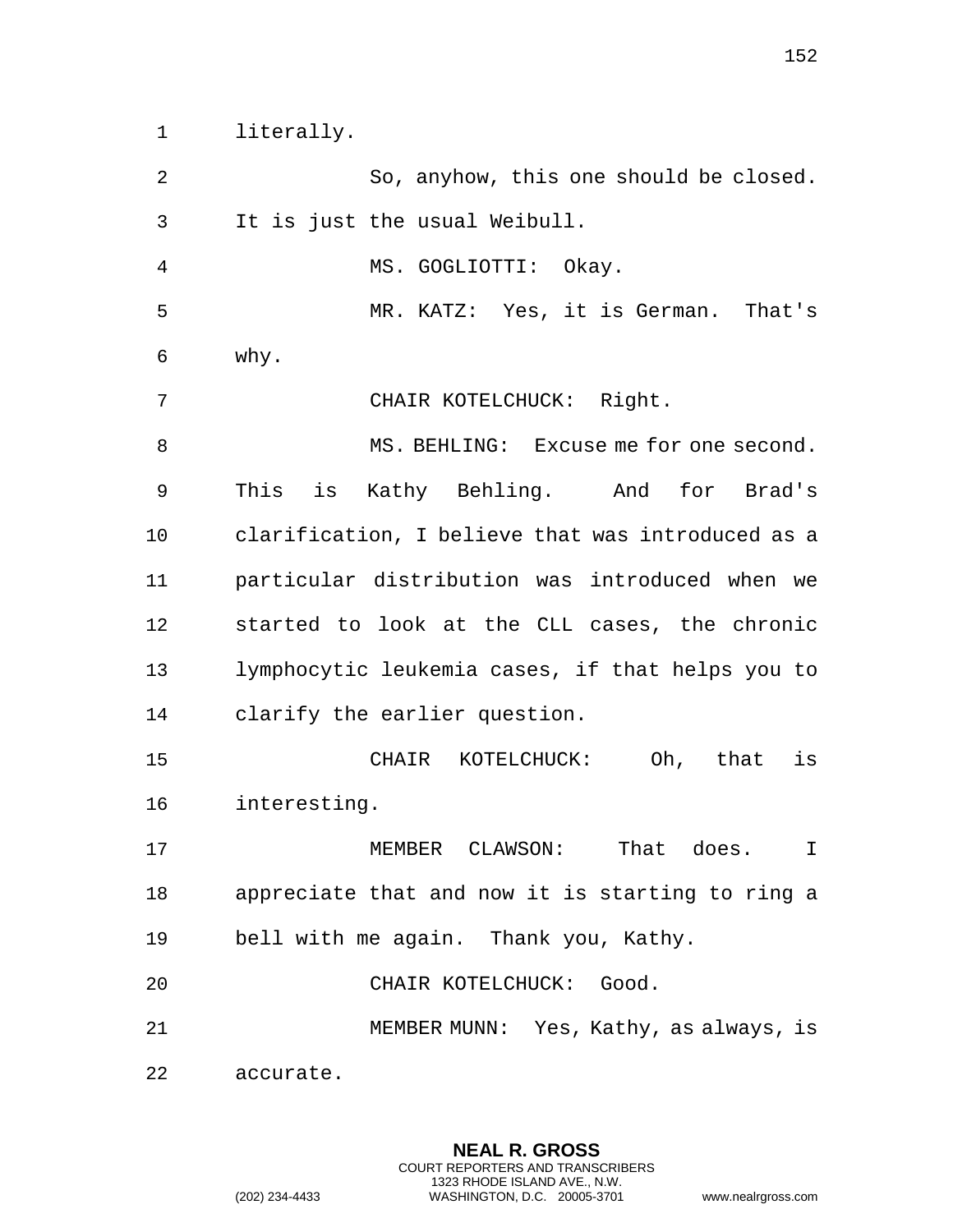MS. GOGLIOTTI: Okay, the next is a Hanford and PNL case and Tab 484, Finding 1. And the finding states that SC&A questions the methodology used by NIOSH to derive on-site ambient doses for the year 1968.

 And here, NIOSH agrees with the SC&A reviewer that the average ambient dose for the 100 Area adjusted to 2500 work hours per year was assigned 268. The dose reconstruction should have used a specific location ambient doses for 100k instead of the best estimate claims, though a small change in ambient dose does not affect the compensation decision of the claim.

 CHAIR KOTELCHUCK: Okay. I'm not quite sure what -- they used the wrong ambient dose? MS. GOGLIOTTI: I believe they didn't adjust it correctly.

 CHAIR KOTELCHUCK: Aha. You mean for hours? MR. SIEBERT: No, the issue is there

 are average values for the 100 Area that if we don't know where they were specifically would be used for

> **NEAL R. GROSS** COURT REPORTERS AND TRANSCRIBERS 1323 RHODE ISLAND AVE., N.W.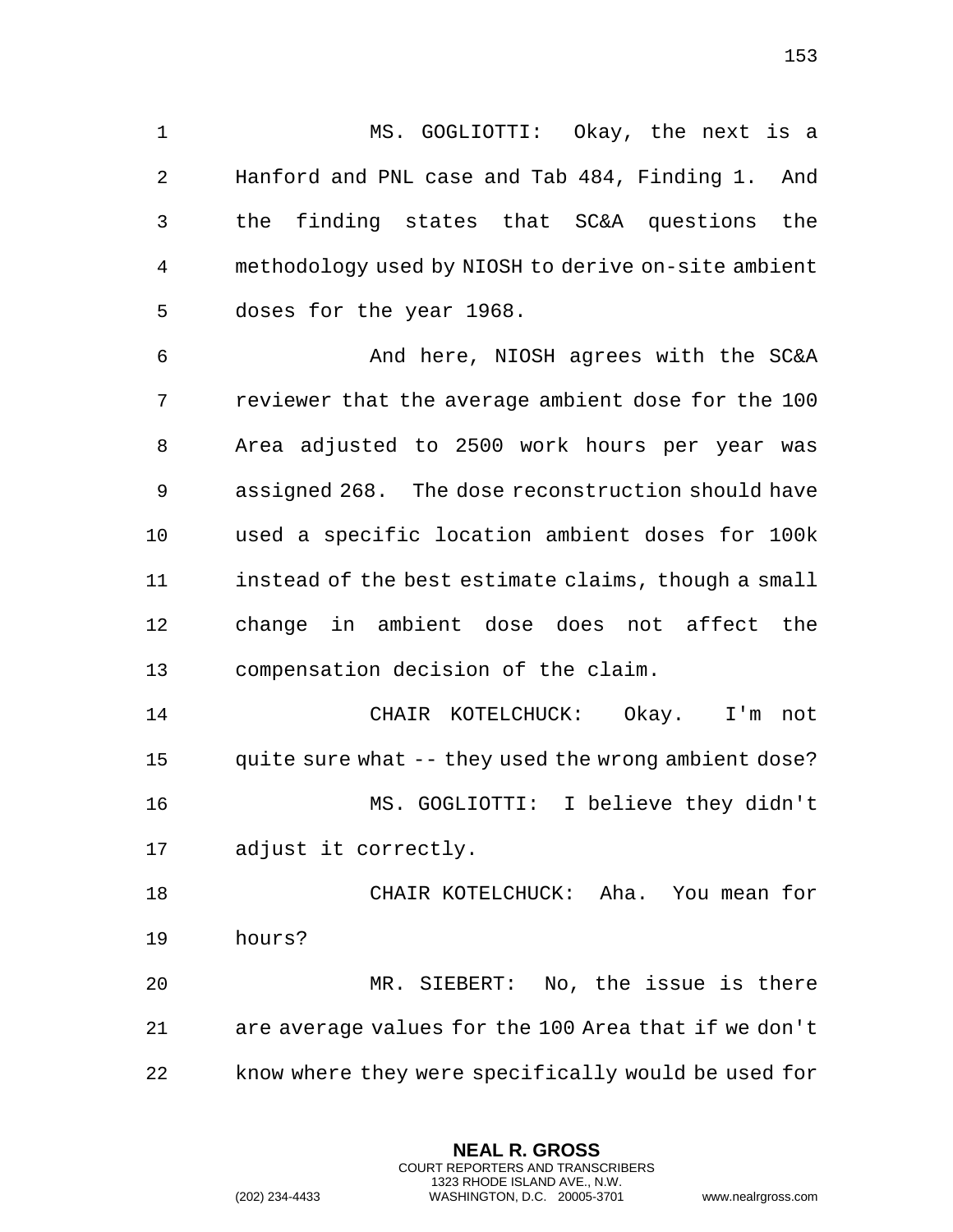the 100 Area. This case, we specifically knew they were in the 100K.

 CHAIR KOTELCHUCK: Got it. MR. SIEBERT: So we should have used that specifically. CHAIR KOTELCHUCK: Got it. Okay, good. So, that looks like it should close. And is there any comment or question from the Subcommittee? Then let's go on. MS. GOGLIOTTI: Okay, the next one is an RFP Hanford case, Tab 496, Observation 1. And the observation states SC&A and NIOSH's derived doses matched reasonably well, however, the less than 30 keV photons for [identifying information redacted], those correction factors do not always coincide. This does not impact the assigned doses significantly because the less than 30 keV proton doses generally are only a small part of the total assigned [identifying information redacted]

photon dose.

And this goes back to another finding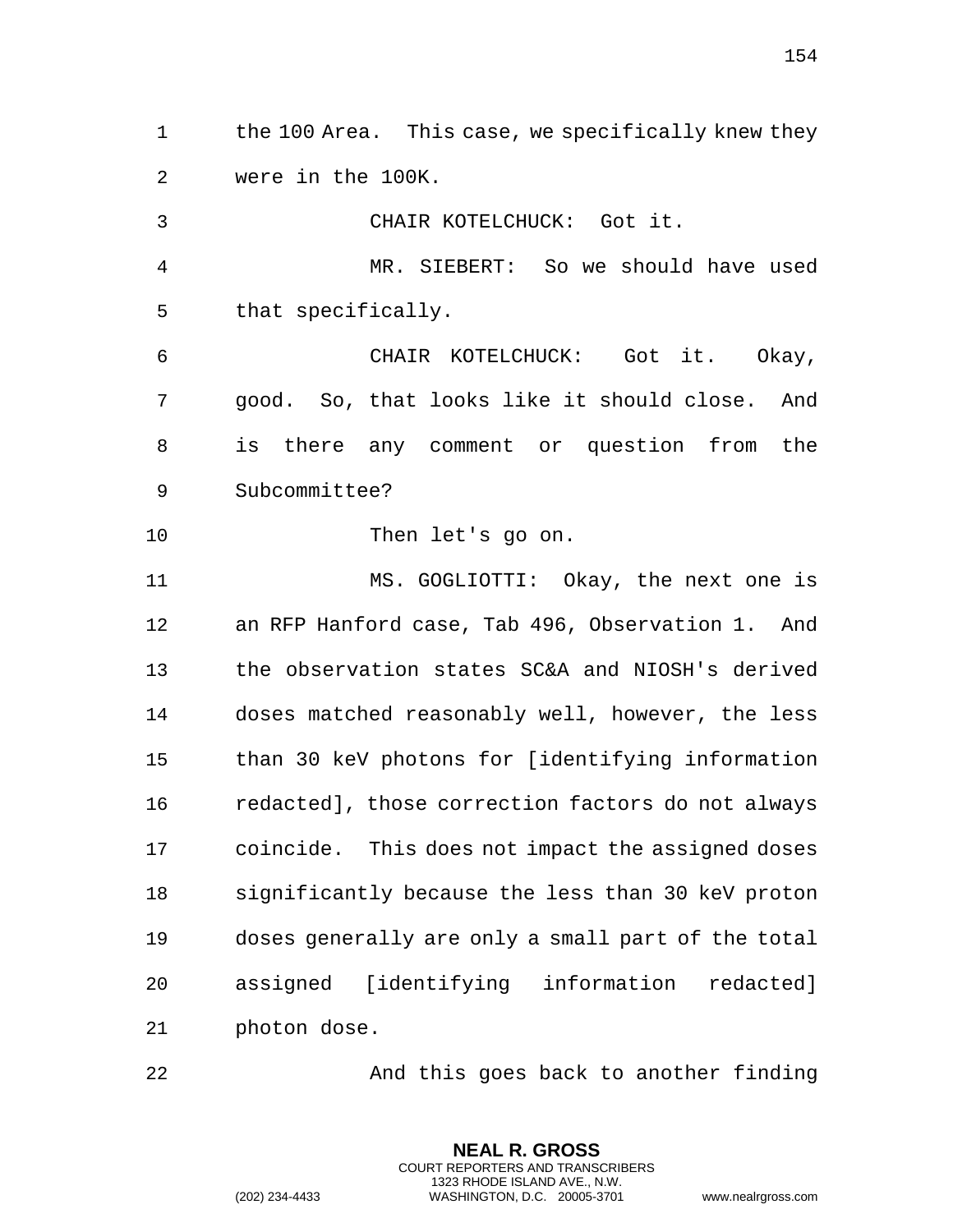we had earlier that deals with interpretation of the term decision level, which at Hanford was used differently than at other sites. CHAIR KOTELCHUCK: Very good. MS. GOGLIOTTI: And so we recommend closing this also. CHAIR KOTELCHUCK: Okay, fine. That is the same issue. Let's close it. MS. GOGLIOTTI: Okay. CHAIR KOTELCHUCK: Observation 2. MS. GOGLIOTTI: The same case. The [identifying information redacted], the correction factor of 10 to 100 keV neutrons was listed as 0.176 in Table 4, page 9 of Report 4; however, in the Rocky Flats calculation workbook, 16 the dose correction factor is 1.19. NIOSH responded saying the value given in Table 4 of Report 4 for a log-normal 2 distribution cannot be taken as direct values. I believe this is one of our first cases that we looked at that was a [identifying information redacted] case. For hand

> **NEAL R. GROSS** COURT REPORTERS AND TRANSCRIBERS 1323 RHODE ISLAND AVE., N.W.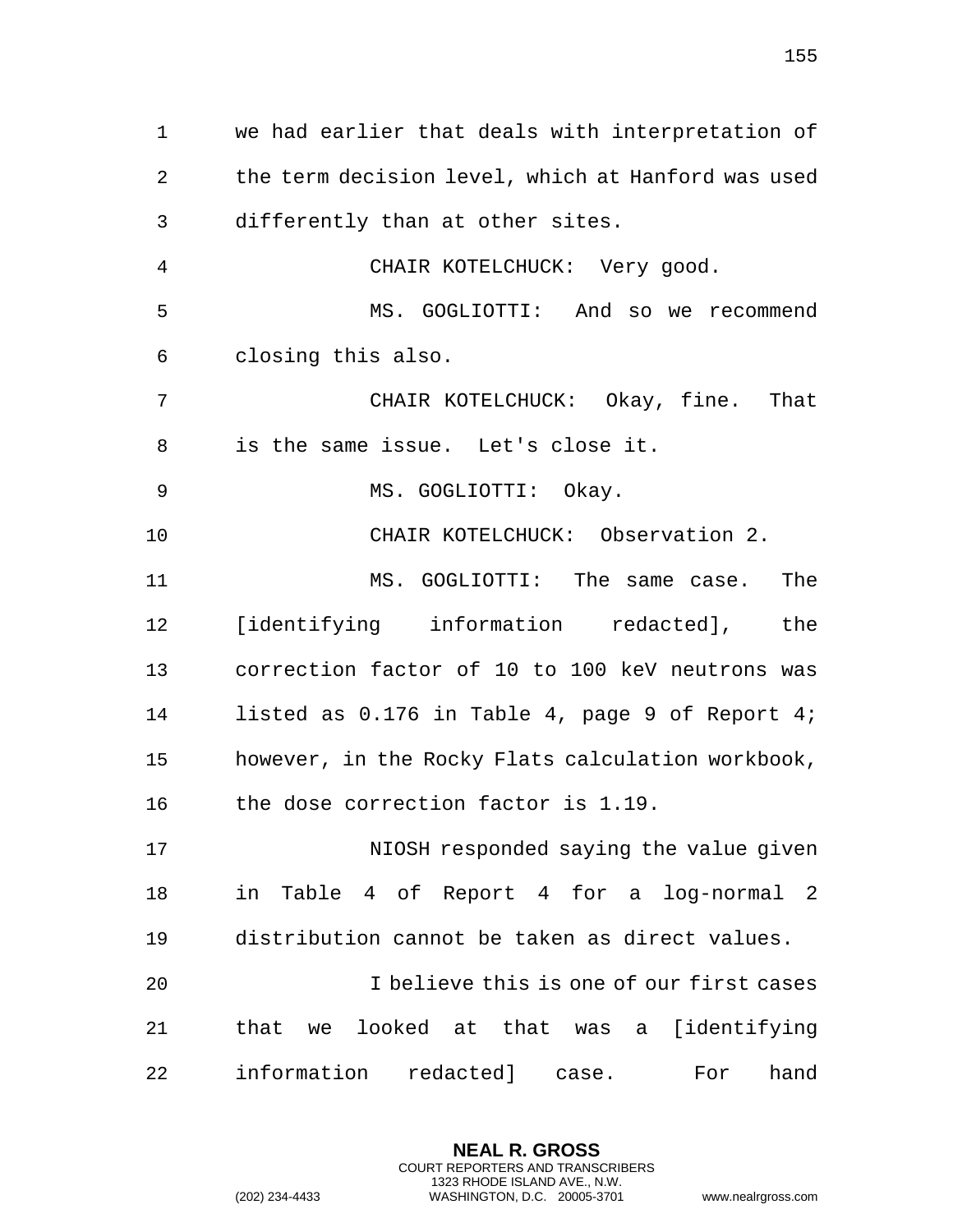calculations that are being conducted, a geometric mean of the distribution should be used. And that is explained in Table 5 of Report 4. And we accept NIOSH's explanation and recommend closure. CHAIR KOTELCHUCK: Okay, fine. Comments? 8 Then let's close it. MS. GOGLIOTTI: Okay. This is Tab 448.1. It is the Hanford-Amchitka Island case. And the finding states that conflicting X-ray facial skin doses in Table 3-8 and 3-11 of TBD. NIOSH agrees. And mean calculations with the lower facial X-ray dose yielded a combined PoC of 51 at 30 iterations. NIOSH has updated the medical TBD to reflect the correct value. And this update is presently worked upon. MR. SIEBERT: Actually, this has been completed. It just hadn't been completed when sent in the response.

> **NEAL R. GROSS** COURT REPORTERS AND TRANSCRIBERS 1323 RHODE ISLAND AVE., N.W.

(202) 234-4433 WASHINGTON, D.C. 20005-3701 www.nealrgross.com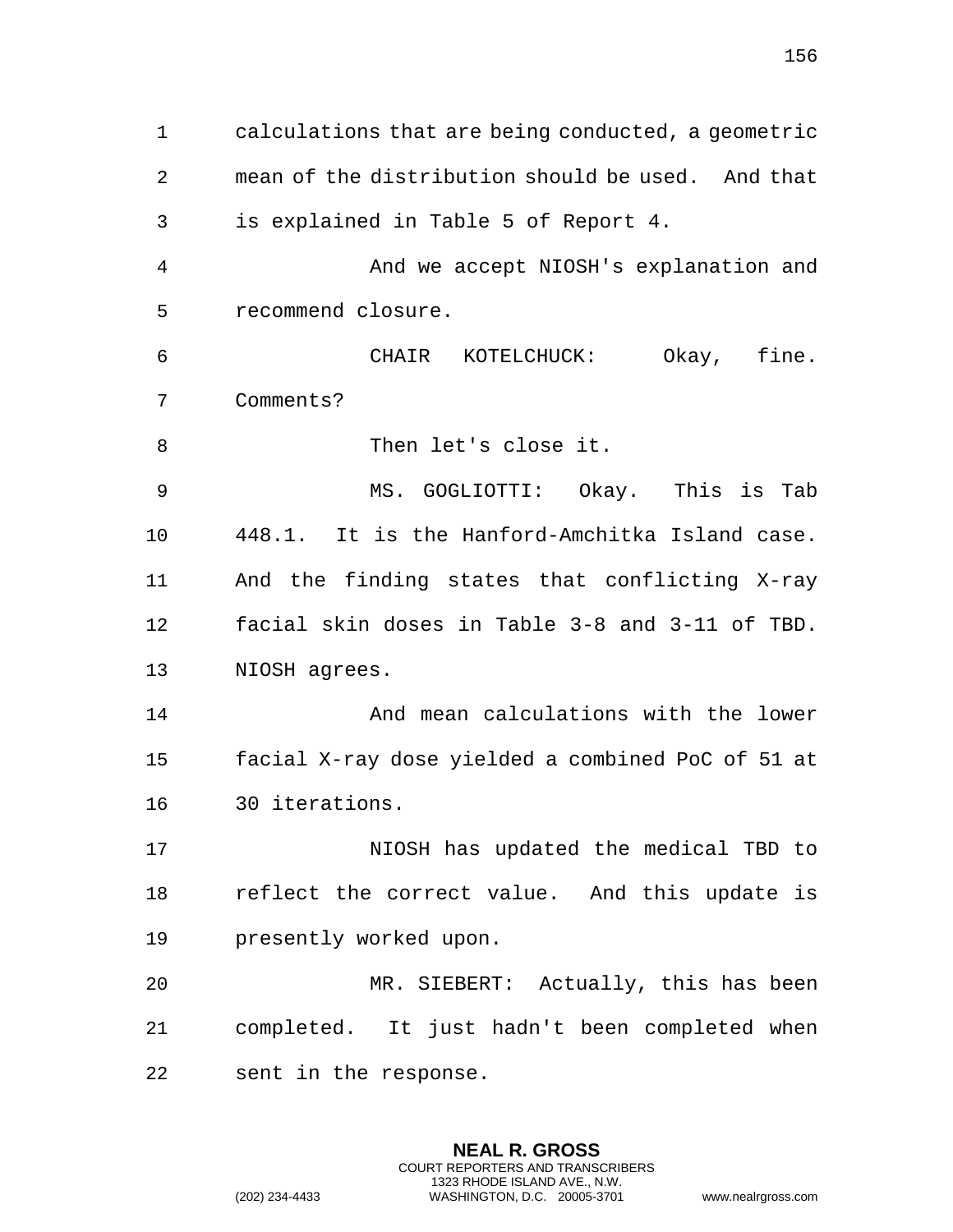MS. GOGLIOTTI: Okay. But and there is no need for a PER. MR. SIEBERT: Correct. MS. GOGLIOTTI: Okay, great. CHAIR KOTELCHUCK: Okay. MR. KATZ: Rose, this is 488.1, right? 7 MS. GOGLIOTTI: Correct. 8 CHAIR KOTELCHUCK: 448.1. MR. KATZ: Thanks. Alright. I just lost my place there. CHAIR KOTELCHUCK: Okay. Then this is agreed upon it should be closed. MS. GOGLIOTTI: Okay and the next one is 481 Observation 2 and it is a Hanford-Grand Junction case. And the observation states that no evidence was identified to indicate that the EE was offsite during the periods with no monthly badging records. And the response is that Hanford dosimetry records do not have a clear indicator, sufficient code label of the assigned badging exchange frequency. The table on the attachment

> **NEAL R. GROSS** COURT REPORTERS AND TRANSCRIBERS 1323 RHODE ISLAND AVE., N.W.

(202) 234-4433 WASHINGTON, D.C. 20005-3701 www.nealrgross.com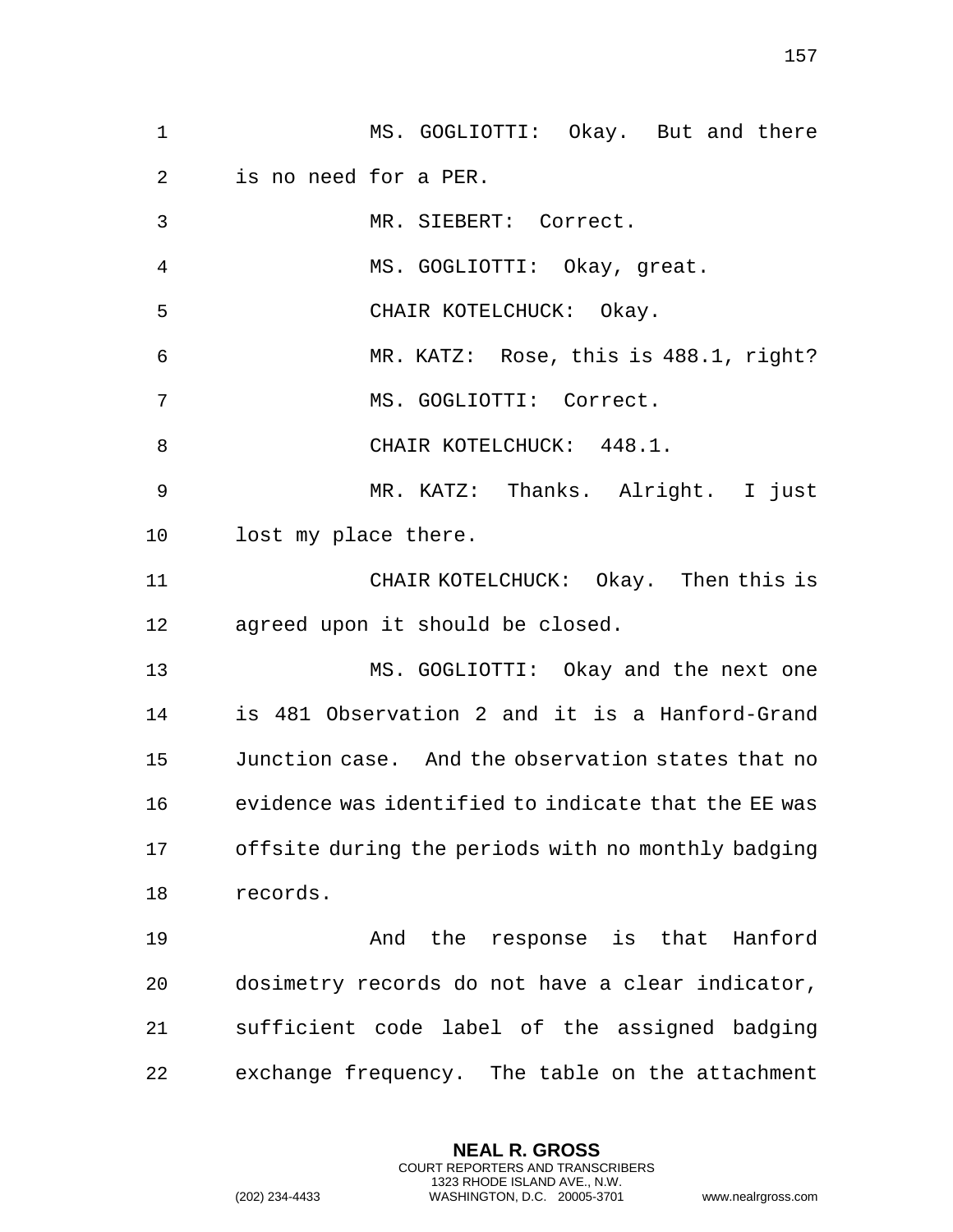indicates that the dates in which the EE exchanged a monitoring badge was based on a four-week exchange period.

 SC&A feels that there is some uncertainty about the actual badge exchange frequency for the EE. However, the assessments are ultimately judgement calls. We believe NIOSH's assessment of the totality of evidence is reasonable and defensible. And therefore, we recommend closing the observation.

 CHAIR KOTELCHUCK: Okay. Folks agree?

13 MEMBER CLAWSON: Yes.

 CHAIR KOTELCHUCK: Okay, let's go on to the observation 3.

 MS. GOGLIOTTI: Okay. It states that the footnotes contained in the dose reconstruction methodology section of the DR report, which describe how administrative and supervisor doses were derived, appear to only apply to doses prior to 1990 but not for doses for all relevant employment years for the EE.

> **NEAL R. GROSS** COURT REPORTERS AND TRANSCRIBERS 1323 RHODE ISLAND AVE., N.W.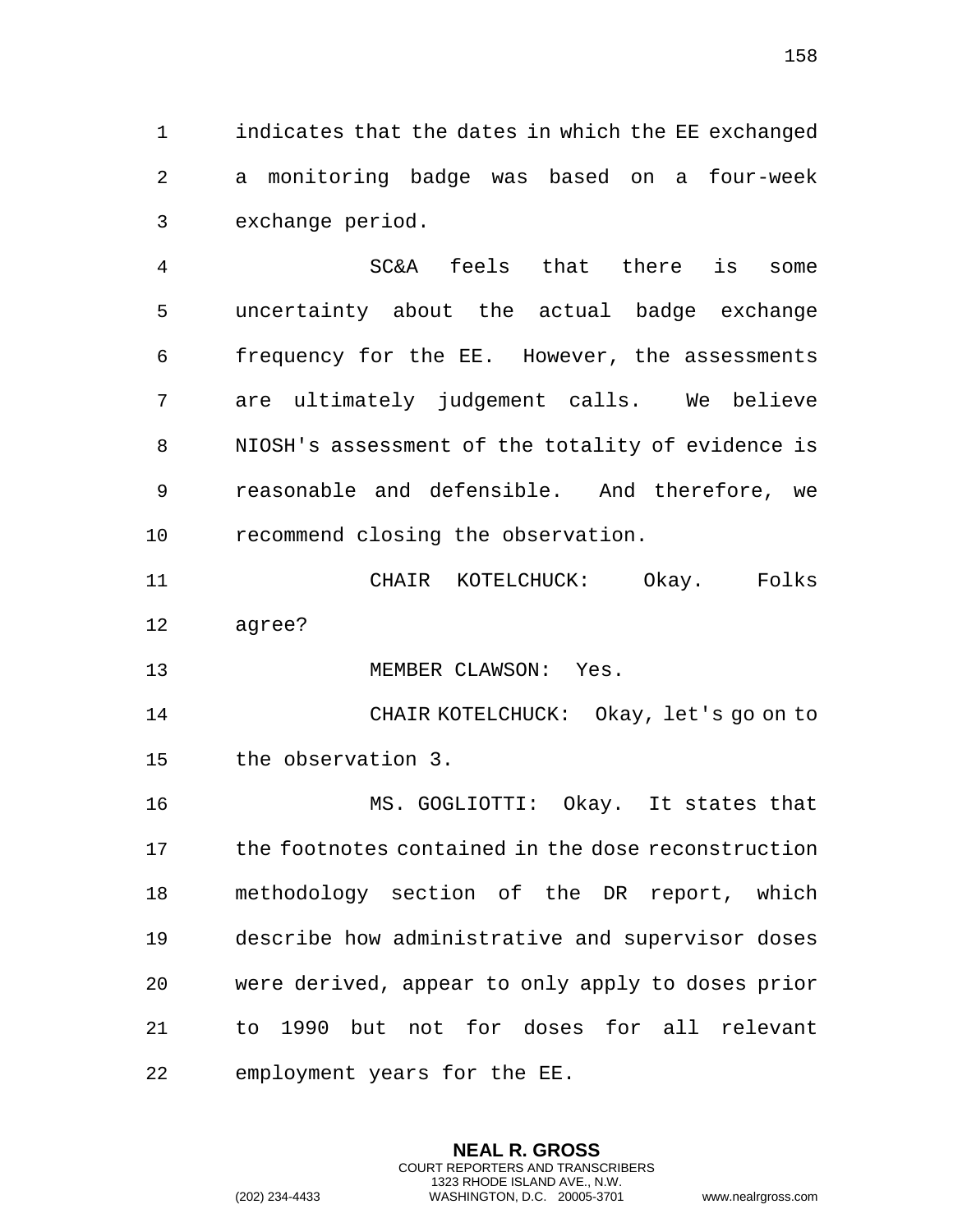And here NIOSH clarified the intended meaning of the footnote in their response. As noted in the original observation, SC&A had verified that the listed doses were correctly input into IREP. So the observation had no bearing on the individual dose reconstruction. We understand NIOSH's clarification and recommend closure. CHAIR KOTELCHUCK: Okay, let's close it, absent any comment or objection. Okay. MS. GOGLIOTTI: Okay in case Observation 4, dose reconstruction procedures, mainly OTIB-60 mandate that direct claimant monitoring should always be used unless demonstrated to be erroneous. In this case, the internal dose was assigned based on the 50th percentile coworker intake due to a large difference in magnitude when it is the actual missed dose from the bioassay. It is not clear to SC&A whether this is a standard procedure for dose reconstruction in cases where the assessed missed dose is

> **NEAL R. GROSS** COURT REPORTERS AND TRANSCRIBERS 1323 RHODE ISLAND AVE., N.W.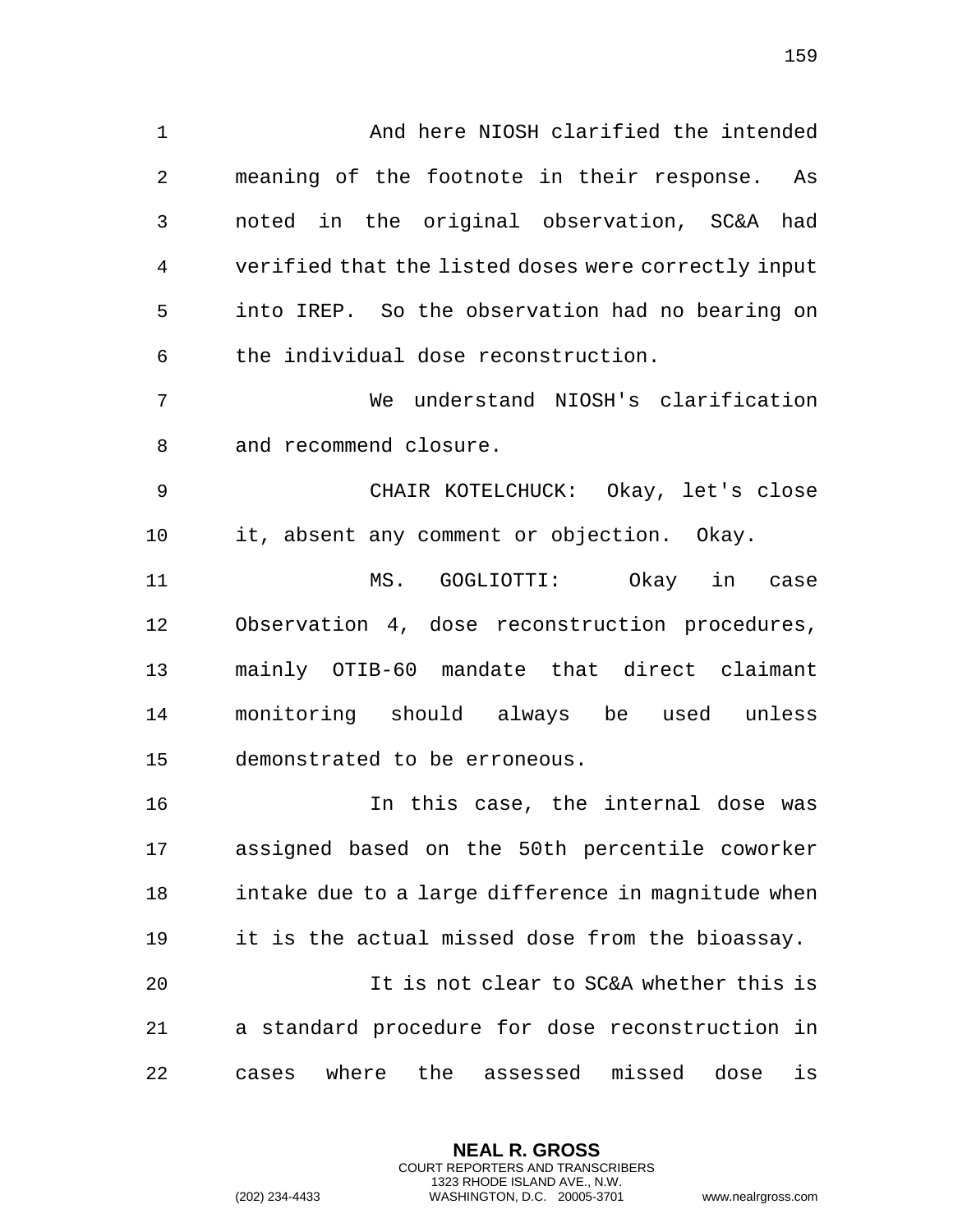significantly higher than the applicable coworker doses.

 And NIOSH clarified the dose reconstructors, at the time, were aware of the option to substitute coworker intakes if the claimant's actual data did not be appear to be representative of the EE's exposure. This decision is presumably based on professional judgment of the dose reconstructor. That professional judgment was made and coworker intakes were more representative in this case. Therefore, we recommend closing this observation. CHAIR KOTELCHUCK: Alright. MS. GOGLIOTTI: Okay, Observation 5 of 16 the same case. Given the EE's description of work duties, radiation monitoring and controls in the work area, as well as the various types of radiation inspection equipment, the more appropriate job title of supervisor should have been applied, which would result in a factor of 10 increase in the assigned dose.

> **NEAL R. GROSS** COURT REPORTERS AND TRANSCRIBERS 1323 RHODE ISLAND AVE., N.W.

(202) 234-4433 WASHINGTON, D.C. 20005-3701 www.nealrgross.com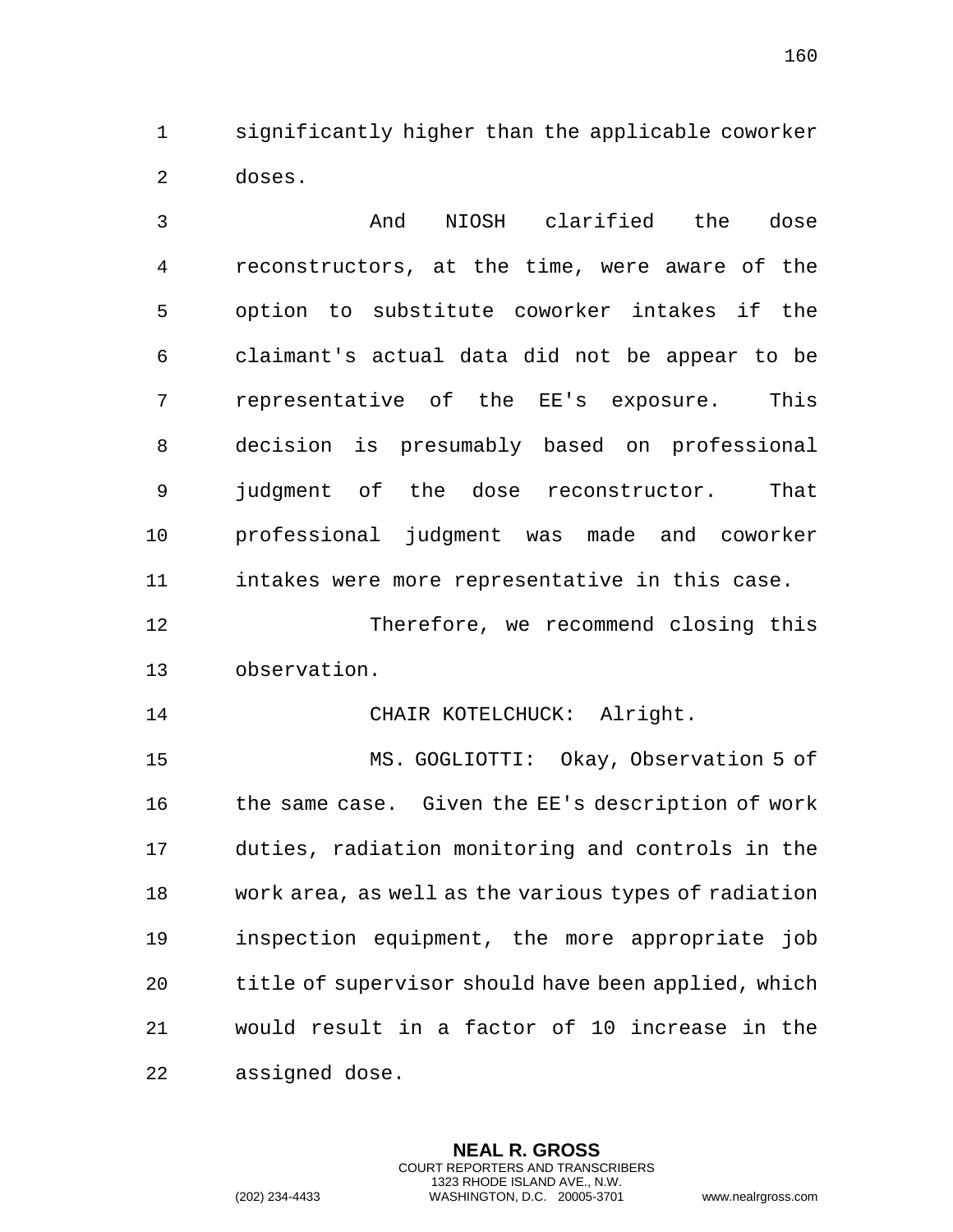The resolution is that among conflicting information contained in the CATI as used as a basis for job categorization. And while SC&A feels that in such a situation it would be preferable to apply the more claimant-favorable assignment, which would be supervisor in this case. The choice of the administration category is reasonable and defensible. Therefore, we recommend closing the observation. CHAIR KOTELCHUCK: Alright. 11 MS. GOGLIOTTI: Okay, same case, Finding 1. The correction factor of 0.6 applied to the overresponse of low energy photons may not be appropriate for valid doses assigned after the year 1967. And NIOSH and SC&A are in agreement that

 the correction factor of 0.6 to account for the overresponse of low energy photons were inappropriate after 1957. This was an error that was found in the workbook used at the time for Hanford and it has since been corrected.

This error has also been identified and

**NEAL R. GROSS** COURT REPORTERS AND TRANSCRIBERS 1323 RHODE ISLAND AVE., N.W.

(202) 234-4433 WASHINGTON, D.C. 20005-3701 www.nealrgross.com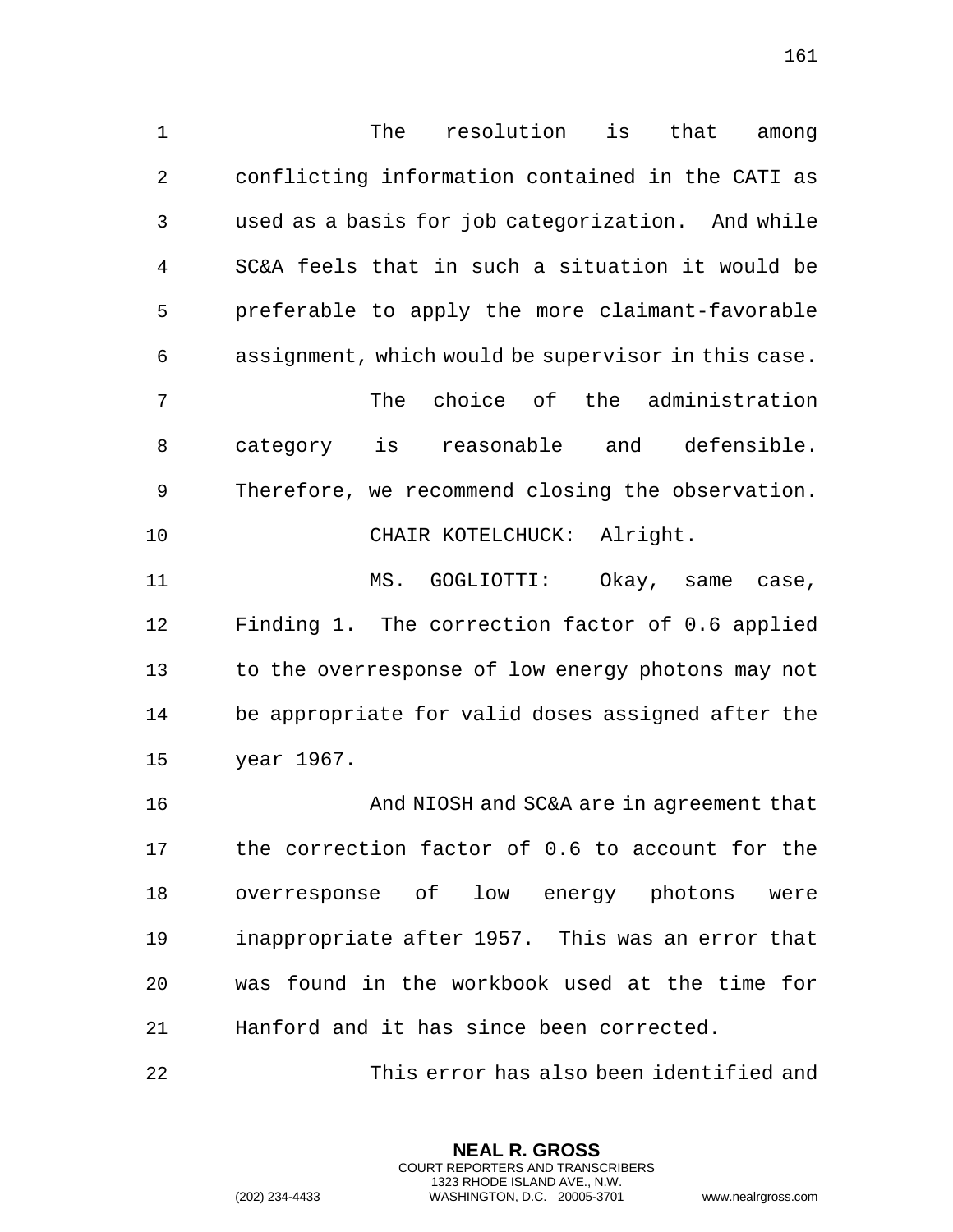discussed previously for other cases in the Subcommittee.

 CHAIR KOTELCHUCK: Right. Good. Okay.

MS. GOGLIOTTI: Okay.

CHAIR KOTELCHUCK: Alright.

 MS. GOGLIOTTI: Finding 2, the same case. Classification as a glove box worker would require a slightly higher set of N/P ratios than non-glove box worker, which is a 1.7 versus a 1.1.

11 And NIOSH agrees that the use of the glove box correction factor and N/P ratios would be reasonable in this case. The dose reconstruction was revised after revision and the later revision did not assign the higher N/P ratio factors.

17 CHAIR KOTELCHUCK: Okay.

 MS. GOGLIOTTI: Alright. The next case is a Hanford-Lawrence Livermore, Tab 42, Observation 2. And it states that it is apparent based on the reported total of 169 missed dose cycles that any positive dosimeter readings that

> **NEAL R. GROSS** COURT REPORTERS AND TRANSCRIBERS 1323 RHODE ISLAND AVE., N.W.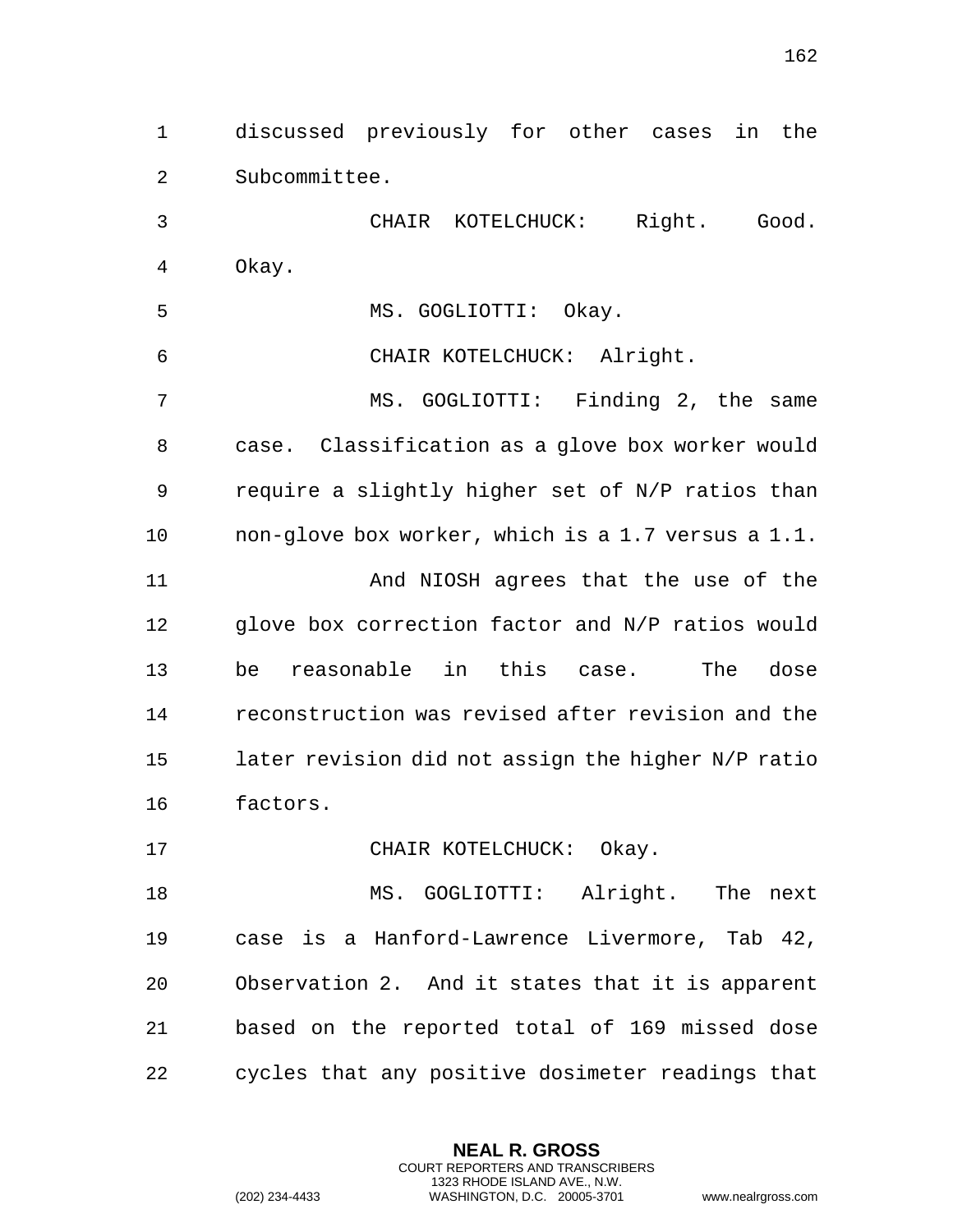were less than 20 millirem were considered to be missed dose, as well as dosimeter cycles with a zero listed in the monitoring records.

 NIOSH came back and explained how that they interpret the dose records and notes that the radiation exposure estimate cards supplied by DOE are not the dose of record and that actually the existence of such cards does not indicate the EE was actually monitored during the cycle.

 SC&A understands that the workbooks are sometimes limited and cannot always parse out the individual changes in ghost assumptions during that year. Given this limitation, NIOSH assigned 40 millirem for the entire year, which SC&A agrees is claimant favorable. Therefore, we accept NIOSH's clarification on Hanford dosimetry records and how they are interpreted and thus, recommend closing this observation.

19 CHAIR KOTELCHUCK: Okay. MS. GOGLIOTTI: Alright, same case, Observation 3. Application of the correction factor of 0.6 for the overresponse of low energy

> **NEAL R. GROSS** COURT REPORTERS AND TRANSCRIBERS 1323 RHODE ISLAND AVE., N.W.

(202) 234-4433 WASHINGTON, D.C. 20005-3701 www.nealrgross.com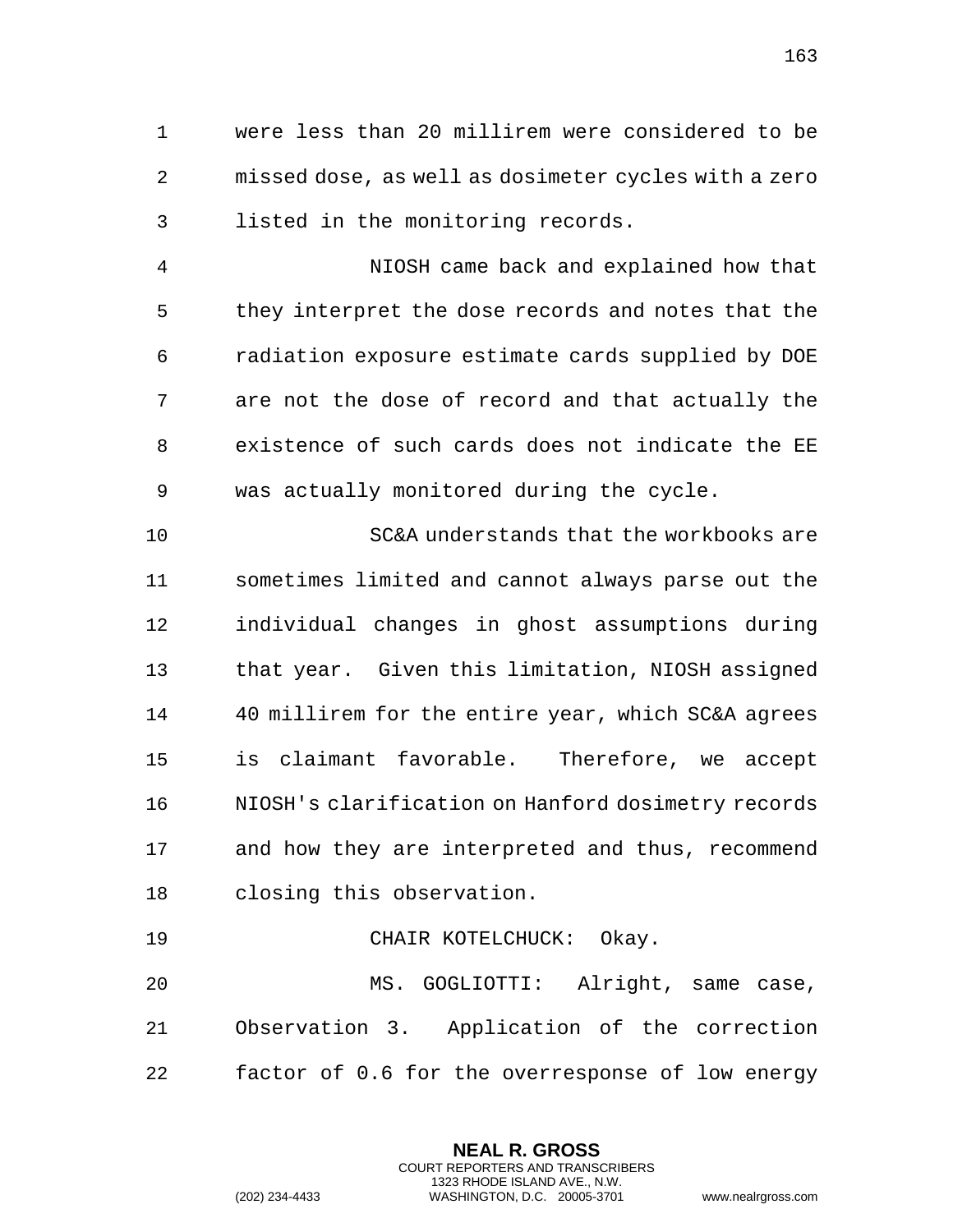photons appears to be assigned for the years '57 through '71, which is inconsistent with the procedures in monitoring effective after 1957. And we have previously discussed this issue and NIOSH agrees that there was an error in the workbook. It has since been corrected and we recommend closing this observation. CHAIR KOTELCHUCK: Good, that's closed. MS. GOGLIOTTI: Okay, 482.1. It appears that the missed shallow dose to the prostate may have been omitted from the DR for the years '67 through '91. NIOSH provided a response -- MR. KATZ: I'm sorry, we are getting a lot of feedback. CHAIR KOTELCHUCK: Hello? 18 MS. GOGLIOTTI: Can you hear me? MR. KATZ: We couldn't. Nobody could but now we can. MS. GOGLIOTTI: Okay, great. I had a

fuzzy noise. I wasn't sure if it was everybody or

**NEAL R. GROSS** COURT REPORTERS AND TRANSCRIBERS 1323 RHODE ISLAND AVE., N.W.

(202) 234-4433 WASHINGTON, D.C. 20005-3701 www.nealrgross.com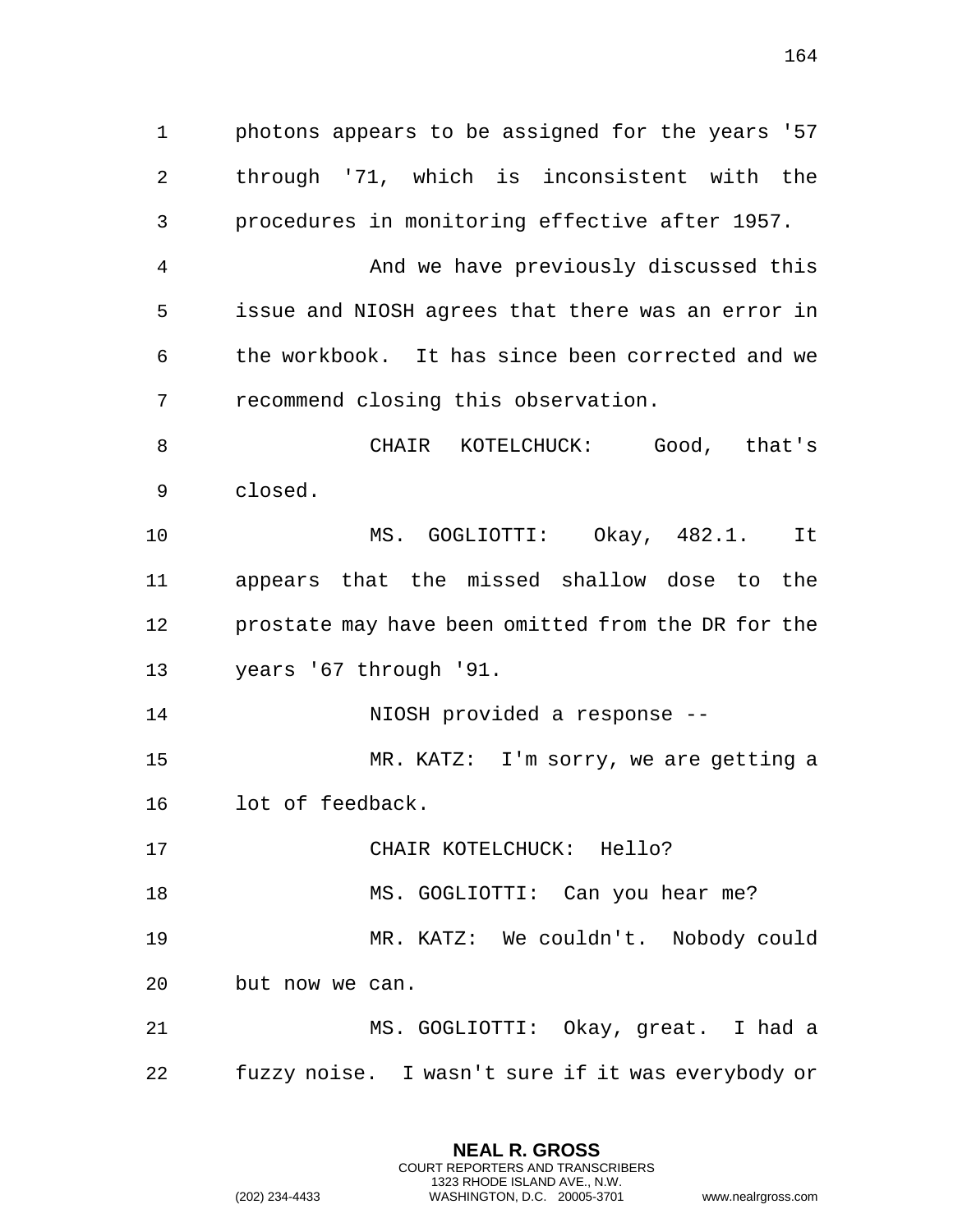just me.

 MR. KATZ: That was more than a fuzzy noise.

 MS. GOGLIOTTI: Okay, so for this case, NIOSH provided us an attachment. When I wrote this, we were unable to view the attachment. We have since been able to review it. The finding had to do with a coding problem in the workbook that has since been fixed.

 We assume that cases impacted by this workbook error have been evaluated under a PER or will be evaluated in the future if it affects compensation. And based on that, we recommend closure.

 MR. SIEBERT: Can I interrupt? As much as I love closure, we did not agree that there was a problem with the coding in the workbook. The attachment actually clarifies what the workbook is doing. All we pointed out is that the appearance of not assigning shallow dose for certain years has been discussed before and we gave that further explanation as to exactly how it is calculated but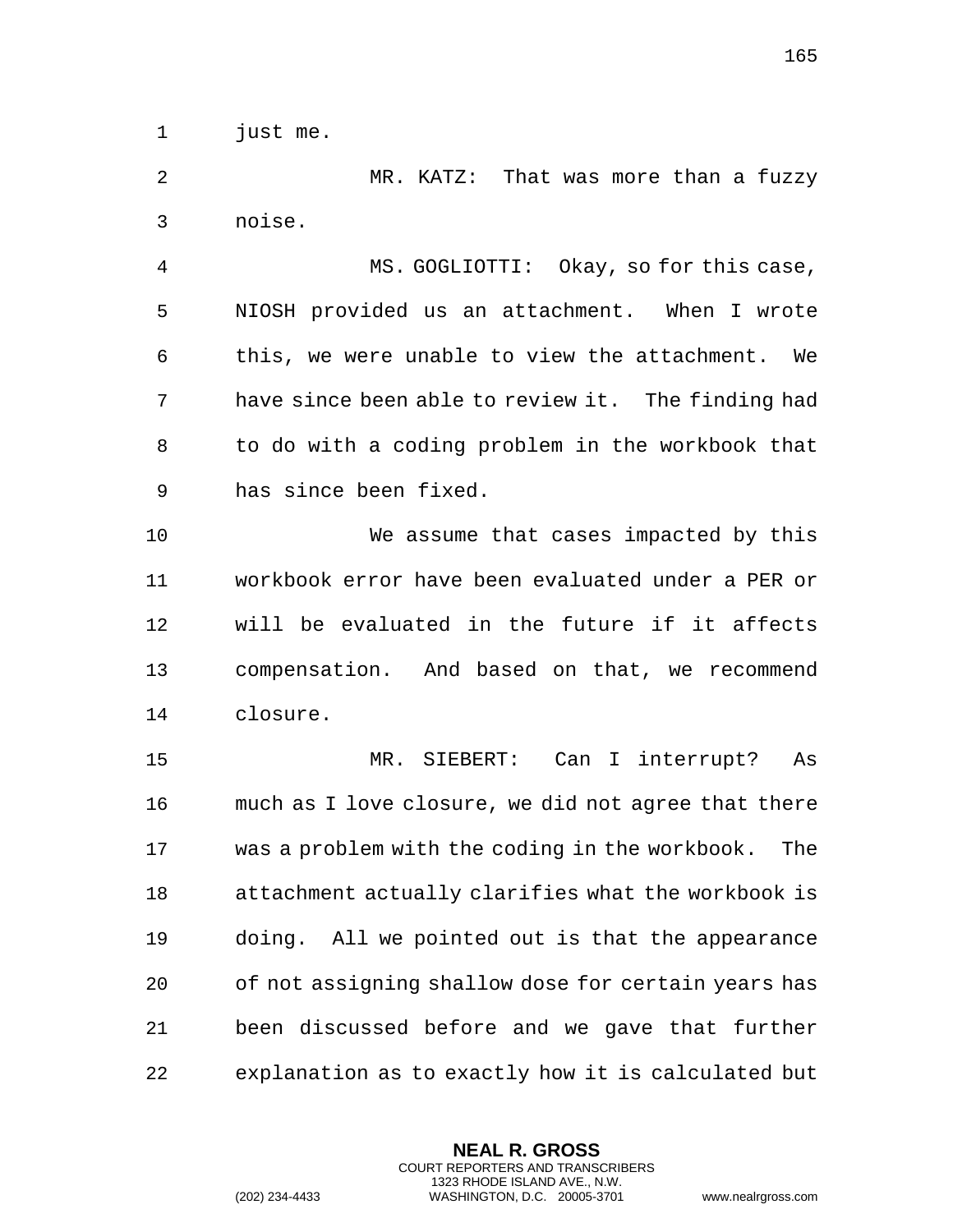that is the way it has been calculated for a long, long time. It was not a coding issue. MS. GOGLIOTTI: We might need to take a second look at this one, then. CHAIR KOTELCHUCK: Hi, I was off the phone for a few moments while my line was off. You are still on 482.1? 8 MR. KATZ: That's correct. CHAIR KOTELCHUCK: Okay and I heard the end of your response, Scott.

 MR. KATZ: Right. So Scott -- you understood it, Dave?

CHAIR KOTELCHUCK: I think so.

14 MR. KATZ: Okay.

 CHAIR KOTELCHUCK: Maybe -- would you remind repeating, Scott? I just came in on the tail end.

 MR. SIEBERT: That's fine. Yes, no problem.

CHAIR KOTELCHUCK: Okay.

 MR. SIEBERT: We were not agreeing that there was a coding error. All we were doing in the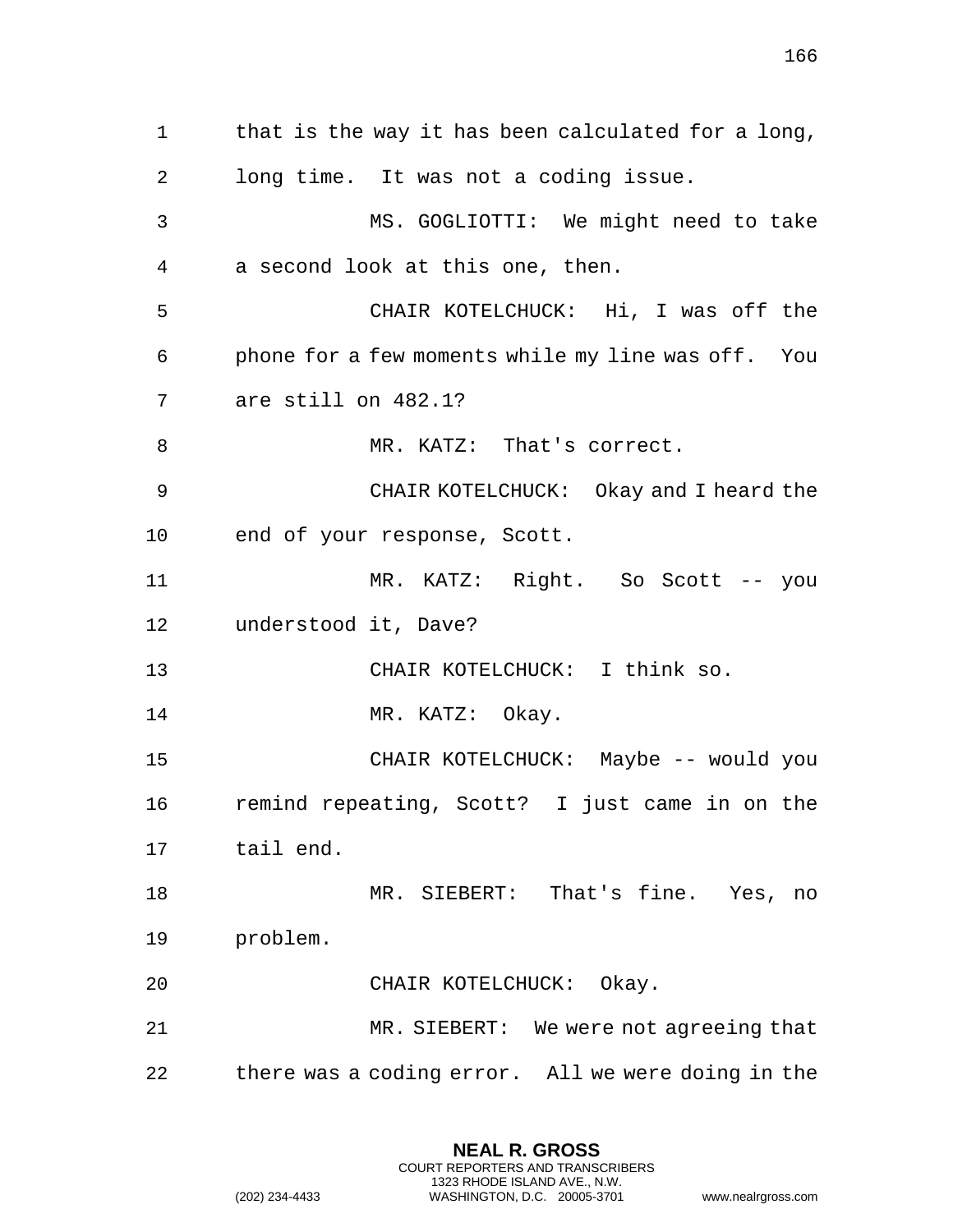attachment was clearly defining. Because I agree in the workbook, it is not necessarily easy to understand what is going on because this is the time frame where the X-ray chip on the badge and so on and so forth.

 So we gave a further explanation of exactly how the calculation is done within the tool. And basically just clarification of the way we do it, not accepting that there was an error in the tool.

 MS. GOGLIOTTI: And we are going to take a second look at that. I think we misunderstood.

CHAIR KOTELCHUCK: Hello?

MS. GOGLIOTTI: Yes.

 CHAIR KOTELCHUCK: Okay, then we should leave this open, right?

 MR. BARTON: Rose, this is Bob Barton. Scott, if I could ask if you could turn for a minute to that attachment again, to what they said. I wasn't able to open it on the BRS. So I actually had no idea of what was in the attachment. If you

```
(202) 234-4433 WASHINGTON, D.C. 20005-3701 www.nealrgross.com
```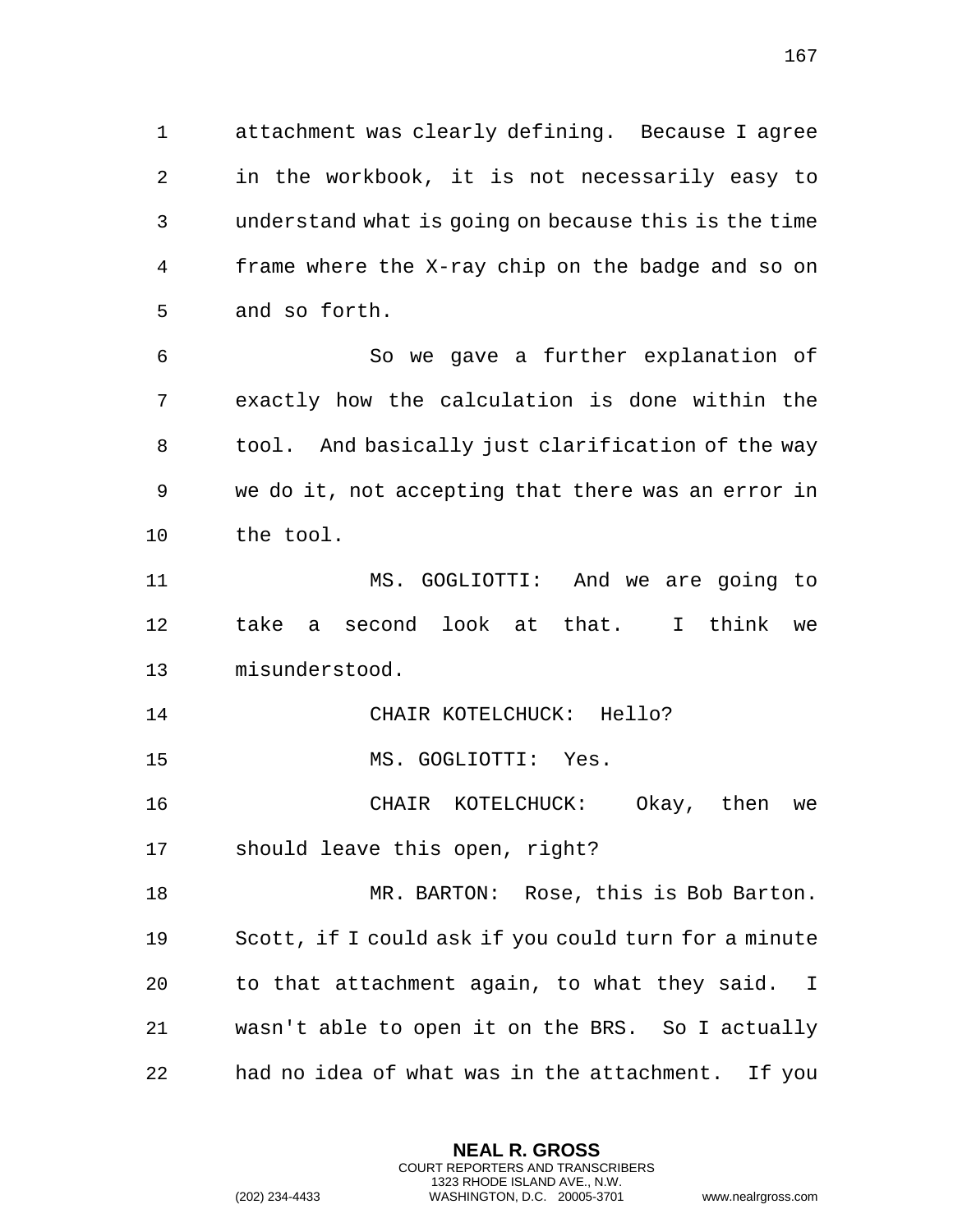| $\mathbf 1$ | guys don't agree that there is a coding error, I  |  |  |
|-------------|---------------------------------------------------|--|--|
| 2           | certainly won't have to take a second look at it. |  |  |
| 3           | MS. GOGLIOTTI: They did actually                  |  |  |
| 4           | provide it this week. So, I can send that to you, |  |  |
| 5           | Bob.                                              |  |  |
| 6           | MR. BARTON: Okay, great.                          |  |  |
| 7           | CHAIR KOTELCHUCK: So we are leaving               |  |  |
| 8           | that open.                                        |  |  |
| 9           | And it is $2:44$ so, John, you have to be         |  |  |
| 10          | going now, I gather.                              |  |  |
| 11          | MR. KATZ: John, are you on, Dr.                   |  |  |
| 12          | Poston?                                           |  |  |
| 13          | MEMBER POSTON: I was on. Yes, I have              |  |  |
| 14          | got to leave in a couple of minutes.              |  |  |
| 15          | CHAIR KOTELCHUCK: Okay, maybe this is             |  |  |
| 16          | the right time to take a 15-minute break and then |  |  |
|             | 17 do we have -- we do have a quorum.             |  |  |
| 18          | MR. KATZ: Well, we will check when we             |  |  |
| 19          | come back at 3:00.                                |  |  |
| 20          | CHAIR KOTELCHUCK: Okay, back at 3:00,             |  |  |
| 21          | folks, Eastern Time. Okay, bye-bye.               |  |  |
| 22          | (Whereupon, the above-entitled matter             |  |  |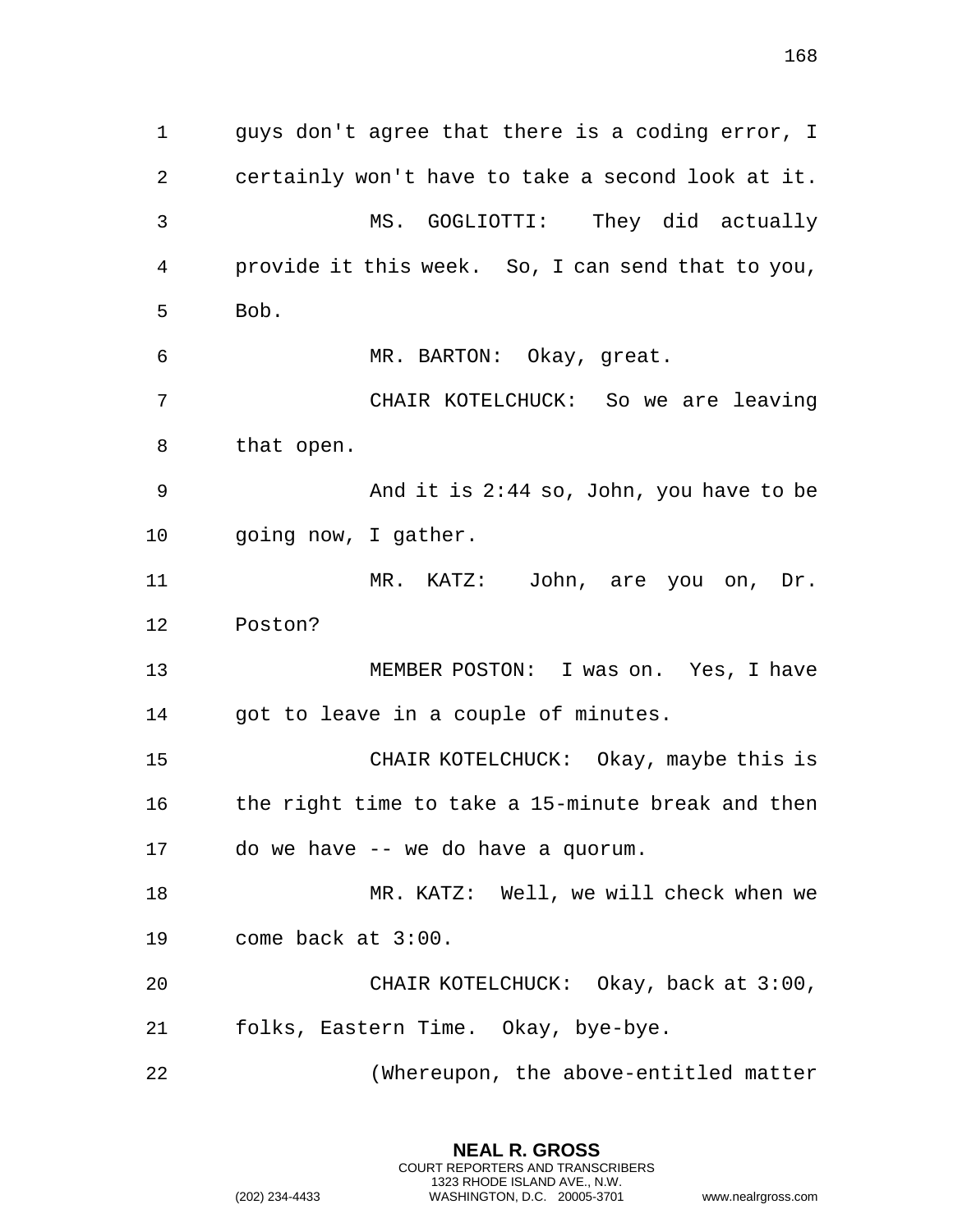went off the record at 2:45 p.m. and resumed at 3:01 p.m.) CHAIR KOTELCHUCK: Alright, folks, well, we are ready to move on. MS. GOGLIOTTI: Okay, I believe we left off on 449.2. CHAIR KOTELCHUCK: Yes. MS. GOGLIOTTI: This is a Hanford and PNL case. And the finding states that NIOSH did not include intakes from all plutonium isotopes. Did we skip one here? We might have. Yes, we did skip one. In the case Finding 1, methods for assignment of shallow dose as low energy photons were not clear. And NIOSH agreed that the response factor was erroneously applied to shallow dose prior to 1972. Correction of the dose in conjunction with the next finding results in a PoC of 41, which is a decrease slightly from 41.41. And we have actually already addressed this issue and the hand tool has been corrected.

CHAIR KOTELCHUCK: Okay, that's fine.

**NEAL R. GROSS** COURT REPORTERS AND TRANSCRIBERS 1323 RHODE ISLAND AVE., N.W.

(202) 234-4433 WASHINGTON, D.C. 20005-3701 www.nealrgross.com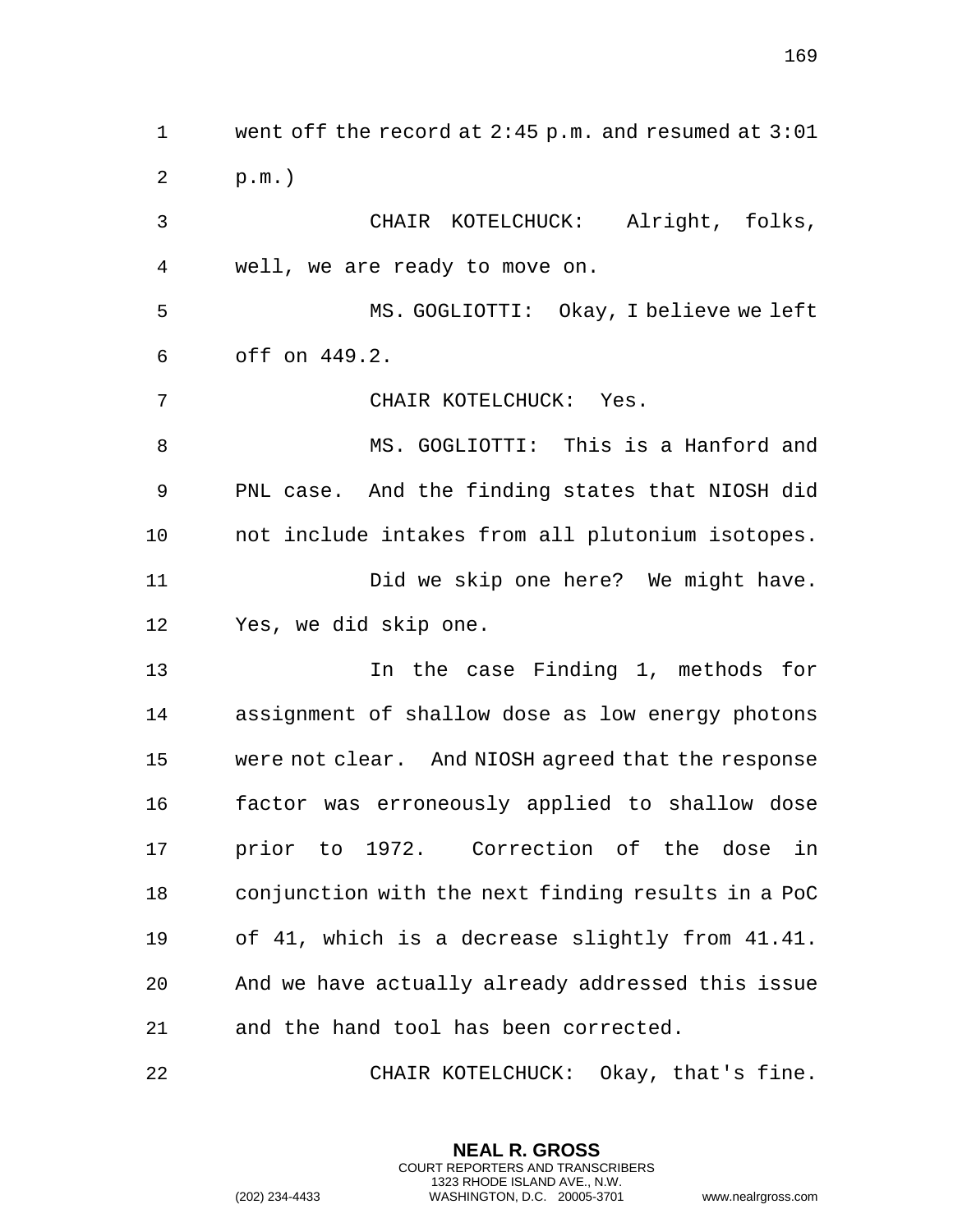MS. GOGLIOTTI: Okay and then Finding 2, NIOSH did not include intakes from all the plutonium isotopes. As noted by SC&A, there was no specific guidance for the radionuclides associated with Pu-239 at the time of the assessment. And it does appear that Pu-238 should have been calculated. This specific circumstance was added to the DR guidance document for clarity and again, it actually reduced the PoC when that was included. CHAIR KOTELCHUCK: That was done and 12 that is the important thing. Okay. MS. GOGLIOTTI: Great. The next one here is a Hanford-Rocky Flats Plant case, 451 Observation 1 and this is another Weibull distribution. We merely pointed out that it was used. So I would recommend closing that. CHAIR KOTELCHUCK: Okay. The next one is 452 Observation 1 and this is a Hanford-SRS case. And there were some text in dose reconstruction inconsistencies. NIOSH agreed the text in the report did not accurately reflect the calculations

> **NEAL R. GROSS** COURT REPORTERS AND TRANSCRIBERS 1323 RHODE ISLAND AVE., N.W.

(202) 234-4433 WASHINGTON, D.C. 20005-3701 www.nealrgross.com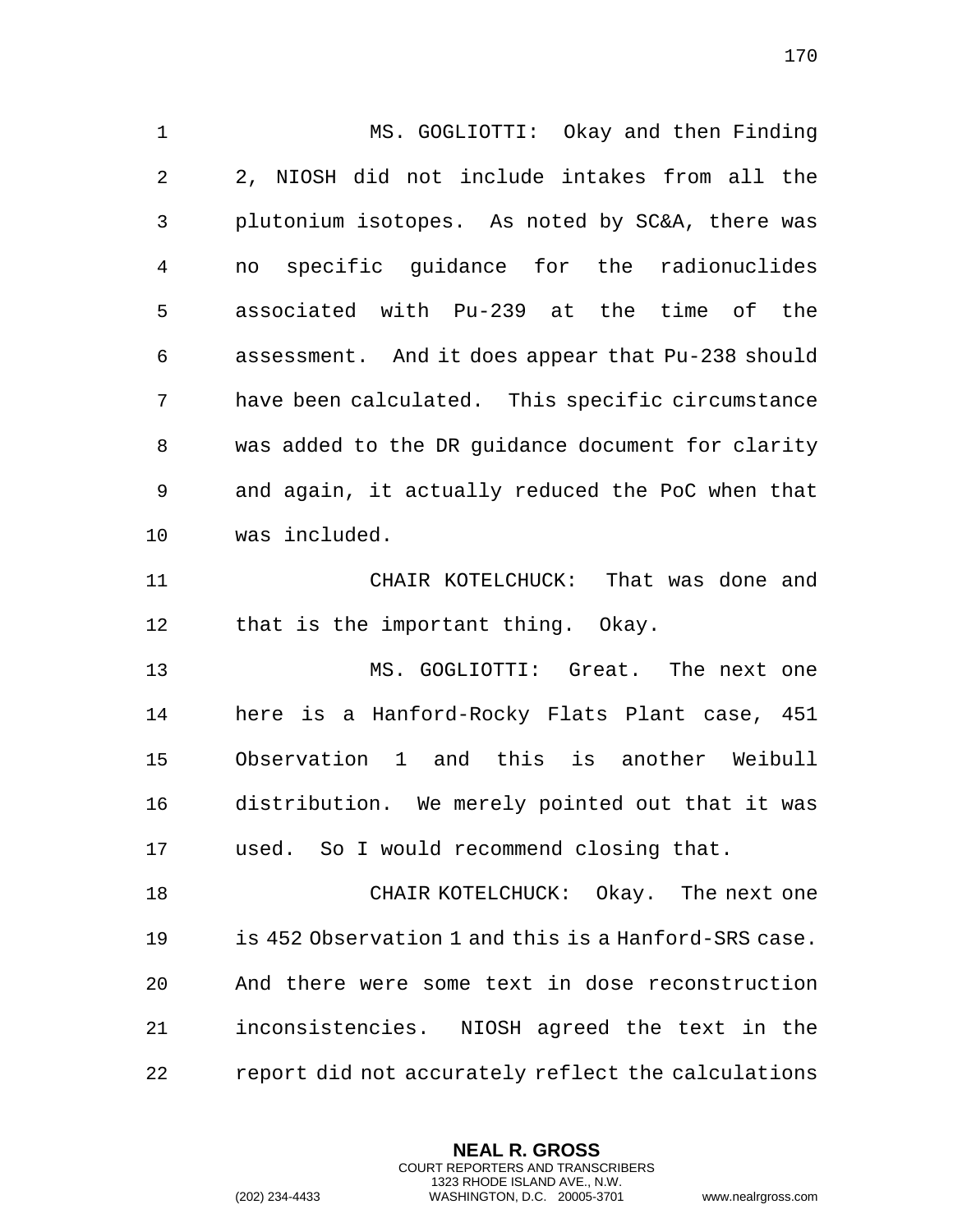that were done in the dose reconstruction, however, the dose reconstruction was done correctly. It was just no reported correctly in the report. We recommend closure.

CHAIR KOTELCHUCK: Okay.

 MS. GOGLIOTTI: The next one is a Savannah River Site case, 465 Observation 1, almost identical to the last one. The text is inconsistent in the dose reconstruction. NIOSH agreed but it didn't affect the overall --

 CHAIR KOTELCHUCK: That's fine, next one.

 MS. GOGLIOTTI: Okay. The next one here is a Savannah River Case, 466, Observation 1. And we questioned if all the X-ray records for this particular case were received in the CATI report. The EE claims he had been subjected to annual chest X-rays as part of the annual physical and the EE was employed for 37 years. And we believe it is unlikely that the EE would confuse the three exams that were present in our records with an annual event.

> **NEAL R. GROSS** COURT REPORTERS AND TRANSCRIBERS 1323 RHODE ISLAND AVE., N.W.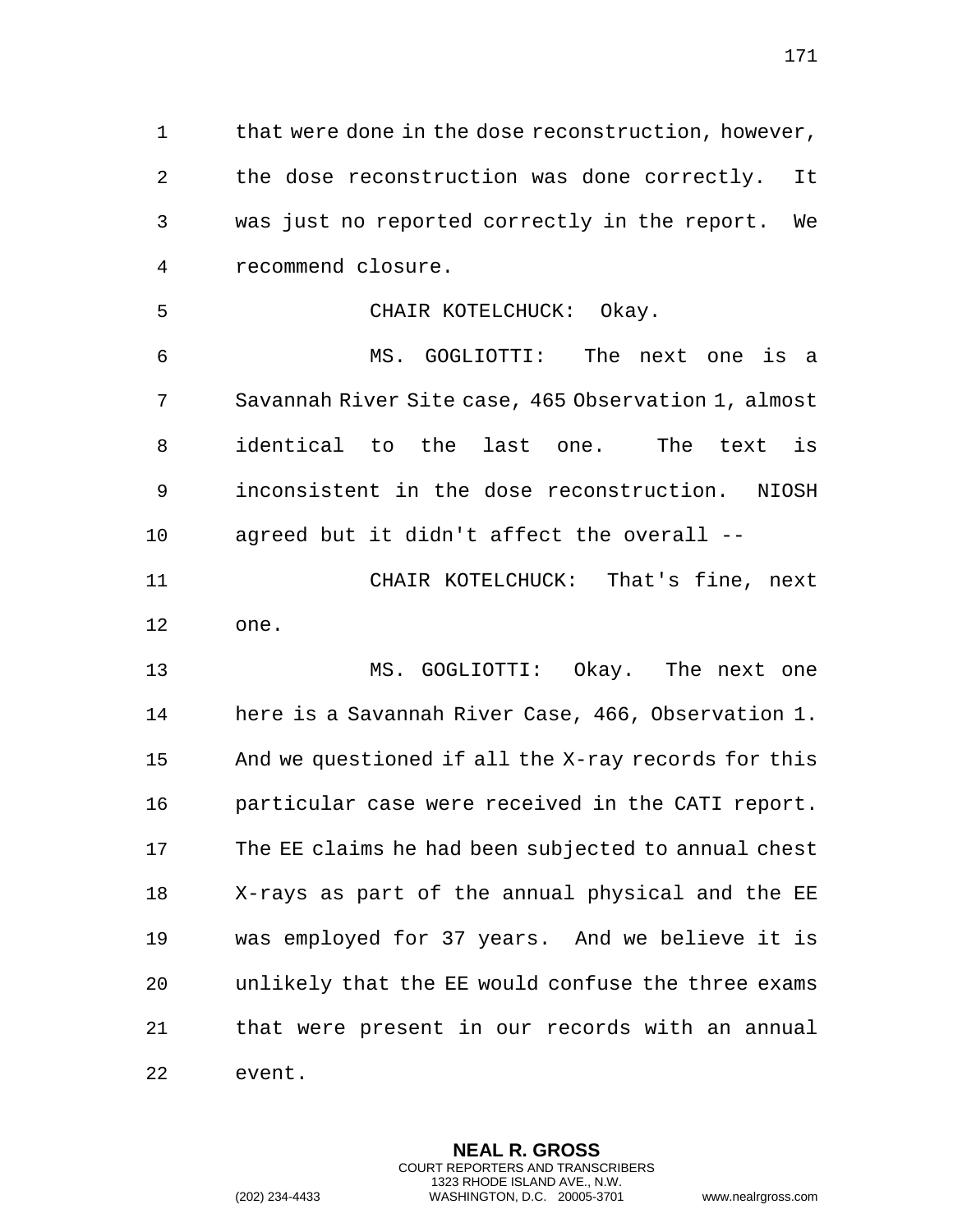Basically NIOSH said that they followed their recommendations in the TBD. NIOSH indicated that the job title does not qualify as a radiation worker and that they don't believe he is cancer-likely. It is essentially considered a professional judgment call. And so we recommend closure. CHAIR KOTELCHUCK: So you are saying although the person, the employee was there for 37 years and said he or she was having annual exam and the judgment is that there were only three because this was not a radiation worker.

 MS. GOGLIOTTI: Well, there were three X-ray records found in the EE's file. However, the EE reported he was examined every year, so annually.

CHAIR KOTELCHUCK: Pardon?

 MS. GOGLIOTTI: The EE reported an annual examination.

 CHAIR KOTELCHUCK: This is such a disjunction between the two there.

MS. GOGLIOTTI: I agree. This is why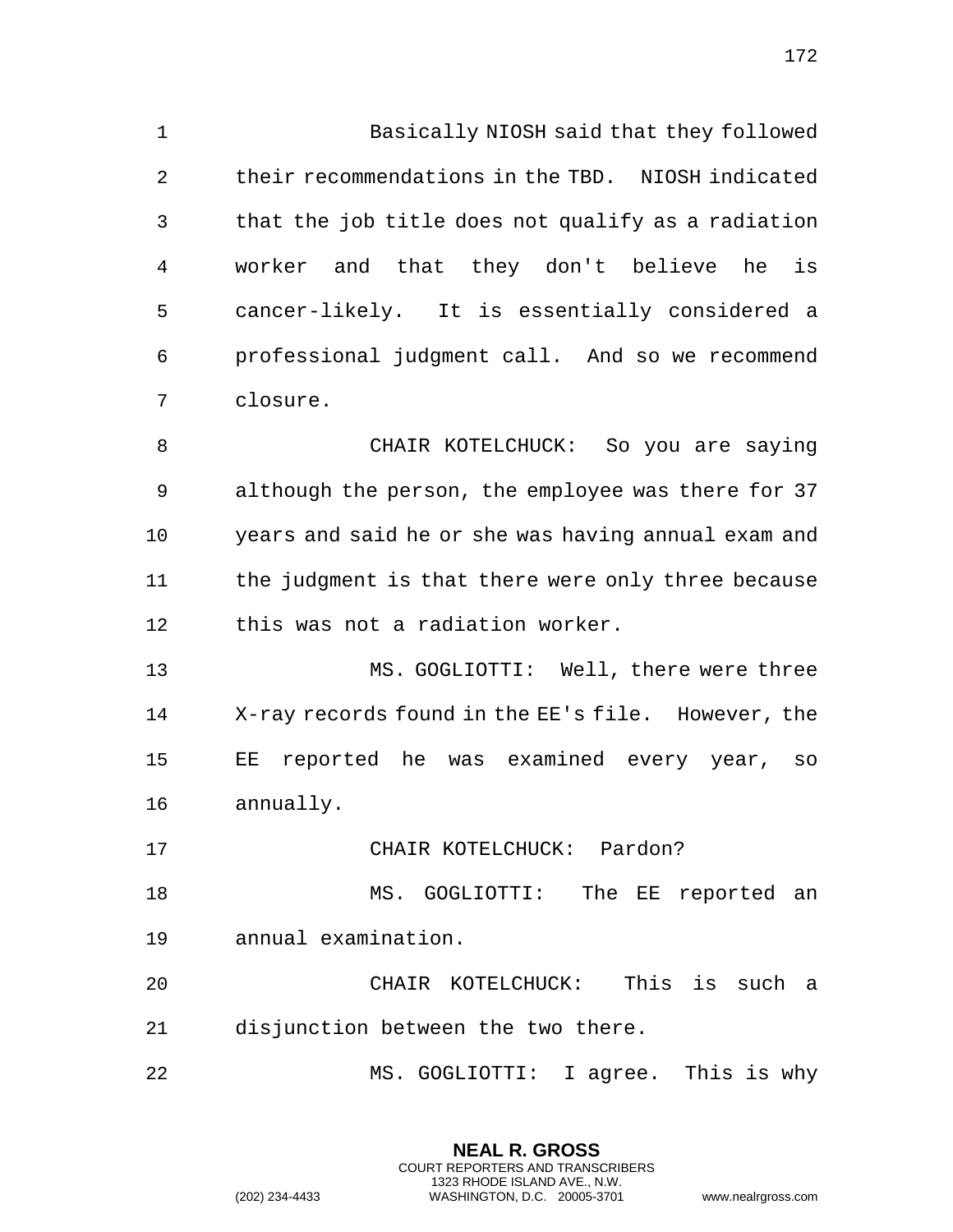we brought it to the Board's attention as an observation. CHAIR KOTELCHUCK: Good. MS. GOGLIOTTI: But NIOSH did follow their guidance. CHAIR KOTELCHUCK: And their guidance  $7 \quad - -$  MS. GOGLIOTTI: It was just more of a professional judgment. CHAIR KOTELCHUCK: I'm uncomfortable with that professional judgment. MR. SIEBERT: Well, this is Scott. The judgment really comes down to it is not a dose reconstructor's professional judgment. We have not found that Savannah River's X-ray records are 16 in error, that they are missing X-ray records. We did specifically request records for this individual. We got the fact that they had three exams during their employment. I can't really argue that it is inconsistent between the two, however, we have had

no indication that Savannah River's records on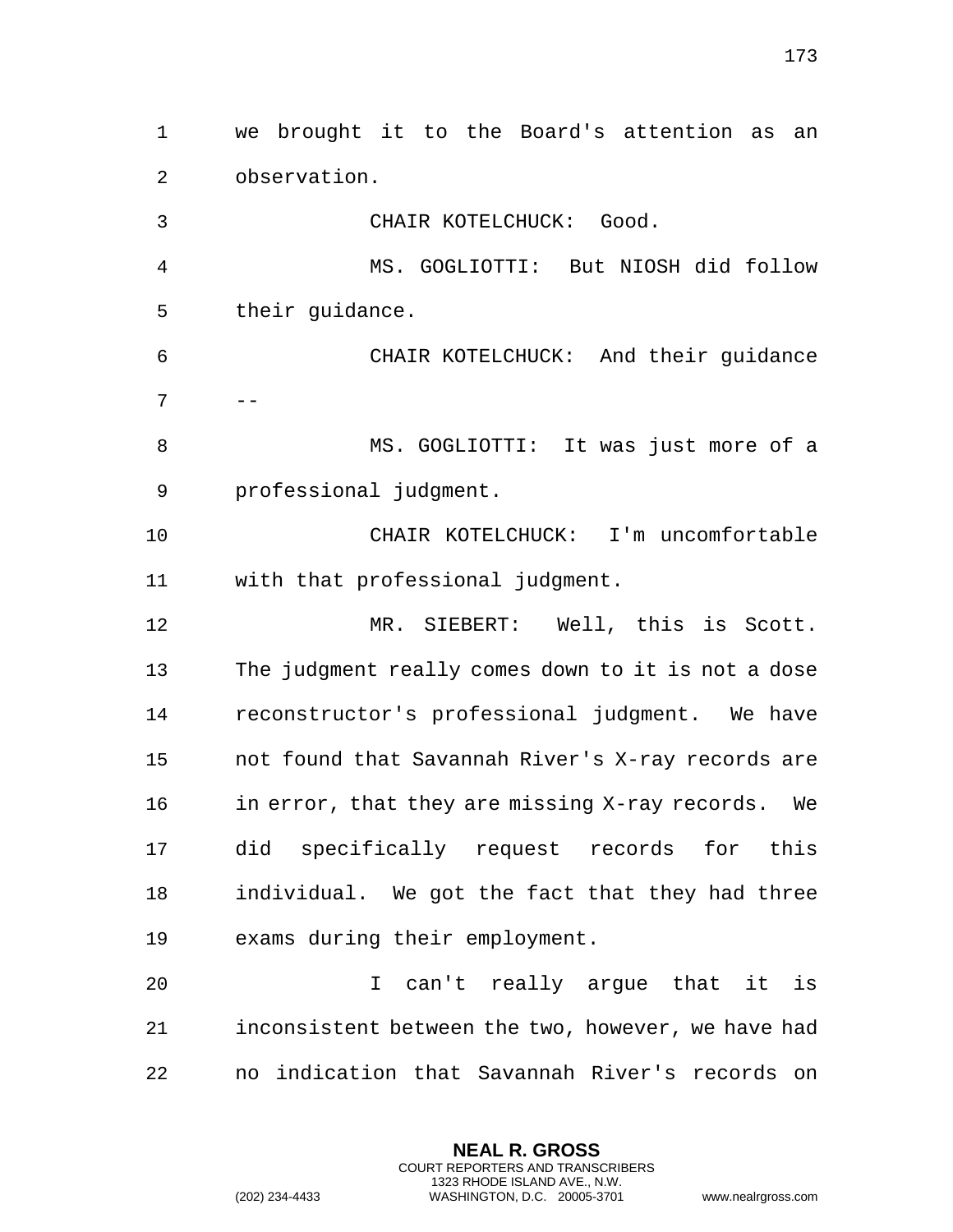X-rays is incorrect or incomplete.

 CHAIR KOTELCHUCK: And that is based on looking at lots of other people who worked there over many years. MR. SIEBERT: Correct. CHAIR KOTELCHUCK: And that they kept good records. 8 MEMBER BEACH: Hey, Scott. Dave, can I ask a question? This is Josie. 10 CHAIR KOTELCHUCK: Sure. MEMBER BEACH: Hey, Scott, do you by any chance know the dates of those X-rays? Were they consistently spread out, or were they all at the same time, or do you have that information? MR. SIEBERT: I can probably find that relatively quickly for you. 17 MEMBER BEACH: Awesome, thanks. CHAIR KOTELCHUCK: Do, please. Same question I had. MR. KATZ: Somebody has maybe their speaker phone on and we are getting a huge amount of reverb with each person speaking.

> **NEAL R. GROSS** COURT REPORTERS AND TRANSCRIBERS 1323 RHODE ISLAND AVE., N.W.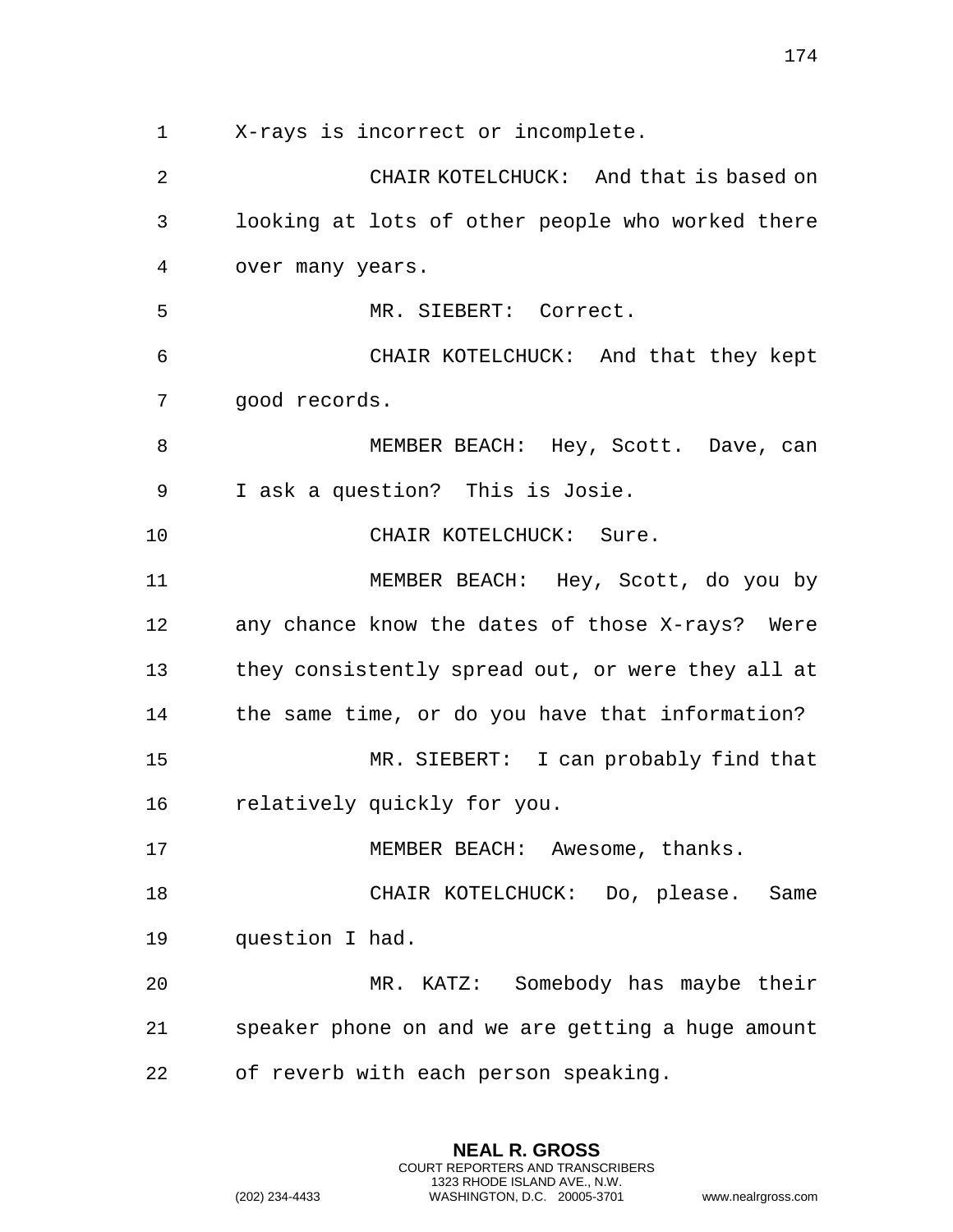CHAIR KOTELCHUCK: Are you getting reverb with me? MR. KATZ: Not just now you didn't. CHAIR KOTELCHUCK: Good. Okay because when I am chairing, I generally leave it on all the time, unless somebody is speaking for an extended period. So, I'm glad we don't have a problem with me right now. And while we are waiting, I have been blessed with the fact that very few fire engines or police cars have passed by my window as we are talking today. So that has made life easier. MEMBER MUNN: For which we are thankful to the emergency responders. CHAIR KOTELCHUCK: Right. MR. SIEBERT: They were in '61, '62, and '67. So, they were somewhat spread out, not across the whole time frame but they were not back to back years.

 CHAIR KOTELCHUCK: They weren't. And the period, the 37 years, what covers what span, what is the case?

> **NEAL R. GROSS** COURT REPORTERS AND TRANSCRIBERS 1323 RHODE ISLAND AVE., N.W.

(202) 234-4433 WASHINGTON, D.C. 20005-3701 www.nealrgross.com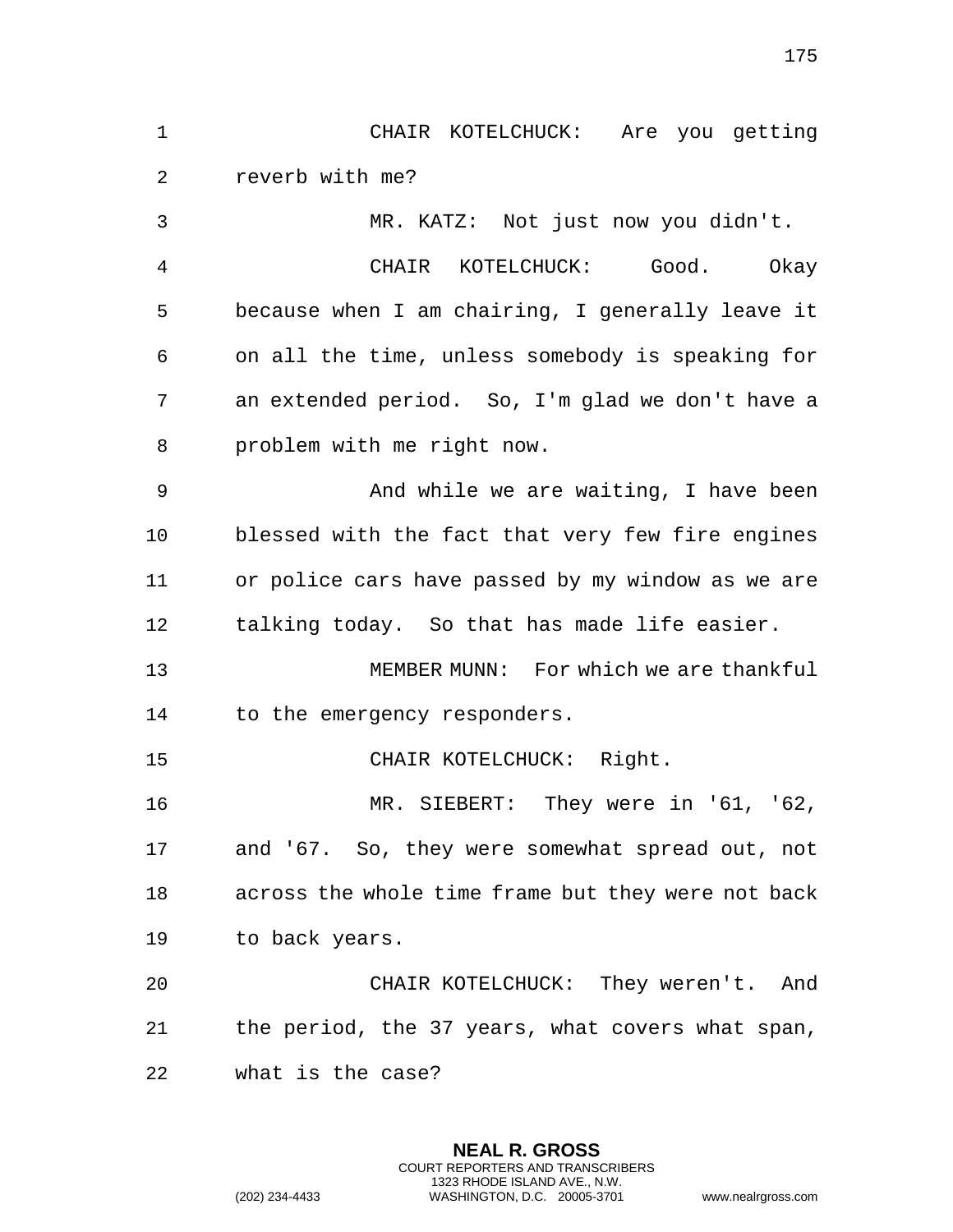| MR .                   | STEBERT:    | [Identifying] |  |
|------------------------|-------------|---------------|--|
| information redacted]. |             |               |  |
| CHATR                  | KOTELCHUCK: | [Identifying] |  |

 information redacted], so the person was within the first -- they had three within the first decade of their employment and then for the next 27 years didn't have any, according to this.

8 MEMBER BEACH: Sorry, Dave. If you are done, did he changes jobs at all, do you know? I know that he was a [identifying information redacted] but I was curious if he did something earlier different.

 MS. LIN: Maybe let's take some of the detail of this worker offline.

MEMBER BEACH: Oh, thank you.

 CHAIR KOTELCHUCK: Yes, ma'am, thank you very much.

 Could we -- the question is who would call -- I want to pursue this further. To call this a disjuncture is so great a difference than I would like to resolve more. Should a couple of us give a buzz, at some point? Or does one person want to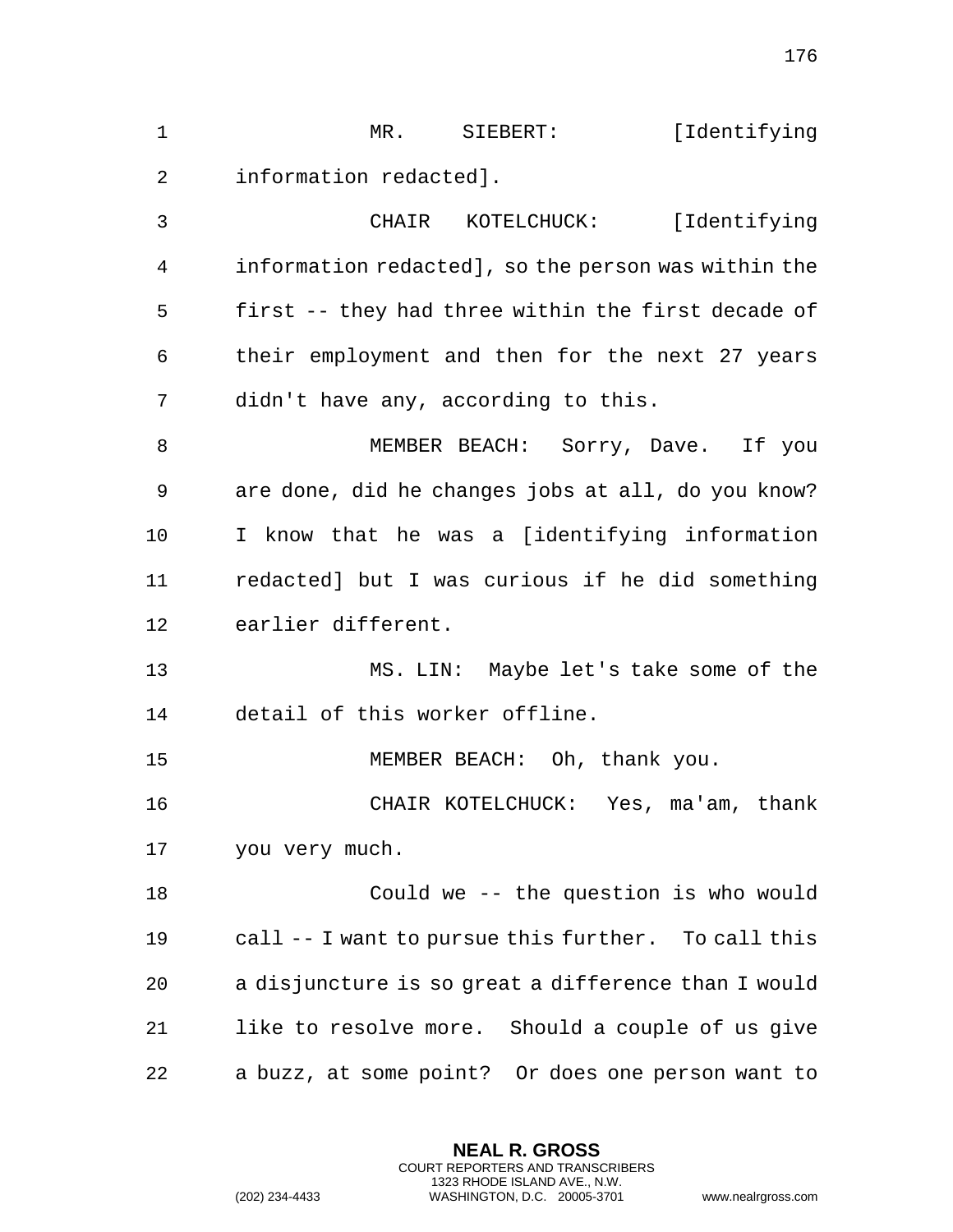pursue that one Board person -- excuse me, one Subcommittee person?

 MR. KATZ: Excuse me, Dave. Will it resolve things, possibly, if Scott -- I mean someone can put it up on -- his job title details, they can put that up on -- I don't know if they are handy to put up now but if they could, I mean it sounds like from that last comment, that might resolve the issue completely.

 CHAIR KOTELCHUCK: Yes, it might. How about we put that up on our CDC website so that we can look at it. Let's see -- thank you very much. Somebody is putting up a document. Thank you very much.

 DR. MAURO: This is John Mauro. I have 16 got a policy type question because we run into these things every so often.

CHAIR KOTELCHUCK: John, could I --

19 DR. MAURO: I'm sorry.

20 CHAIR KOTELCHUCK: -- perhaps give us one moment? We just got something put up, which you see, which answers some of the questions. Let

> **NEAL R. GROSS** COURT REPORTERS AND TRANSCRIBERS 1323 RHODE ISLAND AVE., N.W.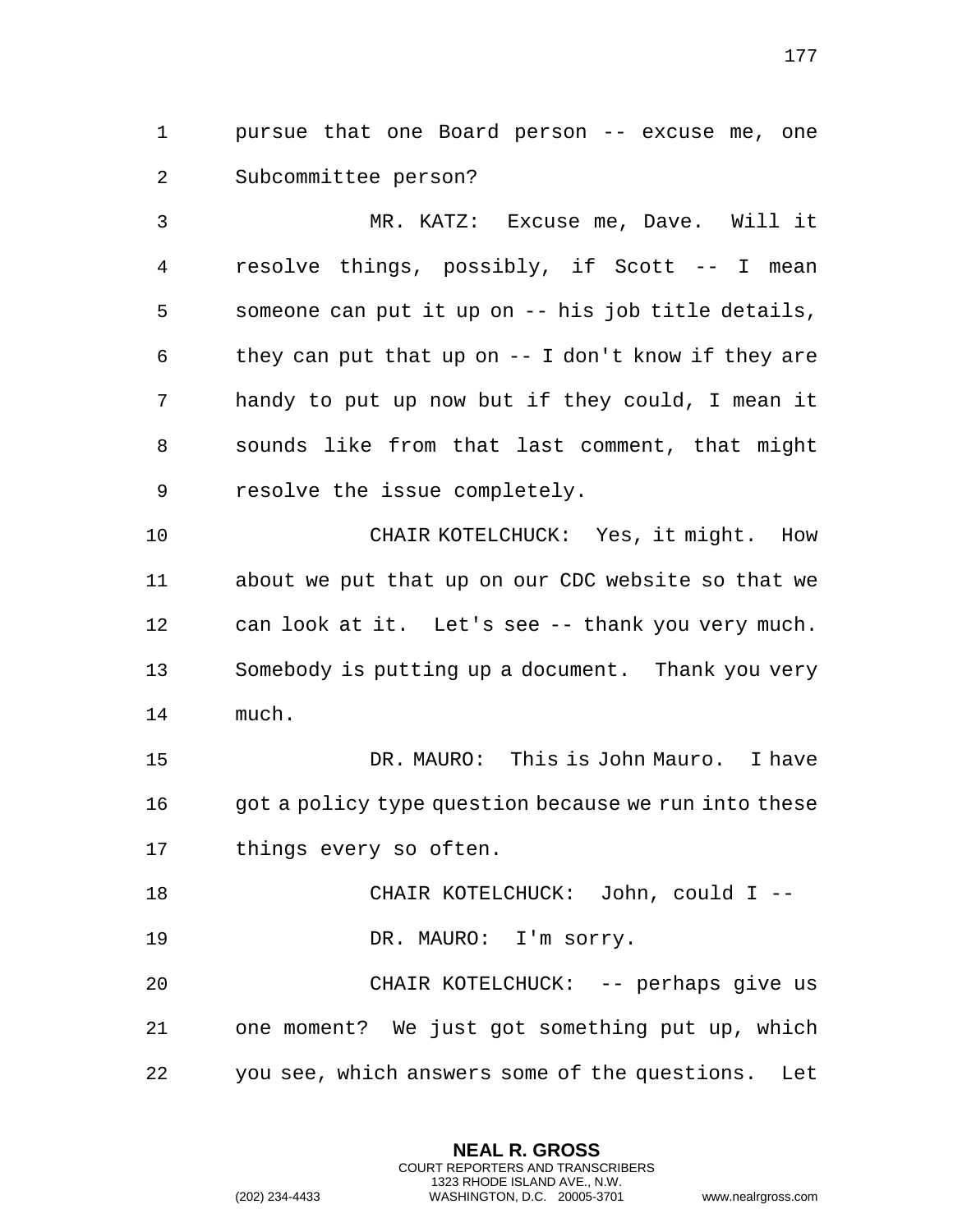us just read that for a second and then I do welcome your input. One moment, please.

 Well, it answers some of my questions. MEMBER MUNN: It was a generous overestimate to begin with. CHAIR KOTELCHUCK: Yes, right. John, you wanted to say something. DR. MAURO: Yes, it has been normal procedure that at all DOE facilities -- and this is more of a generic question not specific to Savannah River because I am conflicted on Savannah River. So, I am going to couch this more in terms of a generic question that came to mind, as we discuss this. The standard procedure for DOE facilities, not AWE, is to presume the person received annual examinations and assigned the

 appropriate doses. In circumstances where you have, let's say, a partial set of exposures without any other -- and you have some records, but there is a lot of records that may be missing or may not be missing, in other words you are put in an

> **NEAL R. GROSS** COURT REPORTERS AND TRANSCRIBERS 1323 RHODE ISLAND AVE., N.W.

(202) 234-4433 WASHINGTON, D.C. 20005-3701 www.nealrgross.com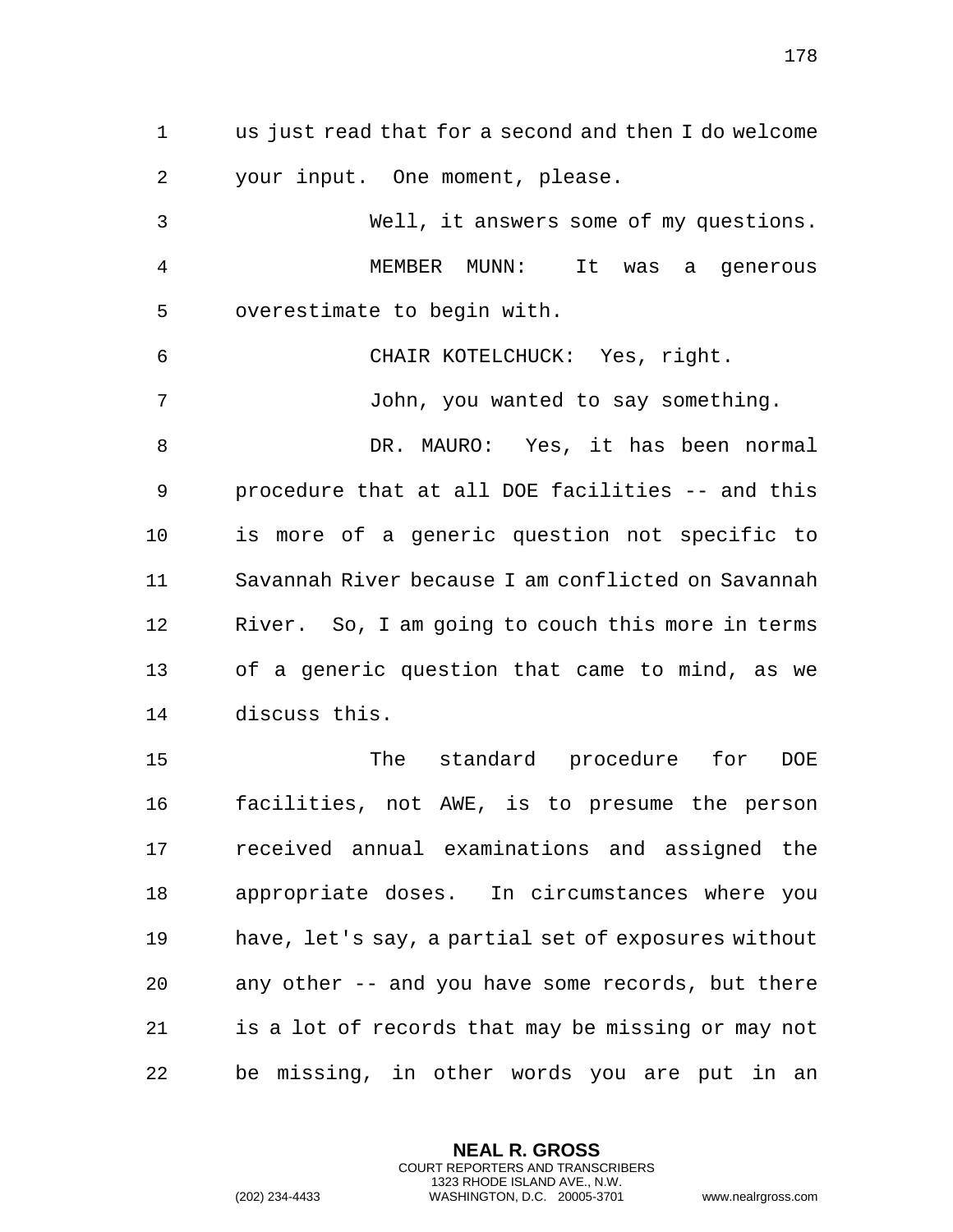uncomfortable position to make a judgment call, my question I guess would be for future reference, would it be appropriate to assume that listen, we are going to assign annual examinations, unless -- MS. GOGLIOTTI: John, for this particular case, at Savannah River, NIOSH's policy is to assume an annual X-ray for every individual unless they specifically request the X-ray records for the employee. NIOSH did specifically request, in this instance, and they got three records back.

12 DR. MAURO: I see. Okay. Thank you for clearing that up for me. I needed to know that. CHAIR KOTELCHUCK: Okay, thanks. Let's go back to the case. Thank you very much for putting up the data. There appears to be a reasonable -- it seems to me it is reasonable to 18 think that the person was not engaged in work that would involve exposure and, therefore, quality the person for medical exams in the latter part of his career.

So, it explains, at this juncture, to

**NEAL R. GROSS** COURT REPORTERS AND TRANSCRIBERS 1323 RHODE ISLAND AVE., N.W.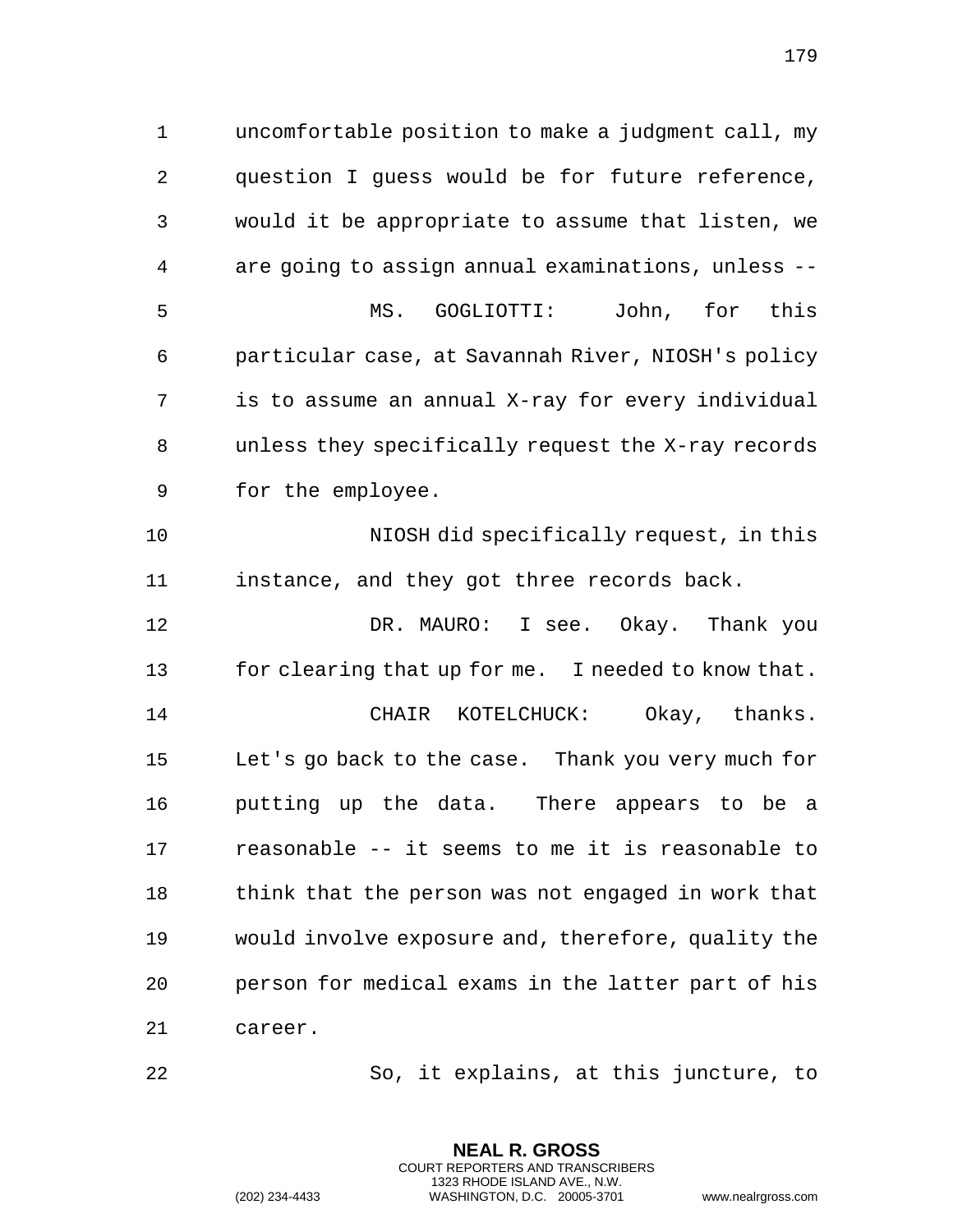me, and I am comfortable with that. How do other people feel on the Subcommittee?

 MEMBER MUNN: Well, this is Wanda. I can only speak from my own personal experience. I know that in later years, as the progress of the entire program went forward, there was a concerted effort to do two things. One is to be doubly concerned with the welfare of the worker and the second was to be as astute as possible in managing 10 the costs that were rising every year in the entire program. Therefore, there was an effort to reduce costs when at all possible but the primary driving factor was always the safety of the worker involved.

 However, to require annual medical facilities see every single worker, regardless of what their activities were on a daily basis was, indeed, a poor prospect for the public purse. 19 CHAIR KOTELCHUCK: Yes.

 MEMBER MUNN: And it would be an unwise administrative choice to have chosen to continue that practice when many people did not even enter

> **NEAL R. GROSS** COURT REPORTERS AND TRANSCRIBERS 1323 RHODE ISLAND AVE., N.W.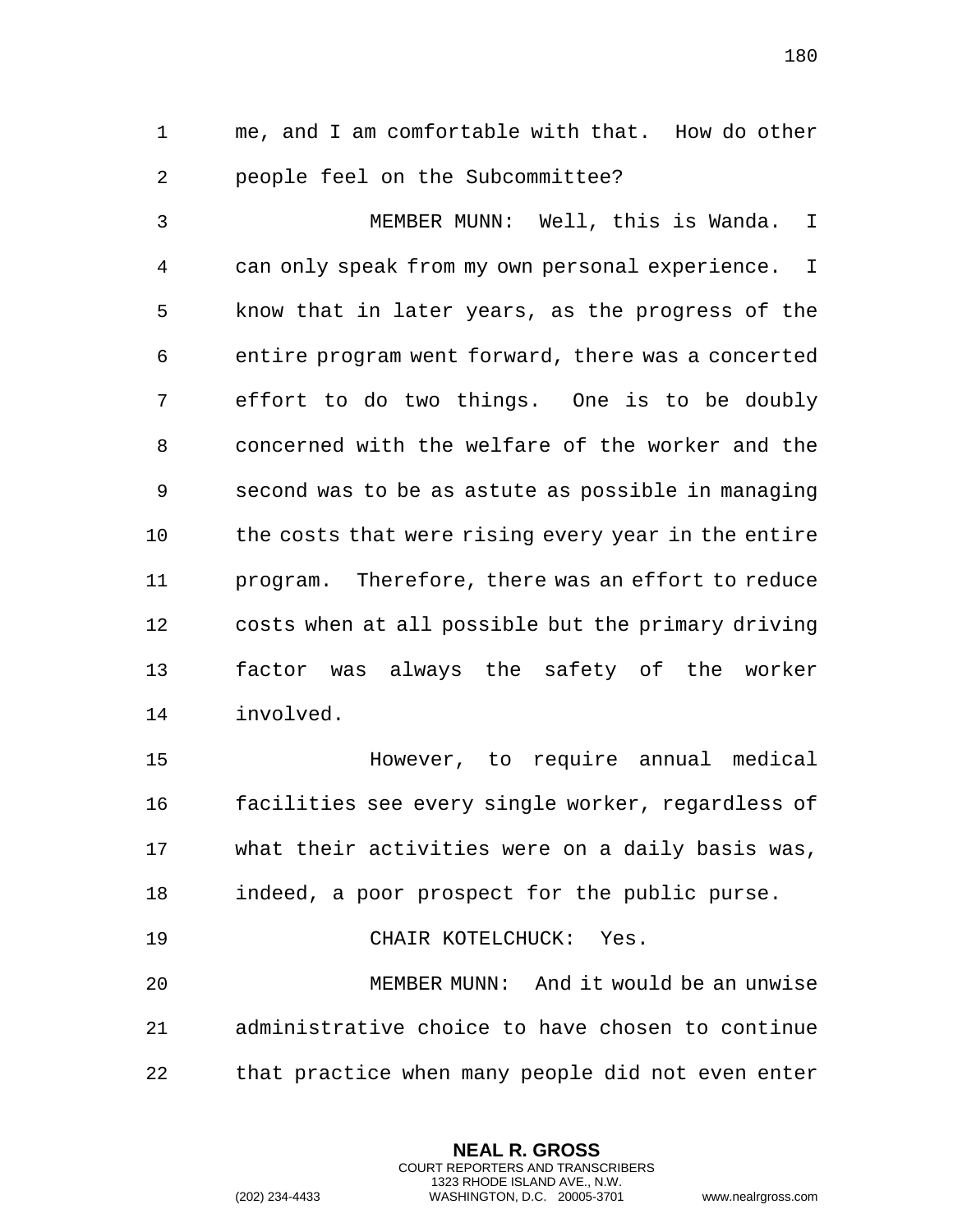the site on a regular basis, much less be involved in the activities there.

 CHAIR KOTELCHUCK: And my concern is not that the person should have been getting X-ray exams but that simply so many were missing. The material that was put up shows me that it was a reasonable judgment that the person's job title did not warrant that exam and that is why there is such a discrepancy.

 Josie, you also had raised some questions before. How do you feel?

 MEMBER BEACH: Yes, Dave, looking at his job title didn't change that we know of, based on what was put up, and the fact that he had three and he remembered having them every year, I think we should go the claimant-favorable method in this case. And not knowing what Savannah River does, it is a judgment call.

 CHAIR KOTELCHUCK: You would like to ask that they assume that there was such and let them --

MEMBER BEACH: That is his knowledge.

**NEAL R. GROSS** COURT REPORTERS AND TRANSCRIBERS 1323 RHODE ISLAND AVE., N.W.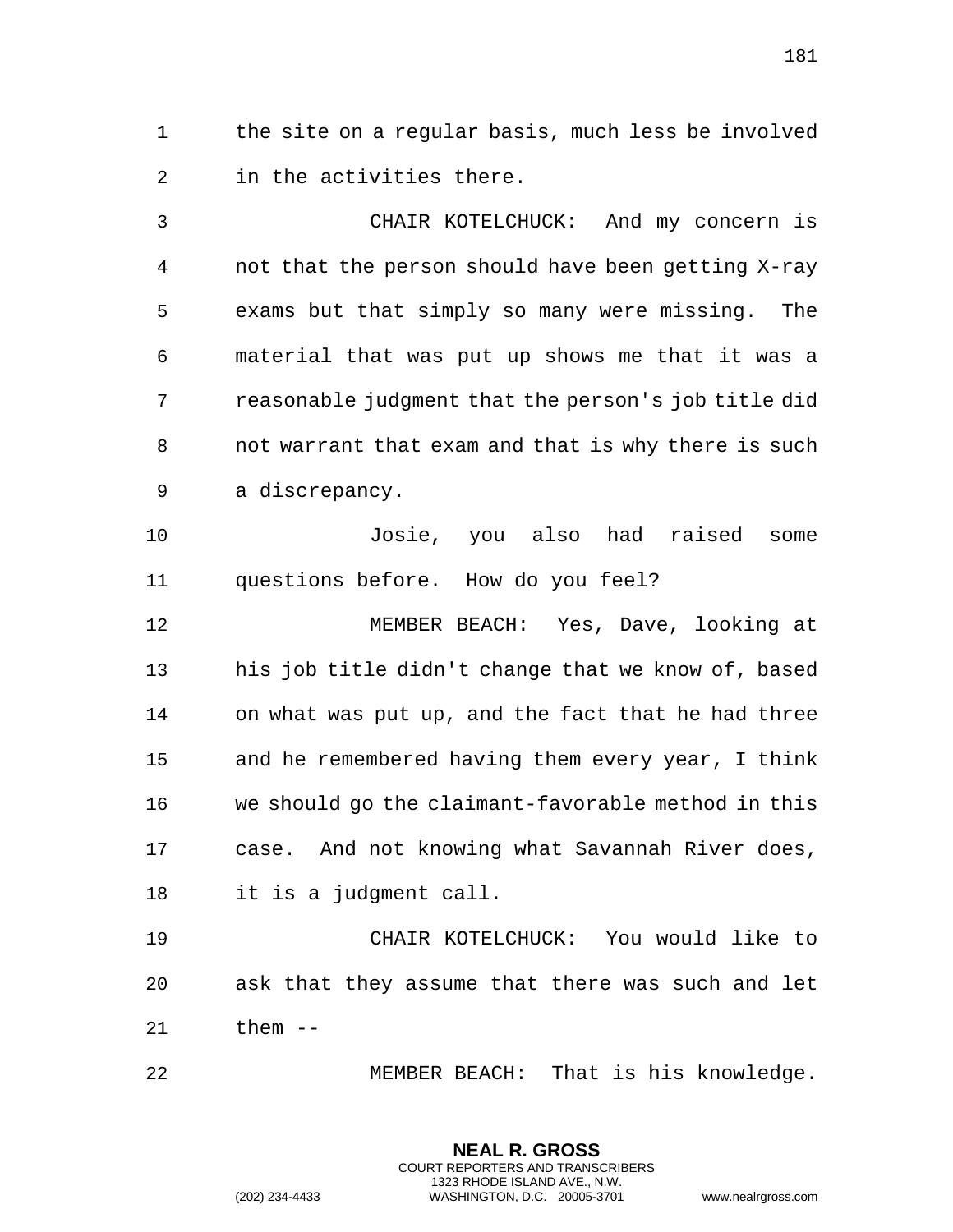And if his last one was in '67, I find it hard to

 believe in the '90s that he still said he was getting them every year when the last one was in '67. So, that is just my take.

 CHAIR KOTELCHUCK: Yes. It would not hurt, although I am satisfied that there were -- that the lack of the X-rays was a decision based on the person's job title, and as Wanda said, there were lots more medical exams.

 What do other Board people think? MEMBER CLAWSON: This is Brad. One of the issues that I have and I have always had this issue because we have seen it throughout the program that when the Department of Labor gets their job title, it is the last job they did.

 I have seen numerous situations where 17 they call them one thing and one place of work and they don't -- all the other work that they did doesn't come into it. So that is why I am kind of sensitive about his job title. If this was his last job, and this is what he did, that is all well and fine but are we sure that that is what he did

> **NEAL R. GROSS** COURT REPORTERS AND TRANSCRIBERS 1323 RHODE ISLAND AVE., N.W.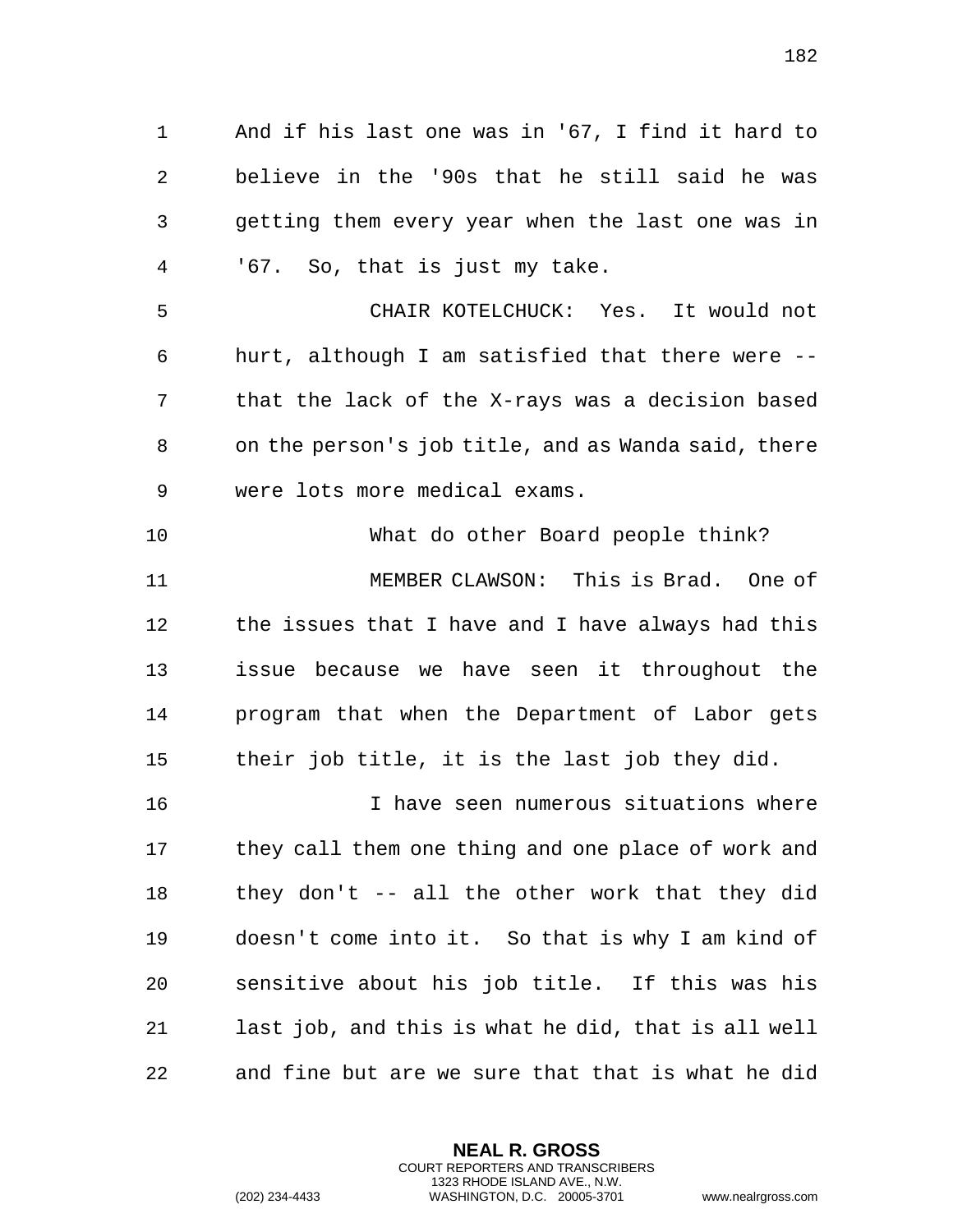for the last 35 years or whatever.

 CHAIR KOTELCHUCK: Yes. MEMBER CLAWSON: We see this so many times. And I hate to stagger somebody just because of their job title. You know and I understand computer and everything else like that but it is like some of our accountability people. You know there is accounting for the budgets or is this other? 10 CHAIR KOTELCHUCK: Right. MEMBER CLAWSON: They get lumped into these and some of them it is a little bit different. CHAIR KOTELCHUCK: Yes. So I assume, Scott, that this person was not compensated. Right? MS. GOGLIOTTI: Well, this is the PoC right here. It has it highlighted on the screen. MEMBER MUNN: The PoC is shown. 19 CHAIR KOTELCHUCK: Yes. MEMBER MUNN: And it was an extreme overestimate. CHAIR KOTELCHUCK: It would not hurt to

> **NEAL R. GROSS** COURT REPORTERS AND TRANSCRIBERS 1323 RHODE ISLAND AVE., N.W.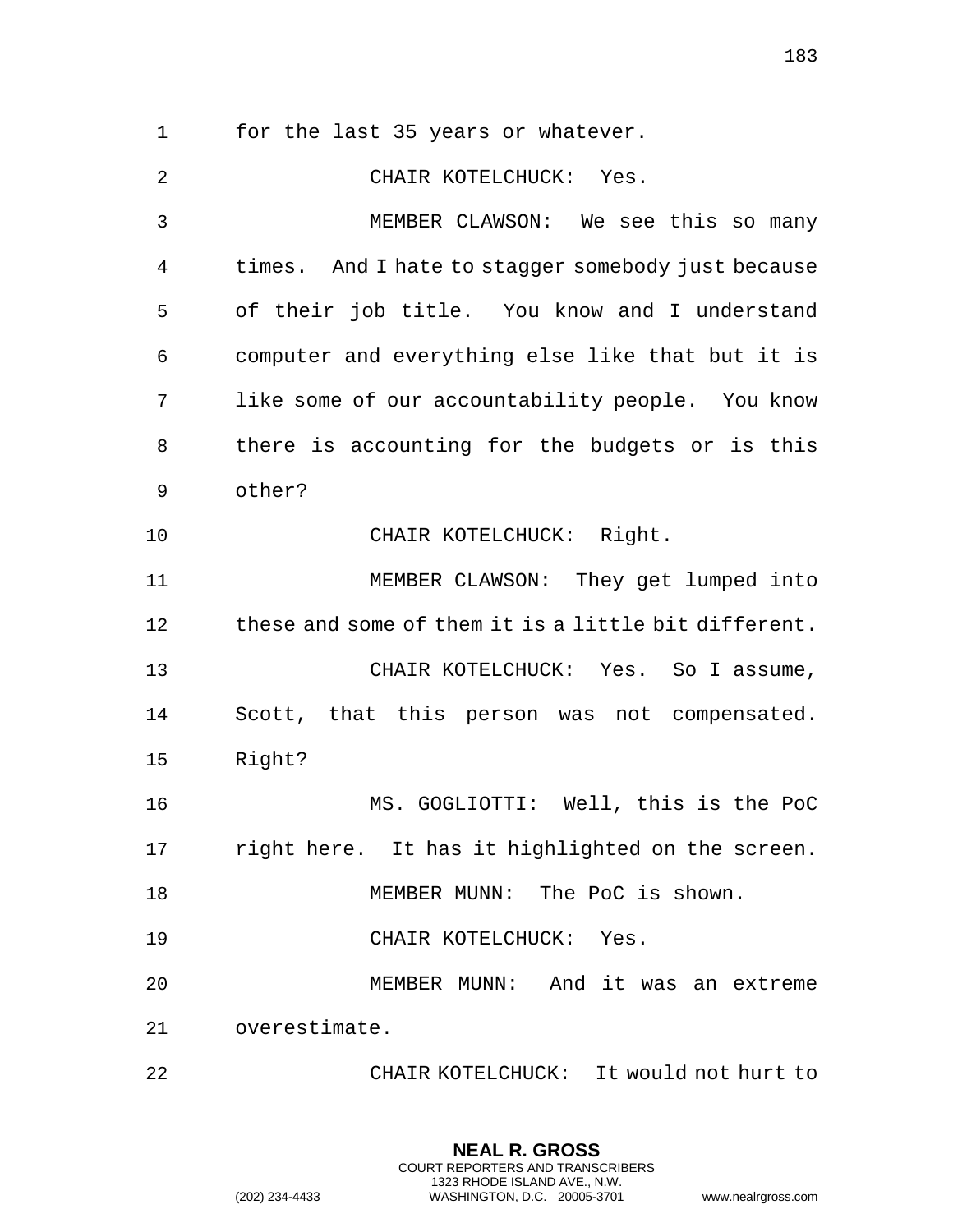do this. It may not be urgently necessary but if this were done, I really think it is unlikely to change the PoC to be compensated. But given the questions that have been raised, I think it would be worthwhile to just be doubly sure and have folks at NIOSH and ORAU take a look at it again, assuming that the medical exams were done the whole period. And I suspect it would not be compensated and then there would be -- I don't feel it is urgently necessary. If it wasn't a major task, it might be helpful.

 MR. KATZ: But that is not -- John -- I mean Dave, that is not within, sort of, the purview to just go ahead and change methods. So, I mean you can ask NIOSH to go back and look at records to see how long he has held this current job title and so on, if that will give you more. But to ask them to just do a calculation on a supposition when it is not indicated by their methods --

 CHAIR KOTELCHUCK: Then we could -- you are right. It is not within our purview to tell

> **NEAL R. GROSS** COURT REPORTERS AND TRANSCRIBERS 1323 RHODE ISLAND AVE., N.W.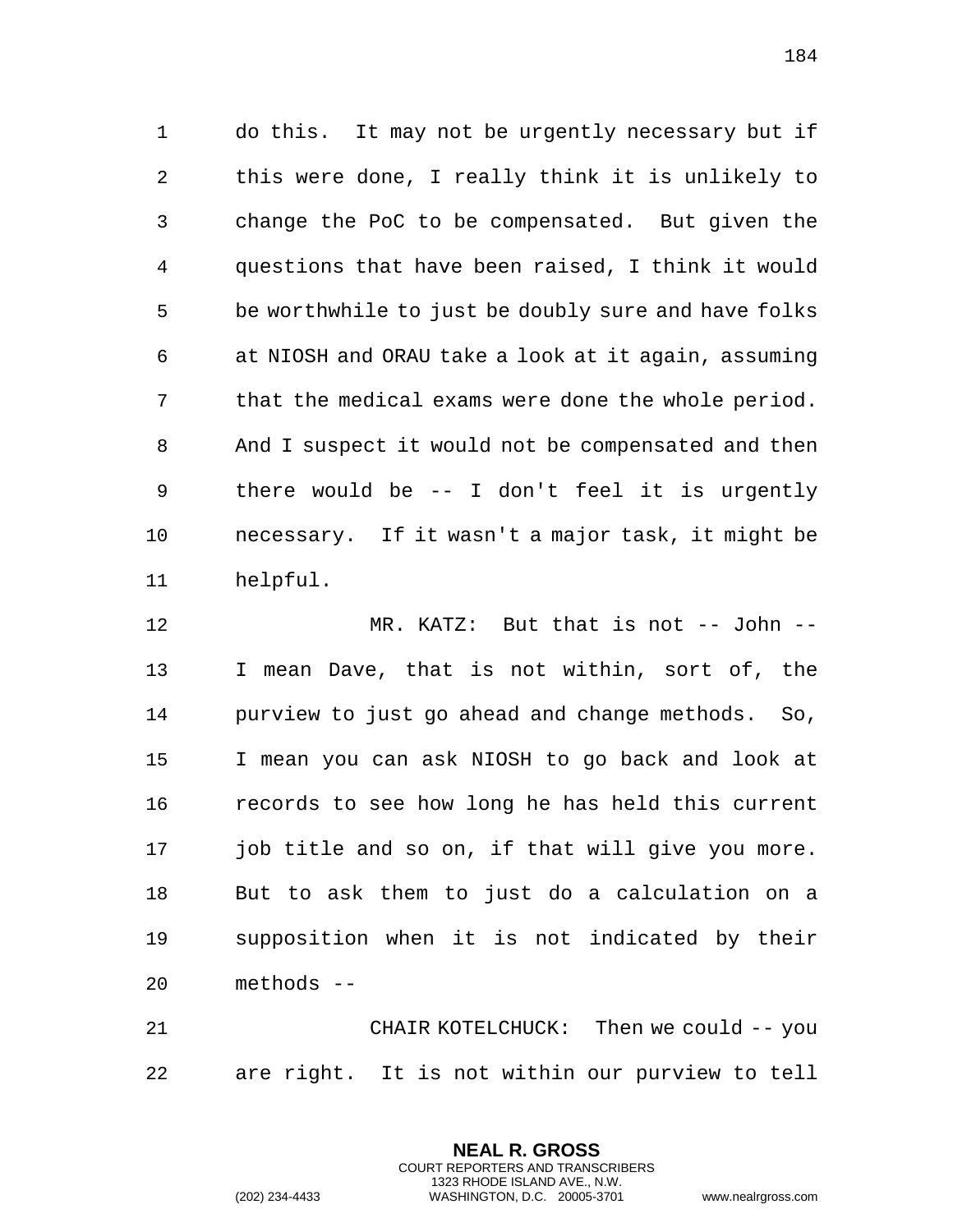folks to do a dose reconstruction. It is to assess the dose reconstruction that is presented to us. MR. CALHOUN: This is Grady. Let me -- one thing I think -- and Scott you can jump in. But I think one thing that we might be missing here is we are focusing an awful lot on his job category and that certainly is part of it but I would say an even bigger part of it is the knowledge that we have gained in understanding what the completeness of the records are that we are receiving. Now, if we have not -- if we didn't have some reasonable assurance that the records that we got when requested are not comprehensive, then it would make more sense to default to an annual X-ray as a dose assignment. But in this case, based on 16 the records that we have received in the past, regardless of this individual's job category, we know that generally speaking for this site we do get good X-ray records for this period. And that is something that we are not thinking about here but that is something that plays a huge part in how we make our determination on when to and when not

> **NEAL R. GROSS** COURT REPORTERS AND TRANSCRIBERS 1323 RHODE ISLAND AVE., N.W.

(202) 234-4433 WASHINGTON, D.C. 20005-3701 www.nealrgross.com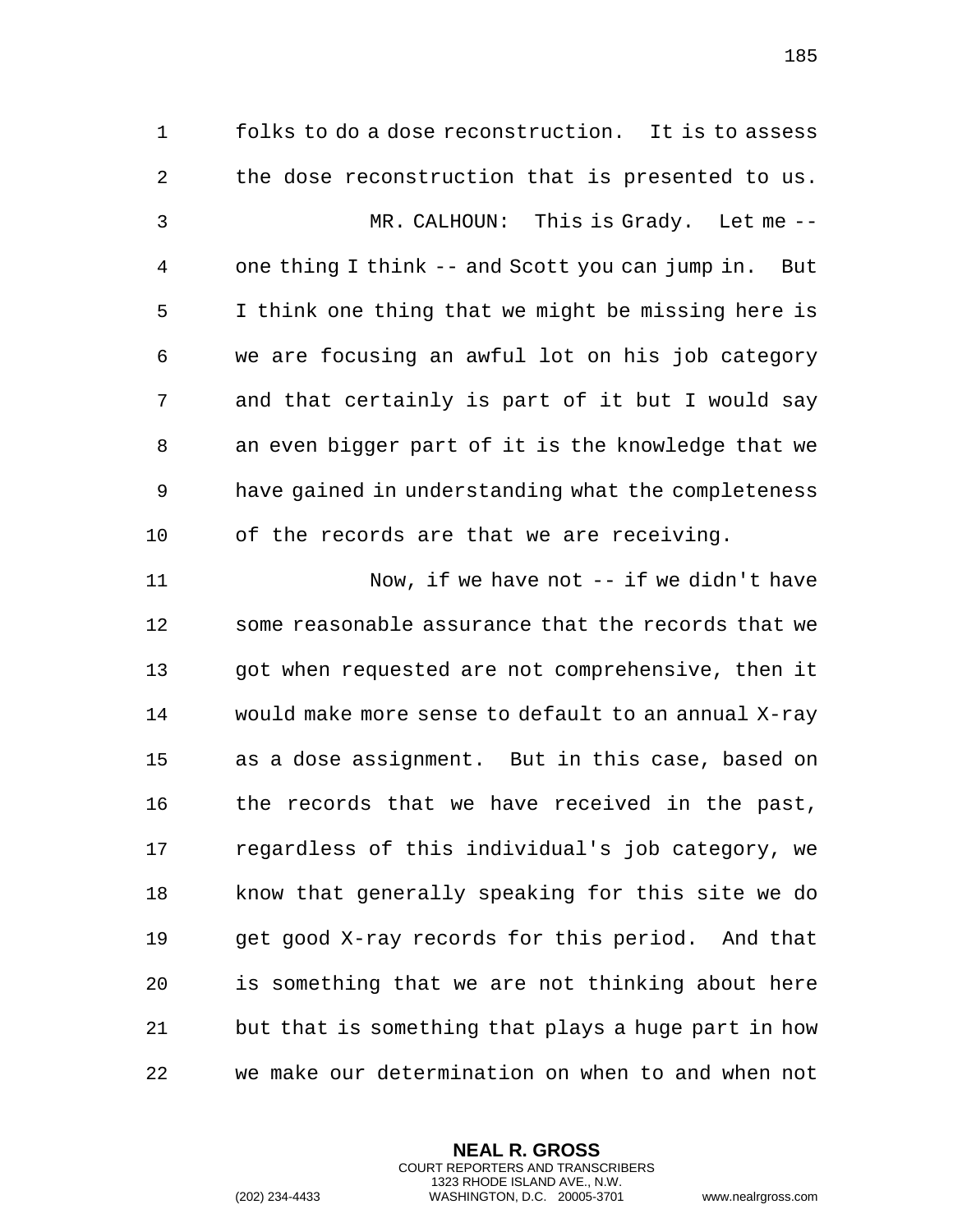to assign that dose.

 CHAIR KOTELCHUCK: Right. I think that is absolutely a part of the evidence to suggest that this is -- that using the three is appropriate. MEMBER MUNN: There is one other factor, as well, that has been mentioned. Again, speaking solely from my personal experience, I have no concept of what may have transpired at Savannah River but I have had several physical exams on an annual basis that did not include a chest X-ray simply because there was nothing in other portions of my record that would indicate that it was called for. DR. MAURO: I have one more thought, at the risk of tripping over my feet again. I think 16 the reason for these X-rays had to do with concerns regarding tuberculosis as being a problem, when you

go back.

 MEMBER MUNN: In the '50s that is true. And so the job title issue, the nature of the job I think is almost secondary. The concern was just as part of a normal examination, blood pressure,

> **NEAL R. GROSS** COURT REPORTERS AND TRANSCRIBERS 1323 RHODE ISLAND AVE., N.W.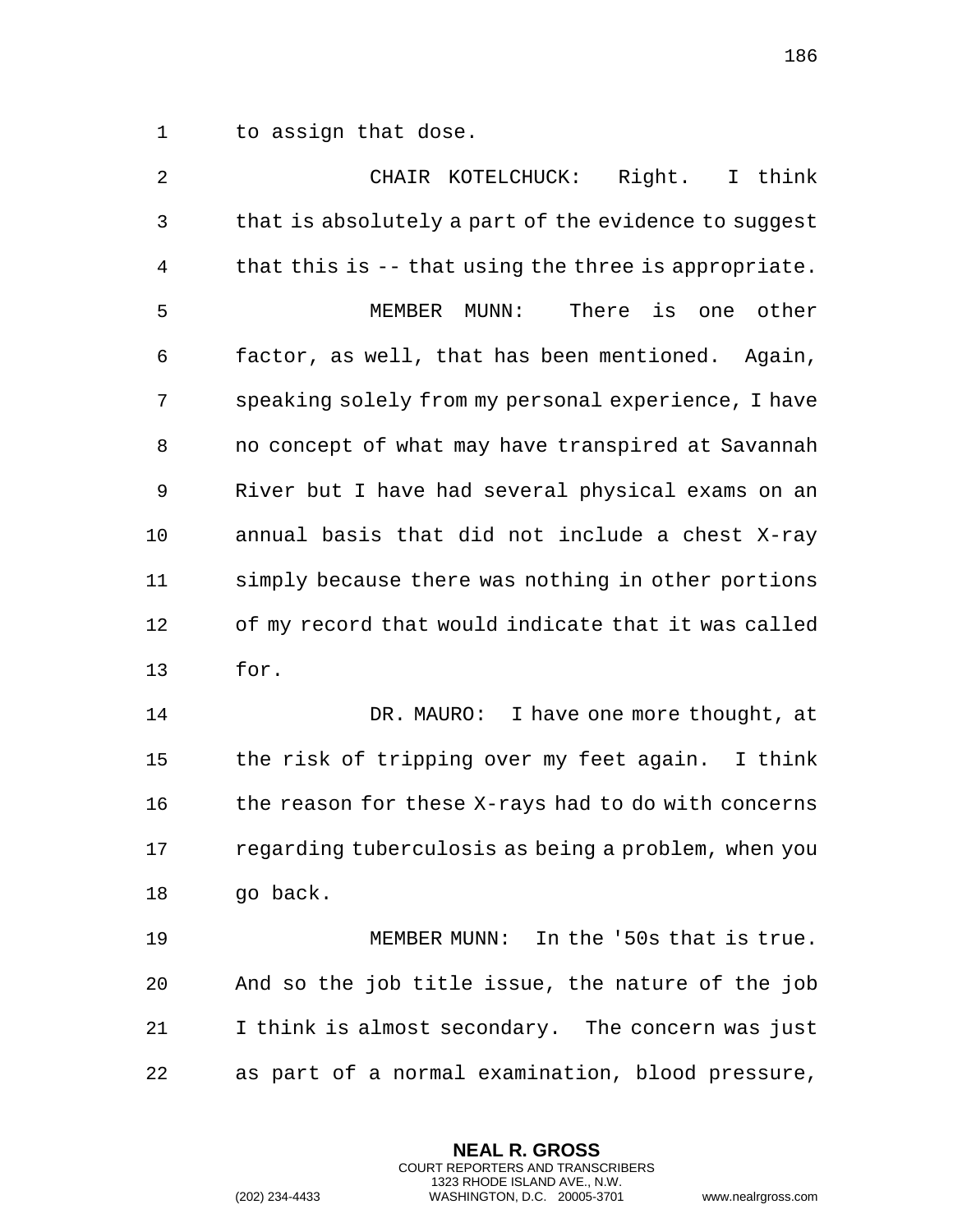whatever they did, I think it is important to keep in mind that I believe the main motivation of the annual X-rays, especially in the very early years, was tuberculosis. And of course that ended, eventually, because they got the worst of the exposure.

 So I think Grady's argument, I think it was Grady who made the argument, is the one that is very compelling.

 CHAIR KOTELCHUCK: Well, John, I think what you are saying is entirely speculative in my judgment. I mean I don't see a basis for it. But there is a basis in the job title and the completeness of the records.

 And I don't feel that strongly on the other hand, it is likely -- the question is should we block it or not.

 MR. SIEBERT: Can I point out -- this is Scott.

CHAIR KOTELCHUCK: Yes.

 MR. SIEBERT: I am looking at the case a little further and just want to point out the

> **NEAL R. GROSS** COURT REPORTERS AND TRANSCRIBERS 1323 RHODE ISLAND AVE., N.W.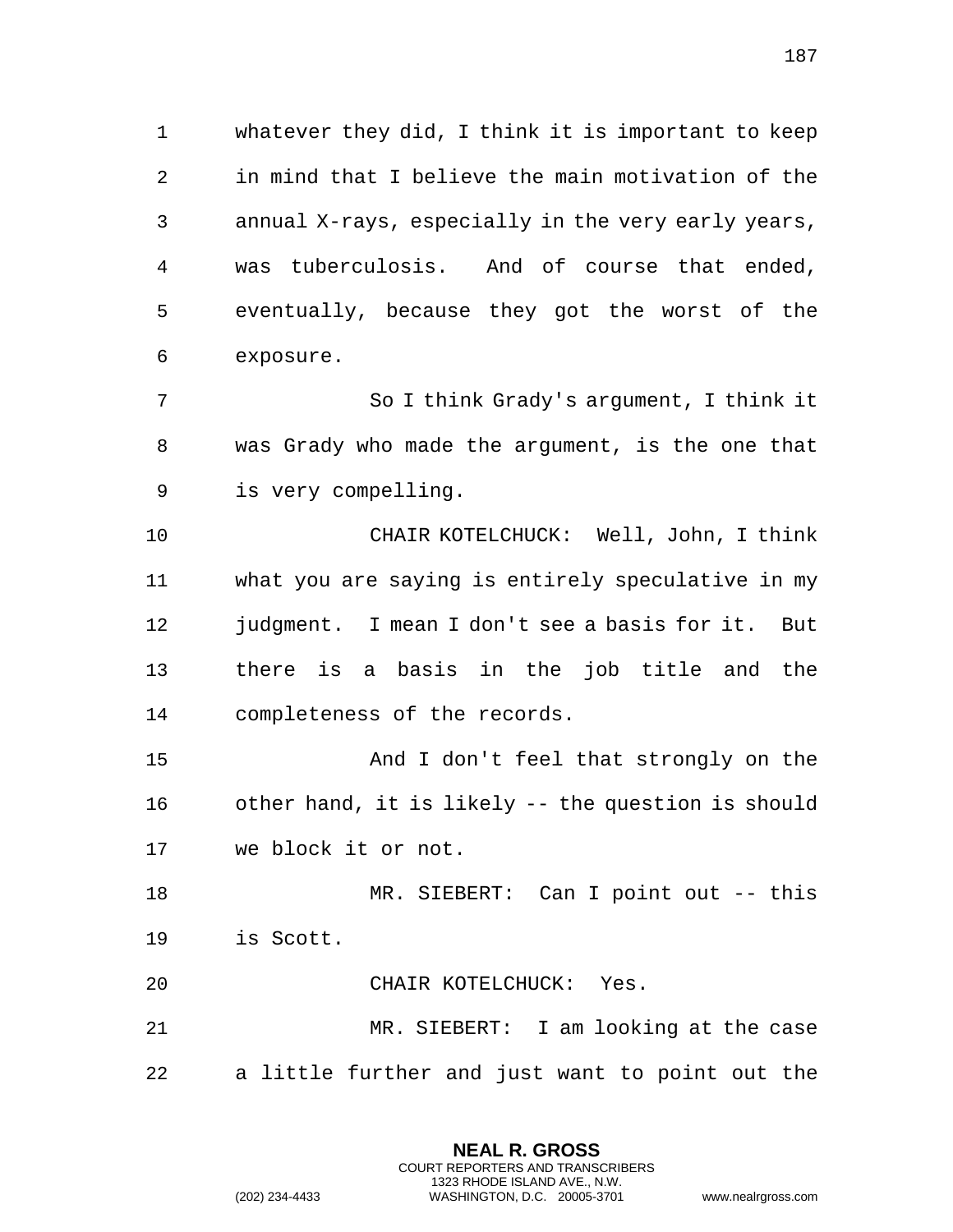individual had very little external monitoring throughout his employment period as well. CHAIR KOTELCHUCK: Good. Good. MR. SIEBERT: So another indicator. CHAIR KOTELCHUCK: Aha. Okay. And is that external monitoring done in the '60s? MR. SIEBERT: Actually, there is like one in '73, one in '74, one in '86, '87, '88. And then nothing else for the rest of his employment. 10 CHAIR KOTELCHUCK: Okay. MR. SIEBERT: It doesn't seem to tie into any specific work he was doing. CHAIR KOTELCHUCK: Right. That would be reasonable for a person working in an administrative role in that period. Well, Brad and Josie, you have raised, and you would feel -- what are you thinking? MEMBER CLAWSON: Well, you know what? Looking at all the pieces of this, I don't have a problem with this. It is showing that he wasn't into a lot of these areas. So myself, personally, and I am just speaking for me, I can understand

> **NEAL R. GROSS** COURT REPORTERS AND TRANSCRIBERS 1323 RHODE ISLAND AVE., N.W.

(202) 234-4433 WASHINGTON, D.C. 20005-3701 www.nealrgross.com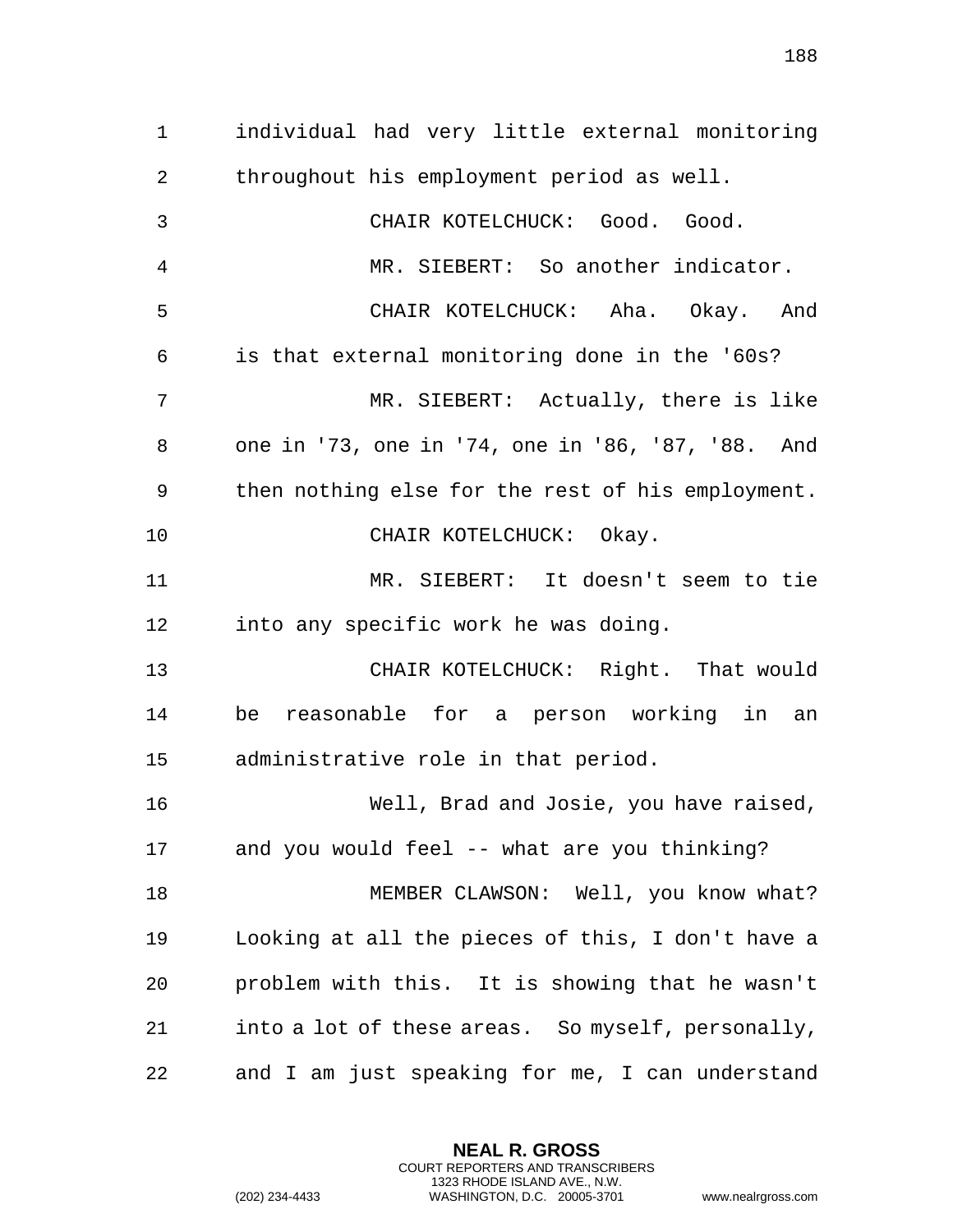where we are at. I just get tied up when we start saying well, we are not going to do it because of his job classification and we have what is a full thing.

 But you know with Scott bringing up what he has, I don't have a problem with it.

 CHAIR KOTELCHUCK: Yes, I think we have three pieces of evidence that backs up the professional judgment: job title, which is in itself not completely reliable, as has been pointed out; the fact that there as not external monitoring for much of the period except a couple of years, which should be done for anybody who comes on-site at all once in a while; and the third is the -- what was the third one?

 MR. SIEBERT: No indication that Savannah River has problems with their X-ray records.

 CHAIR KOTELCHUCK: That's right. That's right. Yes, the X-ray record is good. So I think I am okay. Josie, what do you think?

> **NEAL R. GROSS** COURT REPORTERS AND TRANSCRIBERS 1323 RHODE ISLAND AVE., N.W.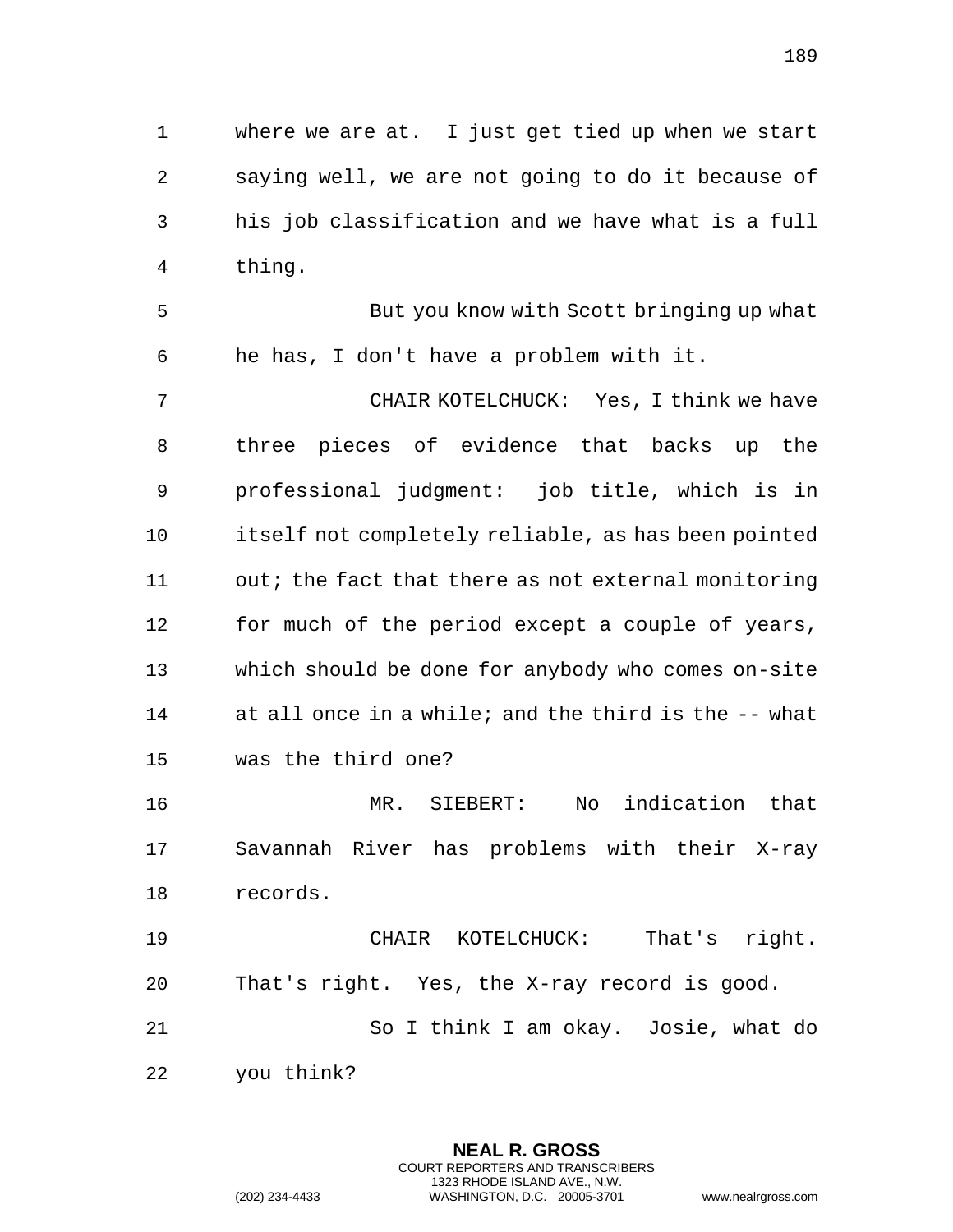MEMBER BEACH: You know with the explanation and the further discussion, I am satisfied.

 CHAIR KOTELCHUCK: Okay and I think I am, too. So, with that, I think that we are satisfied with the observation. We can close it. MS. GOGLIOTTI: Okay, great.

8 CHAIR KOTELCHUCK: Good. It is about as lengthy an observation discussion as we have had in a long time. And that's fine.

Okay, good. Closed.

 MS. GOGLIOTTI: Great. Okay, the next one is SRS case 467, Observation 1, a repeat of the Weibull distribution application. We would recommend closure.

 CHAIR KOTELCHUCK: Yes, we have been through that before. Agreed.

 MS. GOGLIOTTI: 467 Finding 1 states that the environmental doses calculated using incorrect ICD-9 codes, NIOSH does agree that the prostate dose was calculated using the skin.

CHAIR KOTELCHUCK: Hold it. Hold it.

**NEAL R. GROSS** COURT REPORTERS AND TRANSCRIBERS 1323 RHODE ISLAND AVE., N.W.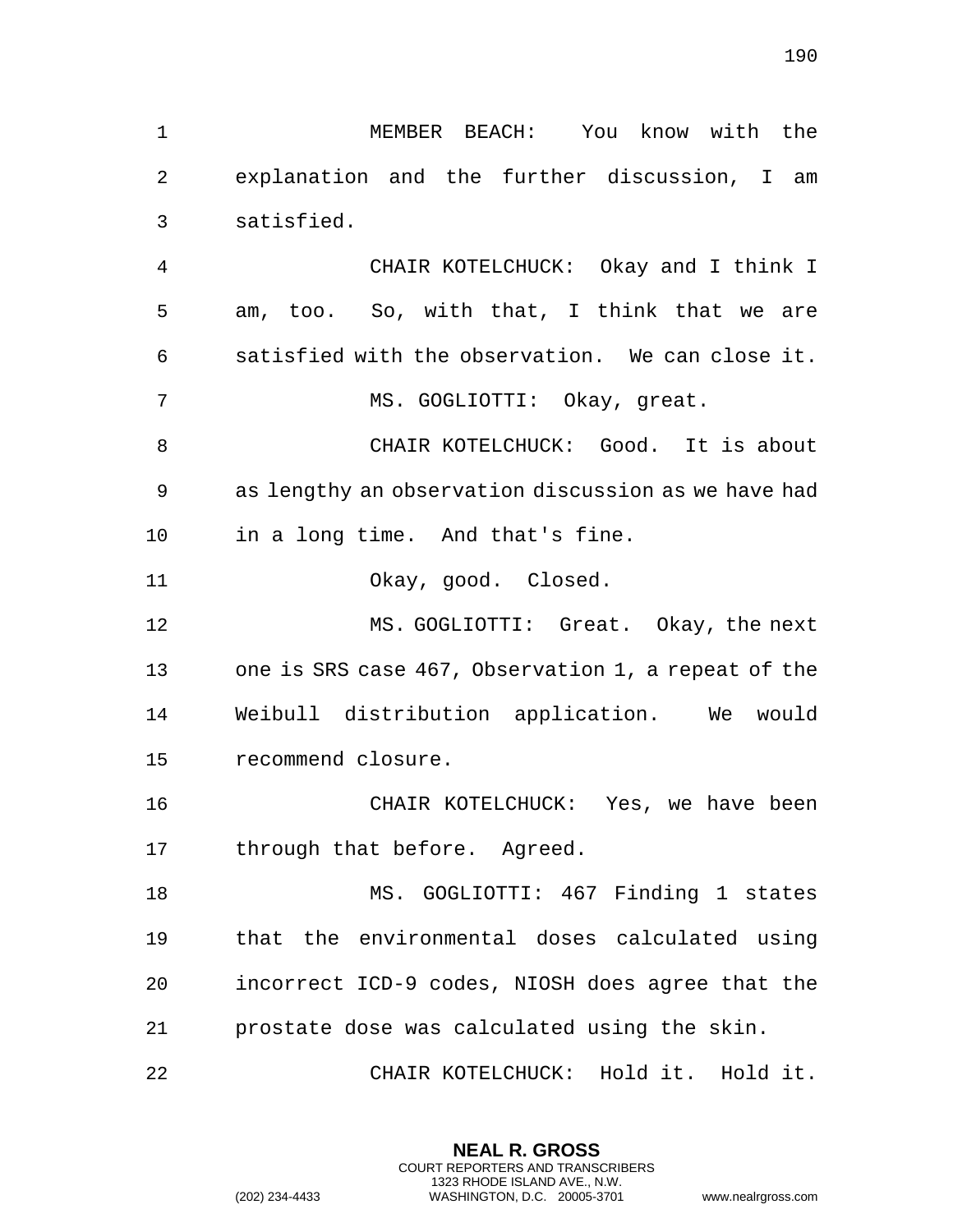Sorry, my machine is -- you know this machine, this CDC computer keeps giving me -- keeps going off because I am not touching the dial as we are talking. Hold it. Let me -- oh, goodness.

 Could you just wait one second, as I come back? I'm terribly sorry but it will help. Oh, for goodness sake.

 Okay, I'm back. Thank you very much for waiting. I appreciate that. We are on 467, Observation 1. No, we finished that. That was the Weibull.

12 MR. KATZ: Finding 1.

CHAIR KOTELCHUCK: Okay, go ahead.

 MS. GOGLIOTTI: NIOSH agrees they used -- the prostate was calculated using the skin. In 16 the workbook, the prostate dose is approximately one millirem greater than the skin dose, which wouldn't affect the outcome of this case. So, we recommend closure. It's a QA error.

 CHAIR KOTELCHUCK: Okay, sounds reasonable.

MS. GOGLIOTTI: And the next one is SRS

**NEAL R. GROSS** COURT REPORTERS AND TRANSCRIBERS 1323 RHODE ISLAND AVE., N.W.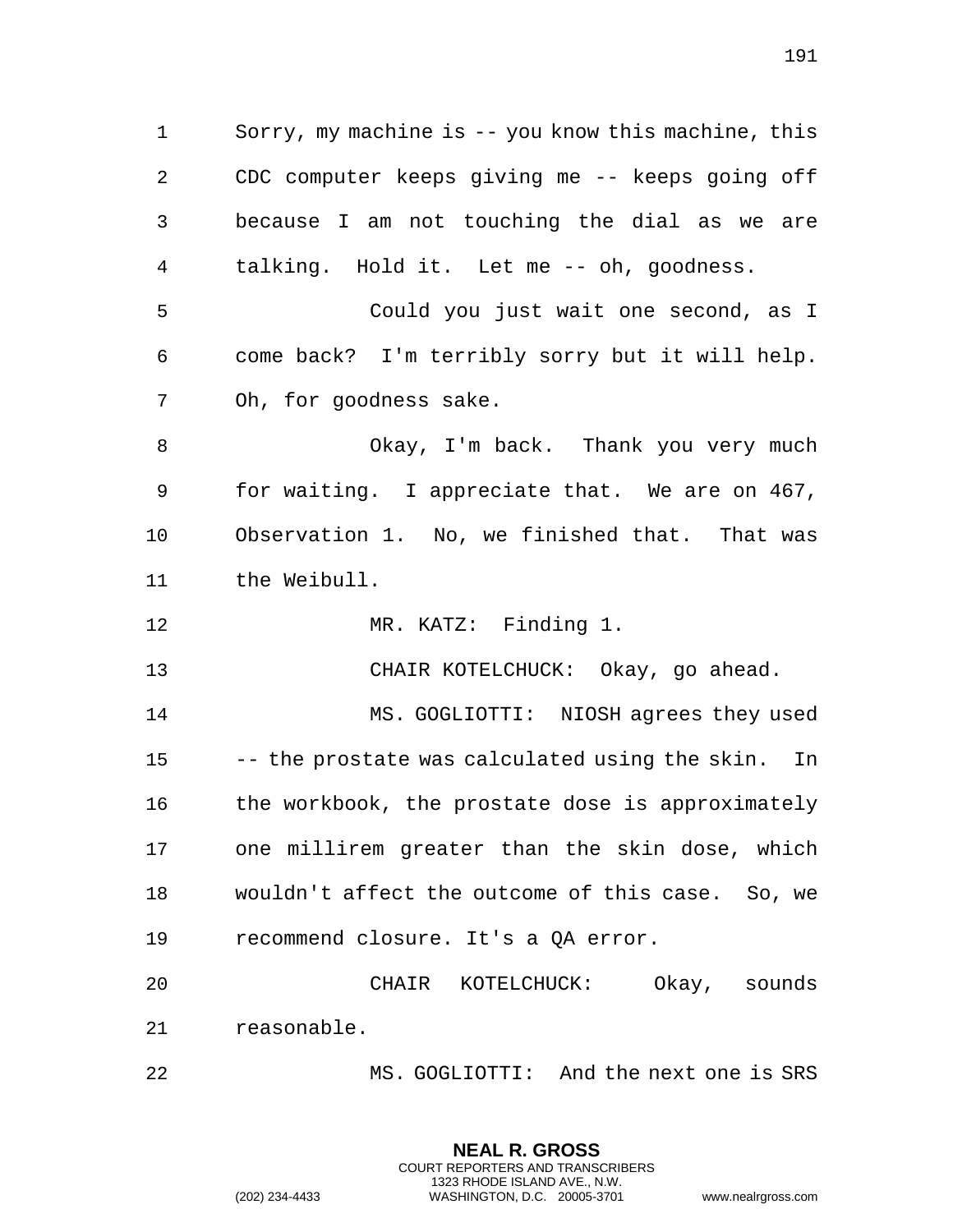case 498, Observation 2. That states that the procedure OTIB-18 does not use OTIB-49 adjustment for Pu solubility sites. Therefore, including a section in the DR report addressing that, it didn't really make sense and was irrelevant. And NIOSH agreed they shouldn't have included the paragraph in the dose reconstruction report. CHAIR KOTELCHUCK: Okay, so that takes

care of our Category 1 cases, does it not?

10 MS. GOGLIOTTI: It does.

 CHAIR KOTELCHUCK: And the Category 2, have you folks had a chance to talk about those? MS. GOGLIOTTI: Our response is in the BRS. Keep in mind that these are very new. NIOSH just gave us responses to them in the middle of December and so we have responded to them but they might not have got a chance to look at each of these responses.

 CHAIR KOTELCHUCK: Well, if you want to, let's take a look at the ones where there have been responses.

**NEAL R. GROSS**

MS. GOGLIOTTI: Okay.

COURT REPORTERS AND TRANSCRIBERS 1323 RHODE ISLAND AVE., N.W. (202) 234-4433 WASHINGTON, D.C. 20005-3701 www.nealrgross.com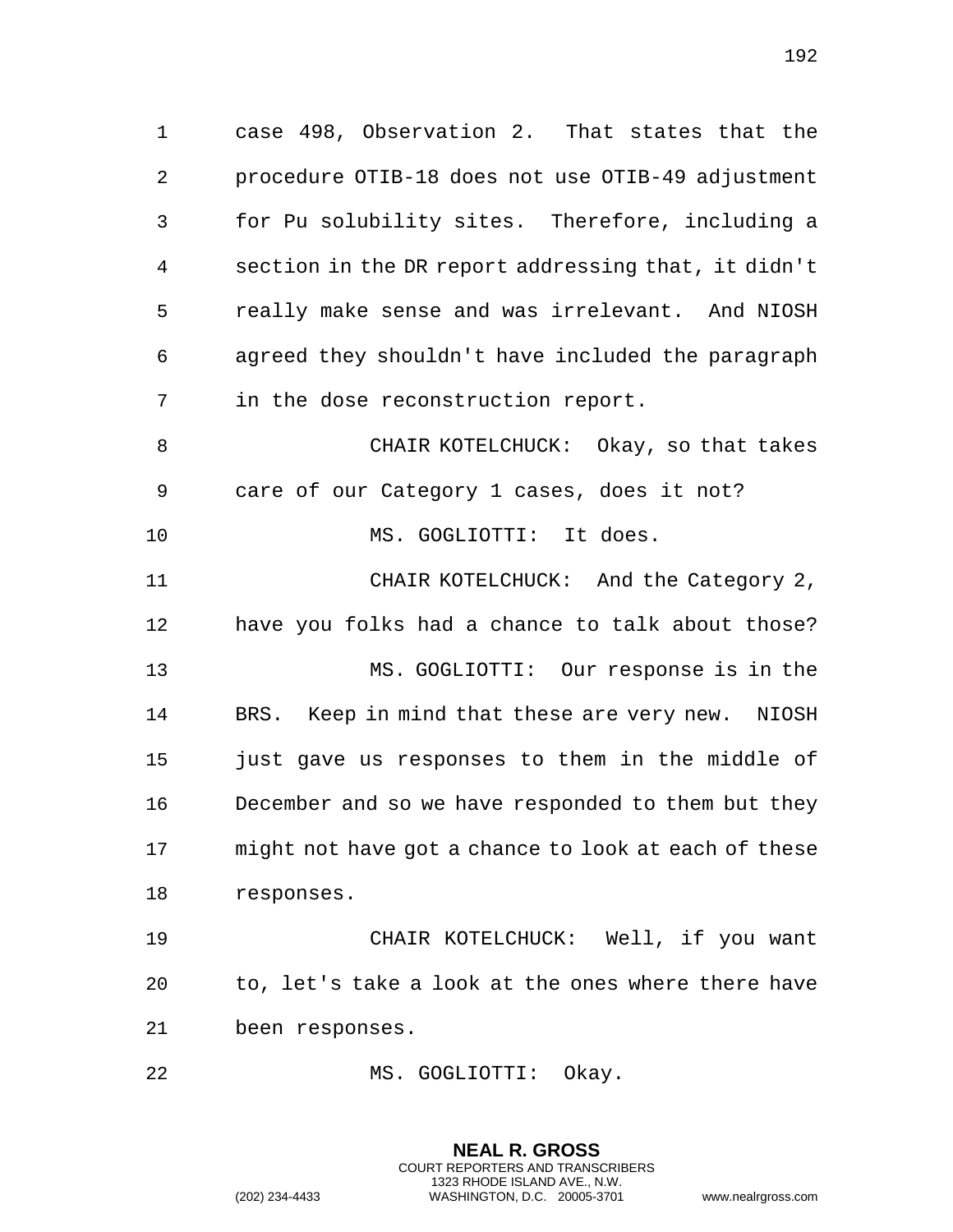CHAIR KOTELCHUCK: Hello? MS. GOGLIOTTI: Yes. Sorry, I'm trying to find them here. CHAIR KOTELCHUCK: Okay. Sure, no problem. You have to make a changeover now. MS. GOGLIOTTI: It is 479.2 CHAIR KOTELCHUCK: Okay, 479.2. MS. GOGLIOTTI: It is a Hanford case. CHAIR KOTELCHUCK: Are there responses? 11 MS. GOGLIOTTI: Yes. CHAIR KOTELCHUCK: Okay, then let's go ahead with it. MS. GOGLIOTTI: Okay. The finding states that there was a positive whole body count not included in the assessment. And NIOSH responded saying Table 523 of the Hanford Internal Dose TBD lists decision levels -- again back to these decision levels that we weren't understanding at the time -- these decision levels assumed to be half the MDA. All of the cesium and protium counts are less than the MDA, which

> **NEAL R. GROSS** COURT REPORTERS AND TRANSCRIBERS 1323 RHODE ISLAND AVE., N.W.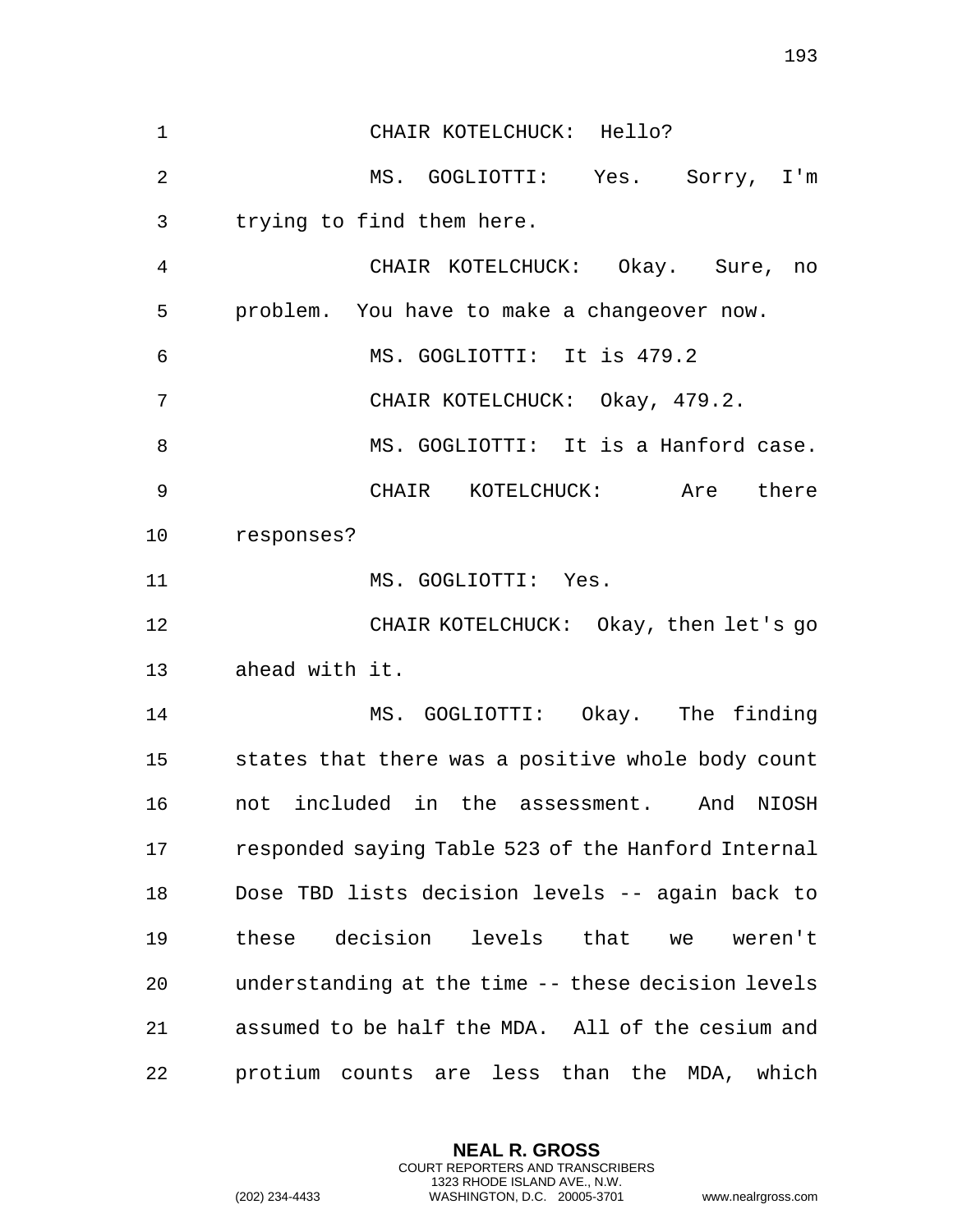essentially is twice the decision level. Zinc-65 is above the MDA.

 As a result, 3.3 nanocuries compared to the presumed MDA is 3.2 nanocuries. The fitted dose from positive bioassays would be 0.12 millirems for both the skin and the kidney. 7 And we did respond saying that our view indicates that 1970 whole body count results were less than the MDA values. If the MDA values are indeed twice the decision level values and that the 1969 protium values are below the MDA also. The NIOSH response indicates that the zinc was above the MDA value and, although small should have been considered. We do, however, find that the 1969 cesium whole body count results is greater than the MDA value of one nanocurie. It was also above the fallout level as stated in the table. Therefore, however, small, we believe it should have been considered in the internal dose

analysis.

 CHAIR KOTELCHUCK: Now you have put a lot of numbers in front of us and I'm finding it

> **NEAL R. GROSS** COURT REPORTERS AND TRANSCRIBERS 1323 RHODE ISLAND AVE., N.W.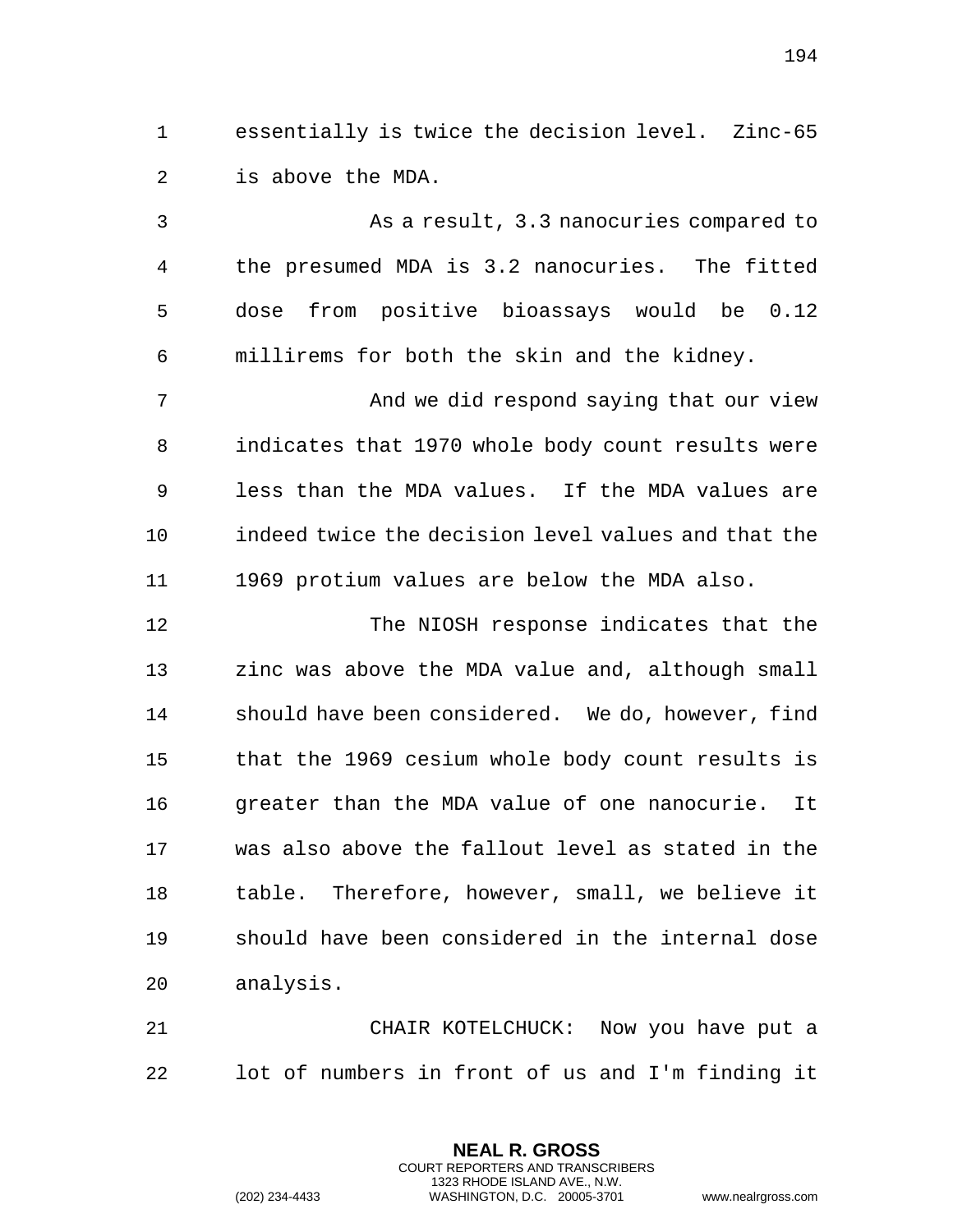a little hard to wrap my mind around these. You don't agree with Scott's response. MS. GOGLIOTTI: In some aspects but not the entire response. CHAIR KOTELCHUCK: Yes. MS. GOGLIOTTI: Ron, are you on the line? DR. BUCHANAN: Yes, I'm on the line. Yes, we agree with their response, once we discuss this cesium level MDA issue. But it looks like to us that the 1969 cesium-137 whole body count was slightly -- well, was three times the MDA level and above the cesium-137 fallout. So, even if it is above MDA but if it was below the fallout, then it wouldn't be included. But in this case, it was 3.6 and the fallout was 2.7 nanocuries, according to Table 524. Therefore, it looks like that the 1969 cesium-137 whole body count should have been included as a bioassay dose assignment. Although it would have been a small amount, it should have been

considered. And if it wasn't, we would like to

**NEAL R. GROSS** COURT REPORTERS AND TRANSCRIBERS 1323 RHODE ISLAND AVE., N.W.

(202) 234-4433 WASHINGTON, D.C. 20005-3701 www.nealrgross.com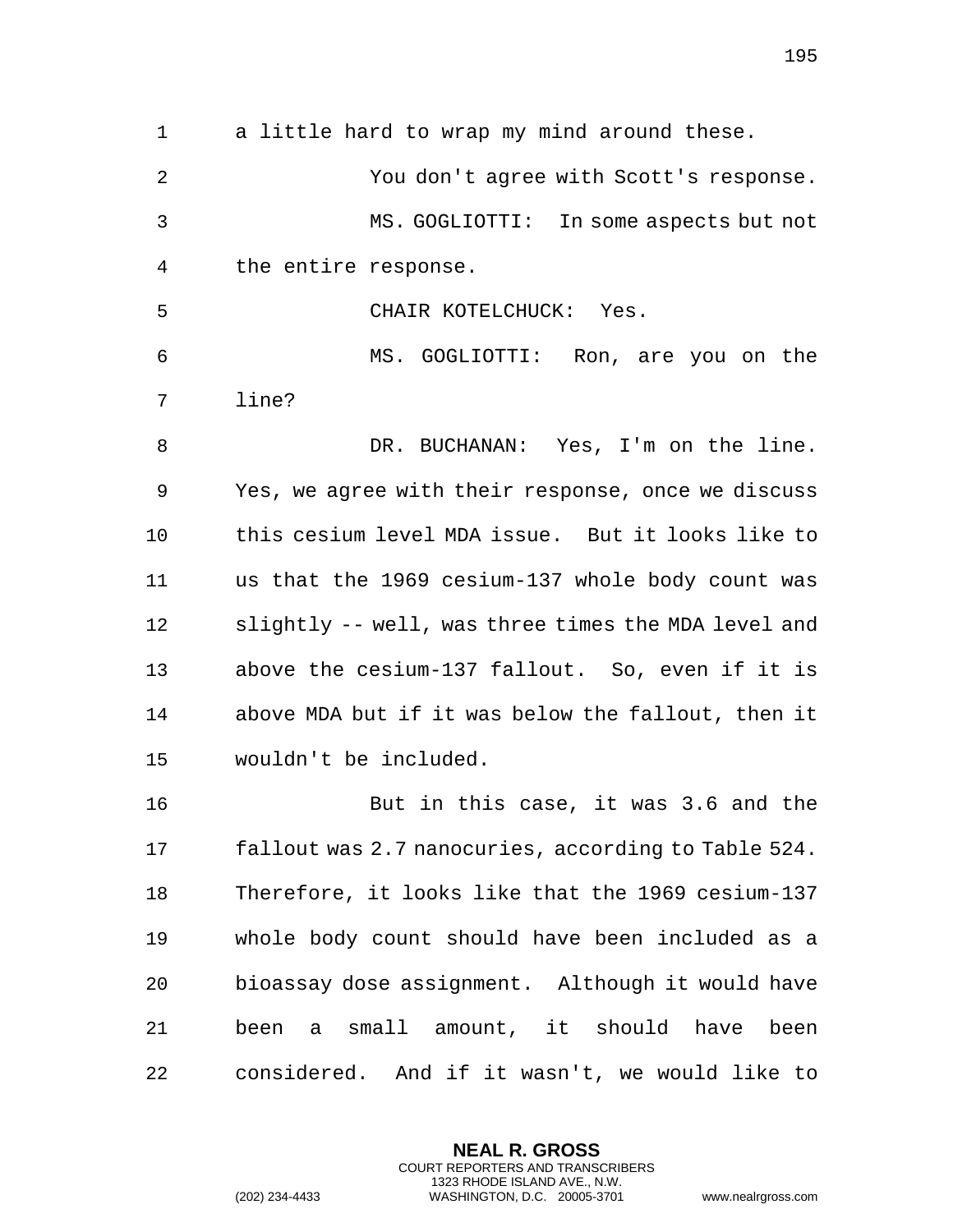know why it shouldn't have been. CHAIR KOTELCHUCK: Okay. MR. SIEBERT: And as I said, this is a relatively new response and we have not had a chance to look at it yet. CHAIR KOTELCHUCK: Okay so but the difference is small between you. Then, let's leave it open, shall we? MR. SIEBERT: Yes, we will come back with a response. CHAIR KOTELCHUCK: Sure. I don't 12 think it is going to be difficult. Let me -- 479.2, let me just take that down -- Hanford. Okay, that will be open. MS. GOGLIOTTI: Alright and the next one is 481 Observation 1. 17 CHAIR KOTELCHUCK: Okay. MS. GOGLIOTTI: And here, the observation essentially states that NIOSH recommended the application of a rotational geometry or an isotropic dose correction factor for photon exposures along with the correction factor

> **NEAL R. GROSS** COURT REPORTERS AND TRANSCRIBERS 1323 RHODE ISLAND AVE., N.W.

(202) 234-4433 WASHINGTON, D.C. 20005-3701 www.nealrgross.com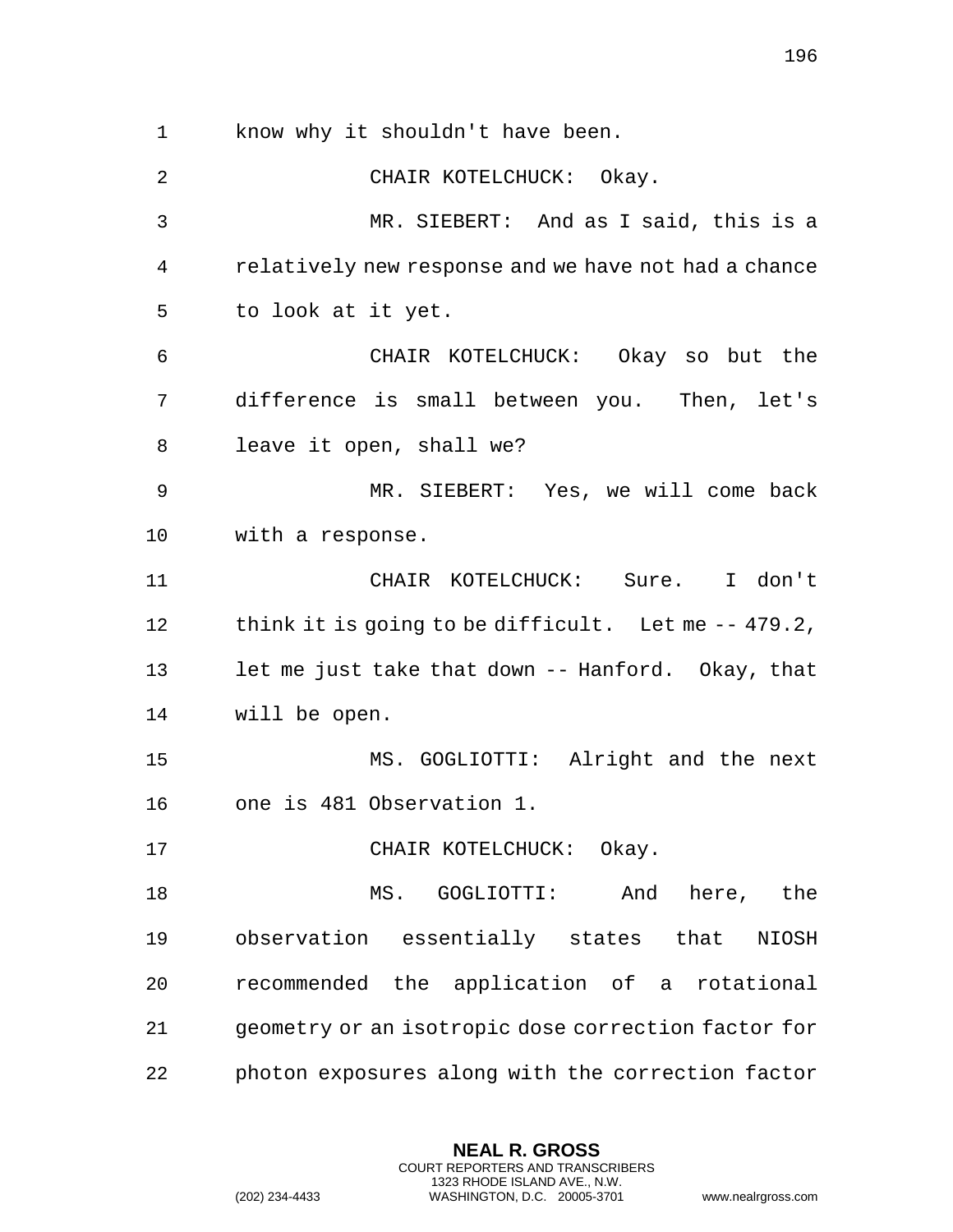listed in Table 4.1-A of that document. These correction factors were not -- CHAIR KOTELCHUCK: Excuse me, Rose. If you could, speak just a little louder. MS. GOGLIOTTI: Yes, these correction factors were not applied in the dose calculations to the organ of cancer interest in this case. And here, NIOSH responded saying that they noted the observation. The dose reconstruction has since then been revised to address an additional cancer and the later revision did use the rotational geometry, as they pointed out. Our question that we have remaining from that is should the rotational geometry have been applied in the original dose reconstruction. MR. SIEBERT: This is Scott. The answer is yes. We have discussed this before that the wording in IG-001 in the application of rotational and isotropic was inconsistent in the past. And once we updated that issue, we have been running it that way. And a PER, based on that, will

> **NEAL R. GROSS** COURT REPORTERS AND TRANSCRIBERS 1323 RHODE ISLAND AVE., N.W.

(202) 234-4433 WASHINGTON, D.C. 20005-3701 www.nealrgross.com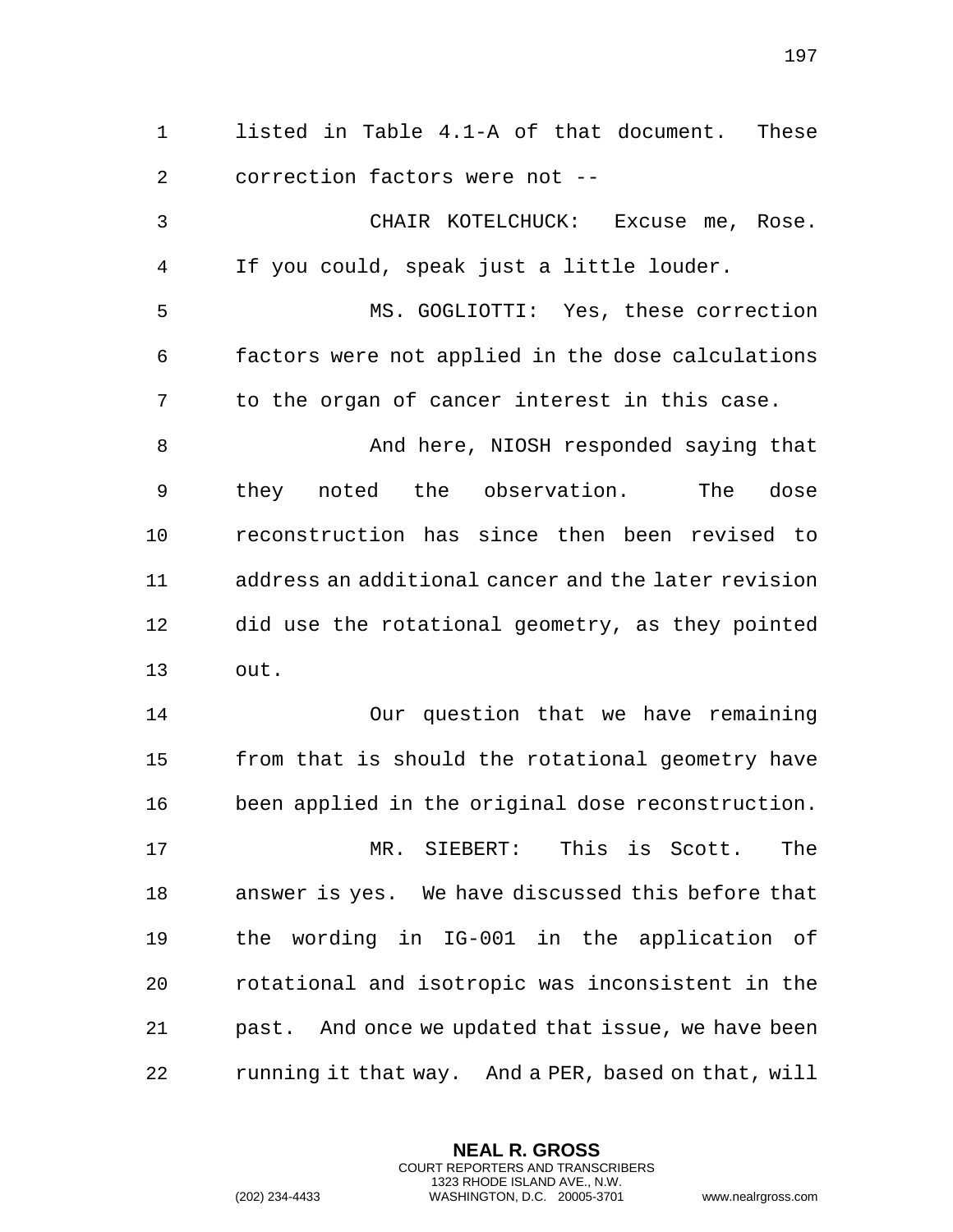be rolled into the ICRP-116 PER. So, that is where we are.

 CHAIR KOTELCHUCK: Good. So that seems to me you have accepted that that needs to be changed and I think, in terms of policy, that should close it.

 MR. KATZ: Yes, except that I thought this was an observation -- this was stated as an observation but it sounds like it is a finding.

10 MS. GOGLIOTTI: I agree.

CHAIR KOTELCHUCK: Yes, okay.

 MR. BARTON: Yes, this is Bob Barton. That one was one of mine. The reason that I put it as an observation, the first time around is there could have been plausible circumstances that wasn't exactly apparent to me that would sort of preclude you in that rotational geometry but it sounds like, based on NIOSH's response, they probably should have used that originally.

So, I agree.

 CHAIR KOTELCHUCK: Okay, that's fine. Yes. Whatever you call it, whether observation or

> **NEAL R. GROSS** COURT REPORTERS AND TRANSCRIBERS 1323 RHODE ISLAND AVE., N.W.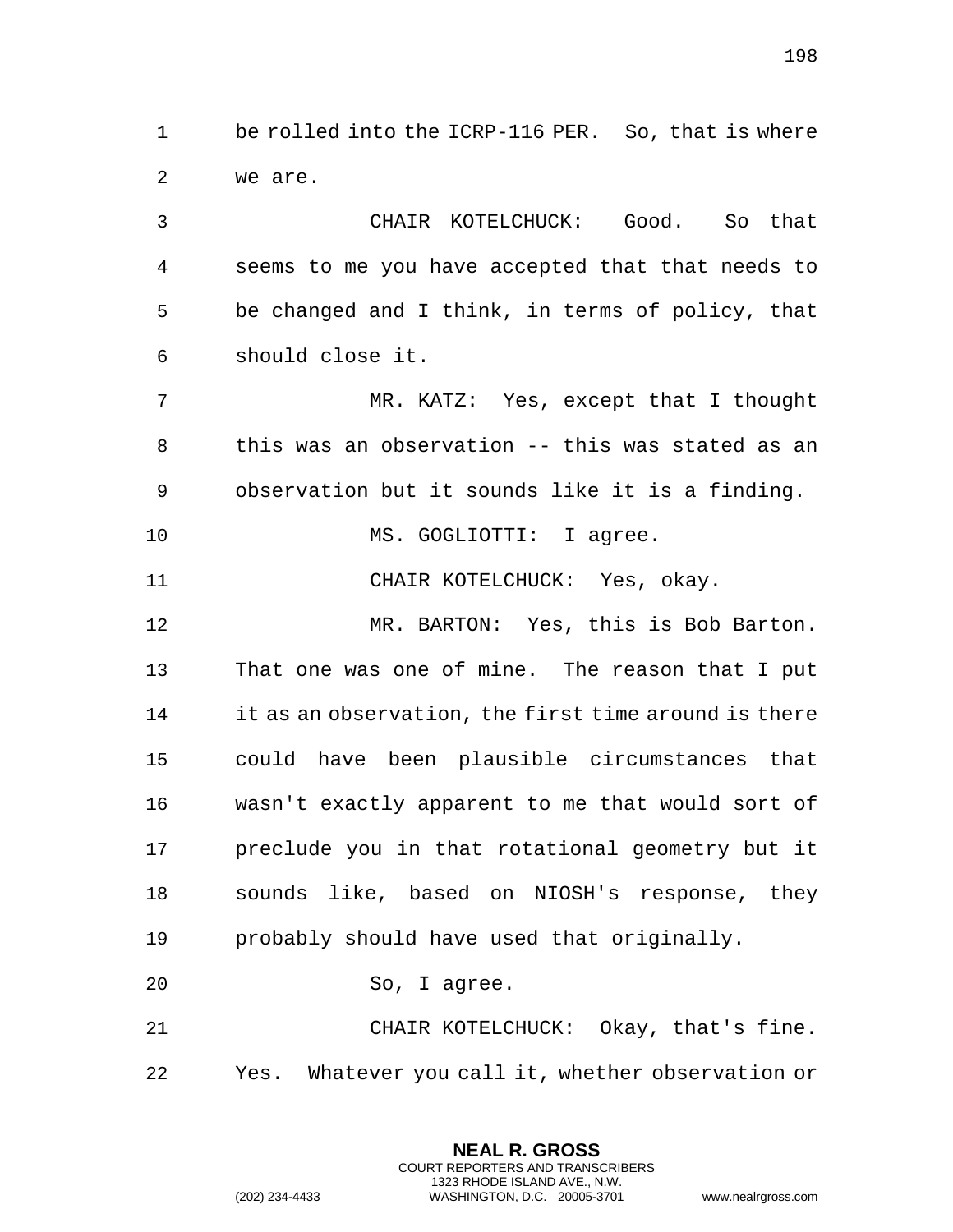finding, it means that we will go over it in Subcommittee and that's fine.

 Okay, let's go to the next one. MS. GOGLIOTTI: Okay, the next one is 482, Observation 1. CHAIR KOTELCHUCK: 482, Observation 1. And it says the glove box adjustment factor was applied only to years where the ratio of shallow to deep doses was 2.19. And SC&A was unable to locate or identify the source that was assumed to be included in that criteria.

 And NIOSH did provide us a response and they say that the source of the guidance is a DR draft template and they quote a section of that. But the NIOSH quote doesn't give us an indication of where that 2.19 comes from and we would like some additional information on that.

 MR. SIEBERT: I will have to get back to you on that.

CHAIR KOTELCHUCK: Okay.

 MR. BARTON: Yes, this is Bob again. Again, it was one of those situations where we saw

> **NEAL R. GROSS** COURT REPORTERS AND TRANSCRIBERS 1323 RHODE ISLAND AVE., N.W.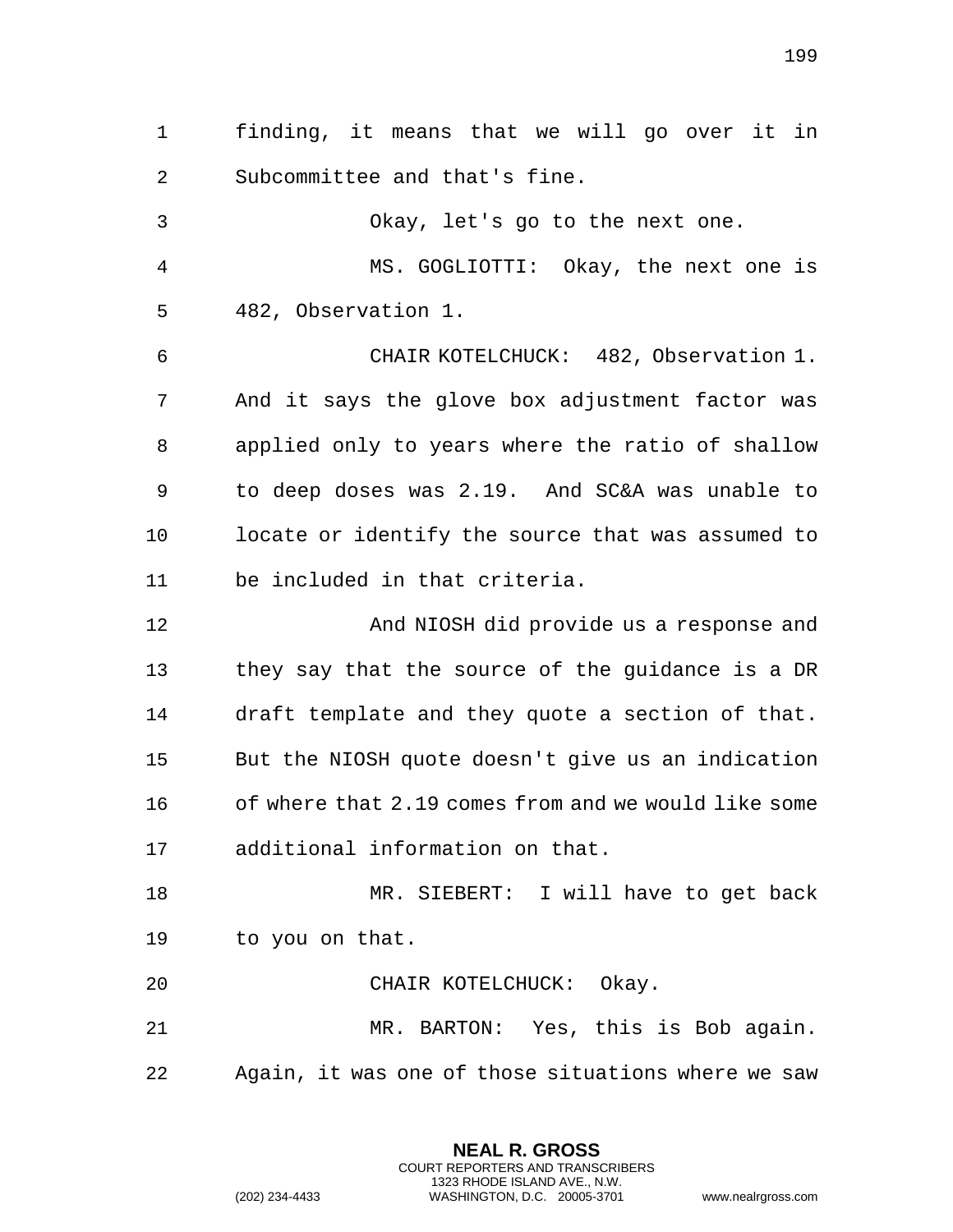it and we are not saying necessarily that it is not correct or not technically correct, we just didn't know where that was sort of laid out and the exact rationale behind using that as sort of the inclusion to add a glove box factor in there.

 So that is why it is an observation. We are really just looking for clarification on it. CHAIR KOTELCHUCK: Okay, so we are

leaving that open, right?

MS. GOGLIOTTI: Yes.

11 CHAIR KOTELCHUCK: Good.

Alright.

 MS. GOGLIOTTI: Okay, the next one is from the same case, which is a Hanford-Lawrence Livermore case and that is Observation 4.

 And the finding essentially states that the chosen end date for Pu intake evaluations likely underestimates the EE's actual variation of exposure to Pu.

 And NIOSH did respond and they stated that the statement in the DR report that the EE did not work with Pu after 1966 was a typo. They

> **NEAL R. GROSS** COURT REPORTERS AND TRANSCRIBERS 1323 RHODE ISLAND AVE., N.W.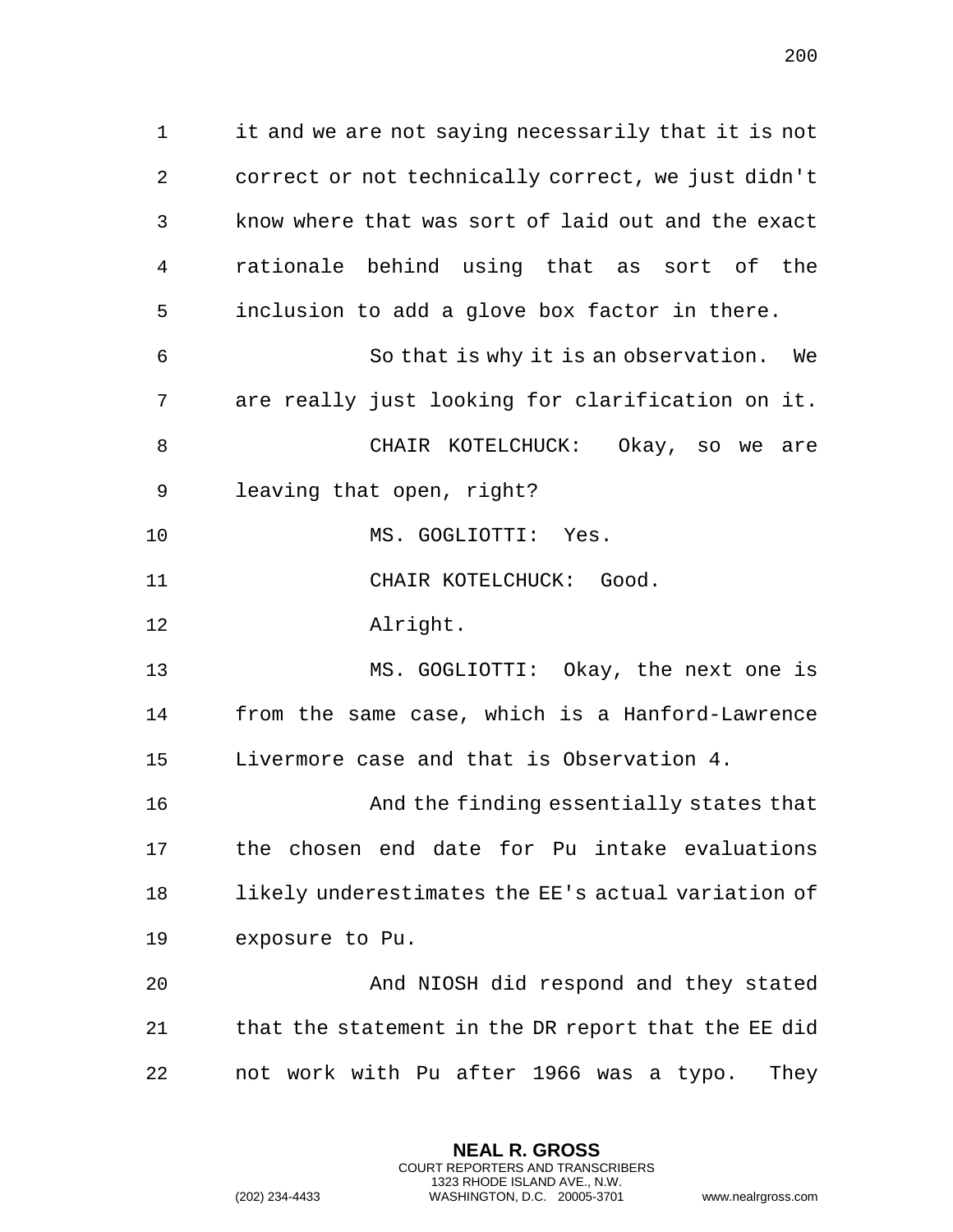actually meant it to be '67. And the last routine bioassay sample done for the EE was in '66 and there was also an additional sample in '72. The reported Pu intake estimates using a routine bioassay sample in '66 overestimated the

 intake and dose compared when the bioassay results were assessed as a best estimate using the additional bioassay sample from '72.

 An assessment of the Pu intake and dose with the best estimate methods through the date of the Pu exposure ended in '67, using IMBA that results in a dose of 0.191 rem to one organ and 0.208 13 to the other organ. And using the reported doses, it changed the dose to 0.261 rem and 0.284 rem. We are taking that into account and have some question regarding how the dose was worked out. Specifically, we need an explanation on why making -- assuming a longer Pu dose results in a lower dose.

 MR. SIEBERT: And we will have to get back with you on that one.

CHAIR KOTELCHUCK: Okay.

**NEAL R. GROSS** COURT REPORTERS AND TRANSCRIBERS 1323 RHODE ISLAND AVE., N.W. (202) 234-4433 WASHINGTON, D.C. 20005-3701 www.nealrgross.com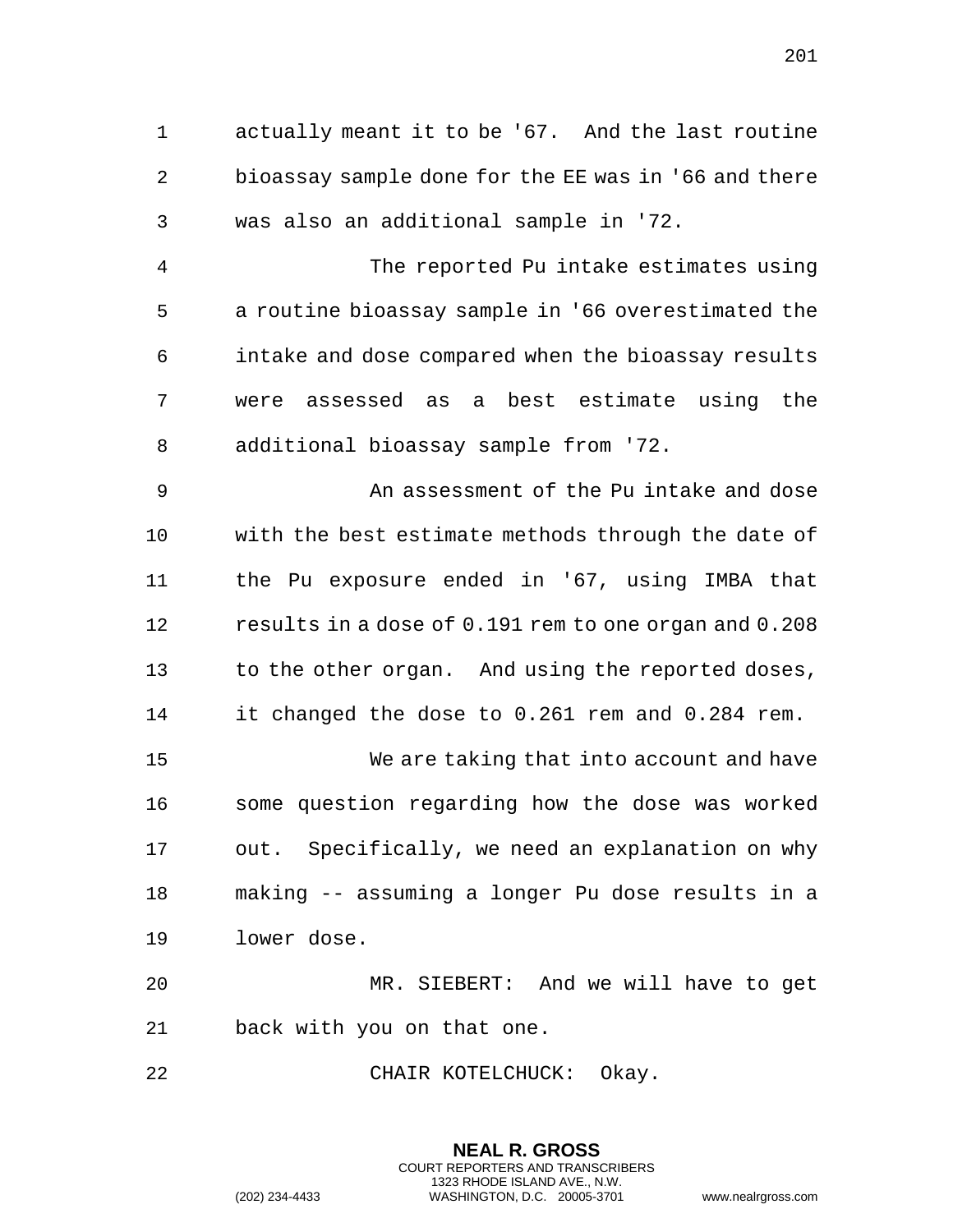MS. GOGLIOTTI: Okay, the next one is Finding 451.1, which is a Hanford-Rocky Flats case. Okay and the finding states that the procedure for assigning Pu dose from test count data is not clear. And actually, we have not had a chance to thoroughly evaluate NIOSH's response. So, I would recommend leaving this one open. CHAIR KOTELCHUCK: Okay, so we will leave that open until you have a chance. That's fine. We have moved along fairly far. So, I understand that we are catching up. MS. GOGLIOTTI: Okay, the next one is 465.1 and this is an SRS case. It states that new photon dose was assigned instead of coworker dose. And here, NIOSH responded saying that they essentially believe the missed photon dose, as assigned, was appropriate. They reviewed the EE's work history and CATI information and considered that this person missed external dose for the period prior to the first reported measured dose in 1986 and used to assign the zeros for all unrecorded cycles through '88, in accordance with

> **NEAL R. GROSS** COURT REPORTERS AND TRANSCRIBERS 1323 RHODE ISLAND AVE., N.W.

(202) 234-4433 WASHINGTON, D.C. 20005-3701 www.nealrgross.com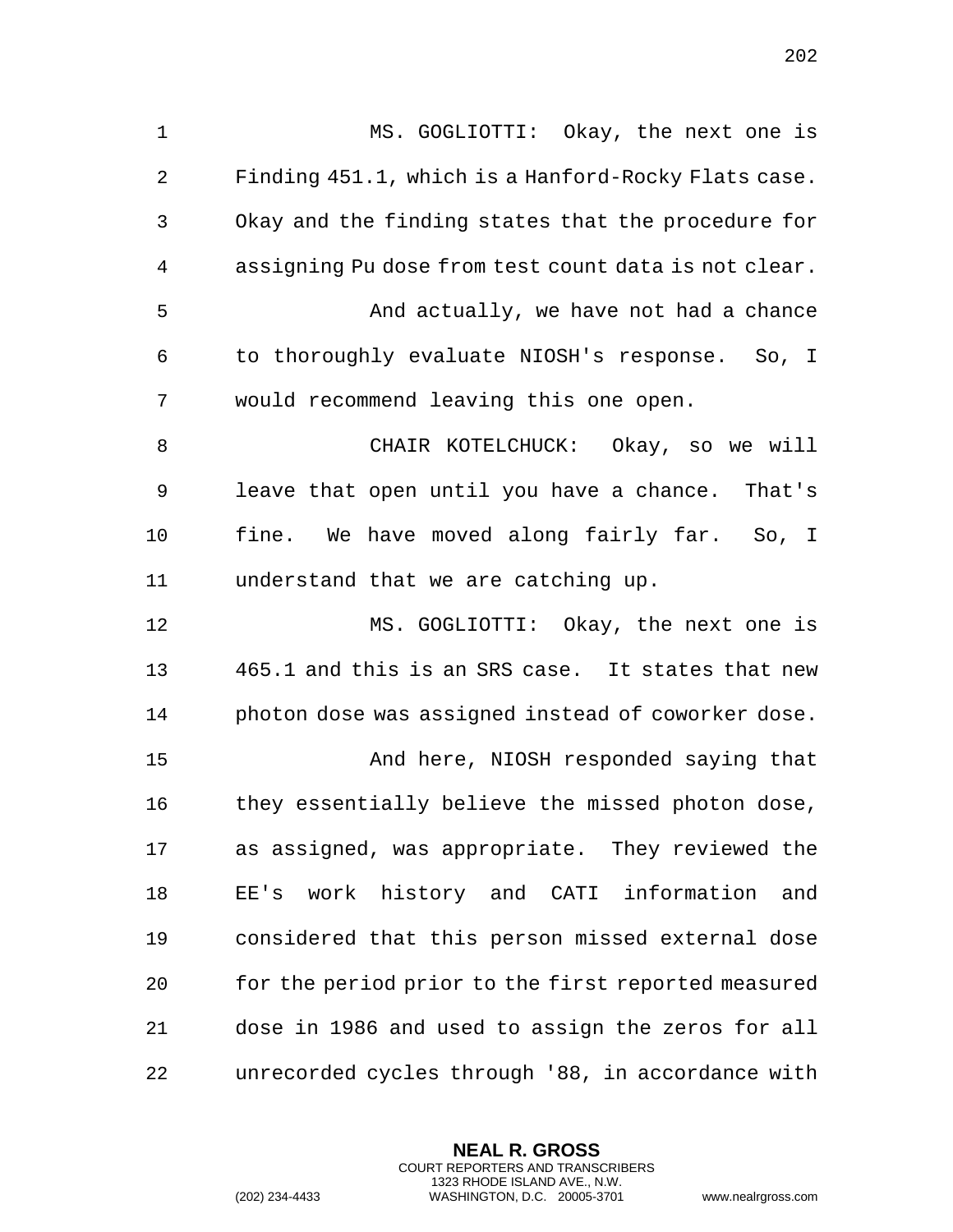OTIB-6.

 Here, it says the EE was monitored internally before '86 and, in addition, his CATI indicates that the EE worked on numerous sites, however, he was a [identifying information redacted] -- oh, I'm sorry -- during his entire employment period at SRS and performed corresponding duties.

 So here, the root of the problem is we are concerned that coworker dose should have been assigned instead of a missed dose. And heightening that is the EE's classification as a construction trade worker, which would increase the dose.

 This particular case had a PoC in the low 30s. So, ultimately, it might not affect compensation decisions.

CHAIR KOTELCHUCK: Let me see.

 MS. GOGLIOTTI: I believe we also have a similar finding that is still open in the preceding set during the same issue. And it was kicked back to the SRS Work Group. And that Work

> **NEAL R. GROSS** COURT REPORTERS AND TRANSCRIBERS 1323 RHODE ISLAND AVE., N.W.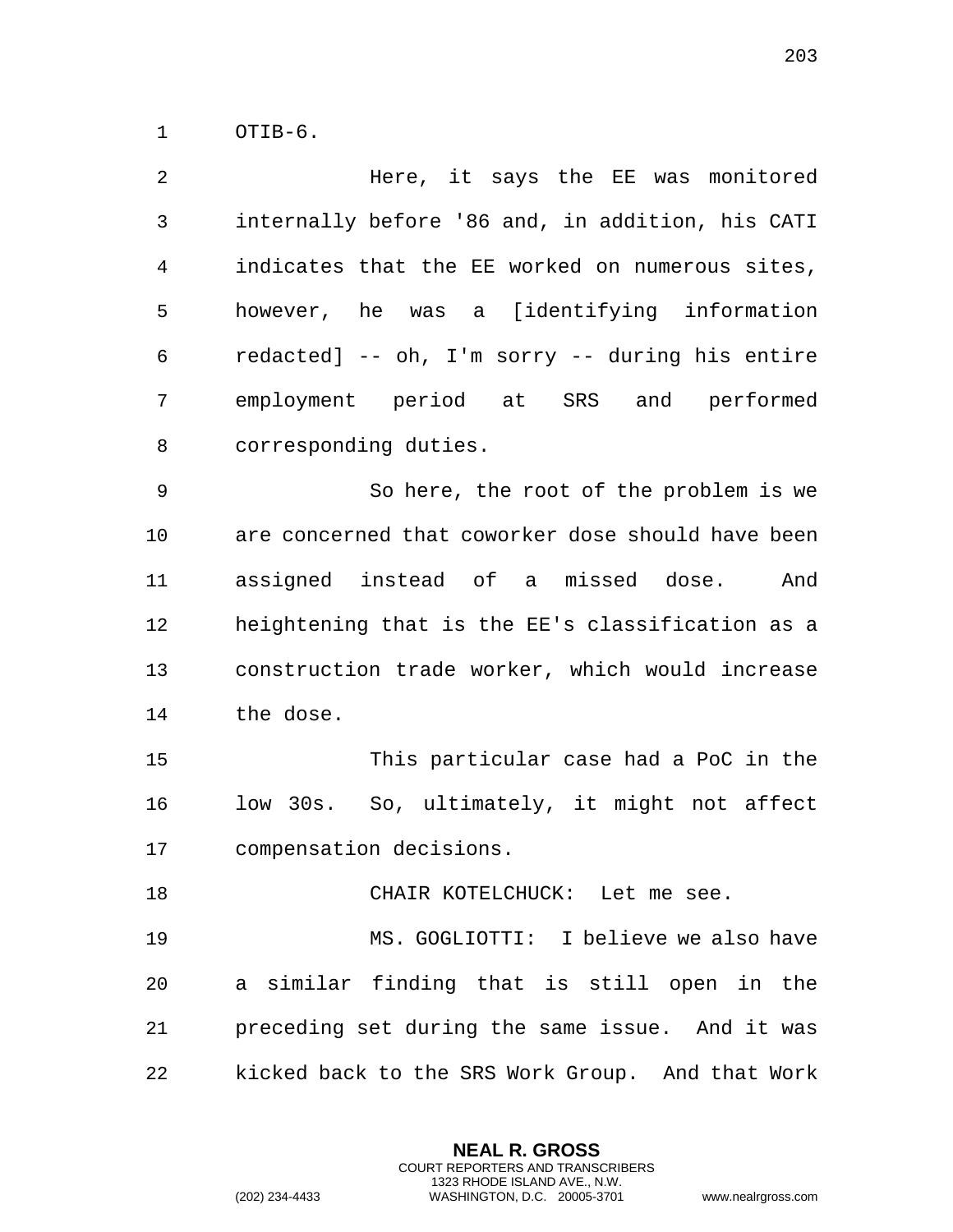Group has not met since that issue was forwarded, if I am recalling the issues correctly. MR. SIEBERT: I'm also working on -- this is Scott. I think that was actually the issue of unmonitored tritium and whole body dose and so on and so forth. MS. GOGLIOTTI: Oh, so it is not the same issue. I'm sorry. MR. SIEBERT: Yes, it is not this issue, I don't think. CHAIR KOTELCHUCK: I'm having a bit of a problem myself, just following this. MR. SIEBERT: Well maybe I can clarify a little bit. This is Scott. 15 CHAIR KOTELCHUCK: Okay. MR. SIEBERT: This is during that time frame at Savannah River where their monitoring records, if I remember it is like '73 through '88. They did not record zeros. They left them blank. So, it is difficult during that time to tell whether the person was -- it would really be -- it is blank because they didn't have any monitoring or if they

> **NEAL R. GROSS** COURT REPORTERS AND TRANSCRIBERS 1323 RHODE ISLAND AVE., N.W.

(202) 234-4433 WASHINGTON, D.C. 20005-3701 www.nealrgross.com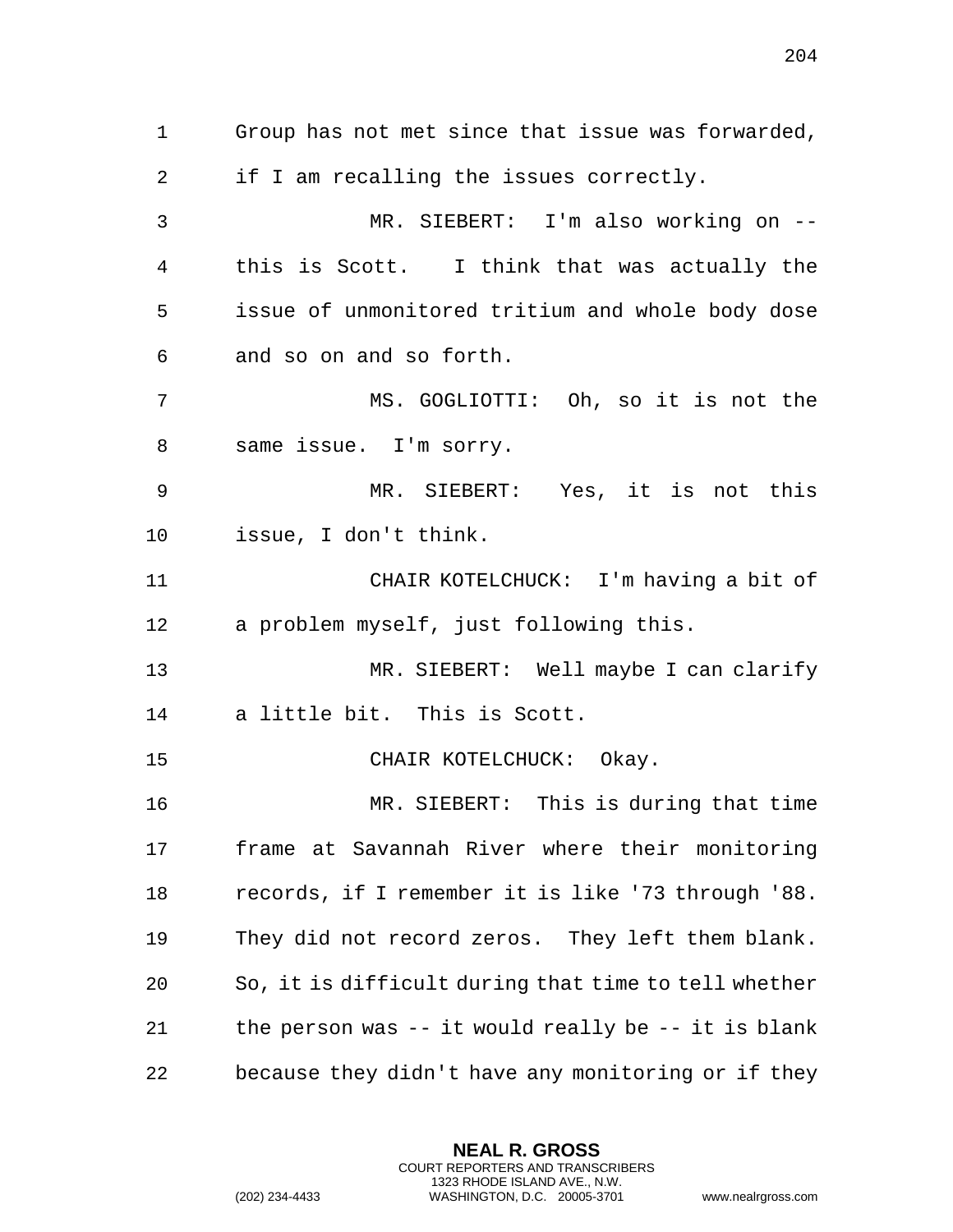had all their badges were left in zero and just were not recorded in zeros because they only recorded blanks during that time frame.

 CHAIR KOTELCHUCK: Got it. Okay, thank you.

 MR. SIEBERT: Yes, so that is the problem with the time frame. And what we looked at in this case is the fact that the individual was actually monitored most of the time, with only a couple time frames even in that period where there is blanks, which could denote either they were unmonitored or monitored with zeroes. The individual said they were consistently badged and considering the type of work that they were doing, that actually would make sense. There wouldn't be a reason for them to badge them and not badge them and badge them again.

18 CHAIR KOTELCHUCK: Right.

 MR. SIEBERT: So, let me see if there were other thought processes.

 That is the general through process that went into why we assumed that the individual

> **NEAL R. GROSS** COURT REPORTERS AND TRANSCRIBERS 1323 RHODE ISLAND AVE., N.W.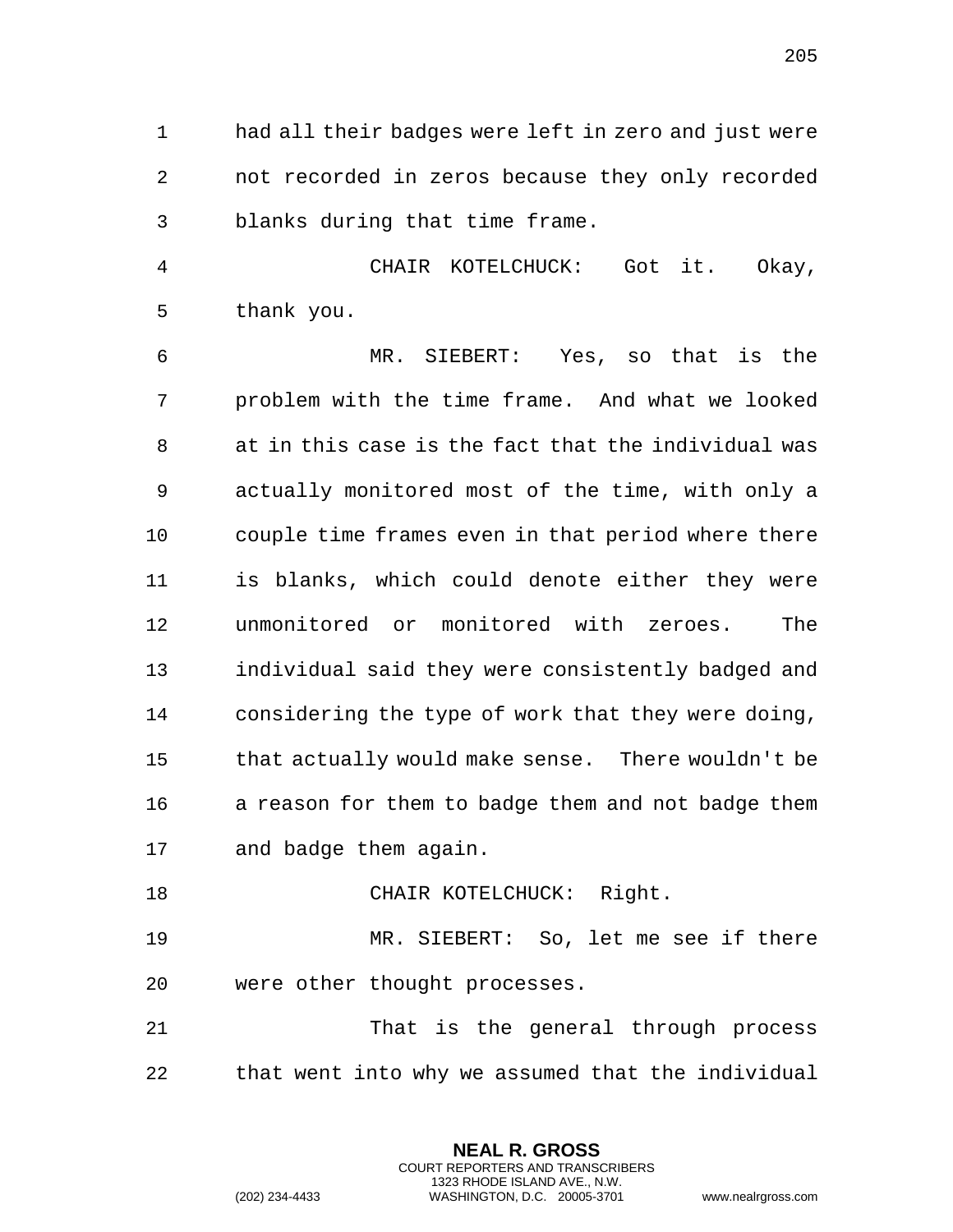actually was monitored and it reflected a zero. So we assigned missed dose.

 CHAIR KOTELCHUCK: Right. Okay. And Rose, what did you do -- I don't see your response. MS. GOGLIOTTI: Our response simply says that we were recommending additional discussion.

 CHAIR KOTELCHUCK: Right but does that mean you --

 MS. GOGLIOTTI: Well it comes down to whether or not the zeroes were real zeroes or were missing from the file.

 CHAIR KOTELCHUCK: So basically you are telling us that Scott -- that you don't necessarily agree with what Scott said and that you would like more time to think about it.

 Or have you thought about it and you really want the Subcommittee to decide? And if there is an open --

 MS. GOGLIOTTI: This is a professional judgment call, honestly.

CHAIR KOTELCHUCK: Well part of the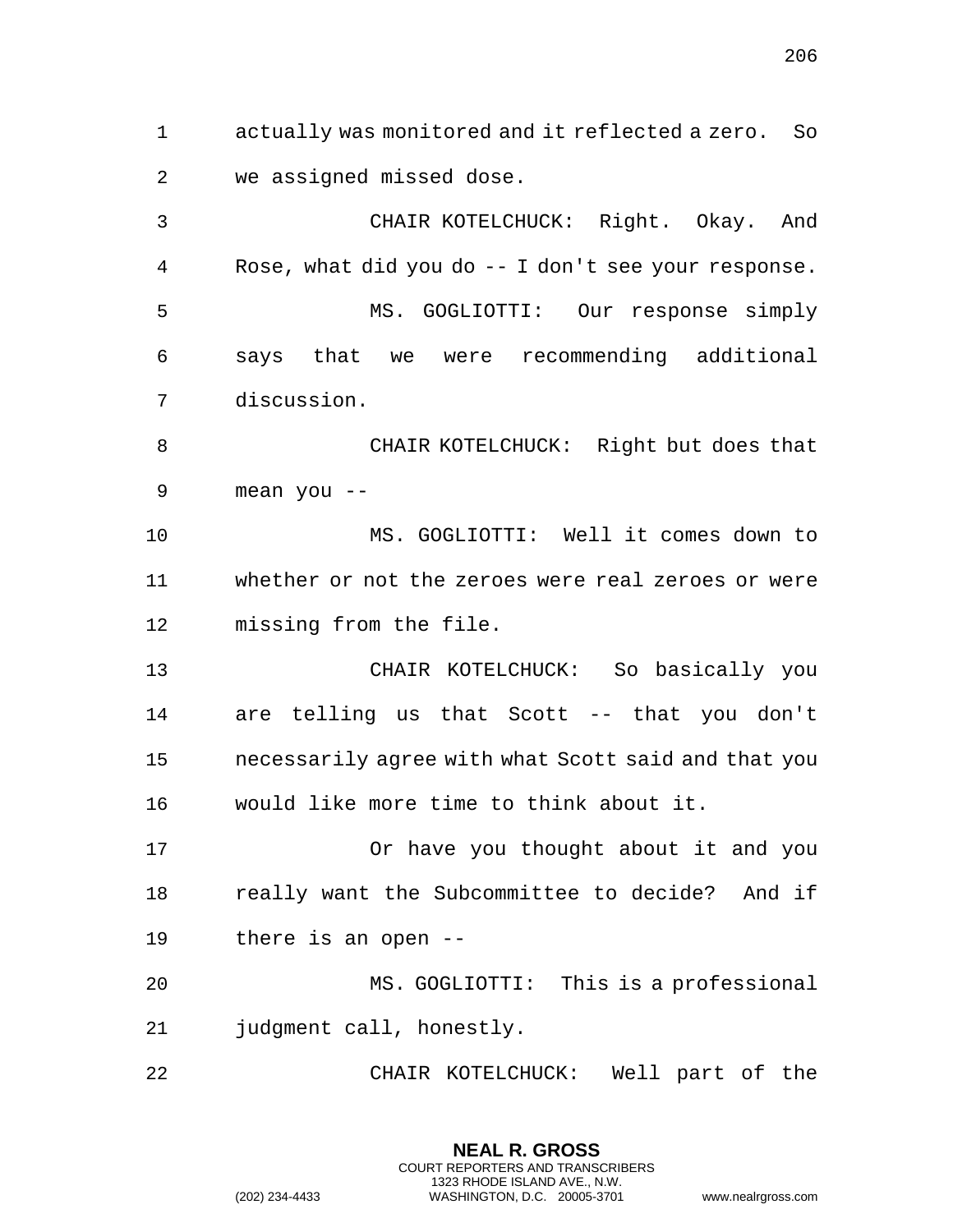reason I was saying I was having a problem is one of the issues technically with having thrashing the materials before, this is at the end of the review. I don't -- I was not able, personally, to, even though you gave me the information, to quite get down to this level. I certainly reviewed 19 and 21 and looked them over but not so carefully and there is a lot of tests coming. And this screen has been flashing in my face since early morning. And so it is a little bit hard for me at least to feel that I fully evaluated what you said. And that is partially personal. And I don't know that other Members of the Subcommittee find that. So  $-$  MEMBER CLAWSON: Dave, this is Brad. 17 CHAIR KOTELCHUCK: Yes. MEMBER CLAWSON: What Scott said about being zeroes or not, I believe, and Scott, correct me if I am wrong, without having zeroes there, that is kind of like saying that they weren't monitored but if there was zeroes in there, then they were

> **NEAL R. GROSS** COURT REPORTERS AND TRANSCRIBERS 1323 RHODE ISLAND AVE., N.W.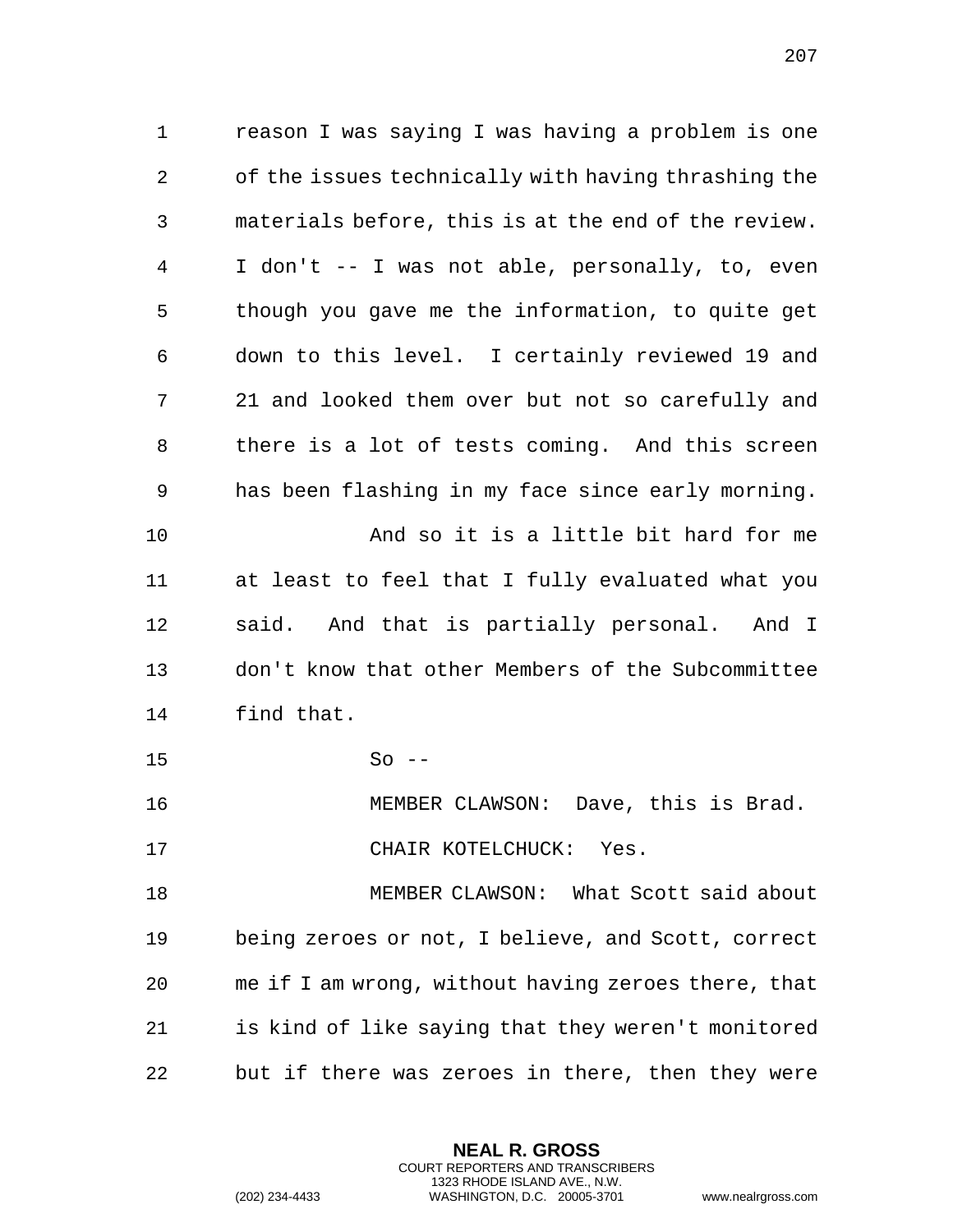monitored and it was below the detectable limit, which affects other processes coming into it. Isn't that correct? MR. SIEBERT: Well it is, somewhat, but it is slightly different because the problem is during that time frame -- and this is what TIB-6 covers. During that time frame, Savannah River if an individual had a monitored value of zero, they ran the badge and they got no detect, they didn't record a zero. They just left it blank. So if you have a whole year where the individual was monitored but all of them were zeroes during that time frame, you will have a blank during that year, rather than a zero during that year. And we need to make the determination. And Rose is correct, this is a really a professional judgment based on which we think is accurate. We need to kind of make our determination as to whether the individual is likely monitored, which means it reflects zeroes and we assign missed dose. Or if there is a reason to believe they were unmonitored, such as changing

> **NEAL R. GROSS** COURT REPORTERS AND TRANSCRIBERS 1323 RHODE ISLAND AVE., N.W.

(202) 234-4433 WASHINGTON, D.C. 20005-3701 www.nealrgross.com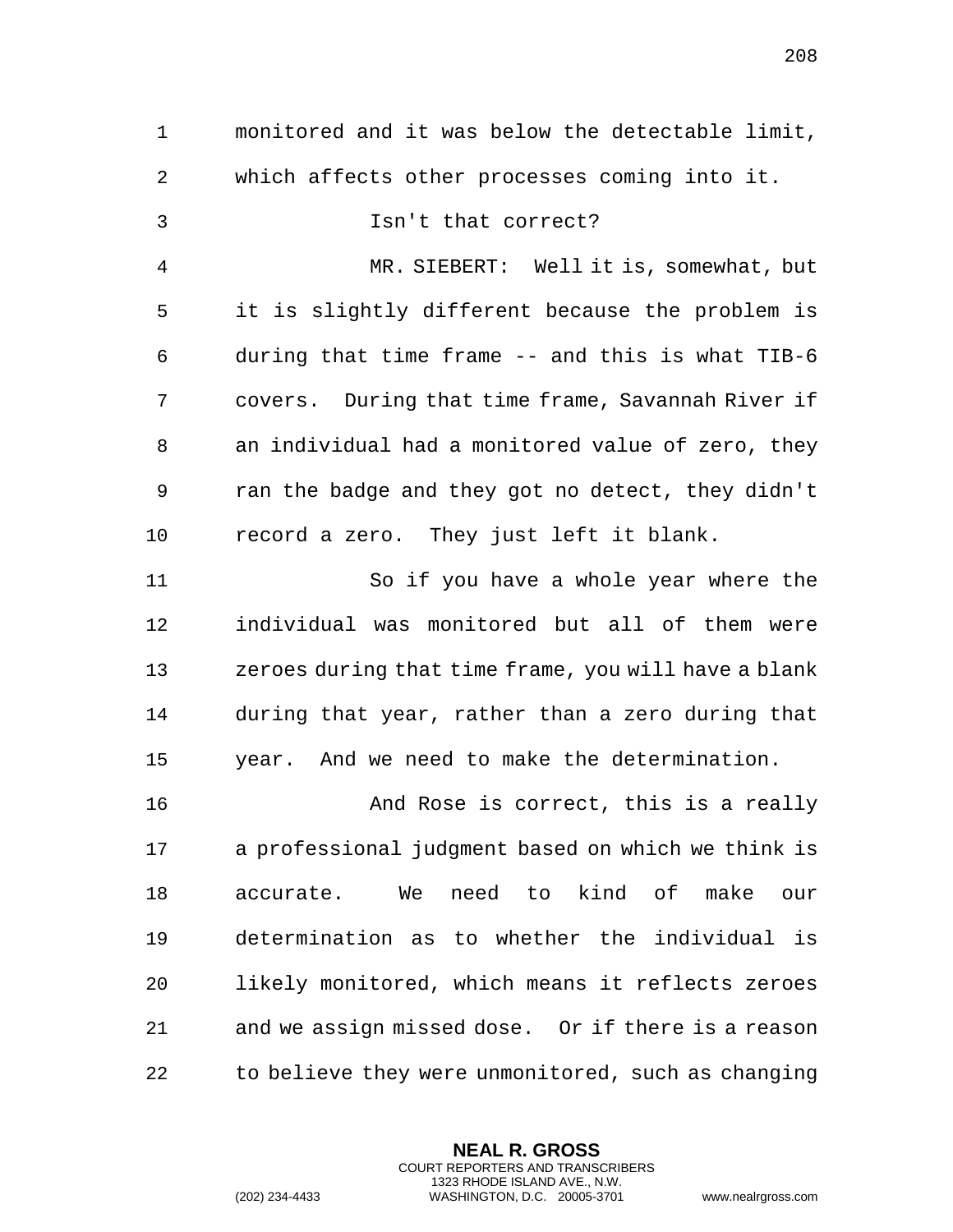jobs or some sort of reason we believe they would have been unmonitored for a year, and then monitored for a year, and going back and forth.

 In a case like this, like I said, we looked at the type of work the individual is doing, the fact that they were monitored -- at least we can tell prior to that time frame and after that time frame they actually were monitored and there is some positive results, as well as the individual did say that they wore a badge. They didn't point out that they were badged periodically. They did say they were badged the whole time frame.

 Kind of taking those altogether is where we made the decision that it seems likely they were actually monitored, those were zeroes that were recorded as blanks, and we assigned missed dose accordingly.

 MEMBER CLAWSON: So you already have assigned missed dose, according to that. Because being on the SRS Work Group, I understand exactly what you are talking about and we found several problems with that.

> **NEAL R. GROSS** COURT REPORTERS AND TRANSCRIBERS 1323 RHODE ISLAND AVE., N.W.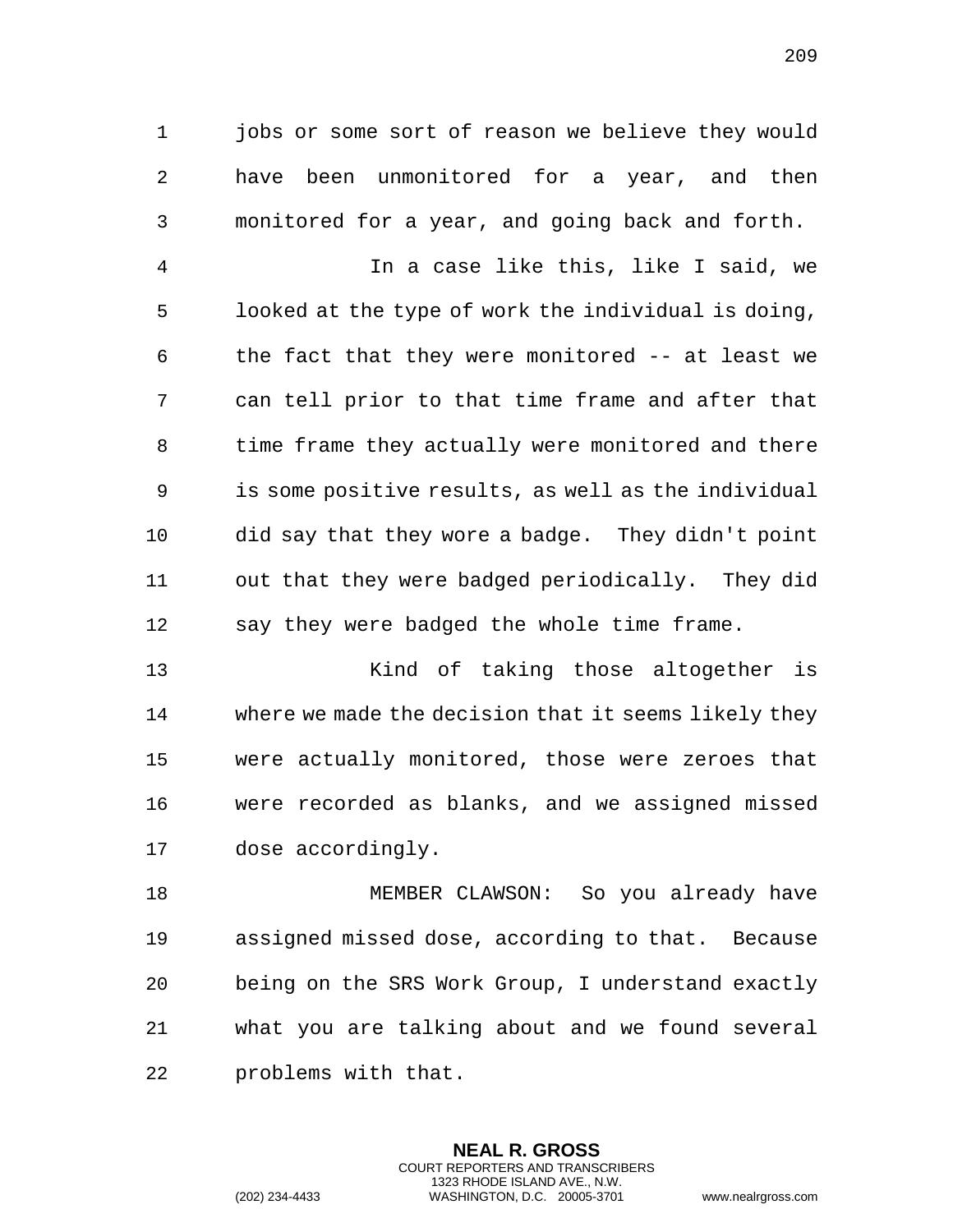MR. SIEBERT: Right and missed dose was assigned in this case. MEMBER CLAWSON: Okay. CHAIR KOTELCHUCK: Good. MEMBER MUNN: Which is what you would want. CHAIR KOTELCHUCK: Yes. 8 MS. GOGLIOTTI: Well, coworker dose would be more beneficial. MEMBER MUNN: Yes, that is claimant-friendly. CHAIR KOTELCHUCK: Yes, it is. MEMBER MUNN: It fits the paradigm that you have lined up for this particular type of job assignment. It fits. MEMBER BEACH: Is that coworker dose, Wanda or is that a missed dose? MEMBER MUNN: Missed dose. CHAIR KOTELCHUCK: Missed dose. MEMBER CLAWSON: Though that is part of the problem is that I see -- I would suggest coworker is because we have positive ones before

> **NEAL R. GROSS** COURT REPORTERS AND TRANSCRIBERS 1323 RHODE ISLAND AVE., N.W.

(202) 234-4433 WASHINGTON, D.C. 20005-3701 www.nealrgross.com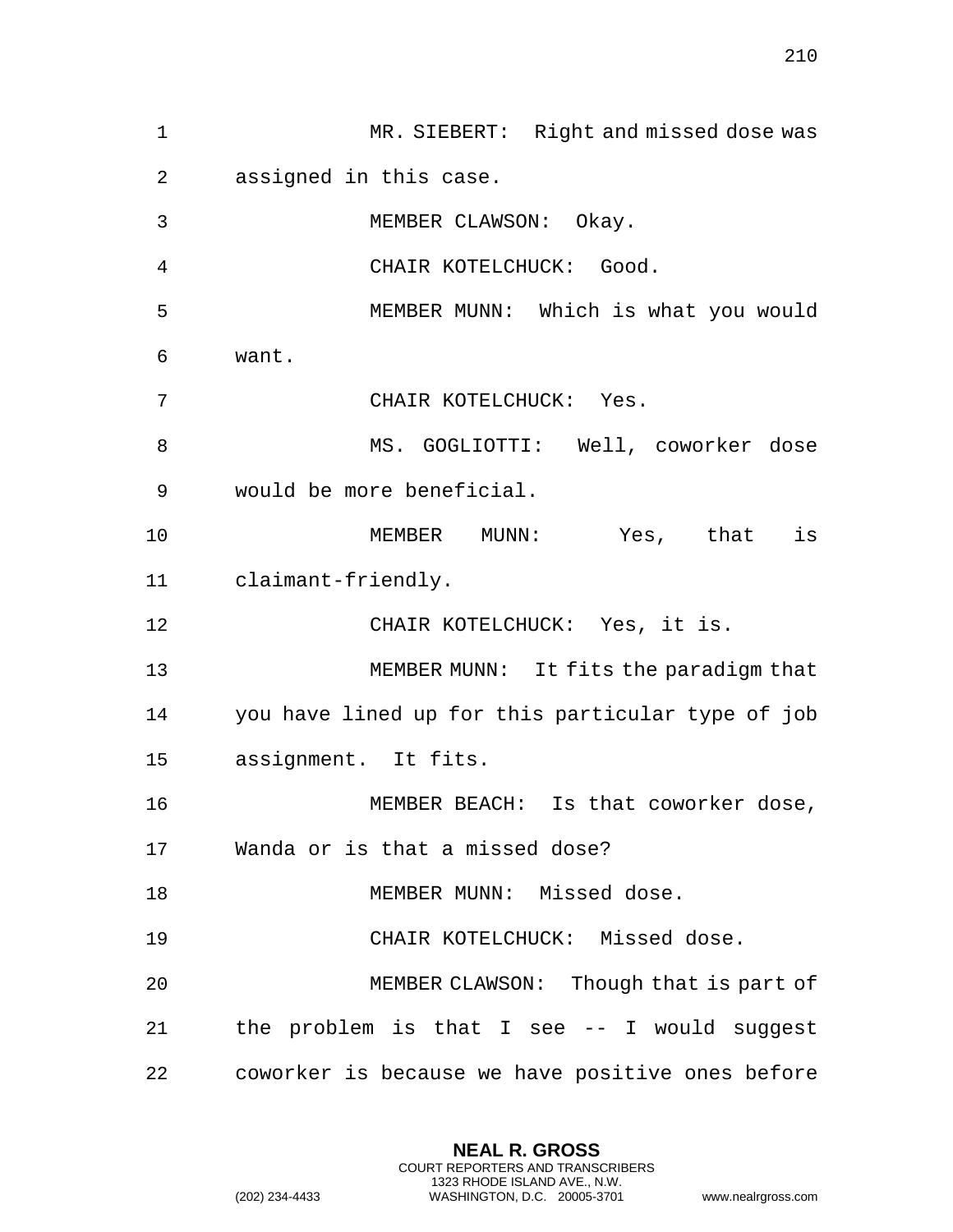and then afterwards.

 MEMBER BEACH: Yes, that seems to make better sense to me, too. I'm sorry I don't agree with you, Rose.

 MR. SIEBERT: The positives were relatively low positives. So probably we are talking about an individual who had say 10 or 11 badges that were zeroes and then he pops up slightly positive during the year. And it is that positive that gives us an indication he was monitoring during that year.

 So just because some years there are positive dose, doesn't mean that other years it wouldn't be reasonable he was having zeroes during the time frame.

 MEMBER CLAWSON: Well, I guess I can't get into that. I just -- if there was coworker, what is the difference between coworker dose and this dose? We have people in the same job title or whatever else, don't we?

 I'm just sitting here because yes, Savannah River has fair records but not the best

> **NEAL R. GROSS** COURT REPORTERS AND TRANSCRIBERS 1323 RHODE ISLAND AVE., N.W.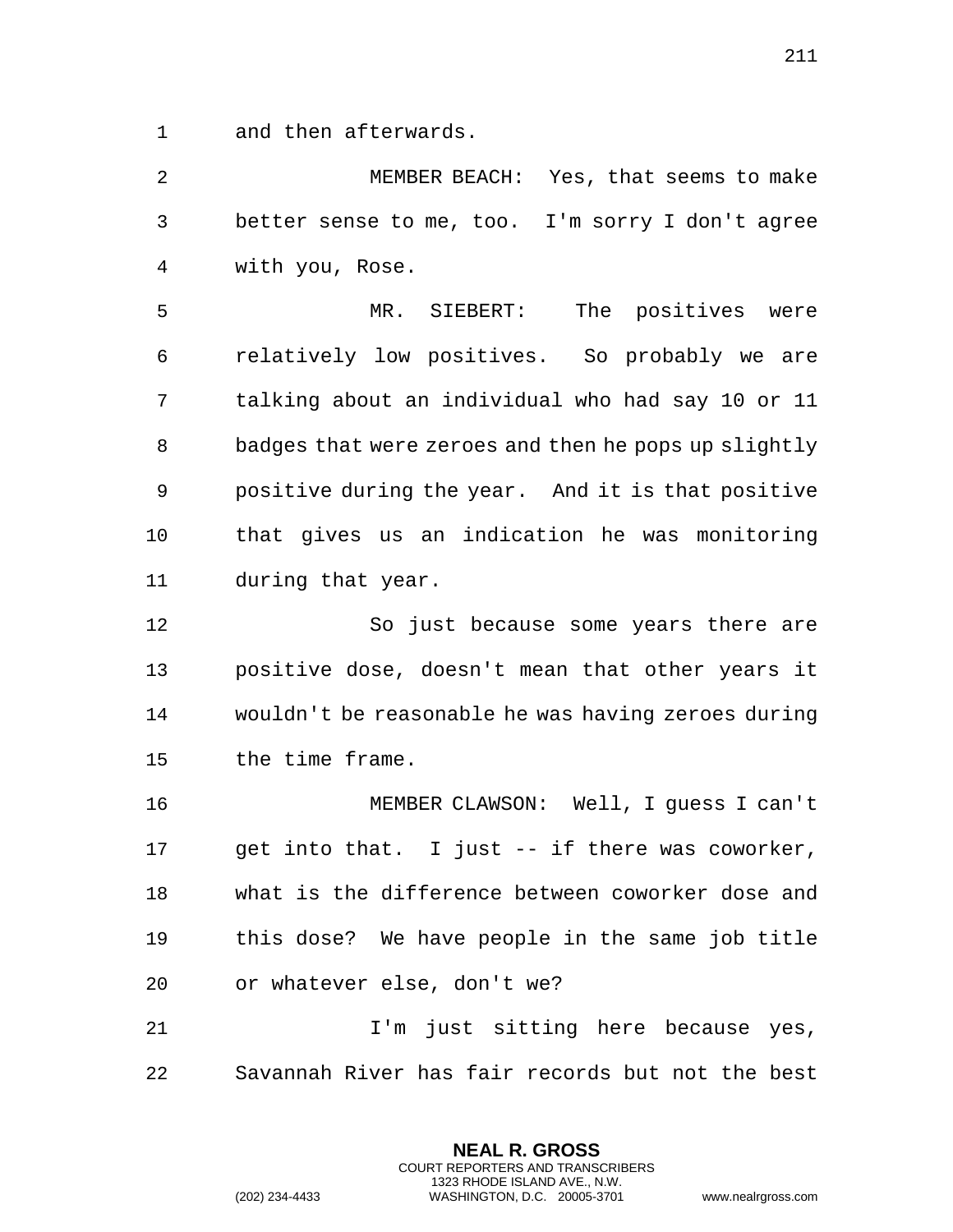ever.

| 2  | CHAIR KOTELCHUCK: Let me ask is this                |
|----|-----------------------------------------------------|
| 3  | something that Committee Members would like to      |
| 4  | think about and come back to? Not SC&A. I see       |
| 5  | their position and their professional judgment. I   |
| 6  | wouldn't mind that, coming back to it next time and |
| 7  | seeking a little bit more. Scott's discussion       |
| 8  | sounds more reasonable to me but I would be open    |
| 9  | to that.                                            |
| 10 | MEMBER BEACH: I'm okay with that, too.              |
| 11 | MS. GOGLIOTTI: I will point out, just               |
| 12 | for the Board Members -- oh, it is not on here.     |
| 13 | They can revote it. Most of the cases, if it should |
| 14 | be voted, you can click on right here where it says |
| 15 | attachment and the case should be attached.         |
| 16 | MEMBER BEACH: Right, right.                         |
| 17 | MS. GOGLIOTTI: So you can review the                |
| 18 | case file.                                          |
| 19 | CHAIR KOTELCHUCK: Good.                             |
| 20 | MEMBER CLAWSON: Yes, that will be                   |
| 21 | great. Thanks, Rose.                                |
| 22 | CHAIR KOTELCHUCK: Okay, well then,                  |

**NEAL R. GROSS** COURT REPORTERS AND TRANSCRIBERS 1323 RHODE ISLAND AVE., N.W.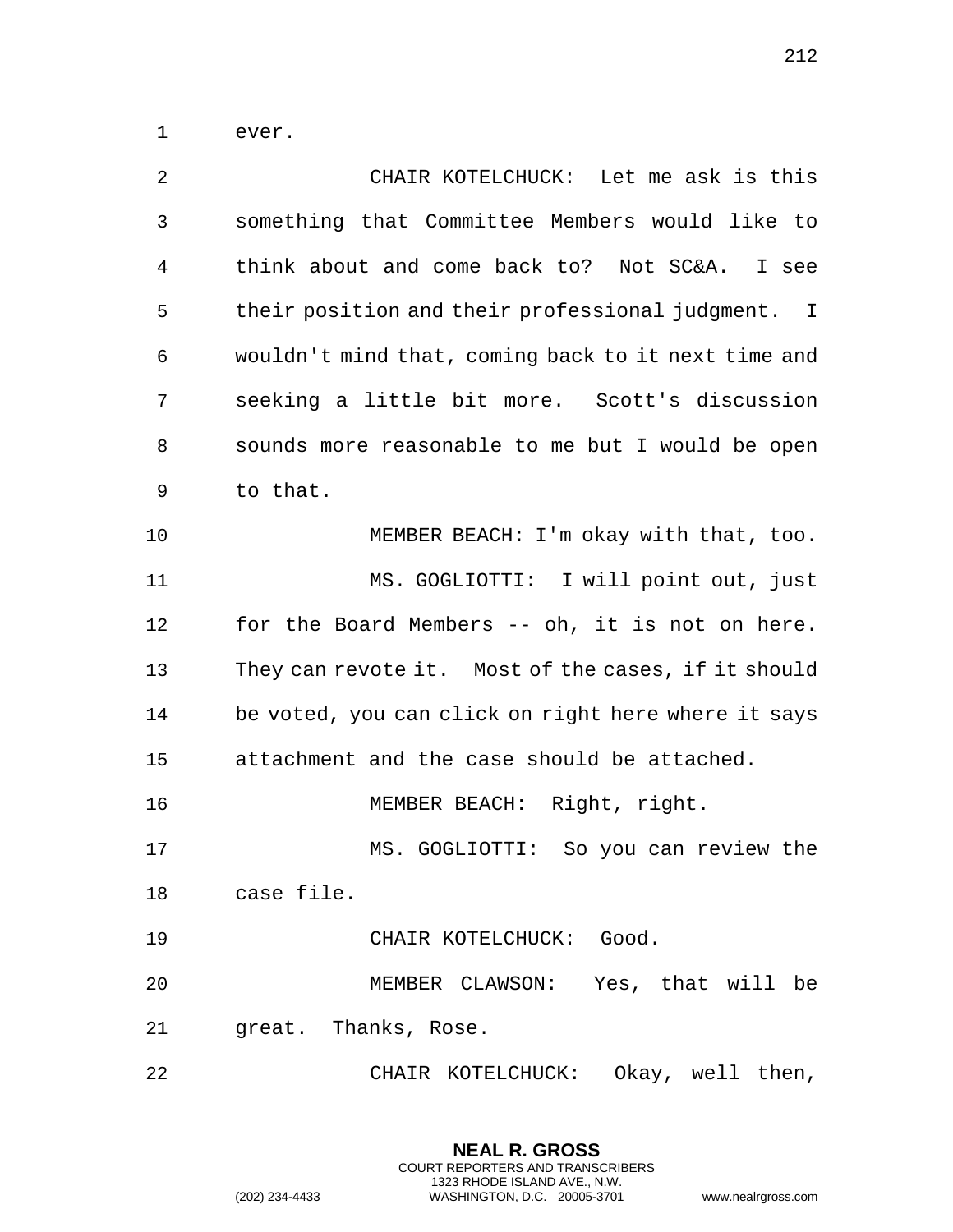| 1  | let's leave it open but for the Board to think      |
|----|-----------------------------------------------------|
| 2  | about. And thank you for noting that.               |
| 3  | Okay, next.                                         |
| 4  | Next Steps                                          |
| 5  | MR. KATZ: Can I just say one thing that             |
| 6  | might help the Board Members in thinking about      |
| 7  | this?                                               |
| 8  | CHAIR KOTELCHUCK: Yes.                              |
| 9  | MR. KATZ: Hello?                                    |
| 10 | CHAIR KOTELCHUCK: Yes, I hear you.                  |
| 11 | MR. KATZ: Oh, okay. So, I think what                |
| 12 | the Board Members need to consider is whether the   |
| 13 | NIOSH approach is reasonable, considering the       |
| 14 | evidence, not whether another approach would be     |
| 15 | more or less claimant-favorable because             |
| 16 | claimant-favorable comes into play when you are     |
| 17 | lacking information and you are then having to      |
| 18 | choose between two equal alternatives.              |
| 19 | But whether this is that or whether this            |
| 20 | is a case where there is a weight of evidence in    |
| 21 | one direction or another, you have to consider that |
| 22 | when you give your recommendations.                 |

**NEAL R. GROSS** COURT REPORTERS AND TRANSCRIBERS 1323 RHODE ISLAND AVE., N.W.

(202) 234-4433 WASHINGTON, D.C. 20005-3701 www.nealrgross.com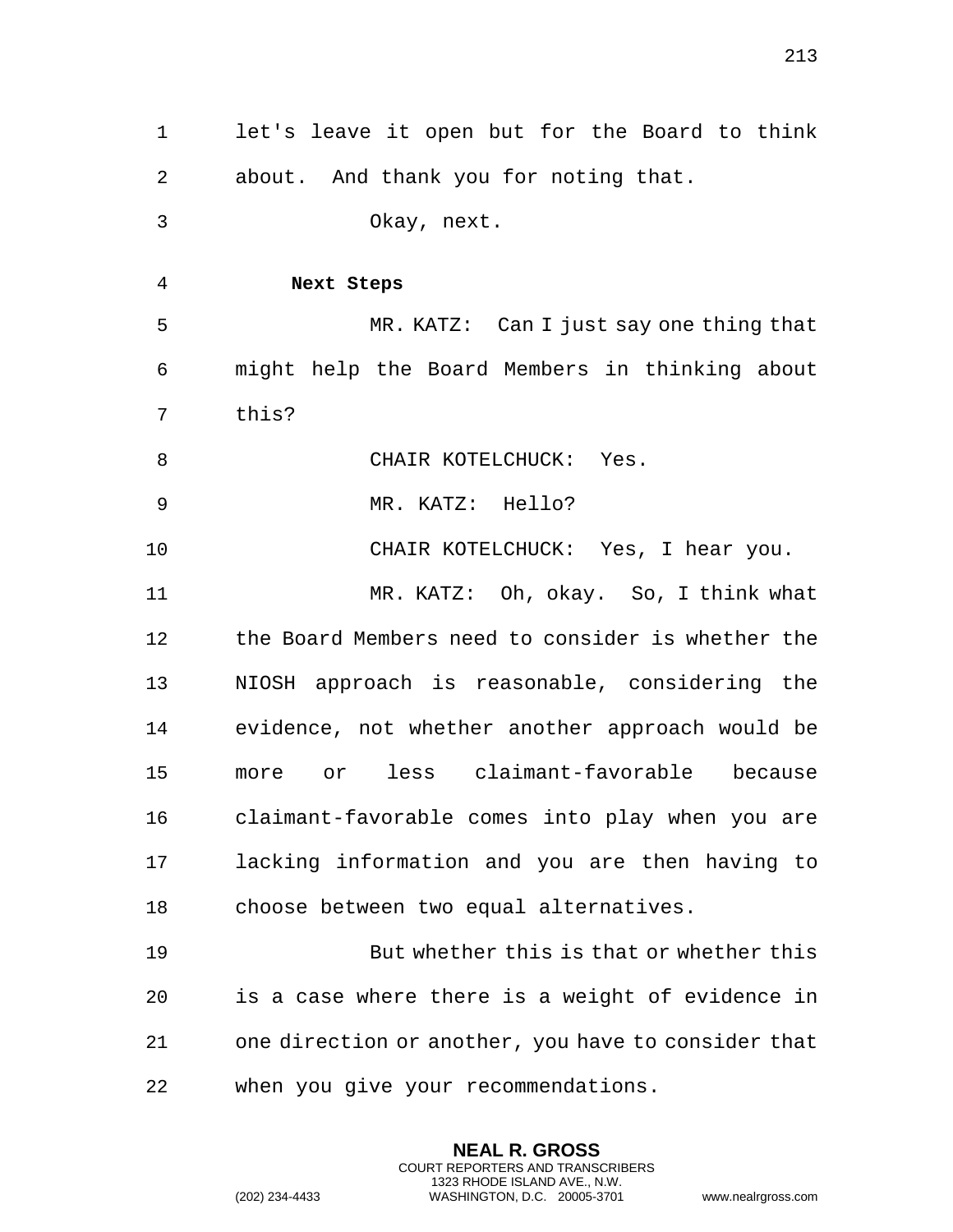MEMBER CLAWSON: And Ted, I understand what you are saying and I agree a lot with Scott on that. It is just that in dealing with SRS, especially in this time frame, there was -- how can I put it politically correct -- there were some questions in how things were done there. 7 And I understand what Scott is saying and I probably agree a little bit more. I just, personally for me, I just want to look into this just a little bit deeper. MR. KATZ: Yes, that is absolutely fine. CHAIR KOTELCHUCK: That is fine and I am respecting that it toward the end of the day and we have been over a lot of cases. And as I noted before, it is a little bit more difficult to deal with difficult cases at the end of the day. And we are nearing the end. 19 MS. GOGLIOTTI: One more. CHAIR KOTELCHUCK: Pardon?

21 MS. GOGLIOTTI: Just one more.

CHAIR KOTELCHUCK: Good. Okay.

**NEAL R. GROSS** COURT REPORTERS AND TRANSCRIBERS 1323 RHODE ISLAND AVE., N.W.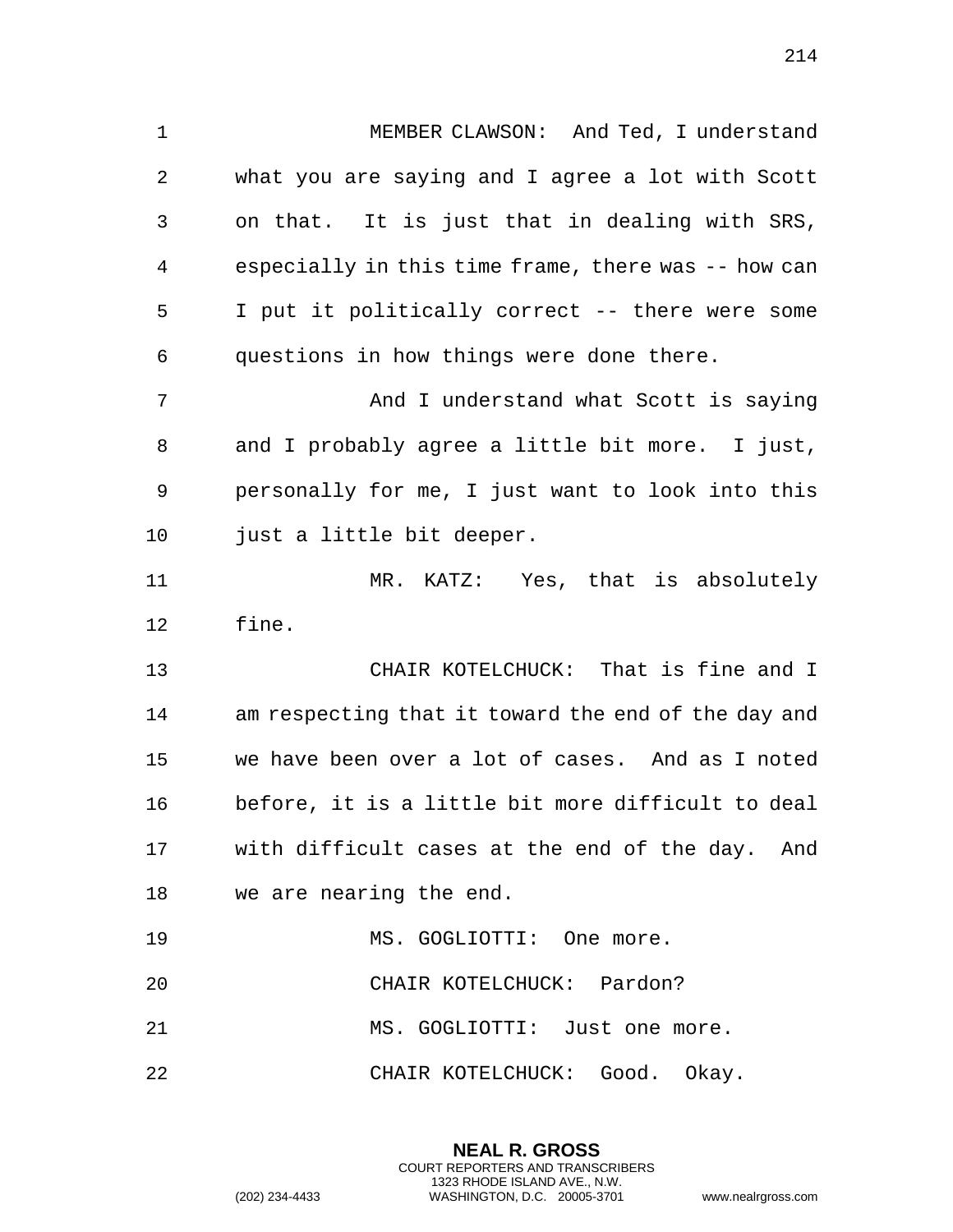MR. SIEBERT: I'm sorry, this is Scott. Can I just point one more little thing out on that one that you guys can keep in mind? CHAIR KOTELCHUCK: Yes. MR. SIEBERT: I did put this in the response but I forgot to mention, I apologize. The EE was monitored before the time frame. During the time frame that these blanks were in the external record, he was internally monitored during that time frame as well. 11 11 I forgot to mention that. Sorry. CHAIR KOTELCHUCK: Okay, good. 13 Alright, thank you. Last one. MS. GOGLIOTTI: Okay, 498, Observation 1. And this one is an SRS case also. And here with this Observation, we questioned the applicability of OTIB-18 to this case. The procedure specifically states it is only applicable for overestimating cases for thyroid exposures at sites where there is no chance of exposure to radioiodines. And SRS employees were at risk to radioiodines exposure during the

> **NEAL R. GROSS** COURT REPORTERS AND TRANSCRIBERS 1323 RHODE ISLAND AVE., N.W.

(202) 234-4433 WASHINGTON, D.C. 20005-3701 www.nealrgross.com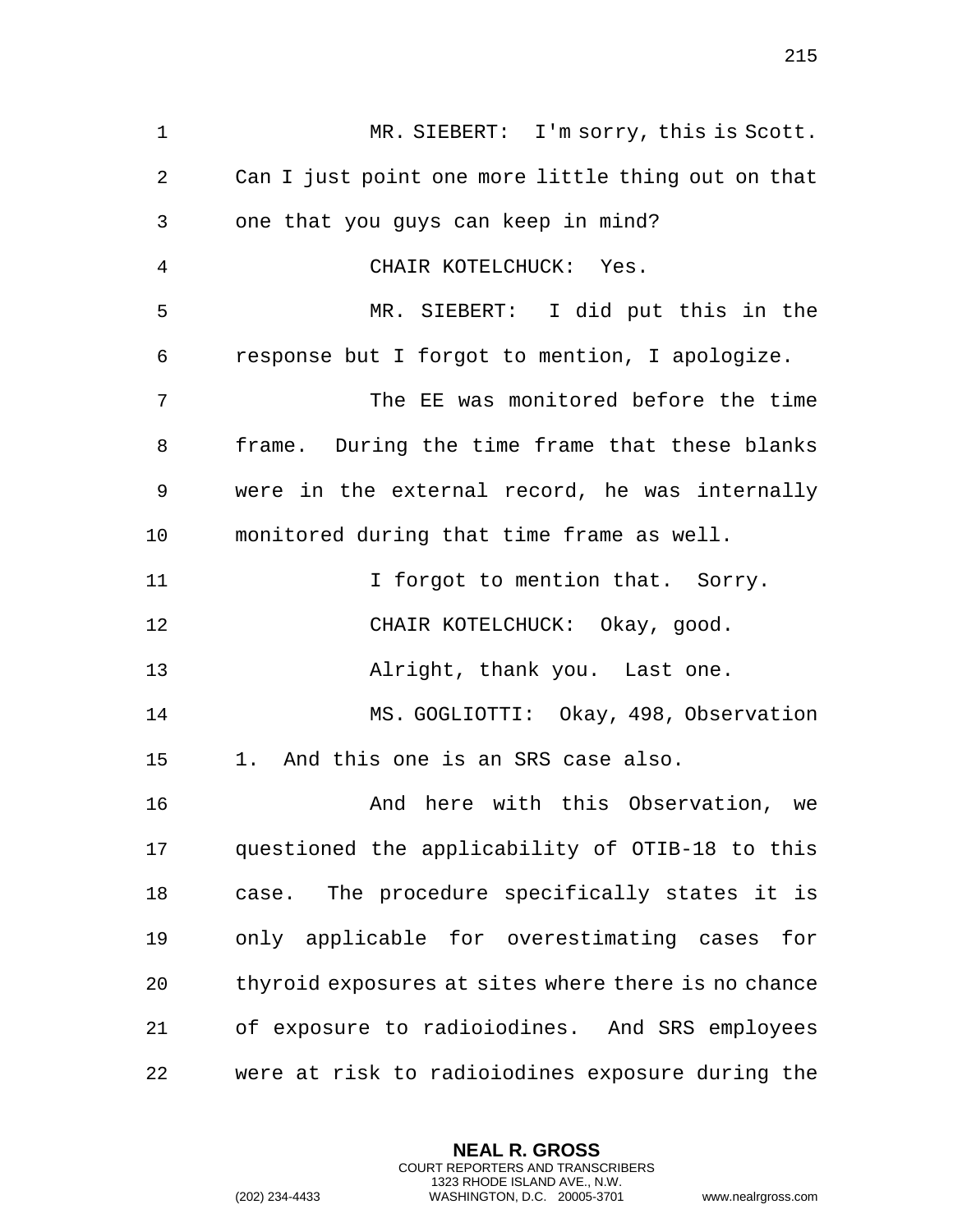EE's employment period.

| $\overline{2}$ | NIOSH did model environmental iodine                |
|----------------|-----------------------------------------------------|
| 3              | dose at the 50th percentile but ended up not        |
| 4              | including it because it was less than the millirem, |
| 5              | which is fine. But we question if that alone        |
| 6              | sufficiently addressed the iodine exposure, given   |
| 7              | that the procedure can specifically be interpreted  |
| 8              | to not be applicable to this case.                  |
| 9              | That may be $-$ - I could let you explain           |
| 10             | your response here.                                 |
| 11             | MR. SIEBERT: Well, basically -- let me              |
| 12             | look at this and make sure. Yes, there was a        |
| 13             | further discussion from SC&A at the beginning of    |
| 14             | this month, which I understand what the question    |
| 15             | becomes is OTIB-18, it can be a little confusing    |
| 16             | the way it is worded. It indicates that it doesn't  |
| 17             | apply unless there is no iodine exposure.           |
| 18             | And later in the document it actually               |
| 19             | does explain that it can be applied, as long as you |
| 20             | take the iodine into account.                       |
| 21             | So I can see how the inconsistency could            |
| 22             | be a little vexing, if you read it that way.        |

**NEAL R. GROSS** COURT REPORTERS AND TRANSCRIBERS 1323 RHODE ISLAND AVE., N.W.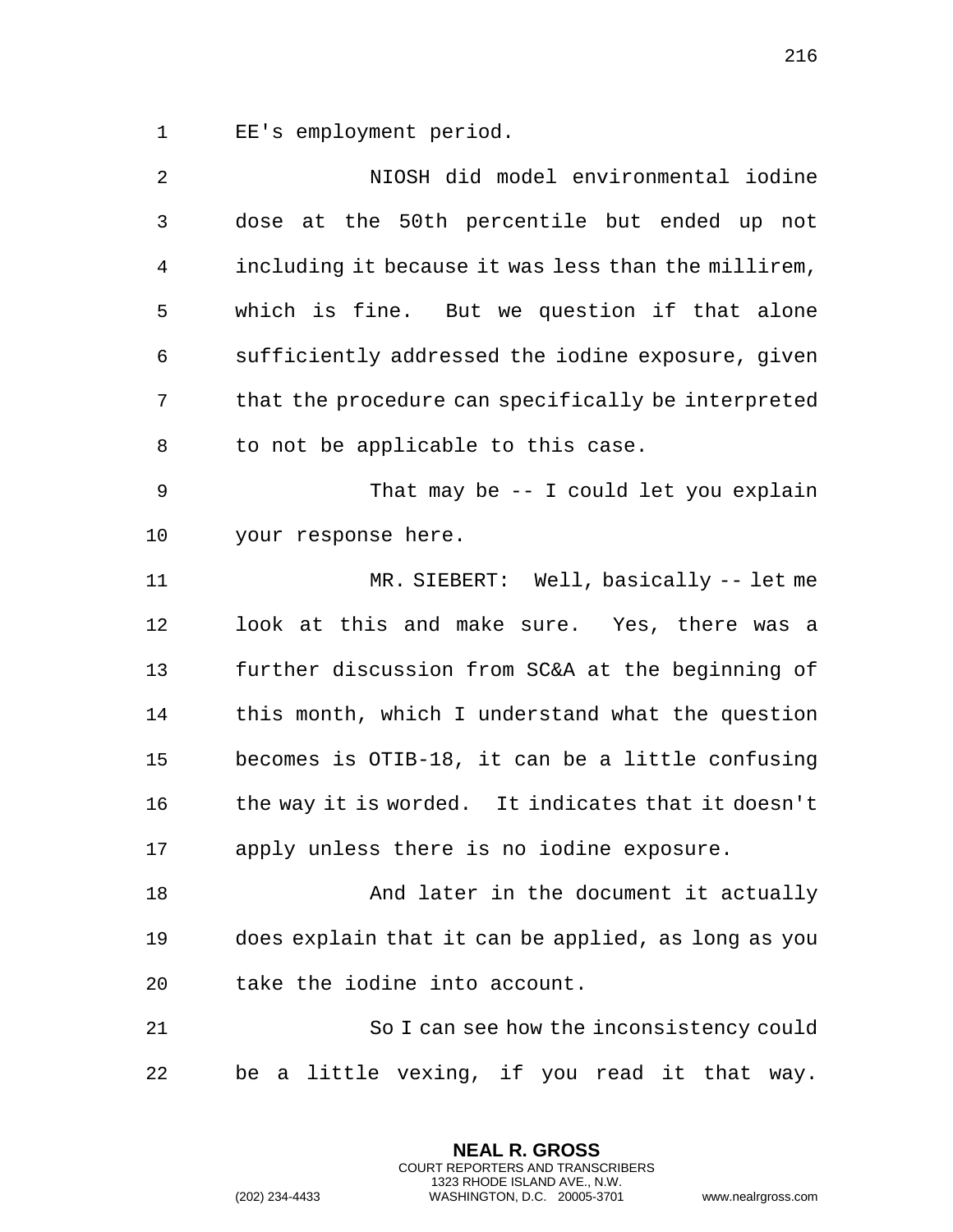However, what happened in this case is we applied OTIB-18 as well as addressing the radioiodine separately from it. So the limitations of OTIB-18, there are not limitations for using it in a case like this.

 MS. GOGLIOTTI: And that comes from the wording of the scope in the OTIB-18. Our interpretation of it was that it was outside of scope at that point and the procedure no longer applied. And NIOSH's interpretation is that was not the case.

 MR. SIEBERT: Right because if you look in the later section, Section 3.2 and Section 6 and as is pointed out in the SC&A response, it is stating that it has to be accounted for separately. So, 18 applied.

 MS. GOGLIOTTI: Well, if that is the case, we believe we can close those findings.

 CHAIR KOTELCHUCK: I think so. Okay. MS. GOGLIOTTI: And so that would take us to the end of all of the finding issues response that we have prepared. We do have three matrices

> **NEAL R. GROSS** COURT REPORTERS AND TRANSCRIBERS 1323 RHODE ISLAND AVE., N.W.

(202) 234-4433 WASHINGTON, D.C. 20005-3701 www.nealrgross.com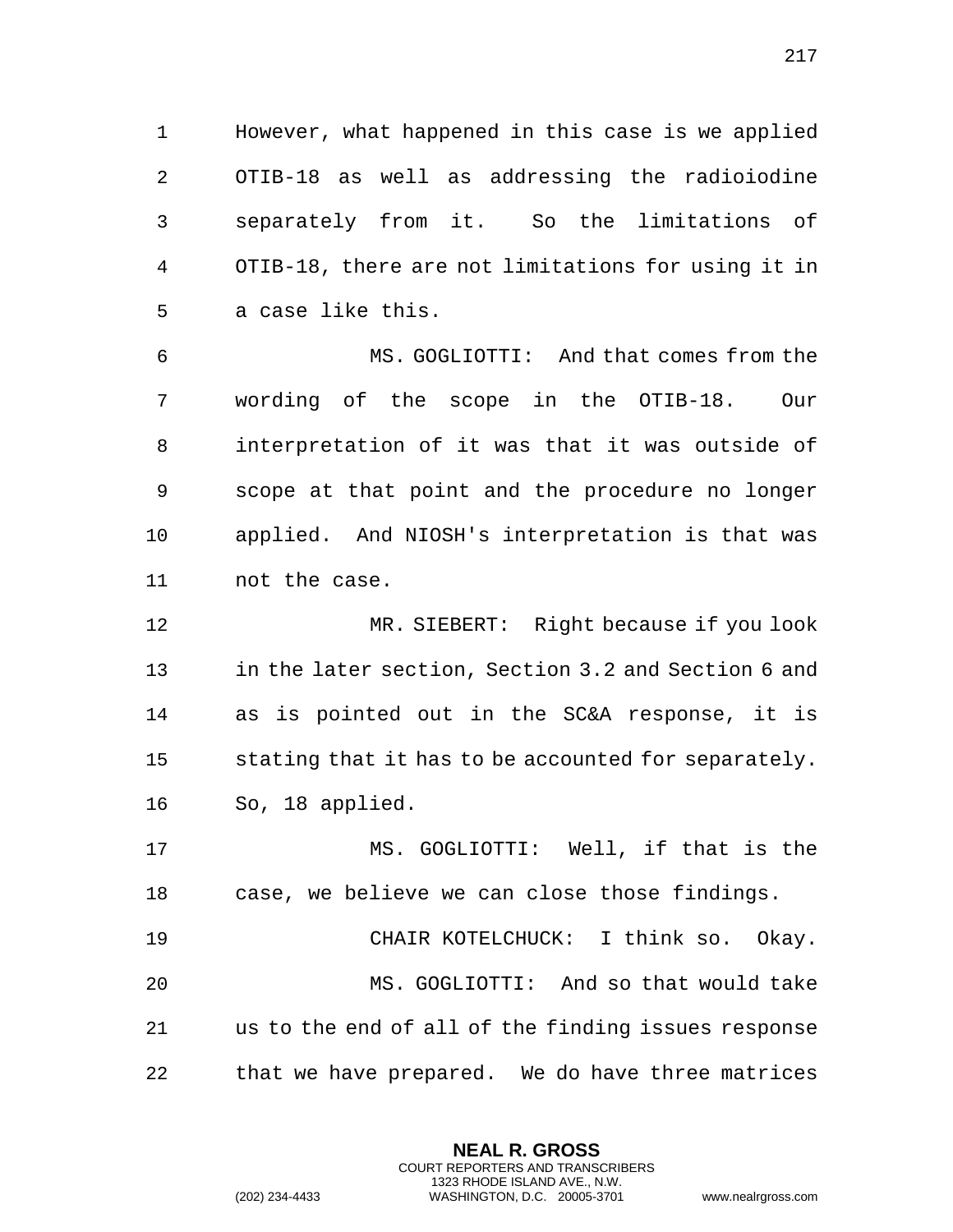that are in the BRS waiting for NIOSH responses. CHAIR KOTELCHUCK: Which three are they? And this is in sets 19 through 21? MS. GOGLIOTTI: Correct, the Oak Ridge sites and Gaseous Diffusion Plant are one and then there is a DOE site and an AWE site. CHAIR KOTELCHUCK: Okay. So we will come back a number that were left open from Sets 14 through 18, both Category 1 and Category 2. And then -- well, lots of cases are left open. And then we will come back to the three matrices 19 through 21. And the next time, I would like to also cover the three blinds in Set 23 was it? MS. GOGLIOTTI: Yes. CHAIR KOTELCHUCK: Okay and that will finish the blinds for Set 23, right? MS. GOGLIOTTI: Yes. Well, no. CHAIR KOTELCHUCK: Did we not -- we didn't do the first three? 21 MS. GOGLIOTTI: No. CHAIR KOTELCHUCK: I thought I was back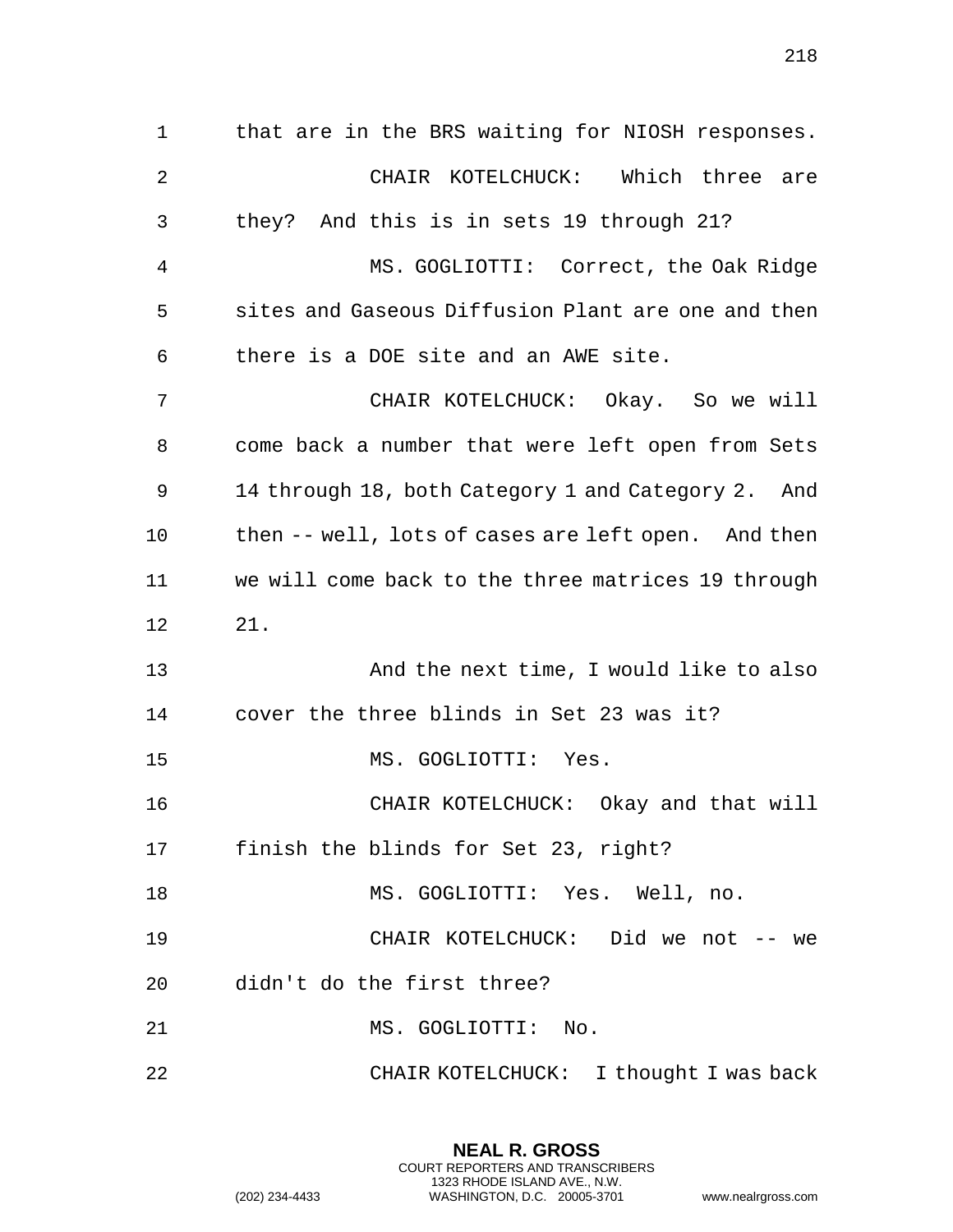$1 \qquad -$  MR. KATZ: No, this would be the first three, Dave. CHAIR KOTELCHUCK: Okay, that's fine. MR. KATZ: We did the -- we finished the ones from Set 21 or whatever. CHAIR KOTELCHUCK: Oh, okay, that's it. That's it. Okay. Well, let's -- MS. GOGLIOTTI: Well, is it reasonable to ask NIOSH for responses to the remaining three? I don't know if that is too much to ask for. MR. SIEBERT: I mean I can tell you that we are working on the Oak Ridge grouping at the moment and I would hope to have responses in the BRS within the next -- then I will just have to put the next ones as soon as we are working through those. We just have to work sequentially. 18 CHAIR KOTELCHUCK: Okay. MR. KATZ: Rose, can I just ask you a quick question? Why do we have a separate matrix for Oak Ridge than other DOE sites? MS. GOGLIOTTI: For the remaining DOE

> **NEAL R. GROSS** COURT REPORTERS AND TRANSCRIBERS 1323 RHODE ISLAND AVE., N.W.

(202) 234-4433 WASHINGTON, D.C. 20005-3701 www.nealrgross.com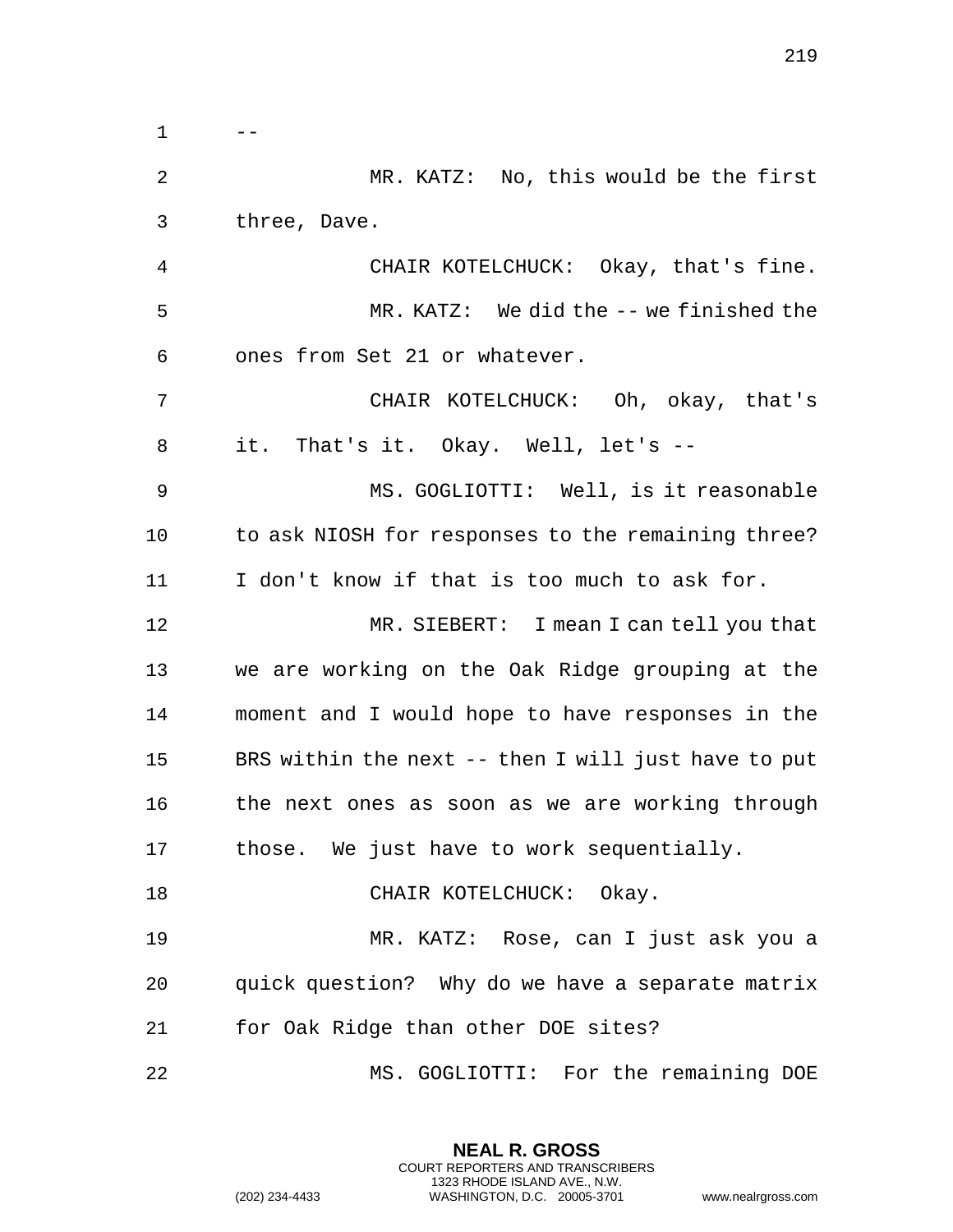| 2              | MR. KATZ: Yes, why is it there is an               |
|----------------|----------------------------------------------------|
| $\mathfrak{Z}$ | Oak Ridge matrix and then other DOE sites?         |
| 4              | MS. GOGLIOTTI: That is kind of we have             |
| 5              | always used the same categories. It is just        |
| 6              | everything that wasn't included in Oak Ridge       |
| 7              | Gaseous Diffusion Plants, SRS, and Hanford.        |
| 8              | MR. KATZ: Okay. Alright.                           |
| 9              | CHAIR KOTELCHUCK: So, let's think                  |
| 10             | about when the next meeting should be.             |
| 11             | MEMBER BEACH: Dave, before you move                |
| 12             | on, can someone let us know are we going to cover  |
| 13             | all blinds for the 23rd or just three of them? And |
| 14             | if it is just three, could you let us which ones   |
| 15             | to prepare for?                                    |
| 16             | MS. GOGLIOTTI: We did pick three. I                |
| 17             | don't have them pulled up on my screen.            |
| 18             | MR. KATZ: Yes, it's okay, we have them             |
| 19             | picked and we will get that out to you guys so you |
| 20             | can have them in advance.                          |
| 21             | CHAIR KOTELCHUCK: Okay, good. Good,                |
| 22             | thank you.                                         |

**NEAL R. GROSS** COURT REPORTERS AND TRANSCRIBERS 1323 RHODE ISLAND AVE., N.W.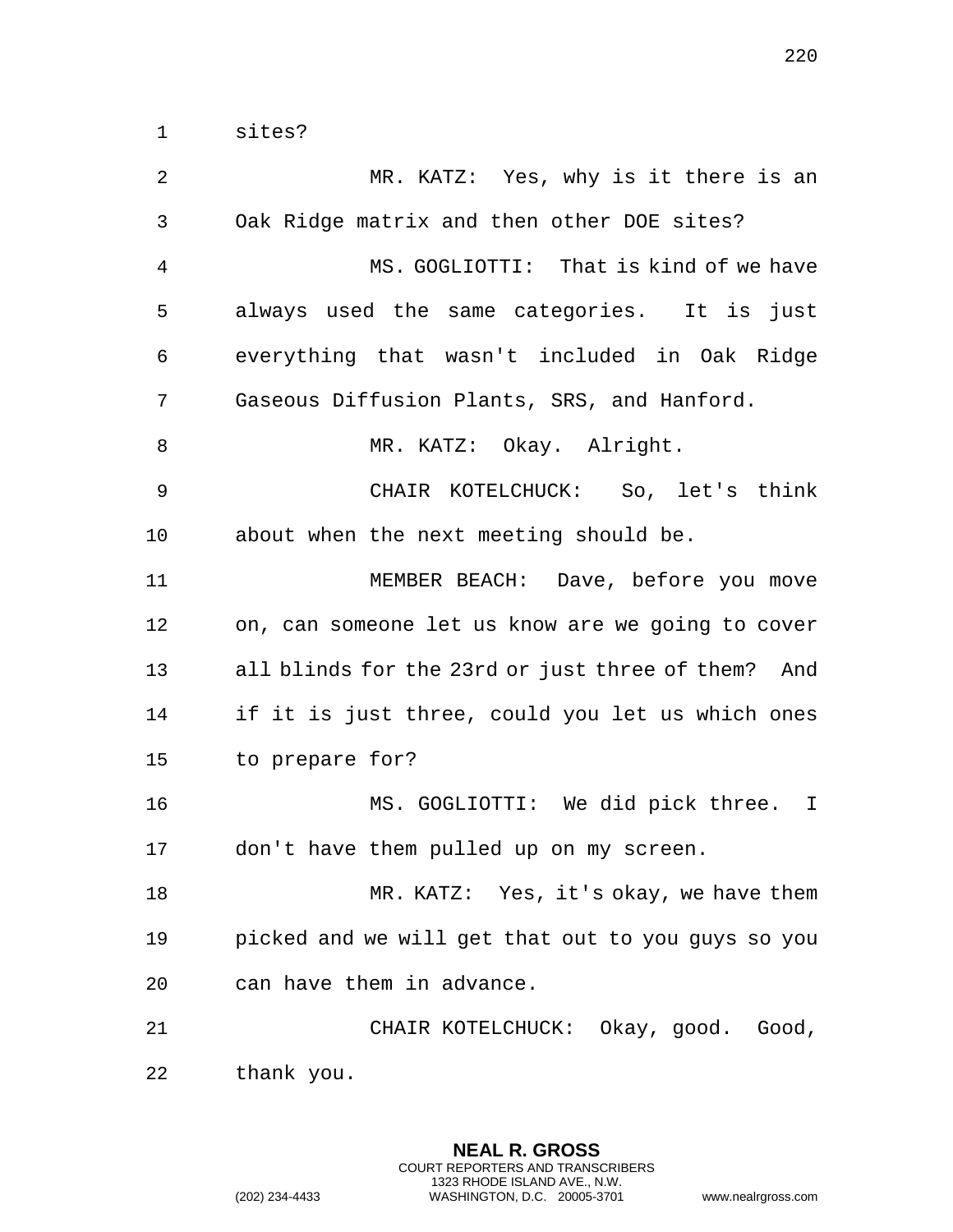| $\mathbf 1$ | As far in advance<br>MEMBER BEACH:                  |
|-------------|-----------------------------------------------------|
| 2           | possible.                                           |
| 3           | MR. KATZ: Yes.                                      |
| 4           | CHAIR KOTELCHUCK: Alright.                          |
| 5           | MEMBER BEACH: Okay, thanks.                         |
| 6           | MR. KATZ: They are already picked.                  |
| 7           | So after this meeting, Rose can send out a note and |
| 8           | let you know.                                       |
| 9           | CHAIR KOTELCHUCK: Good. We could                    |
| 10          | probably -- we could possibly I think meet a week   |
| 11          | or so before our Board meeting that is in March.    |
| 12          | This is the beginning of February or $-$ -          |
| 13          | MR. KATZ: No, we can't.                             |
| 14          | CHAIR KOTELCHUCK: No, we can't.                     |
| 15          | Okay. For notice we have to give six weeks for --   |
| 16          | MR. KATZ:<br>Well<br>have<br>no, now we             |
| 17          | actually it has gotten worse because now we have    |
| 18          | a longer requirement for even asking to a Federal   |
| 19          | Register notice under the new administration.       |
| 20          | CHAIR KOTELCHUCK: Aha.                              |
| 21          | MR. KATZ: So right now we are under                 |
| 22          | this edict that it be -- that we need two months    |

**NEAL R. GROSS** COURT REPORTERS AND TRANSCRIBERS 1323 RHODE ISLAND AVE., N.W.

(202) 234-4433 WASHINGTON, D.C. 20005-3701 www.nealrgross.com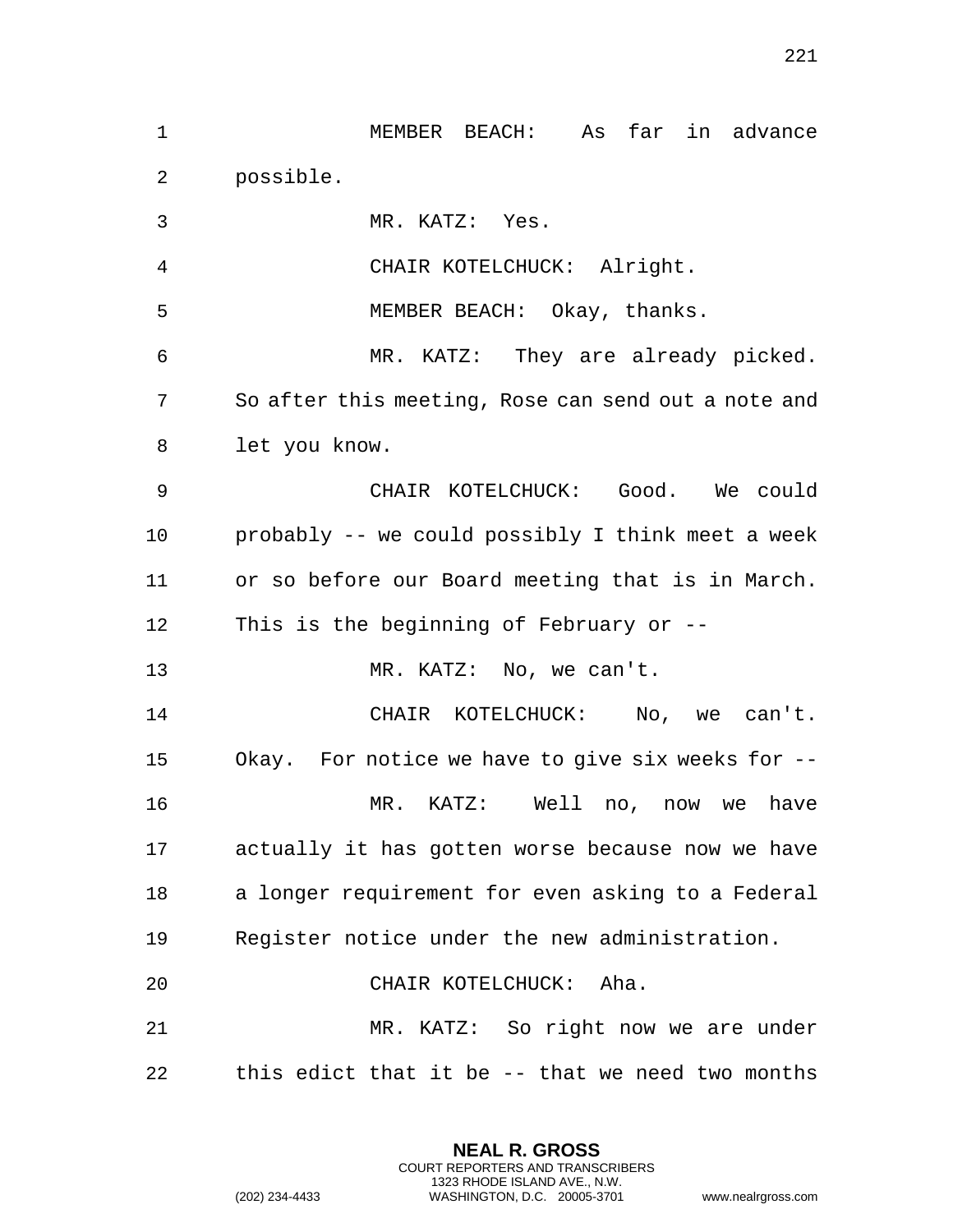advance.

| 2              | CHAIR KOTELCHUCK: Okay, so February                  |
|----------------|------------------------------------------------------|
| 3              | and March. So we are into April.                     |
| $\overline{4}$ | MR. KATZ: It's been pushed further                   |
| 5              | out.                                                 |
| 6              | MEMBER BEACH: Dave, I have a question.               |
| 7              | CHAIR KOTELCHUCK: Sure.                              |
| 8              | MEMBER BEACH: Is it appropriate to try               |
| 9              | to meet face to face at least once a year or is it   |
| 10             | working out just fine on the phone.                  |
| 11             | MR. KATZ: Josie, this is Ted. That                   |
| 12             | is, I think on my plate.                             |
| 13             | MEMBER BEACH: Okay.                                  |
| 14             | MR. KATZ: And it does work out well.                 |
| 15             | You know unless we are going to do something         |
| 16             | special, I can't justify it. I can't pay for it.     |
| 17             | MEMBER BEACH: Okay, that's fine.                     |
| 18             | CHAIR KOTELCHUCK: Okay.                              |
| 19             | MR. KATZ: If we had, for example, a                  |
| 20             | bolus of exceptionally difficult cases where a face  |
| 21             | to face would somehow help, that would be an example |
| 22             | of why we would need face to face. But I can't do    |

**NEAL R. GROSS** COURT REPORTERS AND TRANSCRIBERS 1323 RHODE ISLAND AVE., N.W.

(202) 234-4433 WASHINGTON, D.C. 20005-3701 www.nealrgross.com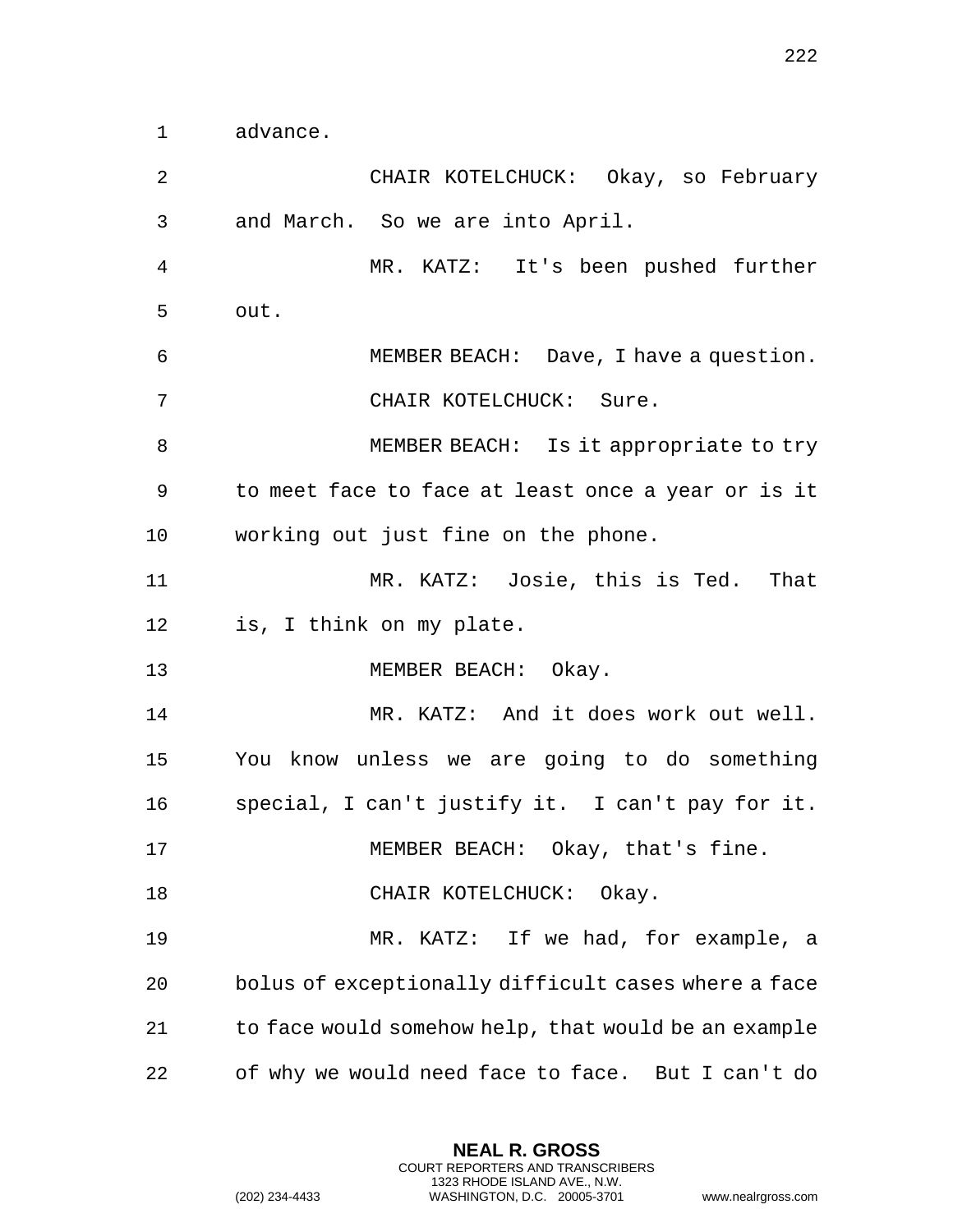it just because -- I know it is nice to see each other, I know but I can't do it for sort of comfort's sake.

 MEMBER BEACH: That's fine. CHAIR KOTELCHUCK: Okay. MEMBER CLAWSON: You know I agree with Josie and I understand your point, Ted. It just kind of seems like we are disjointed in this a little bit. I don't know sometimes when it is easy it is nice to be able to talk to Scott or somebody. It is sometimes nice to meet in person. I always love to see everybody, too but I understand. MR. KATZ: No, I am 100 percent

 onboard. I would much rather see that but I just, it is just fairly stringent as to when I can justify.

 CHAIR KOTELCHUCK: Right, which is to say it is a fiscal matter.

MR. KATZ: Yes.

CHAIR KOTELCHUCK: Okay.

MEMBER MUNN: You know it always feels

**NEAL R. GROSS** COURT REPORTERS AND TRANSCRIBERS 1323 RHODE ISLAND AVE., N.W.

like a bolus to us.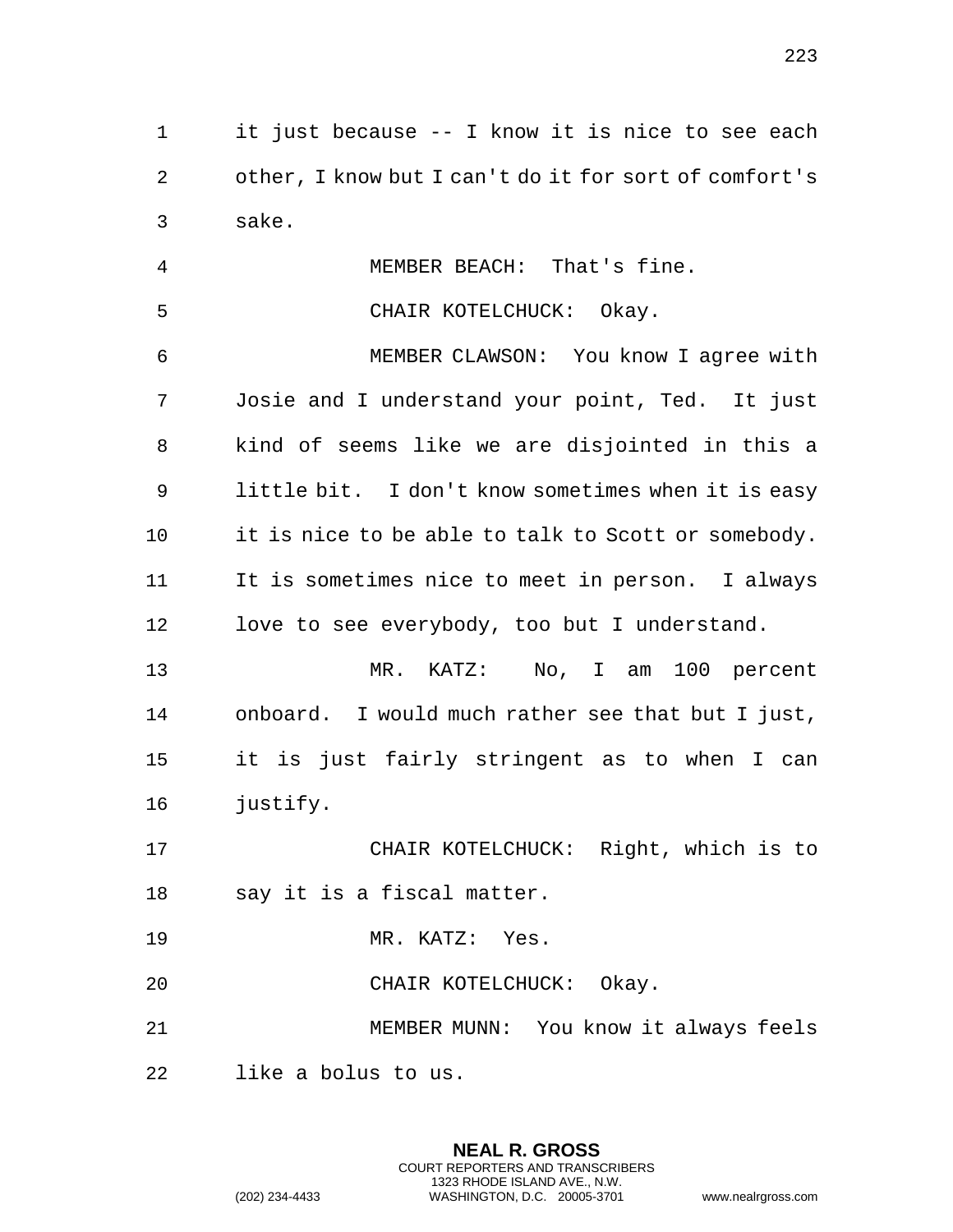CHAIR KOTELCHUCK: Right. Well, I will again cast my vote for yes, it would be lovely to get together once in a while. That being said, let's schedule the next conference call. MEMBER MUNN: There is always Chicago. MR. KATZ: So if you guys want to pull out your calendars, we can start that now. I still have to -- I have both Dave and John to check with. CHAIR KOTELCHUCK: That's right. How about the week of the 10th of April, Monday, Tuesday Wednesday, or the last Wednesday, Thursday of -- MR. KATZ: Let me get my calendar out. 14 CHAIR KOTELCHUCK: Surely. MR. KATZ: Hold on. MEMBER MUNN: I would certainly prefer the previous week. 18 CHAIR KOTELCHUCK: Okay. MR. KATZ: Early April is too soon. Like I said, right now I am under an edict that I can't -- they want to see my Federal Register notice -- I need 60 days just to send it in.

> **NEAL R. GROSS** COURT REPORTERS AND TRANSCRIBERS 1323 RHODE ISLAND AVE., N.W.

(202) 234-4433 WASHINGTON, D.C. 20005-3701 www.nealrgross.com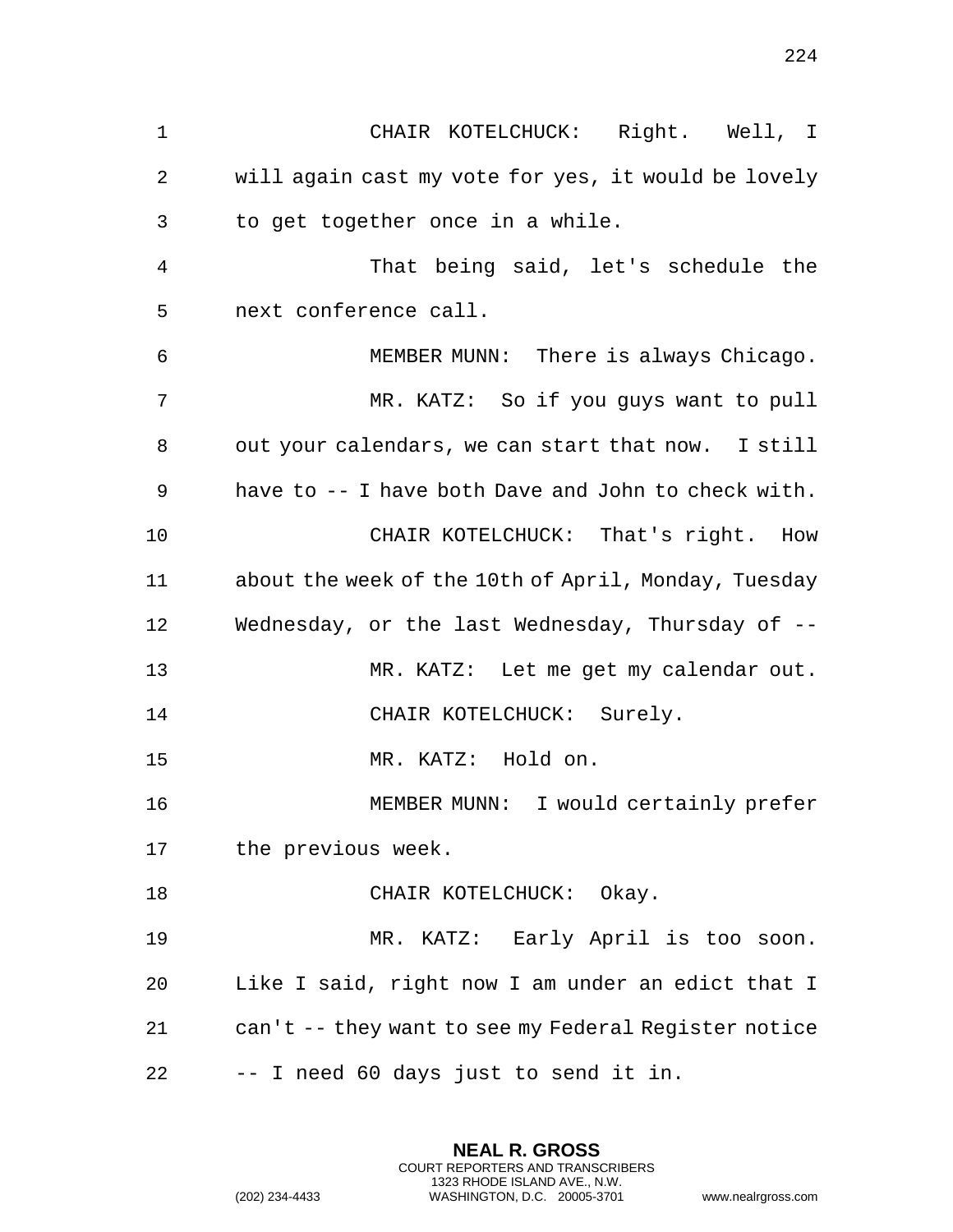CHAIR KOTELCHUCK: Okay. MR. KATZ: Once I send it in, the Department wants 60 days. CHAIR KOTELCHUCK: Oh, my goodness. MR. KATZ: So it is just -- hopefully this is a temporary thing with the new administration. 8 MEMBER MUNN: Oh, I am sure so. MR. KATZ: But that is the case right now. CHAIR KOTELCHUCK: So why don't you tell us what is the earliest date that we can reasonably schedule a meeting, a conference call? MR. KATZ: Yes, so I wouldn't do it before -- 16 CHAIR KOTELCHUCK: May? MR. KATZ: Maybe I misunderstood what you said. What date did you throw out? CHAIR KOTELCHUCK: I threw out April 10th. It's two months. MR. KATZ: Alright, I realize it is not quite February yet. So that is okay. I think that

> **NEAL R. GROSS** COURT REPORTERS AND TRANSCRIBERS 1323 RHODE ISLAND AVE., N.W.

(202) 234-4433 WASHINGTON, D.C. 20005-3701 www.nealrgross.com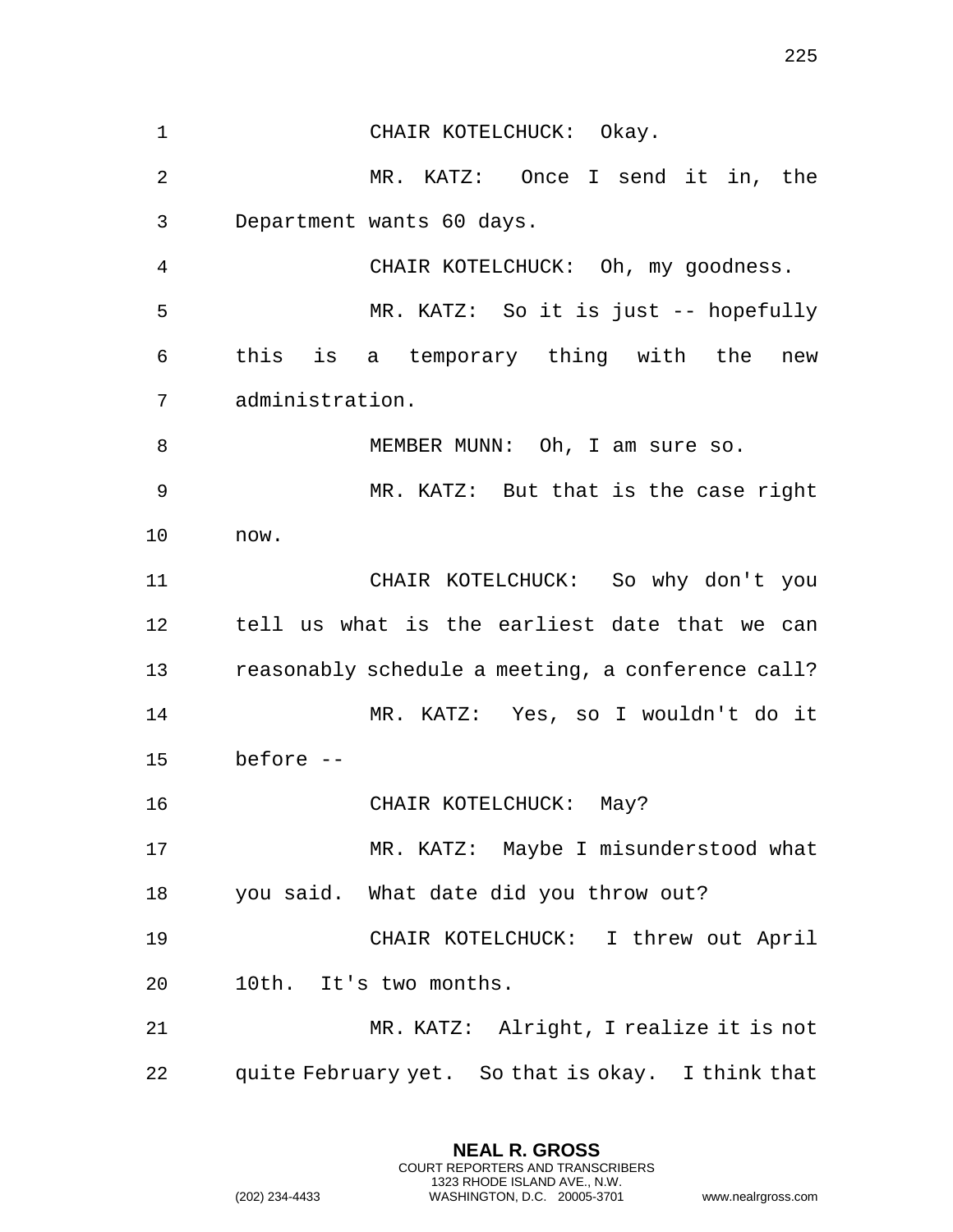is okay the week of April 10th. CHAIR KOTELCHUCK: Actually, in-between, Wanda suggested the earlier week, the week of the 3rd. MR. KATZ: I would start with the week of the 10th. CHAIR KOTELCHUCK: You would like to start with the 10th? Okay. MR. KATZ: Because I just think -- again, I don't -- they said 60 days. That is from when they receive the Federal Register notice at 12 the Department. 13 CHAIR KOTELCHUCK: Sure. So, let's -- Wanda, was the 10th a matter that you can't come that week or is it just preferable in terms of your schedule? MEMBER MUNN: It is just preferable in terms of my schedule but that's alright. I will be there, as always. CHAIR KOTELCHUCK: Alright, that's great. Well, folks, what about -- MEMBER CLAWSON: I can work around but

> **NEAL R. GROSS** COURT REPORTERS AND TRANSCRIBERS 1323 RHODE ISLAND AVE., N.W.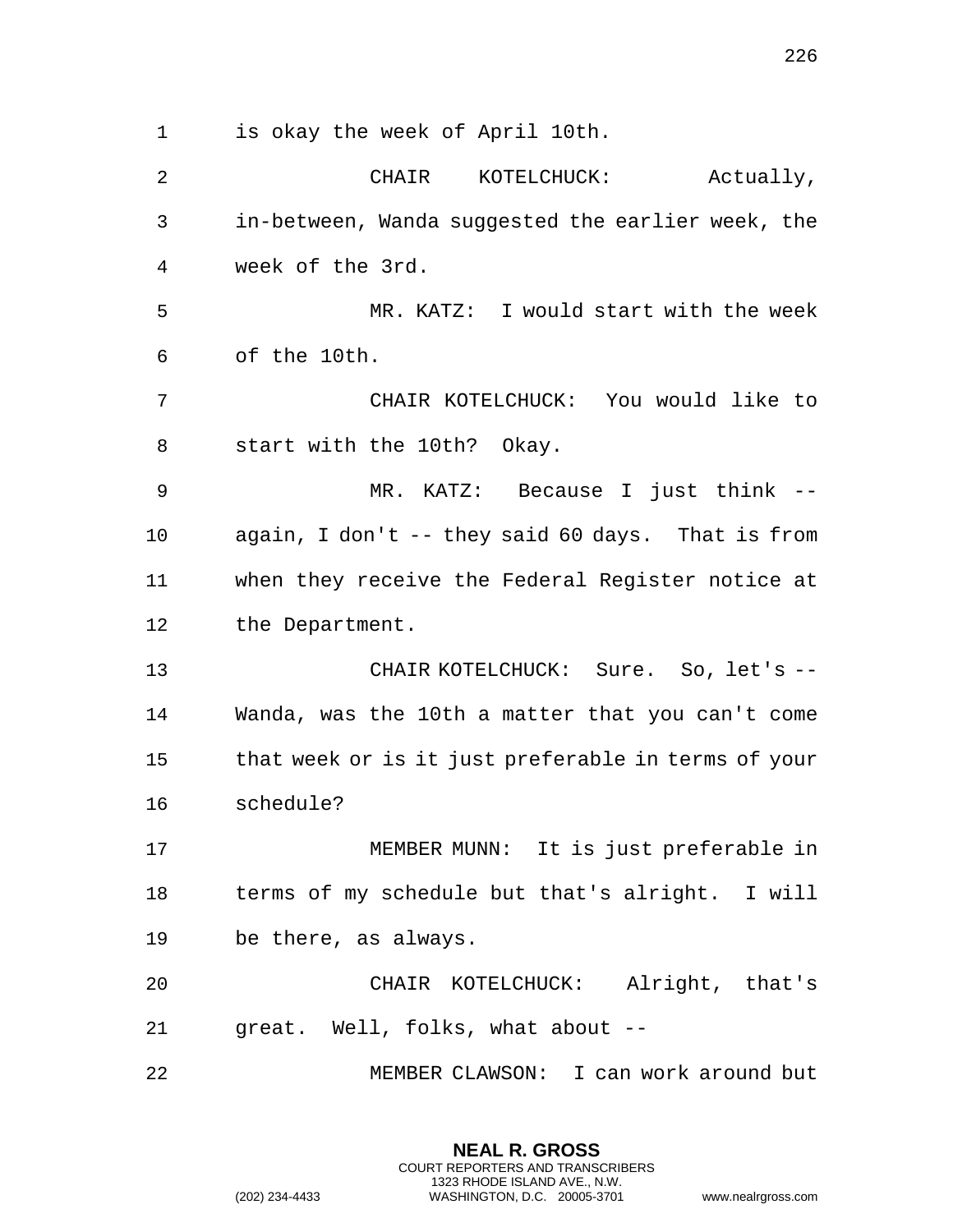| 1  | if we can do it on the 11th it would work best for |
|----|----------------------------------------------------|
| 2  | me. I may just have to leave. On Mondays and       |
| 3  | Wednesdays I have meetings that I have to attend.  |
| 4  | CHAIR KOTELCHUCK: Okay. Well, the                  |
| 5  | 11th or 13th both work well for me.                |
| 6  | MEMBER BEACH: They both work for me,               |
| 7  | too, Dave.                                         |
| 8  | CHAIR KOTELCHUCK: Okay. Wanda?                     |
| 9  | MEMBER MUNN: That's fine. Whatever                 |
| 10 | everybody wants to do, that's fine.                |
| 11 | MR. KATZ: Okay, principals from NIOSH              |
| 12 | and SC&A?                                          |
| 13 | MS. GOGLIOTTI: I am available both                 |
| 14 | those dates.                                       |
| 15 | MR. KATZ: Grady?                                   |
| 16 | MR. CALHOUN: That works for me.                    |
| 17 | CHAIR KOTELCHUCK: Okay. Well, we                   |
| 18 | have a date and an alternate date. Then it is just |
| 19 | a question of which one we prefer.                 |
| 20 | MR. KATZ: I will send those out to John            |
| 21 | and David.                                         |
| 22 | Right. So, those<br>CHAIR KOTELCHUCK:              |

**NEAL R. GROSS** COURT REPORTERS AND TRANSCRIBERS 1323 RHODE ISLAND AVE., N.W.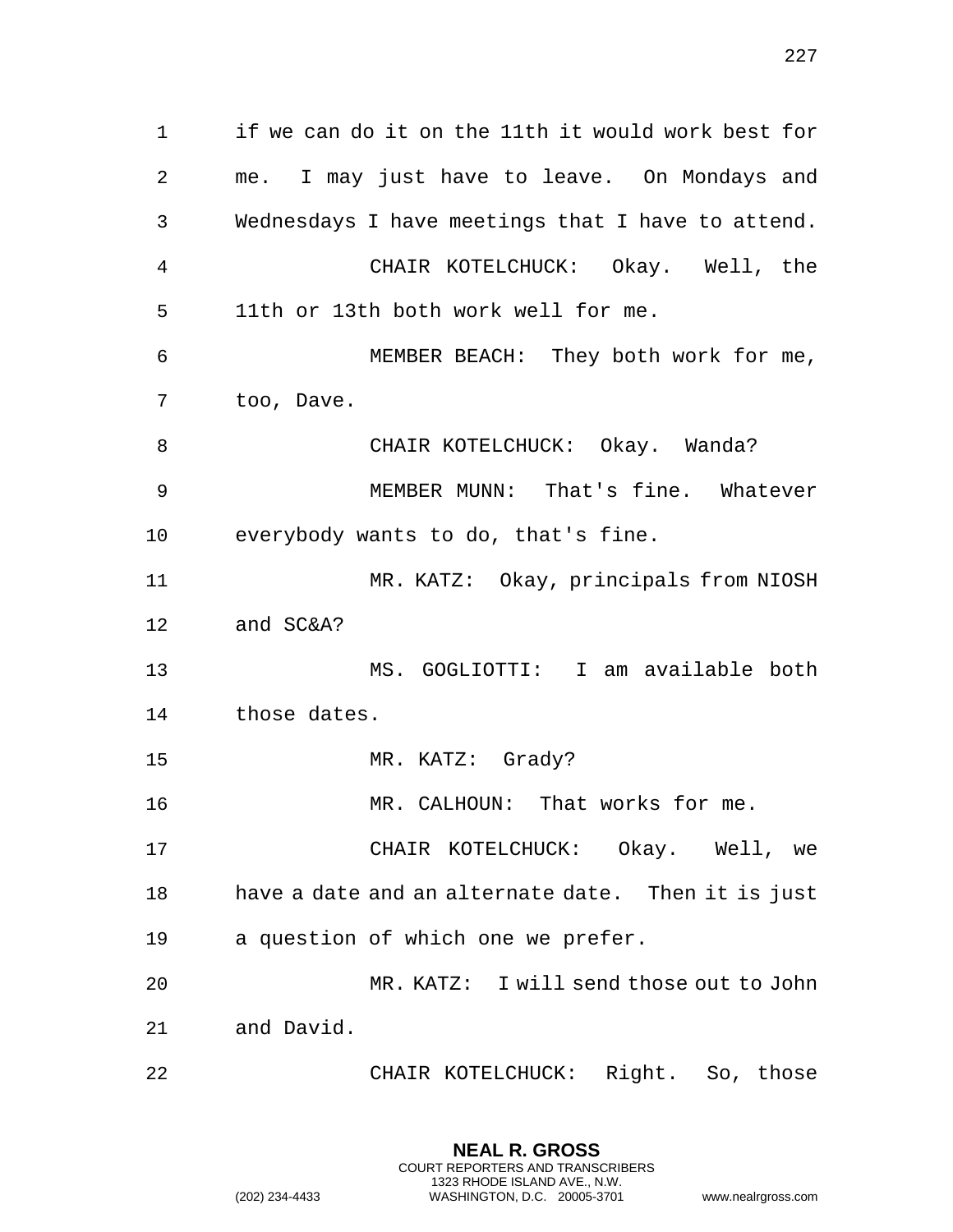are the two alternate dates and we will move ahead with that.

 Okay, folks, thanks very much for a long but productive meeting.

 MR. KATZ: Well and let me just, before you adjourn, just let me note for the Subcommittee's sake because you guys don't know it, except for you Dave, I think I copied you, but I have asked NIOSH getting started on that to pull up nominee cases for another blind set. So, that is in the works.

 CHAIR KOTELCHUCK: Okay. That sounds good.

 And also just another administrative thing before we end. Ted, there was at least one case where we have started to verge on territory of moving close to personal information. And you will -- I trust you will make sure that that is PA cleared.

 MR. KATZ: Is this a document you are talking about or are you --

CHAIR KOTELCHUCK: No, no, one of the

**NEAL R. GROSS** COURT REPORTERS AND TRANSCRIBERS 1323 RHODE ISLAND AVE., N.W.

(202) 234-4433 WASHINGTON, D.C. 20005-3701 www.nealrgross.com